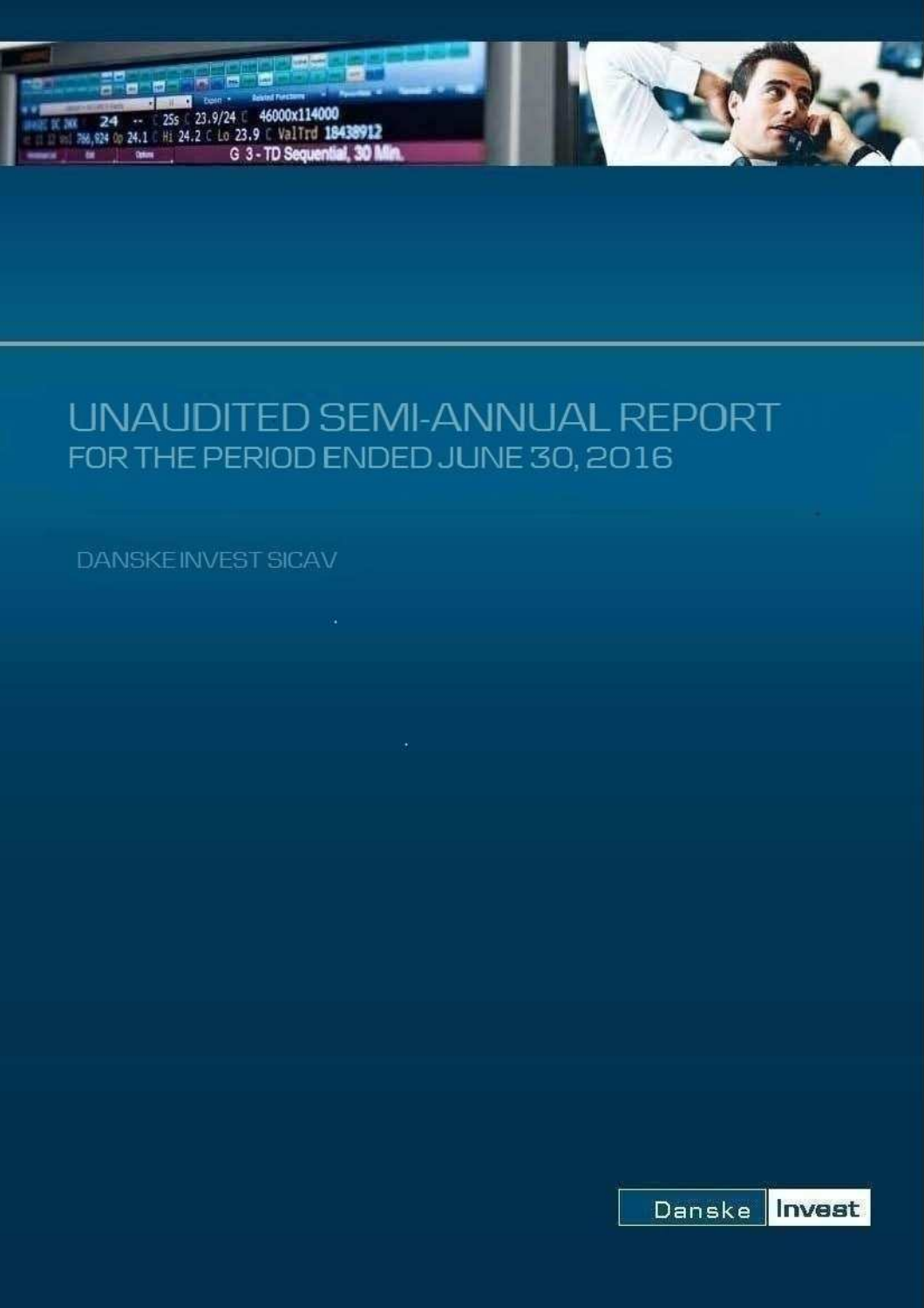## Société d'Investissement à Capital Variable

Unaudited Semi-Annual Report

as at June 30, 2016

R.C.S B161867

Subscriptions shall only be valid if made on the basis of the KIID (Key Investor Information Document) or the current prospectus accompanied by the most recent audited annual report as well as by the semi-annual report if published more recently than the most recent annual report, including Audited Financial Statements. No one is authorised to state other information than the one contained in the Prospectus as well as in the documents herein mentioned, which are available to the public.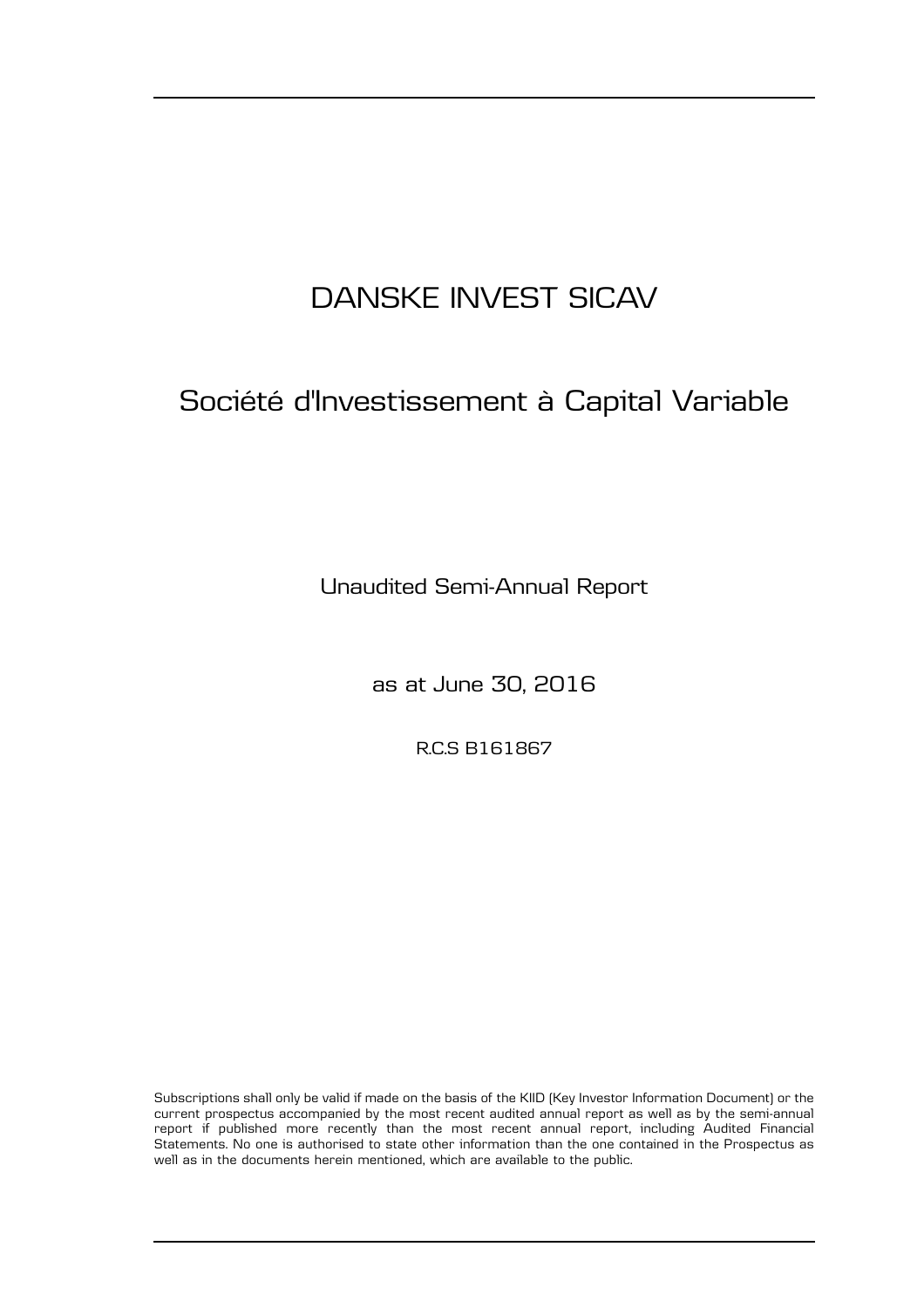## Table of contents

|                                                                            | Page     |
|----------------------------------------------------------------------------|----------|
| Management and Administration                                              | 4        |
| Information to Shareholders                                                | 6<br>7   |
| Directors' Report                                                          |          |
| Unaudited Combined Statement of Net Assets                                 | 10<br>18 |
| Unaudited Combined Statement of Operations and Changes in Net Assets       |          |
| Eastern Europe<br>Statement of Investments                                 | 24       |
|                                                                            | 27       |
| Geographical and Economic Portfolio Breakdowns                             |          |
| <b>Emerging and Frontier Markets</b><br>Statement of Investments           | 28       |
| Geographical and Economic Portfolio Breakdowns                             | 35       |
| <b>Emerging Markets Debt Hard Currency</b>                                 |          |
| Statement of Investments                                                   | 36       |
| Geographical and Economic Portfolio Breakdowns                             | 41       |
| Euro High Yield Bond                                                       |          |
| Statement of Investments                                                   | 42.      |
| Geographical and Economic Portfolio Breakdowns                             | 48       |
| Europe                                                                     |          |
| Statement of Investments                                                   | 49       |
| Geographical and Economic Portfolio Breakdowns                             | 52       |
| Europe Absolute                                                            |          |
| Statement of Investments                                                   | 53       |
| Geographical and Economic Portfolio Breakdowns                             | 55       |
| Europe Long-Short Dynamic                                                  |          |
| Statement of Investments                                                   | 56.      |
| Geographical and Economic Portfolio Breakdowns                             | 59       |
| Europe Long-Short Dynamic Plus                                             |          |
| Statement of Investments                                                   | 60.      |
| Geographical and Economic Portfolio Breakdowns                             | 63       |
| European Corporate Sustainable Bond*                                       |          |
| Statement of Investments                                                   | 64.      |
| Geographical and Economic Portfolio Breakdowns                             | 66       |
| Germany                                                                    |          |
| Statement of Investments                                                   | 67       |
| Geographical and Economic Portfolio Breakdowns                             | 68       |
| Global High Dividend                                                       |          |
| Statement of Investments                                                   | 69.      |
| Geographical and Economic Portfolio Breakdowns                             | 71       |
| Global Inflation Linked Bond                                               |          |
| Statement of Investments                                                   | 72.      |
| Geographical and Economic Portfolio Breakdowns                             | 75       |
| Global Inflation Linked Bond Short Duration                                |          |
| Statement of Investments                                                   | 76       |
| Geographical and Economic Portfolio Breakdowns                             | 78       |
| Nordic Corporate Bond                                                      |          |
| Statement of Investments                                                   | 79       |
| Geographical and Economic Portfolio Breakdowns                             | 84       |
| US High Yield Bond                                                         |          |
| Statement of Investments<br>Geographical and Economic Portfolio Breakdowns | 85       |
| Notes to the Unaudited Financial Statements                                | 88<br>89 |
| Information for Investors in Switzerland (non audited)                     | 123      |
|                                                                            |          |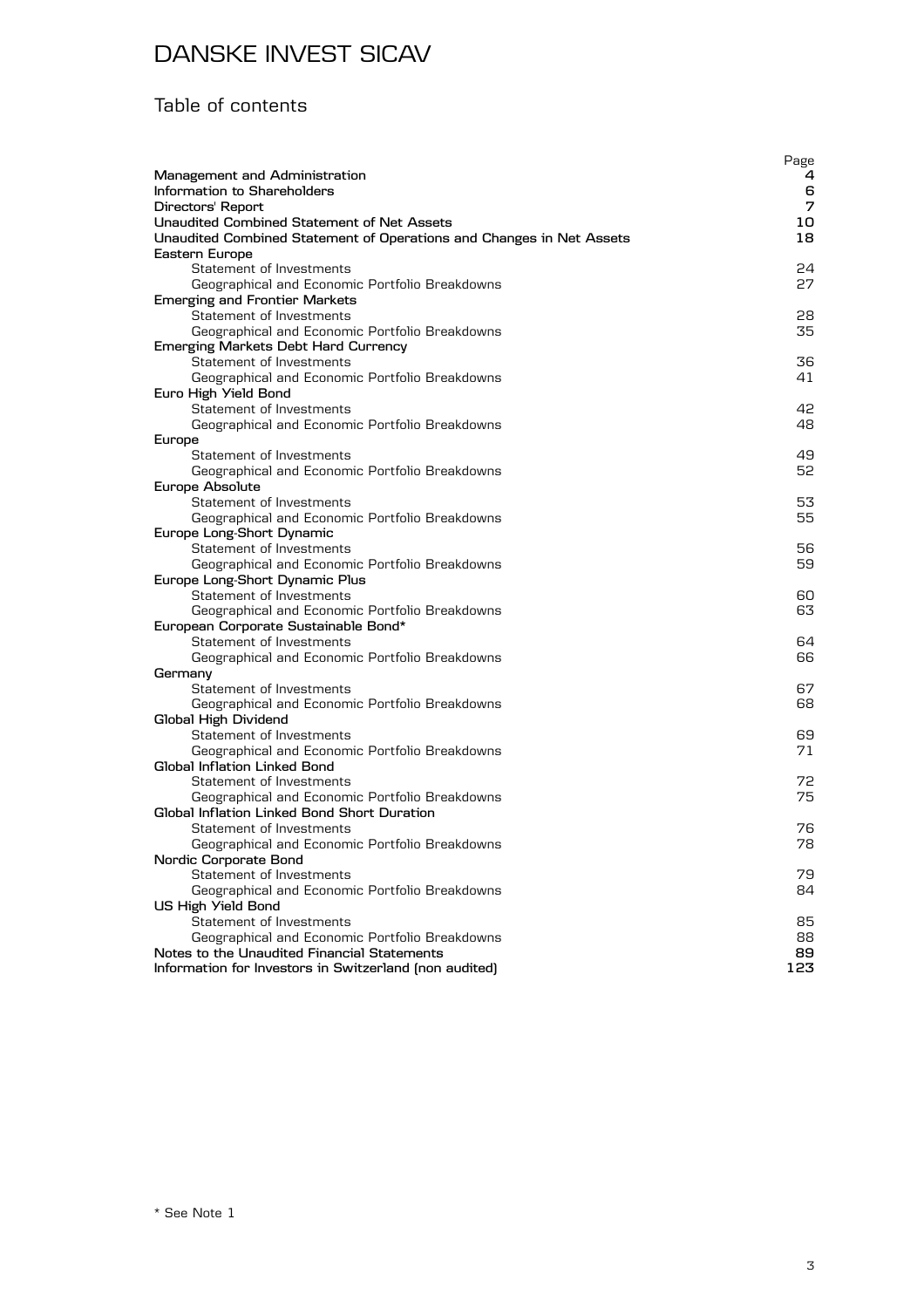#### Management and Administration

#### **Board of Directors:**

#### **Chairman**

Robert Mikkelstrup Head of Investment Risk & Implementation Danske Wealth Management Danske Bank A/S Kongens Lungby Denmark

#### **Members**

Morten Rasten Managing Director Danske Invest Management A/S Kongens Lyngby Denmark

Henrik Rye Petersen Head of Fund Distribution Danske Invest Kongens Lyngby, Denmark

#### **Registered Office:**

13, rue Edward Steichen L-2540 Luxembourg Grand Duchy of Luxembourg

#### **Management Company:**

DANSKE INVEST MANAGEMENT COMPANY 13, rue Edward Steichen, L-2540 Luxembourg, Grand Duchy of Luxembourg

#### **Board of Directors of the Management Company:**

#### **Chairman**

Morten Rasten Managing Director Danske Invest Management A/S Kongens Lyngby Denmark

#### **Members**

Johnny Bisgaard Head of Private Banking Luxembourg Danske Bank International S.A. Luxembourg Grand-Duchy of Luxembourg

Lone Mortensen (resigned as per May 31, 2016) Member of Executive Board Danske Invest Management A/S Kongens Lyngby Denmark

Thomas Borg Dideriksen (co-opted May 31, 2016 subject to CSSF approval) Managing Director Danske Bank International S.A. Luxembourg Grand Duchy of Luxembourg

#### **Investment Managers:**

Danske Bank A/S 17, Parallelvej DK-2800 Kgs. Lyngby Denmark

Danske Capital AB 16, Kungsträdgårdsgatan SE-111 47 Stockholm Sweden

#### **Sub-Investment Managers:**

DDJ Capital Management LLC (for Sub-Fund US High Yield Bond) Stony Brook Office Park 130 Turner Street Building 3, Suite 600 Waltham, MA 02453 U.S.A.

William Blair & Company LLC (until May 25, 2016) (for Sub-Fund Global Emerging Markets Leaders) 222 West Adams Street Chicago, Illinois 60606 U.S.A.

#### **Sub-Investment Advisors:**

Aventicum Capital Management (Qatar) LLC Tornado Tower - 32 floor West Bay, P.O. Box 23146 Doha **O**atar

Blackhorse Asset Management Pte. ltd 156 Cecil Street #06-01 Far Eastern Bank Building Singapore 069544

Claritas Administração de Recursos Ltda. Avenida Brigadeiro Faria Lima, 4221, 4<sup>th</sup> floor 04538-133, São Paulo Brazil

Compass Group LLC 35 East 57<sup>th</sup> Street, New York, NY 10022 U.S.A.

Fullerton Fund Management Company Ltd 60B Orchard Road, 5th floor Tower 2, The Atrium, Singapore 238891

Imara Asset Management Ltd Level 12, Nexteracom Tower 1 Cybercity, Ebene Republic of Mauritius

JK Capital Management Limited<br>Suite 1101, 11<sup>th</sup> floor, 34-37 Connaught Road Central, Hong Kong China

Karma Capital Advisors Private Limited 408, Oberoi Chambers 1, Off Link Road, Andheri West, Mumbai 400053 India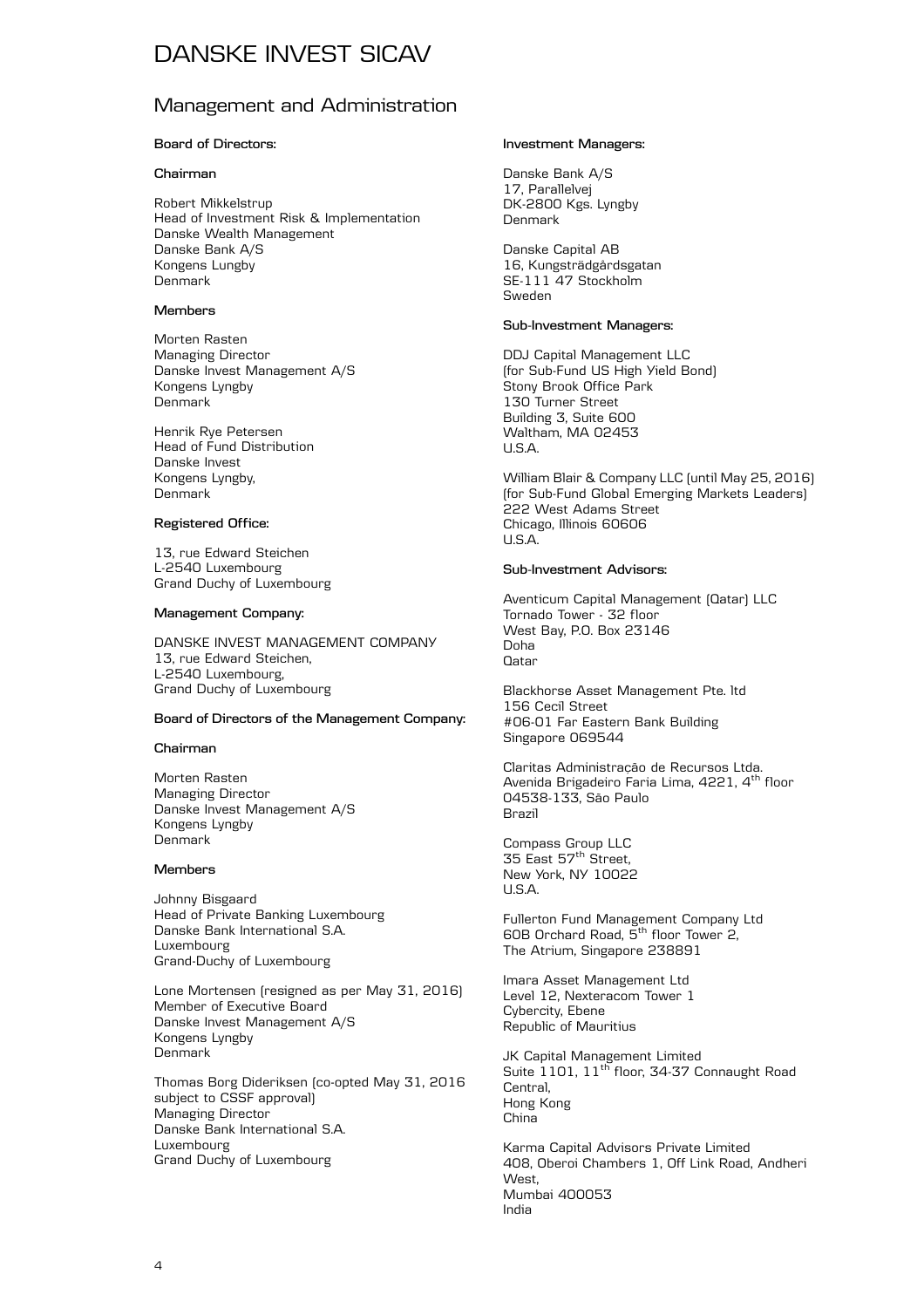#### Management and Administration (continued)

#### **Custodian and Central Administration:**

RBC Investor Services Bank S.A. 14, Porte de France L-4360 Esch-sur-Alzette Grand Duchy of Luxembourg

#### **Registrar Agent:**

RBC Investor Services Bank S.A. 14, Porte de France L-4360 Esch-sur-Alzette Grand Duchy of Luxembourg

#### **Principal Paying Agent:**

RBC Investor Services Bank S.A. 14, Porte de France L-4360 Esch-sur-Alzette Grand Duchy of Luxembourg

#### **Auditor:**

Deloitte Audit S.à r.l 560, rue de Neudorf L-2220 Luxembourg Grand Duchy of Luxembourg

#### **Domiciliary Agent**

DANSKE INVEST MANAGEMENT COMPANY 13, rue Edward Steichen L-2540 Luxembourg Grand Duchy of Luxembourg

#### **Swiss Representative**

Carnegie Fund Services S.A. 11, rue du General - Dufour 1204 Geneva, Switzerland

#### **Swiss Paying Agent**

Banque Cantonale de Geneve 17, Quai de L'lle 1204 Geneva, Switzerland

#### **German Information and Paying Agent**

Danske Bank A/S, Zweigniederlassung Hamburg Georgsplatz 1 Postfach 101522 D-20099 Hamburg, **Germany**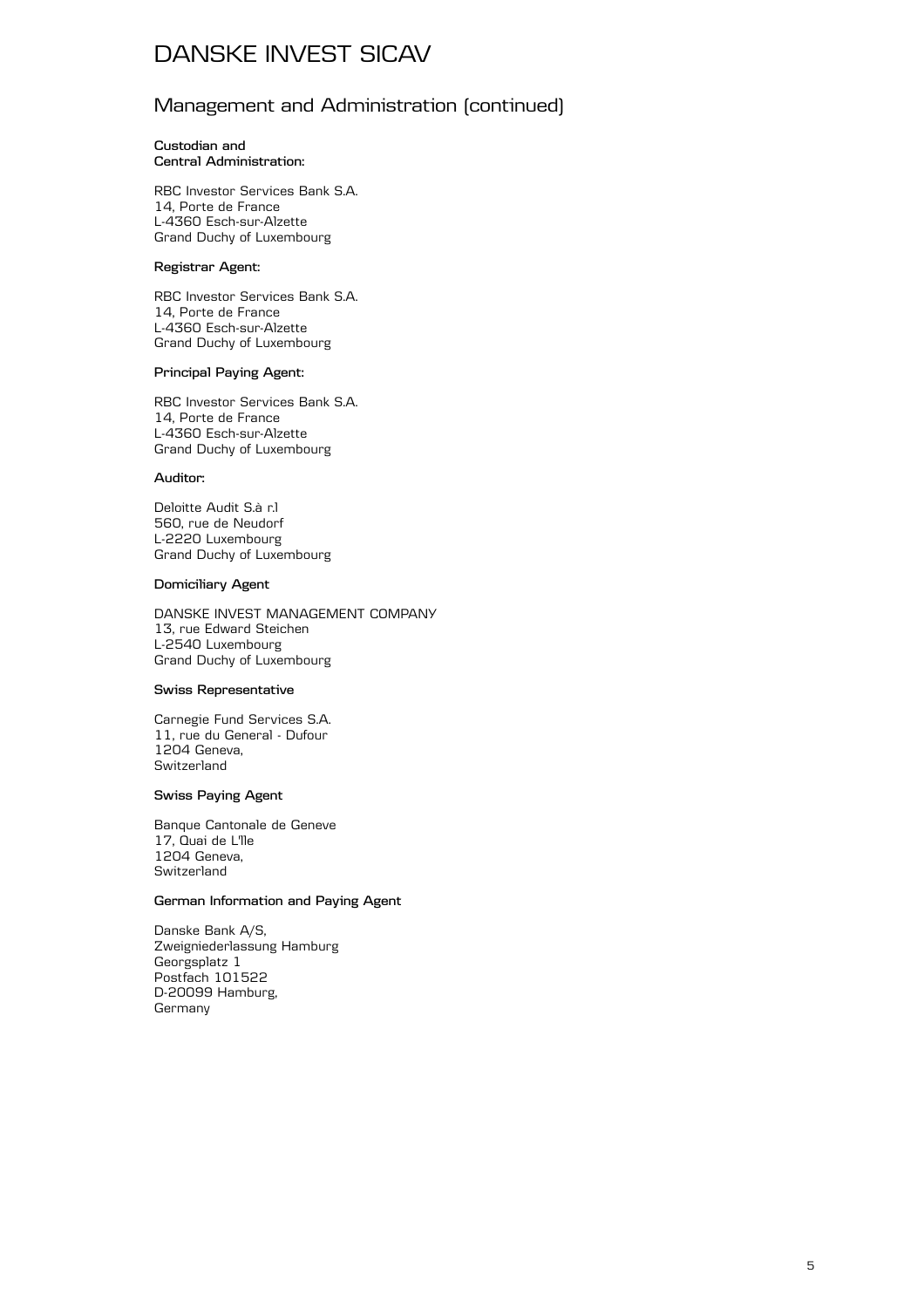#### Information to Shareholders

Information about the Net Asset Value of the shares of each Sub-Fund and the subscription and redemption prices is available at all times at the registered office of the Fund.

Copies of the annual report, including Audited Financial Statements and unaudited semi-annual reports may be obtained by holders of shares from the registered office of the Fund.

A detailed schedule of portfolio changes is available free of charge upon request at the registered office of the Fund.

The current prospectus, KIID and articles of association are also available from the German Information and Paying Agent.

The Fund's prospectus, KIID, articles of association, annual report, including Audited Financial Statements and unaudited semi-annual reports – each in their respective latest version approved by the Swiss Financial Market Supervisory Authority, in German – and the net asset value per share as well as the subscription, redemption and possible conversion price of shares and a list of changes to the investment portfolio are available free of charge at the office of the Swiss Representative.

All information available to shareholders at the head office of the management company is also available to the public free of charge, upon request from the Swiss Representative.

Swiss Representative:

Carnegie Fund Services S.A. 11, rue du General - Dufour 1204 Geneva, SWITZERLAND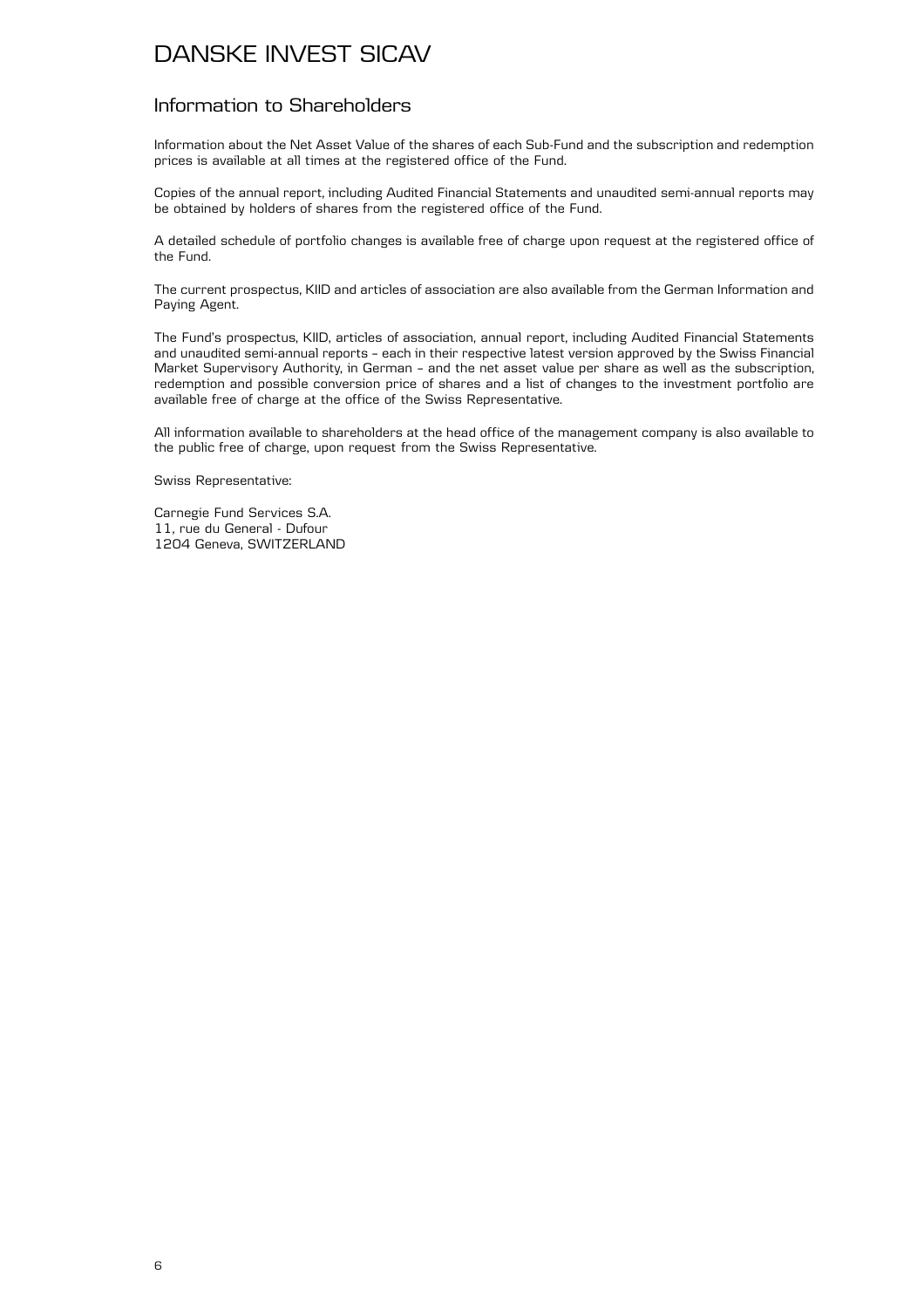#### Directors' Report

#### **Significant events during the first half-year 2016:**

#### Board of Directors:

The Annual General Meeting of Danske Invest SICAV took place on April 19, 2016.

The General Assembly took note of the expiry of the mandate for all the current Board Members as of April 19, 2016 and noted that there is no remuneration fee for Board Members from Danske Bank Group. The General Assembly agreed to elect the following Board Members - Mr. Robert Mikkelstrup, Mr. Morten Rasten, and Mr. Henrik Rye Petersen - for a one year period until the next Annual General Meeting will be held in 2017.

Deloitte Audit S.à.r.l. Luxembourg was elected as Statutory Auditor for another one year period until the next Annual General Meeting which will be held in 2017.

#### **Mandates held by the current Board of Directors of Danske Invest SICAV**

Mr. Robert Mikkelstrup has the following mandates in addition to the Director mandate and Chairman of Danske Invest SICAV.

Board membership: Danske Invest Allocation and Danske Invest SICAV-SIF (Luxembourg).

Mr. Henrik Rye Petersen has the following mandates in addition to the Director mandate of Danske Invest SICAV.

Board membership: Danske Invest Allocation and Danske Invest SICAV-SIF (Luxembourg).

Mr. Morten Rasten has the following mandates and engagements (in addition to the director mandate of Danske Invest SICAV):

Board membership: Danske Invest Fund Management Ltd (Finland), Danske Capital AB (Sweden), Danske Capital AS Norway, Danske Invest SICAV SIF, Danske Invest Allocation and Danske Invest Management Company (Luxembourg).

Management position: Managing Director in Danske Invest Management A/S (Denmark).

#### **Danske Invest SICAV Prospectus March 2016**

In line with the ambition to merge existing UCITS funds domiciled in Sweden into Danske Invest Allocation and Danske Invest SICAV, the Prospectus was updated and was filed with the CSSF on January 27, 2016. On April 11, 2016 the CSSF issued the visa stamped Prospectus which reflected the addition of eleven new Swedish Sub-Funds as listed below together with a new external Investment Manager - Danske Capital AB Sweden.

- Aktiv Förmögenhetsforvaltning
- Europa
- Sverige
- Sverige Europa
- Sverige Fokus
- Sverige Kort Ränta
- Sverige Ränta,
- Sverige Real Ränta,
- Global Index
- SRI Global
- Sverige Beta

#### **Danske Invest SICAV Prospectus May 2016**

The Prospectus was updated to include a new Sub-Fund called Danske Invest SICAV - European Corporate Sustainable Bond and the CSSF approved this on May 23, 2016.

The main changes to the Prospectus are listed below:

• Definitions has been updated to include the definition of Environmental, Social and Governance issues – ESG;

• The "Investment objective, Investment policy and Risks" of the Sub-Fund Danske Invest SICAV - Emerging Markets Debt Hard Currency has been updated to reflect that the Sub-Fund will invest in transferable securities, mainly bonds issued or guaranteed by governments or by companies in Emerging Market countries and other debt instruments. Please note that we see these updates as a further precision of the current text and not a change that would require a Notice to Shareholders;

• Create two new share classes together with their fee analysis in the Sub-Fund Danske Invest SICAV – Europe Long Short Dynamic Class A dp and Class I-USD;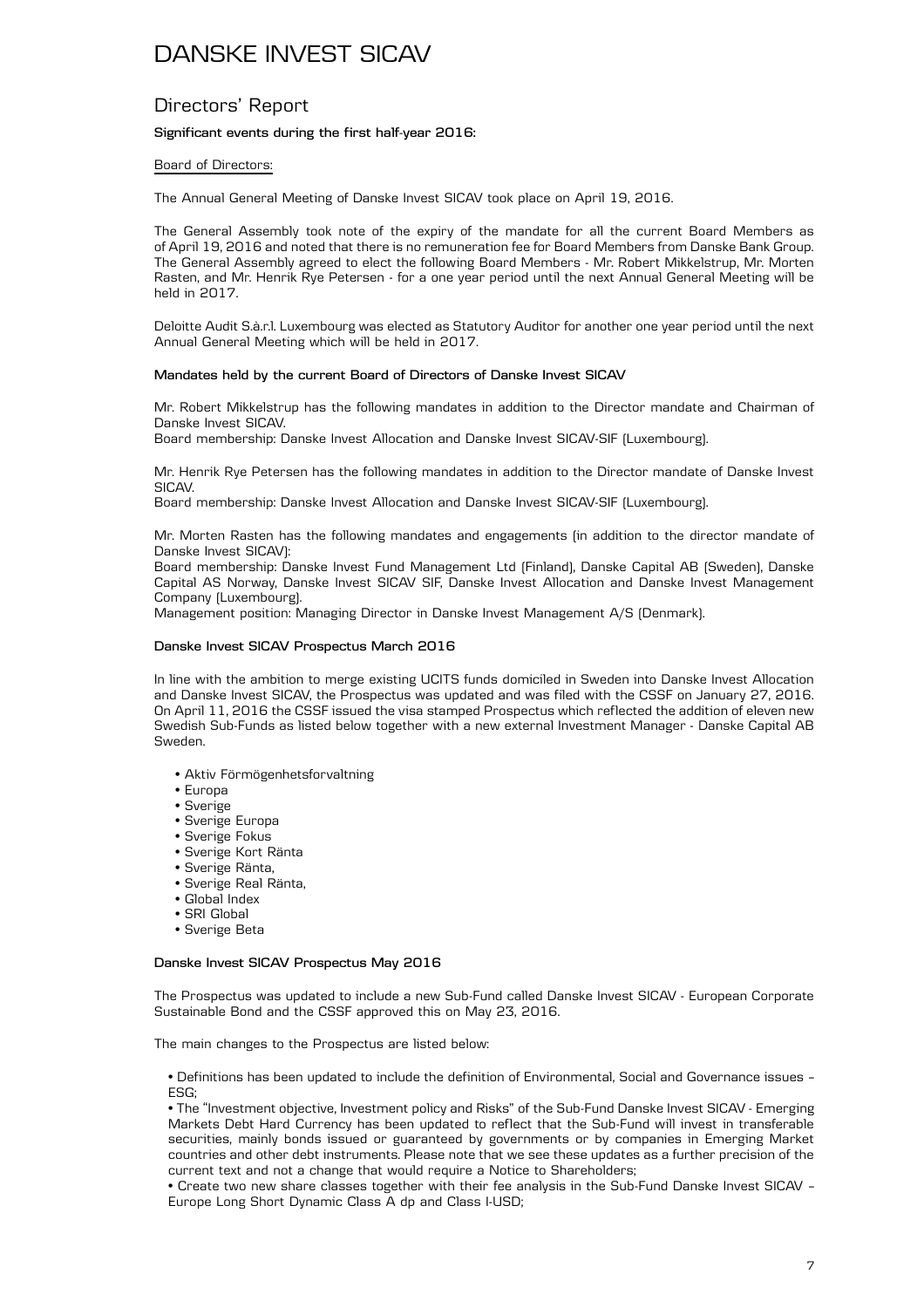#### Directors' Report (continued)

• Insert a Risk-Free rate in USD in the Appendix in the Sub-Fund Danske Invest SICAV – Europe Long Short Dynamic;

• Create a new Sub-Fund Danske Invest SICAV - European Corporate Sustainable Bond whose details are described under the relevant appendix in the Prospectus.

#### **UCITS V Directive Prospectus update**

The UCITS V Directive was adopted by the Luxembourg Parliament on April 21, 2016. Updates to the Danske Invest SICAV Prospectus on Depositary functions (including new Depositary Agreement and Remuneration Policy requirements will be filed with the CSSF during Q3 2016.

#### KIID

All the Key Investor Information Documents - the KIIDs - are available and published on the website www. danskeinvest.com. The annual KIID update for the ongoing charges and past performance was completed in February 2016.

#### **Changes to Objective and Investment Policy text in KIIDs for two Sub-Funds**

At the end of February 2016, the Sales organisation in Danske Capital, Denmark approached DIMC with the request to have the Objective and Investment Policy text in the KIIDs for the Danske Invest SICAV Europe Long-Short Dynamic and Danske Invest SICAV Europe Long-Short Dynamic Plus changed. The CSSF approved these updates on April 22, 2016 and the updated KIIDs were published on April 25, 2016.

#### **Launch of new Sub-Fund Danske Invest SICAV - Global Emerging Markets Leaders**

The following classes were activated in the Sub-Fund Danske Invest SICAV Global Emerging Markets Leaders

- Class A (ISIN code LU1204912700) at the initial issue price of USD 10
- Class I (ISIN code LU1204912965) at the initial issue price of USD 10

on January 7, 2016 (the initial subscription date). The initial subscription payment was January 11, 2016 and the first net asset value calculation of this Sub-Fund took place on January 8, 2016.

#### **Launch of new class in Danske Invest SICAV - Europe Long-Short Dynamic Plus class A-sek hp**

The following new share class in the Sub-Fund Danske Invest SICAV- Europe Long-Short Dynamic Plus was activated

- Class A-sek hp (ISIN code LU1204912296) at the initial issue price of SEK 100

on February 26, 2016 (the initial subscription date). The initial subscription payment was on March 1, 2016 and the first net asset value calculation of this share class took place on February 29, 2016.

#### **Launch of new share class in Danske Invest SICAV - Euro High Yield Bond Class I**

The following share class Euro High Yield Bond class I was launched on April 13, 2016 (initial subscription date) at the initial issue price of EUR 10 and the first net asset value calculation of this share class took place on April 14, 2016.

#### **Launch of new Sub-Fund Danske Invest SICAV - European Corporate Sustainable Bond**

The following classes were activated in the new Sub-Fund Danske Invest SICAV - European Corporate Sustainable Bond

- Class A (ISIN code LU1399304283) at the initial issue price of EUR 10
- Class A d (ISIN code LU1399304366) at the initial issue price of EUR 10
- Class I (ISIN code LU1399305330) at the initial issue price of EUR 10
- Class A-sek h (ISIN code LU1399304879) at the initial issue price of SEK 100

on June 15, 2016 (the initial subscription date). The initial subscription payment was on June 20, 2016 and the first net asset value calculation of this Sub-Fund took place on June 16, 2016.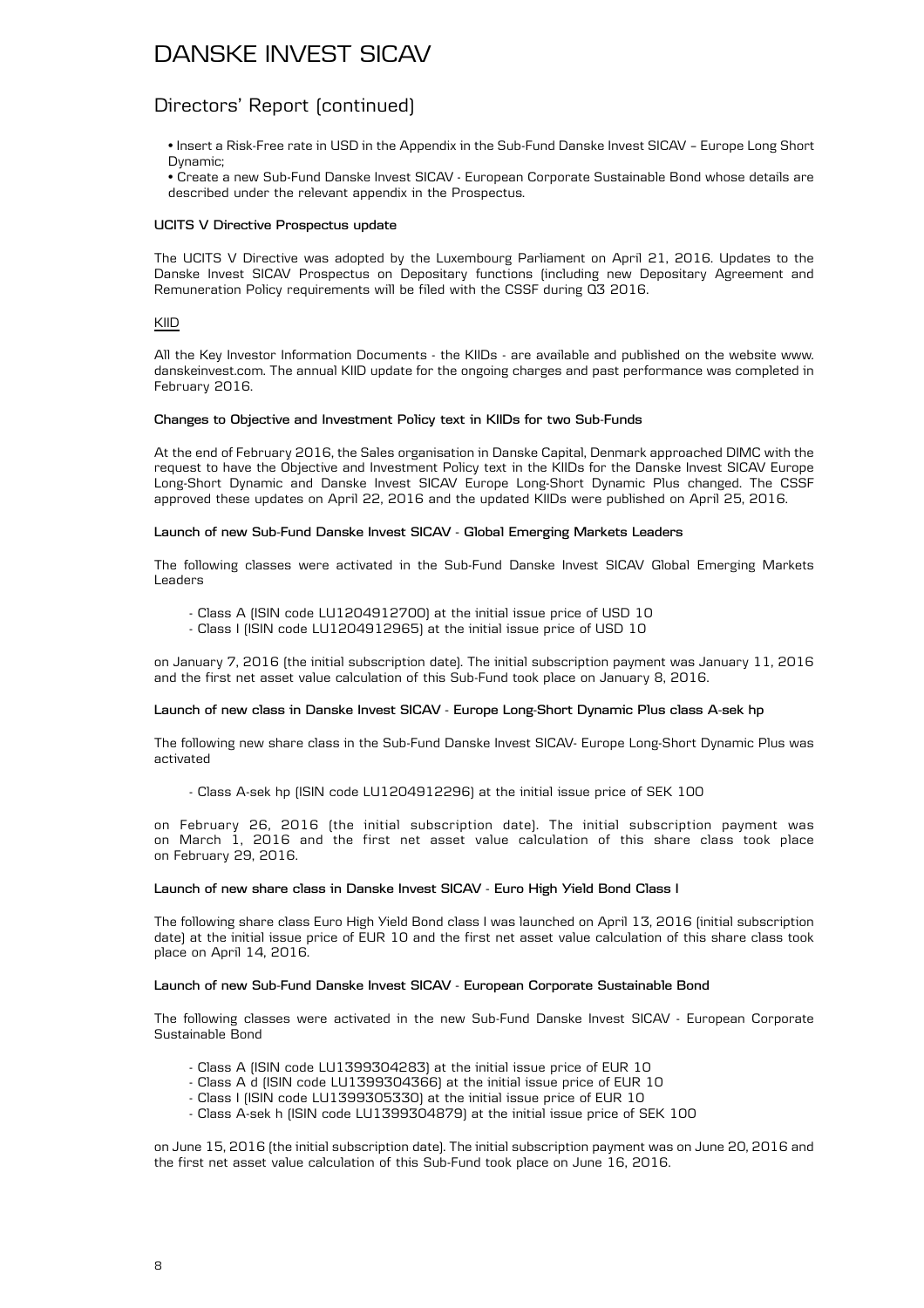#### Directors' Report (continued)

#### **Launch of new share class in Danske Invest SICAV - Europe Long-Short Dynamic class A dp**

A new share class in the Sub-Fund Danske Invest SICAV - Europe Long-Short Dynamic was activated

- Class A dp (ISIN code LU1399304010) at the initial issue price of EUR 10

on June 21, 2016 (the initial subscription date). The initial subscription payment was on June 24, 2016 and the first net asset value calculation of this share class took place on June 22, 2016.

#### **Sub-Fund Closure - Danske Invest SICAV Global Emerging Markets Leaders**

Full redemption orders were provided to the registrar agent on May 22, 2016 in relation to the two share classes listed below in the Sub-Fund Danske Invest SICAV Global Emerging Markets Leaders

- Class A (ISIN code LU1204912700)
- Class I (ISIN code LU1204912965)

Consequently the final Net Asset Value of these classes was calculated on May 26, 2016 and the Sub-Fund was closed.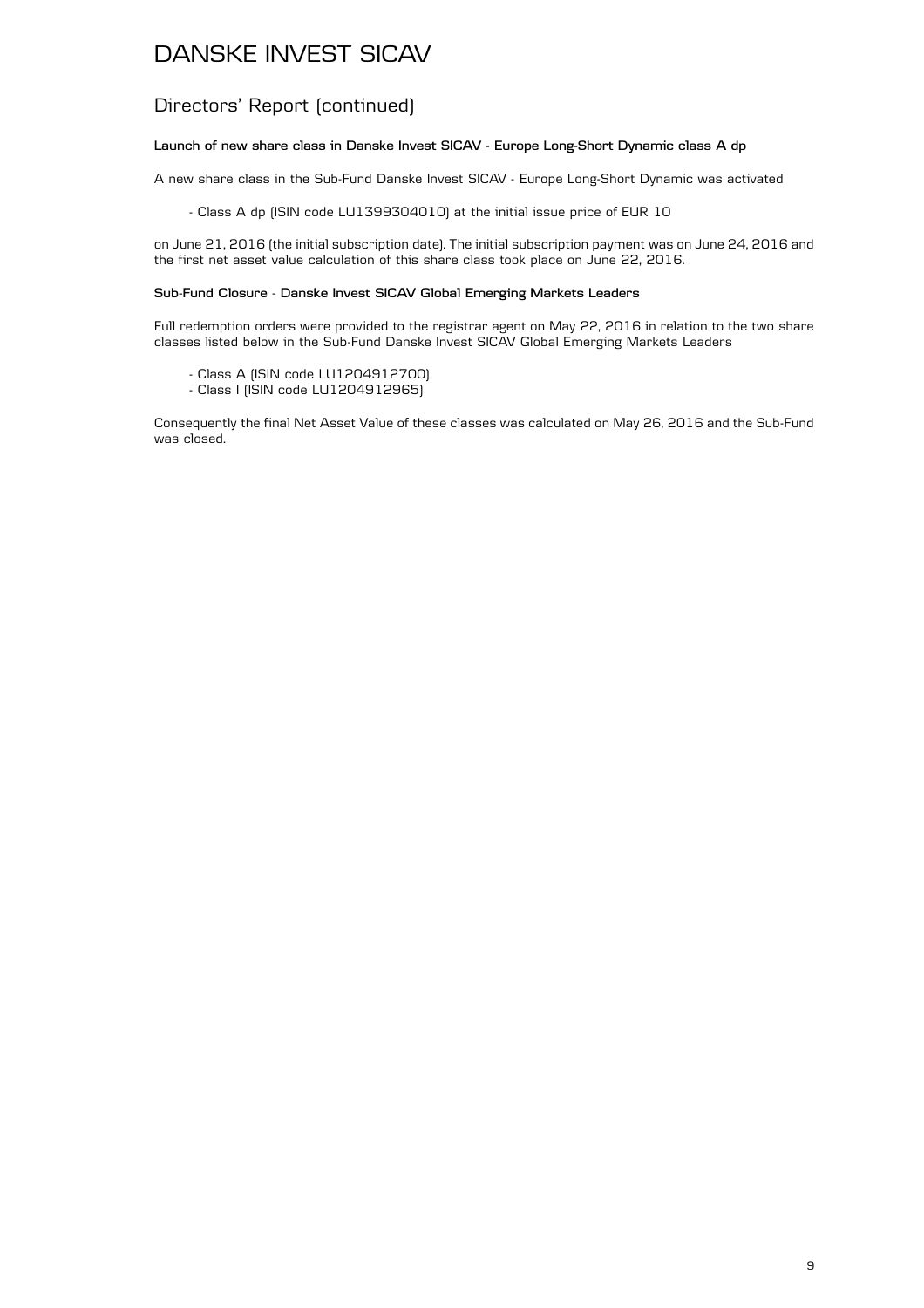#### Unaudited Combined Statement of Net Assets as at June 30, 2016

|                                                    |          | Eastern Europe | Emerging and<br>Frontier<br><b>Markets</b> | Emerging<br><b>Markets Debt</b><br><b>Hard Currency</b> | Euro High Yield<br>Bond |
|----------------------------------------------------|----------|----------------|--------------------------------------------|---------------------------------------------------------|-------------------------|
|                                                    | Note     | <b>EUR</b>     | <b>EUR</b>                                 | <b>USD</b>                                              | <b>EUR</b>              |
| <b>ASSETS</b>                                      |          |                |                                            |                                                         |                         |
| Investment portfolio at market value               | (3)      | 3,008,679      | 67,435,929                                 | 18,877,462                                              | 121,399,662             |
| Cash at bank                                       |          | 54,861         | 3,175,749                                  | 405,409                                                 | 6,854,964               |
| Amounts receivable on sale of                      |          |                |                                            |                                                         |                         |
| investments                                        |          | 13,048         | 234,085                                    | 186,996                                                 |                         |
| Amounts receivable on subscriptions                |          |                | 6,714                                      |                                                         | 70,120                  |
| Formation expenses, net                            | (3)      |                |                                            |                                                         |                         |
| Interest and dividend receivable, net              | [3]      | 3,493          | 134,816                                    | 311,546                                                 | 2,133,377               |
| Net unrealised profit on forward foreign           |          |                |                                            |                                                         |                         |
| exchange contracts                                 | [3], [8] |                |                                            | 27,807                                                  |                         |
| Net unrealised profit on CFDs                      | [3], [9] |                |                                            |                                                         |                         |
| Other assets                                       |          | 310            | 64,668                                     |                                                         |                         |
| <b>TOTAL ASSETS</b>                                |          | 3,080,391      | 71,051,961                                 | 19,809,220                                              | 130,458,123             |
| <b>LIABILITIES</b>                                 |          |                |                                            |                                                         |                         |
| Bank overdraft                                     |          |                | 114                                        |                                                         |                         |
| Interest payable on CFDs                           | (3)      |                |                                            |                                                         |                         |
| Amounts payable on purchase of                     |          |                |                                            |                                                         |                         |
| investments                                        |          |                | 129,803                                    |                                                         | 450,000                 |
| Amounts payable on redemptions                     |          |                | 33,138                                     |                                                         | 1,046                   |
| Net unrealised loss on forward foreign             |          |                |                                            |                                                         |                         |
| exchange contracts                                 | [3], [8] |                |                                            |                                                         | 110,201                 |
| Net unrealised loss on futures contracts [3], [10] |          |                |                                            |                                                         |                         |
| Net unrealised loss on CFDs                        | [3], [9] |                |                                            |                                                         |                         |
| Performance fees payable                           | (4)      |                |                                            |                                                         |                         |
| Investment management fees payable                 | (4)      | 2,298          | 86,024                                     | 9,634                                                   | 106,629                 |
| Marketing fees payable                             | (4)      | 8              | 84                                         | 6                                                       | 10,572                  |
| Operating and Administrative fees                  |          |                |                                            |                                                         |                         |
| payable                                            |          | 746            | 84,681                                     | 2,399                                                   | 12,929                  |
| Taxes and expenses payable                         |          | 86             | 1,845                                      | 500                                                     | 15,731                  |
| Unrealised capital gain tax on                     |          |                |                                            |                                                         |                         |
| investments                                        |          |                | 2,311                                      |                                                         |                         |
| Other liabilities                                  |          |                | 476                                        |                                                         |                         |
| <b>TOTAL LIABILITIES</b>                           |          | 3,138          | 338,476                                    | 12,539                                                  | 707,108                 |
| <b>TOTAL NET ASSETS</b>                            |          | 3,077,253      | 70,713,485                                 | 19,796,681                                              | 129,751,015             |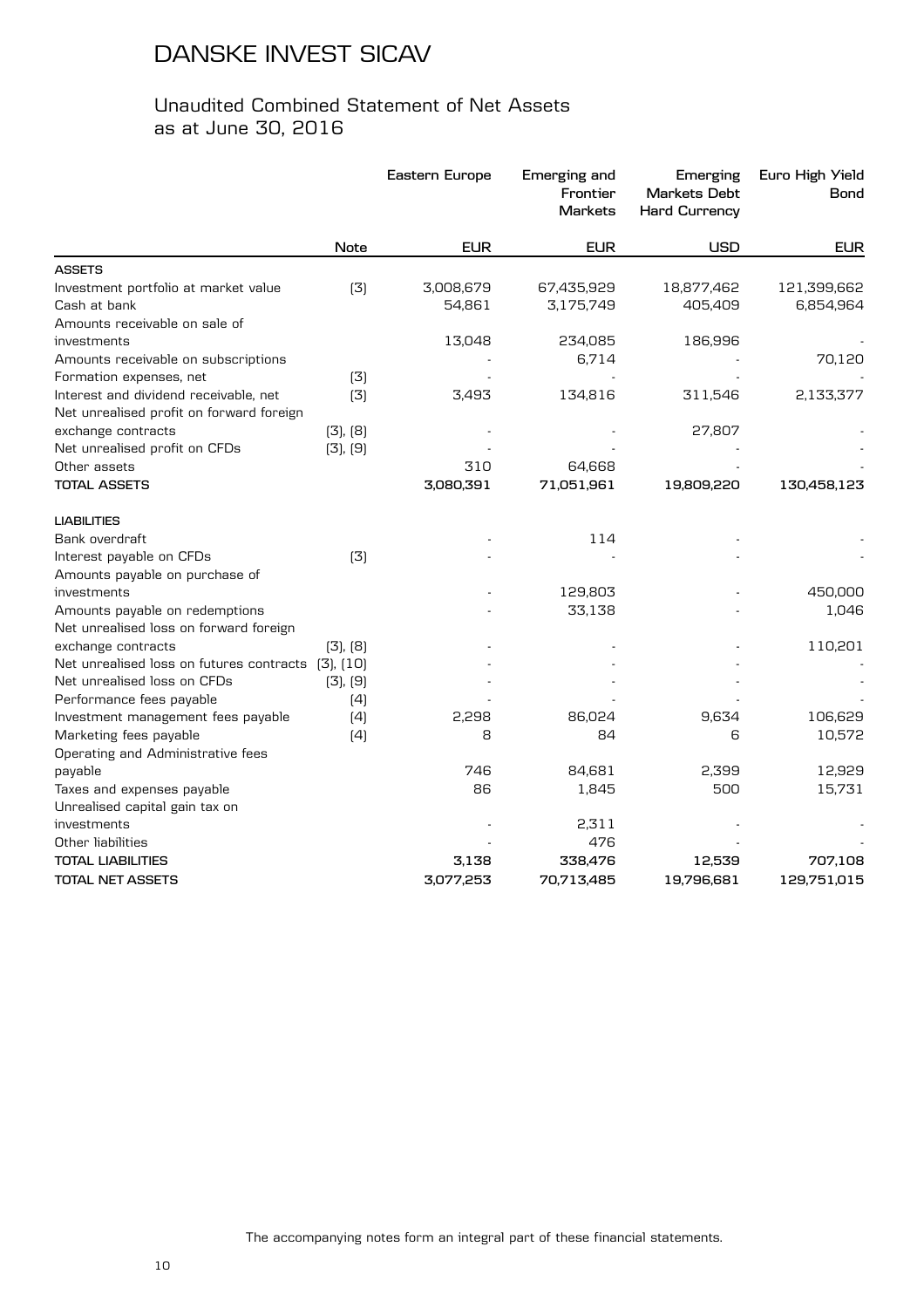|                              | Eastern Europe | Emerging and<br>Frontier<br><b>Markets</b> | Emerging<br><b>Markets Debt</b><br><b>Hard Currency</b> | Euro High Yield<br><b>Bond</b> |
|------------------------------|----------------|--------------------------------------------|---------------------------------------------------------|--------------------------------|
|                              |                |                                            |                                                         |                                |
| Net asset value per share    |                |                                            |                                                         |                                |
| Class A and Ap               | 9.289          | 10.534                                     | 10.880                                                  | 11.553                         |
| Class A d                    |                |                                            |                                                         | 10.003                         |
| Class A-dkk d                |                | 104.990                                    |                                                         |                                |
| Class A-dp                   |                |                                            |                                                         |                                |
| Class A-eur h                |                |                                            |                                                         |                                |
| Class A-nok d                |                |                                            |                                                         |                                |
| Class A-nok h                |                |                                            |                                                         |                                |
| Class A-nok                  |                | 105.610                                    |                                                         |                                |
| Class A-sek d                |                |                                            |                                                         |                                |
| Class A-sek h                |                |                                            |                                                         | 99.750                         |
| Class A-sek hp               |                |                                            |                                                         |                                |
| Class A-sek                  |                | 104.970                                    |                                                         |                                |
| Class I and Ip               | 8.941          | 10.566                                     | 10.954                                                  | 10.080                         |
| Class Y                      |                |                                            |                                                         |                                |
| Number of shares outstanding |                |                                            |                                                         |                                |
| Class A and Ap               | 9,955.8489     | 54,373.3004                                |                                                         | 7,292.7839 10,902,361.5603     |
| Class A d                    |                |                                            |                                                         | 2,068.6789                     |
| Class A-dkk d                |                | 8,506.8936                                 |                                                         |                                |
| Class A-dp                   |                |                                            |                                                         |                                |
| Class A-eur h                |                |                                            |                                                         |                                |
| Class A-nok d                |                |                                            |                                                         |                                |
| Class A-nok h                |                |                                            |                                                         |                                |
| Class A-nok                  |                | 20,848.3148                                |                                                         |                                |
| Class A-sek d                |                |                                            |                                                         |                                |
| Class A-sek h                |                |                                            |                                                         | 9,736.6008                     |
| Class A-sek hp               |                |                                            |                                                         |                                |
| Class A-sek                  |                | 5,833.1791                                 |                                                         |                                |
| Class I and Ip               | 333,820.4494   | 6,598,292.5956                             | 1,800,000.0000                                          | 363,800.0000                   |
| Class Y                      |                |                                            |                                                         |                                |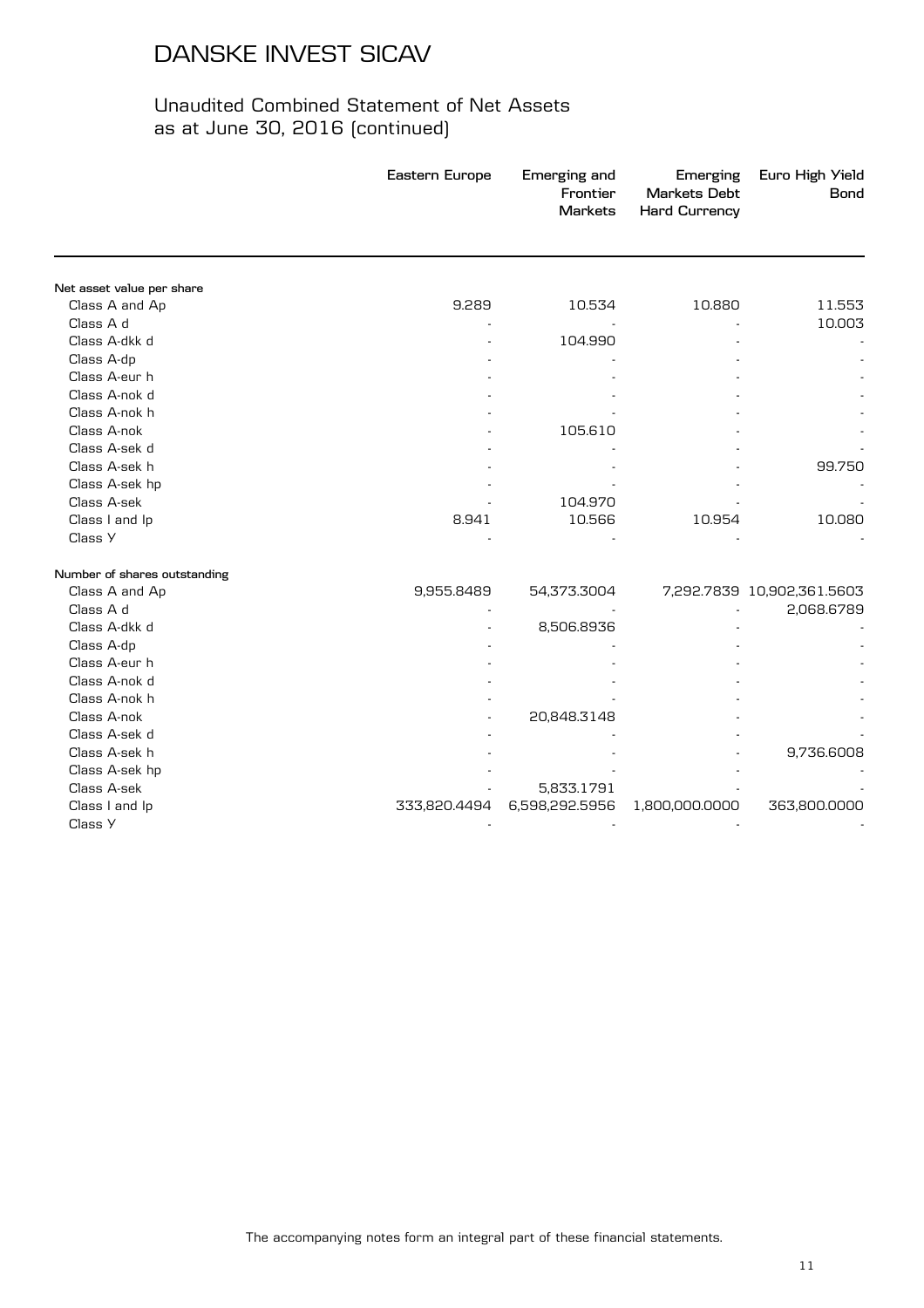|                                                                                   |           |            | Europe Europe Absolute | Europe Long-<br><b>Short Dynamic</b> | Europe Long-<br><b>Short Dynamic</b><br>Plus |
|-----------------------------------------------------------------------------------|-----------|------------|------------------------|--------------------------------------|----------------------------------------------|
|                                                                                   | Note      | <b>EUR</b> | <b>EUR</b>             | <b>EUR</b>                           | <b>EUR</b>                                   |
| <b>ASSETS</b>                                                                     |           |            |                        |                                      |                                              |
| Investment portfolio at market value                                              | (3)       | 77,824,743 | 217,225,552            | 784,781,564                          | 73,787,183                                   |
| Cash at bank                                                                      |           | 612,313    | 37,093,673             | 186,004,589                          | 14,364,994                                   |
| Amounts receivable on sale of                                                     |           |            |                        |                                      |                                              |
| investments                                                                       |           | 981,431    |                        | 10,655,392                           | 1,161,045                                    |
| Amounts receivable on subscriptions                                               |           |            | 187,837                | 884,722                              | 502                                          |
| Formation expenses, net                                                           | (3)       |            | 2,177                  |                                      |                                              |
| Interest and dividend receivable, net<br>Net unrealised profit on forward foreign | (3)       | 64,822     | 189,069                | 650,901                              | 141,126                                      |
| exchange contracts                                                                | [3], [8]  |            |                        | 1,341,878                            | 340,188                                      |
| Net unrealised profit on CFDs                                                     | [3], [9]  |            | 1,091,834              | 14,018,894                           |                                              |
| Other assets                                                                      |           | 4,702      | 734,899                |                                      | 74,775                                       |
| <b>TOTAL ASSETS</b>                                                               |           | 79,488,011 | 256,525,041            | 998,337,940                          | 89,869,813                                   |
| <b>LIABILITIES</b>                                                                |           |            |                        |                                      |                                              |
| Bank overdraft                                                                    |           |            |                        | 4,793,216                            | 142,799                                      |
| Interest payable on CFDs                                                          | (3)       |            | 145,213                | 440,388                              | 83,739                                       |
| Amounts payable on purchase of                                                    |           |            |                        |                                      |                                              |
| investments                                                                       |           | 343,999    | 5,973,705              | 68,922,663                           | 1,576,929                                    |
| Amounts payable on redemptions                                                    |           | 194,933    | 98,921                 | 29,400,912                           | 228,185                                      |
| Net unrealised loss on forward foreign                                            |           |            |                        |                                      |                                              |
| exchange contracts                                                                | [3], [8]  |            | 407,308                |                                      |                                              |
| Net unrealised loss on futures contracts                                          | (3), (10) |            |                        |                                      |                                              |
| Net unrealised loss on CFDs                                                       | [3], [9]  |            |                        |                                      | 1,666,921                                    |
| Performance fees payable                                                          | (4)       |            |                        | 3,195,469                            | 402,530                                      |
| Investment management fees payable                                                | (4)       | 73,074     | 277,865                | 983,653                              | 81,146                                       |
| Marketing fees payable                                                            | (4)       | 2,076      | 17,108                 | 57,130                               | 1,420                                        |
| Operating and Administrative fees                                                 |           |            |                        |                                      |                                              |
| payable                                                                           |           | 8,082      | 53,423                 | 193,866                              | 22,180                                       |
| Taxes and expenses payable                                                        |           | 4,337      | 26,023                 | 90,002                               | 3,763                                        |
| Unrealised capital gain tax on                                                    |           |            |                        |                                      |                                              |
| investments                                                                       |           |            |                        |                                      |                                              |
| Other liabilities                                                                 |           |            | 388,579                | 1,894                                | 20,571                                       |
| <b>TOTAL LIABILITIES</b>                                                          |           | 626,501    | 7,388,145              | 108,079,193                          | 4,230,183                                    |
| <b>TOTAL NET ASSETS</b>                                                           |           | 78,861,510 | 249,136,896            | 890,258,747                          | 85,639,630                                   |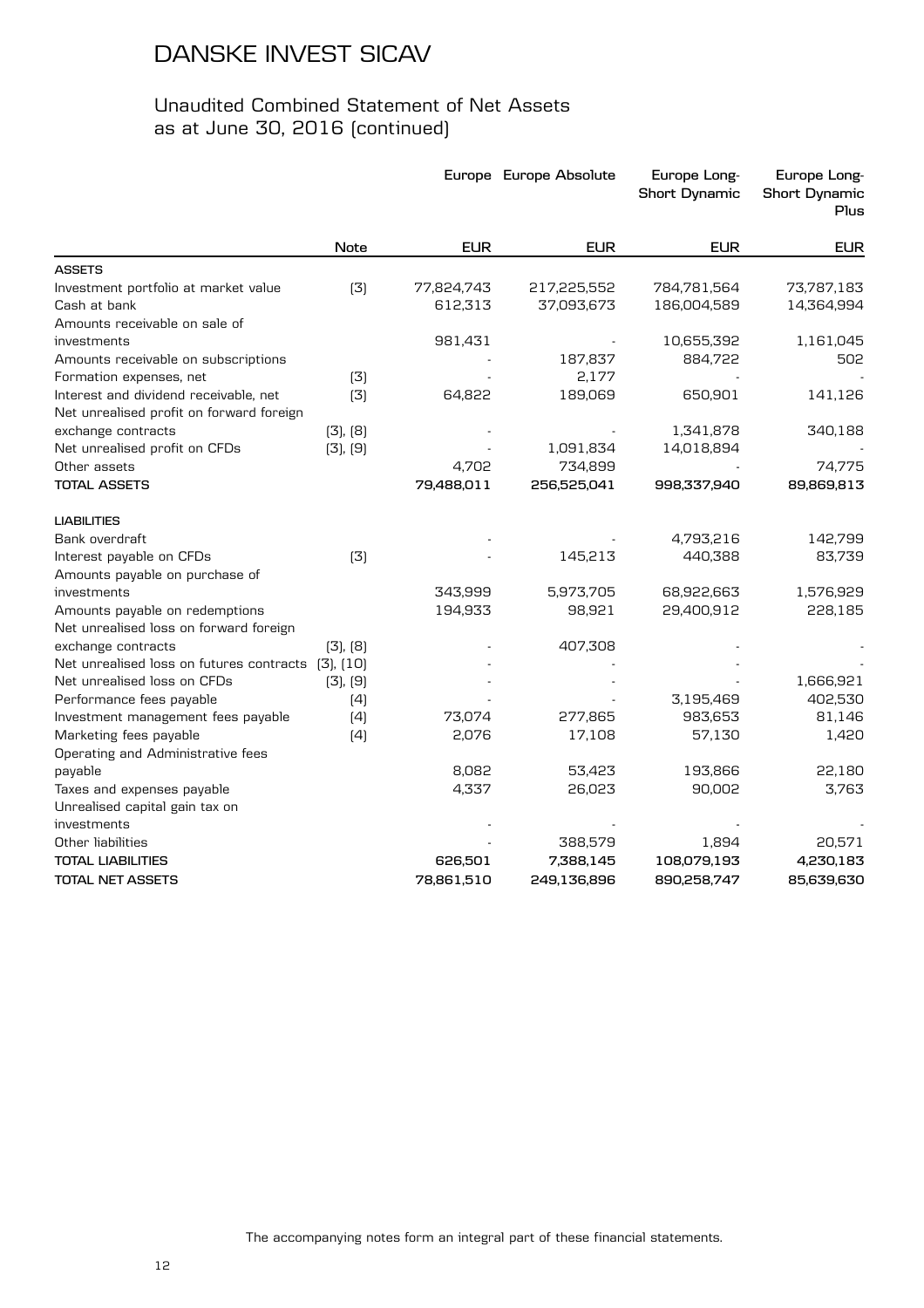|                              |                | Europe Europe Absolute | Europe Long-<br><b>Short Dynamic</b>           | Europe Long-<br><b>Short Dynamic</b><br>Plus |
|------------------------------|----------------|------------------------|------------------------------------------------|----------------------------------------------|
|                              |                |                        |                                                |                                              |
| Net asset value per share    |                |                        |                                                |                                              |
| Class A and Ap               | 13.834         | 12.115                 | 11.335                                         | 10.081                                       |
| Class A d                    |                |                        |                                                |                                              |
| Class A-dkk d                |                |                        |                                                |                                              |
| Class A-dp                   |                |                        | 9.883                                          |                                              |
| Class A-eur h                |                |                        |                                                |                                              |
| Class A-nok d                |                |                        |                                                |                                              |
| Class A-nok h                |                |                        | 97.750                                         |                                              |
| Class A-nok                  |                |                        |                                                |                                              |
| Class A-sek d                |                |                        |                                                |                                              |
| Class A-sek h                |                |                        |                                                | 89.680                                       |
| Class A-sek hp               |                | 123.340                | 111.890                                        |                                              |
| Class A-sek                  |                |                        |                                                |                                              |
| Class I and Ip               | 14.174         | 12.420                 | 11.549                                         | 10.148                                       |
| Class Y                      |                |                        |                                                |                                              |
| Number of shares outstanding |                |                        |                                                |                                              |
| Class A and Ap               |                |                        | 1,741,649.5313 14,411,972.1055 47,304,641.4450 | 1,602,425.7071                               |
| Class A d                    |                |                        |                                                |                                              |
| Class A-dkk d                |                |                        |                                                |                                              |
| Class A-dp                   |                |                        | 100.0000                                       |                                              |
| Class A-eur h                |                |                        |                                                |                                              |
| Class A-nok d                |                |                        |                                                |                                              |
| Class A-nok h                |                |                        | 1,000.0000                                     |                                              |
| Class A-nok                  |                |                        |                                                |                                              |
| Class A-sek d                |                |                        |                                                |                                              |
| Class A-sek h                |                |                        |                                                | 1,000.0000                                   |
| Class A-sek hp               |                | 1,896,204.2814         | 9,489,606.1242                                 |                                              |
| Class A-sek                  |                |                        |                                                |                                              |
| Class I and Ip               | 3,863,858.8285 |                        | 4,000,734.3979 20,888,840.4577                 | 6,846,030.1986                               |
| Class Y                      |                |                        |                                                |                                              |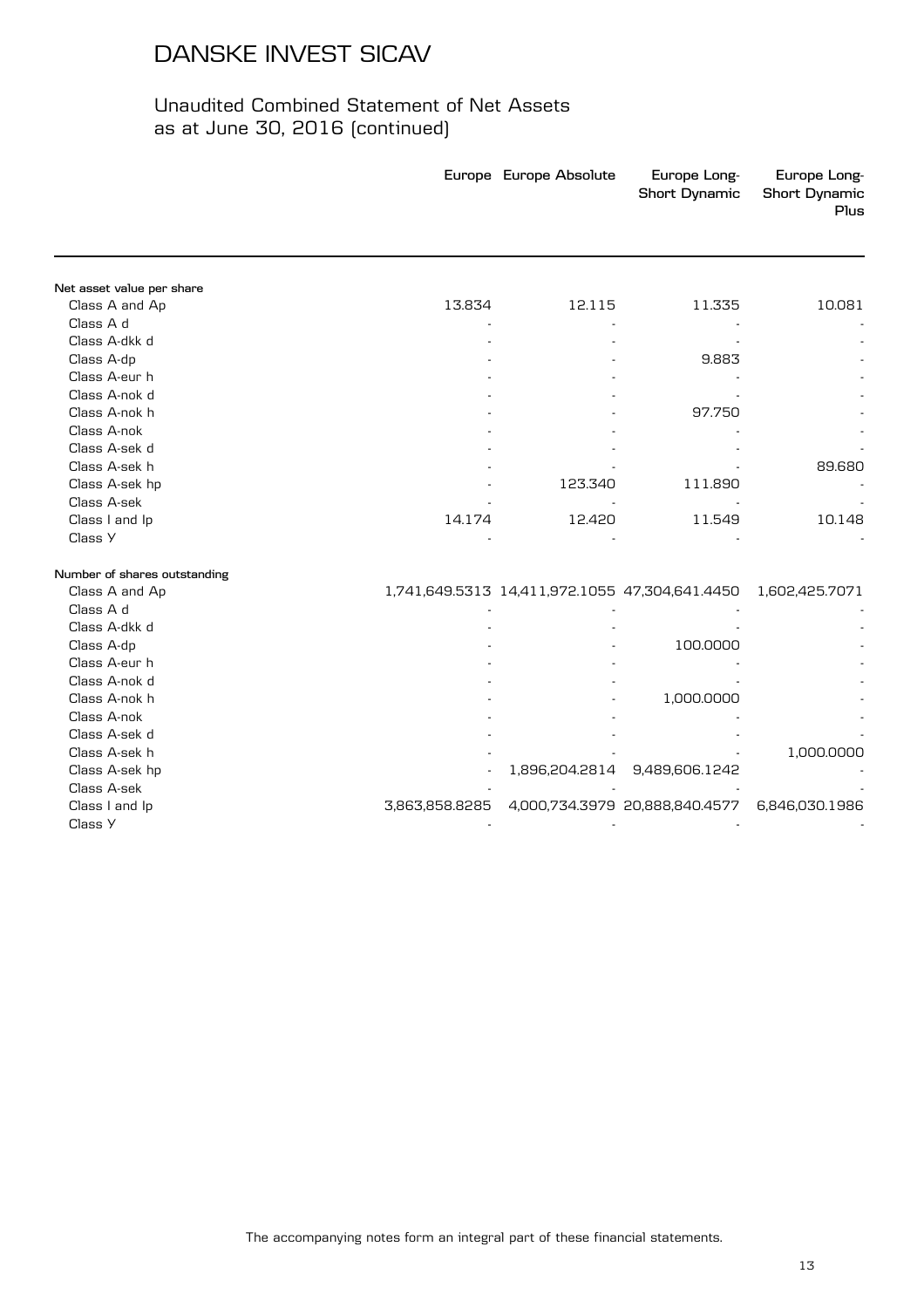### Unaudited Combined Statement of Net Assets as at June 30, 2016 (continued)

|                                                    |          | European<br>Corporate<br>Sustainable<br>Bond* | Germany    | Global High<br>Dividend | Global Inflation<br><b>Linked Bond</b> |
|----------------------------------------------------|----------|-----------------------------------------------|------------|-------------------------|----------------------------------------|
|                                                    | Note     | <b>EUR</b>                                    | <b>EUR</b> | <b>EUR</b>              | <b>EUR</b>                             |
| <b>ASSETS</b>                                      |          |                                               |            |                         |                                        |
| Investment portfolio at market value               | [3]      | 39,012,385                                    | 8,588,337  | 11,352,230              | 12,150,247                             |
| Cash at bank                                       |          | 9,075,272                                     | 353,990    | 422,984                 | 24,904                                 |
| Amounts receivable on sale of                      |          |                                               |            |                         |                                        |
| investments                                        |          |                                               |            |                         | 1,102,091                              |
| Amounts receivable on subscriptions                |          |                                               | 53         | 18,271                  | 396,300                                |
| Formation expenses, net                            | (3)      |                                               |            |                         |                                        |
| Interest and dividend receivable, net              | [3]      | 324,419                                       |            | 15,660                  | 45,867                                 |
| Net unrealised profit on forward foreign           |          |                                               |            |                         |                                        |
| exchange contracts                                 | [3], [8] |                                               |            |                         | 64,937                                 |
| Net unrealised profit on CFDs                      | [3], [9] |                                               |            |                         |                                        |
| Other assets                                       |          |                                               |            | 34,271                  |                                        |
| <b>TOTAL ASSETS</b>                                |          | 48,412,076                                    | 8,942,380  | 11,843,416              | 13,784,346                             |
| <b>LIABILITIES</b>                                 |          |                                               |            |                         |                                        |
| Bank overdraft                                     |          |                                               |            |                         |                                        |
| Interest payable on CFDs                           | (3)      |                                               |            |                         |                                        |
| Amounts payable on purchase of                     |          |                                               |            |                         |                                        |
| investments                                        |          | 2,089,566                                     |            | 373,825                 | 1,238,698                              |
| Amounts payable on redemptions                     |          |                                               | 195,678    | 255                     |                                        |
| Net unrealised loss on forward foreign             |          |                                               |            |                         |                                        |
| exchange contracts                                 | [3], [8] | 365,902                                       |            |                         |                                        |
| Net unrealised loss on futures contracts [3], [10] |          |                                               |            |                         |                                        |
| Net unrealised loss on CFDs                        | [3], [9] |                                               |            |                         |                                        |
| Performance fees payable                           | (4)      |                                               |            |                         |                                        |
| Investment management fees payable                 | (4)      | 16,171                                        | 9,767      | 8,754                   | 7,690                                  |
| Marketing fees payable                             | (4)      | 2,021                                         | 465        | 88                      | 961                                    |
| Operating and Administrative fees                  |          |                                               |            |                         |                                        |
| payable                                            |          | 3,032                                         | 1,240      | 1,085                   | 1,154                                  |
| Taxes and expenses payable                         |          | 5,797                                         | 1,448      | 420                     | 1,152                                  |
| Unrealised capital gain tax on                     |          |                                               |            |                         |                                        |
| investments                                        |          |                                               |            |                         |                                        |
| Other liabilities                                  |          |                                               | 95         | 866                     | 39                                     |
| TOTAL LIABILITIES                                  |          | 2,482,489                                     | 208,693    | 385,293                 | 1,249,694                              |
| TOTAL NET ASSETS                                   |          | 45,929,587                                    | 8,733,687  | 11,458,123              | 12,534,652                             |

\* See Note 1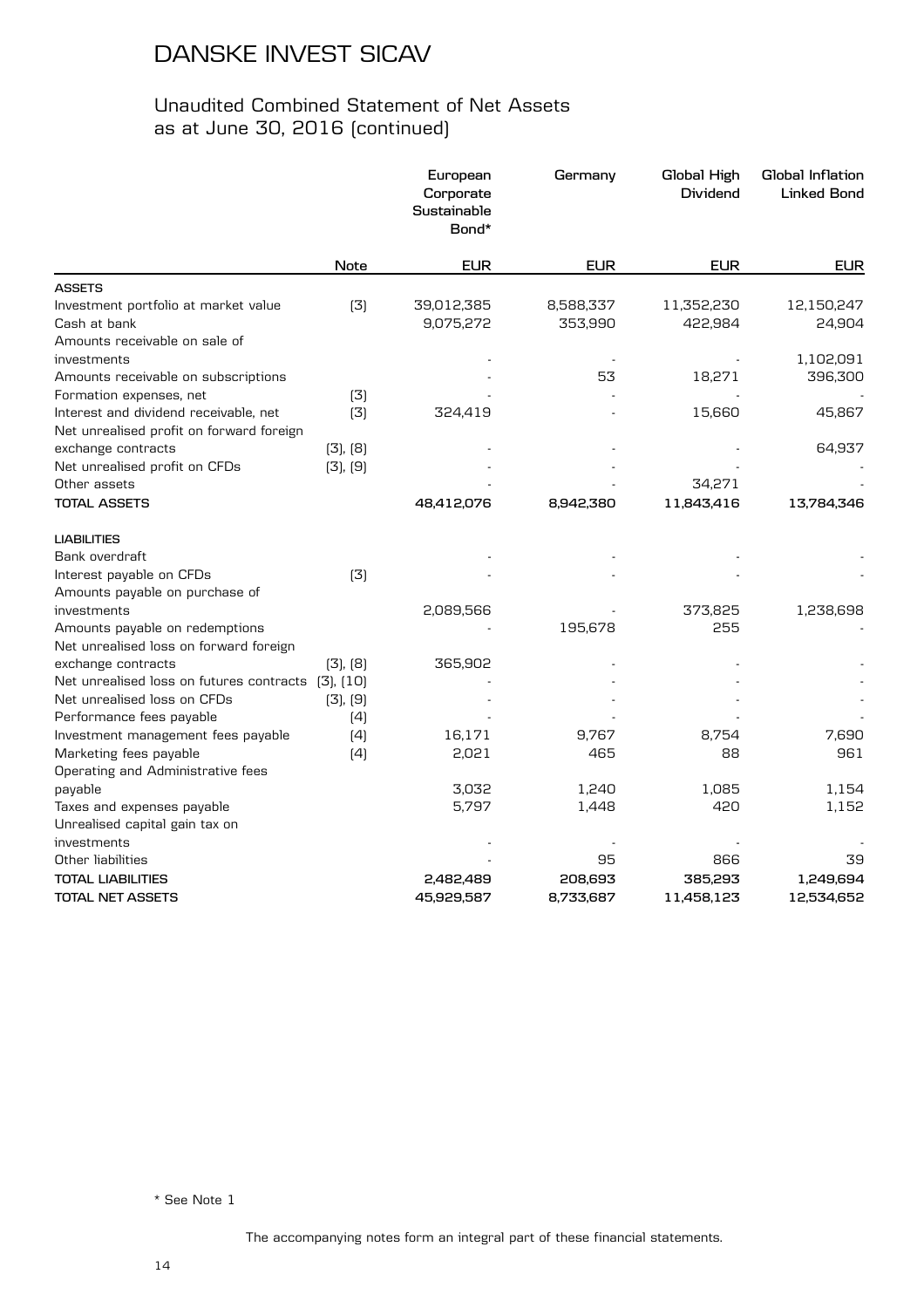|                              | European<br>Corporate<br>Sustainable<br>Bond* | Germany      | Global High<br>Dividend | Global Inflation<br><b>Linked Bond</b> |
|------------------------------|-----------------------------------------------|--------------|-------------------------|----------------------------------------|
|                              |                                               |              |                         |                                        |
| Net asset value per share    |                                               |              |                         |                                        |
| Class A and Ap               | 10.006                                        | 10.689       | 9.973                   | 11.024                                 |
| Class A d                    | 10.006                                        |              |                         | 10.628                                 |
| Class A-dkk d                |                                               |              |                         |                                        |
| Class A-dp                   |                                               |              |                         |                                        |
| Class A-eur h                |                                               |              |                         |                                        |
| Class A-nok d                |                                               |              | 107.500                 |                                        |
| Class A-nok h                |                                               |              |                         |                                        |
| Class A-nok                  |                                               | 101.460      | 107.500                 |                                        |
| Class A-sek d                |                                               |              | 103.050                 |                                        |
| Class A-sek h                |                                               |              |                         | 106.270                                |
| Class A-sek hp               |                                               |              |                         |                                        |
| Class A-sek                  | 100.070                                       | 96.290       | 103.050                 |                                        |
| Class I and Ip               | 10.009                                        | 10.799       | 10.064                  | 10.636                                 |
| Class Y                      |                                               |              |                         | 10.861                                 |
| Number of shares outstanding |                                               |              |                         |                                        |
| Class A and Ap               | 10.0000                                       | 505,912.5311 | 139,713.0023            | 1,135,722.4704                         |
| Class A d                    | 10.0000                                       |              |                         | 100.0000                               |
| Class A-dkk d                |                                               |              |                         |                                        |
| Class A-dp                   |                                               |              |                         |                                        |
| Class A-eur h                |                                               |              |                         |                                        |
| Class A-nok d                |                                               |              | 10.0000                 |                                        |
| Class A-nok h                |                                               |              |                         |                                        |
| Class A-nok                  |                                               | 10.0000      | 10.0000                 |                                        |
| Class A-sek d                |                                               |              | 10.0000                 |                                        |
| Class A-sek h                |                                               |              |                         | 1,000.0000                             |
| Class A-sek hp               |                                               |              |                         |                                        |
| Class A-sek                  | 4,330,000.0000                                | 3,064.4080   | 10.0000                 |                                        |
| Class I and Ip               | 10.0000                                       | 305,079.6936 | 1,000,000.0000          | 100.0000                               |
| Class Y                      |                                               |              |                         | 100.0000                               |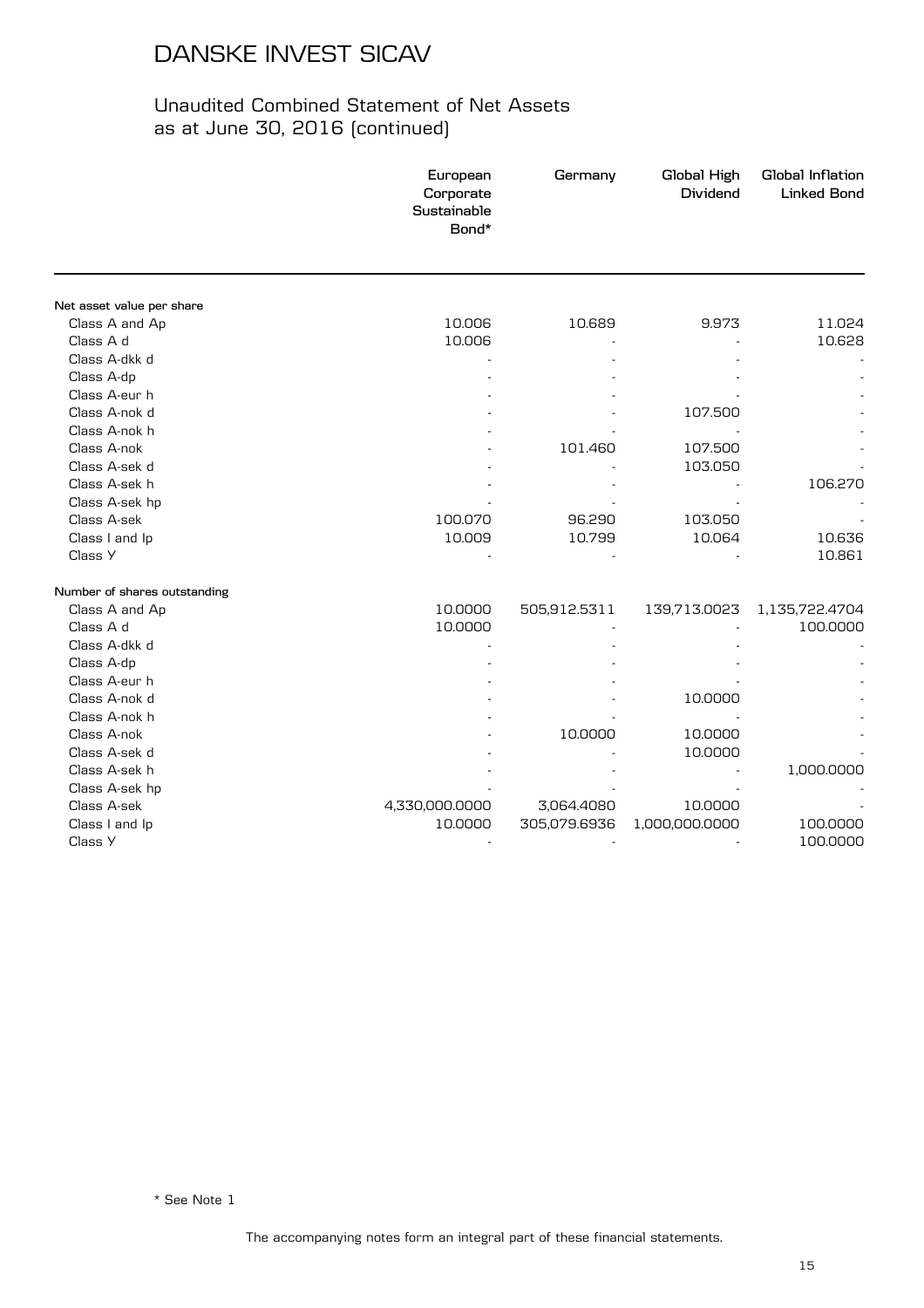|                                                                                   |           | Global Inflation<br><b>Linked Bond</b><br><b>Short Duration</b> | Nordic<br>Corporate<br>Bond | <b>US High Yield</b><br><b>Bond</b> | Combined      |
|-----------------------------------------------------------------------------------|-----------|-----------------------------------------------------------------|-----------------------------|-------------------------------------|---------------|
|                                                                                   | Note      | <b>EUR</b>                                                      | <b>EUR</b>                  | <b>USD</b>                          | <b>EUR</b>    |
| <b>ASSETS</b>                                                                     |           |                                                                 |                             |                                     |               |
| Investment portfolio at market value                                              | (3)       | 43,962,672                                                      | 139,045,293                 | 50,835,002                          | 1,662,324,792 |
| Cash at bank                                                                      |           | 114,090                                                         | 4,652,805                   | 1,947,816                           | 264,923,398   |
| Amounts receivable on sale of                                                     |           |                                                                 |                             |                                     |               |
| investments                                                                       |           | 4,386,504                                                       | 1,024,060                   |                                     | 19,725,977    |
| Amounts receivable on subscriptions                                               |           |                                                                 | 42,987                      | 22,675                              | 1,627,916     |
| Formation expenses, net                                                           | (3)       |                                                                 |                             |                                     | 2,177         |
| Interest and dividend receivable, net<br>Net unrealised profit on forward foreign | (3)       | 150,488                                                         | 1,692,514                   | 805,137                             | 6,551,712     |
| exchange contracts                                                                | [3], [8]  |                                                                 |                             |                                     | 1,772,033     |
| Net unrealised profit on CFDs                                                     | [3], [9]  |                                                                 |                             |                                     | 15,110,728    |
| Other assets                                                                      |           |                                                                 |                             |                                     | 913,626       |
| <b>TOTAL ASSETS</b>                                                               |           | 48,613,754                                                      | 146,457,659                 | 53,610,630                          | 1,972,952,359 |
| <b>LIABILITIES</b>                                                                |           |                                                                 |                             |                                     |               |
| Bank overdraft                                                                    |           |                                                                 | 143                         |                                     | 4,936,272     |
| Interest payable on CFDs                                                          | (3)       |                                                                 |                             |                                     | 669,340       |
| Amounts payable on purchase of                                                    |           |                                                                 |                             |                                     |               |
| investments                                                                       |           | 4,565,782                                                       | 375,193                     | 28,820                              | 86,066,105    |
| Amounts payable on redemptions                                                    |           |                                                                 | 617                         | 454                                 | 30,154,094    |
| Net unrealised loss on forward foreign                                            |           |                                                                 |                             |                                     |               |
| exchange contracts                                                                | [3], [8]  | 162,526                                                         | 227,979                     | 103,468                             | 1,367,051     |
| Net unrealised loss on futures contracts                                          | [3], [10] |                                                                 | 488,400                     |                                     | 488,400       |
| Net unrealised loss on CFDs                                                       | [3], [9]  |                                                                 |                             |                                     | 1,666,921     |
| Performance fees payable                                                          | (4)       |                                                                 |                             |                                     | 3,597,999     |
| Investment management fees payable                                                | (4)       | 18,544                                                          | 61,934                      | 28,866                              | 1,768,204     |
| Marketing fees payable                                                            | (4)       | 73                                                              | 3,487                       | 354                                 | 95,817        |
| Operating and Administrative fees                                                 |           |                                                                 |                             |                                     |               |
| payable                                                                           |           | 4,401                                                           | 17,995                      | 6,597                               | 412,912       |
| Taxes and expenses payable                                                        |           | 1,180                                                           | 5,636                       | 1,753                               | 159,448       |
| Unrealised capital gain tax on                                                    |           |                                                                 |                             |                                     |               |
| investments                                                                       |           |                                                                 |                             |                                     | 2,311         |
| Other liabilities                                                                 |           | 219                                                             |                             | 20                                  | 412,756       |
| <b>TOTAL LIABILITIES</b>                                                          |           | 4,752,725                                                       | 1,181,384                   | 170,332                             | 131,797,630   |
| <b>TOTAL NET ASSETS</b>                                                           |           | 43,861,029                                                      | 145,276,275                 | 53,440,298                          | 1,841,154,729 |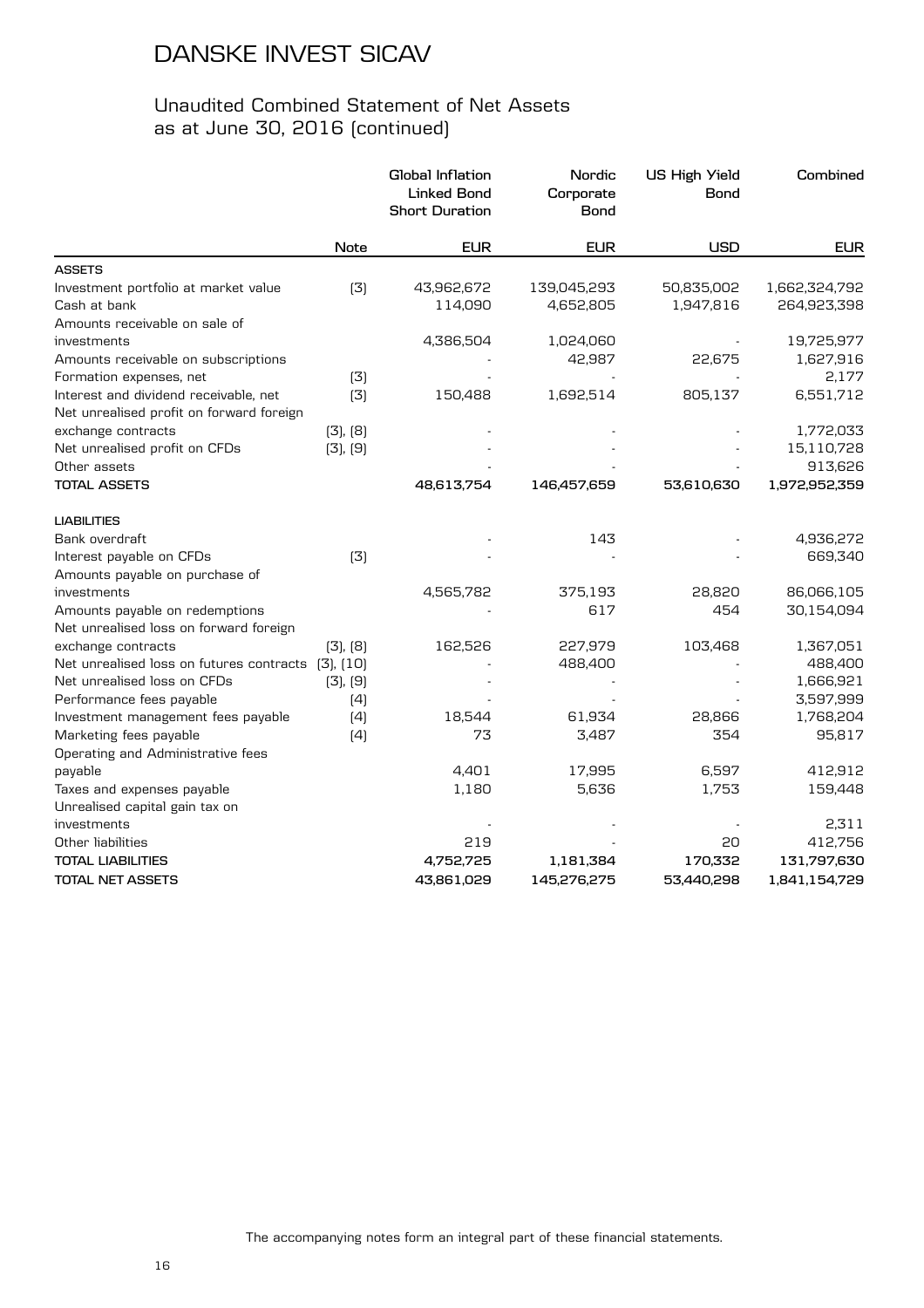|                              | Global Inflation<br><b>Linked Bond</b><br><b>Short Duration</b> | Nordic<br>Corporate<br><b>Bond</b> | <b>US High Yield</b><br><b>Bond</b> |  |
|------------------------------|-----------------------------------------------------------------|------------------------------------|-------------------------------------|--|
|                              |                                                                 |                                    |                                     |  |
| Net asset value per share    |                                                                 |                                    |                                     |  |
| Class A and Ap               | 10.160                                                          | 9.911                              |                                     |  |
| Class A d                    | 10.181                                                          | 9.808                              |                                     |  |
| Class A-dkk d                |                                                                 |                                    |                                     |  |
| Class A-dp                   |                                                                 |                                    |                                     |  |
| Class A-eur h                |                                                                 |                                    | 9.316                               |  |
| Class A-nok d                |                                                                 |                                    |                                     |  |
| Class A-nok h                |                                                                 |                                    |                                     |  |
| Class A-nok                  |                                                                 |                                    |                                     |  |
| Class A-sek d                |                                                                 |                                    |                                     |  |
| Class A-sek h                |                                                                 |                                    |                                     |  |
| Class A-sek hp               |                                                                 |                                    |                                     |  |
| Class A-sek                  |                                                                 | 97.890                             |                                     |  |
| Class I and Ip               | 10.231                                                          | 10.001                             | 9.642                               |  |
| Class Y                      |                                                                 |                                    |                                     |  |
| Number of shares outstanding |                                                                 |                                    |                                     |  |
| Class A and Ap               | 82,095.0000                                                     | 2,446,218.4002                     |                                     |  |
| Class A d                    | 100.0000                                                        | 100.0000                           |                                     |  |
| Class A-dkk d                |                                                                 |                                    |                                     |  |
| Class A-dp                   |                                                                 |                                    |                                     |  |
| Class A-eur h                |                                                                 |                                    | 412,414.2350                        |  |
| Class A-nok d                |                                                                 |                                    |                                     |  |
| Class A-nok h                |                                                                 |                                    |                                     |  |
| Class A-nok                  |                                                                 |                                    |                                     |  |
| Class A-sek d                |                                                                 |                                    |                                     |  |
| Class A-sek h                |                                                                 |                                    |                                     |  |
| Class A-sek hp               |                                                                 |                                    |                                     |  |
| Class A-sek                  |                                                                 | 1,718,195.3192                     |                                     |  |
| Class I and Ip               |                                                                 | 4,205,484.8506 10,315,362.0000     | 5,100,000.0000                      |  |
| Class Y                      |                                                                 |                                    |                                     |  |
|                              |                                                                 |                                    |                                     |  |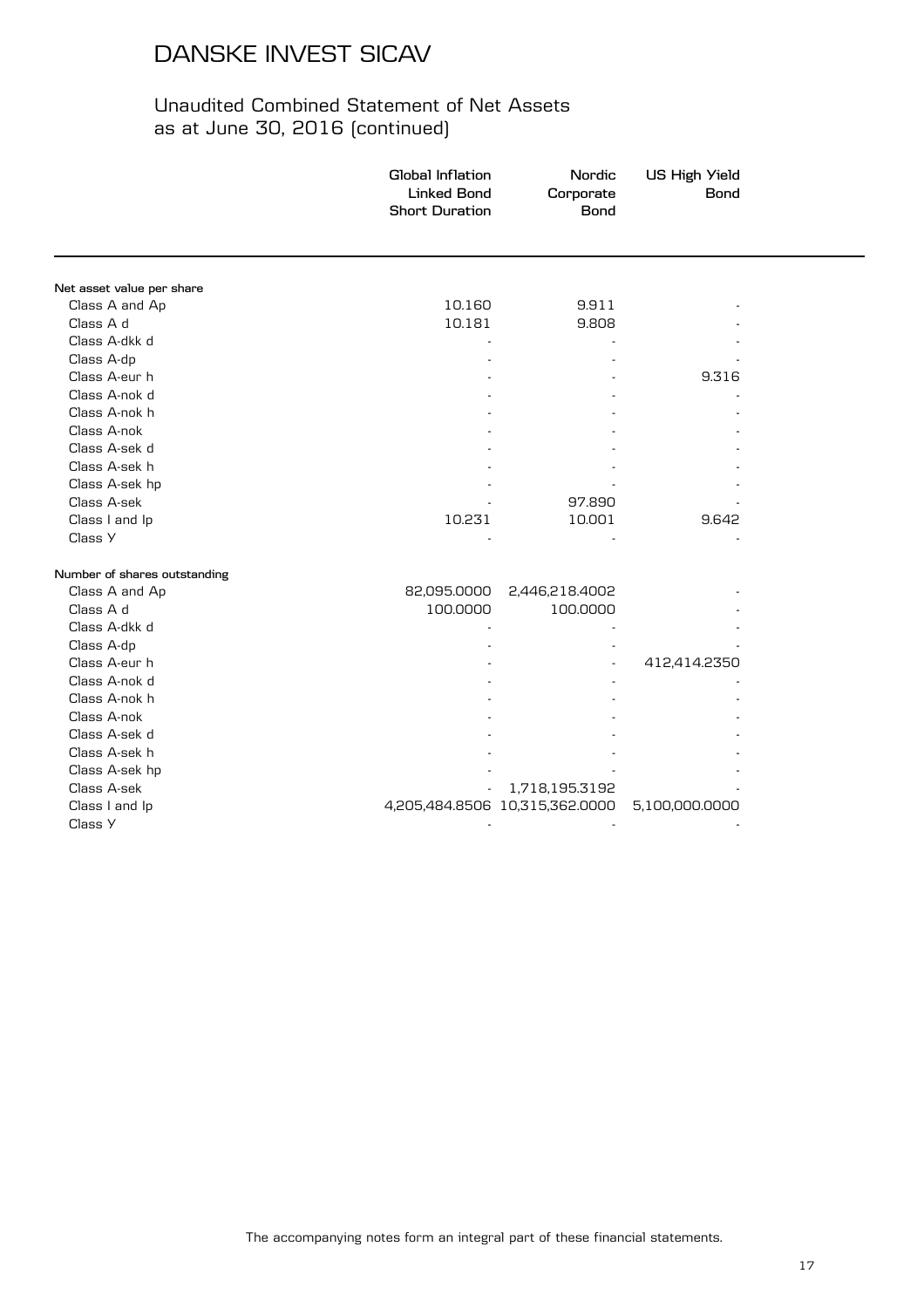|                                                                                                                | Eastern Europe |            | Emerging and<br>Frontier<br><b>Markets</b> | Emerging<br><b>Markets Debt</b><br><b>Hard Currency</b> |
|----------------------------------------------------------------------------------------------------------------|----------------|------------|--------------------------------------------|---------------------------------------------------------|
|                                                                                                                | Note           | <b>EUR</b> | <b>EUR</b>                                 | <b>USD</b>                                              |
| TOTAL NET ASSETS AT THE BEGINNING OF THE PERIOD                                                                |                | 2,584,916  | 69,511,615                                 | 45,323,086                                              |
| <b>INCOME</b>                                                                                                  |                |            |                                            |                                                         |
| Dividend income on long securities, net                                                                        | (3)            | 36,446     | 812,827                                    |                                                         |
| Interest on bonds, net<br>Bank interest, net                                                                   | (3)<br>(3)     | 127        | 6,590                                      | 808,534<br>1,323                                        |
| Income on securities lending                                                                                   | (7)            | 31         | 1,192                                      | 364                                                     |
| Interest on swaps                                                                                              |                |            |                                            |                                                         |
| Interest receivable on CFDs                                                                                    |                |            |                                            |                                                         |
| Other income                                                                                                   |                |            | 2,006                                      |                                                         |
| <b>TOTAL INCOME</b>                                                                                            |                | 36,604     | 822,615                                    | 810,221                                                 |
| <b>EXPENSES</b>                                                                                                |                |            |                                            |                                                         |
| Dividend on short securities, net                                                                              | (3)            |            |                                            |                                                         |
| Interest payable on CFDs                                                                                       | (3)            |            |                                            |                                                         |
| Investment Management fees<br>Performance fees                                                                 | (4)            | 12,417     | 520,712                                    | 75,215                                                  |
| Subscription tax                                                                                               | (4)<br>(6)     | 163        | 3,708                                      | 970                                                     |
| Operating and Administrative fee                                                                               | (5)            | 4,020      | 120,956                                    | 18,772                                                  |
| Bank charges and correspondent fees                                                                            |                |            |                                            |                                                         |
| Interest paid                                                                                                  |                | 55         | 4,657                                      | 89                                                      |
| Amortisation of formation expenses                                                                             | (3)            |            |                                            |                                                         |
| Marketing fees                                                                                                 | (4)            | 44         | 600                                        | 19                                                      |
| Other expenses                                                                                                 |                |            |                                            |                                                         |
| <b>TOTAL EXPENSES</b>                                                                                          |                | 16,666     | 650,633                                    | 95,065                                                  |
| NET INCOME / (LOSS) FROM INVESTMENTS                                                                           |                | 19,938     | 171,982                                    | 715,156                                                 |
| Net realised profit / [loss] on sale of investments                                                            | (3)            | [69, 415]  | [97,914]                                   | (1,604,385)                                             |
| Net realised profit on CFD                                                                                     | (3)            |            |                                            |                                                         |
| Net realised (loss) on sale of options                                                                         |                |            |                                            |                                                         |
| Net realised profit / (loss) on forward foreign exchange contracts<br>Net realised (loss) on futures contracts | (3)<br>(3)     | (36)       | (740)<br>[681, 140]                        | [97,544]                                                |
| Net realised profit / [loss] on foreign exchange                                                               | (3)            | 3,137      | [57,242]                                   | 23,470                                                  |
| NET REALISED PROFIT/ (LOSS)                                                                                    |                | [46,376]   | [665,054]                                  | [963,303]                                               |
| Change in net unrealised appreciation / (depreciation) on:                                                     |                |            |                                            |                                                         |
| - investments                                                                                                  |                | 238,184    | 59,091                                     | 2,352,615                                               |
| - CFD                                                                                                          | (9)            |            |                                            |                                                         |
| - unrealised capital gain tax on investments                                                                   |                |            | (1,832)                                    |                                                         |
| - forward foreign exchange contracts                                                                           | (8)            |            |                                            | 18,069                                                  |
| - futures contracts<br>NET INCREASE / (DECREASE) IN NET ASSETS AS A RESULT OF                                  |                |            | [101, 670]                                 |                                                         |
| <b>OPERATIONS</b>                                                                                              |                | 191,808    | [709,465]                                  | 1,407,381                                               |
| EVOLUTION OF THE CAPITAL                                                                                       |                |            |                                            |                                                         |
| Issue of shares                                                                                                |                | 440,382    | 28,846,023                                 | 1,492,985                                               |
| Redemption of shares<br>Currency translation                                                                   |                | (139, 853) | [26,934,688]                               | [28, 426, 771]                                          |
| TOTAL NET ASSETS AT THE END OF THE PERIOD                                                                      |                | 3,077,253  | 70,713,485                                 | 19,796,681                                              |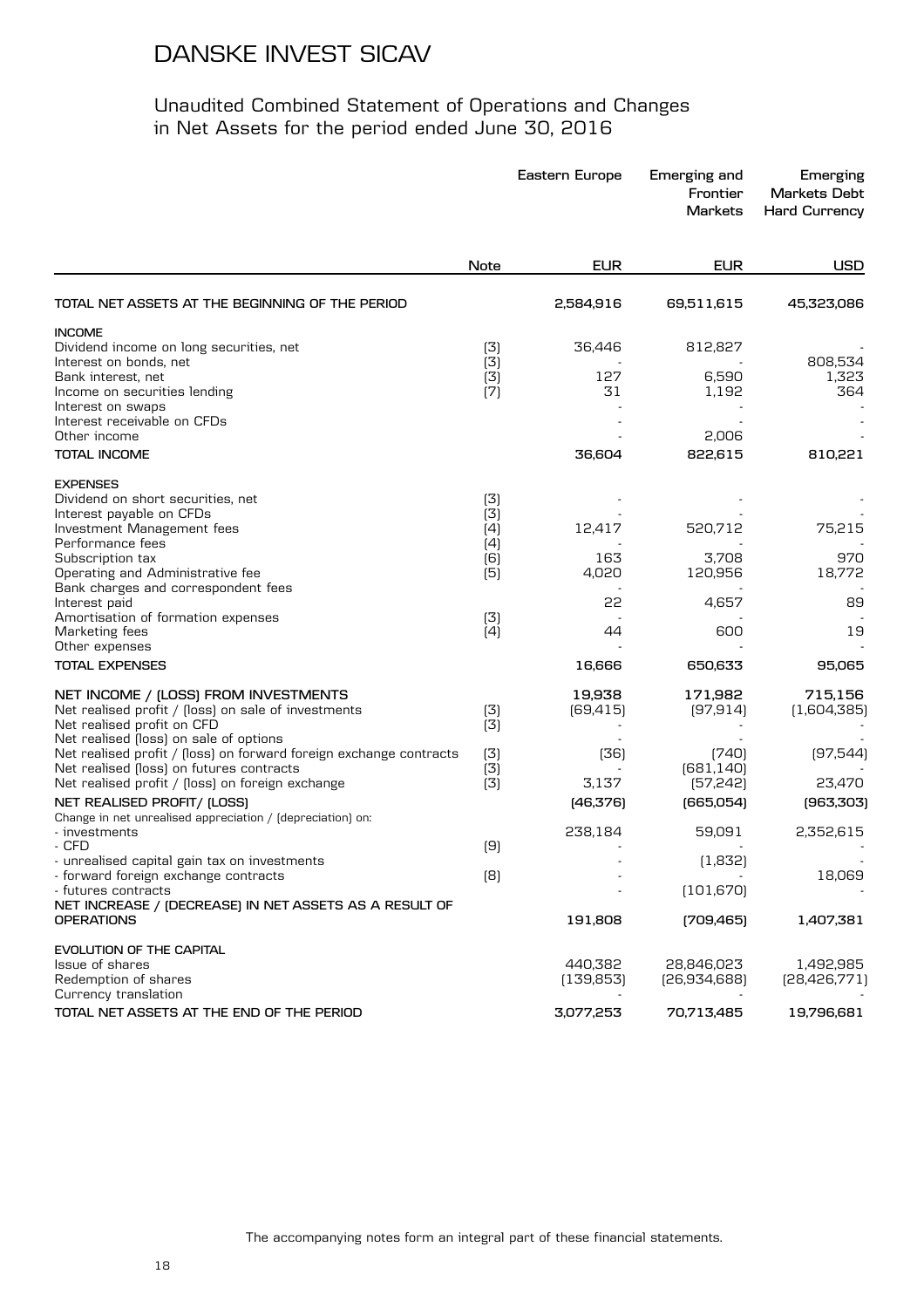|                                                                                              | Euro High Yield<br>Bond |                          |                         | Europe Europe Absolute     |
|----------------------------------------------------------------------------------------------|-------------------------|--------------------------|-------------------------|----------------------------|
|                                                                                              | Note                    | <b>EUR</b>               | <b>EUR</b>              | <b>EUR</b>                 |
| TOTAL NET ASSETS AT THE BEGINNING OF THE PERIOD                                              |                         | 155,908,546              | 102,331,202             | 246,341,057                |
| <b>INCOME</b>                                                                                |                         |                          |                         |                            |
| Dividend income on long securities, net                                                      | (3)                     |                          | 1,888,421               | 2,749,530                  |
| Interest on bonds, net                                                                       | (3)                     | 3,563,352                |                         |                            |
| Bank interest, net                                                                           | (3)                     | 2,210<br>42.260          | 163                     | 9,196<br>291,344           |
| Income on securities lending<br>Interest on swaps                                            | (7)                     |                          | 27,634                  |                            |
| Interest receivable on CFDs                                                                  |                         |                          |                         |                            |
| Other income                                                                                 |                         |                          | 5,315                   | 5,517                      |
| <b>TOTAL INCOME</b>                                                                          |                         | 3,607,822                | 1,921,533               | 3,055,587                  |
| <b>EXPENSES</b>                                                                              |                         |                          |                         |                            |
| Dividend on short securities, net                                                            | (3)                     |                          |                         | 5,036,022                  |
| Interest payable on CFDs                                                                     | (3)                     |                          |                         | 809,091                    |
| Investment Management fees<br>Performance fees                                               | (4)                     | 696,882                  | 515,022                 | 1,620,481                  |
| Subscription tax                                                                             | (4)<br>(6)              | 31,624                   | 10,812                  | 53,154                     |
| Operating and Administrative fee                                                             | (5)                     | 83,759                   | 54,934                  | 313,064                    |
| Bank charges and correspondent fees                                                          |                         |                          |                         |                            |
| Interest paid                                                                                |                         | 8,208                    | 3,844                   | 85,233                     |
| Amortisation of formation expenses                                                           | (3)                     |                          |                         | 3,266                      |
| Marketing fees                                                                               | (4)                     | 69,598                   | 17,170                  | 98,690                     |
| Other expenses                                                                               |                         |                          |                         |                            |
| <b>TOTAL EXPENSES</b>                                                                        |                         | 890,071                  | 601,782                 | 8,019,001                  |
| NET INCOME / (LOSS) FROM INVESTMENTS<br>Net realised profit / [loss] on sale of investments  | (3)                     | 2,717,751<br>[4,232,958] | 1,319,751<br>[579, 255] | [4,963,414]<br>(7,353,701) |
| Net realised profit on CFD<br>Net realised (loss) on sale of options                         | (3)                     |                          |                         | 8,988,558                  |
| Net realised profit / [loss] on forward foreign exchange contracts                           | (3)                     | 353,368                  | (16,094)                | 121,442                    |
| Net realised (loss) on futures contracts<br>Net realised profit / [loss] on foreign exchange | (3)<br>(3)              | [309,705]                | 33,933                  | (5, 189)                   |
| NET REALISED PROFIT/ (LOSS)                                                                  |                         |                          | 758,335                 |                            |
| Change in net unrealised appreciation / (depreciation) on:                                   |                         | [1,471,544]              |                         | [3,212,304]                |
| - investments                                                                                |                         | 2,635,596                | [9,550,021]             | [30,032,599]               |
| - CFD                                                                                        | (9)                     |                          |                         | (146, 394)                 |
| - unrealised capital gain tax on investments                                                 |                         |                          |                         |                            |
| - forward foreign exchange contracts                                                         | [8]                     | 193,291                  |                         | [675, 407]                 |
| - futures contracts<br>NET INCREASE / (DECREASE) IN NET ASSETS AS A RESULT OF                |                         |                          |                         |                            |
| <b>OPERATIONS</b>                                                                            |                         | 1,357,343                | [8,791,686]             | [34,066,704]               |
| EVOLUTION OF THE CAPITAL                                                                     |                         |                          |                         |                            |
| Issue of shares                                                                              |                         | 10,836,213               | 11,938,228              | 44,572,346                 |
| Redemption of shares                                                                         |                         | [38,351,087]             | [26,616,234]            | (7,709,803)                |
| Currency translation                                                                         |                         |                          |                         |                            |
| TOTAL NET ASSETS AT THE END OF THE PERIOD                                                    |                         | 129,751,015              | 78,861,510              | 249,136,896                |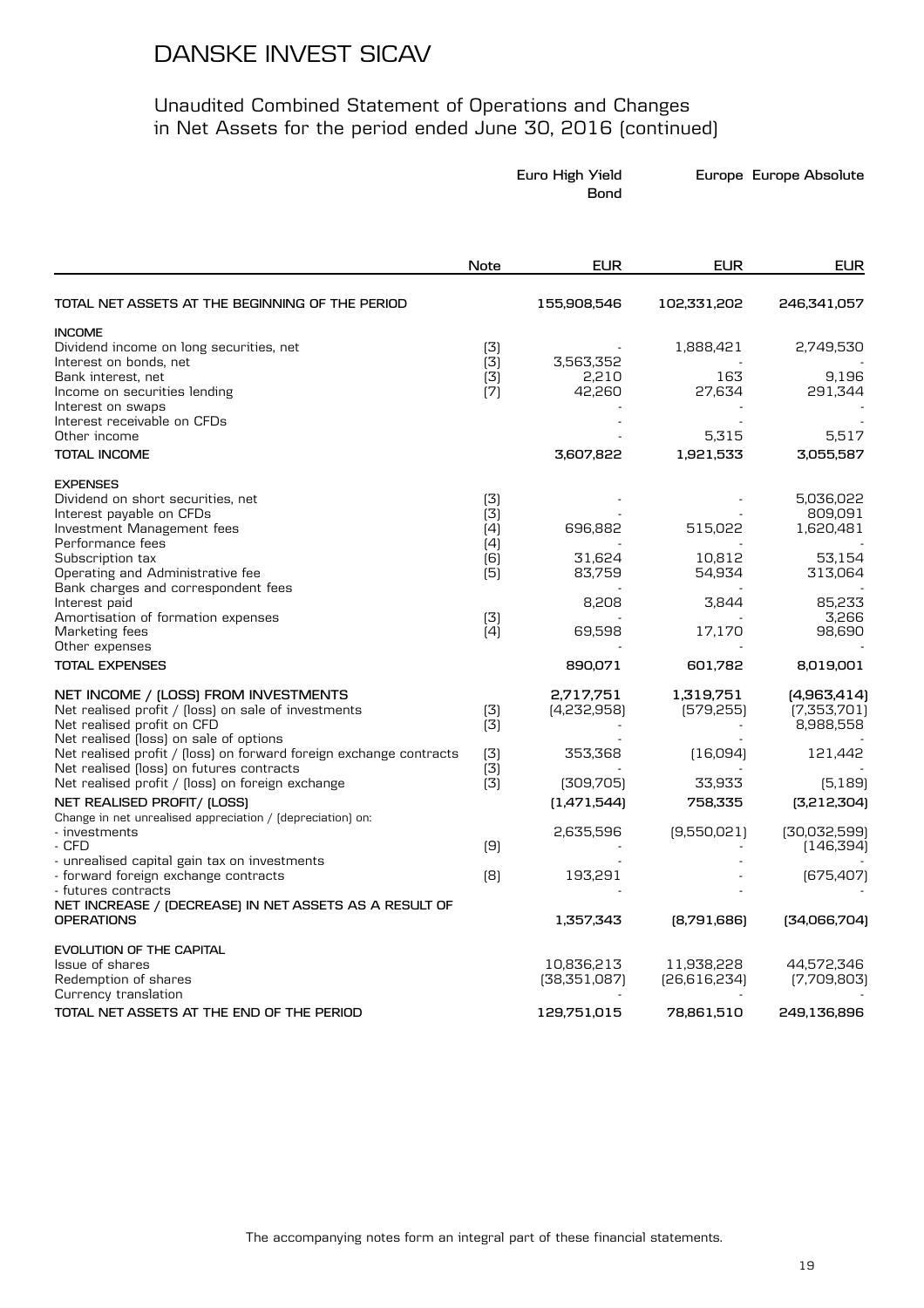### Unaudited Combined Statement of Operations and Changes in Net Assets for the period ended June 30, 2016 (continued)

|                                                                                              |            | Europe Long-<br><b>Short Dynamic</b> | Europe Long-<br><b>Short Dynamic</b><br>Plus | European<br>Corporate<br>Sustainable<br>Bond* |
|----------------------------------------------------------------------------------------------|------------|--------------------------------------|----------------------------------------------|-----------------------------------------------|
|                                                                                              | Note       | <b>EUR</b>                           | <b>EUR</b>                                   | <b>EUR</b>                                    |
| TOTAL NET ASSETS AT THE BEGINNING OF THE PERIOD                                              |            | 568,789,151                          | 30,888,138                                   |                                               |
| <b>INCOME</b>                                                                                |            |                                      |                                              |                                               |
| Dividend income on long securities, net                                                      | (3)        | 12,678,901                           | 1,010,618                                    |                                               |
| Interest on bonds, net                                                                       | (3)        | 137,042                              | 35,760                                       | 19,950                                        |
| Bank interest, net                                                                           | (3)        | 5.177                                | 1,135                                        | 4                                             |
| Income on securities lending                                                                 | (7)        | 346,676                              | 17,175                                       |                                               |
| Interest on swaps<br>Interest receivable on CFDs                                             |            |                                      | 125<br>5                                     |                                               |
| Other income                                                                                 |            | 45,440                               |                                              |                                               |
| TOTAL INCOME                                                                                 |            | 13,213,236                           | 1,064,818                                    | 19,954                                        |
|                                                                                              |            |                                      |                                              |                                               |
| <b>EXPENSES</b>                                                                              |            |                                      |                                              |                                               |
| Dividend on short securities, net                                                            | (3)        | 17,358,543                           | 1,784,212                                    |                                               |
| Interest payable on CFDs                                                                     | (3)        | 2,108,879                            | 442,689                                      | 16,171                                        |
| Investment Management fees<br>Performance fees                                               | (4)<br>(4) | 5,155,493<br>3,195,469               | 456,328<br>402,530                           |                                               |
| Subscription tax                                                                             | (6)        | 175,241                              | 7,786                                        | 5,797                                         |
| Operating and Administrative fee                                                             | (5)        | 1,007,017                            | 124,209                                      | 3,032                                         |
| Bank charges and correspondent fees                                                          |            | 21                                   |                                              |                                               |
| Interest paid                                                                                |            | 340,068                              | 27,670                                       | 1,112                                         |
| Amortisation of formation expenses                                                           | (3)        |                                      |                                              |                                               |
| Marketing fees                                                                               | (4)        | 306,103                              | 8,292                                        | 2,021                                         |
| Other expenses                                                                               |            |                                      |                                              |                                               |
| <b>TOTAL EXPENSES</b>                                                                        |            | 29,646,834                           | 3,253,716                                    | 28,133                                        |
| NET INCOME / (LOSS) FROM INVESTMENTS                                                         |            | [16,433,598]                         | [2,188,898]                                  | (8, 179)                                      |
| Net realised profit / [loss] on sale of investments                                          | (3)        | [24,904,436]                         | [1,477,860]                                  |                                               |
| Net realised profit on CFD                                                                   | (3)        | 36,216,193                           | 2,347,639                                    |                                               |
| Net realised (loss) on sale of options                                                       |            | (3)                                  |                                              |                                               |
| Net realised profit / [loss] on forward foreign exchange contracts                           | (3)        | 5,776,218                            | 463,921                                      |                                               |
| Net realised (loss) on futures contracts<br>Net realised profit / [loss] on foreign exchange | (3)        | 198,499                              |                                              | (7,946)                                       |
|                                                                                              | (3)        |                                      | (139, 190)                                   |                                               |
| NET REALISED PROFIT/ (LOSS)                                                                  |            | 852,873                              | [994,388]                                    | (16, 125)                                     |
| Change in net unrealised appreciation / (depreciation) on:<br>- investments                  |            | [71,638,698]                         | [7,210,317]                                  | 23,882                                        |
| - CFD                                                                                        | (9)        | 26,027,114                           | [1,230,093]                                  |                                               |
| - unrealised capital gain tax on investments                                                 |            |                                      |                                              |                                               |
| - forward foreign exchange contracts                                                         | [8]        | 345,009                              | 345,288                                      | [365, 902]                                    |
| - futures contracts                                                                          |            |                                      |                                              |                                               |
| NET INCREASE / (DECREASE) IN NET ASSETS AS A RESULT OF<br><b>OPERATIONS</b>                  |            | [44, 413, 702]                       | [9,089,510]                                  | (358, 145)                                    |
|                                                                                              |            |                                      |                                              |                                               |
| EVOLUTION OF THE CAPITAL                                                                     |            |                                      |                                              |                                               |
| Issue of shares                                                                              |            | 482,783,126                          | 65,568,340                                   | 46,287,732                                    |
| Redemption of shares<br>Currency translation                                                 |            | [116,899,828]                        | (1,727,338)                                  |                                               |
|                                                                                              |            |                                      |                                              |                                               |
| TOTAL NET ASSETS AT THE END OF THE PERIOD                                                    |            | 890,258,747                          | 85,639,630                                   | 45,929,587                                    |

\* See Note 1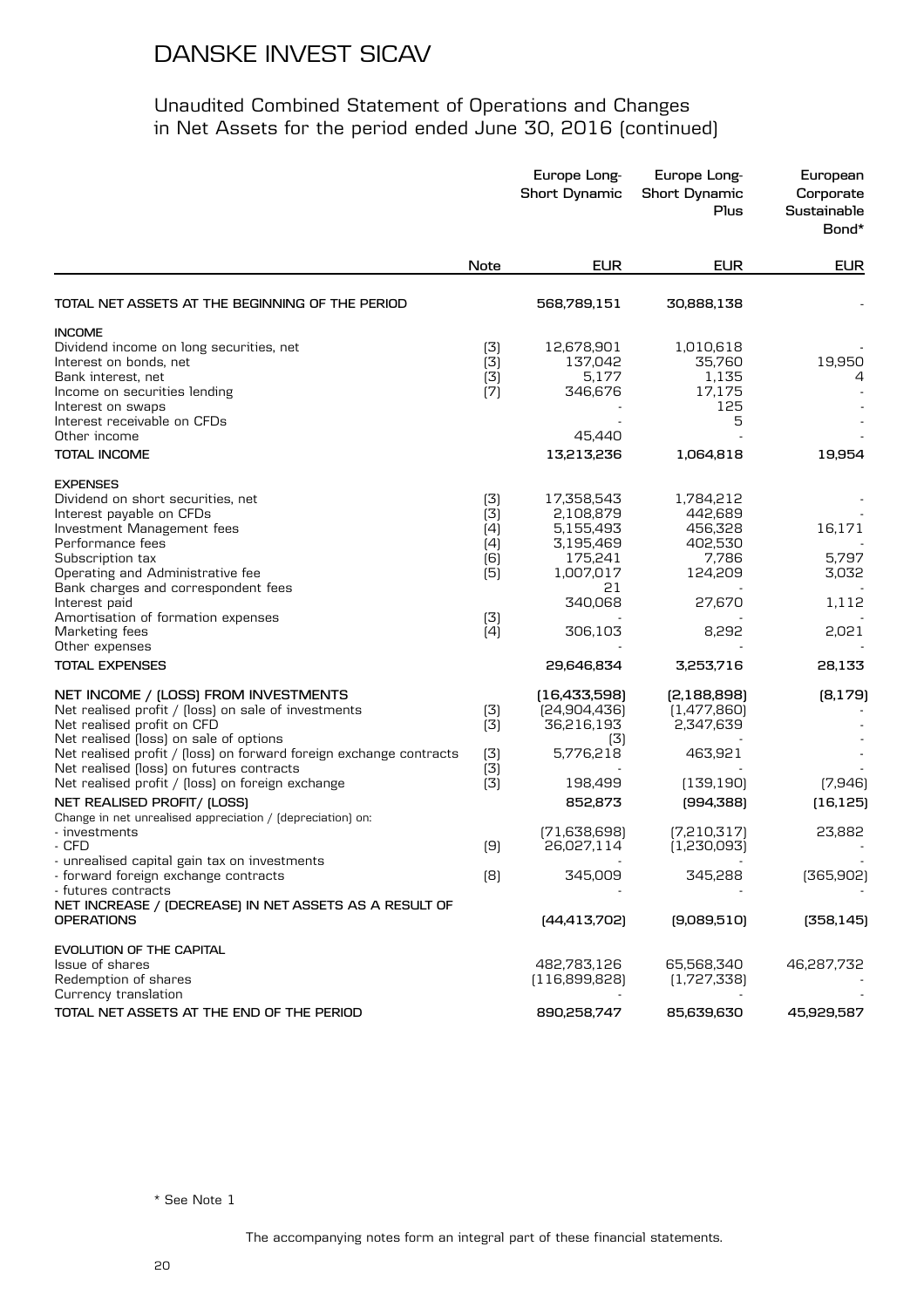|                                                                                                                                                                     |                   |                        | Germany Global Emerging<br><b>Markets</b><br>Leaders* | Global High<br>Dividend |
|---------------------------------------------------------------------------------------------------------------------------------------------------------------------|-------------------|------------------------|-------------------------------------------------------|-------------------------|
|                                                                                                                                                                     | Note              | <b>EUR</b>             | <b>USD</b>                                            | <b>EUR</b>              |
| TOTAL NET ASSETS AT THE BEGINNING OF THE PERIOD                                                                                                                     |                   | 11,911,687             |                                                       | 10,506,161              |
| <b>INCOME</b><br>Dividend income on long securities, net<br>Interest on bonds, net                                                                                  | (3)<br>(3)        | 135,085                | 64,897                                                | 266,784                 |
| Bank interest, net<br>Income on securities lending<br>Interest on swaps                                                                                             | (3)<br>(7)        | 1,987                  | 300<br>232                                            | 62<br>1,341             |
| Interest receivable on CFDs<br>Other income                                                                                                                         |                   |                        |                                                       |                         |
| <b>TOTAL INCOME</b>                                                                                                                                                 |                   | 137,072                | 65,429                                                | 268,187                 |
| <b>EXPENSES</b><br>Dividend on short securities, net<br>Interest payable on CFDs<br>Investment Management fees                                                      | (3)<br>(3)<br>(4) | 63,587                 | 35,646                                                | 49,794                  |
| Performance fees<br>Subscription tax<br>Operating and Administrative fee<br>Bank charges and correspondent fees                                                     | (4)<br>(6)<br>(5) | 1,477<br>8,063         | 270<br>9,901                                          | 768<br>6,244            |
| Interest paid<br>Amortisation of formation expenses<br>Marketing fees                                                                                               | (3)<br>$[4]$      | 314<br>3,042           | 215                                                   | 179<br>423              |
| Other expenses<br><b>TOTAL EXPENSES</b>                                                                                                                             |                   | 76,483                 | 46,032                                                | 57,408                  |
| NET INCOME / (LOSS) FROM INVESTMENTS<br>Net realised profit / [loss] on sale of investments<br>Net realised profit on CFD<br>Net realised (loss) on sale of options | (3)<br>(3)        | 60,589<br>[88, 768]    | 19,397<br>[29,384]                                    | 210,779<br>[91,083]     |
| Net realised profit / [loss] on forward foreign exchange contracts<br>Net realised (loss) on futures contracts<br>Net realised profit / [loss] on foreign exchange  | (3)<br>(3)<br>(3) | (10)                   | 27,569                                                | 147<br>[6, 974]         |
| NET REALISED PROFIT/ [LOSS]<br>Change in net unrealised appreciation / (depreciation) on:<br>- investments                                                          |                   | [28, 189]<br>[878,042] | 17,582<br>566,318                                     | 112,869<br>141,733      |
| - CFD<br>- unrealised capital gain tax on investments                                                                                                               | (9)<br>(8)        |                        |                                                       |                         |
| - forward foreign exchange contracts<br>- futures contracts<br>NET INCREASE / (DECREASE) IN NET ASSETS AS A RESULT OF<br><b>OPERATIONS</b>                          |                   | [906, 231]             | 583,900                                               | 254,602                 |
| EVOLUTION OF THE CAPITAL<br>Issue of shares<br>Redemption of shares                                                                                                 |                   | 835,513<br>[3,107,282] | 10,001,000<br>[10,584,900]                            | 1,265,938<br>[568, 578] |
| Currency translation<br>TOTAL NET ASSETS AT THE END OF THE PERIOD                                                                                                   |                   | 8,733,687              |                                                       | 11,458,123              |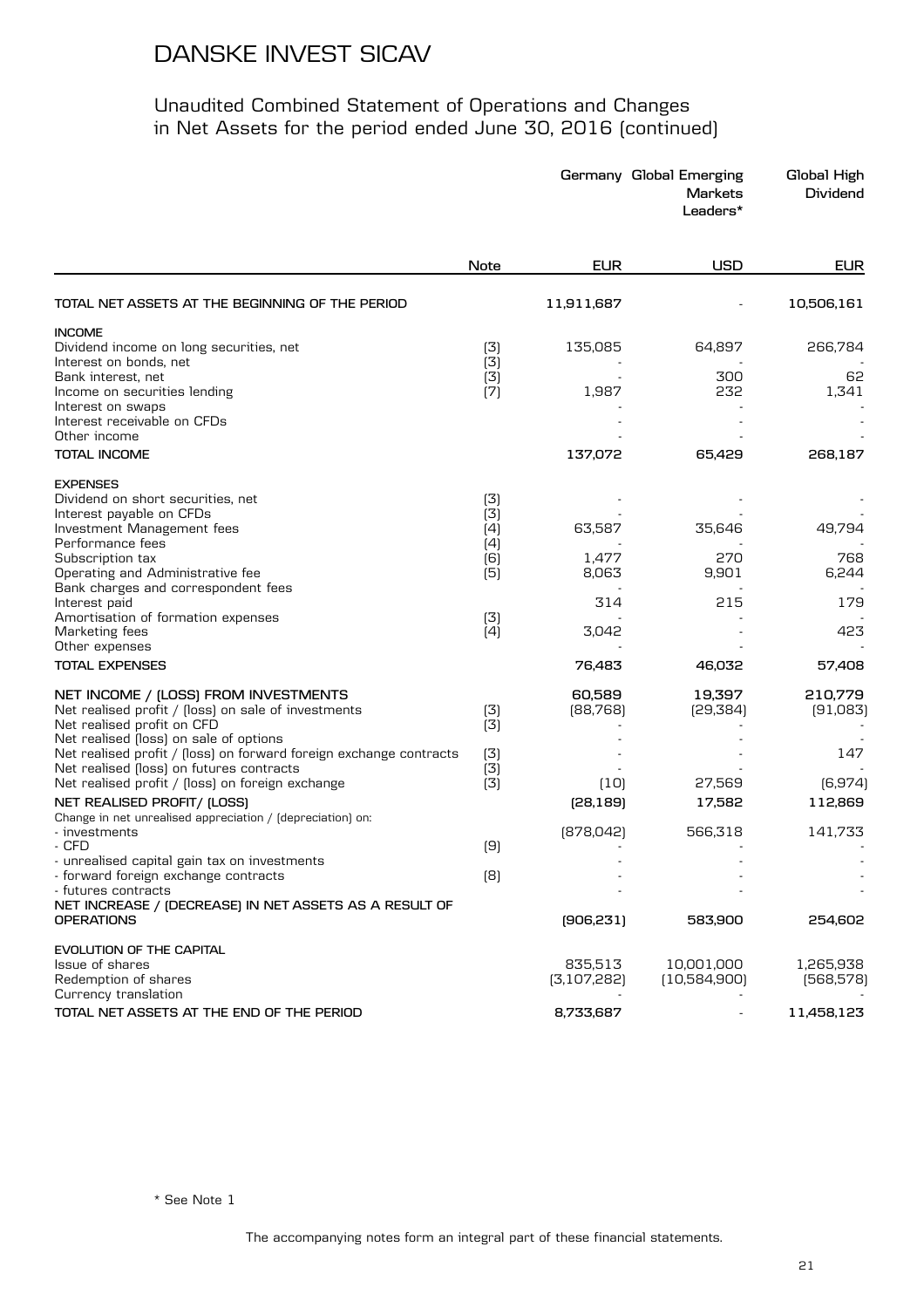|                                                                                                                |            | Global Inflation<br><b>Linked Bond</b> | Global Inflation<br><b>Linked Bond</b><br><b>Short Duration</b> | Nordic<br>Corporate<br><b>Bond</b> |
|----------------------------------------------------------------------------------------------------------------|------------|----------------------------------------|-----------------------------------------------------------------|------------------------------------|
|                                                                                                                | Note       | <b>EUR</b>                             | <b>EUR</b>                                                      | <b>EUR</b>                         |
| TOTAL NET ASSETS AT THE BEGINNING OF THE PERIOD                                                                |            | 13,603,500                             | 38,714,137                                                      | 146,769,464                        |
| <b>INCOME</b>                                                                                                  |            |                                        |                                                                 |                                    |
| Dividend income on long securities, net                                                                        | (3)        |                                        |                                                                 |                                    |
| Interest on bonds, net                                                                                         | (3)        | 49,567                                 | 211,445                                                         | 2,616,049                          |
| Bank interest, net                                                                                             | (3)        | 54                                     | 192                                                             | 2,680                              |
| Income on securities lending                                                                                   | (7)        | 1                                      | 37                                                              | 19,619                             |
| Interest on swaps<br>Interest receivable on CFDs                                                               |            |                                        |                                                                 |                                    |
| Other income                                                                                                   |            |                                        |                                                                 | 143                                |
| <b>TOTAL INCOME</b>                                                                                            |            | 49,622                                 | 211,674                                                         | 2,638,491                          |
| <b>EXPENSES</b>                                                                                                |            |                                        |                                                                 |                                    |
| Dividend on short securities, net                                                                              | (3)        |                                        |                                                                 |                                    |
| Interest payable on CFDs                                                                                       | (3)        |                                        |                                                                 |                                    |
| Investment Management fees                                                                                     | (4)        | 43,330                                 | 108,543                                                         | 372,256                            |
| Performance fees<br>Subscription tax                                                                           | (4)<br>(6) | 2,825                                  | 2,389                                                           | 15,777                             |
| Operating and Administrative fee                                                                               | (5)        | 6,500                                  | 25,755                                                          | 108,030                            |
| Bank charges and correspondent fees                                                                            |            |                                        |                                                                 | 1,744                              |
| Interest paid                                                                                                  |            | 61                                     | 204                                                             | 14,339                             |
| Amortisation of formation expenses                                                                             | (3)        |                                        |                                                                 |                                    |
| Marketing fees                                                                                                 | (4)        | 5,416                                  | 479                                                             | 21,044                             |
| Other expenses                                                                                                 |            |                                        |                                                                 | 1,012                              |
| <b>TOTAL EXPENSES</b>                                                                                          |            | 58,132                                 | 137,370                                                         | 534,202                            |
| NET INCOME / (LOSS) FROM INVESTMENTS                                                                           |            | (8,510)                                | 74,304                                                          | 2,104,289                          |
| Net realised profit / [loss] on sale of investments                                                            | (3)        | 302,153                                | [91,398]                                                        | [3, 141, 469]                      |
| Net realised profit on CFD                                                                                     | (3)        |                                        |                                                                 |                                    |
| Net realised (loss) on sale of options                                                                         |            |                                        |                                                                 |                                    |
| Net realised profit / [loss] on forward foreign exchange contracts<br>Net realised (loss) on futures contracts | (3)<br>(3) | 96,374                                 | [46,658]                                                        | 843,816<br>[520, 800]              |
| Net realised profit / [loss] on foreign exchange                                                               | (3)        | 86,264                                 | 318,113                                                         | (387,028)                          |
| NET REALISED PROFIT/ (LOSS)                                                                                    |            | 476,281                                | 254,361                                                         | (1,101,192)                        |
| Change in net unrealised appreciation / (depreciation) on:                                                     |            |                                        |                                                                 |                                    |
| - investments                                                                                                  |            | 172,498                                | 1,109,606                                                       | 1,990,008                          |
| - CFD                                                                                                          | (9)        |                                        |                                                                 |                                    |
| - unrealised capital gain tax on investments                                                                   |            |                                        |                                                                 |                                    |
| - forward foreign exchange contracts<br>- futures contracts                                                    | [8]        | 120,784                                | 20,981                                                          | 6,127<br>[967,200]                 |
| NET INCREASE / (DECREASE) IN NET ASSETS AS A RESULT OF                                                         |            |                                        |                                                                 |                                    |
| <b>OPERATIONS</b>                                                                                              |            | 769,563                                | 1,384,948                                                       | [72, 257]                          |
| EVOLUTION OF THE CAPITAL                                                                                       |            |                                        |                                                                 |                                    |
| Issue of shares                                                                                                |            | 4,263,755                              | 5,265,796                                                       | 1,813,488                          |
| Redemption of shares                                                                                           |            | [6, 102, 166]                          | (1,503,852)                                                     | [3,234,420]                        |
| Currency translation                                                                                           |            |                                        |                                                                 |                                    |
| TOTAL NET ASSETS AT THE END OF THE PERIOD                                                                      |            | 12,534,652                             | 43,861,029                                                      | 145,276,275                        |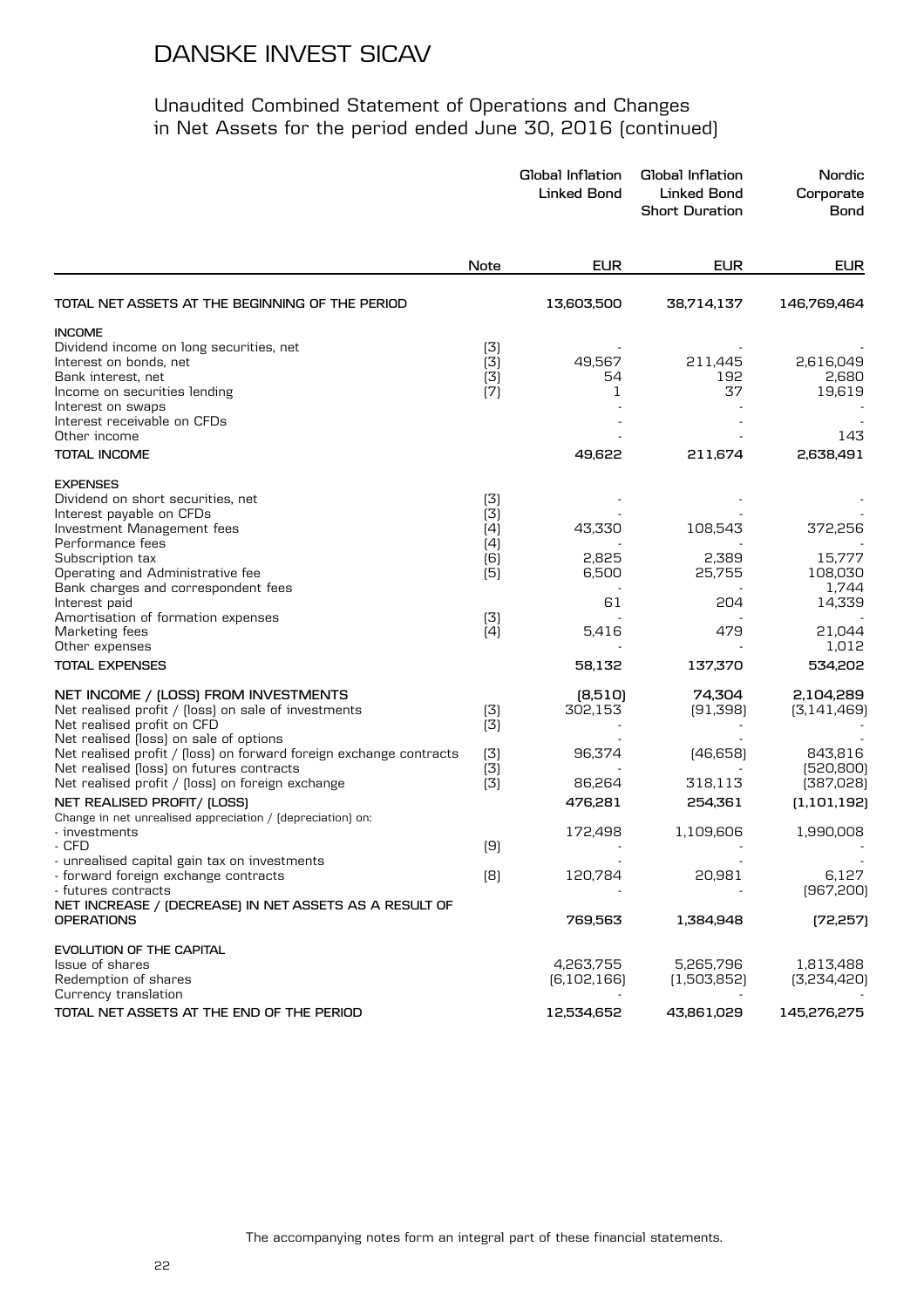| US High Yield | Combined |
|---------------|----------|
| Bond          |          |

| TOTAL NET ASSETS AT THE BEGINNING OF THE PERIOD<br>49,588,375<br>1,484,715,178<br>(3)<br>19,637,028<br>[3]<br>1,570,719<br>8,774,803<br>(3)<br>2,940<br>31,697<br>(7)<br>3,767<br>753,224<br>Income on securities lending<br>125<br>Interest on swaps<br>5<br>58,422<br>Other income<br>1,577,426<br>29,255,304<br><b>EXPENSES</b><br>24,178,777<br>(3)<br>Dividend on short securities, net<br>(3)<br>3,360,659<br>Interest payable on CFDs<br>(4)<br>167,058<br>Investment Management fees<br>9,881,179<br>Performance fees<br>(4)<br>3,597,999<br>Subscription tax<br>[6]<br>3,420<br>315,716<br>(5)<br>1,926,020<br>Operating and Administrative fee<br>38,469<br>Bank charges and correspondent fees<br>1,765<br>486,743<br>Interest paid<br>620<br>3,266<br>Amortisation of formation expenses<br>(3)<br>(4)<br>534,634<br>Marketing fees<br>1,883<br>1,012<br>Other expenses<br>44,287,770<br>211,450<br>1,365,976<br>NET INCOME / (LOSS) FROM INVESTMENTS<br>Net realised profit / (loss) on sale of investments<br>[2,937,258]<br>(3)<br>(45,940,625)<br>Net realised profit on CFD<br>(3)<br>47,552,390<br>Net realised (loss) on sale of options<br>(3)<br>Net realised profit / [loss] on forward foreign exchange contracts<br>57,936<br>7,556,106<br>(3)<br>Net realised (loss) on futures contracts<br>(3)<br>(1,201,940)<br>Net realised profit / (loss) on foreign exchange<br>(3)<br>(5,033)<br>[231, 927]<br>NET REALISED PROFIT/ (LOSS)<br>[7,298,465]<br>(1,518,379)<br>Change in net unrealised appreciation / (depreciation) on:<br>- investments<br>4,245,016<br>[9]<br>24,650,627<br>- CFD<br>- unrealised capital gain tax on investments<br>(1,832)<br>[8]<br>- forward foreign exchange contracts<br>[36,597]<br>[26,507]<br>(1,068,869)<br>2,690,040<br>[90,235,636] |                                                                   | Note | <b>USD</b> | <b>EUR</b> |
|---------------------------------------------------------------------------------------------------------------------------------------------------------------------------------------------------------------------------------------------------------------------------------------------------------------------------------------------------------------------------------------------------------------------------------------------------------------------------------------------------------------------------------------------------------------------------------------------------------------------------------------------------------------------------------------------------------------------------------------------------------------------------------------------------------------------------------------------------------------------------------------------------------------------------------------------------------------------------------------------------------------------------------------------------------------------------------------------------------------------------------------------------------------------------------------------------------------------------------------------------------------------------------------------------------------------------------------------------------------------------------------------------------------------------------------------------------------------------------------------------------------------------------------------------------------------------------------------------------------------------------------------------------------------------------------------------------------------------------------------------------------------------------------------------|-------------------------------------------------------------------|------|------------|------------|
|                                                                                                                                                                                                                                                                                                                                                                                                                                                                                                                                                                                                                                                                                                                                                                                                                                                                                                                                                                                                                                                                                                                                                                                                                                                                                                                                                                                                                                                                                                                                                                                                                                                                                                                                                                                                   |                                                                   |      |            |            |
|                                                                                                                                                                                                                                                                                                                                                                                                                                                                                                                                                                                                                                                                                                                                                                                                                                                                                                                                                                                                                                                                                                                                                                                                                                                                                                                                                                                                                                                                                                                                                                                                                                                                                                                                                                                                   | <b>INCOME</b>                                                     |      |            |            |
|                                                                                                                                                                                                                                                                                                                                                                                                                                                                                                                                                                                                                                                                                                                                                                                                                                                                                                                                                                                                                                                                                                                                                                                                                                                                                                                                                                                                                                                                                                                                                                                                                                                                                                                                                                                                   | Dividend income on long securities, net                           |      |            |            |
|                                                                                                                                                                                                                                                                                                                                                                                                                                                                                                                                                                                                                                                                                                                                                                                                                                                                                                                                                                                                                                                                                                                                                                                                                                                                                                                                                                                                                                                                                                                                                                                                                                                                                                                                                                                                   | Interest on bonds, net                                            |      |            |            |
|                                                                                                                                                                                                                                                                                                                                                                                                                                                                                                                                                                                                                                                                                                                                                                                                                                                                                                                                                                                                                                                                                                                                                                                                                                                                                                                                                                                                                                                                                                                                                                                                                                                                                                                                                                                                   | Bank interest, net                                                |      |            |            |
|                                                                                                                                                                                                                                                                                                                                                                                                                                                                                                                                                                                                                                                                                                                                                                                                                                                                                                                                                                                                                                                                                                                                                                                                                                                                                                                                                                                                                                                                                                                                                                                                                                                                                                                                                                                                   |                                                                   |      |            |            |
|                                                                                                                                                                                                                                                                                                                                                                                                                                                                                                                                                                                                                                                                                                                                                                                                                                                                                                                                                                                                                                                                                                                                                                                                                                                                                                                                                                                                                                                                                                                                                                                                                                                                                                                                                                                                   |                                                                   |      |            |            |
| (15,032,466)<br>(106, 490, 590)                                                                                                                                                                                                                                                                                                                                                                                                                                                                                                                                                                                                                                                                                                                                                                                                                                                                                                                                                                                                                                                                                                                                                                                                                                                                                                                                                                                                                                                                                                                                                                                                                                                                                                                                                                   | Interest receivable on CFDs                                       |      |            |            |
|                                                                                                                                                                                                                                                                                                                                                                                                                                                                                                                                                                                                                                                                                                                                                                                                                                                                                                                                                                                                                                                                                                                                                                                                                                                                                                                                                                                                                                                                                                                                                                                                                                                                                                                                                                                                   |                                                                   |      |            |            |
|                                                                                                                                                                                                                                                                                                                                                                                                                                                                                                                                                                                                                                                                                                                                                                                                                                                                                                                                                                                                                                                                                                                                                                                                                                                                                                                                                                                                                                                                                                                                                                                                                                                                                                                                                                                                   | <b>TOTAL INCOME</b>                                               |      |            |            |
|                                                                                                                                                                                                                                                                                                                                                                                                                                                                                                                                                                                                                                                                                                                                                                                                                                                                                                                                                                                                                                                                                                                                                                                                                                                                                                                                                                                                                                                                                                                                                                                                                                                                                                                                                                                                   |                                                                   |      |            |            |
|                                                                                                                                                                                                                                                                                                                                                                                                                                                                                                                                                                                                                                                                                                                                                                                                                                                                                                                                                                                                                                                                                                                                                                                                                                                                                                                                                                                                                                                                                                                                                                                                                                                                                                                                                                                                   |                                                                   |      |            |            |
|                                                                                                                                                                                                                                                                                                                                                                                                                                                                                                                                                                                                                                                                                                                                                                                                                                                                                                                                                                                                                                                                                                                                                                                                                                                                                                                                                                                                                                                                                                                                                                                                                                                                                                                                                                                                   |                                                                   |      |            |            |
|                                                                                                                                                                                                                                                                                                                                                                                                                                                                                                                                                                                                                                                                                                                                                                                                                                                                                                                                                                                                                                                                                                                                                                                                                                                                                                                                                                                                                                                                                                                                                                                                                                                                                                                                                                                                   |                                                                   |      |            |            |
|                                                                                                                                                                                                                                                                                                                                                                                                                                                                                                                                                                                                                                                                                                                                                                                                                                                                                                                                                                                                                                                                                                                                                                                                                                                                                                                                                                                                                                                                                                                                                                                                                                                                                                                                                                                                   |                                                                   |      |            |            |
|                                                                                                                                                                                                                                                                                                                                                                                                                                                                                                                                                                                                                                                                                                                                                                                                                                                                                                                                                                                                                                                                                                                                                                                                                                                                                                                                                                                                                                                                                                                                                                                                                                                                                                                                                                                                   |                                                                   |      |            |            |
|                                                                                                                                                                                                                                                                                                                                                                                                                                                                                                                                                                                                                                                                                                                                                                                                                                                                                                                                                                                                                                                                                                                                                                                                                                                                                                                                                                                                                                                                                                                                                                                                                                                                                                                                                                                                   |                                                                   |      |            |            |
|                                                                                                                                                                                                                                                                                                                                                                                                                                                                                                                                                                                                                                                                                                                                                                                                                                                                                                                                                                                                                                                                                                                                                                                                                                                                                                                                                                                                                                                                                                                                                                                                                                                                                                                                                                                                   |                                                                   |      |            |            |
|                                                                                                                                                                                                                                                                                                                                                                                                                                                                                                                                                                                                                                                                                                                                                                                                                                                                                                                                                                                                                                                                                                                                                                                                                                                                                                                                                                                                                                                                                                                                                                                                                                                                                                                                                                                                   |                                                                   |      |            |            |
|                                                                                                                                                                                                                                                                                                                                                                                                                                                                                                                                                                                                                                                                                                                                                                                                                                                                                                                                                                                                                                                                                                                                                                                                                                                                                                                                                                                                                                                                                                                                                                                                                                                                                                                                                                                                   |                                                                   |      |            |            |
|                                                                                                                                                                                                                                                                                                                                                                                                                                                                                                                                                                                                                                                                                                                                                                                                                                                                                                                                                                                                                                                                                                                                                                                                                                                                                                                                                                                                                                                                                                                                                                                                                                                                                                                                                                                                   |                                                                   |      |            |            |
|                                                                                                                                                                                                                                                                                                                                                                                                                                                                                                                                                                                                                                                                                                                                                                                                                                                                                                                                                                                                                                                                                                                                                                                                                                                                                                                                                                                                                                                                                                                                                                                                                                                                                                                                                                                                   |                                                                   |      |            |            |
|                                                                                                                                                                                                                                                                                                                                                                                                                                                                                                                                                                                                                                                                                                                                                                                                                                                                                                                                                                                                                                                                                                                                                                                                                                                                                                                                                                                                                                                                                                                                                                                                                                                                                                                                                                                                   | <b>TOTAL EXPENSES</b>                                             |      |            |            |
|                                                                                                                                                                                                                                                                                                                                                                                                                                                                                                                                                                                                                                                                                                                                                                                                                                                                                                                                                                                                                                                                                                                                                                                                                                                                                                                                                                                                                                                                                                                                                                                                                                                                                                                                                                                                   |                                                                   |      |            |            |
|                                                                                                                                                                                                                                                                                                                                                                                                                                                                                                                                                                                                                                                                                                                                                                                                                                                                                                                                                                                                                                                                                                                                                                                                                                                                                                                                                                                                                                                                                                                                                                                                                                                                                                                                                                                                   |                                                                   |      |            |            |
|                                                                                                                                                                                                                                                                                                                                                                                                                                                                                                                                                                                                                                                                                                                                                                                                                                                                                                                                                                                                                                                                                                                                                                                                                                                                                                                                                                                                                                                                                                                                                                                                                                                                                                                                                                                                   |                                                                   |      |            |            |
|                                                                                                                                                                                                                                                                                                                                                                                                                                                                                                                                                                                                                                                                                                                                                                                                                                                                                                                                                                                                                                                                                                                                                                                                                                                                                                                                                                                                                                                                                                                                                                                                                                                                                                                                                                                                   |                                                                   |      |            |            |
|                                                                                                                                                                                                                                                                                                                                                                                                                                                                                                                                                                                                                                                                                                                                                                                                                                                                                                                                                                                                                                                                                                                                                                                                                                                                                                                                                                                                                                                                                                                                                                                                                                                                                                                                                                                                   |                                                                   |      |            |            |
|                                                                                                                                                                                                                                                                                                                                                                                                                                                                                                                                                                                                                                                                                                                                                                                                                                                                                                                                                                                                                                                                                                                                                                                                                                                                                                                                                                                                                                                                                                                                                                                                                                                                                                                                                                                                   |                                                                   |      |            |            |
|                                                                                                                                                                                                                                                                                                                                                                                                                                                                                                                                                                                                                                                                                                                                                                                                                                                                                                                                                                                                                                                                                                                                                                                                                                                                                                                                                                                                                                                                                                                                                                                                                                                                                                                                                                                                   |                                                                   |      |            |            |
|                                                                                                                                                                                                                                                                                                                                                                                                                                                                                                                                                                                                                                                                                                                                                                                                                                                                                                                                                                                                                                                                                                                                                                                                                                                                                                                                                                                                                                                                                                                                                                                                                                                                                                                                                                                                   |                                                                   |      |            |            |
|                                                                                                                                                                                                                                                                                                                                                                                                                                                                                                                                                                                                                                                                                                                                                                                                                                                                                                                                                                                                                                                                                                                                                                                                                                                                                                                                                                                                                                                                                                                                                                                                                                                                                                                                                                                                   |                                                                   |      |            |            |
|                                                                                                                                                                                                                                                                                                                                                                                                                                                                                                                                                                                                                                                                                                                                                                                                                                                                                                                                                                                                                                                                                                                                                                                                                                                                                                                                                                                                                                                                                                                                                                                                                                                                                                                                                                                                   |                                                                   |      |            |            |
|                                                                                                                                                                                                                                                                                                                                                                                                                                                                                                                                                                                                                                                                                                                                                                                                                                                                                                                                                                                                                                                                                                                                                                                                                                                                                                                                                                                                                                                                                                                                                                                                                                                                                                                                                                                                   |                                                                   |      |            |            |
|                                                                                                                                                                                                                                                                                                                                                                                                                                                                                                                                                                                                                                                                                                                                                                                                                                                                                                                                                                                                                                                                                                                                                                                                                                                                                                                                                                                                                                                                                                                                                                                                                                                                                                                                                                                                   |                                                                   |      |            |            |
|                                                                                                                                                                                                                                                                                                                                                                                                                                                                                                                                                                                                                                                                                                                                                                                                                                                                                                                                                                                                                                                                                                                                                                                                                                                                                                                                                                                                                                                                                                                                                                                                                                                                                                                                                                                                   |                                                                   |      |            |            |
|                                                                                                                                                                                                                                                                                                                                                                                                                                                                                                                                                                                                                                                                                                                                                                                                                                                                                                                                                                                                                                                                                                                                                                                                                                                                                                                                                                                                                                                                                                                                                                                                                                                                                                                                                                                                   | - futures contracts                                               |      |            |            |
|                                                                                                                                                                                                                                                                                                                                                                                                                                                                                                                                                                                                                                                                                                                                                                                                                                                                                                                                                                                                                                                                                                                                                                                                                                                                                                                                                                                                                                                                                                                                                                                                                                                                                                                                                                                                   | NET INCREASE / (DECREASE) IN NET ASSETS AS A RESULT OF OPERATIONS |      |            |            |
|                                                                                                                                                                                                                                                                                                                                                                                                                                                                                                                                                                                                                                                                                                                                                                                                                                                                                                                                                                                                                                                                                                                                                                                                                                                                                                                                                                                                                                                                                                                                                                                                                                                                                                                                                                                                   | <b>EVOLUTION OF THE CAPITAL</b>                                   |      |            |            |
| 1,483,385<br>716,398,207                                                                                                                                                                                                                                                                                                                                                                                                                                                                                                                                                                                                                                                                                                                                                                                                                                                                                                                                                                                                                                                                                                                                                                                                                                                                                                                                                                                                                                                                                                                                                                                                                                                                                                                                                                          | Issue of shares                                                   |      |            |            |
| [268,300,118]<br>Redemption of shares<br>[321,502]                                                                                                                                                                                                                                                                                                                                                                                                                                                                                                                                                                                                                                                                                                                                                                                                                                                                                                                                                                                                                                                                                                                                                                                                                                                                                                                                                                                                                                                                                                                                                                                                                                                                                                                                                |                                                                   |      |            |            |
| Currency translation<br>(1,422,902)                                                                                                                                                                                                                                                                                                                                                                                                                                                                                                                                                                                                                                                                                                                                                                                                                                                                                                                                                                                                                                                                                                                                                                                                                                                                                                                                                                                                                                                                                                                                                                                                                                                                                                                                                               |                                                                   |      |            |            |
| 1,841,154,729<br>53,440,298                                                                                                                                                                                                                                                                                                                                                                                                                                                                                                                                                                                                                                                                                                                                                                                                                                                                                                                                                                                                                                                                                                                                                                                                                                                                                                                                                                                                                                                                                                                                                                                                                                                                                                                                                                       | TOTAL NET ASSETS AT THE END OF THE PERIOD                         |      |            |            |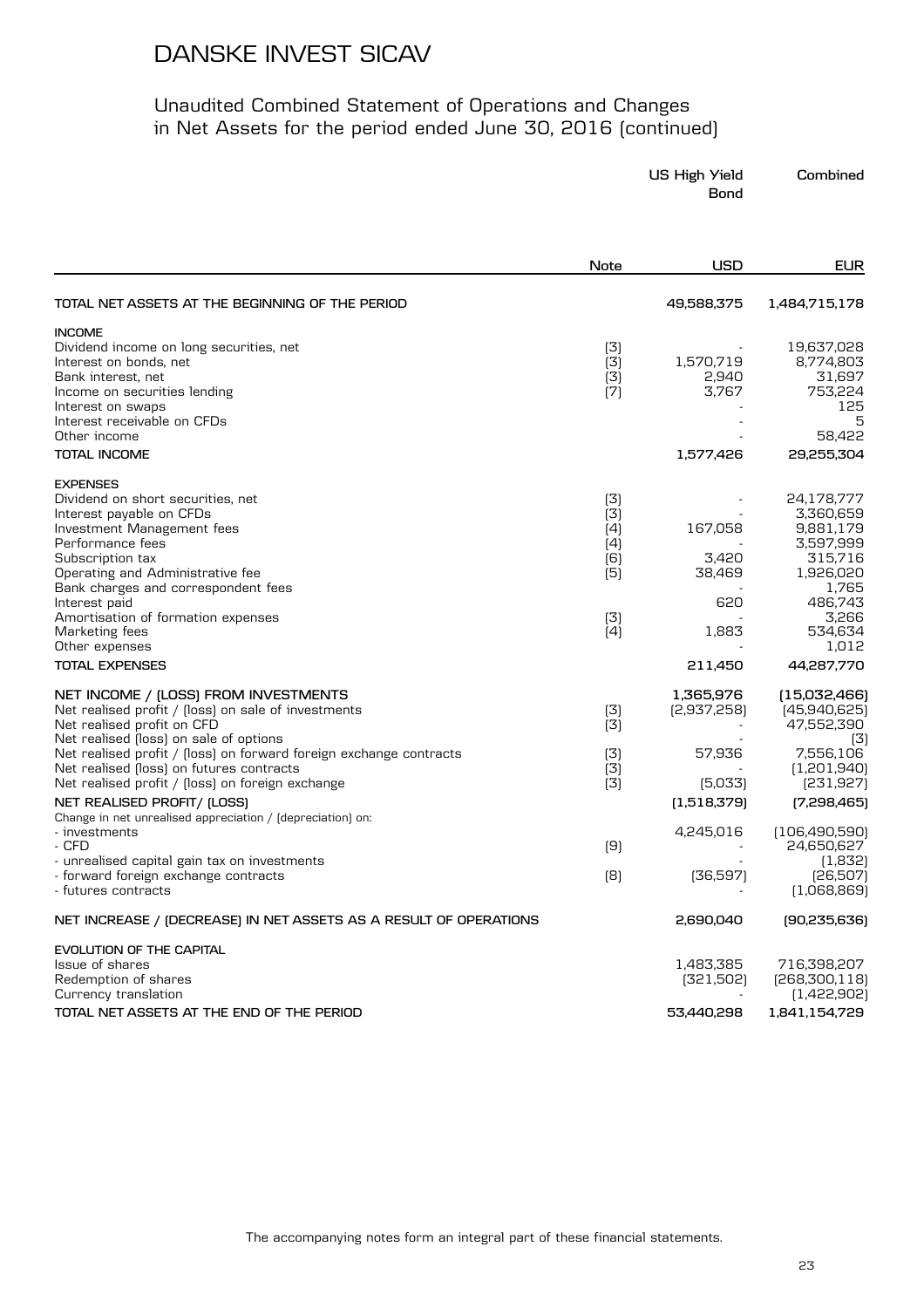### Eastern Europe

### Statement of Investments as at June 30, 2016

(expressed in EUR)

| Description                                                            | Quantity / Face Currency<br>Value |            | Cost             | Evaluation % net | assets       |
|------------------------------------------------------------------------|-----------------------------------|------------|------------------|------------------|--------------|
| Transferable securities admitted to an official stock exchange listing |                                   |            |                  |                  |              |
| Shares                                                                 |                                   |            |                  |                  |              |
| <b>British Virgin Islands</b>                                          |                                   |            |                  |                  |              |
| Lenta Ltd / Gdr                                                        | 8,275                             | USD        | 50,832           | 52,834           | 1.72         |
| Luxoft Holding Inc -A-                                                 | 813                               | <b>USD</b> | 47,280           | 38,869           | 1.26         |
|                                                                        |                                   |            | 98,112           | 91,703           | 2.98         |
| Cyprus                                                                 |                                   |            |                  |                  |              |
| Qiwi /Sadr -B-                                                         | 2,699                             | <b>USD</b> | 47,575           | 33,153           | 1.08         |
| Ros Agro Plc / Gdr                                                     | 4,815                             | <b>USD</b> | 47,596           | 63,523           | 2.06         |
|                                                                        |                                   |            | 95,171           | 96,676           | 3.14         |
| Czech Republic                                                         |                                   |            |                  |                  |              |
| Komercni Banka As                                                      | 1,618                             | CZK        | 53,080           | 53,873           | 1.75         |
|                                                                        |                                   |            | 53,080           | 53,873           | 1.75         |
| Germany                                                                |                                   |            |                  |                  |              |
| Uniwheels Ag                                                           | 1,924                             | <b>PLN</b> | 54,555           | 63,467           | 2.06         |
|                                                                        |                                   |            | 54,555           | 63,467           | 2.06         |
| <b>Great Britain</b>                                                   |                                   |            |                  |                  |              |
| Georgia Healthcare Group Plc                                           | 15,660                            | GBP        | 37,118           | 54,894           | 1.78         |
|                                                                        |                                   |            | 37,118           | 54,894           | 1.78         |
| Greece                                                                 |                                   |            |                  |                  |              |
| Aegean Airlines                                                        | 3,235                             | <b>EUR</b> | 22,732           | 20,089           | 0.65         |
| Alpha Bank Ae                                                          | 14,489                            | <b>EUR</b> | 29,732           | 24,486           | 0.80         |
| Eurobank Ergasias Sa                                                   | 30,826                            | <b>EUR</b> | 30,768           | 16,862           | 0.55         |
| Follie Follie Gr Shs                                                   | 1,661                             | <b>EUR</b> | 33,458           | 27,855           | 0.90         |
| Jumbo Sa                                                               | 2,822                             | <b>EUR</b> | 34,958           | 32,030           | 1.04         |
|                                                                        |                                   |            | 151,648          | 121,322          | 3.94         |
| Guernsey                                                               |                                   |            |                  |                  |              |
| Etalon Group / Sgdr                                                    | 30,016                            | USD        | 52,080           | 65,414           | 2.13         |
|                                                                        |                                   |            | 52,080           | 65,414           | 2.13         |
| Hungary                                                                |                                   |            |                  |                  |              |
| Otp Bank Ltd                                                           | 3,597                             | <b>HUF</b> | 57,521<br>57,521 | 73,275<br>73,275 | 2.38<br>2.38 |
| Poland                                                                 |                                   |            |                  |                  |              |
| Alior Bank                                                             | 1,839                             | <b>PLN</b> | 35,674           | 21,523           | 0.70         |
| Alior bank Sa                                                          | 721                               | PLN        | 6,388            | 8,373            | 0.27         |
| Asseco Poland Sa                                                       | 4,401                             | PLN        | 61,195           | 51,757           | 1.68         |
| Bank Zachodni Wbk Sa Wroclaw                                           | 862                               | <b>PLN</b> | 72,302           | 50,978           | 1.66         |
| Grupa Kety Sa                                                          | 643                               | PLN        | 39,714           | 45,298           | 1.47         |
| Kghm Polska Miedz Sa                                                   | 1,888                             | <b>PLN</b> | 56,382           | 27,834           | 0.90         |
| Ng <sub>2</sub> Sa                                                     | 960                               | PLN        | 23,247           | 34,921           | 1.14         |
| Polski Koncern Naftowy Orlen                                           | 4,351                             | PLN        | 53,857           | 67,900           | 2.21         |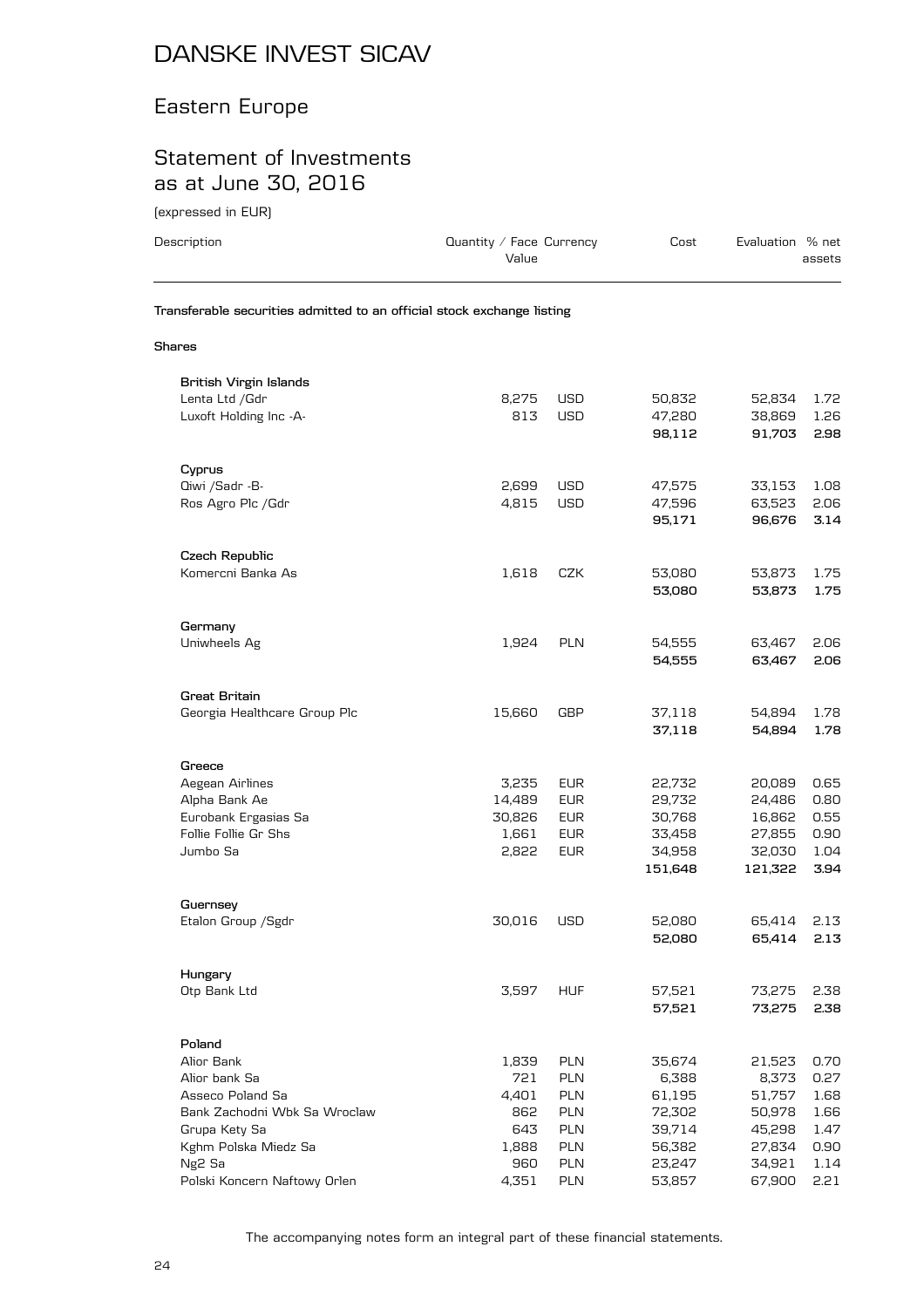## Eastern Europe

## Statement of Investments as at June 30, 2016 (continued)

(expressed in EUR)

| Description                                                            | Quantity / Face Currency<br>Value |            | Cost      | Evaluation % net | assets |
|------------------------------------------------------------------------|-----------------------------------|------------|-----------|------------------|--------|
| Powszechna Kasa Oszczed. Polski                                        | 12,546                            | <b>PLN</b> | 105,511   | 66,047           | 2.15   |
| Powszechny Zaklad Ubezpieczen                                          | 9,568                             | <b>PLN</b> | 94,175    | 61,049           | 1.98   |
|                                                                        |                                   |            | 548,445   | 435,680 14.16    |        |
| Russia                                                                 |                                   |            |           |                  |        |
| Gazprom Neft Ojsc /Adr                                                 | 4,052                             | <b>USD</b> | 53,020    | 45,977           | 1.49   |
| Gazprom Oao /Sadr Regs                                                 | 60,271                            | <b>USD</b> | 315,977   | 234,066          | 7.61   |
| Mmc Norilsk Nickel Pjsc/Adr                                            | 6,849                             | <b>USD</b> | 92,038    | 81,846           | 2.66   |
| Mobile Telesystems /Sadr                                               | 676                               | <b>USD</b> | 4,783     | 5,217            | 0.17   |
| Novatek Oao /Sgdr                                                      | 574                               | <b>USD</b> | 52,358    | 52,570           | 1.71   |
| Oil Company Lukoil Pjsc /Sadr                                          | 5,033                             | <b>USD</b> | 224,505   | 188,276          | 6.12   |
| Phosagro Ojsc /Sgdr                                                    | 2,110                             | <b>USD</b> | 25,011    | 28,426           | 0.92   |
| Sberbank of Russia Ojsc /Sadr                                          | 10,482                            | <b>USD</b> | 86,977    | 82,189           | 2.67   |
|                                                                        |                                   |            | 854,669   | 718,567 23.35    |        |
| The Netherlands                                                        |                                   |            |           |                  |        |
| X5 Retail Group Nv / Sgdr                                              | 2,461                             | <b>USD</b> | 38,176    | 42,684           | 1.39   |
|                                                                        |                                   |            | 38,176    | 42,684           | 1.39   |
| Turkey                                                                 |                                   |            |           |                  |        |
| Akbank                                                                 | 17,959                            | <b>TRY</b> | 49,042    | 45,630           | 1.48   |
| Aygaz                                                                  | 9,493                             | <b>TRY</b> | 30,275    | 32,859           | 1.07   |
| Emlak Konut Gayr. Reit /lpo                                            | 46,639                            | <b>TRY</b> | 45,335    | 41,337           | 1.34   |
| Indeks Bilgisayar                                                      | 13,267                            | <b>TRY</b> | 27,960    | 32,182           | 1.05   |
| Koc Hld As                                                             | 14,890                            | <b>TRY</b> | 53,169    | 60,940           | 1.98   |
| Sabanci Holding                                                        | 41,688                            | <b>TRY</b> | 133,107   | 122,256          | 3.97   |
| Soda Sanayii As                                                        | 15,376                            | <b>TRY</b> | 22,582    | 21,805           | 0.71   |
| Tofas Turk Otomobil Fabrikasi                                          | 6,463                             | <b>TRY</b> | 31,603    | 46,711           | 1.52   |
| Turkcell lletisim Hizmet                                               | 9,428                             | <b>TRY</b> | 41,294    | 31,343           | 1.02   |
| Turkiye Garanti Bankasi / Nom.                                         | 43,072                            | <b>TRY</b> | 119,097   | 101,668          | 3.31   |
| Turkiye Halk Bankasi As                                                | 19,148                            | <b>TRY</b> | 82,087    | 51,152           | 1.66   |
| Turkiye Is Bankasi As C                                                | 37,880                            | <b>TRY</b> | 69,980    | 52,423           | 1.70   |
|                                                                        |                                   |            | 705,531   | 640,306 20.81    |        |
| <b>Total - Shares</b>                                                  |                                   |            | 2,746,106 | 2,457,861 79.87  |        |
| Total - Transferable securities admitted to an official stock exchange |                                   |            |           |                  |        |
| listing                                                                |                                   |            | 2,746,106 | 2,457,861 79.87  |        |
| Transferable securities dealt in on another regulated market           |                                   |            |           |                  |        |
| <b>Shares</b>                                                          |                                   |            |           |                  |        |
| Romania                                                                |                                   |            |           |                  |        |
| Banca Romana Pentru Dezvoltare                                         | 9,513                             | RON        | 23,887    | 20,381           | 0.66   |
|                                                                        |                                   |            | 23,887    | 20,381           | 0.66   |
| Russia                                                                 |                                   |            |           |                  |        |
| Ak Sberegatelny Bank Sberbank                                          | 82,617                            | USD        | 69,548    | 154,630          | 5.03   |
| Alrosa Cjsc Shs                                                        | 25,476                            | <b>USD</b> | 18,801    | 24,988           | 0.81   |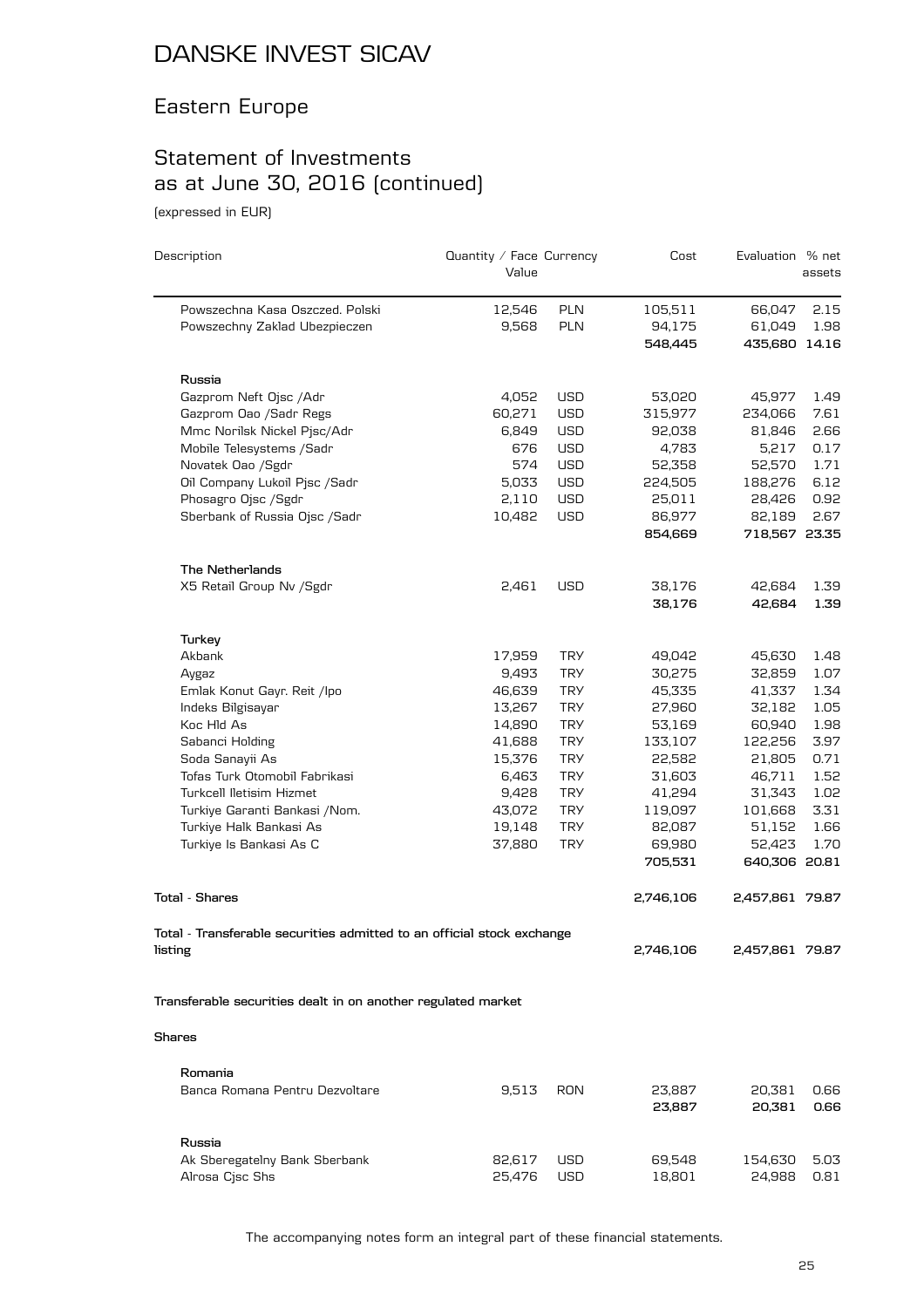## Eastern Europe

## Statement of Investments as at June 30, 2016 (continued)

(expressed in EUR)

| Description                                                          | Quantity / Face Currency<br>Value |            | Cost      | Evaluation % net | assets |
|----------------------------------------------------------------------|-----------------------------------|------------|-----------|------------------|--------|
| Jsc Surgutneftegaz / Pref.                                           | 154,345                           | <b>USD</b> | 83,232    | 83,524           | 2.71   |
| Magnit Jsc                                                           | 842                               | <b>USD</b> | 135,254   | 102,482          | 3.33   |
| Mobile Telesystems Ojsc                                              | 12,520                            | <b>USD</b> | 44.295    | 43.010           | 1.40   |
| Tatneft                                                              | 38,064                            | <b>USD</b> | 92,811    | 94,367           | 3.07   |
|                                                                      |                                   |            | 443,941   | 503,001 16.35    |        |
| <b>Total - Shares</b>                                                |                                   |            | 467,828   | 523,382 17.01    |        |
| Total - Transferable securities dealt in on another regulated market |                                   |            | 467,828   | 523,382 17.01    |        |
| Closed - ended investment funds (UCITS)                              |                                   |            |           |                  |        |
| <b>Shares</b>                                                        |                                   |            |           |                  |        |
| Romania                                                              |                                   |            |           |                  |        |
| Fondul Proprietatea Sa /Dis                                          | 172,524                           | RON        | 22.991    | 27,436           | 0.89   |
|                                                                      |                                   |            | 22,991    | 27,436           | 0.89   |
| <b>Total - Shares</b>                                                |                                   |            | 22,991    | 27,436           | 0.89   |
| Total - Closed - ended investment funds (UCITS)                      |                                   |            | 22,991    | 27,436           | 0.89   |
| TOTAL INVESTMENT PORTFOLIO                                           |                                   |            | 3,236,925 | 3,008,679 97.77  |        |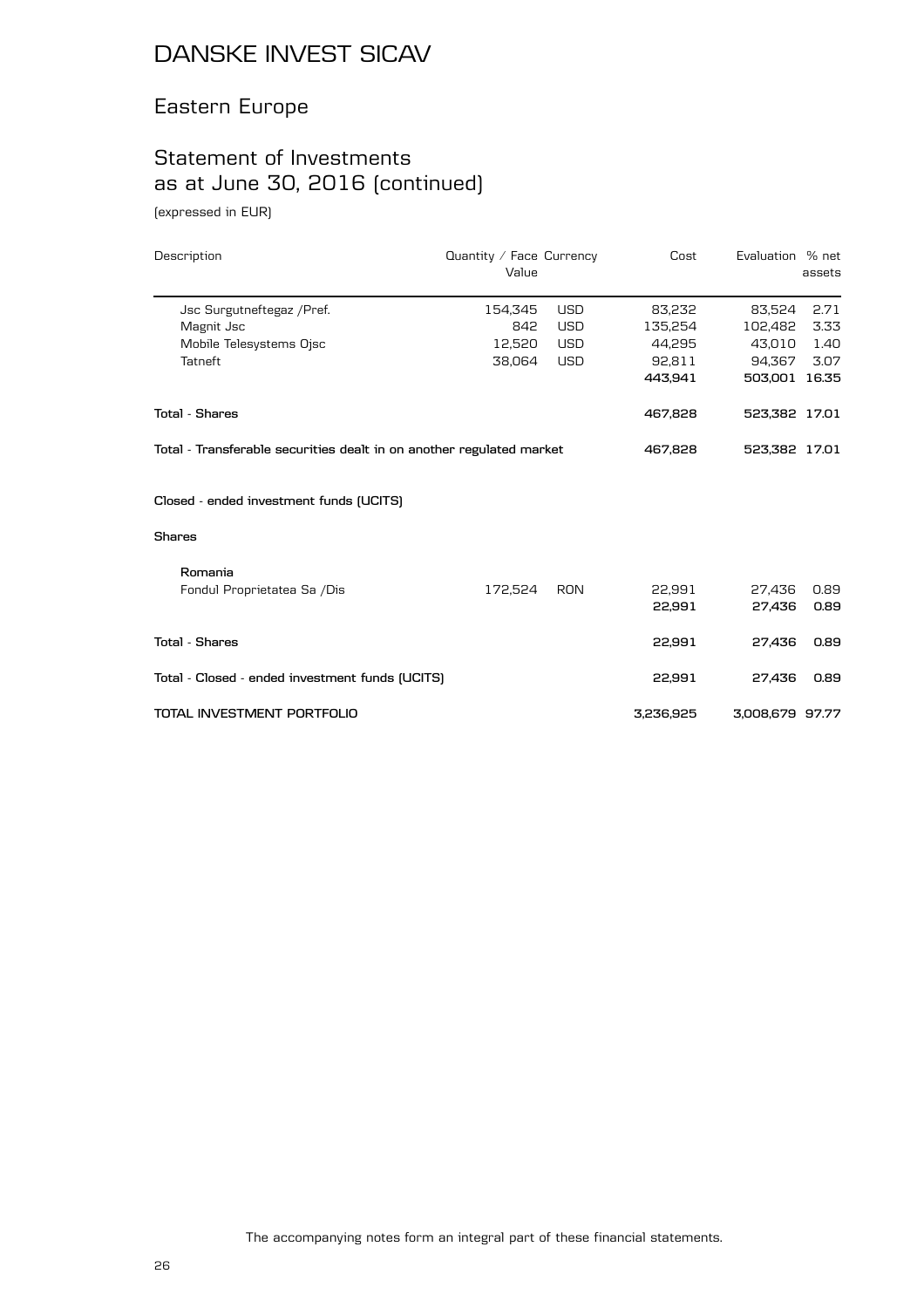### Eastern Europe

### Geographical and Economic Portfolio Breakdowns as at June 30, 2016

(expressed as a percentage of net assets)

| Geographical breakdown | ℅     |
|------------------------|-------|
| Russia                 | 39.70 |
| Turkey                 | 20.81 |
| Poland                 | 14.16 |
| Greece                 | 3.94  |
| Cyprus                 | 3.14  |
| British Virgin Islands | 2.98  |
| Hungary                | 2.38  |
| Guernsey               | 2.13  |
| Germany                | 2.06  |
| Great Britain          | 1.78  |
| Czech Republic         | 1.75  |
| Romania                | 1.55  |
| The Netherlands        | 1.39  |
|                        | 97.77 |

| Economic breakdown                                | %     |
|---------------------------------------------------|-------|
| Banks and Financial Institutions                  | 26.77 |
| Petrol                                            | 24.68 |
| Holding and Finance Companies                     | 7.66  |
| Retail                                            | 4.01  |
| Internet Software                                 | 3.99  |
| Automobile Industry                               | 3.58  |
| Non-Ferrous Metals                                | 3.56  |
| <b>Food and Distilleries</b>                      | 3.33  |
| Other Services                                    | 3.21  |
| News Transmission                                 | 2.59  |
| Chemicals                                         | 2.44  |
| Agriculture and Fishing                           | 2.06  |
| Insurance                                         | 1.98  |
| <b>Healthcare Education &amp; Social Services</b> | 1.78  |
| Real Estate Companies                             | 1.34  |
| Textile                                           | 1.14  |
| <b>Public Services</b>                            | 1.07  |
| Consumer Goods                                    | 1.04  |
| Investment Funds                                  | 0.89  |
| Aerospace Technology                              | 0.65  |
|                                                   | 97.77 |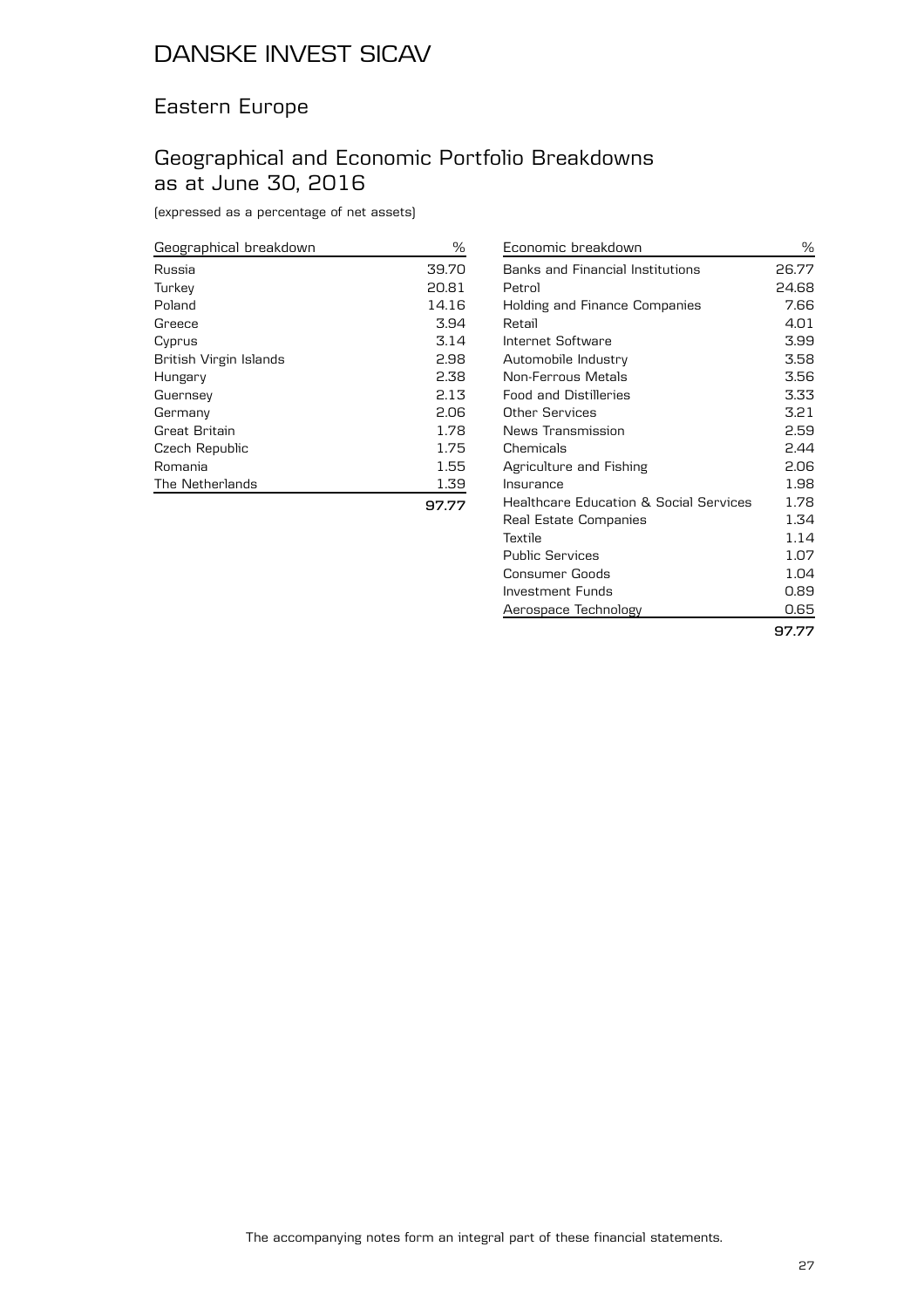## Emerging and Frontier Markets

### Statement of Investments as at June 30, 2016

(expressed in EUR)

| Description                                                            | Value            | Quantity / Face Currency |                    | Evaluation % net   | assets       |
|------------------------------------------------------------------------|------------------|--------------------------|--------------------|--------------------|--------------|
| Transferable securities admitted to an official stock exchange listing |                  |                          |                    |                    |              |
| Bonds                                                                  |                  |                          |                    |                    |              |
| Great Britain                                                          |                  |                          |                    |                    |              |
| Hsbc 0% 14-31.07.17                                                    | 10,666           | USD                      | 161,222            | 138,951            | 0.20         |
|                                                                        |                  |                          | 161,222            | 138,951            | 0.20         |
| Total - Bonds                                                          |                  |                          | 161,222            | 138,951            | 0.20         |
| <b>Shares</b>                                                          |                  |                          |                    |                    |              |
| Argentina                                                              |                  |                          |                    |                    |              |
| Financiero Galacia Sp. Adr -B-                                         | 14,172           | USD                      | 350,601            | 395,634            | 0.56         |
|                                                                        |                  |                          | 350,601            | 395,634            | 0.56         |
| Bermuda Islands                                                        |                  |                          |                    |                    |              |
| Beijing Enterprises Water Gp                                           | 998,000          | <b>HKD</b>               | 610,118            | 532,850            | 0.75         |
| China Resources Gas Group Ltd                                          | 106,000          | <b>HKD</b>               | 256,577            | 287,283            | 0.41         |
|                                                                        |                  |                          | 866,695            | 820,133            | 1.16         |
| Brazil                                                                 |                  |                          |                    |                    |              |
| Bco Bradesco Sa / Pref.                                                | 69,270           | <b>BRL</b>               | 307,803            | 481,266            | 0.68         |
| Cielo                                                                  | 17,340           | <b>BRL</b>               | 128,916            | 162,859            | 0.23         |
| Cvc Brasil                                                             | 61,100           | <b>BRL</b>               | 215,046            | 380,595            | 0.54         |
| Direcional Engenharia Sa                                               | 241,500          | <b>BRL</b>               | 203,474            | 368,540            | 0.52         |
| Edp Energias Do Brasil Sa                                              | 116,000          | <b>BRL</b>               | 312,172            | 430,323            | 0.61         |
| Enrg Do Brl / Sub Rcpt                                                 | 48,716<br>71,593 | <b>BRL</b><br><b>BRL</b> | 142,950<br>196,081 | 180,721<br>323,393 | 0.25<br>0.46 |
| Ez Tec Empreendimentos E Par<br>Fibria                                 | 42,300           | <b>BRL</b>               | 322,265            | 259,146            | 0.37         |
| Iguatemi Empresa Shopping Cent                                         | 64,000           | <b>BRL</b>               | 434,760            | 496,681            | 0.70         |
| Investimentos Itau /Pref.                                              | 376,130          | <b>BRL</b>               | 640,560            | 768,106            | 1.09         |
| Klabin Riocell Sa                                                      | 109,600          | <b>BRL</b>               | 528,810            | 463,752            | 0.65         |
| Kroton Educacional 7-Open / Cv                                         | 102,700          | <b>BRL</b>               | 209,836            | 389,818            | 0.55         |
| Sabesp. Cia Saneam. Basestado                                          | 47,100           | <b>BRL</b>               | 209,069            | 378,987            | 0.54         |
| Sanepar / Pref                                                         | 161,400          | BRL                      | 164,049            | 234,661            | 0.33         |
| Sao Martinho Sa                                                        | 41,200           | <b>BRL</b>               | 352,139            | 606,669            | 0.86         |
|                                                                        |                  |                          | 4,367,930          | 5,925,517          | 8.38         |
| <b>British Virgin Islands</b>                                          |                  |                          |                    |                    |              |
| Lenta Ltd / Gdr                                                        | 40,923           | USD                      | 227,852            | 261,285            | 0.37         |
| Luxoft Holding Inc -A-                                                 | 4,672            | <b>USD</b>               | 257,345            | 223,366            | 0.32         |
|                                                                        |                  |                          | 485,197            | 484,651            | 0.69         |
| Cayman Islands                                                         |                  |                          |                    |                    |              |
| Aac Technologie Shs                                                    | 63,000           | <b>HKD</b>               | 349,783            | 476,766            | 0.67         |
| Baidu Inc -A- /Adr                                                     | 4,600            | USD                      | 789,992            | 681,063            | 0.96         |
| China State Constr Int HId Ltd                                         | 448,000          | <b>HKD</b>               | 552,773            | 527,270            | 0.74         |
| Goodbaby Intl                                                          | 638,000          | <b>HKD</b>               | 308,024            | 262,144            | 0.37         |
| Green Seal Holding Ltd                                                 | 35,000           | TWD                      | 147,319            | 145,932            | 0.21         |
| Hkt Ltd - Stapled                                                      | 510,000          | <b>HKD</b>               | 651,807            | 658,251            | 0.93         |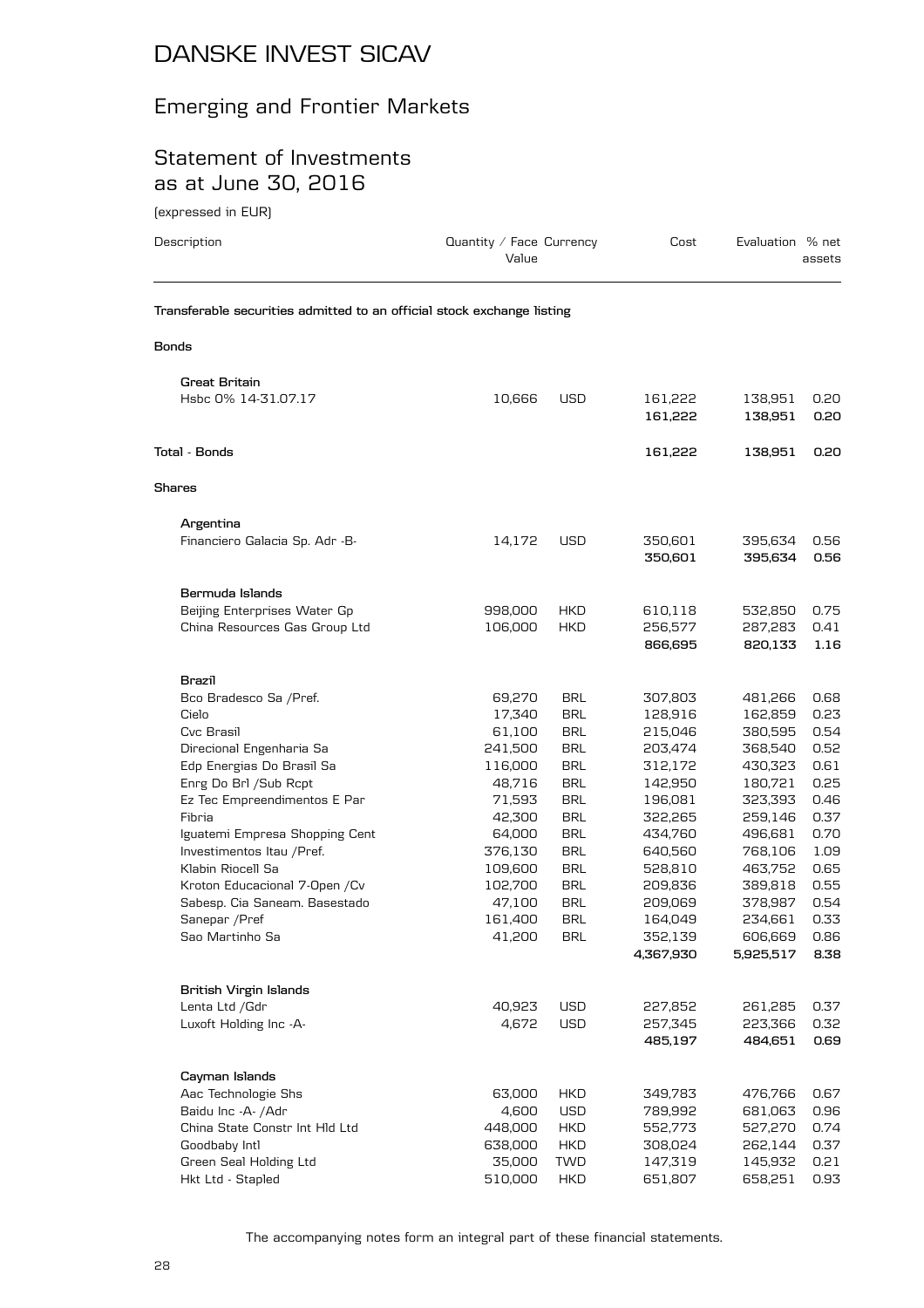## Emerging and Frontier Markets

## Statement of Investments as at June 30, 2016 (continued)

(expressed in EUR)

 $\overline{a}$ 

| Description                     | Quantity / Face Currency<br>Value |            | Cost      | Evaluation % net | assets |
|---------------------------------|-----------------------------------|------------|-----------|------------------|--------|
|                                 |                                   |            |           |                  |        |
| New Orientaleducat. Tech / Adr  | 17,800                            | <b>USD</b> | 618,612   | 668,913          | 0.95   |
| Nexteer Automotive Group Ltd    | 753,000                           | <b>HKD</b> | 682,204   | 615,297          | 0.87   |
| Pacific Textiles Holdings Ltd   | 348,000                           | <b>HKD</b> | 453,045   | 387,360          | 0.55   |
| Shenzhou Intl Group Ltd         | 111,000                           | <b>HKD</b> | 502,759   | 479,917          | 0.68   |
| Tencent Holdings Ltd            | 71,800                            | <b>HKD</b> | 1,124,511 | 1,455,075        | 2.06   |
| Xinyi Glass Holding Co Ltd      | 1,002,000                         | <b>HKD</b> | 451,611   | 661,754          | 0.94   |
| Xinyi Solar Holdings Shs*       | 1,158,000                         | <b>HKD</b> | 368,048   | 409,945          | 0.58   |
|                                 |                                   |            | 7,000,488 | 7,429,687 10.51  |        |
| Chile                           |                                   |            |           |                  |        |
| Conchator Sponsored             | 177,632                           | <b>CLP</b> | 264,589   | 251,108          | 0.35   |
| Hortifrut Sa                    | 107,216                           | <b>CLP</b> | 108,144   | 131,301          | 0.19   |
| Parauco                         | 449,030                           | <b>CLP</b> | 687,528   | 804,686          | 1.14   |
|                                 |                                   |            | 1,060,261 | 1,187,095        | 1.68   |
| China                           |                                   |            |           |                  |        |
| China Communications Constr -H- | 639,000                           | <b>HKD</b> | 707,586   | 610,404          | 0.86   |
| Chong Qing Changan Aut. - B-    | 372,300                           | HKD        | 620,442   | 466,696          | 0.66   |
| Shanghai Fosun Pharmaceuti -H   | 249,500                           | HKD        | 650,252   | 547,909          | 0.78   |
|                                 |                                   |            | 1,978,280 | 1,625,009        | 2.30   |
| Cyprus                          |                                   |            |           |                  |        |
| Qiwi /Sadr -B-                  | 9,102                             | <b>USD</b> | 96,734    | 111,803          | 0.16   |
| Ros Agro Plc /Gdr               | 20,527                            | <b>USD</b> | 233,478   | 270,809          | 0.38   |
|                                 |                                   |            | 330,212   | 382,612          | 0.54   |
| Egypt                           |                                   |            |           |                  |        |
| Commercial Intl. Bank Ltd       | 107,500                           | EGP        | 506,049   | 430,288          | 0.61   |
| Eastern Company                 | 17,086                            | <b>EGP</b> | 373,755   | 311,650          | 0.44   |
| Edita Food Industries S.A.E.    | 9,000                             | <b>EGP</b> | 16,271    | 13,680           | 0.02   |
| Egyptian Intl. Pharmaceutical   | 48,691                            | <b>EGP</b> | 439,322   | 382,289          | 0.54   |
| Emaar Misr                      | 1,324,000                         | <b>EGP</b> | 350,593   | 288,457          | 0.41   |
| Juhayna Food Industries         | 273,000                           | EGP        | 253,347   | 185,626          | 0.26   |
|                                 |                                   |            | 1,939,337 | 1,611,990        | 2.28   |
| Great Britain                   |                                   |            |           |                  |        |
| Georgia Healthcare Group Plc    | 83,142                            | GBP        | 185,088   | 291,442          | 0.41   |
| Nmc Health Plc                  | 39,300                            | <b>GBP</b> | 456,500   | 597,121          | 0.85   |
|                                 |                                   |            | 641,588   | 888,563          | 1.26   |
| Guernsey                        |                                   |            |           |                  |        |
| Etalon Group / Sgdr             | 132,343                           | <b>USD</b> | 233,142   | 288,415          | 0.41   |
|                                 |                                   |            | 233,142   | 288,415          | 0.41   |
| Hong Kong                       |                                   |            |           |                  |        |
| Aia Group                       | 76,800                            | <b>HKD</b> | 387,423   | 410,049          | 0.58   |
| <b>Yuexie Reit Units</b>        | 791,000                           | <b>HKD</b> | 390,231   | 405,803          | 0.57   |
|                                 |                                   |            | 777,654   | 815,852          | 1.15   |
| India                           |                                   |            |           |                  |        |
| Cipla Ltd /Demat.               | 139,900                           | <b>INR</b> | 1,109,810 | 940,798          | 1.33   |

\* Securities subject to a collateralized securities lending agreement as described in note 7.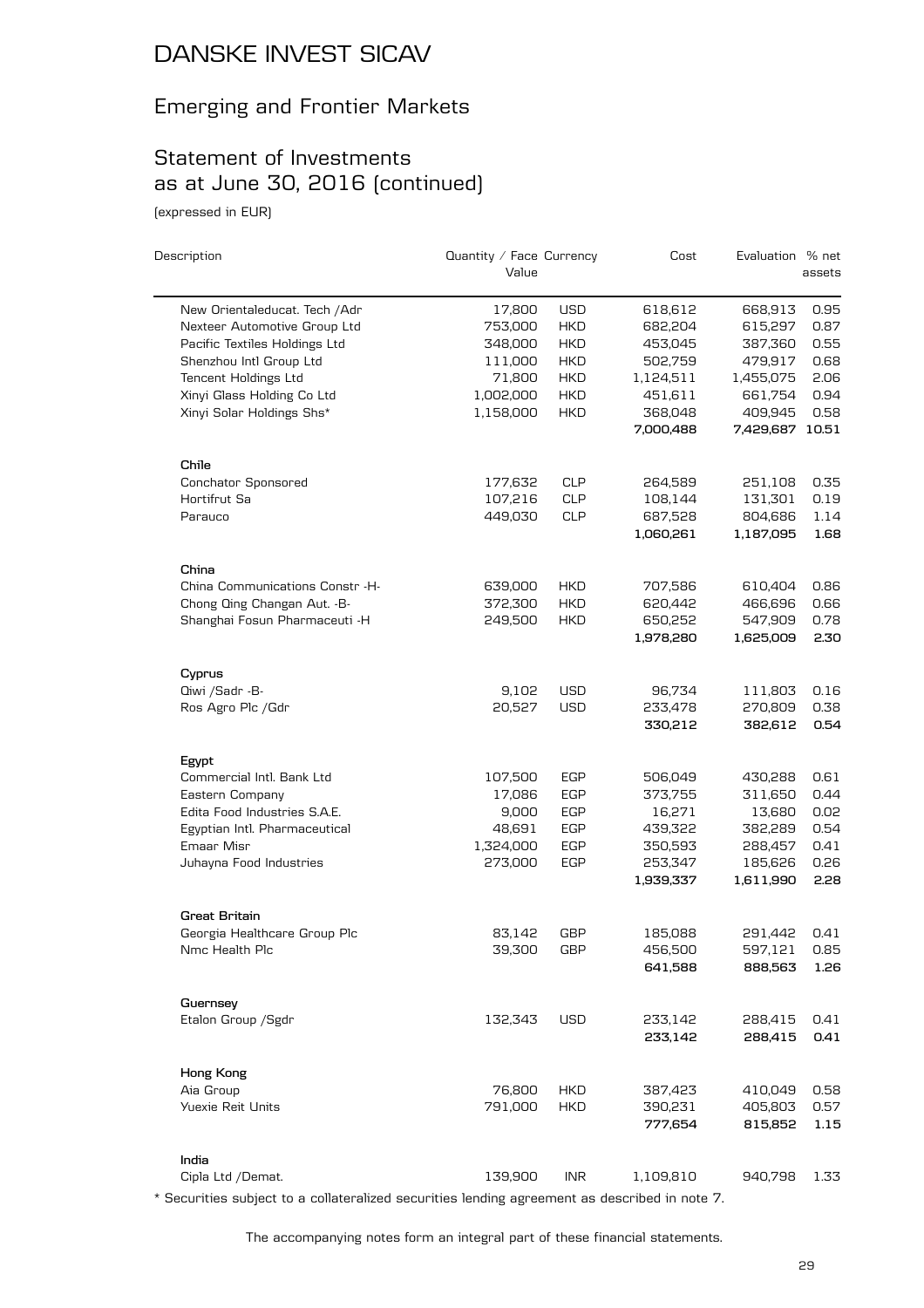## Emerging and Frontier Markets

## Statement of Investments as at June 30, 2016 (continued)

(expressed in EUR)

| Description                         | Quantity / Face Currency<br>Value |            | Cost       | Evaluation % net | assets |
|-------------------------------------|-----------------------------------|------------|------------|------------------|--------|
|                                     |                                   |            |            |                  |        |
| Eros International Media            | 132,000                           | <b>INR</b> | 745,575    | 372,164          | 0.53   |
| Exide Industries Ltd                | 50,000                            | <b>INR</b> | 81,503     | 109,959          | 0.15   |
| Future Lifestyle Fashions           | 236,904                           | <b>INR</b> | 244,498    | 378,159          | 0.53   |
| <b>Future Retail Shs</b>            | 520,500                           | <b>INR</b> | 150,402    | 174,076          | 0.25   |
| Gujarat Fertilizers & Chemicals     | 294,850                           | <b>INR</b> | 273,488    | 313,705          | 0.44   |
| Hikal Ltd                           | 199,000                           | INR        | 299,319    | 431,936          | 0.61   |
| Hindustan Petr. /Dematerialised     | 27,000                            | <b>INR</b> | 285,474    | 355,296          | 0.50   |
| Ht Media Ltd                        | 597,772                           | INR        | 659,022    | 617,281          | 0.87   |
| Il Fs Trans                         | 907,432                           | INR        | 1,036,955  | 889,892          | 1.26   |
| Indian Hotels Co Ltd /Demat.        | 340,900                           | <b>INR</b> | 412,691    | 586,406          | 0.83   |
| Jagran Prakashan                    | 213,000                           | <b>INR</b> | 402,161    | 515,538          | 0.73   |
| Jubilant Life Sciences Ltd          | 191,850                           | INR        | 939,239    | 806,120          | 1.14   |
| <b>L&amp;T Finance Holdings Ltd</b> | 381,000                           | <b>INR</b> | 345,029    | 394,196          | 0.56   |
| Raymond Ltd /Dematerialised         | 102,505                           | INR        | 583,401    | 633,804          | 0.90   |
| <b>Tata Communications Ltd</b>      | 191,600                           | <b>INR</b> | 1,063,816  | 1,234,602        | 1.75   |
| Tata Global Beverages Ltd           | 633,401                           | <b>INR</b> | 1,081,848  | 1,096,732        | 1.55   |
| The Federal Bank Ltd                | 183,750                           | <b>INR</b> | 146,298    | 140,168          | 0.20   |
| Tv 18 Broadcast Ltd Shs             | 2,550,152                         | <b>INR</b> | 1,158,391  | 1,491,681        | 2.11   |
|                                     |                                   |            | 11,018,920 | 11,482,513 16.24 |        |
| Indonesia                           |                                   |            |            |                  |        |
| Mitra Pinasthika Mustika Pt         | 10,164,900                        | <b>IDR</b> | 314,323    | 302,804          | 0.43   |
| Pt Ace Hardware Indonesia Tbk       | 12,320,000                        | <b>IDR</b> | 486,313    | 774,408          | 1.09   |
| Pt Arwana Citramulia Tbk            | 20,891,500                        | <b>IDR</b> | 771,132    | 856,430          | 1.21   |
| Pt Bank Pan Indonesia Tbk           | 12,578,900                        | IDR.       | 701,117    | 661,766          | 0.94   |
| Pt Hexindo Adiperkasa Tbk           | 263,900                           | IDR.       | 32,122     | 33,717           | 0.05   |
| Pt Mitra Adiperkasa Tbk             | 4,414,500                         | IDR        | 902,462    | 1,251,701        | 1.77   |
|                                     |                                   |            | 3,207,469  | 3,880,826        | 5.49   |
| Jersey                              |                                   |            |            |                  |        |
| Int Diagnos                         | 107,800                           | <b>USD</b> | 566,673    | 383,457          | 0.54   |
|                                     |                                   |            | 566,673    | 383,457          | 0.54   |
| Luxembourg                          |                                   |            |            |                  |        |
| Adecoagro Sa                        | 36,480                            | <b>USD</b> | 361,055    | 349,869          | 0.49   |
|                                     |                                   |            | 361,055    | 349,869          | 0.49   |
| Mauritius                           |                                   |            |            |                  |        |
| Mcb Group Limited                   | 73,400                            | MUR        | 390,780    | 392,760          | 0.56   |
|                                     |                                   |            | 390,780    | 392,760          | 0.56   |
| Mexico                              |                                   |            |            |                  |        |
| Alsea Sab De Cv                     | 190,800                           | MXN        | 542,293    | 646,624          | 0.91   |
| Banregio Grupo Financiero Sab       | 154,300                           | <b>MXN</b> | 757,175    | 763,303          | 1.08   |
| Bolsa Mexicana Shs A                | 334,600                           | <b>MXN</b> | 470,831    | 455,758          | 0.65   |
| Grupo Aeroportuario -B-             | 38,140                            | <b>MXN</b> | 513,099    | 529,448          | 0.75   |
| Grupo Rotoplas Sab De Cv            | 299,894                           | <b>MXN</b> | 462,716    | 479,545          | 0.68   |
| Volaris / Adr                       | 7,800                             | <b>USD</b> | 126,925    | 130,158          | 0.18   |
|                                     |                                   |            | 2,873,039  | 3,004,836        | 4.25   |
| Panama                              |                                   |            |            |                  |        |
| Inretail Peru Corp                  | 33,870                            | <b>USD</b> | 387,810    | 498,389          | 0.70   |
|                                     |                                   |            |            |                  |        |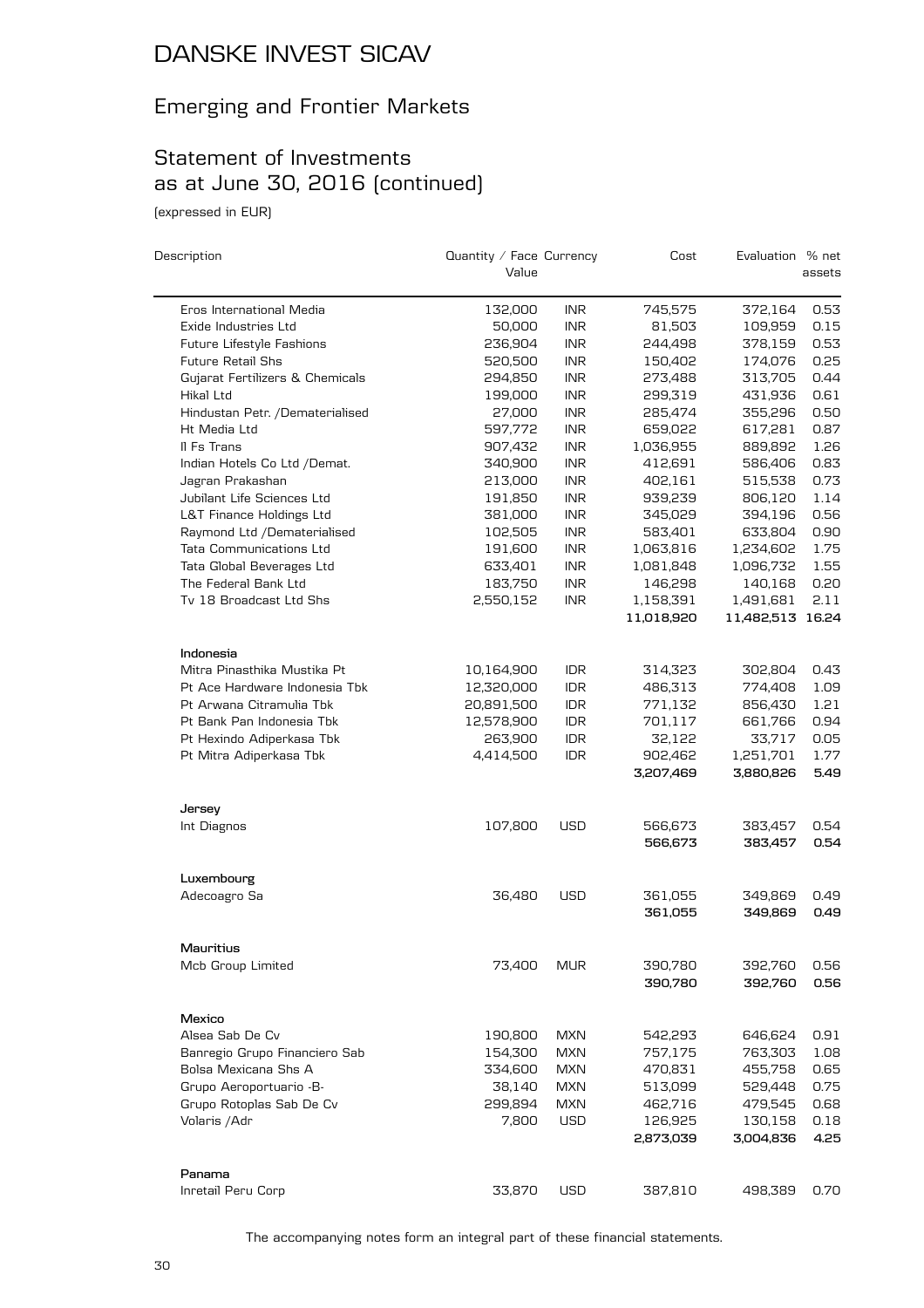## Emerging and Frontier Markets

## Statement of Investments as at June 30, 2016 (continued)

(expressed in EUR)

| Description                     | Quantity / Face Currency<br>Value |            | Cost      | Evaluation % net | assets |
|---------------------------------|-----------------------------------|------------|-----------|------------------|--------|
| Intergroup Financial            | 20,200                            | <b>USD</b> | 464,734   | 536,629          | 0.76   |
|                                 |                                   |            | 852,544   | 1,035,018        | 1.46   |
| Philippines                     |                                   |            |           |                  |        |
| Abs-Cbn Broadcasting / Pdr      | 745,000                           | <b>PHP</b> | 844,197   | 676,399          | 0.96   |
| Eei Corporation                 | 5,196,700                         | PHP        | 753,911   | 765,460          | 1.08   |
| Philippine National Bank        | 828,920                           | <b>PHP</b> | 840,840   | 912,954          | 1.29   |
| Robinson S Land Corp RIc        | 1,324,000                         | <b>PHP</b> | 722,288   | 748,133          | 1.06   |
| Security Bank Corp              | 275,000                           | <b>PHP</b> | 723,281   | 1,010,825        | 1.43   |
|                                 |                                   |            | 3,884,517 | 4,113,771        | 5.82   |
| Poland                          |                                   |            |           |                  |        |
| Asseco Poland Sa                | 40,608                            | <b>PLN</b> | 526,988   | 477,555          | 0.67   |
| Eurocash Sa                     | 30,104                            | <b>PLN</b> | 314,501   | 325,256          | 0.46   |
| Grupa Kety Sa                   | 6,524                             | <b>PLN</b> | 456,543   | 459,601          | 0.65   |
| Impel Sa                        | 10,942                            | <b>PLN</b> | 74,555    | 56,985           | 0.08   |
| Ng <sub>2</sub> Sa              | 6,914                             | <b>PLN</b> | 262,695   | 251,505          | 0.36   |
| Powszechna Kasa Oszczed. Polski | 46,357                            | <b>PLN</b> | 319,043   | 244,041          | 0.34   |
| Powszechny Zaklad Ubezpieczen   | 31,660                            | PLN        | 310,610   | 202,007          | 0.29   |
|                                 |                                   |            | 2,264,935 | 2,016,950        | 2.85   |
| Singapore                       |                                   |            |           |                  |        |
| Banyan Tree Holdings Ltd        | 1,210,500                         | SGD        | 352,286   | 399,363          | 0.56   |
|                                 |                                   |            | 352,286   | 399,363          | 0.56   |
| South Africa                    |                                   |            |           |                  |        |
| Avi Ltd                         | 28,400                            | <b>ZAR</b> | 157,515   | 142,888          | 0.20   |
| <b>Bid Corporation Limited</b>  | 11,000                            | ZAR        | 162,362   | 182,854          | 0.26   |
| <b>Bidvest Group Ltd</b>        | 11,000                            | ZAR        | 69,340    | 90,007           | 0.13   |
| Discovery Shs                   | 26,400                            | ZAR        | 209,501   | 195,855          | 0.28   |
| Eoh Holdings*                   | 21,300                            | ZAR        | 205,181   | 174,286          | 0.24   |
| Mr. Price Group Limited         | 20,450                            | ZAR        | 247,850   | 252,446          | 0.36   |
| Mtn Group Ltd                   | 22,850                            | ZAR        | 267,162   | 199,059          | 0.28   |
| Tongaat Hulett Limited          | 34,800                            | ZAR        | 260,581   | 241,656          | 0.34   |
| Woolworths Hld Ltd              | 47,750                            | ZAR        | 280,224   | 242,935          | 0.34   |
|                                 |                                   |            | 1,859,716 | 1,721,986        | 2.43   |
| Taiwan                          |                                   |            |           |                  |        |
| Hota Industrial Manufacturing   | 208,000                           | TWD        | 707,248   | 870,155          | 1.23   |
| Yung Tay Engineering Co Ltd     | 514,000                           | <b>TWD</b> | 738,231   | 652,254          | 0.92   |
|                                 |                                   |            | 1,445,479 | 1,522,409        | 2.15   |
| Thailand                        |                                   |            |           |                  |        |
| Krungthai Card Public / Foreign | 241,000                           | THB        | 563,976   | 599,603          | 0.85   |
|                                 |                                   |            | 563,976   | 599,603          | 0.85   |
| <b>The Netherlands</b>          |                                   |            |           |                  |        |
| X5 Retail Group Nv /Sgdr        | 14,994                            | <b>USD</b> | 243,894   | 260,061          | 0.37   |
|                                 |                                   |            | 243,894   | 260,061          | 0.37   |

\* Securities subject to a collateralized securities lending agreement as described in note 7.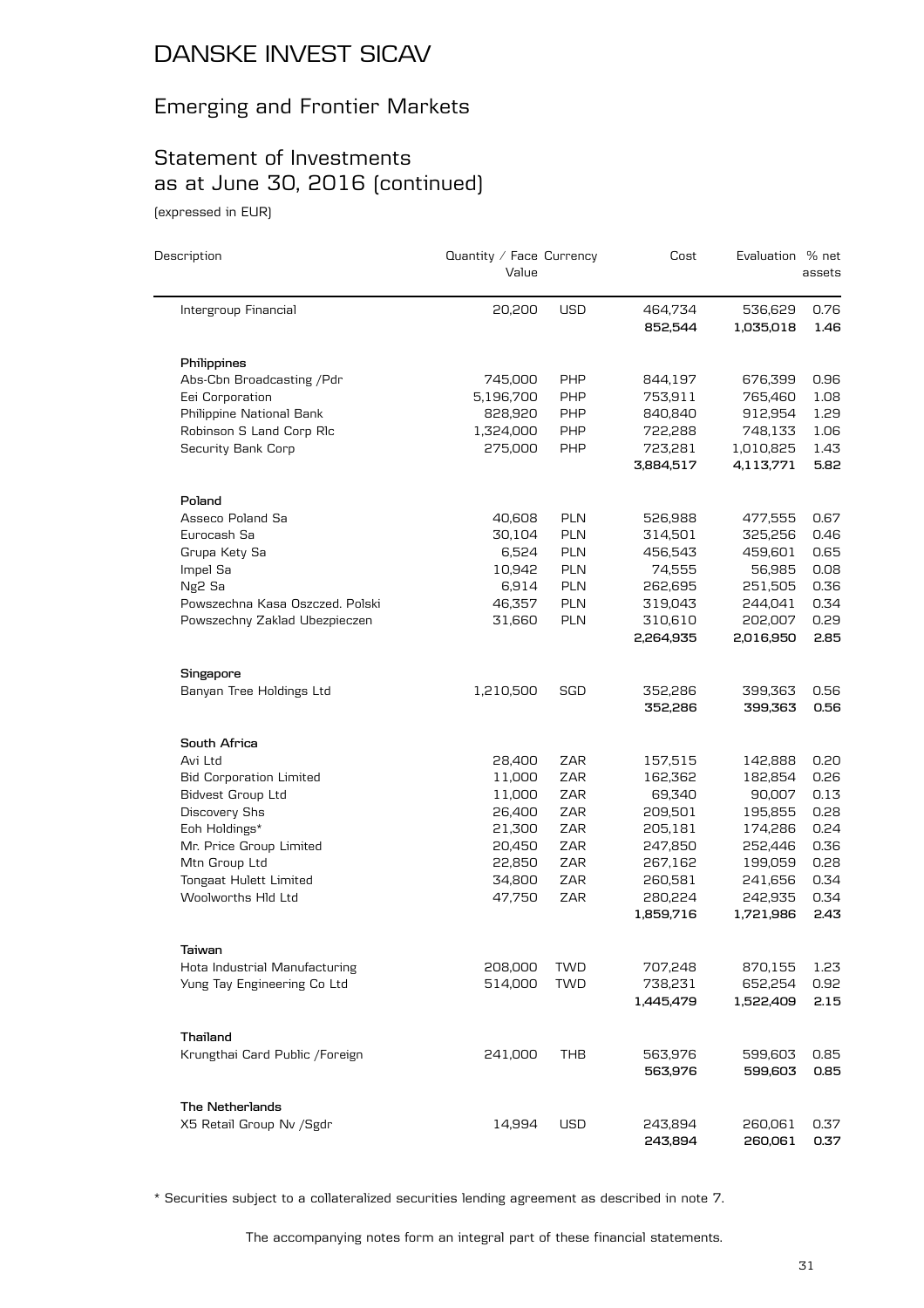## Emerging and Frontier Markets

## Statement of Investments as at June 30, 2016 (continued)

(expressed in EUR)

| Description                                                            | Quantity / Face Currency<br>Value |            | Cost       | Evaluation % net | assets |
|------------------------------------------------------------------------|-----------------------------------|------------|------------|------------------|--------|
| Turkey                                                                 |                                   |            |            |                  |        |
| Emlak Konut Gayr. Reit /lpo                                            | 523,839                           | <b>TRY</b> | 427,790    | 464,291          | 0.66   |
| Sabanci Holding                                                        | 225,127                           | <b>TRY</b> | 596,990    | 660,218          | 0.93   |
| Tat Gida Shs                                                           | 107,537                           | <b>TRY</b> | 172,728    | 178,920          | 0.25   |
| Turk Hava Yollari Ao                                                   | 112,097                           | <b>TRY</b> | 267,314    | 201,149          | 0.28   |
| Turk Traktor Ve Ziraat Makinel                                         | 14,049                            | <b>TRY</b> | 306,409    | 366,132          | 0.52   |
| Turkiye Halk Bankasi As                                                | 110,751                           | <b>TRY</b> | 358,235    | 295,862          | 0.42   |
|                                                                        |                                   |            | 2,129,466  | 2,166,572        | 3.06   |
| <b>United States of America</b>                                        |                                   |            |            |                  |        |
| Mercadolibre Inc                                                       | 4,110                             | <b>USD</b> | 447,994    | 514,319          | 0.73   |
|                                                                        |                                   |            | 447,994    | 514,319          | 0.73   |
| Total - Shares                                                         |                                   |            | 52,494,128 | 55,699,471 78.77 |        |
| Warrants                                                               |                                   |            |            |                  |        |
| Curacao                                                                |                                   |            |            |                  |        |
| Mer Ly Intl 02.03.17 Cw / Almarai                                      | 14,799                            | USD        | 227,618    | 193,673          | 0.27   |
| Mer Ly Intl 02.03.17 Cw /Jarir                                         | 5,100                             | USD        | 218,816    | 145,733          | 0.21   |
| Mer Ly Intl 05.04.17 Cw /Bupa                                          | 11,200                            | USD        | 328,010    | 379,881          | 0.54   |
|                                                                        |                                   |            | 774,444    | 719,287          | 1.02   |
| Great Britain                                                          |                                   |            |            |                  |        |
| Hsbc 14-26.06.15 Cert / Bupa                                           | 8,000                             | USD        | 238,672    | 271,343          | 0.38   |
|                                                                        |                                   |            | 238,672    | 271,343          | 0.38   |
| The Bahamas                                                            |                                   |            |            |                  |        |
| Cs Nassau 0% 16-14.03.19 / Altayyar                                    | 10,000                            | USD        | 99,380     | 86,446           | 0.12   |
| Cs Nassau 17.09.18 Cert /Jarir                                         | 11,600                            | <b>USD</b> | 436,657    | 331,471          | 0.47   |
| Cs Nassau 31.07.17 Cert / Altayyar                                     | 12,300                            | USD        | 207,092    | 106,328          | 0.15   |
|                                                                        |                                   |            | 743,129    | 524,245          | 0.74   |
| <b>Total - Warrants</b>                                                |                                   |            | 1,756,245  | 1,514,875        | 2.14   |
| Total - Transferable securities admitted to an official stock exchange |                                   |            |            |                  |        |
| listing                                                                |                                   |            | 54,411,595 | 57,353,297 81.11 |        |
| Transferable securities dealt in on another regulated market           |                                   |            |            |                  |        |
| <b>Shares</b>                                                          |                                   |            |            |                  |        |
| Botswana                                                               |                                   |            |            |                  |        |
| Letshego Hldgs                                                         | 1,770,000                         | <b>BWP</b> | 447,978    | 363,157          | 0.51   |
| Sefalana Holdings Shs                                                  | 263,542                           | <b>BWP</b> | 297,351    | 288,818          | 0.41   |
|                                                                        |                                   |            | 745,329    | 651,975          | 0.92   |
| Egypt                                                                  |                                   |            |            |                  |        |
| Edita Food / Gdr                                                       | 84,600                            | <b>USD</b> | 641,309    | 548,535          | 0.78   |
|                                                                        |                                   |            | 641,309    | 548,535          | 0.78   |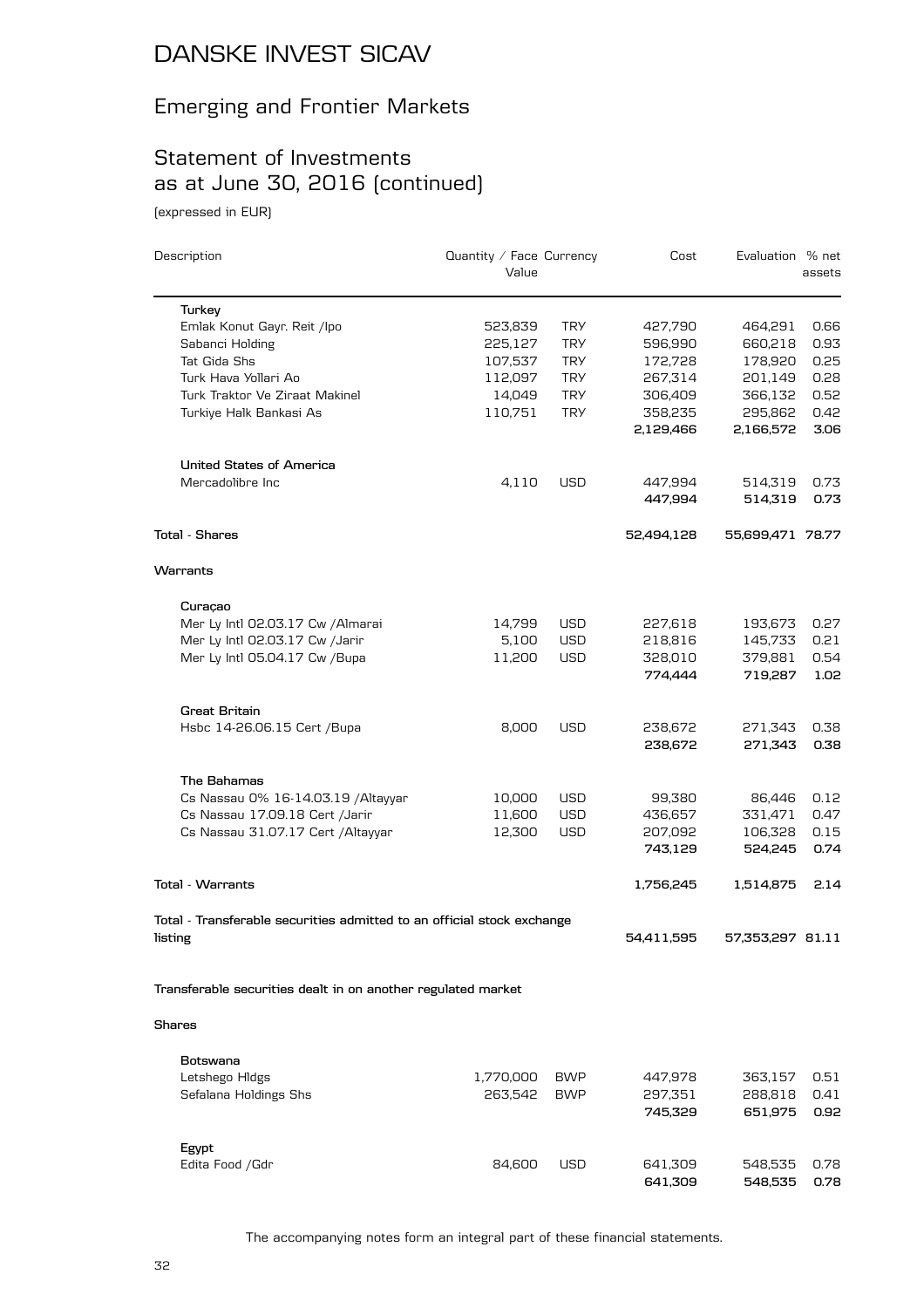## Emerging and Frontier Markets

### Statement of Investments as at June 30, 2016 (continued) (expressed in EUR)

| Description                    | Quantity / Face Currency<br>Value |            | Cost               | Evaluation % net   | assets       |
|--------------------------------|-----------------------------------|------------|--------------------|--------------------|--------------|
| Kenya                          |                                   |            |                    |                    |              |
| <b>B.A.T. Kenya-Shs</b>        | 58,200                            | <b>KES</b> | 389,564            | 432,863            | 0.61         |
| East African Breweries Ltd     | 184,600                           | <b>KES</b> | 446,245            | 460,396            | 0.65         |
| Safaricom                      | 3,141,000                         | <b>KES</b> | 401,930            | 495,202            | 0.70         |
|                                |                                   |            | 1,237,739          | 1,388,461          | 1.96         |
| Morocco                        |                                   |            |                    |                    |              |
| Attijariwafa Bank              | 10,490                            | <b>MAD</b> | 333,963            | 332,126            | 0.47         |
|                                |                                   |            | 333,963            | 332,126            | 0.47         |
| Nigeria                        |                                   |            |                    |                    |              |
| Guaranty Trust Bank            | 3,945,000                         | <b>NGN</b> | 425,441            | 292,398            | 0.41         |
| Nestle Foods Nigeria Plc       | 72,000                            | <b>NGN</b> | 266,898            | 195,134            | 0.28         |
| Nigerian Breweries Plc         | 717,000                           | <b>NGN</b> | 460,816            | 320,024            | 0.45         |
| Unilever Nigeria Plc           | 1,328,560                         | <b>NGN</b> | 259,335            | 139,765            | 0.20         |
|                                |                                   |            | 1,412,490          | 947,321            | 1.34         |
| Pakistan                       |                                   |            |                    |                    |              |
| Adamjee Insurance Co Ltd       | 780,000                           | <b>PKR</b> | 369,532<br>369,532 | 329,104<br>329,104 | 0.47<br>0.47 |
| Philippines                    |                                   |            |                    |                    |              |
| Vietnam Sun Corporation Shs    | 517,690                           | <b>VND</b> | 645,733            | 624,942            | 0.88         |
|                                |                                   |            | 645,733            | 624,942            | 0.88         |
| Russia                         |                                   |            |                    |                    |              |
| Aeroflot Moscow                | 66,584                            | USD        | 39,964             | 77,249             | 0.11         |
| M Video Company Jsc            | 26,001                            | <b>USD</b> | 86,105             | 112,067            | 0.16         |
| Magnit Jsc                     | 996                               | <b>USD</b> | 142,687            | 121,226            | 0.17         |
|                                |                                   |            | 268,756            | 310,542            | 0.44         |
| Serbia                         |                                   |            |                    |                    |              |
| Aerodrom Nikola Tesla Ad       | 14,008                            | <b>RSD</b> | 145,157            | 101,724            | 0.14         |
|                                |                                   |            | 145,157            | 101,724            | 0.14         |
| Taiwan                         |                                   |            |                    |                    |              |
| Bon Fame Co Ltd                | 55,000                            | <b>TWD</b> | 223,311            | 233,157            | 0.33         |
| Formosa Optical Technology Co  | 391,000                           | <b>TWD</b> | 808,325            | 820,043            | 1.16         |
|                                |                                   |            | 1,031,636          | 1,053,200          | 1.49         |
| <b>United Arab Emirates</b>    |                                   |            |                    |                    |              |
| Aramex                         | 768,000                           | AED        | 610,168            | 610,070            | 0.86         |
|                                |                                   |            | 610,168            | 610,070            | 0.86         |
| Vietnam                        |                                   |            |                    |                    |              |
| Binh Minh Plastics Joint Stock | 156,600                           | <b>VND</b> | 726,768            | 916,766            | 1.30         |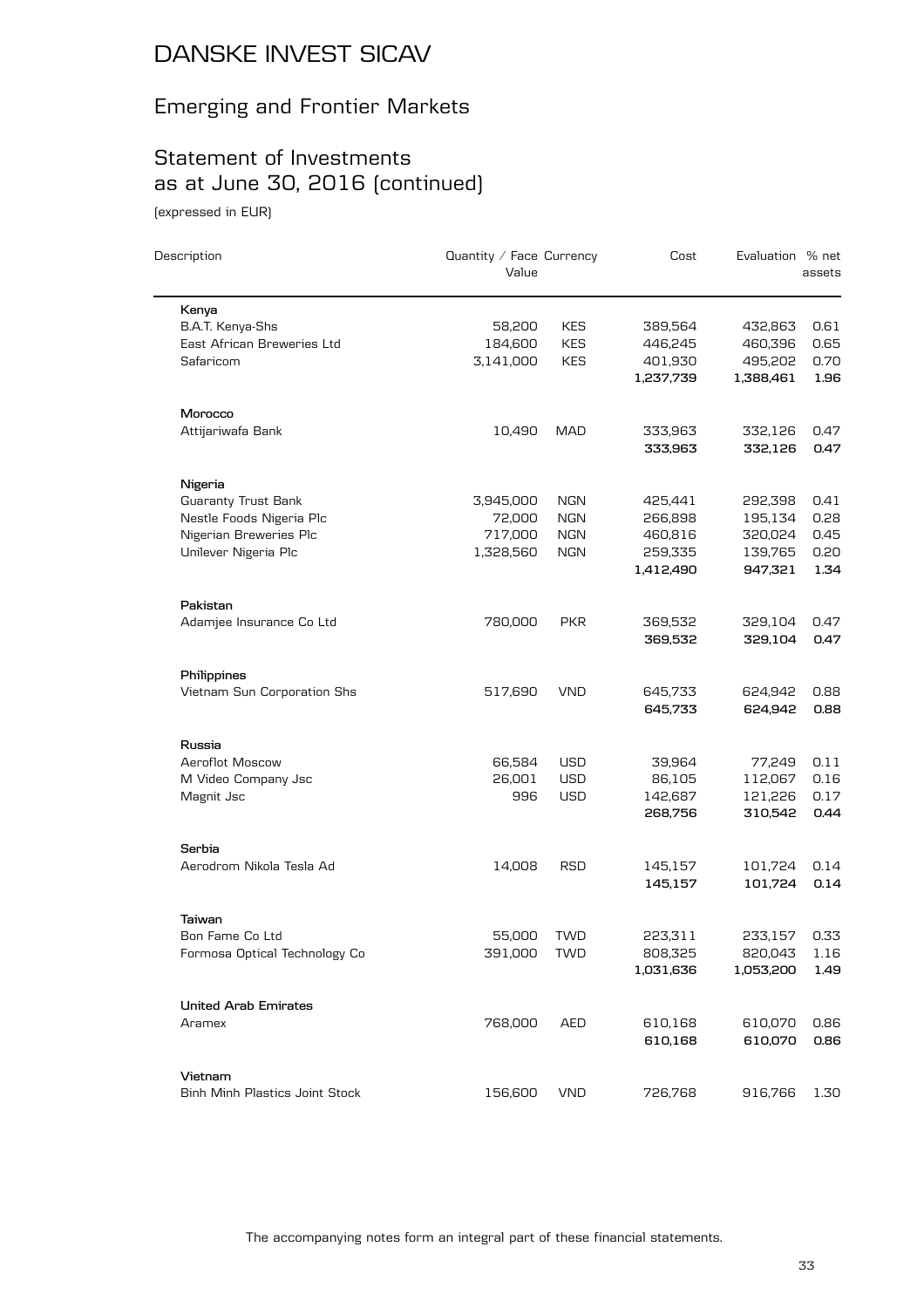#### Emerging and Frontier Markets

### Statement of Investments as at June 30, 2016 (continued) (expressed in EUR)

Description Description **Description** Description

Value assets Refrigeration Elect Engin Corp 163,654 VND 152,613 135,450 0.19 **879,381 1,052,216 1.49 Total - Shares 8,321,193 7,950,216 11.24 Total - Transferable securities dealt in on another regulated market 8,321,193 7,950,216 11.24 Other Transferable securities Shares Cayman Islands** Xinyi Aut 125,250 HKD 6,982 10,176 0.01 **6,982 10,176 0.01 India** Bharti Retail Dm2 Unlisted 520,500 INR 744,904 908,526 1.29 Crompton 145,000 INR 215,595 270,001 0.38 **960,499 1,178,527 1.67 Nigeria** Guiness Nigeria 276,000 NGN 191,673 93,617 0.13 Stanbic Ibtc Holdings Plc Shs 3,530,000 NGN 371,150 182,303 0.26 **562,823 275,920 0.39 Vietnam** Vndirect Secur 1,413,700 VND 673,055 667,793 0.95 **673,055 667,793 0.95 Total - Shares 2,203,359 2,132,416 3.02 Total - Other Transferable securities 2,203,359 2,132,416 3.02 TOTAL INVESTMENT PORTFOLIO 64,936,147 67,435,929 95.37**

Cost Evaluation % net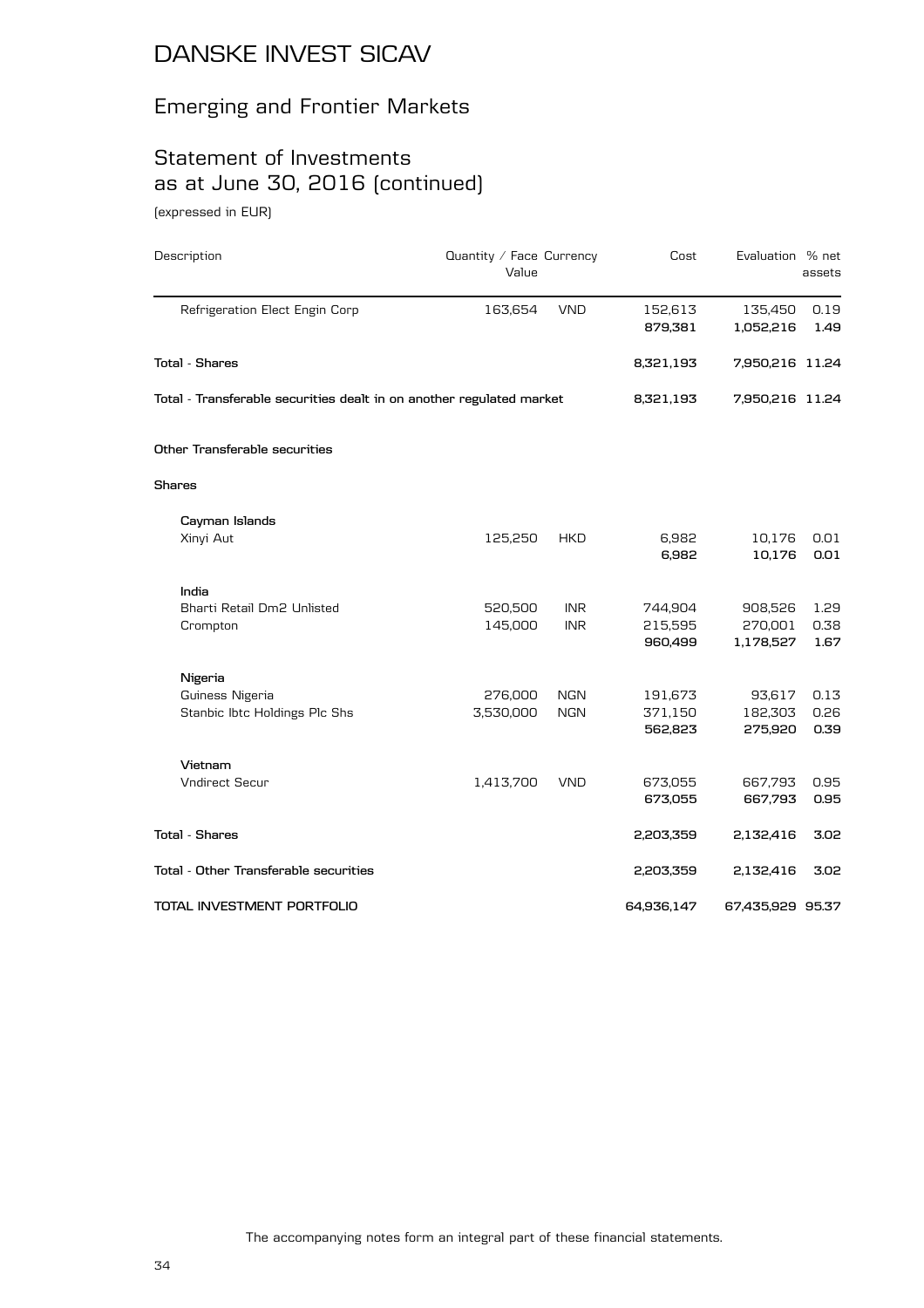## Emerging and Frontier Markets

### Geographical and Economic Portfolio Breakdowns as at June 30, 2016

(expressed as a percentage of net assets)

| Geographical breakdown      | $\%$  | Economic breakdown                                | $\%$  |
|-----------------------------|-------|---------------------------------------------------|-------|
| India                       | 17.91 | Banks and Financial Institutions                  | 10.08 |
| Cayman Islands              | 10.52 | Holding and Finance Companies                     | 8.25  |
| Brazil                      | 8.38  | Other Services                                    | 7.75  |
| Philippines                 | 6.70  | Internet Software                                 | 4.98  |
| Indonesia                   | 5.49  | Miscellaneous                                     | 4.73  |
| Mexico                      | 4.25  | <b>Real Estate Companies</b>                      | 4.54  |
| Taiwan                      | 3.64  | Textile                                           | 4.03  |
| Egypt                       | 3.06  | Transportation                                    | 4.01  |
| Turkey                      | 3.06  | News Transmission                                 | 3.92  |
| Poland                      | 2.85  | <b>Food and Distilleries</b>                      | 3.85  |
| Vietnam                     | 2.44  | <b>Business Houses</b>                            | 3.68  |
| South Africa                | 2.43  | Chemicals                                         | 3.49  |
| China                       | 2.30  | Mechanics, Machinery                              | 3.16  |
| Kenya                       | 1.96  | Retail                                            | 3.06  |
| Great Britain               | 1.84  | <b>Healthcare Education &amp; Social Services</b> | 2.75  |
| Nigeria                     | 1.73  | Automobile Industry                               | 2.69  |
| Chile                       | 1.68  | <b>Pharmaceuticals and Cosmetics</b>              | 2.65  |
| Panama                      | 1.46  | Electronics and Electrical Equipment              | 2.31  |
| Bermuda Islands             | 1.16  | Leisure                                           | 2.30  |
| Hong Kong                   | 1.15  | <b>Tobacco and Spirits</b>                        | 2.02  |
| Curaçao                     | 1.02  | Construction, Building Material                   | 1.73  |
| Botswana                    | 0.92  | Electronic Semiconductor                          | 1.61  |
| <b>United Arab Emirates</b> | 0.86  | Graphic Art, Publishing                           | 1.40  |
| Thailand                    | 0.85  | <b>Public Services</b>                            | 1.40  |
| The Bahamas                 | 0.74  | Insurance                                         | 1.34  |
| United States of America    | 0.73  | Agriculture and Fishing                           | 1.06  |
| British Virgin Islands      | 0.69  | Forest Products and Paper Industry                | 1.02  |
| Argentina                   | 0.56  | <b>Consumer Goods</b>                             | 0.70  |
| Mauritius                   | 0.56  | Petrol                                            | 0.65  |
| Singapore                   | 0.56  | Packaging and Container Industry                  | 0.21  |
| Cyprus                      | 0.54  |                                                   | 95.37 |
| Jersey                      | 0.54  |                                                   |       |
| Luxembourg                  | 0.49  |                                                   |       |
| Morocco                     | 0.47  |                                                   |       |
| Pakistan                    | 0.47  |                                                   |       |
| Russia                      | 0.44  |                                                   |       |
| Guernsey                    | 0.41  |                                                   |       |

**95.37**

The Netherlands 6.37 Serbia 0.14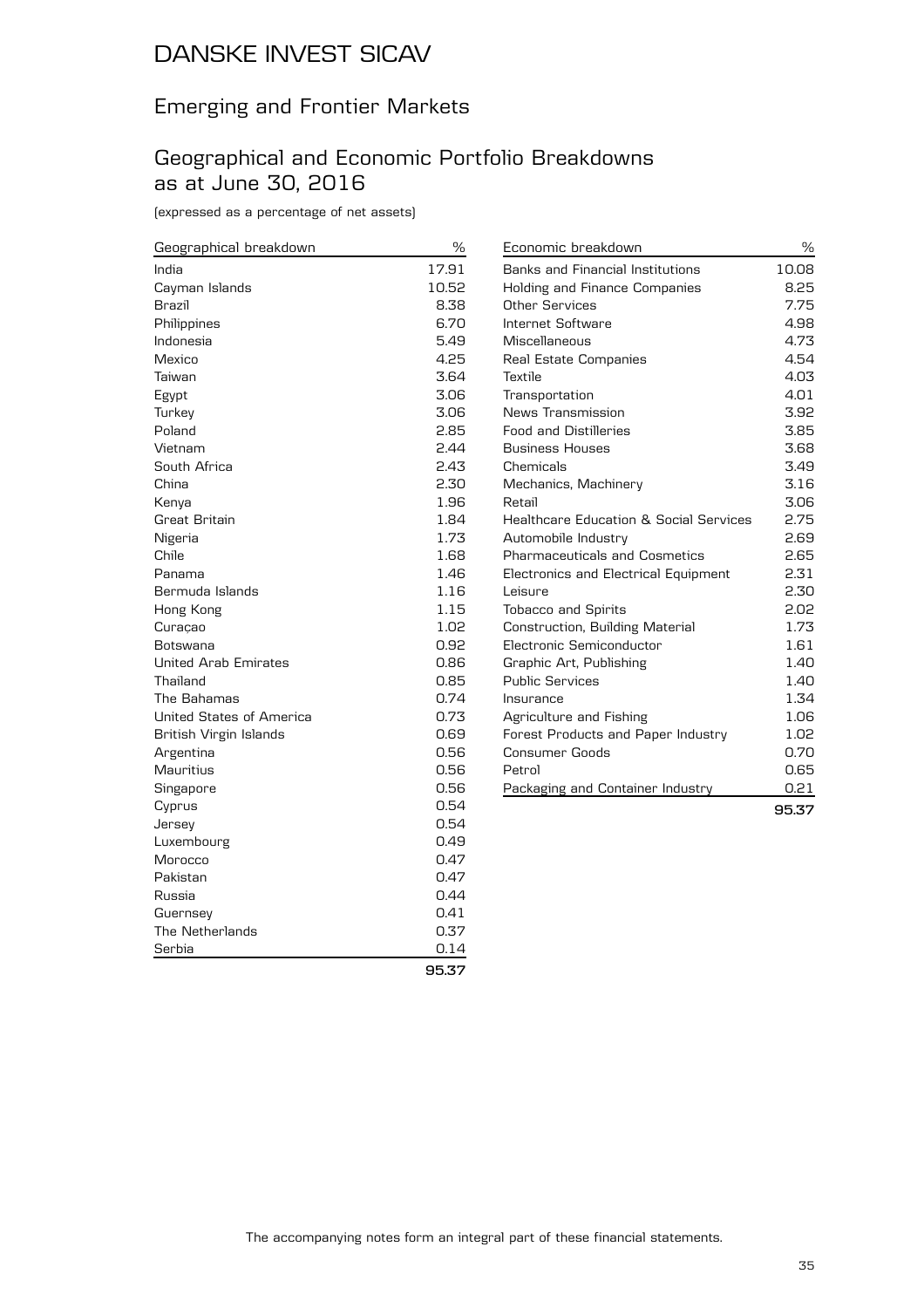### Emerging Markets Debt Hard Currency

### Statement of Investments as at June 30, 2016

(expressed in USD)

| levhi esseg ili dani                                                                                                                                                                                |                                                     |                                                             |                                                                  |                                                                  |                                              |
|-----------------------------------------------------------------------------------------------------------------------------------------------------------------------------------------------------|-----------------------------------------------------|-------------------------------------------------------------|------------------------------------------------------------------|------------------------------------------------------------------|----------------------------------------------|
| Description                                                                                                                                                                                         | Quantity / Face Currency<br>Value                   |                                                             | Cost                                                             | Evaluation % net                                                 | assets                                       |
| Transferable securities admitted to an official stock exchange listing                                                                                                                              |                                                     |                                                             |                                                                  |                                                                  |                                              |
| <b>Bonds</b>                                                                                                                                                                                        |                                                     |                                                             |                                                                  |                                                                  |                                              |
| Angola<br>Angola 9.5% 15-12.11.25                                                                                                                                                                   | 200,000                                             | <b>USD</b>                                                  | 200,000<br>200,000                                               | 198,471<br>198,471                                               | 1.00<br>1.00                                 |
| Argentina<br>Argentina 7.5% 16-22.04.26<br>Argentina 7.82% 09-31.12.33 / Pik / Deflt<br>Buenos 9.125% 16-16.03.24 / Pool<br>Buenos Aires 10.875% 26.01.21 Regs<br>Prov Buenos 9.95% 09.06.21 / Pool | 150,000<br>316,795<br>200,000<br>150,000<br>250,000 | USD<br><b>EUR</b><br><b>USD</b><br><b>USD</b><br><b>USD</b> | 150,000<br>390,370<br>197,482<br>157,875<br>246,274<br>1,142,001 | 163,434<br>393,388<br>219,768<br>169,889<br>279,589<br>1,226,068 | 0.82<br>1.99<br>1.11<br>0.86<br>1.41<br>6.19 |
| Armenia<br>Armenia 7.15% 15-26.03.25                                                                                                                                                                | 200,000                                             | USD                                                         | 202,152<br>202,152                                               | 204,375<br>204,375                                               | 1.03<br>1.03                                 |
| Azerbaijan<br>St Oil 4.75% 13-13.03.23                                                                                                                                                              | 200,000                                             | <b>USD</b>                                                  | 184,063<br>184,063                                               | 192,072<br>192,072                                               | 0.97<br>0.97                                 |
| Brazil<br>Brazil 8.25% 04-20.01.34                                                                                                                                                                  | 150,000                                             | USD                                                         | 189,156<br>189,156                                               | 181,140<br>181,140                                               | 0.92<br>0.92                                 |
| Cayman Islands<br>Avi Funding 3.8% 15-16.09.25*                                                                                                                                                     | 500,000                                             | <b>USD</b>                                                  | 505,267<br>505,267                                               | 534,747<br>534,747                                               | 2.70<br>2.70                                 |
| Chile<br>Chile 3.125% 16-21.01.26                                                                                                                                                                   | 350,000                                             | <b>USD</b>                                                  | 341,694<br>341,694                                               | 362,548<br>362,548                                               | 1.83<br>1.83                                 |
| Colombia                                                                                                                                                                                            |                                                     |                                                             |                                                                  |                                                                  |                                              |

\* Securities subject to a collateralized securities lending agreement as described in note 7.

Ecopetrol 4.125% 14-16.01.25 250,000 USD 220,696

The accompanying notes form an integral part of these financial statements.

Colombia 5.625% 14-26.02.44 200,000 USD 206,468 221,505 1.12

Dominican R 6.6% 13-28.01.24 500,000 USD 542,142 543,067 2.74

Ecuador 10.5% 15-24.03.20 200,000 USD 186,035 198,525 1.00

**427,164 448,583 2.27**

**542,142 543,067 2.74**

**186,035 198,525 1.00**

**Dominican Republic of**

**Ecuador**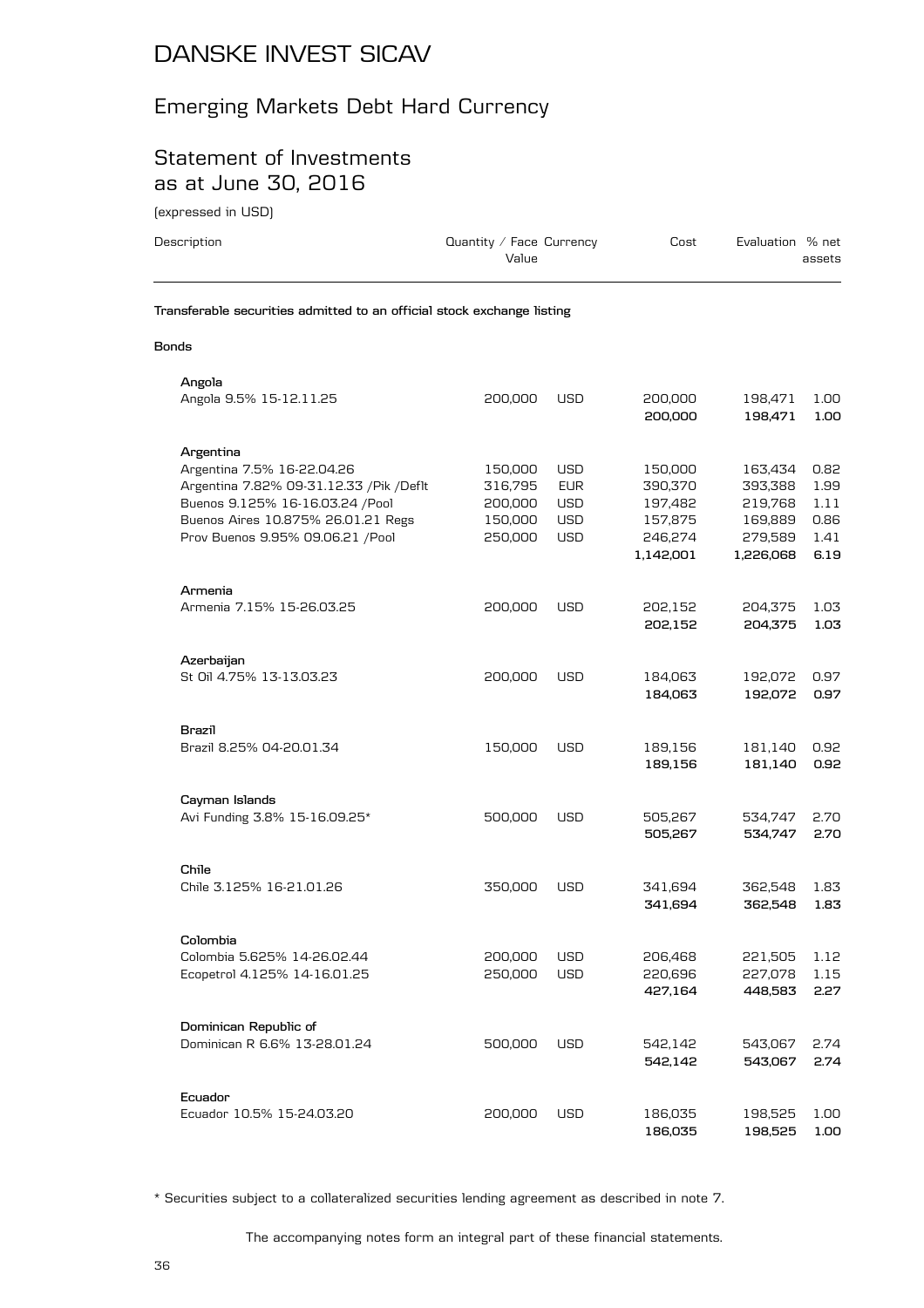## Emerging Markets Debt Hard Currency

## Statement of Investments as at June 30, 2016 (continued)

(expressed in USD)

| Description                                   | Quantity / Face Currency<br>Value |            | Cost               | Evaluation % net   | assets       |
|-----------------------------------------------|-----------------------------------|------------|--------------------|--------------------|--------------|
| El Salvador<br>El Salvador 5.875% 12-30.01.25 | 300,000                           | <b>USD</b> | 288,032            | 260,829            | 1.32         |
|                                               |                                   |            | 288,032            | 260,829            | 1.32         |
| Georgia                                       |                                   |            |                    |                    |              |
| Bk Georgia 7.75% 12-05.07.17                  | 200,000                           | <b>USD</b> | 208,250            | 207,464            | 1.05         |
| Grail 7.75% 12-11.07.22                       | 200,000                           | <b>USD</b> | 210,125            | 221,810            | 1.12         |
|                                               |                                   |            | 418,375            | 429,274            | 2.17         |
| Ghana                                         |                                   |            |                    |                    |              |
| Ghana 7.875% 13-07.08.23 Regs                 | 200,000                           | <b>USD</b> | 172,744<br>172,744 | 173,525            | 0.88<br>0.88 |
|                                               |                                   |            |                    | 173,525            |              |
| Hungary<br>Hungary 5.375% 14-25.03.24         | 400,000                           | USD        | 441,106            | 447,568            | 2.26         |
|                                               |                                   |            | 441,106            | 447,568            | 2.26         |
|                                               |                                   |            |                    |                    |              |
| India<br>Bk of India 3.125% 15-06.05.20       | 400,000                           | <b>USD</b> | 397,404            | 396,862            | 2.01         |
|                                               |                                   |            | 397,404            | 396,862            | 2.01         |
| Indonesia                                     |                                   |            |                    |                    |              |
| Indonesia 2.625% 16-14.06.23                  | 200,000                           | <b>EUR</b> | 225,289            | 225,014            | 1.14         |
| Indonesia 3.375% 30.07.25 Regs                | 300,000                           | <b>EUR</b> | 323,050            | 342,724            | 1.73         |
| Pertamina 6.45% 14-30.05.44                   | 200,000                           | <b>USD</b> | 189,000            | 213,527            | 1.08         |
|                                               |                                   |            | 737,339            | 781,265            | 3.95         |
| Ireland                                       |                                   |            |                    |                    |              |
| Scfru 5.375% 16-16.06.23                      | 200,000                           | USD        | 200,000            | 202,133            | 1.02         |
| Veb Finance 5.942% 13-21.11.23                | 800,000                           | <b>USD</b> | 757,397            | 838,716            | 4.24         |
|                                               |                                   |            | 957,397            | 1,040,849          | 5.26         |
| Kazakhstan                                    |                                   |            |                    |                    |              |
| Kazagro 4.625% 24.05.23 Regs                  | 600,000                           | <b>USD</b> | 507,257<br>507,257 | 550,920<br>550,920 | 2.78<br>2.78 |
|                                               |                                   |            |                    |                    |              |
| Macedonia<br>Fyr Macedon 3.975% 14-24.07.21   | 250,000                           | <b>EUR</b> | 273,840            | 270,571            | 1.37         |
|                                               |                                   |            | 273,840            | 270,571            | 1.37         |
|                                               |                                   |            |                    |                    |              |
| Malaysia<br>Ssg Resources 4.25% 12-04.10.22   | 300,000                           | <b>USD</b> | 302,304            | 316,806            | 1.60         |
|                                               |                                   |            | 302,304            | 316,806            | 1.60         |
| Mexico                                        |                                   |            |                    |                    |              |
| Cemex 5.7% 14-11.01.25                        | 250,000                           | USD        | 236,205            | 237,667            | 1.20         |
| Pemex 5.5% 12-27.06.44                        | 200,000                           | <b>USD</b> | 186,250            | 179,197            | 0.91         |
| Pemex 6.875% 16-04.08.26                      | 250,000                           | <b>USD</b> | 249,538            | 277,910            | 1.40         |
|                                               |                                   |            | 671,993            | 694,774            | 3.51         |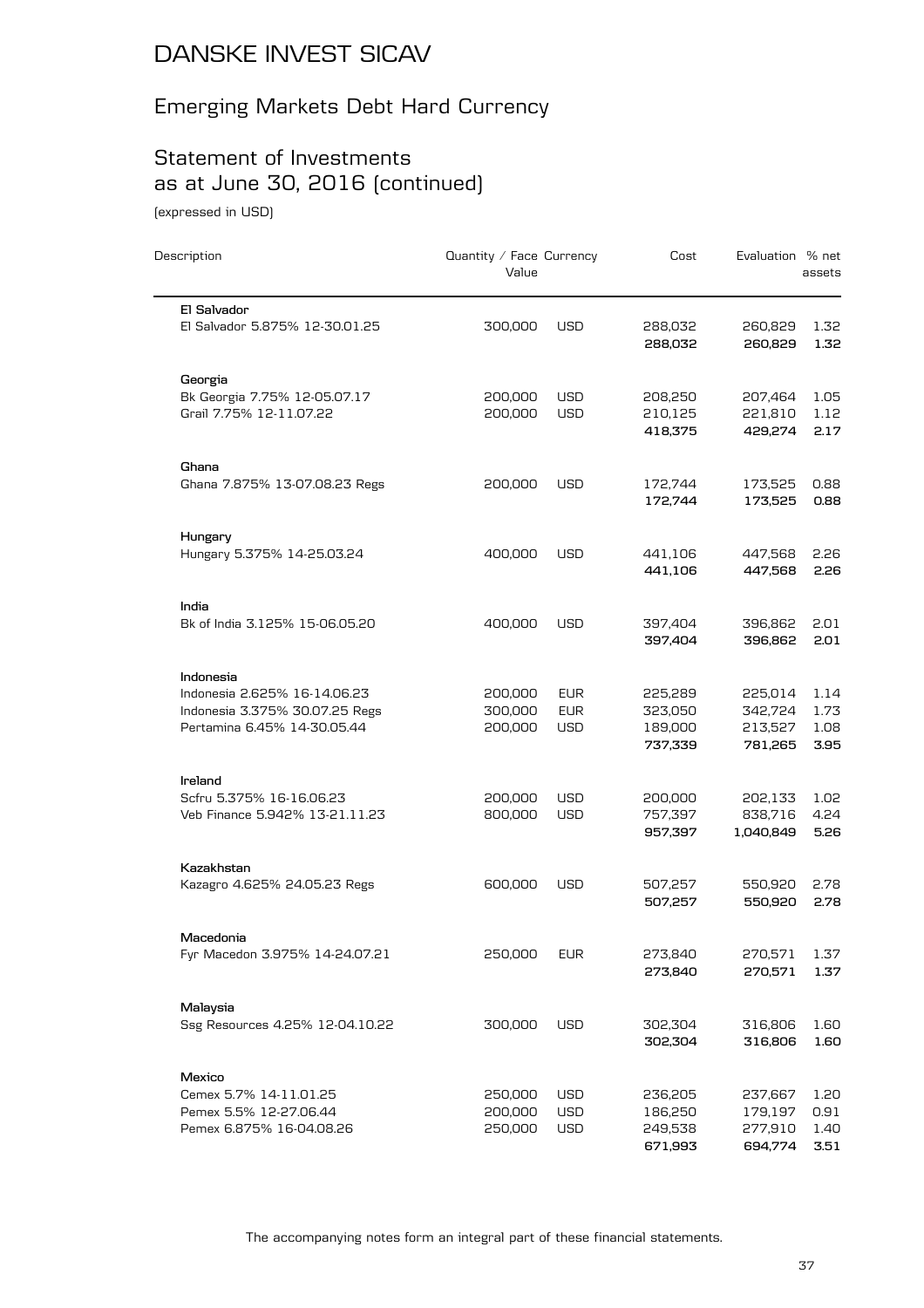## Emerging Markets Debt Hard Currency

## Statement of Investments as at June 30, 2016 (continued)

(expressed in USD)

| Description                                                              | Quantity / Face Currency<br>Value |                          | Cost                          | Evaluation % net                | assets               |
|--------------------------------------------------------------------------|-----------------------------------|--------------------------|-------------------------------|---------------------------------|----------------------|
| Mongolia<br>Dev Bk Mon 9.375% 15-19.05.20                                | 300,000                           | <b>USD</b>               | 285,000<br>285,000            | 295,905<br>295,905              | 1.49<br>1.49         |
| Oman<br>Oman Intrnl 4.75% 16-15.06.26                                    | 200,000                           | <b>USD</b>               | 199,654<br>199,654            | 198,395<br>198,395              | 1.00<br>1.00         |
| Pakistan<br>Pakistan 6.75% 14-03.12.19                                   | 250,000                           | USD                      | 260,003<br>260,003            | 262,178<br>262,178              | 1.32<br>1.32         |
| Panama<br>Panama 3.875% 16-17.03.28<br>Panama 6.7% 06-26.01.36           | 200,000<br>100,000                | <b>USD</b><br><b>USD</b> | 198,030<br>124,317<br>322,347 | 211,320<br>132,250<br>343,570   | 1.07<br>0.67<br>1.74 |
| Paraguay<br>Paraguay 5% 16-15.04.26                                      | 200,000                           | <b>USD</b>               | 199,994<br>199,994            | 210,638<br>210,638              | 1.06<br>1.06         |
| Peru<br>Peru 8.75% 03-21.11.33                                           | 150,000                           | USD                      | 227,591<br>227,591            | 233,850<br>233,850              | 1.18<br>1.18         |
| Philippines<br>Philipp. 9.5% 05-02.02.30<br>Philippines 3.7% 16-01.03.41 | 200,000<br>600,000                | <b>USD</b><br><b>USD</b> | 326,363<br>600,000<br>926,363 | 343,945<br>671,838<br>1,015,783 | 1.74<br>3.39<br>5.13 |
| Poland<br>Poland 3.25% 16-06.04.26                                       | 500,000                           | USD                      | 496,245<br>496,245            | 509,287<br>509,287              | 2.57<br>2.57         |
| Romania<br>Romania 4.375% 13-22.08.23                                    | 450,000                           | <b>USD</b>               | 472.946<br>472,946            | 481,792<br>481,792              | 2.43<br>2.43         |
| Senegal<br>Senegal 6.25% 14-30.07.24                                     | 200,000                           | USD                      | 186,675<br>186,675            | 191,614<br>191,614              | 0.97<br>0.97         |
| Serbia<br>Serbia 7.25% 11-28.09.21                                       | 400,000                           | USD                      | 448,600<br>448,600            | 458,384<br>458,384              | 2.32<br>2.32         |
| South Africa<br>Eskom Holdi 7.125% 15-11.02.25                           | 200,000                           | <b>USD</b>               | 200,269<br>200,269            | 197,595<br>197,595              | 1.00<br>1.00         |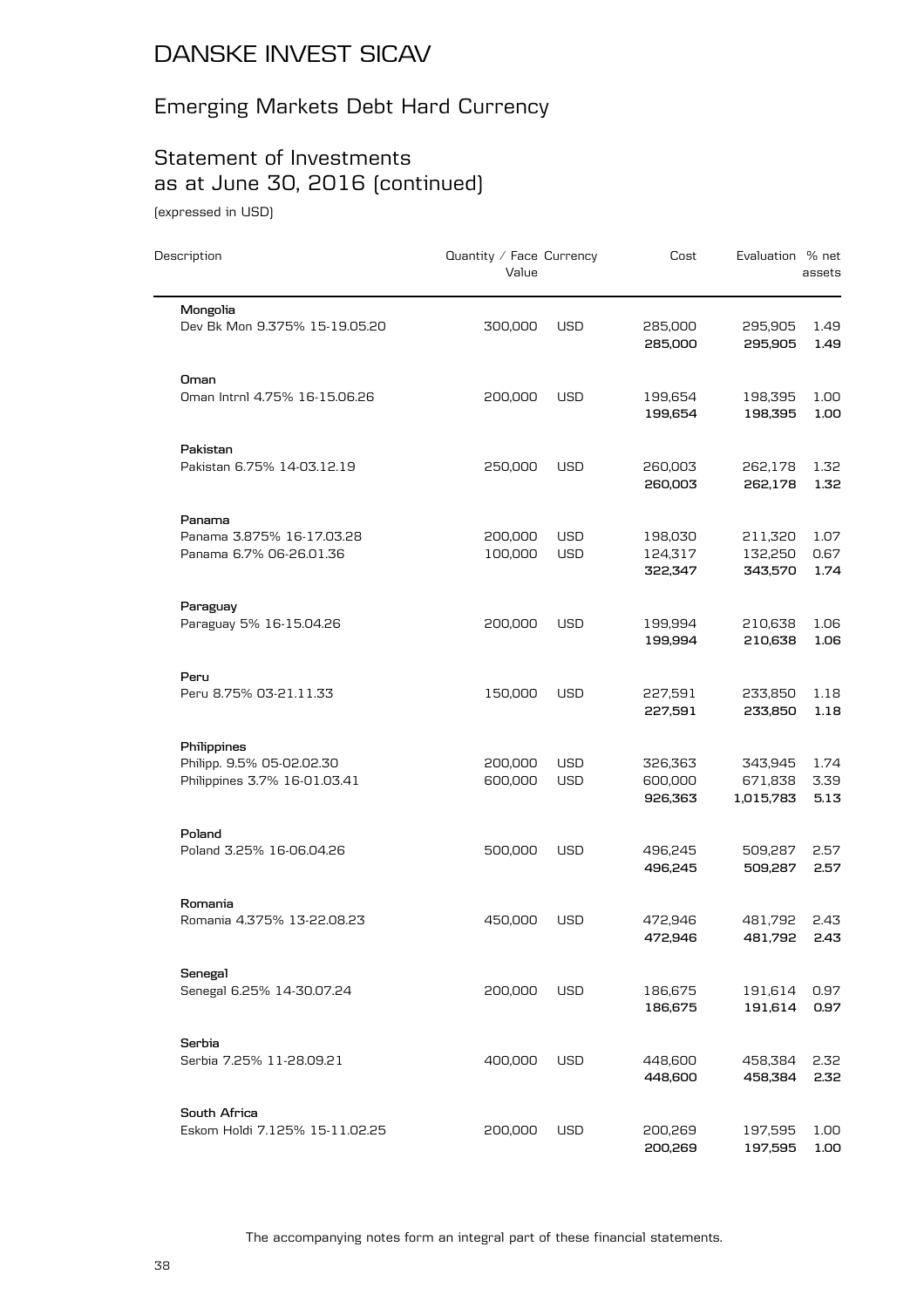## Emerging Markets Debt Hard Currency

## Statement of Investments as at June 30, 2016 (continued)

(expressed in USD)

| Description                                                            | Quantity / Face Currency<br>Cost<br>Value |            |            |                  | Evaluation % net |  | assets |
|------------------------------------------------------------------------|-------------------------------------------|------------|------------|------------------|------------------|--|--------|
| Sri Lanka                                                              |                                           |            |            |                  |                  |  |        |
| Nat Savings 8.875% 13-18.09.18                                         | 300,000                                   | <b>USD</b> | 321,375    | 320,369          | 1.62             |  |        |
| Sri Lanka 6.25% 10-04.10.20                                            | 350,000                                   | <b>USD</b> | 358,311    | 357,838          | 1.81             |  |        |
|                                                                        |                                           |            | 679,686    | 678,207          | 3.43             |  |        |
| The Ivory Coast                                                        |                                           |            |            |                  |                  |  |        |
| Ivory Coast 3.75% 09-32                                                | 270,000                                   | <b>USD</b> | 246,896    | 251,994          | 1.27             |  |        |
|                                                                        |                                           |            | 246,896    | 251,994          | 1.27             |  |        |
| The Netherlands                                                        |                                           |            |            |                  |                  |  |        |
| Petro Gbl F 4.875% 14-17.03.20                                         | 250,000                                   | <b>USD</b> | 204,219    | 233,997          | 1.18             |  |        |
| Petro Gbl F 6.25% 14-17.03.24                                          | 150,000                                   | <b>USD</b> | 120,375    | 133,164          | 0.68             |  |        |
| Petrobras 8.75% 16-23.05.26                                            | 150,000                                   | <b>USD</b> | 147,561    | 150,911          | 0.76             |  |        |
|                                                                        |                                           |            | 472,155    | 518,072          | 2.62             |  |        |
| <b>Togo</b>                                                            |                                           |            |            |                  |                  |  |        |
| Boad 5.5% 16-06.05.21                                                  | 200,000                                   | <b>USD</b> | 197,854    | 207,951          | 1.05             |  |        |
|                                                                        |                                           |            | 197,854    | 207,951          | 1.05             |  |        |
| Turkey                                                                 |                                           |            |            |                  |                  |  |        |
| Turkey 6.625% 14-17.02.45                                              | 200,000                                   | <b>USD</b> | 235,562    | 243,855          | 1.23             |  |        |
| Turkey 7.375% 05-05.02.25                                              | 500,000                                   | <b>USD</b> | 600,540    | 618,500          | 3.13             |  |        |
|                                                                        |                                           |            | 836,102    | 862,355          | 4.36             |  |        |
| Ukraine                                                                |                                           |            |            |                  |                  |  |        |
| Ukraine 7.75% 15-01.09.20                                              | 129,000                                   | <b>USD</b> | 72,691     | 126,136          | 0.64             |  |        |
| Ukraine 7.75% 15-01.09.21                                              | 117,000                                   | <b>USD</b> | 65,677     | 113,859          | 0.57             |  |        |
| Ukraine 7.75% 15-01.09.22                                              | 117,000                                   | <b>USD</b> | 65,486     | 113,262          | 0.57             |  |        |
|                                                                        |                                           |            | 203,854    | 353,257          | 1.78             |  |        |
| Uruguay                                                                |                                           |            |            |                  |                  |  |        |
| Uruguay 4.375% 27.10.27 / Pool                                         | 400,000                                   | <b>USD</b> | 397,710    | 423,600          | 2.14             |  |        |
| Uruguay 5.1% 14-18.06.50 / Pool                                        | 100,000                                   | <b>USD</b> | 96,419     | 99,625           | 0.50             |  |        |
|                                                                        |                                           |            | 494,129    | 523,225          | 2.64             |  |        |
| Venezuela                                                              |                                           |            |            |                  |                  |  |        |
| Pdvsa 6% 13-15.11.26 / Pool                                            | 200,000                                   | USD        | 72,100     | 70,397           | 0.36             |  |        |
| Petroleos 8.5% 10-02.11.17 / Pool                                      | 133,333                                   | <b>USD</b> | 83,833     | 94,001           | 0.47             |  |        |
| Venezuela 11.75% 11-21.10.26                                           | 400,000                                   | <b>USD</b> | 181,686    | 191,760          | 0.97             |  |        |
|                                                                        |                                           |            | 337,619    | 356,158          | 1.80             |  |        |
| Total - Bonds                                                          |                                           |            | 16,781,447 | 17,603,049 88.92 |                  |  |        |
| Total - Transferable securities admitted to an official stock exchange |                                           |            |            |                  |                  |  |        |
| listing                                                                |                                           |            | 16,781,447 | 17,603,049 88.92 |                  |  |        |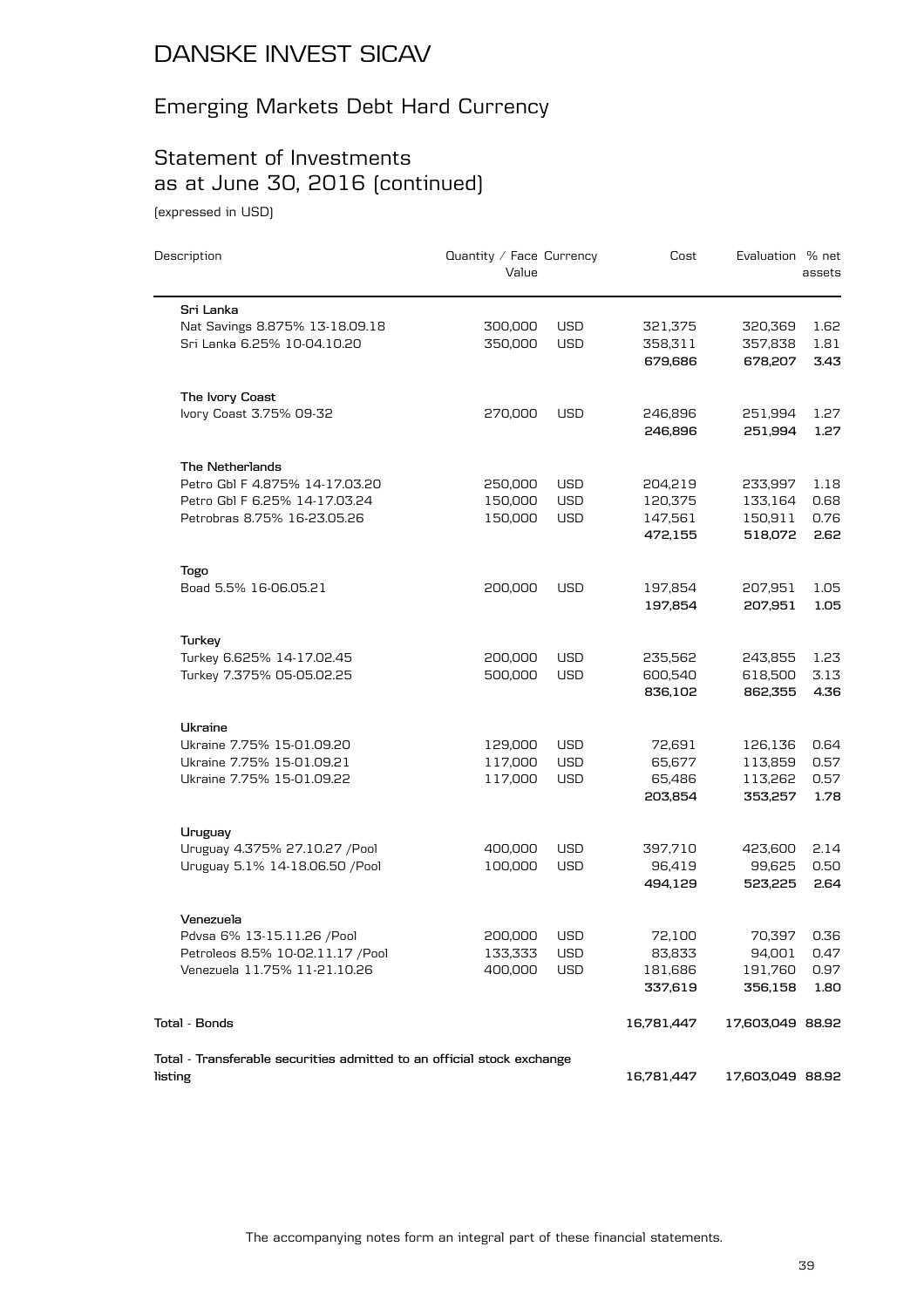## Emerging Markets Debt Hard Currency

## Statement of Investments as at June 30, 2016 (continued)

(expressed in USD)

| Description                                                          | Quantity / Face Currency<br>Value |            | Cost                   | Evaluation % net       | assets       |
|----------------------------------------------------------------------|-----------------------------------|------------|------------------------|------------------------|--------------|
| Transferable securities dealt in on another regulated market         |                                   |            |                        |                        |              |
| <b>Bonds</b>                                                         |                                   |            |                        |                        |              |
| Costa Rica<br>Costa Rica 7.158% 15-12.03.45                          | 200,000                           | <b>USD</b> | 189,085<br>189,085     | 199,402<br>199,402     | 1.01<br>1.01 |
| Peru<br>Fondo Miv 3.375% 14-02.04.19                                 | 1,000,000                         | <b>USD</b> | 1,001,000<br>1,001,000 | 1,029,365<br>1,029,365 | 5.20<br>5.20 |
| Ukraine<br>Ukraine Frn 15-31.05.40                                   | 140,000                           | <b>USD</b> | 38,616<br>38.616       | 45,646<br>45.646       | 0.23<br>0.23 |
| Total - Bonds                                                        |                                   |            | 1,228,701              | 1,274,413              | 6.44         |
| Total - Transferable securities dealt in on another regulated market |                                   |            | 1,228,701              | 1,274,413              | 6.44         |
| TOTAL INVESTMENT PORTFOLIO                                           |                                   |            | 18,010,148             | 18,877,462 95.36       |              |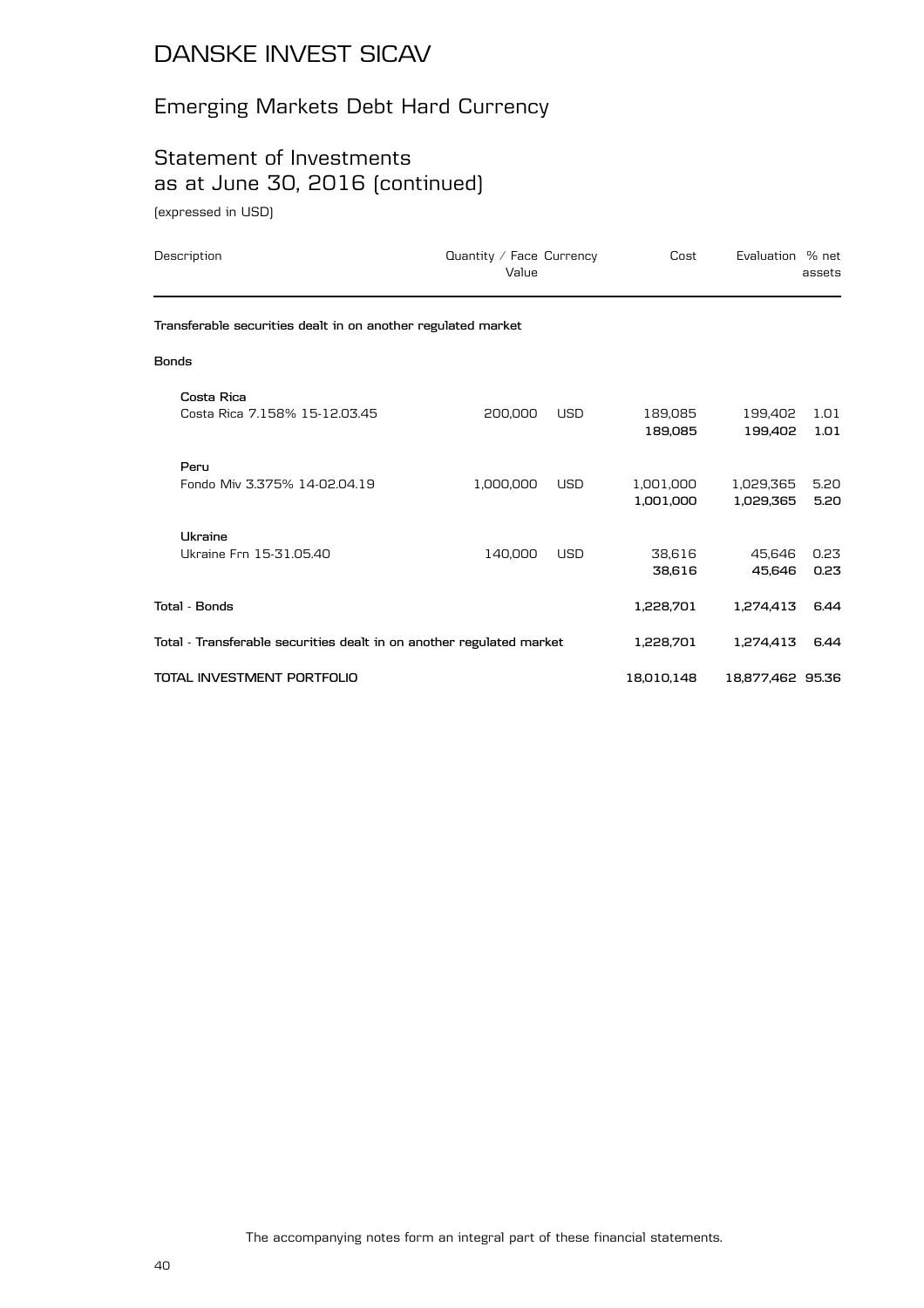### Emerging Markets Debt Hard Currency

#### Geographical and Economic Portfolio Breakdowns as at June 30, 2016

(expressed as a percentage of net assets)

| Geographical breakdown | %     |
|------------------------|-------|
| Peru                   | 6.38  |
| Argentina              | 6.19  |
| Ireland                | 5.26  |
| Philippines            | 5.13  |
| Turkey                 | 4.36  |
| Indonesia              | 3.95  |
| Mexico                 | 3.51  |
| Sri Lanka              | 3.43  |
| Kazakhstan             | 2.78  |
| Dominican Republic of  | 2.74  |
| Cayman Islands         | 2.70  |
| Uruguay                | 2.64  |
| The Netherlands        | 2.62  |
| Poland                 | 2.57  |
| Romania                | 2.43  |
| Serbia                 | 2.32  |
| Colombia               | 2.27  |
| Hungary                | 2.26  |
| Georgia                | 2.17  |
| India                  | 2.01  |
| Ukraine                | 2.01  |
| Chile                  | 1.83  |
| Venezuela              | 1.80  |
| Panama                 | 1.74  |
| Malaysia               | 1.60  |
| Mongolia               | 1.49  |
| Macedonia              | 1.37  |
| El Salvador            | 1.32  |
| Pakistan               | 1.32  |
| The Ivory Coast        | 1.27  |
| Paraguay               | 1.06  |
| Togo                   | 1.05  |
| Armenia                | 1.03  |
| Costa Rica             | 1.01  |
| Angola                 | 1.00  |
| Ecuador                | 1.00  |
| Oman                   | 1.00  |
| South Africa           | 1.00  |
| Azerbaijan             | 0.97  |
| Senegal                | 0.97  |
| Brazil                 | 0.92  |
| Ghana                  | 0.88  |
|                        | 95.36 |

| Economic breakdown                      | ℅     |
|-----------------------------------------|-------|
| States, Provinces and Municipalities    | 58.32 |
| Holding and Finance Companies           | 9.44  |
| Petrol                                  | 8.96  |
| <b>Banks and Financial Institutions</b> | 8.87  |
| Agriculture and Fishing                 | 2.78  |
| Transportation                          | 2.14  |
| Miscellaneous                           | 1.60  |
| Construction, Building Material         | 1.20  |
| Supranational                           | 1.05  |
| <b>Public Services</b>                  | 1.00  |
|                                         | 95.36 |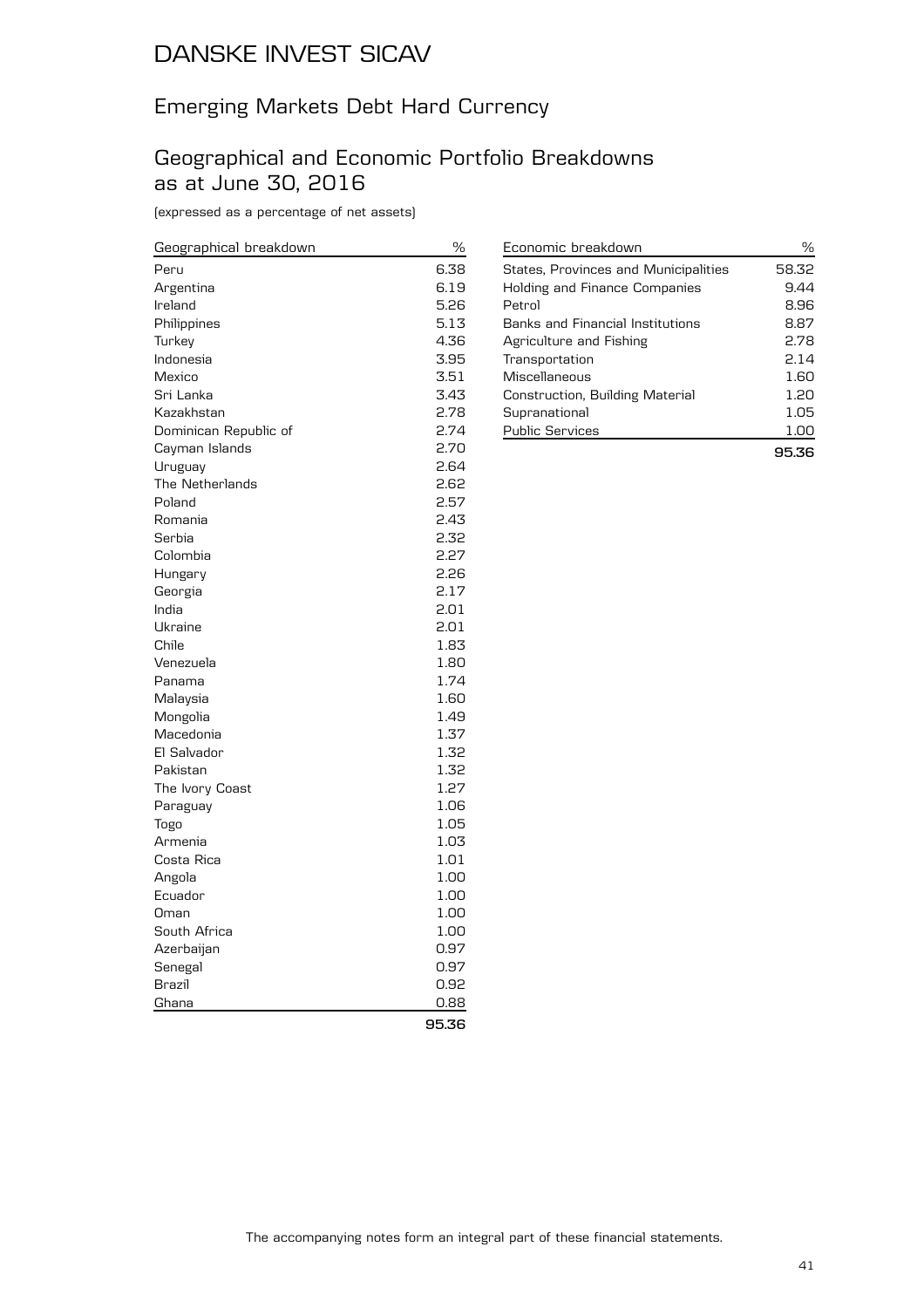## Euro High Yield Bond

#### Statement of Investments as at June 30, 2016

(expressed in EUR)

| Description  | Quantity / Face Currency<br>Value                                      | Cost | Evaluation % net<br>assets |
|--------------|------------------------------------------------------------------------|------|----------------------------|
|              | Transferable securities admitted to an official stock exchange listing |      |                            |
| <b>Bonds</b> |                                                                        |      |                            |
| Austria      |                                                                        |      |                            |

| Erste Bk 8.875% 16-Perp                                         | 600,000              | EUR                      | 600,000<br>600,000   | 584,721<br>584,721   | 0.45<br>0.45 |
|-----------------------------------------------------------------|----------------------|--------------------------|----------------------|----------------------|--------------|
| Belgium                                                         |                      |                          |                      |                      |              |
| Ethias Sa 5% 15-14.01.26                                        | 1,000,000            | <b>EUR</b>               | 837,125              | 842,815              | 0.65         |
| Ontex Group 4.75% 14-15.11.21*                                  | 850,000              | <b>EUR</b>               | 904,144<br>1,741,269 | 904,391<br>1,747,206 | 0.70<br>1.35 |
|                                                                 |                      |                          |                      |                      |              |
| Bermuda Islands                                                 |                      |                          |                      |                      |              |
| North Atlan 6.25% 14-01.02.19                                   | 1,750,000            | <b>USD</b>               | 1,192,233            | 354,720              | 0.27         |
|                                                                 |                      |                          | 1,192,233            | 354,720              | 0.27         |
| Canada                                                          |                      |                          |                      |                      |              |
| Bombardier 7.5% 10-15.03.18 Regs                                | 500,000              | USD                      | 420,625              | 467,261              | 0.36         |
| Cott Financ 5.5% 16-01.07.24                                    | 450,000              | <b>EUR</b>               | 450,000              | 458,460              | 0.35         |
|                                                                 |                      |                          | 870,625              | 925,721              | 0.71         |
| Cayman Islands                                                  |                      |                          |                      |                      |              |
| Upcb Financ 4% 15-15.01.27                                      | 550,000              | <b>EUR</b>               | 550,000              | 534,091              | 0.41         |
|                                                                 |                      |                          | 550,000              | 534,091              | 0.41         |
| Denmark                                                         |                      |                          |                      |                      |              |
| Dsk Bk 5.75% 14-Perp                                            | 100,000              | <b>EUR</b>               | 101,530              | 98,599               | 0.08         |
| Dsk Bk 5.875% 15-Perp                                           | 1,000,000            | <b>EUR</b>               | 1,000,000            | 986,910              | 0.76         |
| Tdc 3.5% 15-26.02.15                                            | 500,000              | <b>EUR</b>               | 500,000              | 470,215              | 0.36         |
|                                                                 |                      |                          | 1,601,530            | 1,555,724            | 1.20         |
| Finland                                                         |                      |                          |                      |                      |              |
| Stora Enso 2.125% 16-16.06.23                                   | 650,000              | <b>EUR</b>               | 648,122              | 650,078              | 0.50         |
|                                                                 |                      |                          | 648,122              | 650,078              | 0.50         |
| France                                                          |                      |                          |                      |                      |              |
| Arkema 4.75% 14-Perp                                            | 300,000              | <b>EUR</b>               | 296,949              | 311,237              | 0.24         |
| Bisoho Sas 5.875% 16-01.05.23                                   | 350,000              | <b>EUR</b>               | 352,750              | 361,188              | 0.28         |
| Bnpp 7.781% 08-Perp*<br>Bpce 6.117% 07-Perp*                    | 600,000              | <b>EUR</b><br><b>EUR</b> | 682,727              | 670,182<br>581,130   | 0.52<br>0.45 |
| Bpce Frn 09-Perp*                                               | 550,000<br>250,000   | <b>EUR</b>               | 603,625<br>333,125   | 330,869              | 0.25         |
| Casino Gp 4.87% 13-Perp*                                        | 400,000              | <b>EUR</b>               | 335,000              | 369,734              | 0.28         |
| Dexia Clf 4.375% 12.02.19 Sub                                   | 1,250,000            | <b>EUR</b>               | 1,051,601            | 1,056,556            | 0.81         |
| Dexia Clf Frn 09.07.17 Sub                                      | 1,000,000            | <b>EUR</b>               | 887,250              | 970,615              | 0.75         |
| Ephios Bond 6.25% 15-01.07.22                                   | 1,200,000            | <b>EUR</b>               | 1,216,000            | 1,270,962            | 0.98         |
| Faurecia 3.125% 15-15.06.22                                     | 900,000              | <b>EUR</b>               | 900,656              | 903,870              | 0.70         |
| Faurecia 3.625% 16-15.06.23                                     | 859,000              | <b>EUR</b>               | 862,100              | 870,717              | 0.67         |
| Groupama 6.298% [Tv] 07-Perp*<br>Groupama 6.375% [Frn] 14-Perp* | 1,300,000<br>900,000 | <b>EUR</b><br><b>EUR</b> | 1,338,650<br>913,900 | 1,252,322<br>795,501 | 0.97<br>0.61 |
|                                                                 |                      |                          |                      |                      |              |

\* Securities subject to a collateralized securities lending agreement as described in note 7.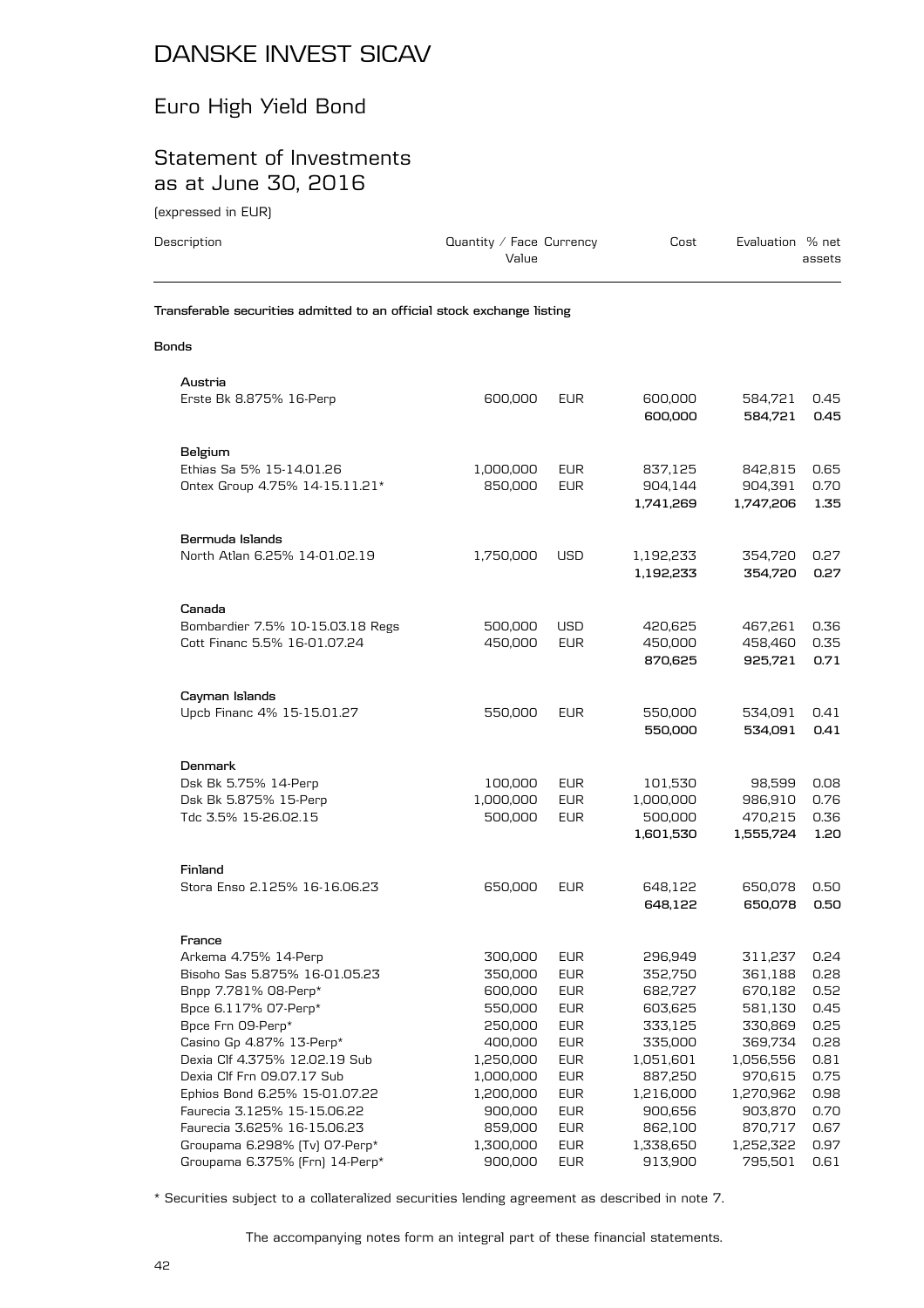## Euro High Yield Bond

## Statement of Investments as at June 30, 2016 (continued)

(expressed in EUR)

| Description                        | Quantity / Face Currency |            | Cost       | Evaluation % net |        |
|------------------------------------|--------------------------|------------|------------|------------------|--------|
|                                    | Value                    |            |            |                  | assets |
| Groupama Sa 7.875% 09-27.10.39*    | 950,000                  | <b>EUR</b> | 1,075,902  | 982,295          | 0.76   |
| Holdikks 6.75% 14-15.07.21         | 1,250,000                | <b>EUR</b> | 1,159,932  | 1,196,081        | 0.92   |
| Loxam 4.875% 14-23.07.21           | 300,000                  | <b>EUR</b> | 301,800    | 312,069          | 0.24   |
| Numericable 5.375% 15.05.22        | 600,000                  | <b>EUR</b> | 621,982    | 610,113          | 0.47   |
| Numericable Gp 5.625% 15.05.24     | 1,000,000                | <b>EUR</b> | 1,051,316  | 1,009,675        | 0.78   |
| Peugeot 2.375% 16-14.04.23         | 300,000                  | <b>EUR</b> | 300,000    | 306,284          | 0.24   |
| Renault 3.625% 13-19.09.18         | 500,000                  | <b>EUR</b> | 549,855    | 539,135          | 0.42   |
| Renault 4.625% 12-18.09.17         | 200,000                  | <b>EUR</b> | 211,500    | 211,079          | 0.16   |
| Renault 5.625% 10-22.03.17         | 300,000                  | <b>EUR</b> | 333,000    | 312,058          | 0.24   |
| Rexel 3.25% 15-15.06.22            | 400,000                  | <b>EUR</b> | 396,880    | 403,276          | 0.31   |
| Rexel 3.5% 16-15.06.23             | 250,000                  | <b>EUR</b> | 250,000    | 252,410          | 0.19   |
| Socgen 6.75% 14-Perp               | 200,000                  | <b>EUR</b> | 204,705    | 189,745          | 0.15   |
| Socgen Frn 09-Perp                 | 500,000                  | <b>EUR</b> | 587,000    | 601,667          | 0.46   |
| Thom Europe 7.375% 14-15.07.19     | 250,000                  | <b>EUR</b> | 253,345    | 262,003          | 0.20   |
|                                    |                          |            | 17,071,550 | 16,932,773 13.05 |        |
| Germany                            |                          |            |            |                  |        |
| Deut Bk 2.75% 15-17.02.25*         | 300,000                  | <b>EUR</b> | 264,910    | 269,361          | 0.21   |
| Deut Bk 4.5% 16-19.05.26           | 900,000                  | <b>EUR</b> | 894,600    | 869,895          | 0.67   |
| Heidlrg 2.25% 16-03.06.24          | 700,000                  | <b>EUR</b> | 692,741    | 702,359          | 0.54   |
| Heidlrg 7.5% 10-03.04.20*          | 200,000                  | <b>EUR</b> | 236,250    | 246,082          | 0.19   |
| Heidlrg 8.5% 09-31.10.19           | 100,000                  | <b>EUR</b> | 125,750    | 124,306          | 0.10   |
| Hp Pelzer 7.5% 14-15.07.21         | 800,000                  | <b>EUR</b> | 834,000    | 842,264          | 0.65   |
| Hsh Nbk Frn 07-14.02.17 S.239      | 1,000,000                | <b>EUR</b> | 908,968    | 942,155          | 0.73   |
| Hsh Nordbk 4.375% [Tv] 07-14.02.08 | 1,000,000                | <b>EUR</b> | 910,375    | 943,600          | 0.73   |
| Ht1 Fdg 6.352% (Tv) 06-Perp        | 750,000                  | <b>EUR</b> | 742,551    | 753,596          | 0.58   |
| Rwe Ag 2.75% 15-21.04.75           | 700,000                  | <b>EUR</b> | 604,000    | 603,418          | 0.46   |
| Unitym Nrw 3.5% 15-15.01.27        | 300,000                  | <b>EUR</b> | 300,000    | 289,610          | 0.22   |
| Unitym Nrw 4% 14-15.01.25          | 650,000                  | <b>EUR</b> | 664,625    | 654,755          | 0.50   |
| Unitym Nrw 5.125% 13-21.01.23      | 486,000                  | <b>EUR</b> | 517,489    | 509,352          | 0.39   |
| Unitym Nrw 5.5% 12-15.09.22        | 1,093,500                | <b>EUR</b> | 1,170,104  | 1,154,741        | 0.89   |
| Unitym Nrw 6.25% 13-15.01.29       | 100,000                  | <b>EUR</b> | 100,000    | 111,118          | 0.09   |
| Unitymed 3.75% 15-15.01.27         | 300,000                  | <b>EUR</b> | 300,120    | 274,953          | 0.21   |
|                                    |                          |            | 9,266,483  | 9,291,565        | 7.16   |
| Great Britain                      |                          |            |            |                  |        |
| Anglo Amer 2.75% 12-07.06.19       | 400,000                  | <b>EUR</b> | 372,000    | 392,808          | 0.30   |
| Anglo Amer 3.25% 14-03.04.23       | 400,000                  | <b>EUR</b> | 328,000    | 363,434          | 0.28   |
| Boparan 4.375% 14-15.07.21         | 850,000                  | <b>EUR</b> | 774,542    | 786,004          | 0.61   |
| Georgia 4.75% 15-15.02.23 Regs     | 1,300,000                | <b>EUR</b> | 1,220,102  | 1,346,995        | 1.04   |
| Int Pers 4.25% 14-23.05.18         | 650,000                  | <b>EUR</b> | 617,500    | 552,825          | 0.43   |
| Int Pers 5.75% 14-07.04.21         | 1,200,000                | <b>EUR</b> | 1,133,000  | 1,069,530        | 0.83   |
| Merlin Entmts 2.75% 15.03.22       | 600,000                  | <b>EUR</b> | 580,625    | 583,749          | 0.45   |
| Natl Westm. Frn 99-Emtn            | 600,000                  | <b>EUR</b> | 564,328    | 543,738          | 0.42   |
| R&R Ice Cre 4.75% 14-15.05.20      | 650,000                  | <b>EUR</b> | 659,455    | 665,317          | 0.51   |
| Rexam Plc 6.75% [Tv] 07-29.06.67   | 600,000                  | <b>EUR</b> | 617,893    | 600,861          | 0.46   |
| Roy. Bk Scot. 7.0916% [Tv] 07-Perp | 1,250,000                | <b>EUR</b> | 1,326,126  | 1,223,200        | 0.94   |
| Roy. Bk Scotl. 4.625% 04-22.09.21  | 500,000                  | <b>EUR</b> | 516,562    | 494,510          | 0.38   |
| Tesco Corp 1.375% 14-01.07.19      | 1,300,000                | <b>EUR</b> | 1,265,282  | 1,285,485        | 0.99   |
|                                    |                          |            | 9,975,415  | 9,908,456        | 7.64   |

\* Securities subject to a collateralized securities lending agreement as described in note 7.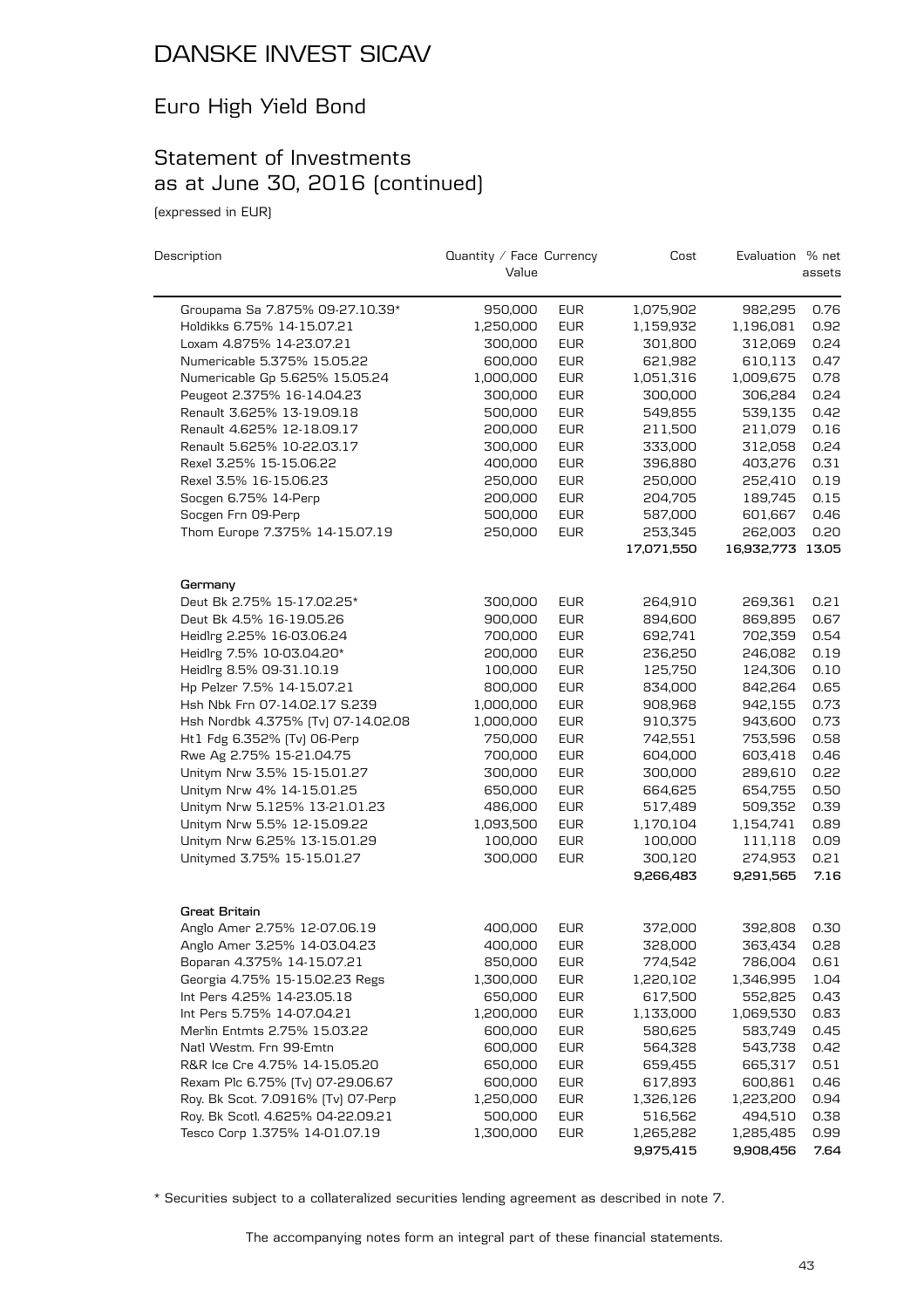## Euro High Yield Bond

## Statement of Investments as at June 30, 2016 (continued)

(expressed in EUR)

| Description                        | Quantity / Face Currency<br>Value |            | Cost                   | Evaluation % net       | assets       |
|------------------------------------|-----------------------------------|------------|------------------------|------------------------|--------------|
| Iceland                            |                                   |            |                        |                        |              |
| Arion Bk 3.125% 15-12.03.18        | 1,164,000                         | <b>EUR</b> | 1,160,696<br>1,160,696 | 1,186,599<br>1,186,599 | 0.91<br>0.91 |
| Ireland                            |                                   |            |                        |                        |              |
| Aib 4.125% 15-26.11.25*            | 1,258,000                         | <b>EUR</b> | 1,204,709              | 1,171,739              | 0.90         |
| Ardagh 4.25% 14-15.01.22           | 750,000                           | <b>EUR</b> | 769,125                | 764,115                | 0.59         |
| Bk Ireland 7.375% 15-Perp          | 500,000                           | <b>EUR</b> | 499,370                | 465,395                | 0.36         |
| Bk Ireland 10% 12-19.12.22         | 600,000                           | <b>EUR</b> | 801,750                | 757,383                | 0.58         |
| Europcar Gr 5.75% 15-15.06.22      | 450,000                           | <b>EUR</b> | 468,797                | 468,308                | 0.36         |
| Smurfit Kap 2.75% 15-01.02.25*     | 900,000                           | <b>EUR</b> | 904,500                | 904,671                | 0.70         |
|                                    |                                   |            | 4,648,251              | 4,531,611              | 3.49         |
| Italy                              |                                   |            |                        |                        |              |
| Banco Pop 2.625% 15-21.09.18       | 400,000                           | <b>EUR</b> | 399,260                | 405,660                | 0.31         |
| Banco Pop 2.75% 15-27.07.20        | 800,000                           | <b>EUR</b> | 797,319                | 805,436                | 0.62         |
| Banco Pop 3.5% 14-14.03.19         | 750,000                           | <b>EUR</b> | 771,450                | 769,849                | 0.59         |
| Enel 5% 14-15.01.75                | 400,000                           | <b>EUR</b> | 397,899                | 421,238                | 0.33         |
| Enel 6.5% [Frn] 13-10.01.74*       | 1,800,000                         | <b>EUR</b> | 2,036,678              | 1,945,791              | 1.50         |
| Intesa Frn 09-Perp                 | 150,000                           | <b>EUR</b> | 171,731                | 170,361                | 0.13         |
| Intesa San 6.625% 13-13.09.23 Emtn | 1,000,000                         | <b>EUR</b> | 1,193,100              | 1,161,795              | 0.90         |
| Intesa San 7% 16-Perp*             | 2,300,000                         | <b>EUR</b> | 2,300,000              | 2,134,756              | 1.65         |
| Officine Ma 5.75% 14-01.06.21      | 1,050,000                         | <b>EUR</b> | 1,052,000              | 900,868                | 0.69         |
| Snai 7.625% 15-15.06.18            | 450,000                           | <b>EUR</b> | 461,250                | 456,041                | 0.35         |
| Telecom It 3.25% 15-16.01.23*      | 1,350,000                         | <b>EUR</b> | 1,394,799              | 1,433,761              | 1.11         |
| Telecom It 3.625% 16-25.05.26      | 1,000,000                         | <b>EUR</b> | 1,000,000              | 1,029,145              | 0.79         |
| Telecom It 4% 12-21.01.20          | 750,000                           | <b>EUR</b> | 803,768                | 819,788                | 0.63         |
| Telecom It 4.75% 11-25.05.18       | 200,000                           | <b>EUR</b> | 206,560                | 215,881                | 0.17         |
| Ubi 4.25% 16-05.05.26*             | 500,000                           | <b>EUR</b> | 500,000                | 490,010                | 0.38         |
| Unicredit 6.375% 13-02.05.23 / Sub | 800,000                           | <b>USD</b> | 752,956                | 729,103                | 0.56         |
|                                    |                                   |            | 14,238,770             | 13,889,483 10.71       |              |
| Japan                              |                                   |            |                        |                        |              |
| Softbank 4% 15-30.07.22            | 950,000                           | <b>EUR</b> | 908,000<br>908,000     | 1,008,382<br>1,008,382 | 0.78<br>0.78 |
|                                    |                                   |            |                        |                        |              |
| Jersey                             |                                   |            |                        |                        |              |
| Erste Fin 06-Perp Serie 1 / Flat   | 600,000                           | <b>EUR</b> | 588,750                | 597,792                | 0.46         |
| Hbos Cap Fund. 6.85% 03            | 300,000                           | USD        | 274,587                | 269,173                | 0.21         |
| Hbos Sterlg 7.881% 99 Perp         | 650,000                           | GBP        | 1,064,817              | 953,321                | 0.73         |
| Lincoln 6.875% 16-15.04.21         | 311,000                           | <b>EUR</b> | 311,000                | 332,848                | 0.26         |
| Ubs Je 7.15% 07-Perp               | 200,000                           | <b>EUR</b> | 228,584                | 216,607                | 0.17         |
|                                    |                                   |            | 2,467,738              | 2,369,741              | 1.83         |
| Luxembourg                         |                                   |            |                        |                        |              |
| Altice 6.25% 15-15.02.25           | 1,200,000                         | <b>EUR</b> | 1,189,250              | 1,102,098              | 0.85         |
| Altice Fin 5.25% 15-15.02.23       | 500,000                           | <b>EUR</b> | 505,040                | 506,375                | 0.39         |
| Altice Fin 6.5% 13-15.01.22*       | 350,000                           | <b>EUR</b> | 373,504                | 369,693                | 0.28         |
| Contourglob 5.125% 16-15.06.21     | 550,000                           | <b>EUR</b> | 550,000                | 545,248                | 0.42         |
| Fiat 2.75% 14-18.03.19*            | 900,000                           | <b>EUR</b> | 915,613                | 919,606                | 0.71         |
| Fiat 6.25% 11-09.03.18             | 450,000                           | <b>EUR</b> | 502,164                | 484,234                | 0.37         |

\* Securities subject to a collateralized securities lending agreement as described in note 7.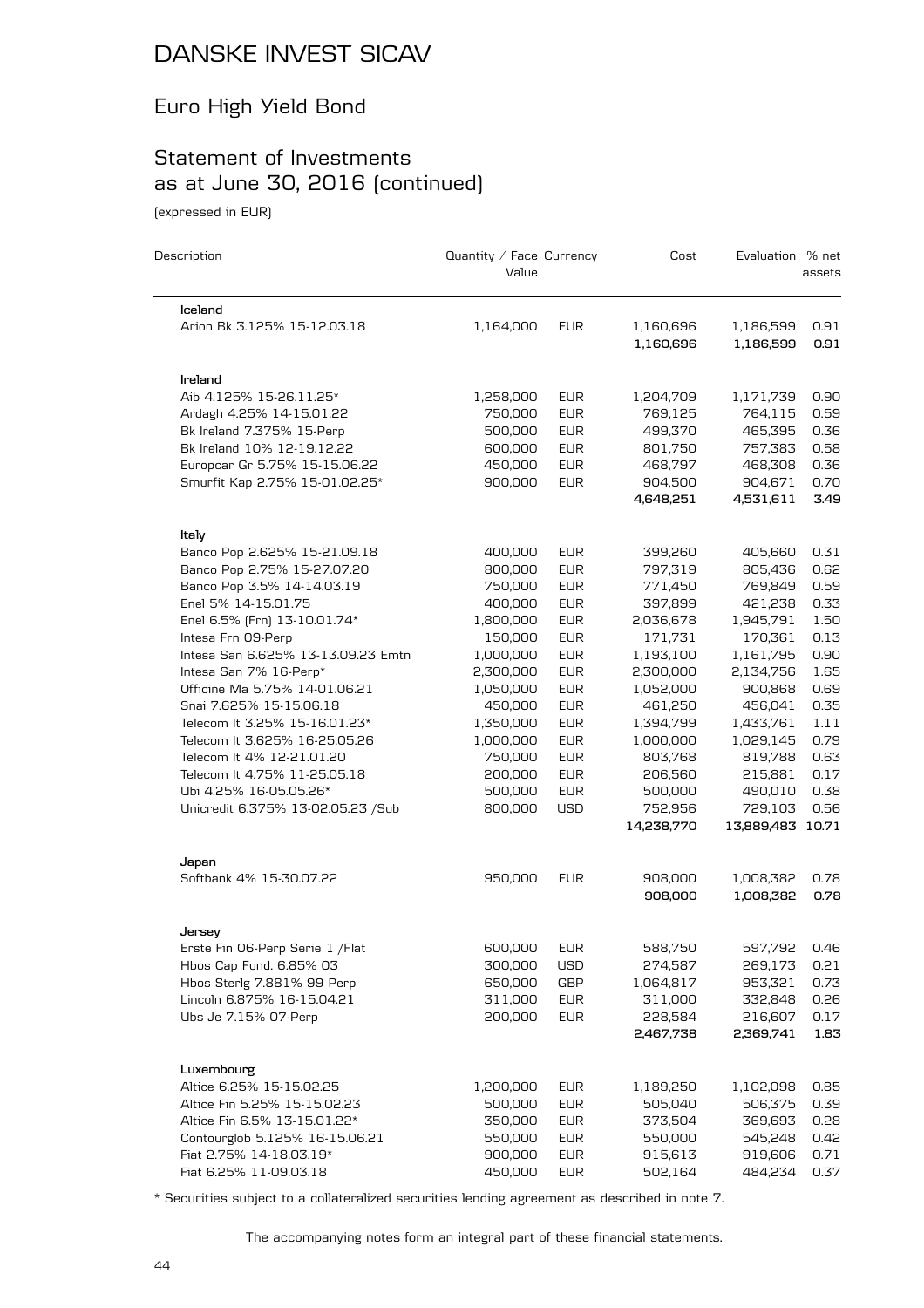## Euro High Yield Bond

## Statement of Investments as at June 30, 2016 (continued)

(expressed in EUR)

| Description                                                     | Quantity / Face Currency<br>Value |                          | Cost                 | Evaluation % net     | assets       |
|-----------------------------------------------------------------|-----------------------------------|--------------------------|----------------------|----------------------|--------------|
| Fiat Ft 4.75% 14-15.07.22                                       | 300,000                           | <b>EUR</b>               | 330,695              | 322,262              | 0.25         |
| Fiat Ft 4.75% 14-22.03.21*                                      | 1,700,000                         | <b>EUR</b>               | 1,878,689            | 1,828,035            | 1.41         |
| Fiat Ft 6.625% 13-15.03.18                                      | 400,000                           | <b>EUR</b>               | 446,252              | 429,104              | 0.33         |
| Fiat Ft 7% 12-23.03.17 Gmtn                                     | 100,000                           | <b>EUR</b>               | 108,271              | 104,109              | 0.08         |
| Findus 8.25% 14-01.08.19 / Pik                                  | 1,050,246                         | <b>EUR</b>               | 1,138,678            | 1,171,363            | 0.90         |
| Finmec Fnce 4.5% 13-19.01.21                                    | 500,000                           | <b>EUR</b>               | 544,186              | 552,810              | 0.43         |
| Gestamp Fdg 3.5% 16-31.12.23                                    | 700,000                           | <b>EUR</b>               | 706,900              | 715,407              | 0.55         |
| Heid. C Lux 2.25% 14-12.03.19                                   | 850,000                           | <b>EUR</b>               | 888,149              | 876,796              | 0.68         |
| Heid. C Lux 3.25% 13-21.10.20                                   | 500,000                           | <b>EUR</b>               | 508,875              | 541,038              | 0.42         |
| Heid. C Lux 3.25% 13-21.10.21                                   | 50,000                            | <b>EUR</b>               | 52,472               | 54,210               | 0.04         |
| Ineos Grp 5.75% 14-15.02.19                                     | 100,000                           | <b>EUR</b>               | 100,000              | 100,999              | 0.08         |
| Unicre Lu F Frn 9-Perp                                          | 1,500,000                         | <b>EUR</b>               | 1,731,583            | 1,669,695            | 1.29         |
| Wind Acq 4% 14-15.07.20                                         | 2,250,000                         | <b>EUR</b>               | 2,247,585            | 2,229,907            | 1.72         |
| Wind Acq 7% 14-23.04.21                                         | 1,000,000                         | <b>EUR</b>               | 1,039,877            | 978,580              | 0.75         |
|                                                                 |                                   |                          | 15,757,783           | 15,501,569 11.95     |              |
| Norway                                                          |                                   |                          |                      |                      |              |
| Lock 7% 14-15.08.21                                             | 850,000                           | <b>EUR</b>               | 877,074              | 864,629              | 0.67         |
|                                                                 |                                   |                          | 877,074              | 864,629              | 0.67         |
| Portugal                                                        |                                   |                          |                      |                      |              |
| Edp 5.375% 15-16.09.75*                                         | 2,000,000                         | <b>EUR</b>               | 1,989,120            | 1,988,730            | 1.53         |
|                                                                 |                                   |                          | 1,989,120            | 1,988,730            | 1.53         |
| Spain                                                           |                                   |                          |                      |                      |              |
| Banco Bilba 7% [Ftf] 14-Perp                                    | 200,000                           | <b>EUR</b>               | 203,420              | 172,539              | 0.13         |
| Bankia 4% 14-22.05.24                                           | 1,800,000                         | <b>EUR</b>               | 1,802,856            | 1,706,769            | 1.31         |
| Bbva Intl 5.919% [Frn] 07-Perp                                  | 821,000                           | <b>USD</b>               | 746,347              | 735,011              | 0.57         |
| Caixabank 5% 13-14.11.23*                                       | 500,000                           | <b>EUR</b>               | 522,500              | 518,113              | 0.40         |
| Mapfre 5.921% [Tv] 07-24.07.37                                  | 900,000                           | <b>EUR</b>               | 943,627              | 918,580              | 0.71         |
|                                                                 |                                   |                          | 4,218,750            | 4,051,012            | 3.12         |
| Sweden<br>Ainmt Scand 9.75% 14-19.03.19                         |                                   | <b>SEK</b>               |                      |                      |              |
| Akelius Res 3.375% 15-23.09.20                                  | 11,000,000<br>850,000             | <b>EUR</b>               | 1,227,657<br>850,352 | 1,221,309<br>890,010 | 0.94<br>0.69 |
|                                                                 |                                   | <b>SEK</b>               | 46,643               | 41,436               | 0.03         |
| Candyking H Frn 14-29.01.18<br>Corral Pet 11.75% 15.05.21 / Pik | 1,000,000<br>750,000              | <b>EUR</b>               | 739,335              | 709,935              | 0.55         |
|                                                                 |                                   |                          |                      |                      |              |
| Hoist Kred 3.125% 16-09.12.19                                   | 450,000                           | <b>EUR</b>               | 450,000              | 451,634              | 0.35         |
| Ovako Group 6.5% 14-01.06.19*                                   | 1,200,000                         | <b>EUR</b>               | 1,011,275            | 863,808              | 0.66         |
| Shb 5.25% 15-Perp<br>Verisure 6% 15-01.11.22                    | 350,000                           | USD                      | 307,328              | 299,753              | 0.23<br>0.90 |
| Volvo Car A 3.25% 16-18.05.21                                   | 1,100,000<br>400,000              | <b>EUR</b><br><b>EUR</b> | 1,104,500<br>400,000 | 1,173,925<br>412,582 | 0.32         |
|                                                                 |                                   |                          | 6,137,090            | 6,064,392            | 4.67         |
| Switzerland                                                     |                                   |                          |                      |                      |              |
| Cs Group 6.25% / Frn 14-Perp*                                   | 1,550,000                         | <b>USD</b>               | 1,298,861            | 1,316,924            | 1.02         |
|                                                                 |                                   |                          | 1,298,861            | 1,316,924            | 1.02         |
| The Netherlands                                                 |                                   |                          |                      |                      |              |
| Abn Amro 5.75% 15-Perp                                          | 1,000,000                         | <b>EUR</b>               | 989,000              | 933,530              | 0.72         |
| Altice 7.25% 14-15.05.22                                        | 933,000                           | <b>EUR</b>               | 919,830              | 942,750              | 0.73         |

\* Securities subject to a collateralized securities lending agreement as described in note 7.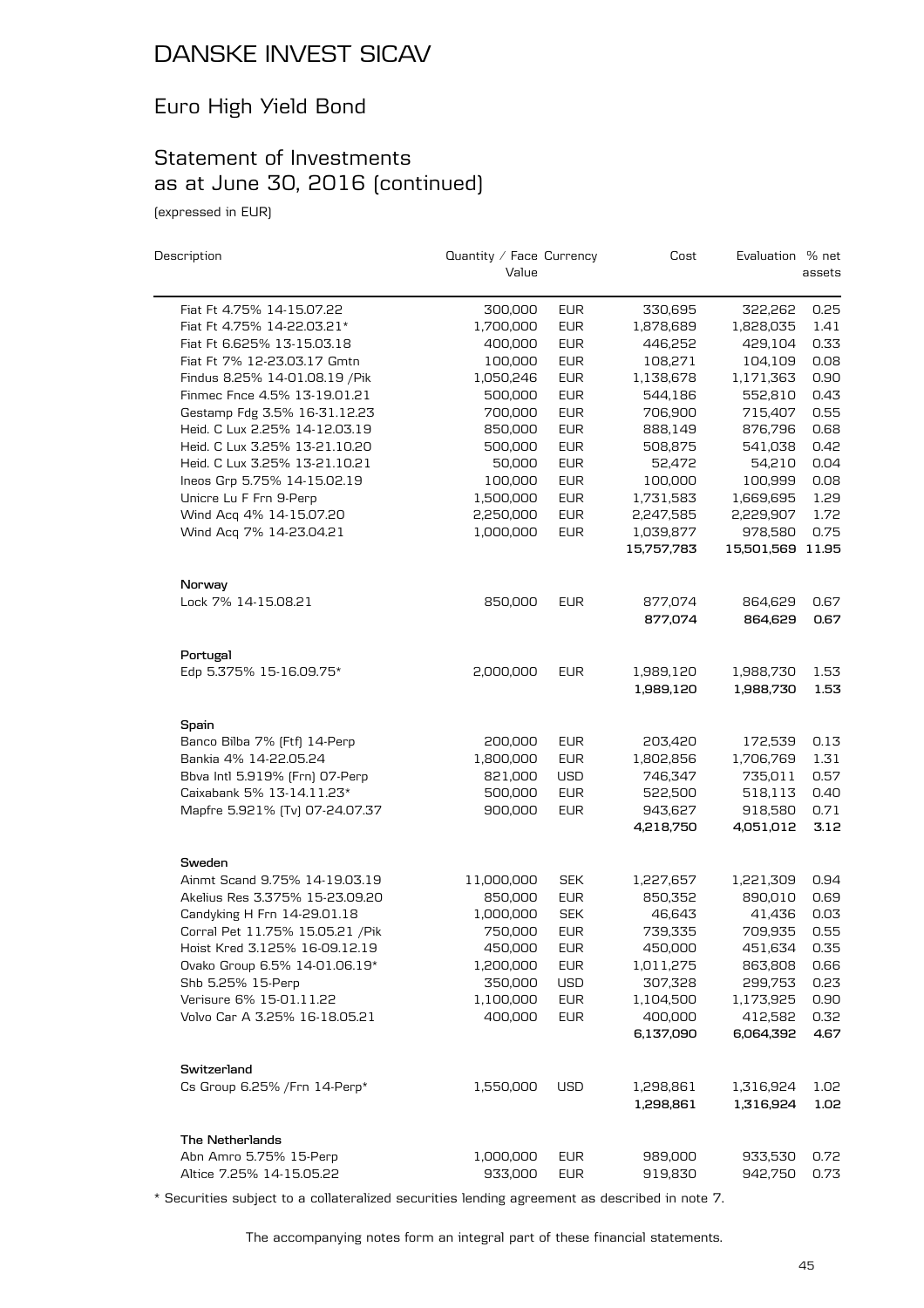## Euro High Yield Bond

## Statement of Investments as at June 30, 2016 (continued)

(expressed in EUR)

| Description                                                            | Quantity / Face Currency |            | Cost        | Evaluation % net  |        |
|------------------------------------------------------------------------|--------------------------|------------|-------------|-------------------|--------|
|                                                                        | Value                    |            |             |                   | assets |
| Delta Lloyd 4.375% 14-Perp                                             | 1,521,000                | <b>EUR</b> | 1,293,058   | 1,143,807         | 0.88   |
| Gas Nat Fen 3.375% 15-29.12.49                                         | 700,000                  | <b>EUR</b> | 693,343     | 624,764           | 0.48   |
| Gas Nat Fen 4.125% 14-30.11.49*                                        | 900,000                  | <b>EUR</b> | 884,217     | 885,713           | 0.68   |
| Generali Fin 4.596% 14-Perp                                            | 1,000,000                | <b>EUR</b> | 1,001,375   | 934,105           | 0.72   |
| Grupo Antol 5.125% 15-30.06.22                                         | 1,150,000                | <b>EUR</b> | 1,165,244   | 1,203,314         | 0.93   |
| Heidel Fin 9.5% 11-15.12.18                                            | 400,000                  | <b>EUR</b> | 511,500     | 485,254           | 0.37   |
| Repsm 4.5% 15-25.03.75                                                 | 1,390,000                | <b>EUR</b> | 1,389,559   | 1,180,923         | 0.91   |
| Schaeff Fin 2.75% 14-15.05.19*                                         | 1,300,000                | <b>EUR</b> | 1,312,489   | 1,317,537         | 1.02   |
| Schaeff Fin 3.25% 15-15.05.25                                          | 100,000                  | <b>EUR</b> | 98,920      | 102,378           | 0.08   |
| Schaeff Fin 4.25% 13-15.05.18                                          | 400,000                  | <b>EUR</b> | 411,667     | 406,302           | 0.31   |
| Selecta 6.5% 14-15.06.20*                                              | 750,000                  | <b>EUR</b> | 722,760     | 612,821           | 0.47   |
| Sm Mth Auto 4.125% 14-15.07.21                                         | 600,000                  | <b>EUR</b> | 594,818     | 603,984           | 0.47   |
| Sns 3.75% 15-05.11.25                                                  | 700,000                  | <b>EUR</b> | 695,128     | 687,043           | 0.53   |
| Srlev Nv 9% [Frn] 11-15.04.41                                          | 1,170,000                | <b>EUR</b> | 1,480,750   | 1,197,290         | 0.92   |
| Telefonic 5% 14-Perp                                                   | 1,500,000                | <b>EUR</b> | 1,607,250   | 1,515,322         | 1.17   |
| Telefonica 4.2% 14-Perp*                                               | 1,400,000                | <b>EUR</b> | 1,457,166   | 1,393,259         | 1.07   |
| Telefonica 6.5% / Frn 13-Perp                                          | 200,000                  | <b>EUR</b> | 218,875     | 209,992           | 0.16   |
| Univeg Hold 7.875% 13-15.11.20                                         | 950,000                  | <b>EUR</b> | 952,823     | 988,409           | 0.76   |
| Upc Hold 6.375% 12-15.09.22                                            | 300,000                  | <b>EUR</b> | 326,100     | 318,152           | 0.25   |
| Upc Hold 6.75% 13-15.03.23                                             | 100,000                  | <b>EUR</b> | 109,813     | 107,584           | 0.08   |
|                                                                        |                          |            | 18,835,685  | 17,794,233 13.71  |        |
| <b>United States of America</b>                                        |                          |            |             |                   |        |
| Hanesbrand 3.5% 16-15.06.24                                            | 550,000                  | EUR        | 551,350     | 554,086           | 0.43   |
| Hypo Real 5.864% (Tv) 07-Perp                                          | 450,000                  | <b>EUR</b> | 432,000     | 443,221           | 0.34   |
| Zf Na Cap 2.25% 15-26.04.19                                            | 300,000                  | <b>EUR</b> | 298,587     | 307,998           | 0.24   |
| Zf Na Capit 2.75% 15-27.04.23                                          | 500,000                  | <b>EUR</b> | 496,000     | 513,283           | 0.39   |
|                                                                        |                          |            | 1,777,937   | 1,818,588         | 1.40   |
| <b>Total - Bonds</b>                                                   |                          |            | 117,832,982 | 114,870,948 88.53 |        |
| Total - Transferable securities admitted to an official stock exchange |                          |            |             |                   |        |
| listing                                                                |                          |            | 117,832,982 | 114,870,948 88.53 |        |
| Transferable securities dealt in on another regulated market           |                          |            |             |                   |        |
| Bonds                                                                  |                          |            |             |                   |        |
| <b>Great Britain</b>                                                   |                          |            |             |                   |        |
| Genel Energy 7.5% 14-14.05.19                                          | 1,600,000                | USD        | 1,255,249   | 1,089,324         | 0.84   |
|                                                                        |                          |            | 1,255,249   | 1,089,324         | 0.84   |
| Italy                                                                  |                          |            |             |                   |        |
| Snai 12% 13-15.12.18                                                   | 100,000                  | <b>EUR</b> | 98,500      | 102,440           | 0.08   |
| Snai 7.625% 13-15.06.18                                                | 1,100,000                | <b>EUR</b> | 1,139,184   | 1,135,964         | 0.87   |
|                                                                        |                          |            | 1,237,684   | 1,238,404         | 0.95   |
| Japan                                                                  |                          |            |             |                   |        |
| Softbank 4.75% 15-30.07.25                                             | 100,000                  | <b>EUR</b> | 100,000     | 107,844           | 0.08   |
|                                                                        |                          |            | 100,000     | 107,844           | 0.08   |

\* Securities subject to a collateralized securities lending agreement as described in note 7.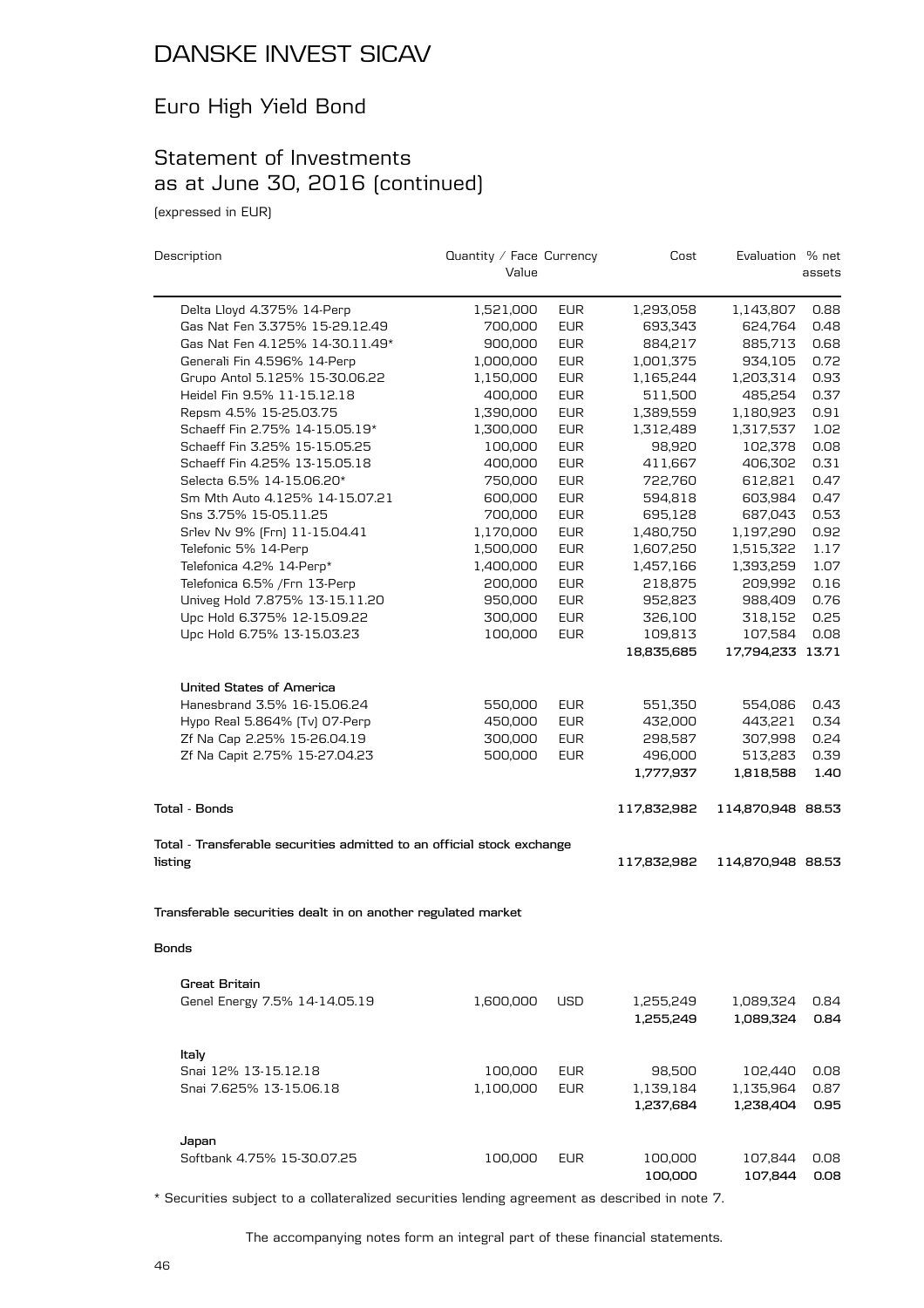## Euro High Yield Bond

## Statement of Investments as at June 30, 2016 (continued)

(expressed in EUR)

| Description                                                          | Quantity / Face Currency<br>Value |            | Cost                   | Evaluation % net       | assets       |
|----------------------------------------------------------------------|-----------------------------------|------------|------------------------|------------------------|--------------|
| Norway                                                               |                                   |            |                        |                        |              |
| Dno Intl 8.75% 15-18.06.20                                           | 1,200,000                         | <b>USD</b> | 929,780<br>929,780     | 859,111<br>859,111     | 0.66<br>0.66 |
| Spain                                                                |                                   |            |                        |                        |              |
| Campofrio Fd 3.375% 15.03.22                                         | 700,000                           | <b>EUR</b> | 698,250<br>698,250     | 709,909<br>709,909     | 0.55<br>0.55 |
| <b>United States of America</b>                                      |                                   |            |                        |                        |              |
| Xpo 5.75% 15-15.06.21                                                | 1,150,000                         | <b>EUR</b> | 1,144,899<br>1,144,899 | 1,086,405<br>1,086,405 | 0.84<br>0.84 |
| Total - Bonds                                                        |                                   |            | 5,365,862              | 5,090,997              | 3.92         |
| Total - Transferable securities dealt in on another regulated market |                                   |            | 5,365,862              | 5,090,997              | 3.92         |
| Other Transferable securities                                        |                                   |            |                        |                        |              |
| Bonds                                                                |                                   |            |                        |                        |              |
| France                                                               |                                   |            |                        |                        |              |
| Carnaudmet 3.375% 15-15.05.25                                        | 500,000                           | <b>EUR</b> | 500,000<br>500,000     | 500,525<br>500,525     | 0.39<br>0.39 |
| <b>Great Britain</b>                                                 |                                   |            |                        |                        |              |
| R.B.S. 7.64% 07-Perp                                                 | 1,100,000                         | <b>USD</b> | 970,705<br>970,705     | 937,192<br>937,192     | 0.72<br>0.72 |
| Total - Bonds                                                        |                                   |            | 1,470,705              | 1,437,717              | 1.11         |
| Total - Other Transferable securities                                |                                   |            | 1,470,705              | 1,437,717              | 1.11         |
| TOTAL INVESTMENT PORTFOLIO                                           |                                   |            | 124,669,549            | 121,399,662 93.56      |              |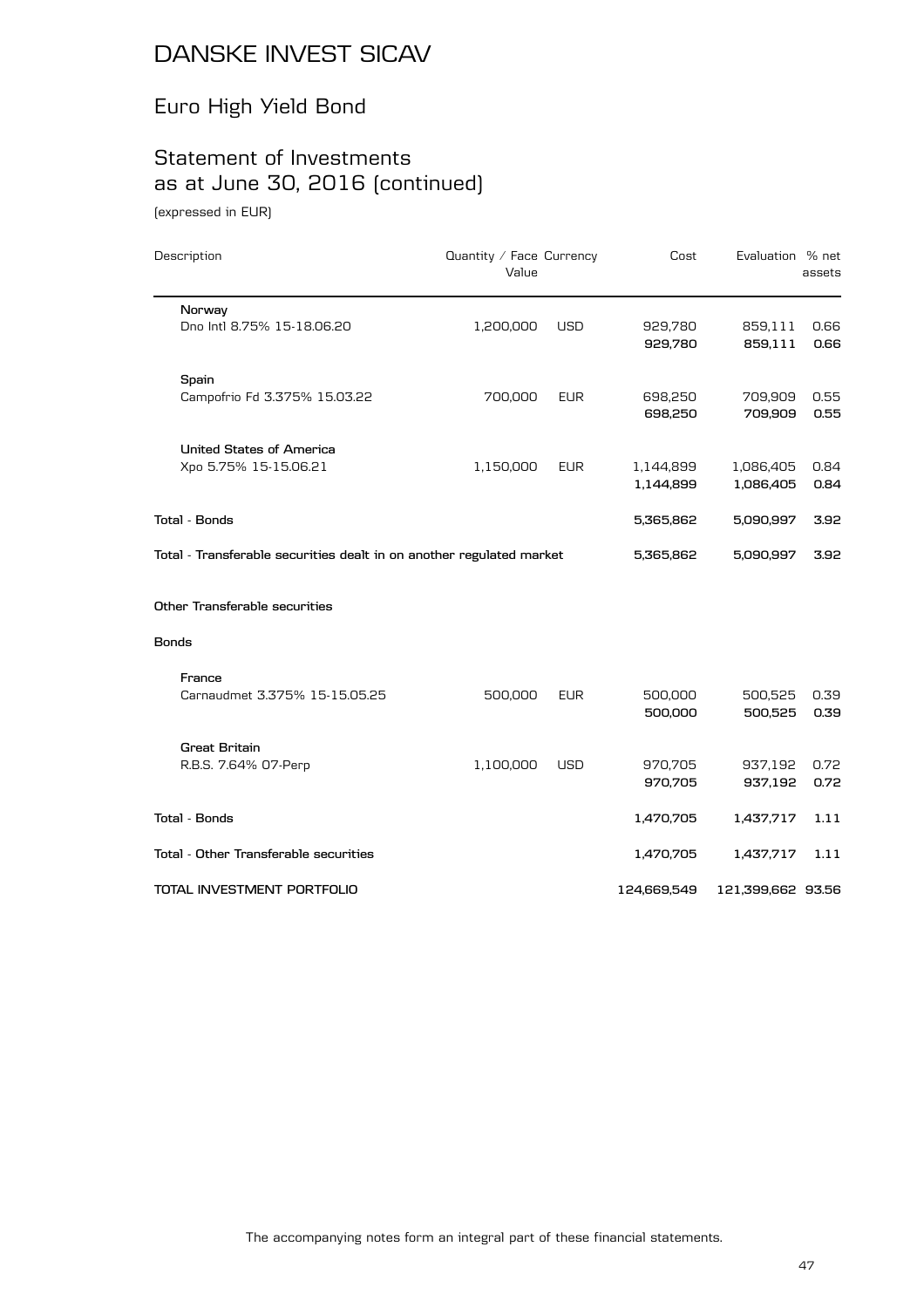#### Euro High Yield Bond

#### Geographical and Economic Portfolio Breakdowns as at June 30, 2016

(expressed as a percentage of net assets)

| Geographical breakdown   | ℅     |
|--------------------------|-------|
| The Netherlands          | 13.71 |
| France                   | 13.44 |
| Luxembourg               | 11.95 |
| Italy                    | 11.66 |
| Great Britain            | 9.20  |
| Germany                  | 7.16  |
| Sweden                   | 4.67  |
| Spain                    | 3.67  |
| Ireland                  | 3.49  |
| United States of America | 2.24  |
| Jersey                   | 1.83  |
| Portugal                 | 1.53  |
| Belgium                  | 1.35  |
| Norway                   | 1.33  |
| Denmark                  | 1.20  |
| Switzerland              | 1.02  |
| Iceland                  | 0.91  |
| Japan                    | 0.86  |
| Canada                   | 0.71  |
| Finland                  | 0.50  |
| Austria                  | 0.45  |
| Cayman Islands           | 0.41  |
| Bermuda Islands          | 0.27  |
|                          | 07 EC |

| Economic breakdown                      | %     |
|-----------------------------------------|-------|
| Holding and Finance Companies           | 26.82 |
| <b>Banks and Financial Institutions</b> | 23.75 |
| News Transmission                       | 9.05  |
| Insurance                               | 5.50  |
| <b>Public Services</b>                  | 4.24  |
| Other Services                          | 3.99  |
| Automobile Industry                     | 3.40  |
| Miscellaneous                           | 3.01  |
| Internet Software                       | 1.90  |
| <b>Food and Distilleries</b>            | 1.85  |
| Leisure                                 | 1.75  |
| Packaging and Container Industry        | 1.44  |
| Mechanics, Machinery                    | 1.05  |
| Real Estate Companies                   | 1.03  |
| Petrol                                  | 0.93  |
| Transportation                          | 0.84  |
| Mines, Heavy Industries                 | 0.66  |
| Construction, Building Material         | 0.54  |
| Electronics and Electrical Equipment    | 0.50  |
| Forest Products and Paper Industry      | 0.50  |
| Chemicals                               | 0.32  |
| Retail                                  | 0.28  |
| Mortgage and Funding Institutions       | 0.21  |

**93.56**

**93.56**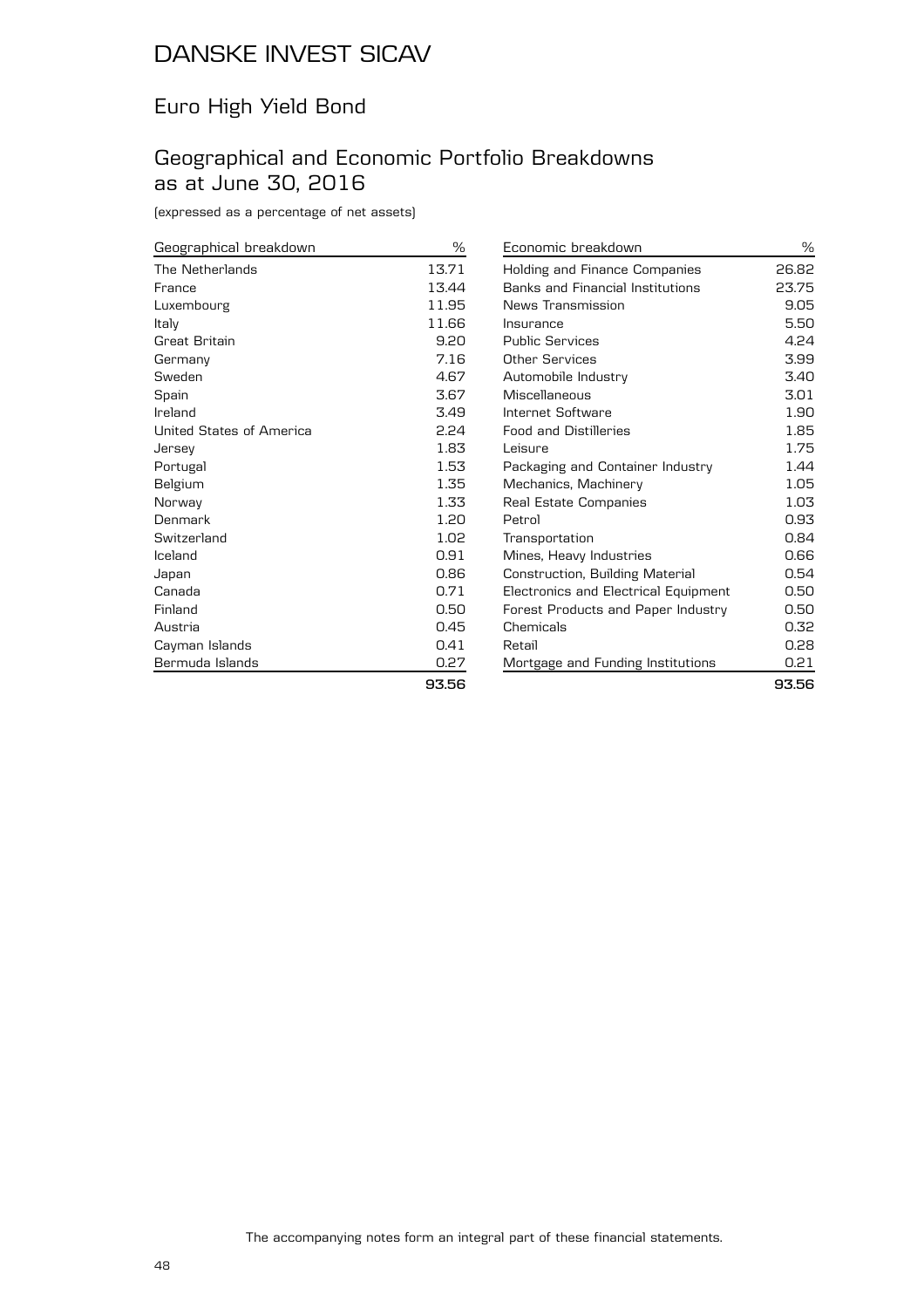#### Europe

#### Statement of Investments as at June 30, 2016

| (expressed in EUR)                                                     |                                   |                   |                      |                      |              |
|------------------------------------------------------------------------|-----------------------------------|-------------------|----------------------|----------------------|--------------|
| Description                                                            | Quantity / Face Currency<br>Value |                   | Cost                 | Evaluation % net     | assets       |
| Transferable securities admitted to an official stock exchange listing |                                   |                   |                      |                      |              |
| Shares                                                                 |                                   |                   |                      |                      |              |
| Belgium                                                                |                                   |                   |                      |                      |              |
| Belgacom Npv                                                           | 12,369                            | <b>EUR</b>        | 343,999<br>343,999   | 346,827<br>346,827   | 0.44<br>0.44 |
| Bermuda Islands                                                        |                                   |                   |                      |                      |              |
| Hiscox Ltd                                                             | 56,446                            | GBP               | 622,366<br>622,366   | 674,100<br>674,100   | 0.85<br>0.85 |
| Denmark                                                                |                                   |                   |                      |                      |              |
| Dsv A/S                                                                | 41,077                            | DKK.              | 1,209,829            | 1,517,626            | 1.93         |
| Genmab A/S                                                             | 7,048                             | <b>DKK</b>        | 513,359              | 1,104,876            | 1.40         |
| Novo Nordisk A/S /-B-                                                  | 53,106                            | DKK.              | 2,228,045            | 2,528,956            | 3.21         |
| Pandora A/S                                                            | 13,109                            | <b>DKK</b>        | 1,090,741            | 1,594,143            | 2.02         |
| Topdanmark A/S                                                         | 34,333                            | DKK.              | 811,635<br>5,853,609 | 718,703<br>7,464,304 | 0.91<br>9.47 |
| France                                                                 |                                   |                   |                      |                      |              |
| Axa                                                                    | 64,883                            | <b>EUR</b>        | 1,296,799            | 1,143,563            | 1.45         |
| lliad                                                                  | 4,643                             | <b>EUR</b>        | 918,419              | 837,133              | 1.06         |
| Michelin B / Nom.                                                      | 13,766                            | <b>EUR</b>        | 1,112,163            | 1,158,960            | 1.47         |
| Publicis Groupe Sa                                                     | 28,546                            | <b>EUR</b>        | 1,917,633            | 1,720,467            | 2.18         |
| Schneider Electric Sa                                                  | 15,905                            | <b>EUR</b>        | 900,967<br>6,145,981 | 811,632<br>5,671,755 | 1.03<br>7.19 |
| Germany                                                                |                                   |                   |                      |                      |              |
| Adidas - Namen-Akt                                                     | 8,358                             | EUR               | 600,838              | 1,053,944            | 1.34         |
| Allianz Se / Nam. Vinkuliert                                           | 14,258                            | EUR               | 2,005,161            | 1,795,795            | 2.28         |
| Basf Namen-Akt.                                                        | 30,085                            | <b>EUR</b>        | 2,179,307            | 2,022,314            | 2.56         |
| Bmw-Bayer. Motorenwerke                                                | 9,591                             | <b>EUR</b>        | 825,207              | 625,717              | 0.79         |
| Brenntag                                                               | 25,070                            | <b>EUR</b>        | 1,141,488            | 1,062,717            | 1.35         |
| Continental Ag                                                         | 5,316                             | <b>EUR</b>        | 1,045,134            | 889,898              | 1.13         |
| Gea Group Ag<br>Henkel /Vorzug                                         | 18,478<br>14,147                  | EUR<br><b>EUR</b> | 631,383<br>1,237,770 | 763,049<br>1,534,242 | 0.97<br>1.95 |
| Sap Ag                                                                 | 24,272                            | EUR               | 1,518,054            | 1,627,680            | 2.06         |
| United Intern. &Co /Namensakt                                          | 22,654                            | <b>EUR</b>        | 1,024,397            | 822,227              | 1.04         |
|                                                                        |                                   |                   | 12,208,739           | 12,197,583 15.47     |              |
| <b>Great Britain</b>                                                   |                                   |                   |                      |                      |              |
| Antofagasta Plc*                                                       | 181,601                           | GBP               | 1,429,987            | 959,694              | 1.22         |
| British American Tobacco (25p)                                         | 52,679                            | GBP               | 2,467,093            | 2,997,839            | 3.80         |
| <b>Bt Group Plc</b>                                                    | 420,047                           | GBP               | 2,524,728            | 2,055,542            | 2.61         |
| Diageo Plc                                                             | 63,971                            | GBP               | 1,548,261            | 1,537,212            | 1.95         |
| Direct Line                                                            | 194,948                           | GBP               | 955,772              | 803,540              | 1.02         |
| Glaxosmithkline Plc                                                    | 89,469                            | GBP               | 1,695,933            | 1,668,679            | 2.12         |

\* Securities subject to a collateralized securities lending agreement as described in note 7.

The accompanying notes form an integral part of these financial statements.

Lloyds Banking Group Plc 2,424,294 GBP 2,291,463 1,594,697 2.02 Merlin Entertainments Plc 122,810 GBP 683,658 637,724 0.81 Pearson Plc **68,249 GBP** 988,769 784,945 0.99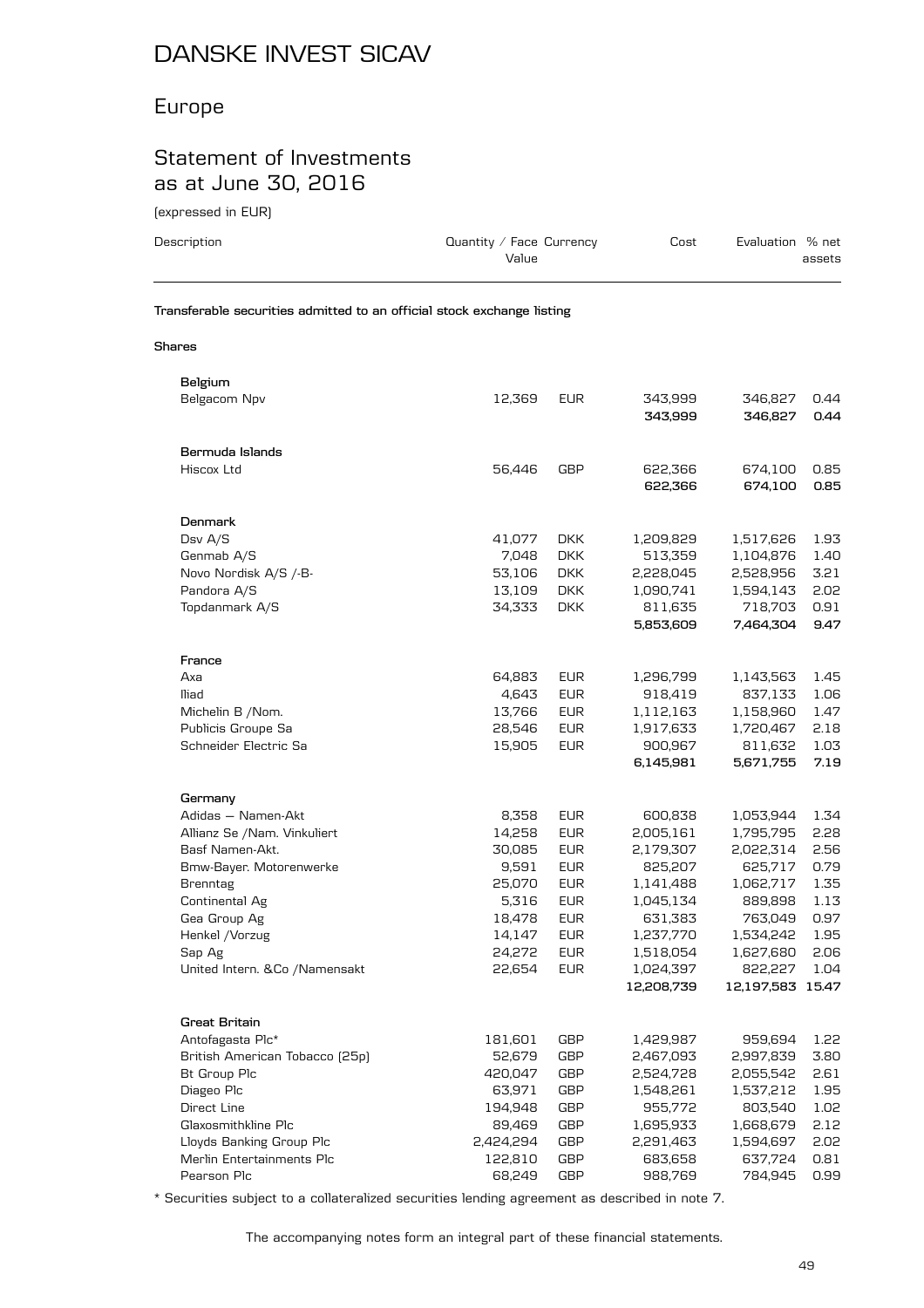## Europe

# Statement of Investments as at June 30, 2016 (continued)

(expressed in EUR)

| Description                            | Quantity / Face Currency<br>Value |                          | Cost               | Evaluation % net     | assets       |
|----------------------------------------|-----------------------------------|--------------------------|--------------------|----------------------|--------------|
| Prudential Plc                         | 92,144                            | GBP                      | 1,840,212          | 1,392,231            | 1.76         |
| Spectris Plc                           | 49,720                            | <b>GBP</b>               | 1,245,982          | 1,070,359            | 1.36         |
| Unilever Plc                           | 74,308                            | <b>GBP</b>               | 3,006,856          | 3,103,259            | 3.93         |
|                                        |                                   |                          | 20,678,714         | 18,605,721 23.59     |              |
| Ireland                                |                                   |                          |                    |                      |              |
| Crh Plc                                | 53,739                            | <b>GBP</b>               | 1,020,587          | 1,368,732            | 1.74         |
|                                        |                                   |                          | 1,020,587          | 1,368,732            | 1.74         |
| Italy                                  |                                   |                          |                    |                      |              |
| Intesa Sanpaolo Spa*                   | 774,998                           | <b>EUR</b>               | 2,322,812          | 1,213,647            | 1.54         |
|                                        |                                   |                          | 2,322,812          | 1,213,647            | 1.54         |
| Jersey<br>Petrofac Ltd                 | 96,943                            | GBP                      | 1,167,952          | 860,682              | 1.09         |
| Shire Plc                              | 37,093                            | <b>GBP</b>               | 2,203,189          | 2,005,063            | 2.54         |
| <b>Wolselley Plc</b>                   | 33,893                            | <b>GBP</b>               | 1,598,493          | 1,554,324            | 1.97         |
|                                        |                                   |                          | 4,969,634          | 4,420,069            | 5.60         |
| Norway                                 |                                   |                          |                    |                      |              |
| Gjensidige Forsikring                  | 66,352                            | NOK.                     | 916,033            | 978,722              | 1.24         |
| Statoilhydro Asa                       | 114,872                           | <b>NOK</b>               | 1,678,266          | 1,764,603            | 2.24         |
| Telenor As                             | 95,383                            | <b>NOK</b>               | 1,604,640          | 1,377,289            | 1.75         |
|                                        |                                   |                          | 4,198,939          | 4,120,614            | 5.23         |
| Spain                                  |                                   |                          |                    |                      |              |
| Amadeus It Holding Sr. A               | 37,737                            | <b>EUR</b>               | 1,243,671          | 1,472,875            | 1.87         |
|                                        |                                   |                          | 1,243,671          | 1,472,875            | 1.87         |
| Sweden                                 |                                   |                          |                    |                      |              |
| Atlas Copco Ab<br>Lundin Petroleum Ab* | 46,463<br>71,948                  | <b>SEK</b><br><b>SEK</b> | 948,158<br>952,724 | 960,654<br>1,145,874 | 1.22<br>1.45 |
| Skandinav, Ensk, Banken A              | 226,648                           | <b>SEK</b>               | 2,348,585          | 1,742,237            | 2.21         |
| Skf Ab B                               | 88,406                            | <b>SEK</b>               | 1,400,707          | 1,248,313            | 1.58         |
|                                        |                                   |                          | 5,650,174          | 5,097,078            | 6.46         |
| Switzerland                            |                                   |                          |                    |                      |              |
| Baloise Holding /Namen*                | 6,491                             | <b>CHF</b>               | 684,340            | 639,291              | 0.81         |
| Nestle Sa                              | 60,532                            | CHF                      | 3,648,992          | 4,142,098            | 5.25         |
| Partners Group Holding                 | 3,813                             | <b>CHF</b>               | 865,078            | 1,444,580            | 1.83         |
| Roche Holding Ag / Genussschein        | 14,830                            | <b>CHF</b>               | 3,255,113          | 3,443,891            | 4.37         |
|                                        |                                   |                          | 8,453,523          | 9,669,860 12.26      |              |
| The Netherlands                        |                                   |                          |                    |                      |              |
| Aalberts Industries Nv                 | 33,967                            | <b>EUR</b>               | 963,786            | 906,070              | 1.15         |
| Heineken Nv                            | 17,185                            | EUR                      | 1,176,828          | 1,394,734            | 1.77         |
| Ing Groep Nv / Cert. of Shs            | 166,801                           | EUR                      | 1,863,473          | 1,490,367            | 1.89         |

\* Securities subject to a collateralized securities lending agreement as described in note 7.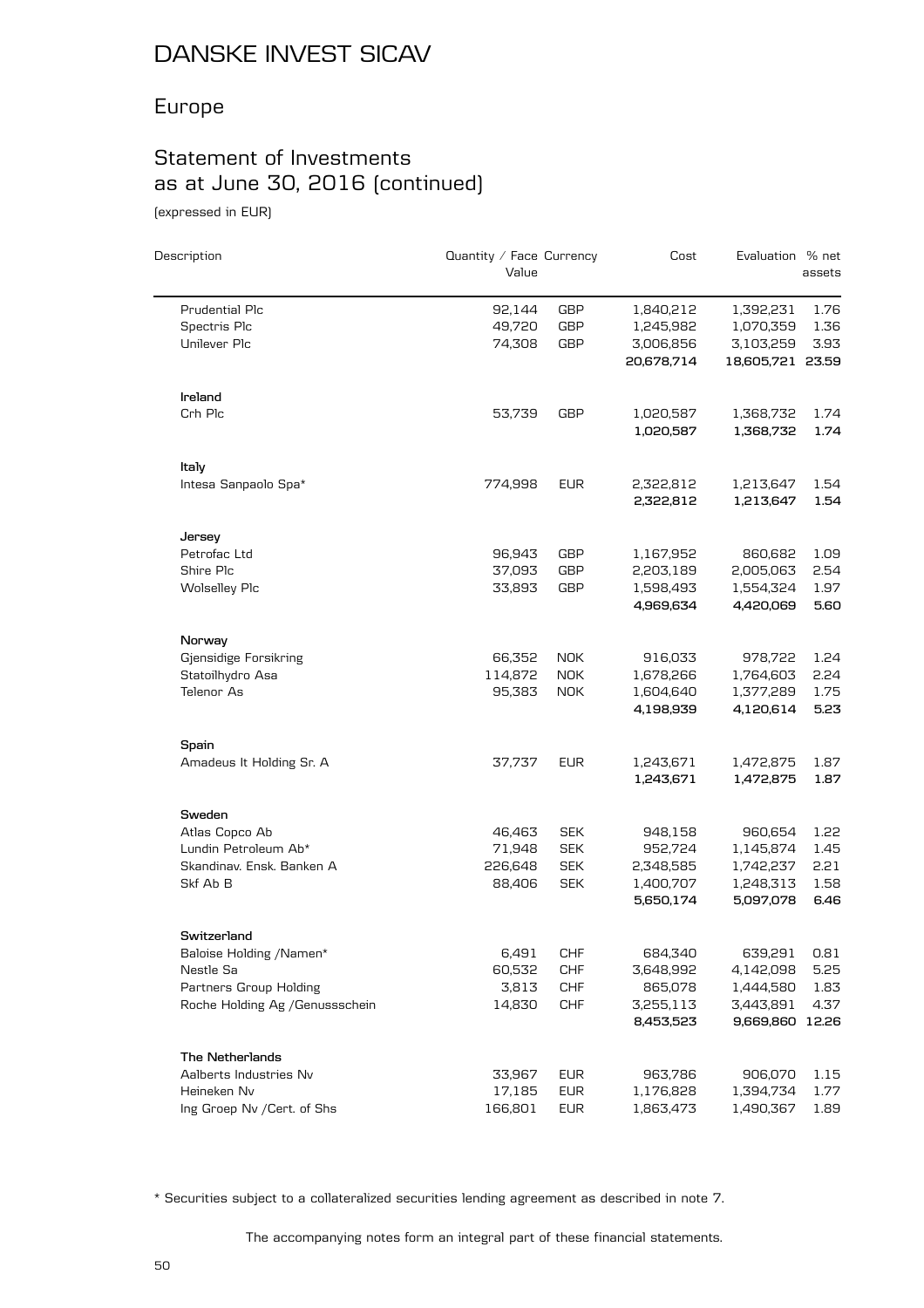## Europe

## Statement of Investments as at June 30, 2016 (continued)

(expressed in EUR)

| Description                                                                       | Quantity / Face Currency<br>Value | Cost                   | Evaluation % net       | assets       |
|-----------------------------------------------------------------------------------|-----------------------------------|------------------------|------------------------|--------------|
| Koninklijke Vopak                                                                 | 38.514<br>EUR                     | 1.494.840<br>5,498,927 | 1.710.407<br>5.501.578 | 2.17<br>6.98 |
| Total - Shares                                                                    |                                   | 79.211.675             | 77.824.743 98.69       |              |
| Total - Transferable securities admitted to an official stock exchange<br>listing |                                   | 79.211.675             | 77.824.743 98.69       |              |
| TOTAL INVESTMENT PORTFOLIO                                                        |                                   | 79,211,675             | 77.824.743 98.69       |              |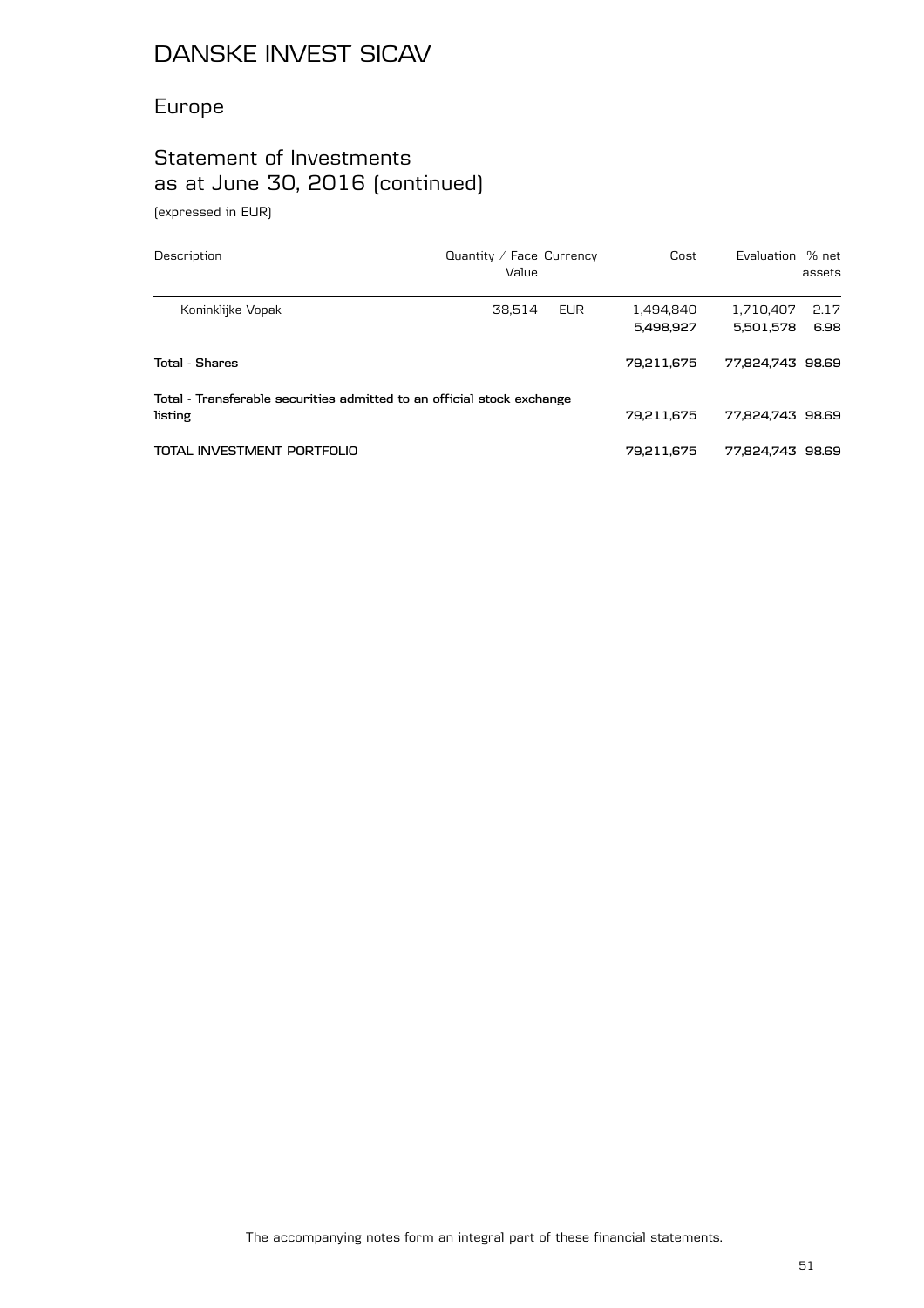#### Europe

#### Geographical and Economic Portfolio Breakdowns as at June 30, 2016

(expressed as a percentage of net assets)

| Geographical breakdown | $\frac{0}{0}$ |
|------------------------|---------------|
| Great Britain          | 23.59         |
| Germany                | 15.47         |
| Switzerland            | 12.26         |
| Denmark                | 9.47          |
| France                 | 7.19          |
| The Netherlands        | 6.98          |
| Sweden                 | 6.46          |
| Jersey                 | 5.60          |
| Norway                 | 5.23          |
| Spain                  | 1.87          |
| Ireland                | 1.74          |
| Italy                  | 1.54          |
| Bermuda Islands        | 0.85          |
| Belgium                | 0.44          |
|                        | 98.69         |

| Economic breakdown                   | %     |
|--------------------------------------|-------|
| <b>Pharmaceuticals and Cosmetics</b> | 9.70  |
| Insurance                            | 9.47  |
| <b>Food and Distilleries</b>         | 9.18  |
| Banks and Financial Institutions     | 7.66  |
| <b>Tobacco and Spirits</b>           | 7.52  |
| Internet Software                    | 6.03  |
| Mechanics, Machinery                 | 4.92  |
| News Transmission                    | 4.80  |
| Transportation                       | 4.10  |
| Consumer Goods                       | 3.97  |
| Biotechnology                        | 3.94  |
| Chemicals                            | 3.91  |
| Construction, Building Material      | 3.71  |
| Petrol                               | 3.69  |
| Graphic Art, Publishing              | 3.17  |
| Holding and Finance Companies        | 2.68  |
| Tyres & Rubber                       | 2.60  |
| Electronic Semiconductor             | 1.36  |
| Textile                              | 1.34  |
| Non-Ferrous Metals                   | 1.22  |
| Mines, Heavy Industries              | 1.09  |
| Electronics and Electrical Equipment | 1.03  |
| Leisure                              | 0.81  |
| Automobile Industry                  | 0.79  |
|                                      | 98.69 |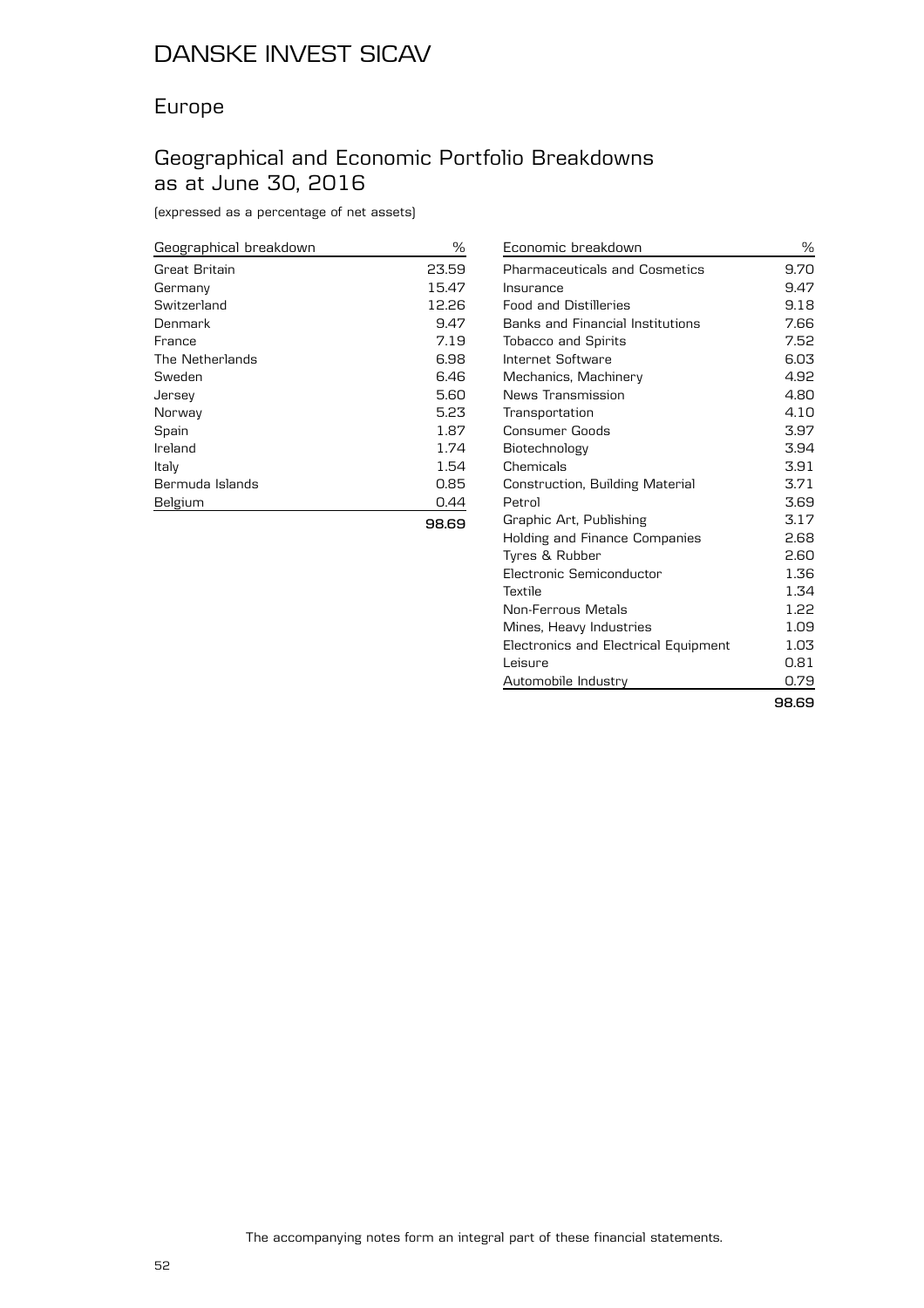#### Europe Absolute

#### Statement of Investments as at June 30, 2016

(expressed in EUR)

| (expressed in EUR)                                                     |                                   |                          |                         |                               |              |
|------------------------------------------------------------------------|-----------------------------------|--------------------------|-------------------------|-------------------------------|--------------|
| Description                                                            | Quantity / Face Currency<br>Value |                          | Cost                    | Evaluation % net              | assets       |
| Transferable securities admitted to an official stock exchange listing |                                   |                          |                         |                               |              |
| <b>Shares</b>                                                          |                                   |                          |                         |                               |              |
| Austria                                                                |                                   |                          |                         |                               |              |
| Ams Ag                                                                 | 397,181                           | CHF                      | 11,082,165              | 9,642,770                     | 3.87         |
| Zumtobel Ag*                                                           | 138,186                           | <b>EUR</b>               | 2,244,737<br>13,326,902 | 1,498,627<br>11,141,397       | 0.60<br>4.47 |
| Denmark                                                                |                                   |                          |                         |                               |              |
| Bavarian Nordic*                                                       | 85,076                            | DKK.                     | 2,573,761               | 2,653,654                     | 1.06         |
| Genmab A/S                                                             | 40,953                            | <b>DKK</b>               | 5,787,939               | 6,419,976                     | 2.58         |
|                                                                        |                                   |                          | 8,361,700               | 9,073,630                     | 3.64         |
| Finland                                                                |                                   |                          |                         |                               |              |
| Ferratum Finland Oy*                                                   | 85,676                            | <b>EUR</b>               | 1,670,380               | 1,570,441                     | 0.63         |
| Nokia Oy                                                               | 1,014,956                         | EUR                      | 6,196,981               | 5,135,677                     | 2.06         |
|                                                                        |                                   |                          | 7,867,361               | 6,706,118                     | 2.69         |
| France                                                                 |                                   |                          |                         |                               |              |
| Criteo Sa / Sadr                                                       | 221,500                           | USD                      | 7,132,928               | 9,006,011                     | 3.62         |
| Europcar Groupe Sa                                                     | 715,000                           | <b>EUR</b>               | 6,491,432               | 5,472,610                     | 2.20         |
| Soitec. Bernin*                                                        | 1,199,630                         | <b>EUR</b>               | 2,258,463               | 623,808                       | 0.25         |
| Technicolor /Prov .Regrpmt                                             | 1,056,129                         | <b>EUR</b>               | 5,886,010               | 5,817,158                     | 2.33         |
| Ubisoft Entertainment                                                  | 190,460                           | <b>EUR</b>               | 3,491,213<br>25,260,046 | 6,277,562<br>27,197,149 10.92 | 2.52         |
|                                                                        |                                   |                          |                         |                               |              |
| Germany                                                                |                                   |                          |                         |                               |              |
| Axel Springer Se N Namen-Akt. V*                                       | 135,700<br>35,000                 | <b>EUR</b>               | 6,620,942               | 6,388,077                     | 2.56         |
| Bertrandt Ag*<br>Infineon Technologies / Nam.                          | 840,696                           | <b>EUR</b><br><b>EUR</b> | 3,835,932<br>9,549,297  | 3,061,450<br>10,786,130       | 1.23<br>4.33 |
| K+S Aktiengesellschaft*                                                | 247,000                           | <b>EUR</b>               | 5,725,166               | 4,457,115                     | 1.79         |
| Mtu Aero Engines N Namen-Akt                                           | 65,000                            | <b>EUR</b>               | 5,303,581               | 5,385,250                     | 2.16         |
| Rocket Internet Se*                                                    | 495,466                           | <b>EUR</b>               | 13,531,650              | 8,343,647                     | 3.35         |
| Sap Ag                                                                 | 93,876                            | EUR                      | 6,052,128               | 6,295,325                     | 2.53         |
| Scout24 Holding Gmbh*                                                  | 151,000                           | <b>EUR</b>               | 4,783,859               | 5,223,845                     | 2.10         |
| Sixt Se*                                                               | 133,900                           | <b>EUR</b>               | 4,757,910               | 6,169,443                     | 2.47         |
| Wacker Chemie Ag Muenchen*                                             | 93,000                            | <b>EUR</b>               | 7,730,038               | 7,195,410                     | 2.89         |
| Zalando Se*                                                            | 452,600                           | <b>EUR</b>               | 13,412,377              | 10,837,507                    | 4.35         |
|                                                                        |                                   |                          | 81,302,880              | 74,143,199 29.76              |              |
| <b>Great Britain</b>                                                   |                                   |                          |                         |                               |              |
| Arm Holdings Plc                                                       | 499,695                           | GBP                      | 6,837,680               | 6,571,556                     | 2.64         |
| Asos Plc                                                               | 190,258                           | GBP                      | 7,656,896               | 8,833,271                     | 3.55         |
| Blinkx Plc                                                             | 7,552,431                         | <b>GBP</b>               | 5,349,963               | 2,738,687                     | 1.10         |
| Dialog Semiconductor*                                                  | 339,221                           | <b>EUR</b>               | 9,958,626               | 8,977,484                     | 3.60         |
| Easyjet Plc                                                            | 378,676                           | GBP                      | 8,132,236               | 4,882,284                     | 1.96         |
| Telit Communication Plc*                                               | 1,961,293                         | GBP                      | 5,942,462               | 5,368,156                     | 2.15         |

\* Securities subject to a collateralized securities lending agreement as described in note 7.

The accompanying notes form an integral part of these financial statements.

**43,877,863 37,371,438 15.00**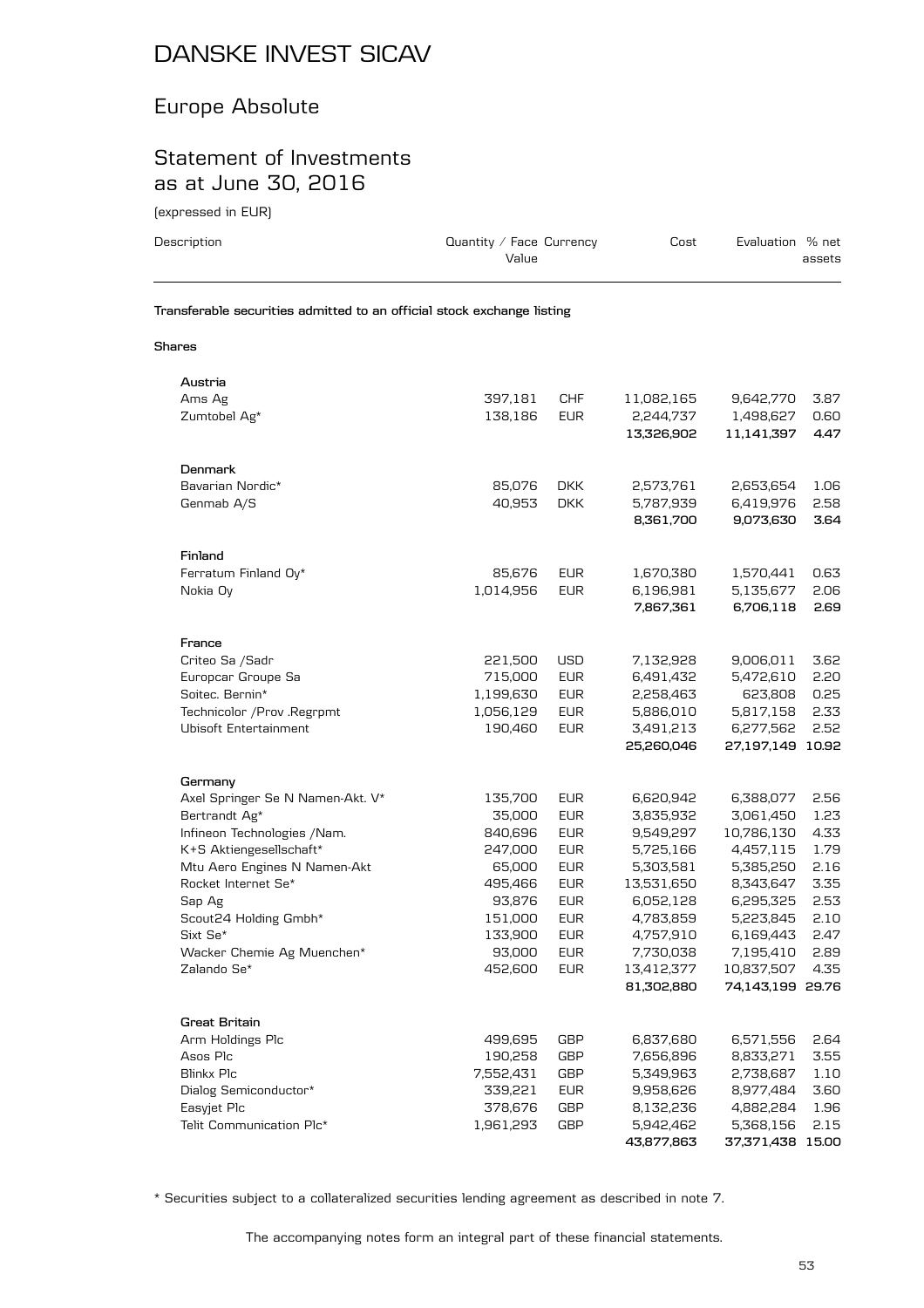## Europe Absolute

## Statement of Investments as at June 30, 2016 (continued)

(expressed in EUR)

 $\overline{\phantom{0}}$ 

| Description                                                            | Quantity / Face Currency<br>Value |            | Cost        | Evaluation % net  | assets |
|------------------------------------------------------------------------|-----------------------------------|------------|-------------|-------------------|--------|
| <b>Israel</b>                                                          |                                   |            |             |                   |        |
| Compugen Ltd*                                                          | 408,575                           | <b>USD</b> | 2,799,832   | 2,402,625         | 0.96   |
| Nice Systems Ltd /Sadr                                                 | 139,278                           | <b>USD</b> | 6,019,989   | 7,866,645         | 3.16   |
|                                                                        |                                   |            | 8,819,821   | 10,269,270        | 4.12   |
| Italy                                                                  |                                   |            |             |                   |        |
| Anima Holding Spa                                                      | 1,097,000                         | <b>EUR</b> | 7,476,550   | 4,493,312         | 1.80   |
| Banca Ifis Spa                                                         | 253,330                           | <b>EUR</b> | 5,227,101   | 4,534,607         | 1.82   |
| Cerv Info                                                              | 524,462                           | <b>EUR</b> | 3,571,221   | 3,747,281         | 1.51   |
|                                                                        |                                   |            | 16,274,872  | 12,775,200        | 5.13   |
| Spain                                                                  |                                   |            |             |                   |        |
| Bco De Sabadell Sa/Nom.*                                               | 3,580,000                         | <b>EUR</b> | 5,566,533   | 4,213,660         | 1.69   |
| Gowex Shs                                                              | 140,000                           | <b>EUR</b> | 640,997     |                   |        |
| Promotora De Informaciones Sa*                                         | 640,000                           | <b>EUR</b> | 4,899,199   | 3,040,000         | 1.22   |
|                                                                        |                                   |            | 11,106,729  | 7,253,660         | 2.91   |
| The Netherlands                                                        |                                   |            |             |                   |        |
| Ing Groep Nv / Cert. of Shs                                            | 679,078                           | <b>EUR</b> | 6,614,397   | 6,067,562         | 2.44   |
| Roy. Philips Electr. /Eur 0.2                                          | 305,715                           | <b>EUR</b> | 7,047,826   | 6,711,973         | 2.69   |
|                                                                        |                                   |            | 13,662,223  | 12,779,535        | 5.13   |
| United States of America                                               |                                   |            |             |                   |        |
| Nuance Communications Inc                                              | 360,988                           | <b>USD</b> | 5,339,876   | 4,993,269         | 2.01   |
| Rambus Inc [Del]*                                                      | 336,256                           | <b>USD</b> | 3,847,519   | 3,521,687         | 1.41   |
|                                                                        |                                   |            | 9,187,395   | 8,514,956         | 3.42   |
| <b>Total - Shares</b>                                                  |                                   |            | 239,047,792 | 217,225,552 87.19 |        |
| Total - Transferable securities admitted to an official stock exchange |                                   |            |             |                   |        |
| listing                                                                |                                   |            | 239,047,792 | 217,225,552 87.19 |        |
| TOTAL INVESTMENT PORTFOLIO                                             |                                   |            | 239,047,792 | 217,225,552 87.19 |        |

\* Securities subject to a collateralized securities lending agreement as described in note 7.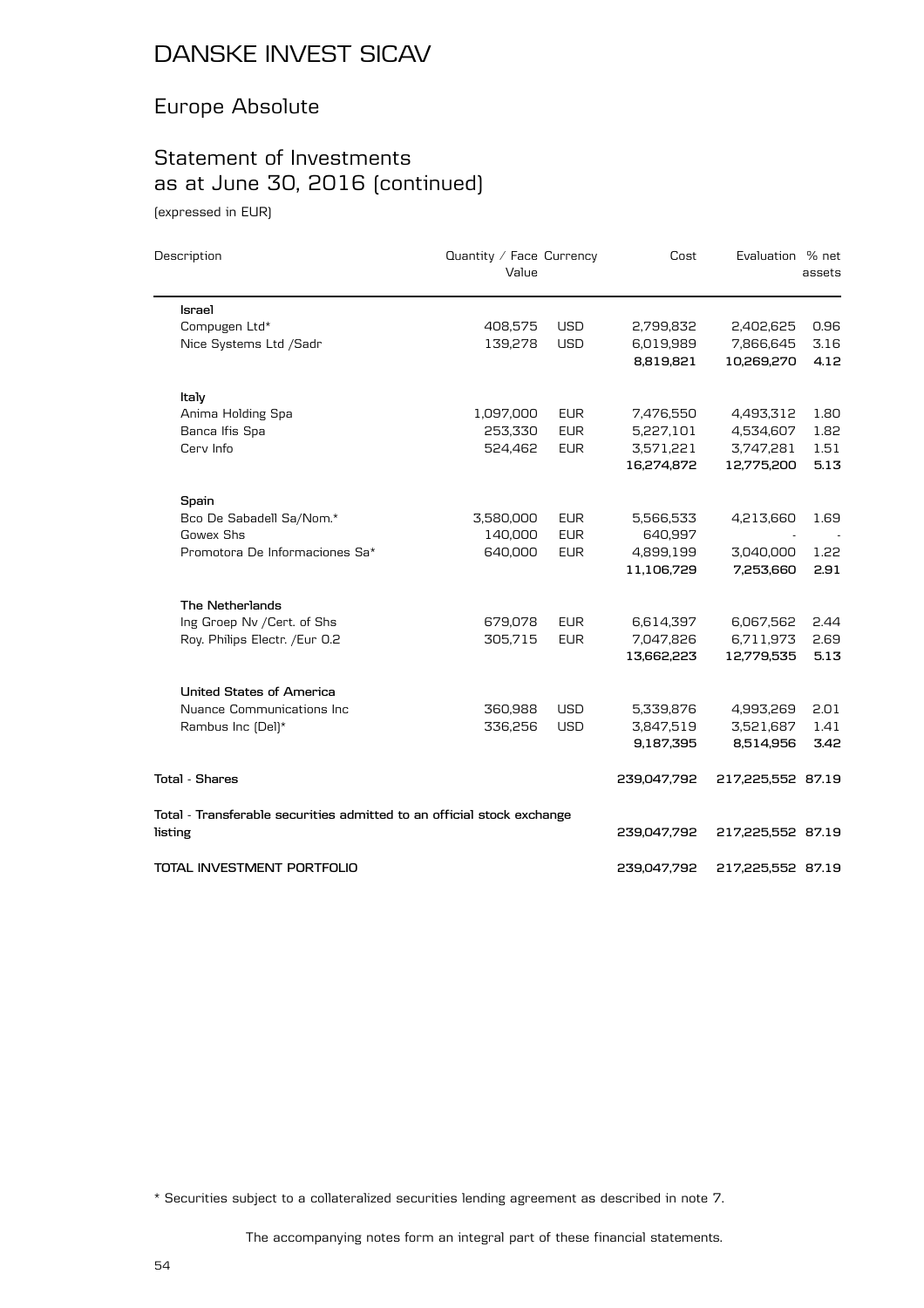#### Europe Absolute

#### Geographical and Economic Portfolio Breakdowns as at June 30, 2016

(expressed as a percentage of net assets)

| Geographical breakdown   | %     |
|--------------------------|-------|
| Germany                  | 29.76 |
| Great Britain            | 15.00 |
| France                   | 10.92 |
| Italy                    | 5.13  |
| The Netherlands          | 5.13  |
| Austria                  | 4.47  |
| <b>Israel</b>            | 4.12  |
| Denmark                  | 3.64  |
| United States of America | 3.42  |
| Spain                    | 2.91  |
| Finland                  | 2.69  |
|                          | 87.19 |

| Economic breakdown                   | %     |
|--------------------------------------|-------|
| Electronic Semiconductor             | 21.12 |
| Internet Software                    | 11.51 |
| News Transmission                    | 7.37  |
| Transportation                       | 6.63  |
| Banks and Financial Institutions     | 6.58  |
| Chemicals                            | 4.68  |
| Textile                              | 4.35  |
| Graphic Art, Publishing              | 3.78  |
| Biotechnology                        | 3.64  |
| Office Equipment, Computers          | 3.62  |
| Retail                               | 3.55  |
| Holding and Finance Companies        | 3.31  |
| Aerospace Technology                 | 2.16  |
| Other Services                       | 2.10  |
| Automobile Industry                  | 1.23  |
| <b>Pharmaceuticals and Cosmetics</b> | 0.96  |
| Electronics and Electrical Equipment | 0.60  |
|                                      | 87.19 |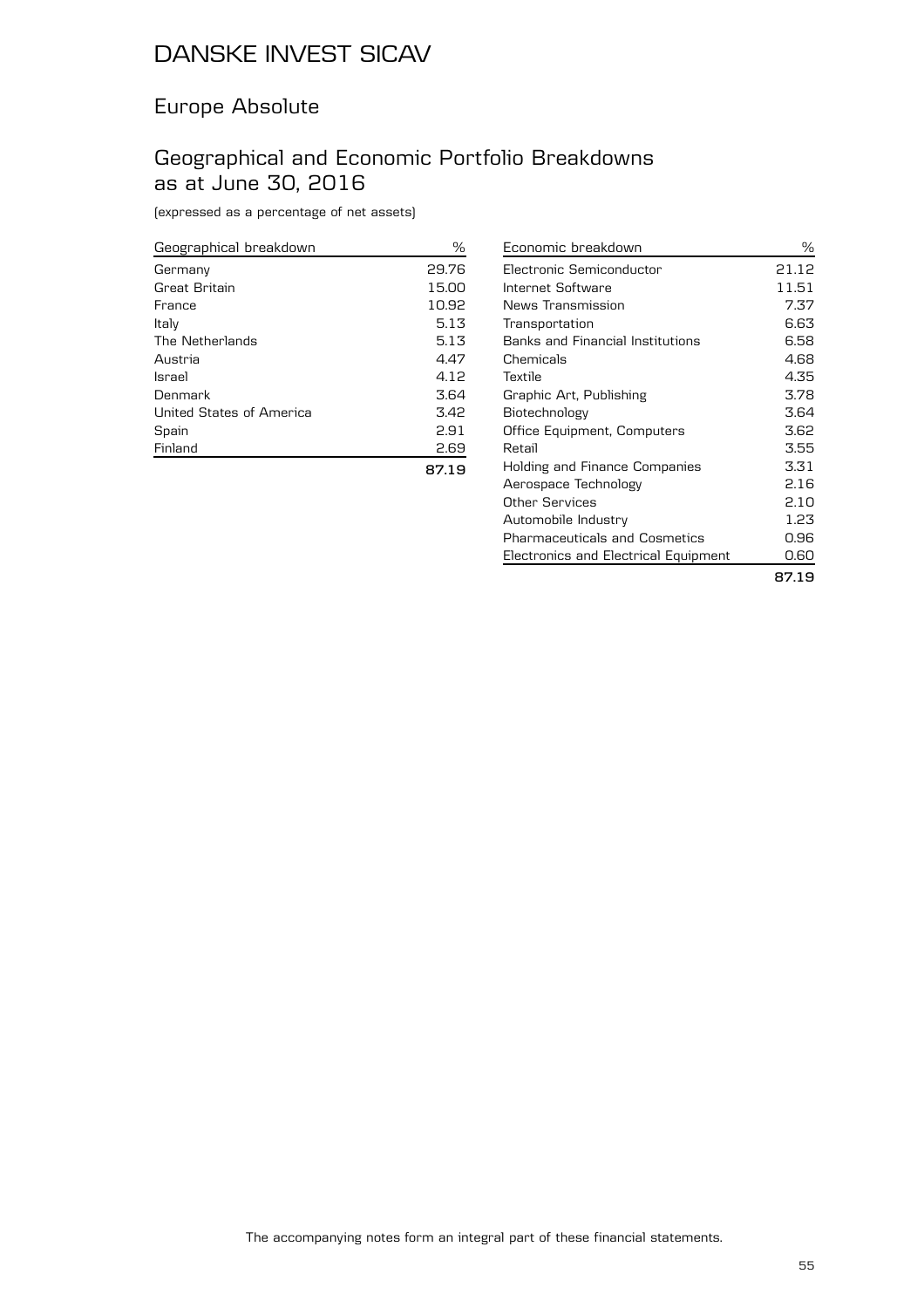## Europe Long-Short Dynamic

#### Statement of Investments as at June 30, 2016

| (expressed in EUR)                                                     |             |                          |             |                   |        |
|------------------------------------------------------------------------|-------------|--------------------------|-------------|-------------------|--------|
| Description                                                            | Value       | Quantity / Face Currency |             | Evaluation % net  | assets |
| Transferable securities admitted to an official stock exchange listing |             |                          |             |                   |        |
| <b>Bonds</b>                                                           |             |                          |             |                   |        |
| Denmark                                                                |             |                          |             |                   |        |
| Nykredit 1% 15-01.01.17                                                | 298,000,000 | <b>DKK</b>               | 40,295,709  | 40,298,605        | 4.53   |
| Nykredit Frn 13-01.10.16                                               | 410,000,000 | DKK                      | 55,215,914  | 55,035,377        | 6.18   |
|                                                                        |             |                          | 95,511,623  | 95,333,982 10.71  |        |
| Total - Bonds                                                          |             |                          | 95,511,623  | 95,333,982 10.71  |        |
| <b>Shares</b>                                                          |             |                          |             |                   |        |
| Belgium                                                                |             |                          |             |                   |        |
| Delhaize Group                                                         | 138,439     | EUR                      | 12,599,111  | 12,798,686        | 1.44   |
|                                                                        |             |                          | 12,599,111  | 12,798,686        | 1.44   |
| Denmark                                                                |             |                          |             |                   |        |
| A.P. Moeller-Maersk A/S A                                              | 9,115       | DKK.                     | 11,354,799  | 10,055,054        | 1.13   |
| A.P. Moeller-Maersk A/S B                                              | 4,872       | <b>DKK</b>               | 5,910,749   | 5,603,720         | 0.63   |
| Danske Bank As                                                         | 1,867,513   | <b>DKK</b>               | 46,509,846  | 43,662,880        | 4.91   |
| Dfds $A/S$                                                             | 66,950      | <b>DKK</b>               | 1,116,579   | 2,596,842         | 0.29   |
| Dsv A/S                                                                | 333,205     | <b>DKK</b>               | 10,585,977  | 12,310,549        | 1.38   |
| $\textsf{lss } A/S$                                                    | 291,263     | <b>DKK</b>               | 9,353,313   | 9,758,488         | 1.10   |
| Nkt Holding (Dkk 20)                                                   | 302,700     | <b>DKK</b>               | 14,918,640  | 13,299,755        | 1.50   |
| Novo Nordisk A/S /-B-                                                  | 310,805     | <b>DKK</b>               | 14,625,214  | 14,800,818        | 1.66   |
| Pandora A/S                                                            | 340,650     | <b>DKK</b>               | 36,329,765  | 41,425,344        | 4.65   |
| Per Aarsleff A/S                                                       | 220,330     | <b>DKK</b>               | 4,091,552   | 4,191,594         | 0.47   |
| Royal Unibrew A/S                                                      | 292,904     | DKK.                     | 8,337,215   | 11,506,803        | 1.29   |
| Topdanmark A/S                                                         | 447,551     | <b>DKK</b>               | 9,823,445   | 9,368,721         | 1.05   |
| Tryg A/S                                                               | 590,704     | <b>DKK</b>               | 9,839,379   | 9,363,385         | 1.05   |
| Vestas Wind Systems As / Reg                                           | 1,084,810   | <b>DKK</b>               | 62,006,254  | 65,004,808        | 7.30   |
|                                                                        |             |                          | 244,802,727 | 252,948,761 28.41 |        |
| Finland                                                                |             |                          |             |                   |        |
| Huhtamaki Oy                                                           | 339,286     | <b>EUR</b>               | 11,002,859  | 12,478,939        | 1.40   |
| Wartsila Corporation -B-                                               | 197,000     | <b>EUR</b>               | 7,010,785   | 7,086,090         | 0.80   |
|                                                                        |             |                          | 18,013,644  | 19,565,029        | 2.20   |
| France                                                                 |             |                          |             |                   |        |
| Axa                                                                    | 432,000     | <b>EUR</b>               | 9,186,160   | 7,614,000         | 0.86   |
| Peugeot Sa*                                                            | 826,798     | <b>EUR</b>               | 11,947,096  | 9,061,706         | 1.02   |
| Renault Sa                                                             | 538,041     | <b>EUR</b>               | 43,250,761  | 36,237,062        | 4.07   |
| Schneider Electric Sa                                                  | 272,807     | <b>EUR</b>               | 15,189,163  | 13,921,341        | 1.56   |
|                                                                        |             |                          | 79,573,180  | 66,834,109        | 7.51   |

| Germany                     |         |     |            |                 |  |
|-----------------------------|---------|-----|------------|-----------------|--|
| Allianz Se /Nam. Vinkuliert | 262.655 | EUR | 37.141.329 | 33.081.397 3.72 |  |
| Continental Ag              | 38.468  | EUR | 7.418.881  | 6.439.543 0.72  |  |
| Deutsche Post Ag. Bonn      | 110.000 | EUR | 2.479.184  | 2.725.250 0.31  |  |
|                             |         |     |            |                 |  |

\* Securities subject to a collateralized securities lending agreement as described in note 7.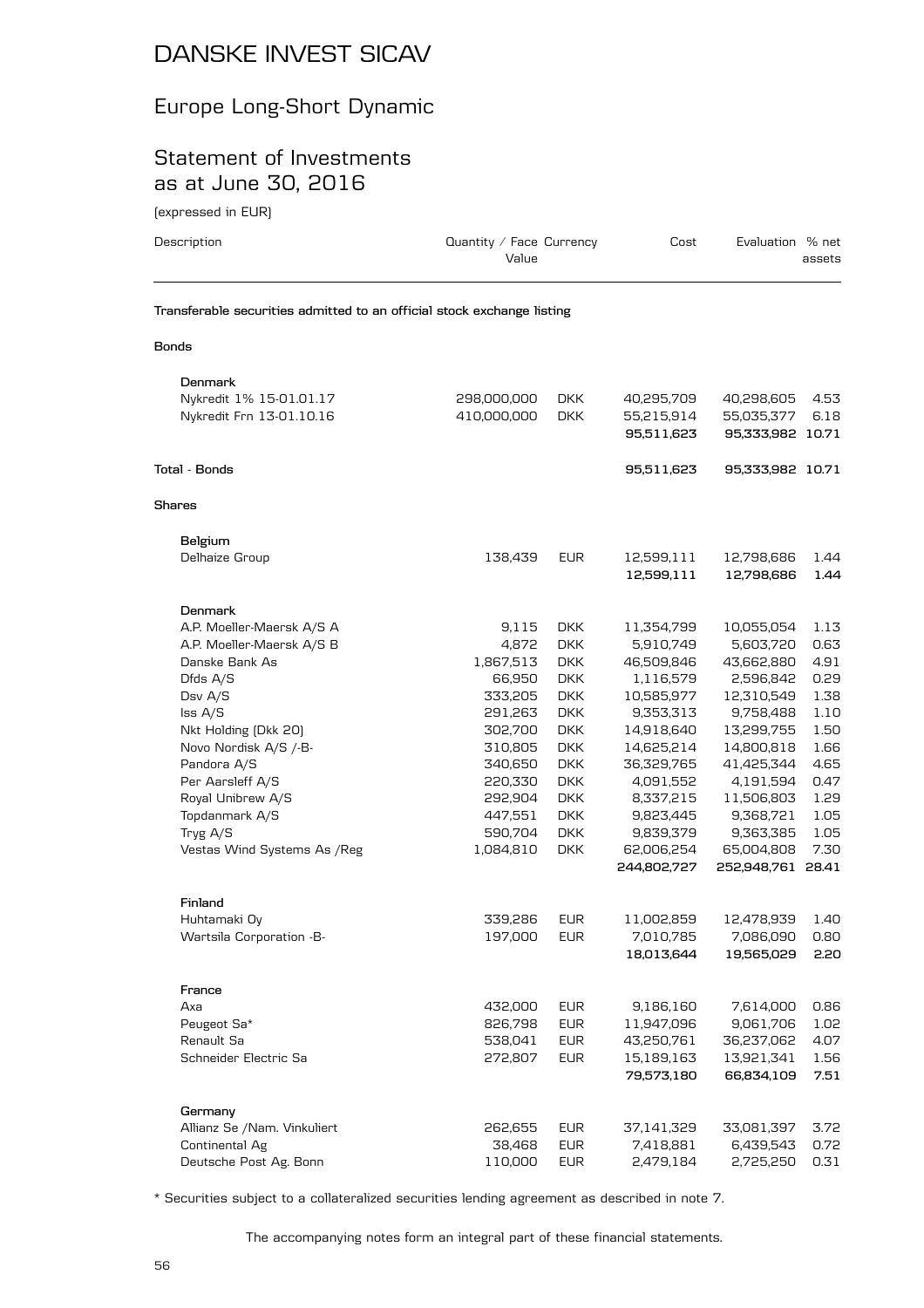## Europe Long-Short Dynamic

## Statement of Investments as at June 30, 2016 (continued)

(expressed in EUR)

| Description                     | Quantity / Face Currency<br>Value |            | Cost                   | Evaluation % net       | assets       |
|---------------------------------|-----------------------------------|------------|------------------------|------------------------|--------------|
| Kion Group                      | 293,986                           | <b>EUR</b> | 12,662,137             | 12,791,331             | 1.44         |
| Siemens Ag /Nam.                | 68,500                            | <b>EUR</b> | 6,276,755              | 6,193,770              | 0.69         |
|                                 |                                   |            | 65,978,286             | 61,231,291             | 6.88         |
| <b>Great Britain</b>            |                                   |            |                        |                        |              |
| J. Sainsbury Plc*               | 4,430,000                         | GBP        | 15,364,127             | 12,090,994             | 1.36         |
| Lloyds Banking Group Plc        | 19,089,707                        | GBP        | 19,221,143             | 12,557,180             | 1.41         |
| Optimal Payments Plc*           | 13,693,551                        | <b>GBP</b> | 60,162,181             | 63,767,150             | 7.16         |
| Rio Tinto Plc / Reg.            | 40,400                            | GBP        | 1,261,615              | 1,068,228              | 0.12         |
| Weir Group Plc                  | 80,900                            | <b>GBP</b> | 1,283,160              | 1,394,448              | 0.16         |
|                                 |                                   |            | 97,292,226             | 90,878,000 10.21       |              |
| Jersey                          |                                   |            |                        |                        |              |
| Glencore Xstrata Plc            | 575,700                           | <b>GBP</b> | 1,256,276              | 1,013,888              | 0.11         |
|                                 |                                   |            | 1,256,276              | 1,013,888              | 0.11         |
| Luxembourg                      |                                   |            |                        |                        |              |
| <b>Grand City Properties</b>    | 1,339,111                         | <b>EUR</b> | 21,737,176             | 24,452,167             | 2.75         |
| Senvion S.A.                    | 294,349                           | <b>EUR</b> | 4,545,462              | 3,529,244              | 0.39         |
|                                 |                                   |            | 26,282,638             | 27,981,411             | 3.14         |
| Norway                          |                                   |            |                        |                        |              |
| Gjensidige Forsikring           | 549,518                           | <b>NOK</b> | 8,123,220<br>8,123,220 | 8,105,634<br>8,105,634 | 0.91<br>0.91 |
|                                 |                                   |            |                        |                        |              |
| Spain                           |                                   |            |                        |                        |              |
| Bco Pop Esp Iss.13*             | 10,300,000                        | <b>EUR</b> | 16,055,832             | 12,009,800             | 1.35         |
|                                 |                                   |            | 16,055,832             | 12,009,800             | 1.35         |
| Sweden                          |                                   |            |                        |                        |              |
| Nordea Bank Ab / Finn. Dep. Rec | 1,553,944                         | <b>EUR</b> | 12,834,379             | 11,607,962             | 1.30         |
| Skandinav. Ensk. Banken A       | 1,330,700                         | <b>SEK</b> | 12,877,359             | 10,229,053             | 1.15         |
| Skf Ab B                        | 1,774,500                         | <b>SEK</b> | 27,226,023             | 25,056,345             | 2.82         |
| Swedbank Ab -A-                 | 981,190                           | <b>SEK</b> | 17,992,693             | 18,274,764             | 2.05         |
|                                 |                                   |            | 70,930,454             | 65,168,124             | 7.32         |
| Switzerland                     |                                   |            |                        |                        |              |
| Partners Group Holding          | 52,200                            | <b>CHF</b> | 16,906,822             | 19,776,310             | 5.55         |
|                                 |                                   |            | 16,906,822             | 19,776,310             | 2.22         |
| The Netherlands                 |                                   |            |                        |                        |              |
| Koninklijke Ahold Nv            | 970,600                           | <b>EUR</b> | 17,905,989             | 19,048,025             | 2.14         |

\* Securities subject to a collateralized securities lending agreement as described in note 7.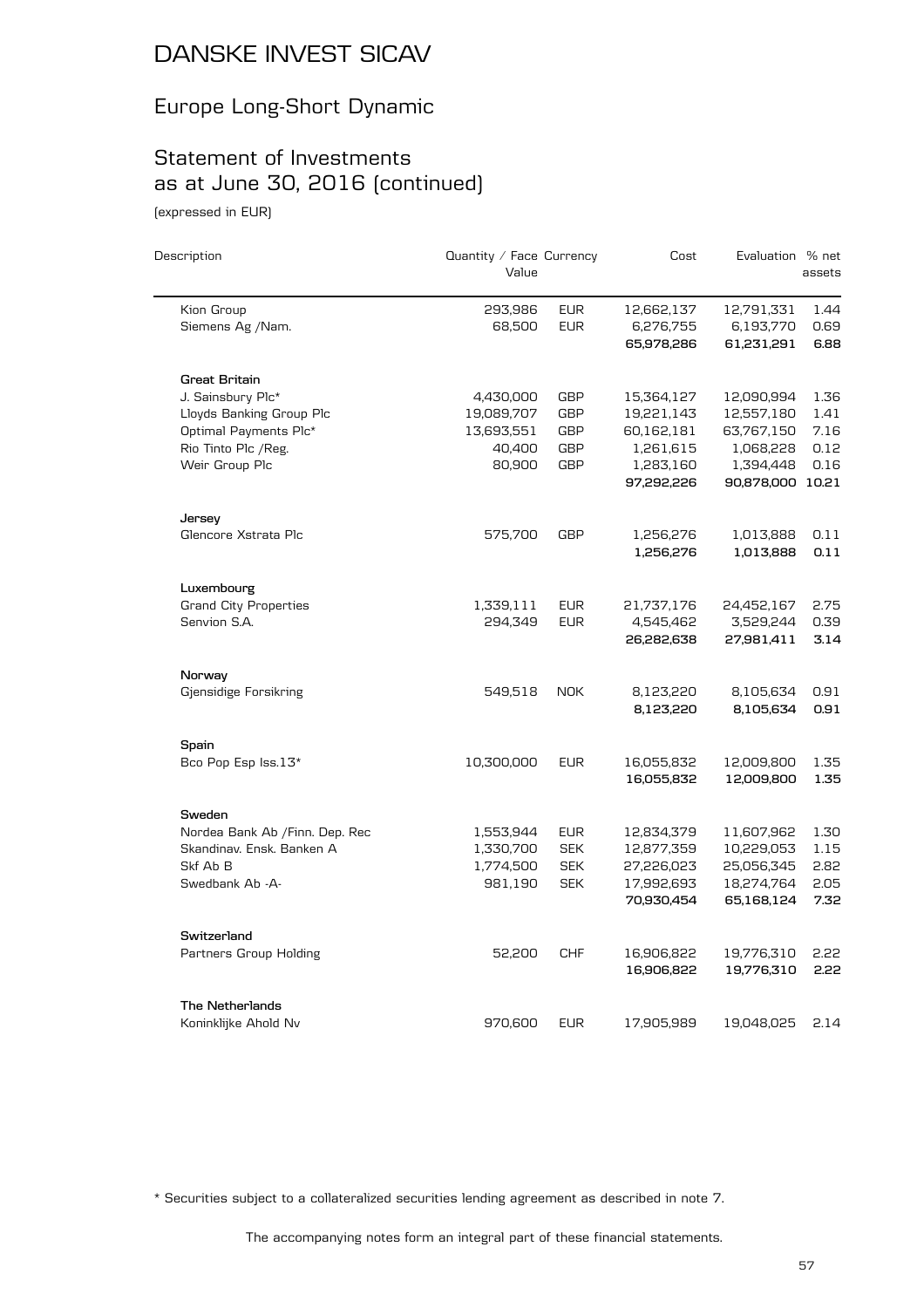#### Europe Long-Short Dynamic

#### Statement of Investments as at June 30, 2016 (continued) (expressed in EUR)

| Description                                                                       | Quantity / Face Currency<br>Value |            | Cost                     | Evaluation % net         | assets       |
|-----------------------------------------------------------------------------------|-----------------------------------|------------|--------------------------|--------------------------|--------------|
| Koninklijke Bam Groep Nv*                                                         | 9,965,377                         | <b>EUR</b> | 45,374,212<br>63,280,201 | 32,088,514<br>51.136.539 | 3.60<br>5.74 |
| <b>Total - Shares</b>                                                             |                                   |            | 721.094.617              | 689.447.582 77.44        |              |
| Total - Transferable securities admitted to an official stock exchange<br>listing |                                   |            | 816,606,240              | 784.781,564 88.15        |              |
| TOTAL INVESTMENT PORTFOLIO                                                        |                                   |            | 816,606,240              | 784.781.564 88.15        |              |

\* Securities subject to a collateralized securities lending agreement as described in note 7.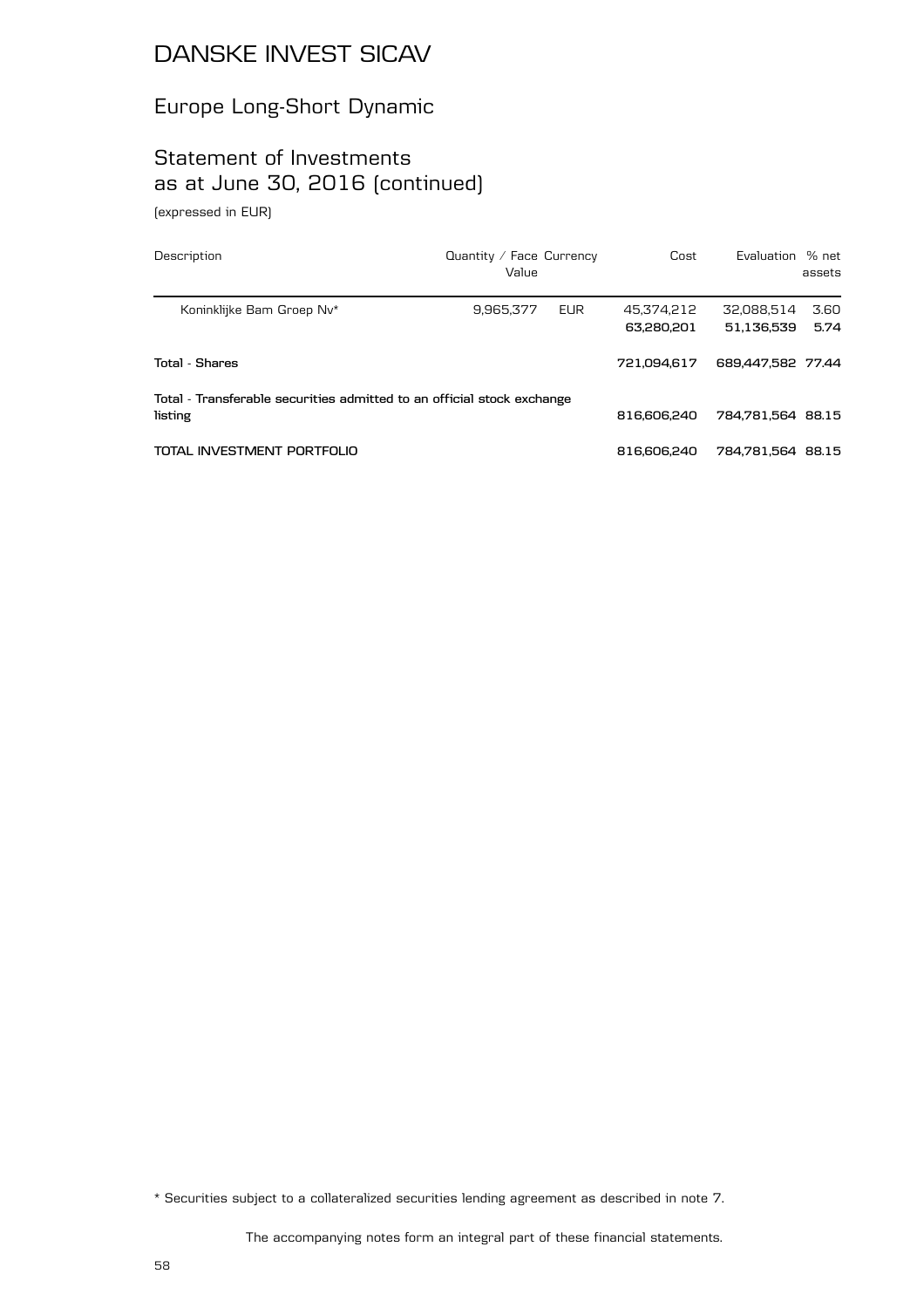#### Europe Long-Short Dynamic

#### Geographical and Economic Portfolio Breakdowns as at June 30, 2016

(expressed as a percentage of net assets)

| Geographical breakdown | ℅     |
|------------------------|-------|
| Denmark                | 39.12 |
| Great Britain          | 10.21 |
| France                 | 7.51  |
| Sweden                 | 7.32  |
| Germany                | 6.88  |
| The Netherlands        | 5.74  |
| Luxembourg             | 3.14  |
| Switzerland            | 2.22  |
| Finland                | 2.20  |
| Belgium                | 1.44  |
| Spain                  | 1.35  |
| Norway                 | 0.91  |
| Jersev                 | 0.11  |
|                        | 88.15 |

Economic breakdown  $\%$ Banks and Financial Institutions 12.17 Mortgage and Funding Institutions 10.71 Public Services 7.69 Insurance 7.59 Miscellaneous 7.16 Consumer Goods 6.05 Mechanics, Machinery 6.22 Automobile Industry **5.09** Retail and the contract of the contract of the contract of the contract of the contract of the contract of the contract of the contract of the contract of the contract of the contract of the contract of the contract of the Construction, Building Material 4.07 Electronics and Electrical Equipment 3.75 Transportation 3.74 Real Estate Companies<br>Holding and Finance Companies 2.22 Holding and Finance Companies Pharmaceuticals and Cosmetics 1.66 Tobacco and Spirits 1.29 Other Services 1.10 Tyres & Rubber 0.72 Non-Ferrous Metals **6.12** Business Houses **6.11 88.15**

| ۰.<br>× | × | I | × |
|---------|---|---|---|
|         |   |   |   |
|         |   |   |   |
|         |   |   |   |
|         |   |   |   |
|         |   |   |   |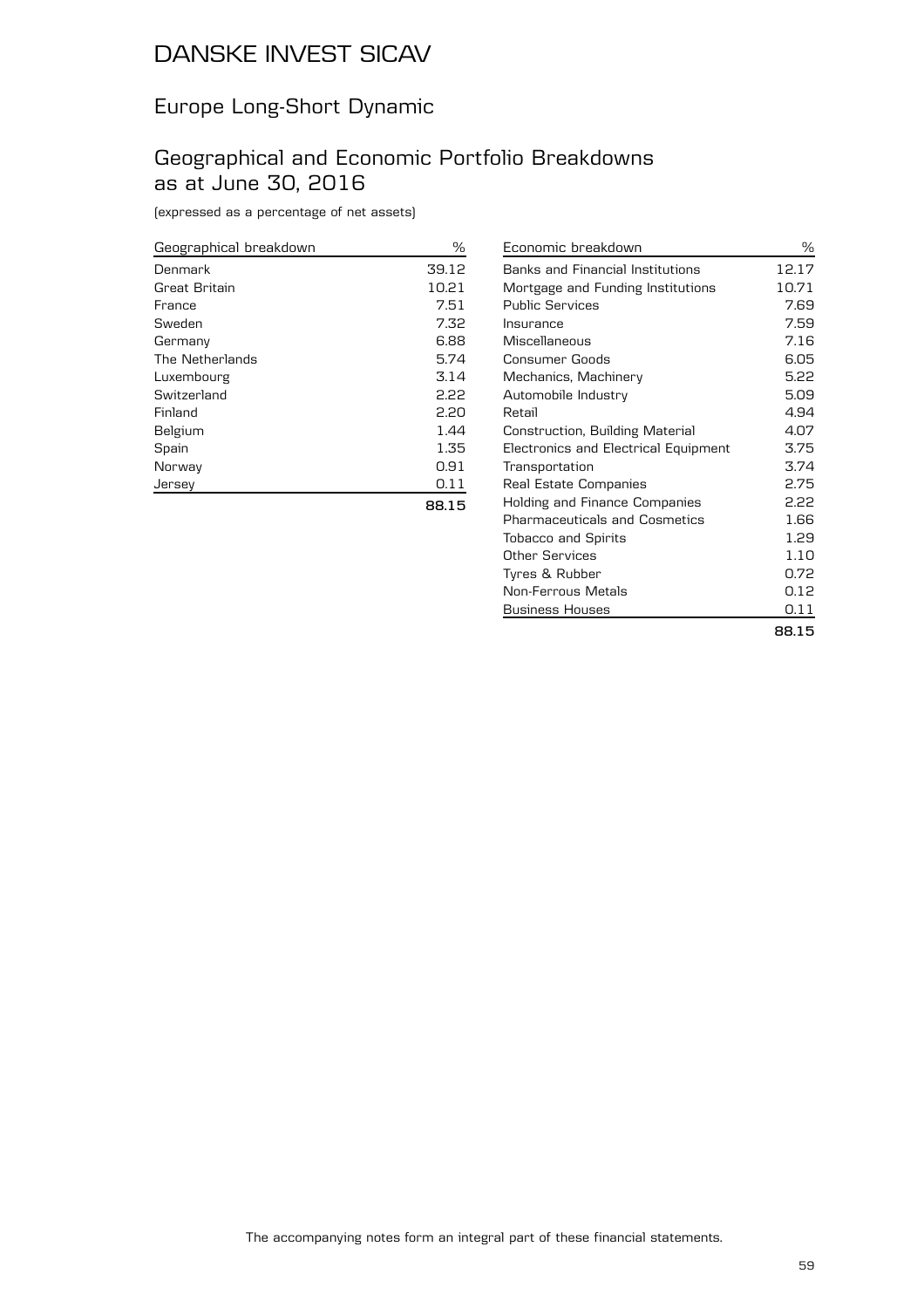## Europe Long-Short Dynamic Plus

#### Statement of Investments as at June 30, 2016

| (expressed in EUR)                                                     |                                   |            |            |                  |        |
|------------------------------------------------------------------------|-----------------------------------|------------|------------|------------------|--------|
| Description                                                            | Quantity / Face Currency<br>Value |            | Cost       | Evaluation % net | assets |
| Transferable securities admitted to an official stock exchange listing |                                   |            |            |                  |        |
| Bonds                                                                  |                                   |            |            |                  |        |
| Denmark                                                                |                                   |            |            |                  |        |
| Nykredit 1% 15-01.01.17                                                | 81,000,000                        | DKK.       | 10,955,274 | 10,953,648 12.79 |        |
| Nykredit Frn 13-01.10.16                                               | 19,000,000                        | DKK.       | 2,558,786  | 2,550,420        | 2.98   |
|                                                                        |                                   |            | 13,514,060 | 13,504,068 15.77 |        |
| Total - Bonds                                                          |                                   |            | 13,514,060 | 13,504,068 15.77 |        |
| Shares                                                                 |                                   |            |            |                  |        |
| Belgium                                                                |                                   |            |            |                  |        |
| Delhaize Group                                                         | 22,974                            | <b>EUR</b> | 2,029,503  | 2,123,946        | 2.48   |
|                                                                        |                                   |            | 2,029,503  | 2,123,946        | 2.48   |
| Denmark                                                                |                                   |            |            |                  |        |
| A.P. Moeller-Maersk A/S A                                              | 305                               | DKK        | 391,667    | 336,456          | 0.39   |
| A.P. Moeller-Maersk A/S B                                              | 1,159                             | <b>DKK</b> | 1,389,252  | 1,333,069        | 1.56   |
| Danske Bank As                                                         | 93,002                            | <b>DKK</b> | 2,324,917  | 2,174,408        | 2.54   |
| Dfds A/S                                                               | 12,609                            | <b>DKK</b> | 302,883    | 489,075          | 0.57   |
| Dsv A/S                                                                | 35,034                            | <b>DKK</b> | 1,233,454  | 1,294,362        | 1.51   |
| Gn Great Nordic Ltd                                                    | 100,000                           | <b>DKK</b> | 1,782,220  | 1,606,634        | 1.88   |
| $\textsf{lss } A/S$                                                    | 5,242                             | DKK.       | 162,111    | 175,628          | 0.20   |
| Nkt Holding (Dkk 20)                                                   | 39,414                            | DKK.       | 1,950,825  | 1,731,736        | 2.02   |
| Novo Nordisk A/S /-B-                                                  | 30,132                            | <b>DKK</b> | 1,487,641  | 1,434,913        | 1.68   |
| Pandora A/S                                                            | 16,500                            | <b>DKK</b> | 1,889,787  | 2,006,512        | 2.34   |
| Per Aarsleff A/S                                                       | 49,760                            | DKK        | 1,365,757  | 946,642          | 1.10   |
| Royal Unibrew A/S                                                      | 45,337                            | <b>DKK</b> | 1,580,243  | 1,781,075        | 2.08   |
| Topdanmark A/S                                                         | 22,414                            | DKK.       | 518,664    | 469,199          | 0.55   |
| Tryg A/S                                                               | 31,329                            | DKK.       | 547,149    | 496,603          | 0.58   |
| Vestas Wind Systems As / Reg                                           | 70,560                            | <b>DKK</b> | 4,160,319  | 4,228,150        | 4.94   |
|                                                                        |                                   |            | 21,086,889 | 20,504,462 23.94 |        |
| Finland                                                                |                                   |            |            |                  |        |
| Huhtamaki Oy                                                           | 22,500                            | <b>EUR</b> | 697,214    | 827,550          | 0.97   |
| Wartsila Corporation -B-                                               | 15,300                            | <b>EUR</b> | 545,229    | 550,341          | 0.64   |
|                                                                        |                                   |            | 1,242,443  | 1,377,891        | 1.61   |
| France                                                                 |                                   |            |            |                  |        |
| Axa                                                                    | 45,000                            | <b>EUR</b> | 930,887    | 793,125          | 0.93   |
| Peugeot Sa*                                                            | 150,000                           | EUR        | 2,281,031  | 1,644,000        | 1.92   |
| Renault Sa                                                             | 29,826                            | <b>EUR</b> | 2,318,143  | 2,008,781        | 2.34   |
| Schneider Electric Sa                                                  | 30,147                            | <b>EUR</b> | 1,689,148  | 1,538,402        | 1.80   |
|                                                                        |                                   |            | 7,219,209  | 5,984,308        | 6.99   |
| Germany                                                                |                                   |            |            |                  |        |
| Allianz Se /Nam. Vinkuliert                                            | 15,987                            | EUR        | 2,332,579  | 2,013,563        | 2.35   |

\* Securities subject to a collateralized securities lending agreement as described in note 7.

The accompanying notes form an integral part of these financial statements.

Continental Ag 600 and 500 and 4,364 EUR 662,073 730,533 0.85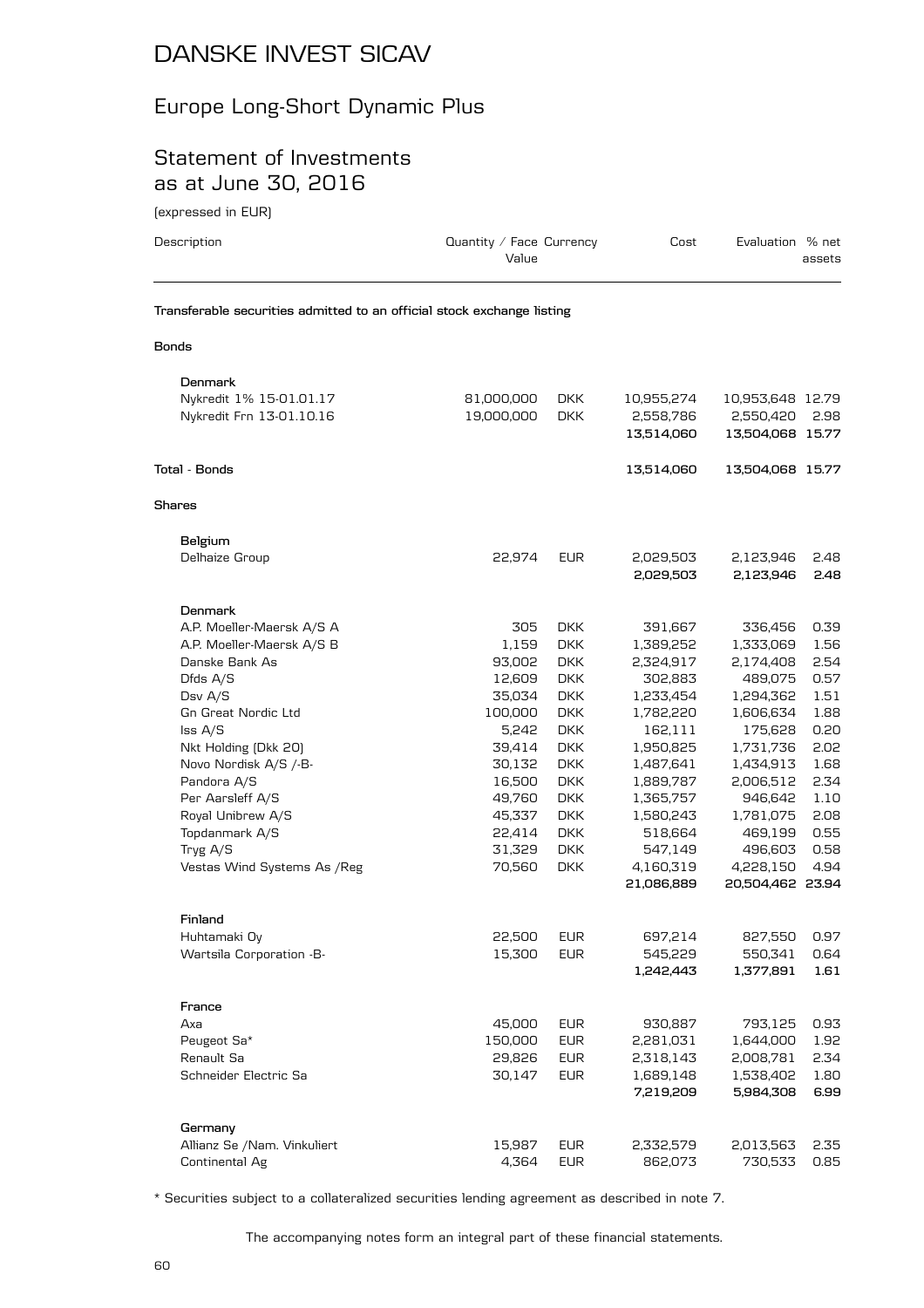## Europe Long-Short Dynamic Plus

## Statement of Investments as at June 30, 2016 (continued)

(expressed in EUR)

| Description                     | Quantity / Face Currency<br>Value |            | Cost      | Evaluation % net | assets |
|---------------------------------|-----------------------------------|------------|-----------|------------------|--------|
|                                 |                                   |            |           |                  |        |
| Deutsche Post Ag. Bonn          | 25,000                            | <b>EUR</b> | 563,451   | 619,375          | 0.72   |
| Kion Group                      | 28,704                            | <b>EUR</b> | 1,238,235 | 1,248,911        | 1.46   |
| Siemens Ag /Nam.                | 9,250                             | <b>EUR</b> | 853,883   | 836,385          | 0.98   |
|                                 |                                   |            | 5,850,221 | 5,448,767        | 6.36   |
| Great Britain                   |                                   |            |           |                  |        |
| J. Sainsbury Plc                | 505,000                           | <b>GBP</b> | 1,750,639 | 1,378,319        | 1.61   |
| Lloyds Banking Group Plc        | 2,201,000                         | GBP        | 2,095,690 | 1,447,814        | 1.69   |
| Optimal Payments Plc            | 907,951                           | <b>GBP</b> | 4,405,082 | 4,228,081        | 4.94   |
| Rio Tinto Plc / Reg.            | 8,500                             | <b>GBP</b> | 265,440   | 224,751          | 0.26   |
| Weir Group Plc                  | 17,000                            | <b>GBP</b> | 269,639   | 293,024          | 0.34   |
|                                 |                                   |            | 8,786,490 | 7,571,989        | 8.84   |
| Jersey                          |                                   |            |           |                  |        |
| Glencore Xstrata Plc            | 125,000                           | <b>GBP</b> | 272,771   | 220,143          | 0.26   |
|                                 |                                   |            | 272,771   | 220,143          | 0.26   |
| Luxembourg                      |                                   |            |           |                  |        |
| <b>Grand City Properties</b>    | 119,135                           | <b>EUR</b> | 2,103,149 | 2,175,405        | 2.54   |
| Senvion S.A.                    | 28,151                            | <b>EUR</b> | 443,378   | 337,531          | 0.39   |
|                                 |                                   |            | 2,546,527 | 2,512,936        | 2.93   |
| Norway                          |                                   |            |           |                  |        |
| Gjensidige Forsikring           | 35,867                            | <b>NOK</b> | 532,559   | 529,054          | 0.62   |
|                                 |                                   |            | 532,559   | 529,054          | 0.62   |
| Spain                           |                                   |            |           |                  |        |
| Banco Popular Espagnol Sa*      | 970,000                           | <b>EUR</b> | 1,513,299 | 1,131,020        | 1.32   |
|                                 |                                   |            | 1,513,299 | 1,131,020        | 1.32   |
| Sweden                          |                                   |            |           |                  |        |
| Nordea Bank Ab / Finn. Dep. Rec | 78,054                            | <b>EUR</b> | 705,493   | 583,064          | 0.68   |
| Skandinav. Ensk. Banken A       | 153,050                           | <b>SEK</b> | 1,398,711 | 1,176,491        | 1.38   |
| Skf Ab B                        | 152,950                           | <b>SEK</b> | 2,330,610 | 2,159,689        | 2.52   |
| Swedbank Ab -A-                 | 75,100                            | <b>SEK</b> | 1,364,374 | 1,398,745        | 1.63   |
|                                 |                                   |            | 5,799,188 | 5,317,989        | 6.21   |
| Switzerland                     |                                   |            |           |                  |        |
| Partners Group Holding          | 4,896                             | <b>CHF</b> | 1,593,474 | 1,854,881        | 2.17   |
|                                 |                                   |            | 1,593,474 | 1,854,881        | 2.17   |
| The Netherlands                 |                                   |            |           |                  |        |
| Koninklijke Ahold Nv            | 105,676                           | <b>EUR</b> | 2,035,320 | 2,073,891        | 2.42   |

\* Securities subject to a collateralized securities lending agreement as described in note 7.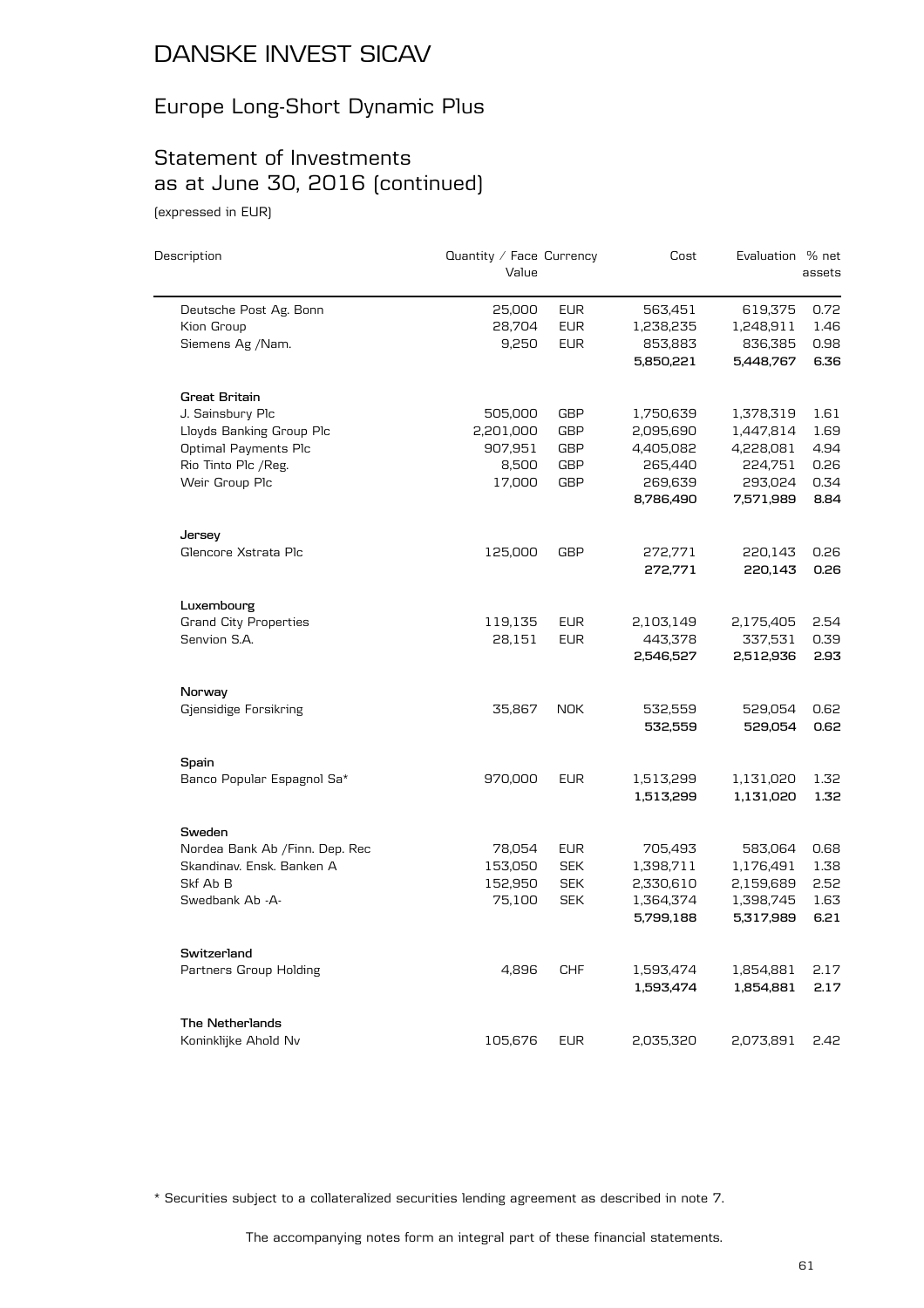## Europe Long-Short Dynamic Plus

#### Statement of Investments as at June 30, 2016 (continued) (expressed in EUR)

| Description                                                                       | Quantity / Face Currency<br>Value |            | Cost                   | Evaluation % net       | assets       |
|-----------------------------------------------------------------------------------|-----------------------------------|------------|------------------------|------------------------|--------------|
| Koninklijke Bam Groep Nv*                                                         | 1,127,900                         | <b>EUR</b> | 5,178,386<br>7,213,706 | 3,631,838<br>5.705.729 | 4.24<br>6.66 |
| <b>Total - Shares</b>                                                             |                                   |            | 65,686,279             | 60,283,115 70,39       |              |
| Total - Transferable securities admitted to an official stock exchange<br>listing |                                   |            | 79.200.339             | 73.787.183 86.16       |              |
| TOTAL INVESTMENT PORTFOLIO                                                        |                                   |            | 79.200.339             | 73,787,183 86.16       |              |

\* Securities subject to a collateralized securities lending agreement as described in note 7.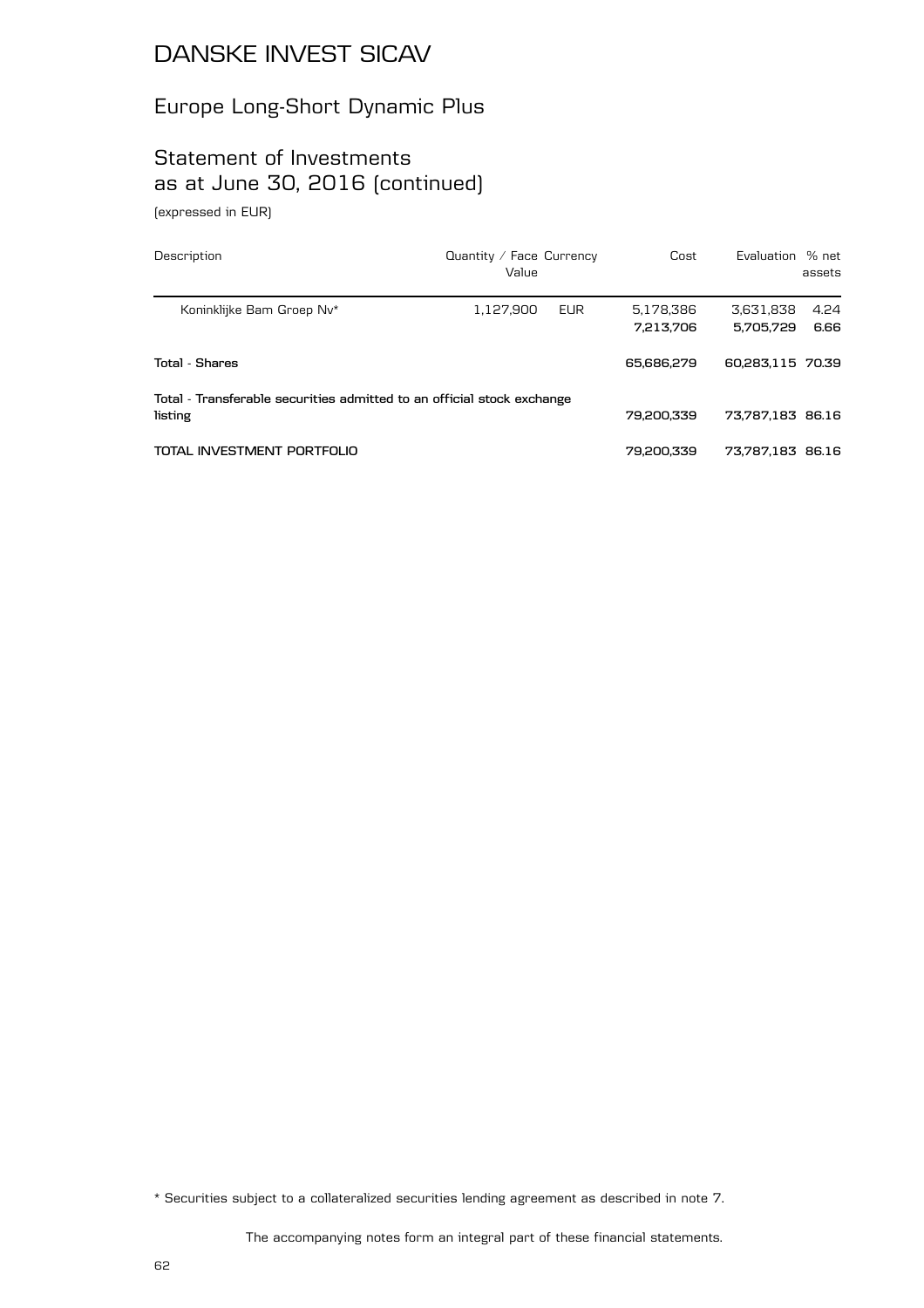#### Europe Long-Short Dynamic Plus

#### Geographical and Economic Portfolio Breakdowns as at June 30, 2016

(expressed as a percentage of net assets)

| Geographical breakdown | ℅     |
|------------------------|-------|
| Denmark                | 39.71 |
| Great Britain          | 8.84  |
| France                 | 6.99  |
| The Netherlands        | 6.66  |
| Germany                | 6.36  |
| Sweden                 | 6.21  |
| Luxembourg             | 2.93  |
| Belgium                | 2.48  |
| Switzerland            | 2.17  |
| Finland                | 1.61  |
| Spain                  | 1.32  |
| Norway                 | 0.62  |
| Jersey                 | 0.26  |
|                        | 86.16 |

| Economic breakdown                      | %     |
|-----------------------------------------|-------|
| Mortgage and Funding Institutions       | 15.77 |
| <b>Banks and Financial Institutions</b> | 14.18 |
| Retail                                  | 6.51  |
| Construction, Building Material         | 5.34  |
| <b>Public Services</b>                  | 5.33  |
| Insurance                               | 5.03  |
| Mechanics, Machinery                    | 4.96  |
| Electronics and Electrical Equipment    | 4.80  |
| Transportation                          | 4.75  |
| Automobile Industry                     | 4.26  |
| Consumer Goods                          | 3.31  |
| Real Estate Companies                   | 2.54  |
| Holding and Finance Companies           | 2.17  |
| <b>Tobacco and Spirits</b>              | 2.08  |
| News Transmission                       | 1.88  |
| <b>Pharmaceuticals and Cosmetics</b>    | 1.68  |
| Tyres & Rubber                          | 0.85  |
| <b>Business Houses</b>                  | 0.26  |
| Non-Ferrous Metals                      | 0.26  |
| <b>Other Services</b>                   | 0.20  |
|                                         | 86.16 |

| $\sim$ |  |  |
|--------|--|--|
|        |  |  |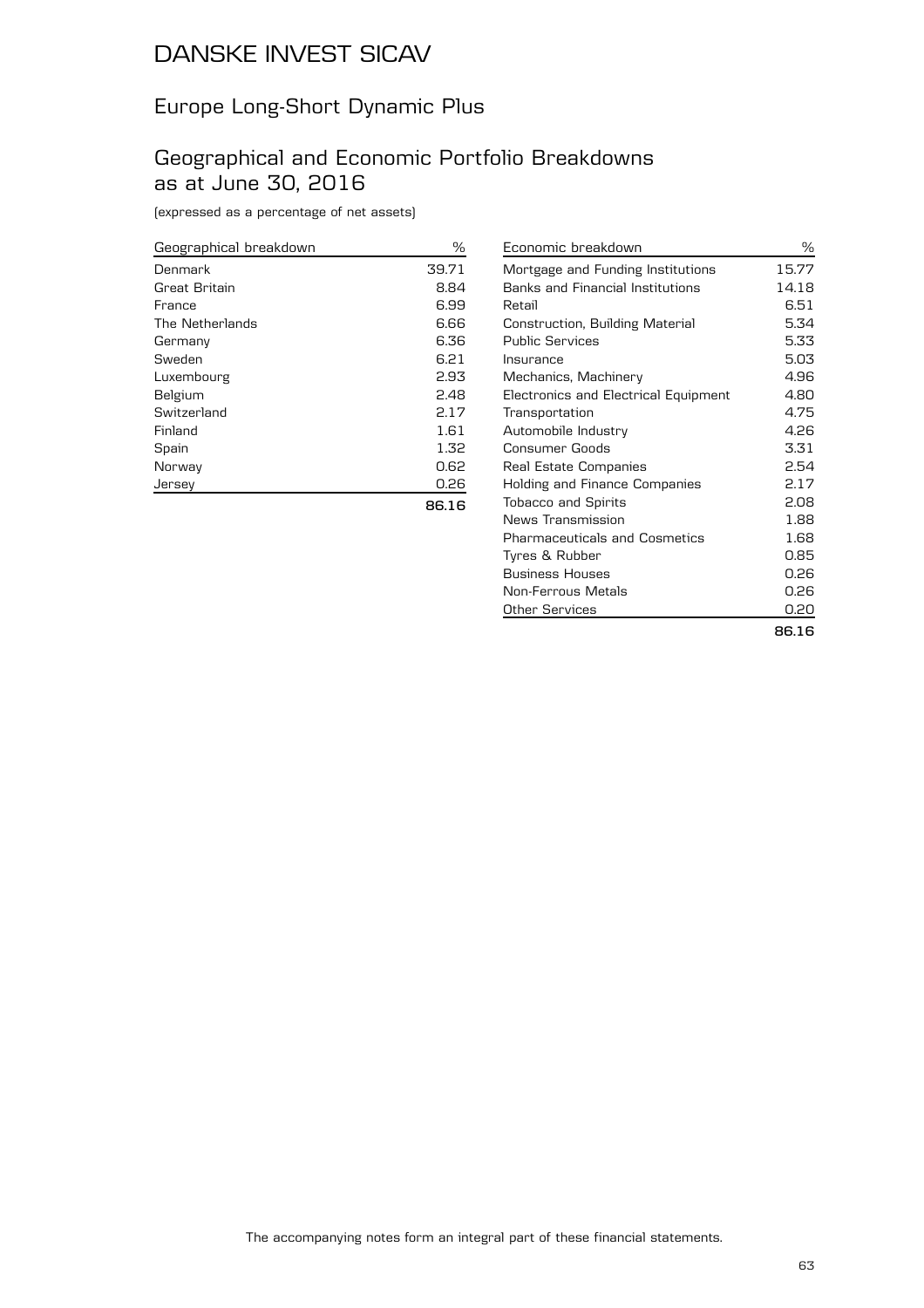#### European Corporate Sustainable Bond\*

#### Statement of Investments as at June 30, 2016

(expressed in EUR)

| Description                                                            | Quantity / Face Currency<br>Value |            | Cost                 | Evaluation % net     | assets       |
|------------------------------------------------------------------------|-----------------------------------|------------|----------------------|----------------------|--------------|
| Transferable securities admitted to an official stock exchange listing |                                   |            |                      |                      |              |
| Bonds                                                                  |                                   |            |                      |                      |              |
| Denmark                                                                |                                   |            |                      |                      |              |
| Danfoss A/S 1.375% 14-23.02.22                                         | 1,000,000                         | EUR        | 1,038,500            | 1,037,055            | 2.26         |
| Danica Pens 4.375% 15-29.09.45                                         | 650,000                           | <b>EUR</b> | 650,585              | 646,747              | 1.41         |
| Iss Global 2.125% 14-02.12.24                                          | 800,000                           | <b>EUR</b> | 858,344              | 859,500              | 1.87         |
| Vestas Wind 2.75% 15-11.03.22                                          | 1,250,000                         | <b>EUR</b> | 1,281,987            | 1,284,862            | 2.80         |
|                                                                        |                                   |            | 3,829,416            | 3,828,164            | 8.34         |
| Finland                                                                |                                   |            |                      |                      |              |
| Kesko Oyj 2.75% 12-11.09.18                                            | 800,000                           | <b>EUR</b> | 835,280              | 834,276              | 1.82         |
| Outotec Oyj 3.75% 13-16.09.20                                          | 650,000                           | <b>EUR</b> | 648,687              | 649,379              | 1.41         |
| Tieto Corp 2.875% 13-23.05.19                                          | 500,000                           | <b>EUR</b> | 530,000              | 528,700              | 1.15         |
|                                                                        |                                   |            | 2,013,967            | 2,012,355            | 4.38         |
| France                                                                 |                                   |            |                      |                      |              |
| Axa 3.875% 14-Perp                                                     | 1,000,000                         | <b>EUR</b> | 997,500              | 985,840              | 2.15         |
| Edf Frn 13-Pert / Ftf Emtn                                             | 1,100,000                         | <b>EUR</b> | 1,091,926            | 1,090,034            | 2.37         |
| Gecina 1.5% 15-20.01.25                                                | 600,000                           | <b>EUR</b> | 624,000              | 627,906              | 1.37         |
| Orange 4% 14-Perp                                                      | 800,000                           | <b>EUR</b> | 824,000              | 832,384              | 1.81         |
| Schneid El 1.5% 15-08.09.23                                            | 800,000                           | <b>EUR</b> | 858,320              | 857,892              | 1.87         |
| Socgen 0.75% 15-25.11.20                                               | 1,300,000                         | <b>EUR</b> | 1,329,770            | 1,329,315            | 2.89         |
|                                                                        |                                   |            | 5,725,516            | 5,723,371 12.46      |              |
| Germany                                                                |                                   |            |                      |                      |              |
| Allianz Se 4.75% 13-Perp                                               | 1,000,000                         | <b>EUR</b> | 1,085,000            | 1,071,065            | 2.33         |
| Daimler 0.5% 16-09.09.19                                               | 850,000                           | <b>EUR</b> | 862,452              | 863,439              | 1.88         |
| Sap Ag 1.75% 14-22.02.27                                               | 800,000                           | <b>EUR</b> | 875,200              | 881,372              | 1.92         |
|                                                                        |                                   |            | 2,822,652            | 2,815,876            | 6.13         |
| Great Britain                                                          |                                   |            |                      |                      |              |
| Ubs Ag Lond 1.25% 14-03.09.21                                          | 1,100,000                         | <b>EUR</b> | 1,151,381            | 1,153,499            | 2.51         |
|                                                                        |                                   |            | 1,151,381            | 1,153,499            | 2.51         |
| Italy                                                                  |                                   |            |                      |                      |              |
| Autostrade 1.125% 15-04.11.21                                          | 1,000,000                         | <b>EUR</b> | 1,038,750            | 1,039,160            | 2.26         |
|                                                                        |                                   |            | 1,038,750            | 1,039,160            | 2.26         |
|                                                                        |                                   |            |                      |                      |              |
| Luxembourg<br>Cnh Ind Fin 2.875% 16-17.05.23                           |                                   |            |                      |                      |              |
| Michln Fin 2.75% 20.06.19 Emtn                                         | 1,000,000<br>400,000              | EUR        | 1,001,250<br>433,748 | 1,001,200            | 2.18         |
|                                                                        |                                   | <b>EUR</b> | 1,434,998            | 433,748<br>1,434,948 | 0.95<br>3.13 |
|                                                                        |                                   |            |                      |                      |              |
| Norway                                                                 |                                   |            |                      |                      |              |

\* See Note 1

The accompanying notes form an integral part of these financial statements.

Dnb Bank As 5.75% 15-Perp 1,000,000 USD 852,108 854,536 1.86

**852,108 854,536 1.86**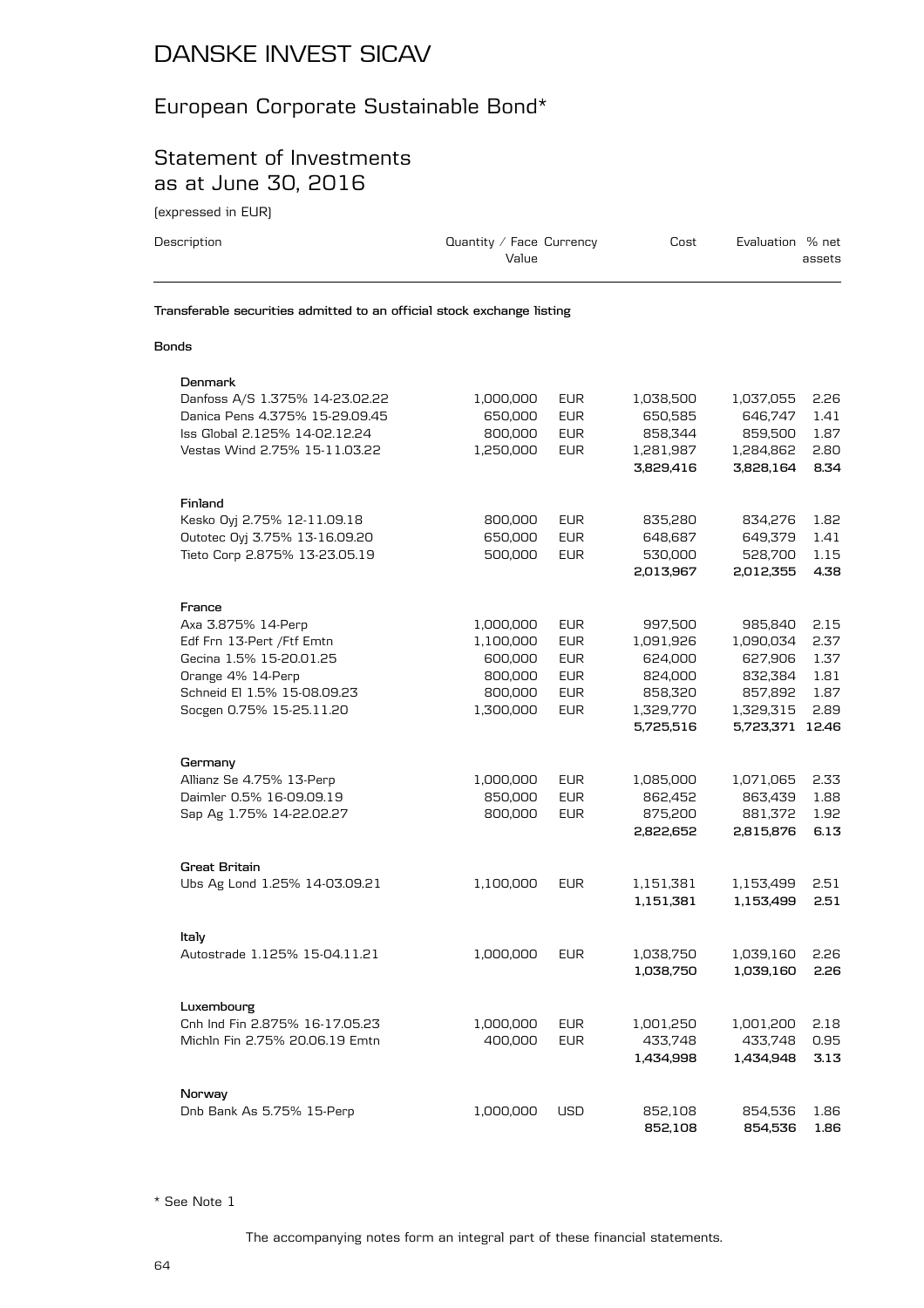## European Corporate Sustainable Bond\*

## Statement of Investments as at June 30, 2016 (continued)

(expressed in EUR)

| Description                                                            | Quantity / Face Currency<br>Value |            | Cost                   | Evaluation % net       | assets       |
|------------------------------------------------------------------------|-----------------------------------|------------|------------------------|------------------------|--------------|
| Spain                                                                  |                                   |            |                        |                        |              |
| Fer Emision 3.375% 13-07.06.21                                         | 1,150,000                         | <b>EUR</b> | 1,308,240<br>1,308,240 | 1,308,349<br>1,308,349 | 2.85<br>2.85 |
| Sweden                                                                 |                                   |            |                        |                        |              |
| Fabege Ab Frn 16-23.05.18                                              | 6,000,000                         | <b>SEK</b> | 639,312                | 636,116                | 1.39         |
| Hmso Fstght Frn 16-03.06.21                                            | 12,000,000                        | <b>SEK</b> | 1,277,487              | 1,272,518              | 2.77         |
| Nibe Indust Frn 15-28.05.20                                            | 12,000,000                        | <b>SEK</b> | 1,273,695              | 1,269,967              | 2.77         |
| Sbab Bk Ab Frn 16-23.06.21                                             | 8,000,000                         | <b>SEK</b> | 851,207                | 847,226                | 1.84         |
| Sca Ab 1.125% 15-05.03.25                                              | 1,250,000                         | <b>EUR</b> | 1,268,513              | 1,273,800              | 2.77         |
| Seb 2.5% 14-28.05.26                                                   | 1,250,000                         | <b>EUR</b> | 1,284,638              | 1,280,487              | 2.79         |
| Sod Sko Eko Frn 16-07.06.21                                            | 8,000,000                         | <b>SEK</b> | 848,866                | 845,678                | 1.84         |
|                                                                        |                                   |            | 7,443,718              | 7,425,792 16.17        |              |
| The Netherlands                                                        |                                   |            |                        |                        |              |
| Abn Amro 0.625% 16-31.05.22                                            | 1,300,000                         | <b>EUR</b> | 1,312,974              | 1,315,964              | 2.87         |
| Bmw Fin 1.25% 14-05.09.22                                              | 800,000                           | <b>EUR</b> | 843,048                | 846,720                | 1.84         |
| Citycon Tr 2.375% 15-16.09.22                                          | 800,000                           | <b>EUR</b> | 862,248                | 865,888                | 1.89         |
| Edp Fin Bv 2.625% 14-18.01.22                                          | 1,200,000                         | <b>EUR</b> | 1,267,500              | 1,263,846              | 2.75         |
| Iberdrola   1.125% 16-21.04.26                                         | 1,300,000                         | <b>EUR</b> | 1,315,210              | 1,322,925              | 2.88         |
| Ing Nv 0.7% 15-16.04.20                                                | 1,250,000                         | <b>EUR</b> | 1,274,825              | 1,274,163              | 2.77         |
| Tennet 1% 16-13.06.26                                                  | 1,300,000                         | <b>EUR</b> | 1,318,070              | 1,332,968              | 2.90         |
|                                                                        |                                   |            | 8,193,875              | 8,222,474 17.90        |              |
| United States of America                                               |                                   |            |                        |                        |              |
| Apple Inc 2.85% 16-23.02.23                                            | 600,000                           | <b>USD</b> | 563,516                | 567,265                | 1.23         |
| Microsoft 3.125% 13-06.12.28                                           | 700,000                           | <b>EUR</b> | 871,710                | 876,617                | 1.91         |
| South Pwr 1% 16-20.06.22                                               | 900,000                           | <b>EUR</b> | 902,160                | 908,671                | 1.98         |
|                                                                        |                                   |            | 2,337,386              | 2,352,553              | 5.12         |
| Total - Bonds                                                          |                                   |            | 38,152,007             | 38,171,077 83.11       |              |
| Total - Transferable securities admitted to an official stock exchange |                                   |            |                        |                        |              |
| listing                                                                |                                   |            | 38,152,007             | 38,171,077 83.11       |              |
| Transferable securities dealt in on another regulated market           |                                   |            |                        |                        |              |
| Bonds                                                                  |                                   |            |                        |                        |              |
|                                                                        |                                   |            |                        |                        |              |
| Norway                                                                 |                                   |            |                        |                        |              |
| Storebrand Frn 15-Perp                                                 | 8,000,000                         | <b>NOK</b> | 836,496                | 841,308                | 1.83         |
|                                                                        |                                   |            | 836,496                | 841,308                | 1.83         |
| <b>Total - Bonds</b>                                                   |                                   |            | 836,496                | 841,308                | 1.83         |
| Total - Transferable securities dealt in on another regulated market   |                                   |            | 836,496                | 841,308                | 1.83         |
| TOTAL INVESTMENT PORTFOLIO                                             |                                   |            | 38,988,503             | 39,012,385 84.94       |              |

\* See Note 1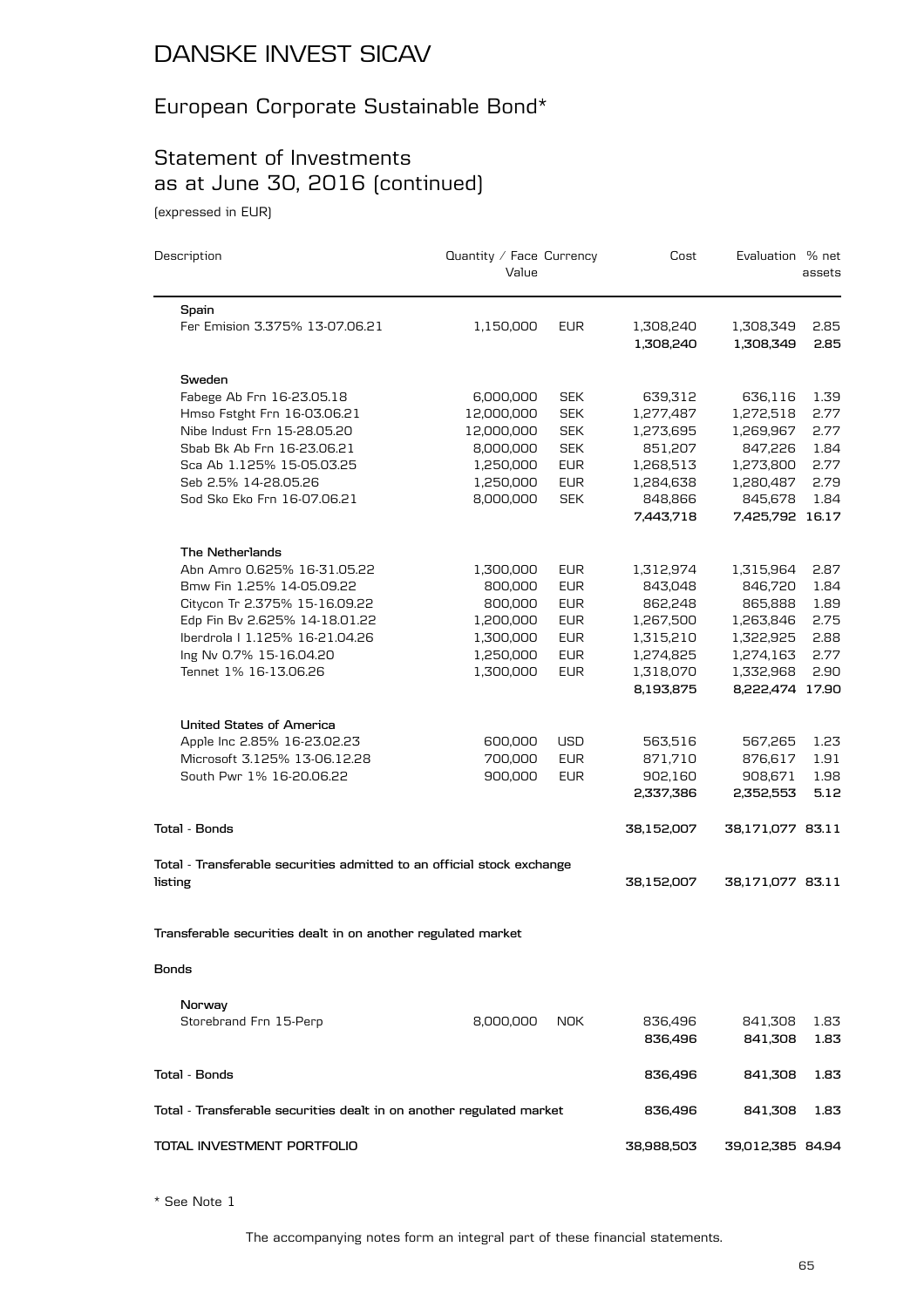#### European Corporate Sustainable Bond\*

#### Geographical and Economic Portfolio Breakdowns as at June 30, 2016

(expressed as a percentage of net assets)

| Geographical breakdown   | %     |
|--------------------------|-------|
| The Netherlands          | 17.90 |
| Sweden                   | 16.17 |
| France                   | 12.46 |
| Denmark                  | 8.34  |
| Germany                  | 6.13  |
| United States of America | 5.12  |
| Finland                  | 4.38  |
| Norway                   | 3.69  |
| Luxembourg               | 3.13  |
| Spain                    | 2.85  |
| Great Britain            | 2.51  |
| Italy                    | 2.26  |
|                          | 84.94 |

| Economic breakdown                   | ℅     |
|--------------------------------------|-------|
| Banks and Financial Institutions     | 17.53 |
| Holding and Finance Companies        | 12.51 |
| Insurance                            | 7.72  |
| <b>Public Services</b>               | 7.15  |
| Real Estate Companies                | 5.53  |
| Transportation                       | 5.11  |
| Internet Software                    | 4.98  |
| Electronics and Electrical Equipment | 4.75  |
| Forest Products and Paper Industry   | 2.77  |
| Mechanics, Machinery                 | 2.77  |
| Electronic Semiconductor             | 2.26  |
| Automobile Industry                  | 1.88  |
| Other Services                       | 1.87  |
| Investment Funds                     | 1.84  |
| Retail                               | 1.82  |
| News Transmission                    | 1.81  |
| Non-Ferrous Metals                   | 1.41  |
| Office Equipment, Computers          | 1.23  |
|                                      | 84.94 |

\* See Note 1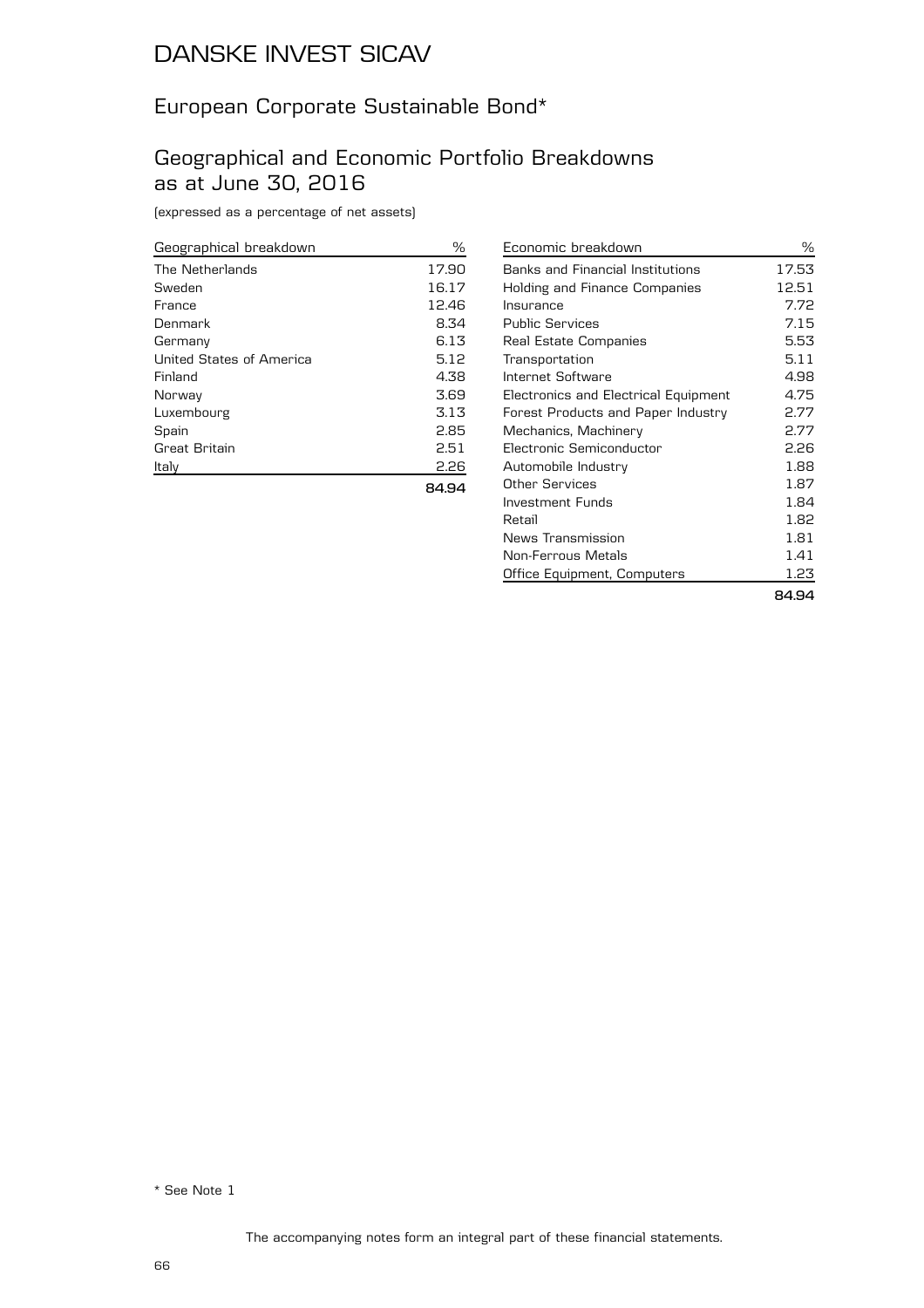#### **Germany**

#### Statement of Investments as at June 30, 2016

(expressed in EUR)

| Description                                                            | Quantity / Face Currency<br>Value | Cost | Evaluation % net | assets |
|------------------------------------------------------------------------|-----------------------------------|------|------------------|--------|
| Transferable securities admitted to an official stock exchange listing |                                   |      |                  |        |

#### **Shares**

| Cyprus                                                                 |        |            |           |                 |      |
|------------------------------------------------------------------------|--------|------------|-----------|-----------------|------|
| Aroundtown                                                             | 40,136 | <b>EUR</b> | 175,396   | 183,823         | 2.11 |
|                                                                        |        |            | 175,396   | 183,823         | 2.11 |
| Germany                                                                |        |            |           |                 |      |
| Allianz Se /Nam. Vinkuliert                                            | 3,190  | <b>EUR</b> | 453,963   | 401,780         | 4.60 |
| Axel Springer Se N Namen-Akt. V*                                       | 5,943  | <b>EUR</b> | 295,839   | 279,767         | 3.20 |
| Basler Ag*                                                             | 3,566  | <b>EUR</b> | 179,944   | 177,590         | 2.03 |
| Bayer                                                                  | 4,285  | <b>EUR</b> | 512,133   | 379,137         | 4.34 |
| <b>Brenntag</b>                                                        | 6,577  | <b>EUR</b> | 314,762   | 278,799         | 3.19 |
| Continental Ag                                                         | 1,764  | <b>EUR</b> | 331,303   | 295,294         | 3.38 |
| Covestro Ag*                                                           | 7,489  | <b>EUR</b> | 219,535   | 290,948         | 3.33 |
| Cts Eventim Ag. Bremen*                                                | 13,083 | <b>EUR</b> | 359,016   | 361,091         | 4.14 |
| Daimler Ag /Namen-Akt.                                                 | 2,130  | <b>EUR</b> | 154,149   | 113,103         | 1.30 |
| Deutsche Wohnen Ag                                                     | 9,735  | <b>EUR</b> | 227,336   | 297,842         | 3.41 |
| Drillisch Ag*                                                          | 7,904  | <b>EUR</b> | 273,919   | 278,260         | 3.19 |
| Fielmann Ag*                                                           | 4,598  | <b>EUR</b> | 267,631   | 298,824         | 3.42 |
| Fuchs Petrolub Vz. A.                                                  | 8,497  | <b>EUR</b> | 314,540   | 297,565         | 3.41 |
| Gea Group Ag                                                           | 7,471  | <b>EUR</b> | 279,390   | 308,515         | 3.53 |
| Grenkeleasing Ag*                                                      | 1,512  | <b>EUR</b> | 232,952   | 239,047         | 2.74 |
| Hawesko Hld Ag Hamburg                                                 | 4,937  | <b>EUR</b> | 204,303   | 199,479         | 2.28 |
| Hella Kgaa Hueck & Co                                                  | 7,601  | <b>EUR</b> | 293,980   | 220,581         | 2.53 |
| Henkel / Vorzug                                                        | 3,224  | <b>EUR</b> | 311,610   | 349,643         | 4.00 |
| Jungheinrich Ag / Vorz. O. Sta                                         | 12,096 | <b>EUR</b> | 231,523   | 323,084         | 3.70 |
| Kws Saat Ag*                                                           | 974    | <b>EUR</b> | 269,089   | 291,470         | 3.34 |
| Lanxess Ag                                                             | 7,048  | <b>EUR</b> | 316,513   | 273,462         | 3.13 |
| Nexus Ag                                                               | 11,986 | <b>EUR</b> | 198,781   | 206,159         | 2.36 |
| Norma Group                                                            | 5,758  | <b>EUR</b> | 238,967   | 246,500         | 2.82 |
| Sartorius Ag / Vorzug.                                                 | 4,600  | <b>EUR</b> | 154,437   | 295,136         | 3.38 |
| Scout24 Holding Gmbh                                                   | 8,969  | <b>EUR</b> | 270,379   | 310,283         | 3.55 |
| Surteco Se*                                                            | 9,478  | <b>EUR</b> | 204,458   | 193,067         | 2.21 |
| Symrise Ag                                                             | 6,283  | <b>EUR</b> | 334,433   | 373,838         | 4.28 |
| Tele Columbus Ag*                                                      | 40,503 | <b>EUR</b> | 331,623   | 330,829         | 3.79 |
| Vossloh Ag*                                                            | 4,093  | <b>EUR</b> | 230,307   | 226,998         | 2.60 |
|                                                                        |        |            | 8,006,815 | 8,138,091 93.18 |      |
| Luxembourg                                                             |        |            |           |                 |      |
| Stabilus Sa                                                            | 6,193  | <b>EUR</b> | 238,702   | 266,423         | 3.05 |
|                                                                        |        |            | 238,702   | 266,423         | 3.05 |
| <b>Total - Shares</b>                                                  |        |            | 8,420,913 | 8,588,337 98.34 |      |
| Total - Transferable securities admitted to an official stock exchange |        |            |           |                 |      |
| listing                                                                |        |            | 8,420,913 | 8,588,337 98.34 |      |
| TOTAL INVESTMENT PORTFOLIO                                             |        |            | 8,420,913 | 8,588,337 98.34 |      |

\* Securities subject to a collateralized securities lending agreement as described in note 7.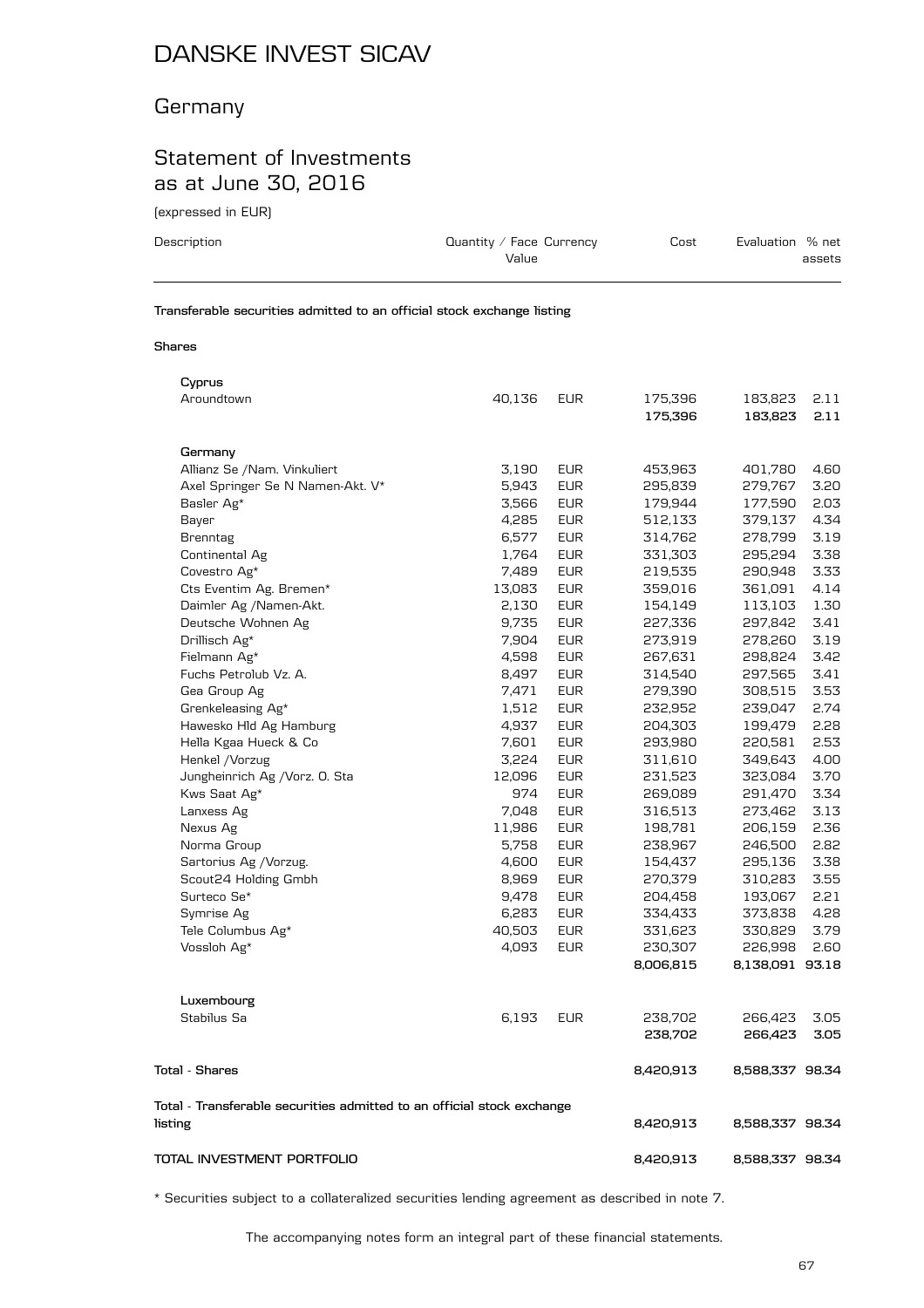#### **Germany**

#### Geographical and Economic Portfolio Breakdowns as at June 30, 2016

(expressed as a percentage of net assets)

| Geographical breakdown |       |
|------------------------|-------|
| Germany                | 93.18 |
| Luxembourg             | 3.05  |
| Cyprus                 | 2.11  |
|                        | 98.34 |

| Economic breakdown            | ℅     |
|-------------------------------|-------|
| Chemicals                     | 18.27 |
| Mechanics, Machinery          | 16.03 |
| Graphic Art, Publishing       | 7.34  |
| News Transmission             | 6.98  |
| Real Estate Companies         | 5.52  |
| Internet Software             | 5.10  |
| Insurance                     | 4.60  |
| Consumer Goods                | 4.00  |
| Automobile Industry           | 3.83  |
| Other Services                | 3.55  |
| Retail                        | 3.42  |
| Petrol                        | 3.41  |
| Tyres & Rubber                | 3.38  |
| Agriculture and Fishing       | 3.34  |
| Holding and Finance Companies | 3.05  |
| <b>Tobacco and Spirits</b>    | 2.28  |
| Various Capital Goods         | 2.21  |
| Electronic Semiconductor      | 2.03  |
|                               | 98.34 |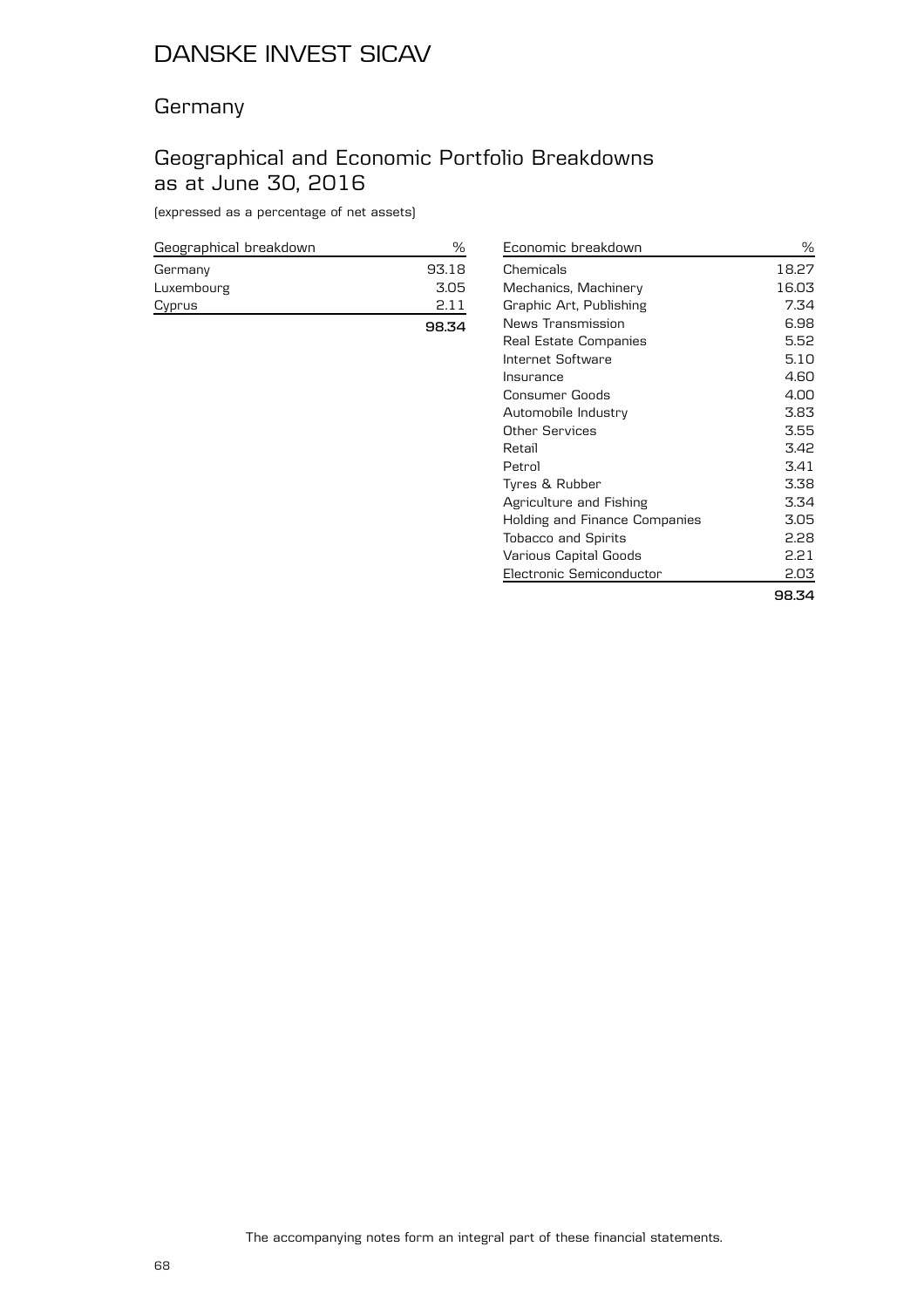## Global High Dividend

#### Statement of Investments as at June 30, 2016

(expressed in EUR)

| Description                                                            | Quantity / Face Currency |                          | Cost               | Evaluation % net   |              |
|------------------------------------------------------------------------|--------------------------|--------------------------|--------------------|--------------------|--------------|
|                                                                        | Value                    |                          |                    |                    | assets       |
| Transferable securities admitted to an official stock exchange listing |                          |                          |                    |                    |              |
| Shares                                                                 |                          |                          |                    |                    |              |
| Australia                                                              |                          |                          |                    |                    |              |
| Insurance Australia Group Ltd                                          | 46,535                   | AUD                      | 183,954            | 169,363            | 1.48         |
| <b>Telstra Corporation Ltd</b>                                         | 53,201                   | <b>AUD</b>               | 225,057            | 197,531            | 1.72         |
|                                                                        |                          |                          | 409,011            | 366,894            | 3.20         |
| Canada                                                                 |                          |                          |                    |                    |              |
| <b>Toronto Dominion Bk</b>                                             | 7,933                    | CAD                      | 304,214            | 305,988            | 2.67         |
|                                                                        |                          |                          | 304,214            | 305,988            | 2.67         |
| Finland                                                                |                          |                          |                    |                    |              |
| Sampo Plc A*                                                           | 7,971                    | <b>EUR</b>               | 341,159            | 285,840            | 2.50         |
|                                                                        |                          |                          | 341,159            | 285,840            | 2.50         |
| France                                                                 |                          |                          |                    |                    |              |
| Michelin B / Nom.                                                      | 3,138                    | <b>EUR</b>               | 298,557            | 264,188            | 2.31         |
| Sanofi-Aventis                                                         | 3,823                    | <b>EUR</b>               | 324,094            | 280,800            | 2.45         |
|                                                                        |                          |                          | 622,651            | 544,988            | 4.76         |
| Germany                                                                |                          |                          |                    |                    |              |
| Basf Namen-Akt.                                                        | 5,171                    | <b>EUR</b>               | 402,973            | 347,595            | 3.04         |
| Siemens Ag /Nam.                                                       | 2,982                    | <b>EUR</b>               | 284,500            | 269,632            | 2.35         |
|                                                                        |                          |                          | 687,473            | 617,227            | 5.39         |
| <b>Great Britain</b>                                                   |                          |                          |                    |                    |              |
| Astrazeneca Plc                                                        | 5,406                    | <b>SEK</b>               | 320,019            | 282,158            | 2.46         |
| British American Tobacco (25p)                                         | 8,137                    | <b>GBP</b>               | 417,561            | 463,058            | 4.04         |
| Direct Line                                                            | 64,257                   | <b>GBP</b>               | 331,082            | 264,856            | 2.31         |
| National Grid Plc<br>Royal Dutch Shell /-B-                            | 26,813<br>20,406         | <b>GBP</b><br><b>GBP</b> | 326,785<br>517,838 | 343,546<br>492,573 | 3.00<br>4.30 |
|                                                                        |                          |                          | 1,913,285          | 1,846,191 16.11    |              |
|                                                                        |                          |                          |                    |                    |              |
| Italy<br>Snam Rete Gas Spa                                             | 66,975                   | <b>EUR</b>               | 314,596            | 347,600            | 3.03         |
|                                                                        |                          |                          | 314,596            | 347,600            | 3.03         |
| Sweden                                                                 |                          |                          |                    |                    |              |
| Skandinav, Ensk, Banken A                                              | 36,946                   | <b>SEK</b>               | 371,513            | 284,003            | 2.48         |
| Skf Ab B                                                               | 18,273                   | <b>SEK</b>               | 276,460            | 258,019            | 2.25         |
| Teliasonera Ab                                                         | 62,679                   | <b>SEK</b>               | 315,510            | 258,986            | 2.26         |
|                                                                        |                          |                          | 963,483            | 801,008            | 6.99         |
| Switzerland                                                            |                          |                          |                    |                    |              |
| Baloise Holding / Namen                                                | 2,859                    | CHF                      | 305,788            | 281,580            | 2.46         |
| Nestle Sa                                                              | 6,545                    | <b>CHF</b>               | 441,145            | 447,863            | 3.91         |
| Zurich Insurance Group / Nam                                           | 1,438                    | <b>CHF</b>               | 383,390            | 312,820            | 2.73         |
|                                                                        |                          |                          | 1,130,323          | 1,042,263          | 9.10         |

\* Securities subject to a collateralized securities lending agreement as described in note 7.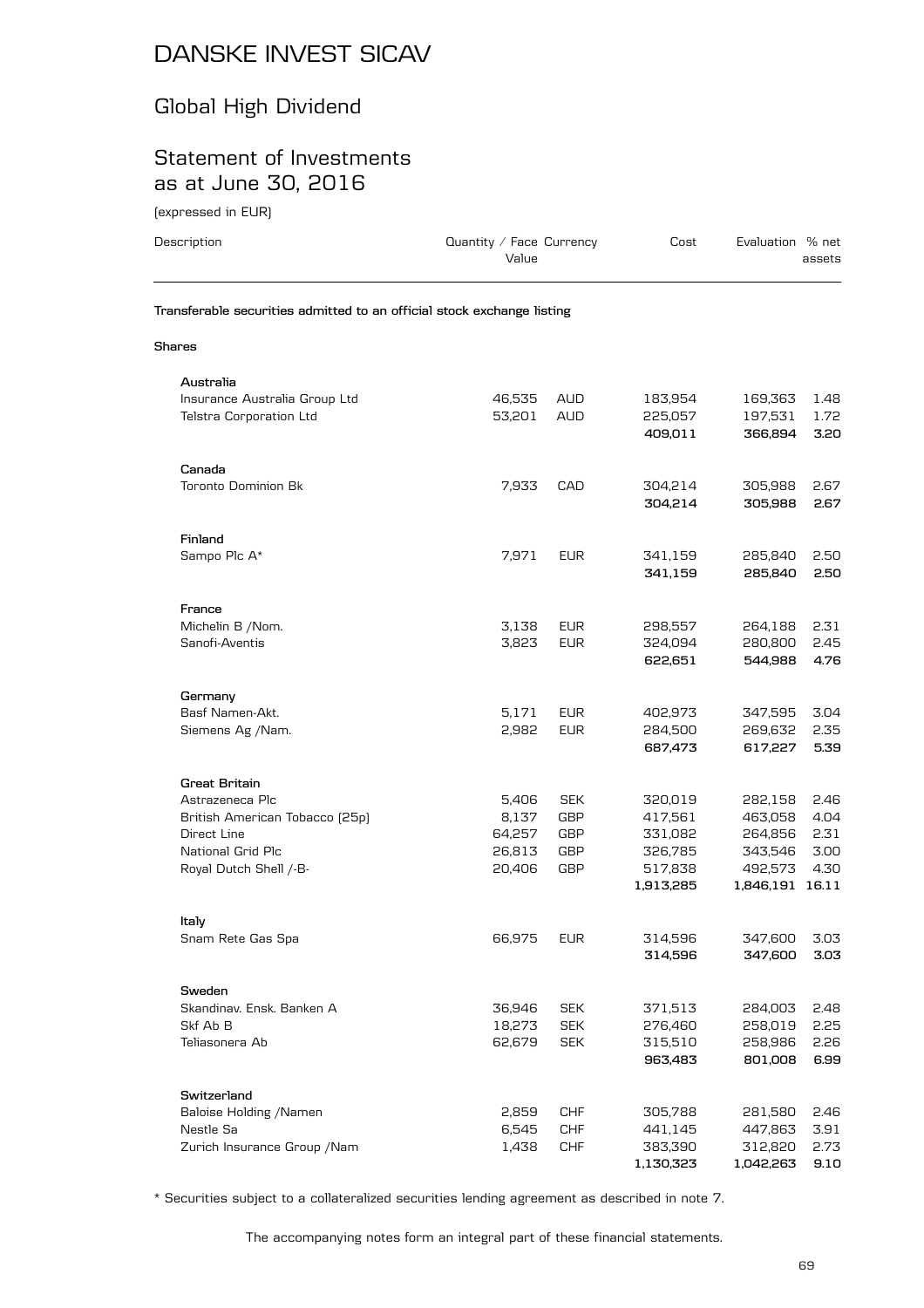## Global High Dividend

## Statement of Investments as at June 30, 2016 (continued)

(expressed in EUR)

| Description                                                            | Quantity / Face Currency<br>Value |            | Cost       | Evaluation % net | assets |
|------------------------------------------------------------------------|-----------------------------------|------------|------------|------------------|--------|
| <b>The Netherlands</b>                                                 |                                   |            |            |                  |        |
| Unilever Cert, of Shs                                                  | 10,152                            | <b>EUR</b> | 397,546    | 417,349          | 3.64   |
|                                                                        |                                   |            | 397,546    | 417,349          | 3.64   |
| United States of America                                               |                                   |            |            |                  |        |
| Altria Group                                                           | 7.948                             | <b>USD</b> | 363.792    | 485.490          | 4.24   |
| Chevron Corporation                                                    | 4,236                             | <b>USD</b> | 318,417    | 394,513          | 3.44   |
| Cisco Systems Inc.                                                     | 18,156                            | <b>USD</b> | 461,358    | 462,054          | 4.03   |
| Cms Energy Corp.                                                       | 7,956                             | <b>USD</b> | 235.752    | 321.263          | 2.80   |
| Conocophillips                                                         | 6,101                             | <b>USD</b> | 311,008    | 241,249          | 2.11   |
| Duke Energy                                                            | 3.720                             | <b>USD</b> | 239.421    | 281.902          | 2.46   |
| Edison International                                                   | 5,220                             | <b>USD</b> | 288,585    | 357,731          | 3.12   |
| Johnson & Johnson                                                      | 4.857                             | <b>USD</b> | 437.631    | 521.938          | 4.56   |
| Mcdonald S Corp.                                                       | 2.950                             | <b>USD</b> | 263,707    | 317,435          | 2.77   |
| Merck                                                                  | 9,042                             | <b>USD</b> | 467,401    | 464,538          | 4.05   |
| Pfizer Inc.                                                            | 14.853                            | <b>USD</b> | 452.859    | 468.282          | 4.09   |
| Procter & Gamble Co.                                                   | 6,094                             | <b>USD</b> | 433,240    | 460,487          | 4.02   |
|                                                                        |                                   |            | 4,273,171  | 4,776,882 41.69  |        |
| <b>Total - Shares</b>                                                  |                                   |            | 11,356,912 | 11,352,230 99.08 |        |
| Total - Transferable securities admitted to an official stock exchange |                                   |            |            |                  |        |
| listing                                                                |                                   |            | 11,356,912 | 11,352,230 99.08 |        |
| TOTAL INVESTMENT PORTFOLIO                                             |                                   |            | 11,356,912 | 11,352,230 99.08 |        |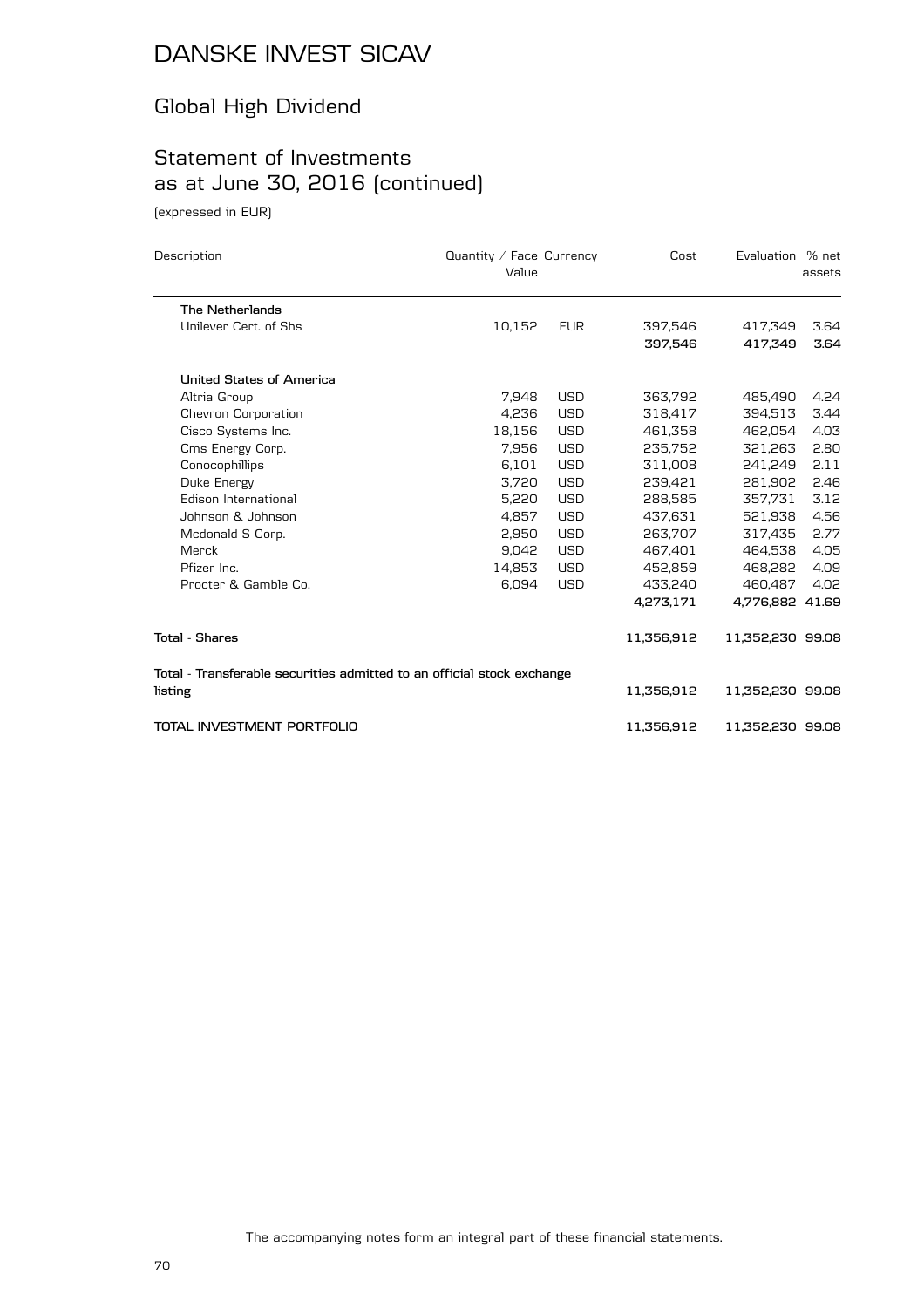## Global High Dividend

#### Geographical and Economic Portfolio Breakdowns as at June 30, 2016

(expressed as a percentage of net assets)

| Geographical breakdown   | %     |
|--------------------------|-------|
| United States of America | 41.69 |
| Great Britain            | 16.11 |
| Switzerland              | 9.10  |
| Sweden                   | 6.99  |
| Germany                  | 5.39  |
| France                   | 4.76  |
| The Netherlands          | 3.64  |
| Australia                | 3.20  |
| Italy                    | 3.03  |
| Canada                   | 2.67  |
| Finland                  | 2.50  |
|                          | 99.08 |

| Economic breakdown                   | ℅     |
|--------------------------------------|-------|
| Pharmaceuticals and Cosmetics        | 17.61 |
| Public Services                      | 11.95 |
| Insurance                            | 11.48 |
| Petrol                               | 9.85  |
| <b>Tobacco and Spirits</b>           | 8.28  |
| Food and Distilleries                | 7.55  |
| Banks and Financial Institutions     | 5.15  |
| Office Equipment, Computers          | 4.03  |
| Consumer Goods                       | 4.02  |
| News Transmission                    | 3.98  |
| Chemicals                            | 3.04  |
| Leisure                              | 2.77  |
| Holding and Finance Companies        | 2.46  |
| Electronics and Electrical Equipment | 2.35  |
| Tyres & Rubber                       | 2.31  |
| Mechanics, Machinery                 | 2.25  |
|                                      | 99.08 |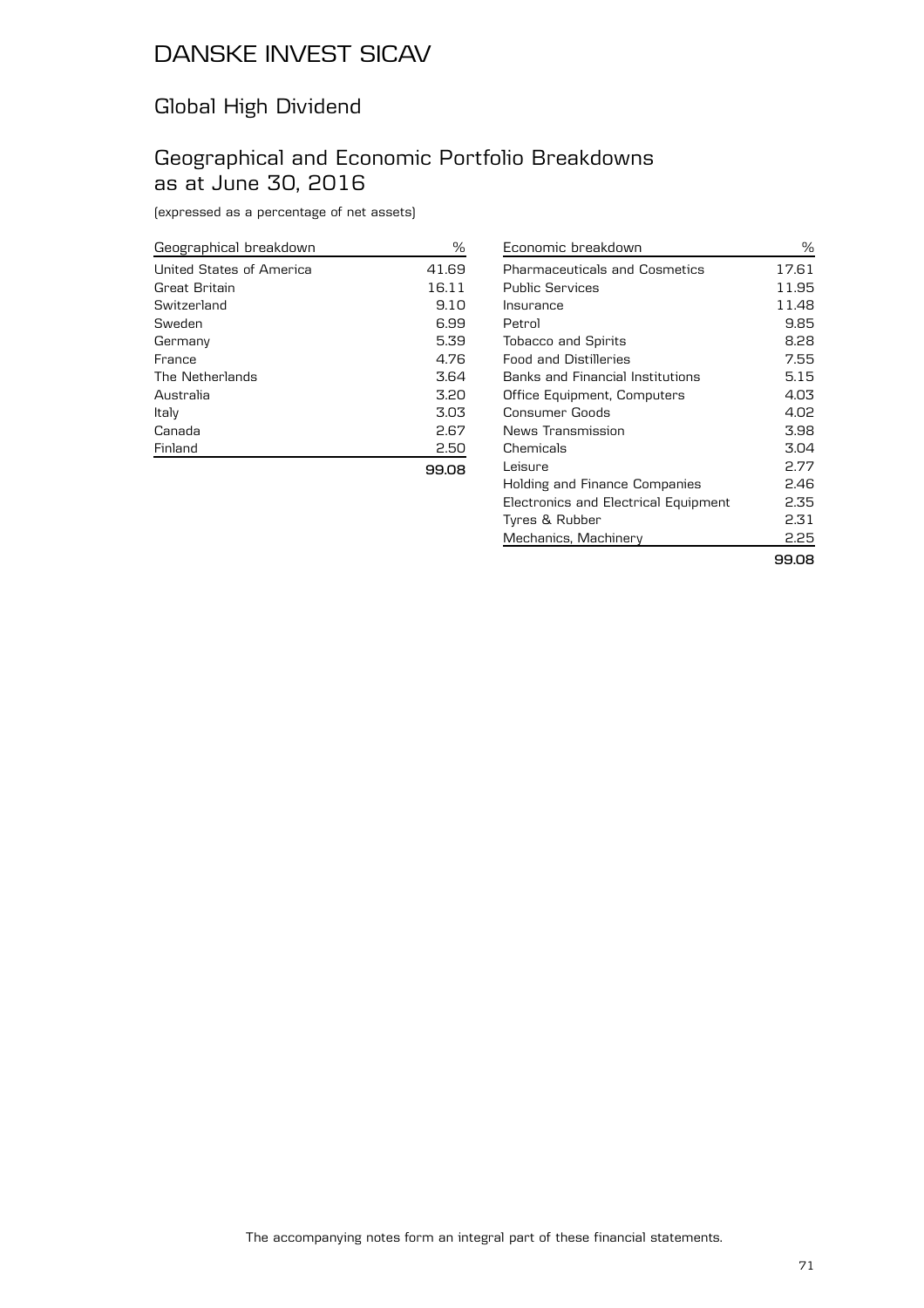## Global Inflation Linked Bond

#### Statement of Investments as at June 30, 2016

(expressed in EUR)

| Description                                                            | Quantity / Face Currency<br>Value |                   | Cost               | Evaluation % net   | assets       |
|------------------------------------------------------------------------|-----------------------------------|-------------------|--------------------|--------------------|--------------|
| Transferable securities admitted to an official stock exchange listing |                                   |                   |                    |                    |              |
| Bonds                                                                  |                                   |                   |                    |                    |              |
| Australia                                                              |                                   |                   |                    |                    |              |
| Australia 1.25% 21.08.40 /Infl                                         | 50,000                            | <b>AUD</b>        | 36,032             | 37,908             | 0.30         |
| Australia 2.5% 10-20.09.30 / Cpi                                       | 30,000                            | AUD               | 26,231<br>62,263   | 29,141<br>67,049   | 0.23<br>0.53 |
| Denmark                                                                |                                   |                   |                    |                    |              |
| Denmark 0.1% 12-15.11.23 /lnfl                                         | 240,479                           | <b>DKK</b>        | 33,542<br>33,542   | 34,383<br>34,383   | 0.27<br>0.27 |
| France                                                                 |                                   |                   |                    |                    |              |
| France 0.25% 25.07.24 Oat /Infl                                        | 112,038                           | <b>EUR</b>        | 121,091            | 122,120            | 0.98         |
| France 1% 05-25.07.17 Var /Infl                                        | 227,754                           | <b>EUR</b>        | 232,315            | 232,287            | 1.85         |
| France 1.8% 07-25.07.40 S. Oat                                         | 63,156                            | <b>EUR</b>        | 89,425             | 99,579             | 0.80         |
| France 1.85% 25.07.27 Oat /Infl                                        | 96,465                            | <b>EUR</b>        | 124,590            | 124,612            | 0.99         |
| France 2.25% 03-25.07.20 /Infl                                         | 269,166                           | <b>EUR</b>        | 305,313            | 305,680            | 2.44         |
| France 3.15% 02-25.07.32 Oat                                           | 117,766                           | <b>EUR</b>        | 171,761            | 191,935            | 1.53         |
|                                                                        |                                   |                   | 1,044,495          | 1,076,213          | 8.59         |
| Germany                                                                |                                   |                   |                    |                    |              |
| Germany 0.1% 12-15.04.23 /Infl                                         | 124,581                           | <b>EUR</b>        | 131,622            | 133,832            | 1.07         |
| Germany 0.5% 14-15.04.30 /Infl                                         | 40,526                            | <b>EUR</b>        | 46,425             | 48,890             | 0.39         |
|                                                                        |                                   |                   | 178,047            | 182,722            | 1.46         |
| Great Britain                                                          |                                   |                   |                    |                    |              |
| Great Brit. 1.875% 07-22.11.22                                         | 101,947                           | GBP               | 156,024            | 153,804            | 1.23         |
| UK 0.125% 12-22.03.24 /lnfl                                            | 270,272                           | GBP               | 388,491            | 372,098            | 2.97         |
| UK 0.125% 13-22.03.68 /lnfl                                            | 26,239                            | GBP               | 69,774             | 69,757             | 0.56         |
| UK 0.125% 13-22.11.19 /Infl                                            | 83,930                            | GBP               | 114,000            | 109,503            | 0.87         |
| UK 0.375% 11-22.03.62 /lnfl                                            | 205,590                           | GBP               | 353,037            | 535,118            | 4.27         |
| UK 0.625% 10-22.03.40 /lnfl                                            | 163,403                           | <b>GBP</b>        | 302,255            | 304,062            | 2.42         |
| UK 0.75% 07-22.11.47 /Infl                                             | 157,675                           | GBP               | 322,364            | 341,807            | 2.73         |
| UK 1.25% 08-22.11.32 /Infl                                             | 30,175                            | GBP               | 52,345             | 53,914             | 0.43         |
| UK 1.8% 11-22.03.29 /lnfl                                              | 171,097                           | GBP               | 257,902            | 248,364            | 1.98         |
| UK 2% 02-26.01.35 /lnfl                                                | 140,000                           | GBP               | 395,913            | 425,137            | 3.39         |
|                                                                        |                                   |                   | 2,412,105          | 2,613,564 20.85    |              |
|                                                                        |                                   |                   |                    |                    |              |
| Italy                                                                  |                                   |                   |                    |                    |              |
| Italy 2.1% 06-15.09.17 /Infl                                           | 361,243                           | <b>EUR</b>        | 375,029            | 371,081            | 2.96         |
| Italy 2.1% 10-15.09.21 /Infl                                           | 162,942                           | <b>EUR</b>        | 182,035            | 180,719            | 1.44         |
| Italy 2.55% 09-15.09.41                                                | 248,374                           | <b>EUR</b>        | 319,600            | 320,012            | 2.56         |
| Italy 3.1% 11-15.09.26 Btp /Infl                                       | 95,698                            | <b>EUR</b>        | 121,670<br>998,334 | 117,955<br>989,767 | 0.94<br>7.90 |
|                                                                        |                                   |                   |                    |                    |              |
| <b>United States of America</b>                                        |                                   |                   |                    |                    |              |
| USA 0.125% 12-15.01.22 /Infl                                           | 1,273,536                         | USD<br><b>USD</b> | 1,137,202          | 1,161,641          | 9.27         |
| USA 0.375% 13-15.07.23 /Infl                                           | 1,259,248                         |                   | 1,100,861          | 1,166,538          | 9.31         |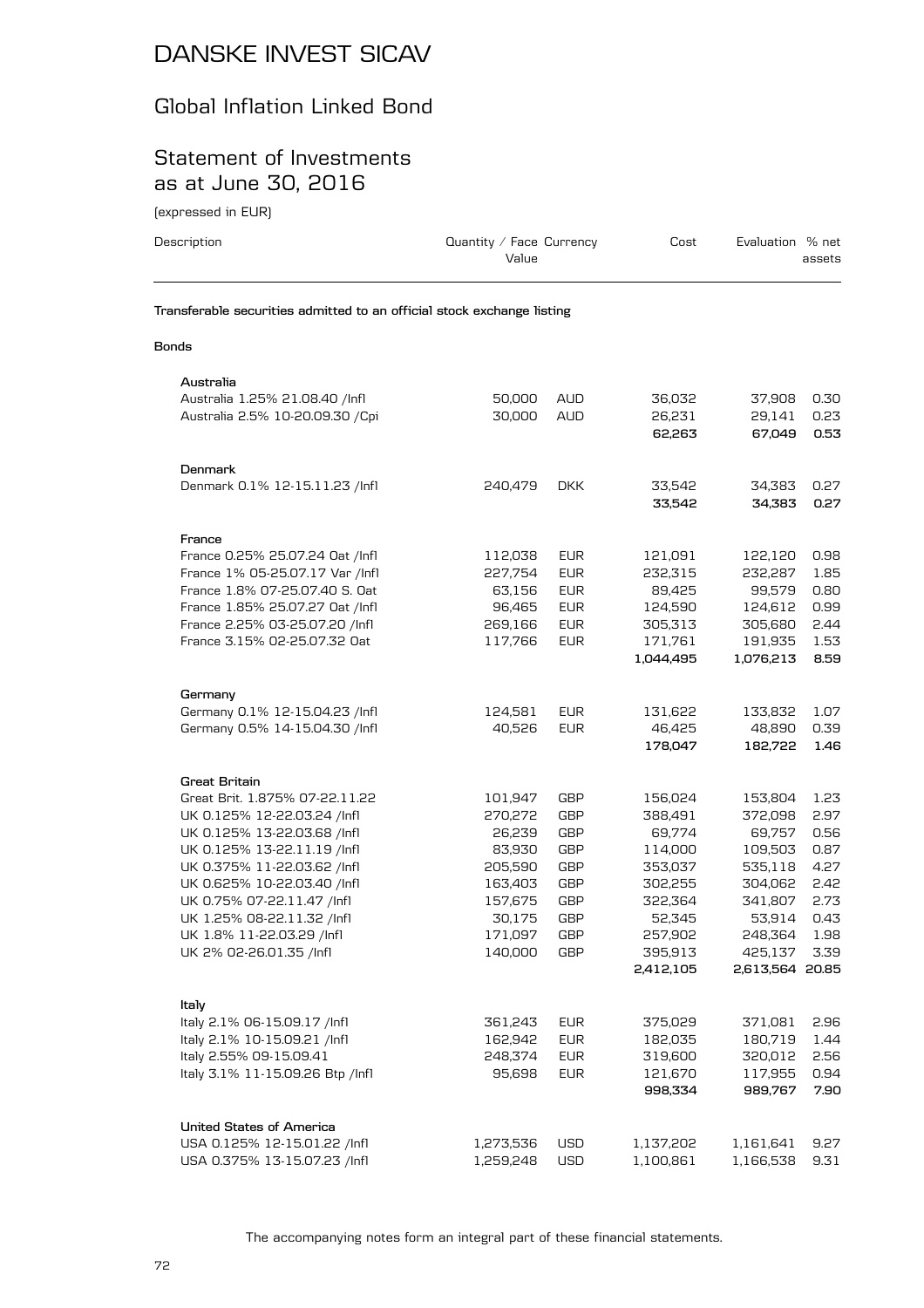### Global Inflation Linked Bond

### Statement of Investments as at June 30, 2016 (continued) (expressed in EUR)

Description **Description** Description **Description** Value assets USA 0.625% 13-15.02.43 /Infl 438,803 USD 314,410 384,348 3.06 **2,552,473 2,712,527 21.64 Total - Bonds 7,281,259 7,676,225 61.24 Total - Transferable securities admitted to an official stock exchange listing 7,281,259 7,676,225 61.24 Transferable securities dealt in on another regulated market Bonds Canada** Canada 1.25% 13-01.12.47 /Infl\* 177,575 CAD 148,796 156,479 1.25 Canada 2% 07-01.12.41 /Infl 81,056 CAD 75,517 79,000 0.63 Canada 4% 99-01.12.31 /Infl 42,278 CAD 43,162 46,432 0.37 **267,475 281,911 2.25 France** France 1.1% 09-25.07.22 Oat 304,539 EUR 340,448 342,391 2.73 **340,448 342,391 2.73 Great Britain** UK 0.5% 09-22.03.50 /Infl 233,339 GBP 379,875 497,285 3.97 UK 0.625% 09-22.11.42 /Ukrpi 111,016 GBP 213,641 216,134 1.72 **593,516 713,419 5.69 Italy** Italy 1.25% 15-15.09.32 /Infl 50,078 EUR 51,735 52,532 0.42 Italy 2.35% 14-15.09.24 Btp 90,686 EUR 106,395 103,799 0.83 **158,130 156,331 1.25 Japan** Japan 0.1% 13-10.09.23 /Infl 27,783,000 JPY 206,832 256,414 2.04 **206,832 256,414 2.04 New Zealand** New Zealand 2% 12-20.09.25 /Cpi  $75,000$  NZD  $45,392$  51,680 0.41 New Zealand 2.5% 20.09.35 /Infl  $130,000$  NZD 91,193 93,463 0.75 **136,585 145,143 1.16 Spain** Spain B 0.55% 30.11.19 /Infl 150,600 EUR 154,063 154,950 1.24 Spain I /L B 1% 30.11.30 /Infl 28,035 EUR 27,615 28,851 0.23 **181,678 183,801 1.47 United States of America** USA 0.125% 14-15.07.24 /Infl 768,831 USD 661,744 696,014 5.55 USA 0.125% 15-15.04.20 /Infl 97,443 USD 88,259 89,159 0.71

\* Securities subject to a collateralized securities lending agreement as described in note 7.

The accompanying notes form an integral part of these financial statements.

Cost Evaluation % net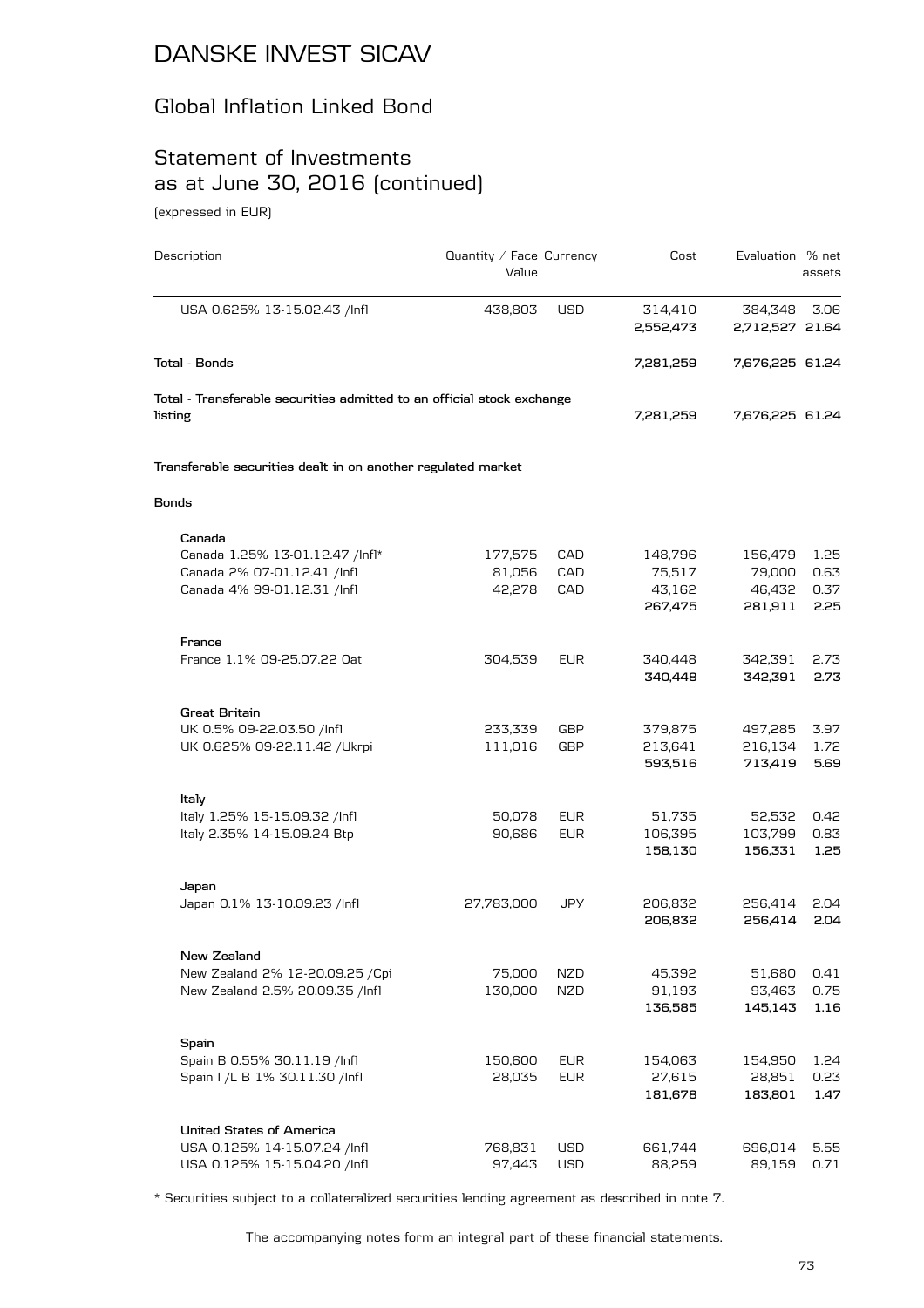### Global Inflation Linked Bond

# Statement of Investments as at June 30, 2016 (continued)

(expressed in EUR)

| Description                                                          | Quantity / Face Currency<br>Value |            | Cost       | Evaluation      | % net<br>assets |  |
|----------------------------------------------------------------------|-----------------------------------|------------|------------|-----------------|-----------------|--|
| USA 0.625% 16-15.01.26 /lnfl                                         | 101,091                           | <b>USD</b> | 93,336     | 95,399          | 0.76            |  |
| USA 2% 06-15.01.26 Tsy /Infl. Idx                                    | 387,277                           | <b>USD</b> | 394.979    | 408.375         | 3.26            |  |
| USA 2.125% 10-15.02.40 /lnfl                                         | 233.381                           | <b>USD</b> | 256,272    | 274.393         | 2.19            |  |
| USA 2.375% 07-15.01.27 Tho                                           | 536,000                           | <b>USD</b> | 504.741    | 589.650         | 4.70            |  |
| USA 2.5% 09-15.01.29 Tbo /lnfl                                       | 134.255                           | <b>USD</b> | 144.441    | 152.667         | 1.22            |  |
| USA 3.375% 01-15.04.32 Inflation                                     | 67.664                            | <b>USD</b> | 83.110     | 88.955          | 0.71            |  |
|                                                                      |                                   |            | 2,226,882  | 2,394,612       | 19.10           |  |
| Total - Bonds                                                        |                                   |            | 4,111,546  | 4.474.022 35.69 |                 |  |
| Total - Transferable securities dealt in on another regulated market |                                   |            | 4,111,546  | 4.474.022 35.69 |                 |  |
| TOTAL INVESTMENT PORTFOLIO                                           |                                   |            | 11.392.805 | 12.150.247      | 96.93           |  |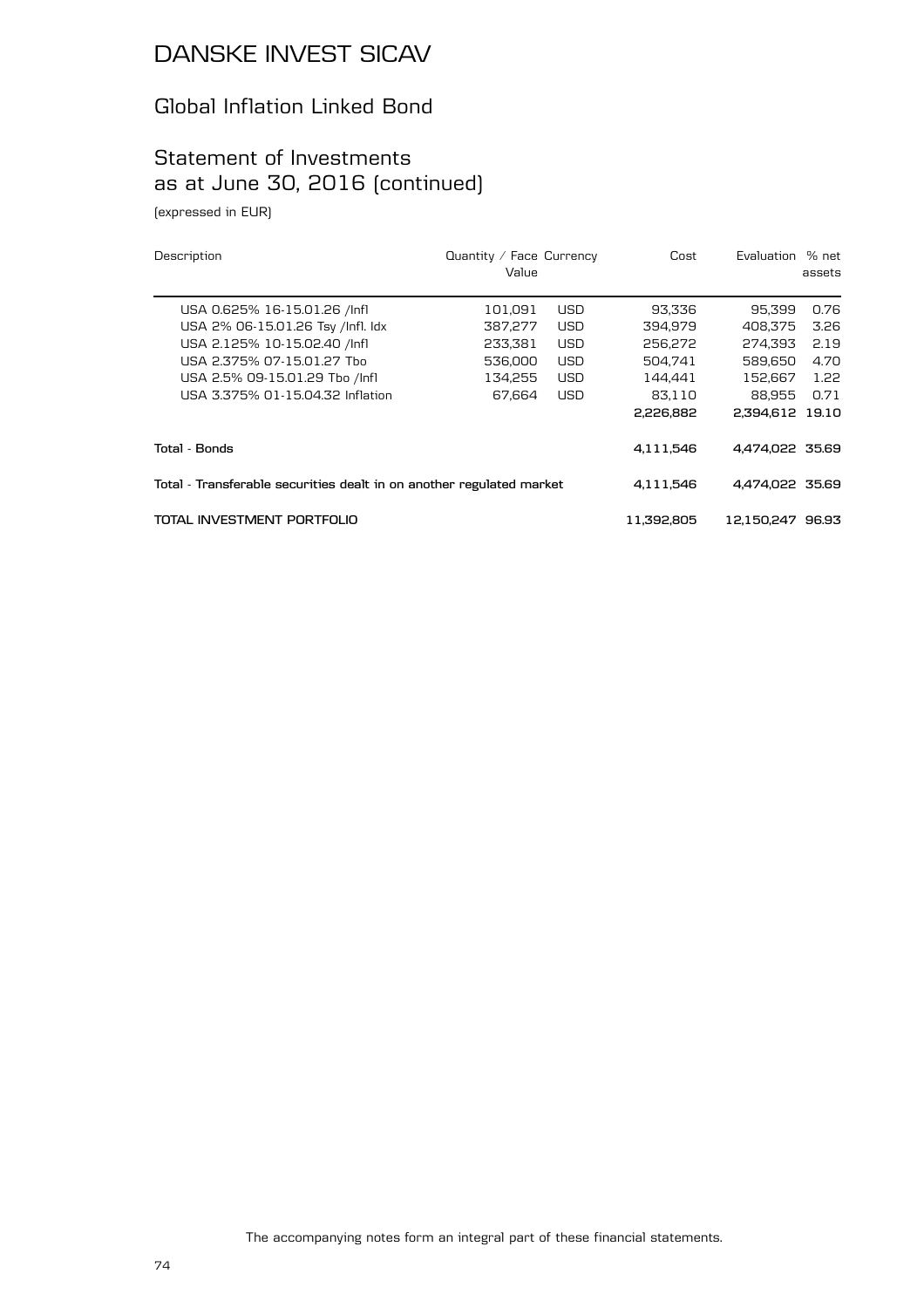### Global Inflation Linked Bond

### Geographical and Economic Portfolio Breakdowns as at June 30, 2016

(expressed as a percentage of net assets)

| Geographical breakdown   | ℅     |
|--------------------------|-------|
| United States of America | 40.74 |
| Great Britain            | 26.54 |
| France                   | 11.32 |
| Italy                    | 9.15  |
| Canada                   | 2.25  |
| Japan                    | 2.04  |
| Spain                    | 1.47  |
| Germany                  | 1.46  |
| New Zealand              | 1.16  |
| Australia                | 0.53  |
| Denmark                  | 0.27  |
|                          | 96.93 |

| Economic breakdown                   |       |
|--------------------------------------|-------|
| States, Provinces and Municipalities | 96.93 |
|                                      | 9693  |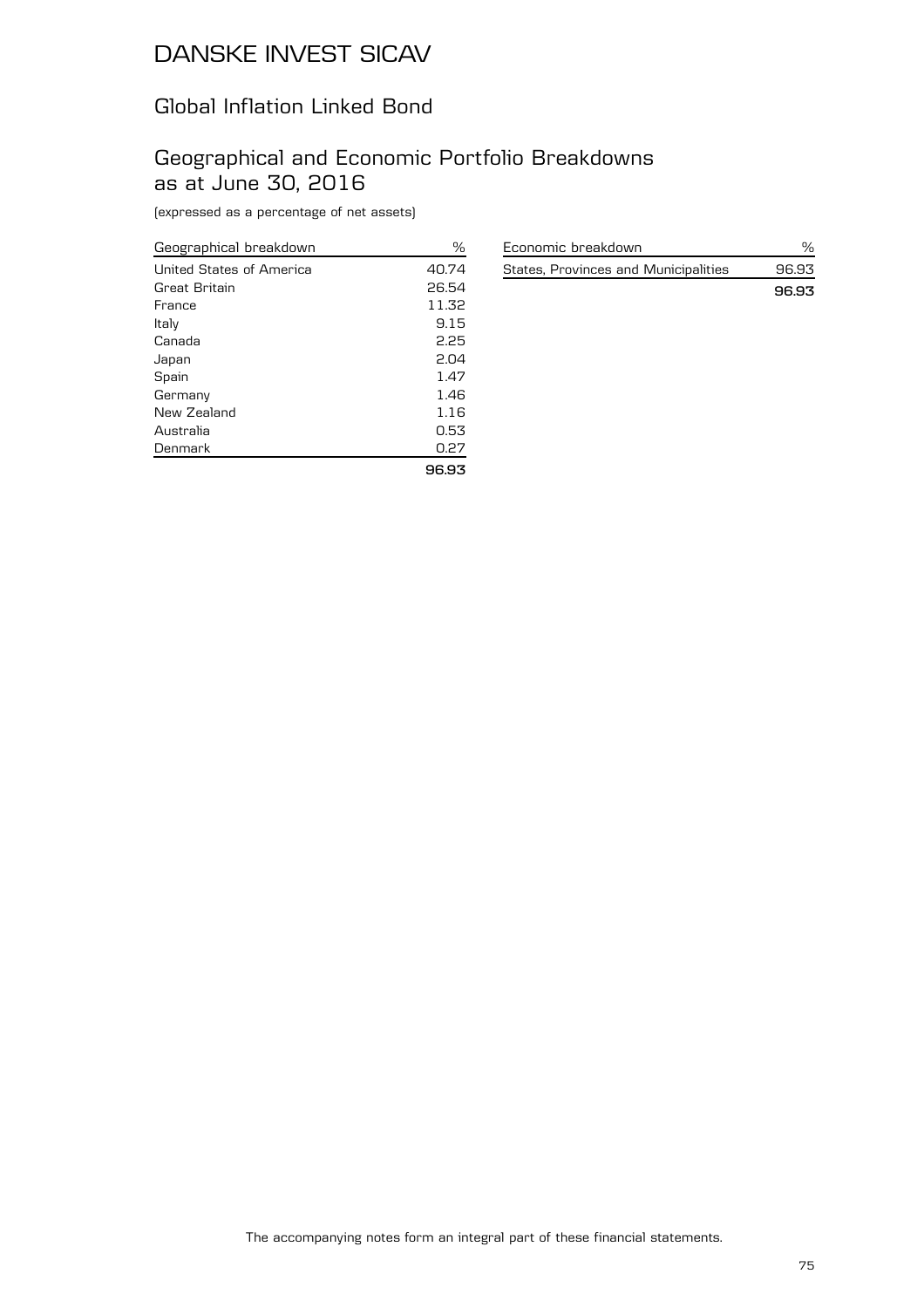## Global Inflation Linked Bond Short Duration

### Statement of Investments as at June 30, 2016

(expressed in EUR)

| Description                                                            | Quantity / Face Currency<br>Value |                          | Cost                          | Evaluation                    | % net<br>assets      |
|------------------------------------------------------------------------|-----------------------------------|--------------------------|-------------------------------|-------------------------------|----------------------|
| Transferable securities admitted to an official stock exchange listing |                                   |                          |                               |                               |                      |
| Bonds                                                                  |                                   |                          |                               |                               |                      |
| Australia                                                              |                                   |                          |                               |                               |                      |
| Australia 1.25% 12-21.02.22 /Infl<br>Australia 3% 09-20.09.25 /Infl    | 350,000<br>330,000                | <b>AUD</b><br><b>AUD</b> | 279,022<br>320,799<br>599,821 | 266,643<br>319,783<br>586,426 | 0.61<br>0.73<br>1.34 |
|                                                                        |                                   |                          |                               |                               |                      |
| Canada<br>Canada 4.25% 91-01.12.21 /Infl                               | 775,085                           | CAD                      | 671,177                       | 674,497                       | 1.54                 |
|                                                                        |                                   |                          | 671,177                       | 674,497                       | 1.54                 |
| <b>Denmark</b>                                                         |                                   |                          |                               |                               |                      |
| Denmark 0.1% 12-15.11.23 /Infl                                         | 1,327,861                         | <b>DKK</b>               | 186,298<br>186,298            | 189,852<br>189,852            | 0.43<br>0.43         |
| France                                                                 |                                   |                          |                               |                               |                      |
| France 0.25% 25.07.24 Oat /Infl                                        | 1,008,345                         | <b>EUR</b>               | 1,092,876                     | 1,099,083                     | 2.51                 |
| France 1% 05-25.07.17 Var /Infl                                        | 1,264,034                         | <b>EUR</b>               | 1,289,266                     | 1,289,192                     | 2.94                 |
| France 1.8% 07-25.07.40 S. Oat                                         | 264,109                           | <b>EUR</b>               | 370,353<br>2,752,495          | 416,424<br>2,804,699          | 0.95<br>6.40         |
| Germany                                                                |                                   |                          |                               |                               |                      |
| Germany 0.1% 15-15.04.26 /Infl                                         | 159,612                           | <b>EUR</b>               | 172,442<br>172,442            | 176,387<br>176,387            | 0.40<br>0.40         |
| <b>Great Britain</b>                                                   |                                   |                          |                               |                               |                      |
| Great Brit. 1.875% 07-22.11.22                                         | 892,038                           | GBP                      | 1,376,966                     | 1,345,784                     | 3.07                 |
| UK 0.125% 13-22.11.19 /lnfl                                            | 671,437                           | GBP                      | 929,533                       | 876,023                       | 2.00                 |
| UK 0.75% 07-22.11.47 /Infl                                             | 189,210                           | GBP                      | 411,712                       | 410.168                       | 0.93                 |
| UK 2.5% 86-17.07.24 /lnfl                                              | 160,000                           | GBP                      | 716,025<br>3,434,236          | 686,875<br>3,318,850          | 1.57<br>7.57         |
| Italy                                                                  |                                   |                          |                               |                               |                      |
| Italy 1.7% 13-15.09.18 / Cptfemu                                       | 192,591                           | <b>EUR</b>               | 203,648                       | 200,984                       | 0.46                 |
| Italy 2.1% 06-15.09.17 /Infl                                           | 2,435,477                         | <b>EUR</b>               | 2,536,042                     | 2,501,803                     | 5.70                 |
| Italy 2.1% 10-15.09.21 /Infl                                           | 977,652                           | <b>EUR</b>               | 1,081,361                     | 1,084,316                     | 2.47                 |
|                                                                        |                                   |                          | 3,821,051                     | 3,787,103                     | 8.63                 |
| <b>United States of America</b>                                        |                                   |                          |                               |                               |                      |
| USA 0.125% 12-15.01.22 /lnfl                                           | 2,090,722                         | USD                      | 1,843,564                     | 1,907,028                     | 4.35                 |
| USA 0.375% 13-15.07.23 /Infl                                           | 722,519                           | <b>USD</b>               | 645,900<br>2,489,464          | 669,325<br>2,576,353          | 1.52<br>5.87         |
| Tota1 - Bonds                                                          |                                   |                          | 14,126,984                    | 14,114,167                    | 32.18                |
| Total - Transferable securities admitted to an official stock exchange |                                   |                          |                               |                               |                      |
| listing                                                                |                                   |                          | 14,126,984                    | 14,114,167                    | 32.18                |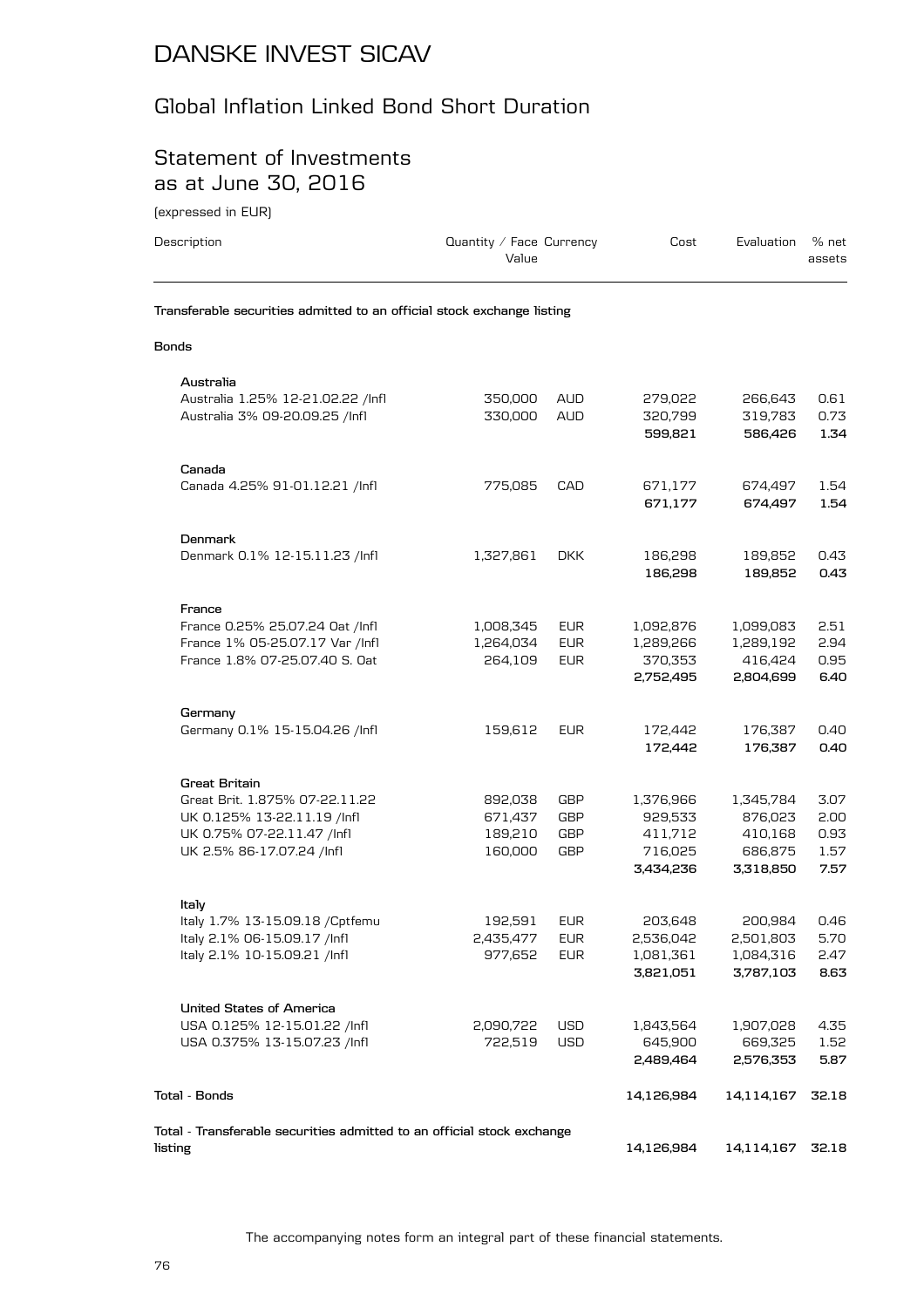### Global Inflation Linked Bond Short Duration

### Statement of Investments as at June 30, 2016 (continued) (expressed in EUR)

Description **Description** Description **Description** Value Cost Evaluation % net assets **Transferable securities dealt in on another regulated market Bonds Canada** Canada 1.25% 13-01.12.47 /Infl 208,912 CAD 174,565 184,093 0.42 **174,565 184,093 0.42 France** France 1.1% 09-25.07.22 Oat 1,935,999 EUR 2,164,429 2,176,631 4.96 **2,164,429 2,176,631 4.96 Italy** Italy 2.35% 14-15.09.24 Btp 2,367,907 EUR 2,706,837 2,710,304 6.18 **2,706,837 2,710,304 6.18 Japan** Japan 0.1% 14-10.09.24 /Infl 149,265,000 JPY 1,195,414 1,391,186 3.17 **1,195,414 1,391,186 3.17 New Zealand** New Zealand 2% 12-20.09.25 /Cpi 200,000 NZD 121,891 137,813 0.31 New Zealand 2.5% 20.09.35 /Infl 430,000 NZD 301,637 309,148 0.71 **423,528 446,961 1.02 Spain** Spain B 0.55% 30.11.19 /Infl 502,000 EUR 513,983 516,501 1.18 Spain I/L B 1.8% 13-30.11.24 150,600 EUR 172,189 166,945 0.38 **686,172 683,446 1.56 United States of America** USA 0.125% 12-15.07.22 /Infl 2,162,198 USD 1,860,558 1,978,807 4.51 USA 0.125% 13-15.01.23 Tbo 1,415,284 USD 1,248,409 1,284,358 2.93 USA 0.125% 14-15.04.19 /Infl 2,368,004 USD 2,146,002 2,163,950 4.93 USA 0.125% 14-15.07.24 /Infl 2,883,117 USD 2,491,226 2,610,053 5.95 USA 0.25% 15-15.01.25 /Infl 2,870,045 USD 2,491,710 2,611,446 5.95 USA 0.625% 14-15.01.24 /Infl 2,748,658 USD 2,487,159 2,578,335 5.88 USA 0.625% 16-15.01.26 /Infl 2,426,184 USD 2,209,998 2,289,579 5.22 USA 1.25% 10-15.07.20 /Infl 3,954,098 USD 3,691,748 3,802,042 8.67 USA 1.375% 08-15.07.18 Infl 1,358,970 USD 1,246,223 1,276,227 2.91 USA 11-15.07.21 /Infl 1,353,515 USD 1,273,382 1,274,364 2.91 USA 2.125% 09-15.01.19 402,765 USD 384,177 386,723 0.88 **21,530,592 22,255,884 50.74 Total - Bonds 28,881,537 29,848,505 68.05 Total - Transferable securities dealt in on another regulated market 28,881,537 29,848,505 68.05 TOTAL INVESTMENT PORTFOLIO 43,008,521 43,962,672 100.23**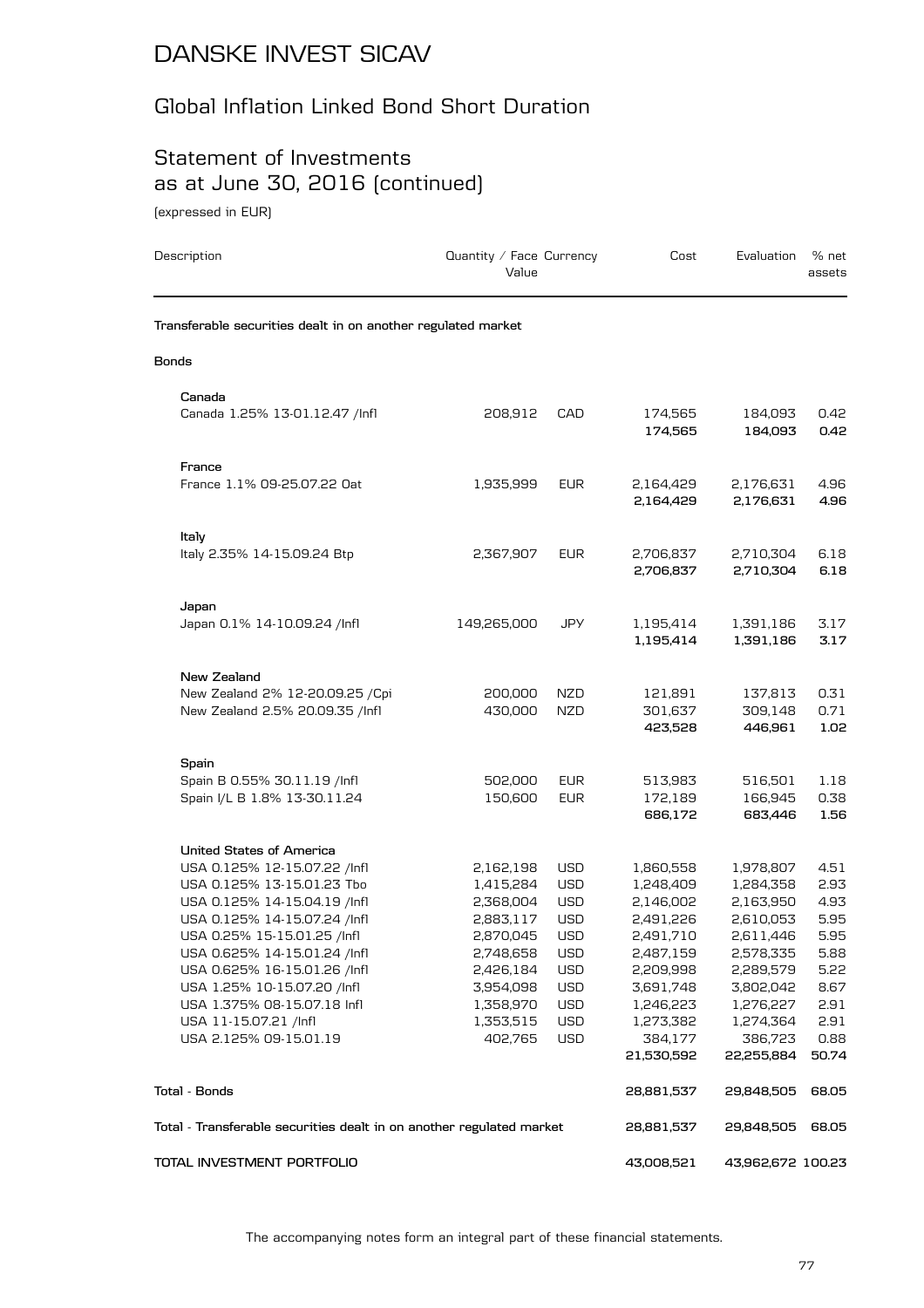## Global Inflation Linked Bond Short Duration

### Geographical and Economic Portfolio Breakdowns as at June 30, 2016

(expressed as a percentage of net assets)

| Geographical breakdown   | ℅      |
|--------------------------|--------|
| United States of America | 56.61  |
| Italy                    | 14.81  |
| France                   | 11.36  |
| Great Britain            | 7.57   |
| Japan                    | 3.17   |
| Canada                   | 1.96   |
| Spain                    | 1.56   |
| Australia                | 1.34   |
| New Zealand              | 1.02   |
| Denmark                  | 0.43   |
| Germany                  | 0.40   |
|                          | 100.23 |

| Economic breakdown                   |        |
|--------------------------------------|--------|
| States, Provinces and Municipalities | 100.23 |
|                                      | 10023  |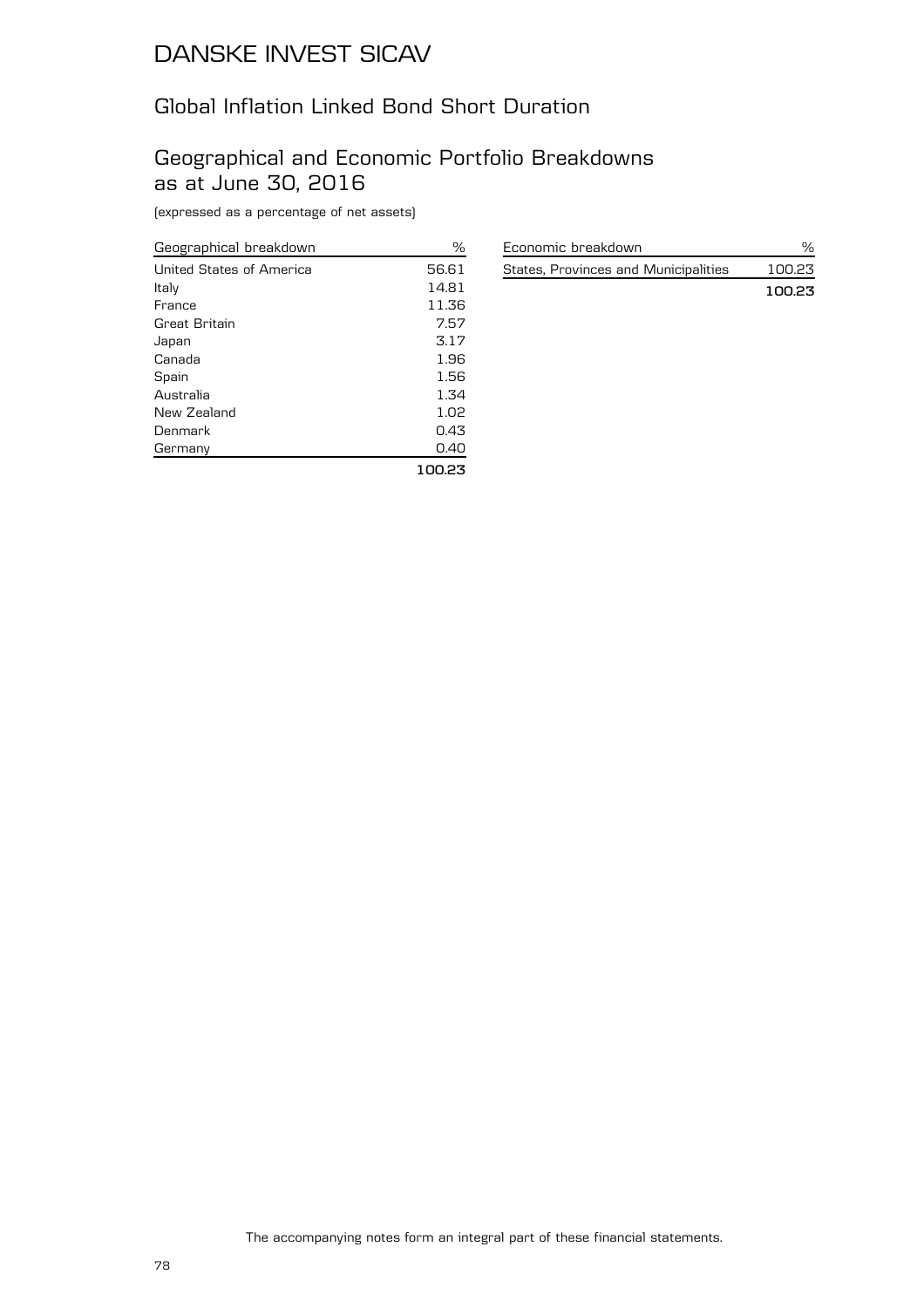### Nordic Corporate Bond

### Statement of Investments as at June 30, 2016

(expressed in EUR)

| Description                                                            | Quantity / Face Currency<br>Value | Cost | Evaluation % net | assets |
|------------------------------------------------------------------------|-----------------------------------|------|------------------|--------|
| Transferable securities admitted to an official stock exchange listing |                                   |      |                  |        |

#### **Bonds**

| Bermuda Islands                  |            |            |            |                  |      |
|----------------------------------|------------|------------|------------|------------------|------|
| Bw Offshore Frn 15-16.06.20      | 11,000,000 | <b>NOK</b> | 1,255,541  | 837,216          | 0.58 |
| North Atlan 6.25% 14-01.02.19    | 1,284,000  | <b>USD</b> | 806,883    | 260,263          | 0.18 |
|                                  |            |            | 2,062,424  | 1,097,479        | 0.76 |
|                                  |            |            |            |                  |      |
| Denmark                          |            |            |            |                  |      |
| Arla Fd 2.625% 14-28.05.19       | 2,000,000  | <b>SEK</b> | 222,663    | 222,736          | 0.15 |
| Arla Foods Fin Frn 04.06.18 Emtn | 4,600,000  | <b>SEK</b> | 499,113    | 495,205          | 0.34 |
| Danica Pens 4.375% 15-29.09.45*  | 1,775,000  | <b>EUR</b> | 1,770,895  | 1,761,954        | 1.21 |
| Dong Energy 3% Perp              | 1,150,000  | <b>EUR</b> | 1,141,483  | 1,130,416        | 0.78 |
| Dong Energy 4.875% / Frn Perp    | 1,990,000  | <b>EUR</b> | 2,146,113  | 2,095,480        | 1.44 |
| Dong Energy Frn 70-Perp          | 1,900,000  | <b>EUR</b> | 2,270,500  | 2,080,053        | 1.43 |
| Dsk Bk 3.875% / Frn 13-04.10.23  | 1,362,000  | <b>EUR</b> | 1,477,126  | 1,445,361        | 1.00 |
| Dsk Bk 5.75% 14-Perp             | 400,000    | <b>EUR</b> | 406,120    | 394,396          | 0.27 |
| Dsk Bk 5.875% 15-Perp            | 700,000    | <b>EUR</b> | 700,000    | 690,837          | 0.48 |
| Dsv 3.5% 13-24.06.20             | 6,040,000  | <b>DKK</b> | 889,073    | 872,944          | 0.60 |
| Dsv 3.5% 14-18.03.22             | 13,290,000 | <b>DKK</b> | 1,956,862  | 1,935,865        | 1.33 |
| Hesalight 7% 14-12.12.19         | 700,000    | <b>EUR</b> | 700,000    | 420,000          | 0.29 |
| Iss Global 2.125% 14-02.12.24    | 2,690,000  | <b>EUR</b> | 2,782,283  | 2,886,182        | 1.99 |
| Nykredit 2.75% 15-17.11.27*      | 2,414,000  | <b>EUR</b> | 2,393,218  | 2,381,797        | 1.64 |
| Nykredit 4% 14-03.06.36          | 1,885,000  | <b>EUR</b> | 1,889,620  | 1,842,785        | 1.27 |
| Spanor Frn 13-18.12.23           | 1,000,000  | <b>DKK</b> | 142,022    | 137,135          | 0.10 |
| Tdc 3.5% 15-26.02.15             | 2,200,000  | <b>EUR</b> | 2,184,041  | 2,068,946        | 1.42 |
| Vestas Wind 2.75% 15-11.03.22    | 1,900,000  | <b>EUR</b> | 1,873,333  | 1,950,151        | 1.34 |
|                                  |            |            | 25,444,465 | 24,812,243 17.08 |      |
| Finland                          |            |            |            |                  |      |
| Amer Sports Frn 13-06.11.18      | 1,000,000  | <b>SEK</b> | 105,783    | 107,793          | 0.07 |
| Eagle Ind 8.25% 13.03.20 / Pool  | 300,000    | <b>EUR</b> | 300,000    | 300,750          | 0.21 |
| Fortum 4% 11-24.05.21 Emtn       | 527,000    | <b>EUR</b> | 626,030    | 618,664          | 0.43 |
| Kemira Oyj 2.25% 15-13.05.22     | 950,000    | <b>EUR</b> | 970,798    | 989,415          | 0.68 |
| Kesko Oyj 2.75% 12-11.09.18      | 1,250,000  | <b>EUR</b> | 1,307,689  | 1,303,744        | 0.90 |
| Metso 2.75% 12-04.10.19          | 857,000    | <b>EUR</b> | 933,212    | 910,995          | 0.63 |
| Muni Fin 4.5% 15-Perp            | 800,000    | <b>EUR</b> | 800,000    | 848,360          | 0.58 |
| Neste Oil 2.125% 15-17.03.22     | 300,000    | <b>EUR</b> | 298,401    | 309,130          | 0.21 |
| Neste Oil 4% 12-28.03.17         | 522,000    | <b>EUR</b> | 550,440    | 535,692          | 0.37 |
| Outoku Oyj 7.25% 16-16.06.21     | 300,000    | <b>EUR</b> | 300,000    | 298,994          | 0.21 |
| Outotec Oyj 3.75% 13-16.09.20    | 200,000    | <b>EUR</b> | 203,982    | 199,812          | 0.14 |
| Outotec Oyj 7.375% 16-Perp       | 1,400,000  | <b>EUR</b> | 1,400,000  | 1,431,500        | 0.98 |
| Pkc Group 4.25% 13-20.09.18      | 730,000    | <b>EUR</b> | 760,832    | 767,318          | 0.53 |
| Pohjola Bk 0.75% 15-03.03.22     | 1,000,000  | <b>EUR</b> | 996,540    | 1,021,095        | 0.70 |
| Pohjola Bk 2% 14-03.03.21 [Regs] | 963,000    | <b>EUR</b> | 1,039,523  | 1,044,065        | 0.72 |
| Pohjola Bk 5.75% 12-28.02.22     | 1,157,000  | <b>EUR</b> | 1,489,035  | 1,419,732        | 0.98 |
| Pohjola Bk Frn 15-25.08.25       | 9,000,000  | <b>SEK</b> | 949,458    | 921,570          | 0.63 |
| Sampo Bk 1.5% 14-16.09.21        | 200,000    | <b>EUR</b> | 207,360    | 210,773          | 0.14 |
| Sato 2.375% 16-24.03.21          | 1,000,000  | <b>EUR</b> | 997,860    | 1,031,015        | 0.71 |
| Sponda 2.375% 15-20.05.20        | 1,000,000  | <b>EUR</b> | 998,510    | 1,017,100        | 0.70 |

\* Securities subject to a collateralized securities lending agreement as described in note 7.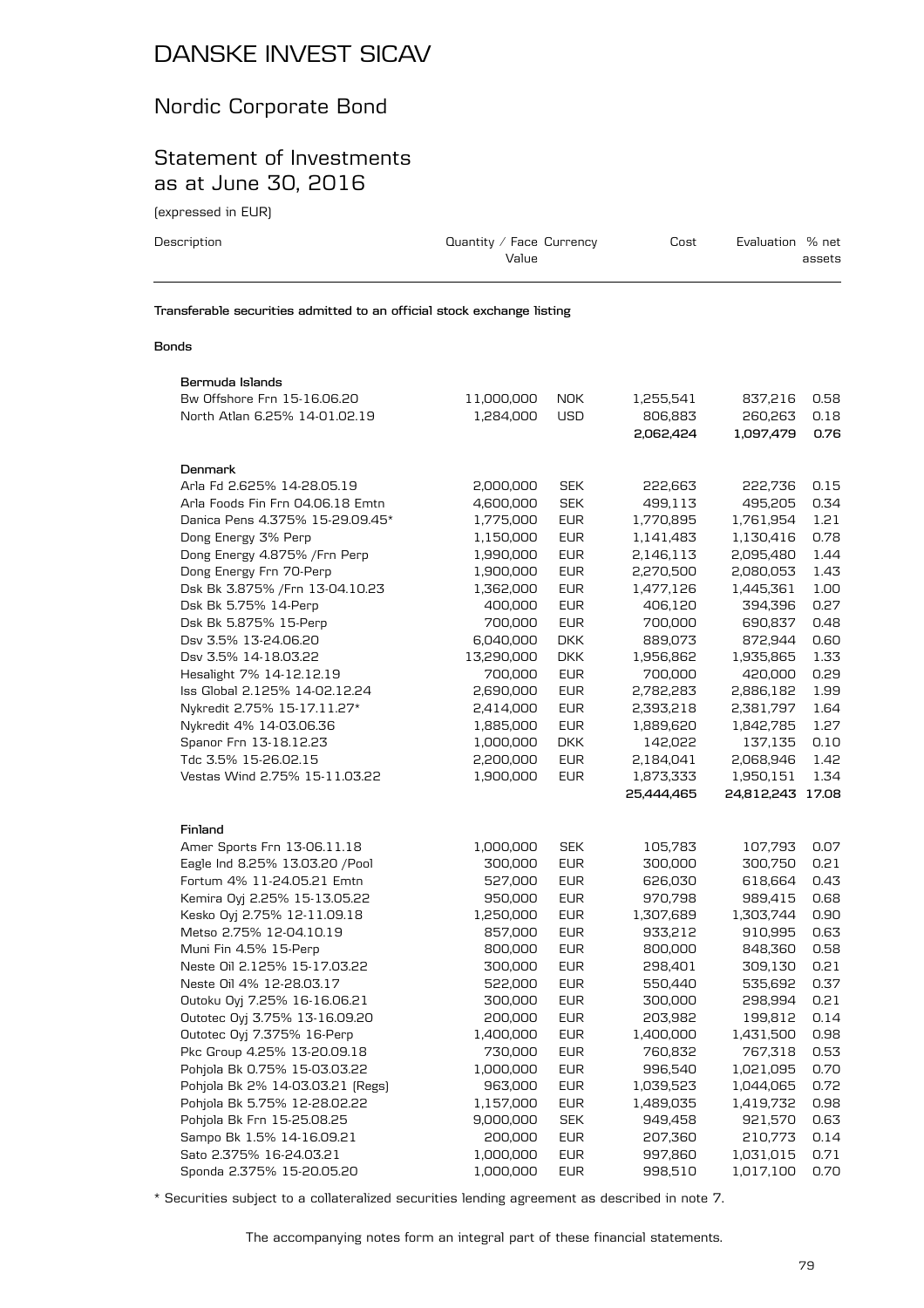### Nordic Corporate Bond

# Statement of Investments as at June 30, 2016 (continued)

(expressed in EUR)

| Sponda 3.375% 13-09.10.18<br>300,000<br><b>EUR</b><br>314,412<br>314,905<br>Stora Enso 2.125% 16-16.06.23<br><b>EUR</b><br>650,000<br>648,121<br>650,078<br>Technopolis 3.75% 15-28.05.20<br>900,000<br><b>EUR</b><br>898,227<br>920,253<br>Tieto Corp 2.875% 13-23.05.19<br><b>EUR</b><br>845,992<br>800,000<br>834,150<br>Tvo Power 2.5% 14-17.03.21<br><b>EUR</b><br>1,983,000<br>2,023,443<br>2,020,449<br>Tvo Power Co 4.625% 12-04.02.19<br>268,000<br><b>EUR</b><br>302,474<br>291,250<br>Tvo Power Frn 14-17.03.20<br><b>SEK</b><br>100,746<br>1,000,000<br>104,539<br>20,431,190 14.06<br>20,360,819<br><b>Great Britain</b><br>G4s 2.625% 12-06.12.18<br><b>EUR</b><br>1,189,000<br>1,271,334<br>1,243,141<br>G4s 2.875% 12-05.02.17<br>865,000<br><b>EUR</b><br>909,771<br>883,070<br>0.61<br>Rsa Ins Grp 5.125% 14-10.10.45<br>843,000<br><b>GBP</b><br>1,185,177<br>972,649<br>0.67<br>Rsa Insura. 6.701% (Tv) 06-Perp<br>1.92<br>2,264,000<br>GBP<br>3,252,208<br>2,793,586<br>6,618,490<br>5,892,446<br>Iceland<br>Arion 2.5% 16-26.04.19<br>200,000<br><b>EUR</b><br>199,566<br>201,366<br>0.14<br>Arion Bk 3.125% 15-12.03.18<br><b>EUR</b><br>1.17<br>1,664,000<br>1,660,185<br>1,696,307<br>Landsbknn 3% 15-19.10.18<br><b>EUR</b><br>2,000,000<br>1,995,820<br>2,040,220<br>1.40<br>N Islandsbk 2.875% 15-27.07.18<br><b>EUR</b><br>1.12<br>1,600,000<br>1,595,866<br>1,622,936<br>5,451,437<br>5,560,829<br>Norway<br>Austevoll Frn 15-04.05.21<br><b>NOK</b><br>308,727<br>3,000,000<br>356,099<br>0.21<br>Avinor 1% 15-29.04.25<br>900,000<br><b>EUR</b><br>899,064<br>930,492<br>0.64<br>Avinor 1.75% 14-20.03.21<br><b>EUR</b><br>1,609,713<br>1.11<br>1,498,000<br>1,592,457<br>Bkk Frn 14-22.05.18<br>5,000,000<br><b>NOK</b><br>565,001<br>533,822<br>0.37<br>Dnb 4.75% 12-08.03.22 /Sub<br>786,000<br><b>EUR</b><br>806,817<br>0.56<br>843,379<br>Dnb Bank As 3% 13-26.09.23<br>0.38<br>527,000<br><b>EUR</b><br>546,001<br>553,316<br>Dnb Bank As 5.75% 15-Perp<br>1.50<br>2,550,000<br><b>USD</b><br>2,366,426<br>2,182,306<br><b>SEK</b><br>Dnb Bank As Frn 15-28.05.25<br>539,428<br>0.35<br>5,000,000<br>508,679<br>Dnb Norbank 6.0116% [Tv] 07-Perp<br>GBP<br>0.92<br>1,100,000<br>1,437,494<br>1,342,868<br>Gjensid For Frn 14-03.10.44<br><b>NOK</b><br>791,205<br>701,611<br>0.48<br>7,000,000<br>Kommun Land 4.25% 15-10.06.45<br><b>EUR</b><br>1.83<br>2,735,000<br>2,709,072<br>2,652,977<br>Norwegian A 7.25% 15-11.12.19<br><b>EUR</b><br>0.42<br>600,000<br>600,000<br>614,751<br>0.59<br>Norwegian Frn 15-20.05.18<br>8,000,000<br><b>NOK</b><br>930,173<br>861,743<br>Sparebank 1 1.5% 14-20.05.19<br>800,000<br><b>EUR</b><br>0.57<br>830,181<br>826,192<br>Sparebank 1 Frn 13-Perp<br>3,000,000<br>352,120<br><b>NOK</b><br>318,416<br>0.22<br>Spbk 1 Sr 2.125% 14-14.04.21<br>890,000<br><b>EUR</b><br>944,013<br>955,321<br>0.66<br>Statkraft 6.625% 09-02.04.19<br>656,000<br><b>EUR</b><br>819,290<br>0.53<br>773,795<br>Telenor 4.125% 10-26.03.20<br><b>EUR</b><br>221,000<br>260,883<br>254,651<br>0.17<br>17,389,601<br>16,728,882 11.51<br>Sweden<br>Ainmt Scand 9.75% 14-19.03.19<br><b>SEK</b><br>16,000,000<br>1,787,202<br>1,776,450<br>1.22<br>Akelius Res 3.375% 15-23.09.20<br>2,100,000<br><b>EUR</b><br>2,095,527<br>2,198,847<br>1.51<br>Alfa Laval 1.375% 14-12.09.22*<br><b>EUR</b><br>0.97<br>1,354,000<br>1,395,702<br>1,410,286<br>Alfa Laval Frn 14-12.09.19<br><b>EUR</b><br>0.84<br>1,219,000<br>1,227,307<br>1,213,124<br>Candyking H Frn 14-29.01.18<br><b>SEK</b><br>35,000,000<br>1,902,734<br>1,450,272<br>1.00 | Description               | Quantity / Face Currency<br>Value |            | Cost   | Evaluation % net | assets |
|-------------------------------------------------------------------------------------------------------------------------------------------------------------------------------------------------------------------------------------------------------------------------------------------------------------------------------------------------------------------------------------------------------------------------------------------------------------------------------------------------------------------------------------------------------------------------------------------------------------------------------------------------------------------------------------------------------------------------------------------------------------------------------------------------------------------------------------------------------------------------------------------------------------------------------------------------------------------------------------------------------------------------------------------------------------------------------------------------------------------------------------------------------------------------------------------------------------------------------------------------------------------------------------------------------------------------------------------------------------------------------------------------------------------------------------------------------------------------------------------------------------------------------------------------------------------------------------------------------------------------------------------------------------------------------------------------------------------------------------------------------------------------------------------------------------------------------------------------------------------------------------------------------------------------------------------------------------------------------------------------------------------------------------------------------------------------------------------------------------------------------------------------------------------------------------------------------------------------------------------------------------------------------------------------------------------------------------------------------------------------------------------------------------------------------------------------------------------------------------------------------------------------------------------------------------------------------------------------------------------------------------------------------------------------------------------------------------------------------------------------------------------------------------------------------------------------------------------------------------------------------------------------------------------------------------------------------------------------------------------------------------------------------------------------------------------------------------------------------------------------------------------------------------------------------------------------------------------------------------------------------------------------------------------------------------------------------------------------------------------------------------------------------------------------------------------------------------------------------------------------------------------------------------------------------------------------------------------------|---------------------------|-----------------------------------|------------|--------|------------------|--------|
|                                                                                                                                                                                                                                                                                                                                                                                                                                                                                                                                                                                                                                                                                                                                                                                                                                                                                                                                                                                                                                                                                                                                                                                                                                                                                                                                                                                                                                                                                                                                                                                                                                                                                                                                                                                                                                                                                                                                                                                                                                                                                                                                                                                                                                                                                                                                                                                                                                                                                                                                                                                                                                                                                                                                                                                                                                                                                                                                                                                                                                                                                                                                                                                                                                                                                                                                                                                                                                                                                                                                                                                                 |                           |                                   |            |        |                  |        |
|                                                                                                                                                                                                                                                                                                                                                                                                                                                                                                                                                                                                                                                                                                                                                                                                                                                                                                                                                                                                                                                                                                                                                                                                                                                                                                                                                                                                                                                                                                                                                                                                                                                                                                                                                                                                                                                                                                                                                                                                                                                                                                                                                                                                                                                                                                                                                                                                                                                                                                                                                                                                                                                                                                                                                                                                                                                                                                                                                                                                                                                                                                                                                                                                                                                                                                                                                                                                                                                                                                                                                                                                 |                           |                                   |            |        |                  | 0.22   |
|                                                                                                                                                                                                                                                                                                                                                                                                                                                                                                                                                                                                                                                                                                                                                                                                                                                                                                                                                                                                                                                                                                                                                                                                                                                                                                                                                                                                                                                                                                                                                                                                                                                                                                                                                                                                                                                                                                                                                                                                                                                                                                                                                                                                                                                                                                                                                                                                                                                                                                                                                                                                                                                                                                                                                                                                                                                                                                                                                                                                                                                                                                                                                                                                                                                                                                                                                                                                                                                                                                                                                                                                 |                           |                                   |            |        |                  | 0.45   |
|                                                                                                                                                                                                                                                                                                                                                                                                                                                                                                                                                                                                                                                                                                                                                                                                                                                                                                                                                                                                                                                                                                                                                                                                                                                                                                                                                                                                                                                                                                                                                                                                                                                                                                                                                                                                                                                                                                                                                                                                                                                                                                                                                                                                                                                                                                                                                                                                                                                                                                                                                                                                                                                                                                                                                                                                                                                                                                                                                                                                                                                                                                                                                                                                                                                                                                                                                                                                                                                                                                                                                                                                 |                           |                                   |            |        |                  | 0.63   |
|                                                                                                                                                                                                                                                                                                                                                                                                                                                                                                                                                                                                                                                                                                                                                                                                                                                                                                                                                                                                                                                                                                                                                                                                                                                                                                                                                                                                                                                                                                                                                                                                                                                                                                                                                                                                                                                                                                                                                                                                                                                                                                                                                                                                                                                                                                                                                                                                                                                                                                                                                                                                                                                                                                                                                                                                                                                                                                                                                                                                                                                                                                                                                                                                                                                                                                                                                                                                                                                                                                                                                                                                 |                           |                                   |            |        |                  | 0.58   |
|                                                                                                                                                                                                                                                                                                                                                                                                                                                                                                                                                                                                                                                                                                                                                                                                                                                                                                                                                                                                                                                                                                                                                                                                                                                                                                                                                                                                                                                                                                                                                                                                                                                                                                                                                                                                                                                                                                                                                                                                                                                                                                                                                                                                                                                                                                                                                                                                                                                                                                                                                                                                                                                                                                                                                                                                                                                                                                                                                                                                                                                                                                                                                                                                                                                                                                                                                                                                                                                                                                                                                                                                 |                           |                                   |            |        |                  | 1.39   |
|                                                                                                                                                                                                                                                                                                                                                                                                                                                                                                                                                                                                                                                                                                                                                                                                                                                                                                                                                                                                                                                                                                                                                                                                                                                                                                                                                                                                                                                                                                                                                                                                                                                                                                                                                                                                                                                                                                                                                                                                                                                                                                                                                                                                                                                                                                                                                                                                                                                                                                                                                                                                                                                                                                                                                                                                                                                                                                                                                                                                                                                                                                                                                                                                                                                                                                                                                                                                                                                                                                                                                                                                 |                           |                                   |            |        |                  | 0.20   |
|                                                                                                                                                                                                                                                                                                                                                                                                                                                                                                                                                                                                                                                                                                                                                                                                                                                                                                                                                                                                                                                                                                                                                                                                                                                                                                                                                                                                                                                                                                                                                                                                                                                                                                                                                                                                                                                                                                                                                                                                                                                                                                                                                                                                                                                                                                                                                                                                                                                                                                                                                                                                                                                                                                                                                                                                                                                                                                                                                                                                                                                                                                                                                                                                                                                                                                                                                                                                                                                                                                                                                                                                 |                           |                                   |            |        |                  | 0.07   |
|                                                                                                                                                                                                                                                                                                                                                                                                                                                                                                                                                                                                                                                                                                                                                                                                                                                                                                                                                                                                                                                                                                                                                                                                                                                                                                                                                                                                                                                                                                                                                                                                                                                                                                                                                                                                                                                                                                                                                                                                                                                                                                                                                                                                                                                                                                                                                                                                                                                                                                                                                                                                                                                                                                                                                                                                                                                                                                                                                                                                                                                                                                                                                                                                                                                                                                                                                                                                                                                                                                                                                                                                 |                           |                                   |            |        |                  |        |
|                                                                                                                                                                                                                                                                                                                                                                                                                                                                                                                                                                                                                                                                                                                                                                                                                                                                                                                                                                                                                                                                                                                                                                                                                                                                                                                                                                                                                                                                                                                                                                                                                                                                                                                                                                                                                                                                                                                                                                                                                                                                                                                                                                                                                                                                                                                                                                                                                                                                                                                                                                                                                                                                                                                                                                                                                                                                                                                                                                                                                                                                                                                                                                                                                                                                                                                                                                                                                                                                                                                                                                                                 |                           |                                   |            |        |                  |        |
|                                                                                                                                                                                                                                                                                                                                                                                                                                                                                                                                                                                                                                                                                                                                                                                                                                                                                                                                                                                                                                                                                                                                                                                                                                                                                                                                                                                                                                                                                                                                                                                                                                                                                                                                                                                                                                                                                                                                                                                                                                                                                                                                                                                                                                                                                                                                                                                                                                                                                                                                                                                                                                                                                                                                                                                                                                                                                                                                                                                                                                                                                                                                                                                                                                                                                                                                                                                                                                                                                                                                                                                                 |                           |                                   |            |        |                  | 0.86   |
|                                                                                                                                                                                                                                                                                                                                                                                                                                                                                                                                                                                                                                                                                                                                                                                                                                                                                                                                                                                                                                                                                                                                                                                                                                                                                                                                                                                                                                                                                                                                                                                                                                                                                                                                                                                                                                                                                                                                                                                                                                                                                                                                                                                                                                                                                                                                                                                                                                                                                                                                                                                                                                                                                                                                                                                                                                                                                                                                                                                                                                                                                                                                                                                                                                                                                                                                                                                                                                                                                                                                                                                                 |                           |                                   |            |        |                  |        |
|                                                                                                                                                                                                                                                                                                                                                                                                                                                                                                                                                                                                                                                                                                                                                                                                                                                                                                                                                                                                                                                                                                                                                                                                                                                                                                                                                                                                                                                                                                                                                                                                                                                                                                                                                                                                                                                                                                                                                                                                                                                                                                                                                                                                                                                                                                                                                                                                                                                                                                                                                                                                                                                                                                                                                                                                                                                                                                                                                                                                                                                                                                                                                                                                                                                                                                                                                                                                                                                                                                                                                                                                 |                           |                                   |            |        |                  |        |
|                                                                                                                                                                                                                                                                                                                                                                                                                                                                                                                                                                                                                                                                                                                                                                                                                                                                                                                                                                                                                                                                                                                                                                                                                                                                                                                                                                                                                                                                                                                                                                                                                                                                                                                                                                                                                                                                                                                                                                                                                                                                                                                                                                                                                                                                                                                                                                                                                                                                                                                                                                                                                                                                                                                                                                                                                                                                                                                                                                                                                                                                                                                                                                                                                                                                                                                                                                                                                                                                                                                                                                                                 |                           |                                   |            |        |                  |        |
|                                                                                                                                                                                                                                                                                                                                                                                                                                                                                                                                                                                                                                                                                                                                                                                                                                                                                                                                                                                                                                                                                                                                                                                                                                                                                                                                                                                                                                                                                                                                                                                                                                                                                                                                                                                                                                                                                                                                                                                                                                                                                                                                                                                                                                                                                                                                                                                                                                                                                                                                                                                                                                                                                                                                                                                                                                                                                                                                                                                                                                                                                                                                                                                                                                                                                                                                                                                                                                                                                                                                                                                                 |                           |                                   |            |        |                  | 4.06   |
|                                                                                                                                                                                                                                                                                                                                                                                                                                                                                                                                                                                                                                                                                                                                                                                                                                                                                                                                                                                                                                                                                                                                                                                                                                                                                                                                                                                                                                                                                                                                                                                                                                                                                                                                                                                                                                                                                                                                                                                                                                                                                                                                                                                                                                                                                                                                                                                                                                                                                                                                                                                                                                                                                                                                                                                                                                                                                                                                                                                                                                                                                                                                                                                                                                                                                                                                                                                                                                                                                                                                                                                                 |                           |                                   |            |        |                  |        |
|                                                                                                                                                                                                                                                                                                                                                                                                                                                                                                                                                                                                                                                                                                                                                                                                                                                                                                                                                                                                                                                                                                                                                                                                                                                                                                                                                                                                                                                                                                                                                                                                                                                                                                                                                                                                                                                                                                                                                                                                                                                                                                                                                                                                                                                                                                                                                                                                                                                                                                                                                                                                                                                                                                                                                                                                                                                                                                                                                                                                                                                                                                                                                                                                                                                                                                                                                                                                                                                                                                                                                                                                 |                           |                                   |            |        |                  |        |
|                                                                                                                                                                                                                                                                                                                                                                                                                                                                                                                                                                                                                                                                                                                                                                                                                                                                                                                                                                                                                                                                                                                                                                                                                                                                                                                                                                                                                                                                                                                                                                                                                                                                                                                                                                                                                                                                                                                                                                                                                                                                                                                                                                                                                                                                                                                                                                                                                                                                                                                                                                                                                                                                                                                                                                                                                                                                                                                                                                                                                                                                                                                                                                                                                                                                                                                                                                                                                                                                                                                                                                                                 |                           |                                   |            |        |                  |        |
|                                                                                                                                                                                                                                                                                                                                                                                                                                                                                                                                                                                                                                                                                                                                                                                                                                                                                                                                                                                                                                                                                                                                                                                                                                                                                                                                                                                                                                                                                                                                                                                                                                                                                                                                                                                                                                                                                                                                                                                                                                                                                                                                                                                                                                                                                                                                                                                                                                                                                                                                                                                                                                                                                                                                                                                                                                                                                                                                                                                                                                                                                                                                                                                                                                                                                                                                                                                                                                                                                                                                                                                                 |                           |                                   |            |        |                  |        |
|                                                                                                                                                                                                                                                                                                                                                                                                                                                                                                                                                                                                                                                                                                                                                                                                                                                                                                                                                                                                                                                                                                                                                                                                                                                                                                                                                                                                                                                                                                                                                                                                                                                                                                                                                                                                                                                                                                                                                                                                                                                                                                                                                                                                                                                                                                                                                                                                                                                                                                                                                                                                                                                                                                                                                                                                                                                                                                                                                                                                                                                                                                                                                                                                                                                                                                                                                                                                                                                                                                                                                                                                 |                           |                                   |            |        |                  |        |
|                                                                                                                                                                                                                                                                                                                                                                                                                                                                                                                                                                                                                                                                                                                                                                                                                                                                                                                                                                                                                                                                                                                                                                                                                                                                                                                                                                                                                                                                                                                                                                                                                                                                                                                                                                                                                                                                                                                                                                                                                                                                                                                                                                                                                                                                                                                                                                                                                                                                                                                                                                                                                                                                                                                                                                                                                                                                                                                                                                                                                                                                                                                                                                                                                                                                                                                                                                                                                                                                                                                                                                                                 |                           |                                   |            |        |                  | 3.83   |
|                                                                                                                                                                                                                                                                                                                                                                                                                                                                                                                                                                                                                                                                                                                                                                                                                                                                                                                                                                                                                                                                                                                                                                                                                                                                                                                                                                                                                                                                                                                                                                                                                                                                                                                                                                                                                                                                                                                                                                                                                                                                                                                                                                                                                                                                                                                                                                                                                                                                                                                                                                                                                                                                                                                                                                                                                                                                                                                                                                                                                                                                                                                                                                                                                                                                                                                                                                                                                                                                                                                                                                                                 |                           |                                   |            |        |                  |        |
|                                                                                                                                                                                                                                                                                                                                                                                                                                                                                                                                                                                                                                                                                                                                                                                                                                                                                                                                                                                                                                                                                                                                                                                                                                                                                                                                                                                                                                                                                                                                                                                                                                                                                                                                                                                                                                                                                                                                                                                                                                                                                                                                                                                                                                                                                                                                                                                                                                                                                                                                                                                                                                                                                                                                                                                                                                                                                                                                                                                                                                                                                                                                                                                                                                                                                                                                                                                                                                                                                                                                                                                                 |                           |                                   |            |        |                  |        |
|                                                                                                                                                                                                                                                                                                                                                                                                                                                                                                                                                                                                                                                                                                                                                                                                                                                                                                                                                                                                                                                                                                                                                                                                                                                                                                                                                                                                                                                                                                                                                                                                                                                                                                                                                                                                                                                                                                                                                                                                                                                                                                                                                                                                                                                                                                                                                                                                                                                                                                                                                                                                                                                                                                                                                                                                                                                                                                                                                                                                                                                                                                                                                                                                                                                                                                                                                                                                                                                                                                                                                                                                 |                           |                                   |            |        |                  |        |
|                                                                                                                                                                                                                                                                                                                                                                                                                                                                                                                                                                                                                                                                                                                                                                                                                                                                                                                                                                                                                                                                                                                                                                                                                                                                                                                                                                                                                                                                                                                                                                                                                                                                                                                                                                                                                                                                                                                                                                                                                                                                                                                                                                                                                                                                                                                                                                                                                                                                                                                                                                                                                                                                                                                                                                                                                                                                                                                                                                                                                                                                                                                                                                                                                                                                                                                                                                                                                                                                                                                                                                                                 |                           |                                   |            |        |                  |        |
|                                                                                                                                                                                                                                                                                                                                                                                                                                                                                                                                                                                                                                                                                                                                                                                                                                                                                                                                                                                                                                                                                                                                                                                                                                                                                                                                                                                                                                                                                                                                                                                                                                                                                                                                                                                                                                                                                                                                                                                                                                                                                                                                                                                                                                                                                                                                                                                                                                                                                                                                                                                                                                                                                                                                                                                                                                                                                                                                                                                                                                                                                                                                                                                                                                                                                                                                                                                                                                                                                                                                                                                                 |                           |                                   |            |        |                  |        |
|                                                                                                                                                                                                                                                                                                                                                                                                                                                                                                                                                                                                                                                                                                                                                                                                                                                                                                                                                                                                                                                                                                                                                                                                                                                                                                                                                                                                                                                                                                                                                                                                                                                                                                                                                                                                                                                                                                                                                                                                                                                                                                                                                                                                                                                                                                                                                                                                                                                                                                                                                                                                                                                                                                                                                                                                                                                                                                                                                                                                                                                                                                                                                                                                                                                                                                                                                                                                                                                                                                                                                                                                 |                           |                                   |            |        |                  |        |
|                                                                                                                                                                                                                                                                                                                                                                                                                                                                                                                                                                                                                                                                                                                                                                                                                                                                                                                                                                                                                                                                                                                                                                                                                                                                                                                                                                                                                                                                                                                                                                                                                                                                                                                                                                                                                                                                                                                                                                                                                                                                                                                                                                                                                                                                                                                                                                                                                                                                                                                                                                                                                                                                                                                                                                                                                                                                                                                                                                                                                                                                                                                                                                                                                                                                                                                                                                                                                                                                                                                                                                                                 |                           |                                   |            |        |                  |        |
|                                                                                                                                                                                                                                                                                                                                                                                                                                                                                                                                                                                                                                                                                                                                                                                                                                                                                                                                                                                                                                                                                                                                                                                                                                                                                                                                                                                                                                                                                                                                                                                                                                                                                                                                                                                                                                                                                                                                                                                                                                                                                                                                                                                                                                                                                                                                                                                                                                                                                                                                                                                                                                                                                                                                                                                                                                                                                                                                                                                                                                                                                                                                                                                                                                                                                                                                                                                                                                                                                                                                                                                                 |                           |                                   |            |        |                  |        |
|                                                                                                                                                                                                                                                                                                                                                                                                                                                                                                                                                                                                                                                                                                                                                                                                                                                                                                                                                                                                                                                                                                                                                                                                                                                                                                                                                                                                                                                                                                                                                                                                                                                                                                                                                                                                                                                                                                                                                                                                                                                                                                                                                                                                                                                                                                                                                                                                                                                                                                                                                                                                                                                                                                                                                                                                                                                                                                                                                                                                                                                                                                                                                                                                                                                                                                                                                                                                                                                                                                                                                                                                 |                           |                                   |            |        |                  |        |
|                                                                                                                                                                                                                                                                                                                                                                                                                                                                                                                                                                                                                                                                                                                                                                                                                                                                                                                                                                                                                                                                                                                                                                                                                                                                                                                                                                                                                                                                                                                                                                                                                                                                                                                                                                                                                                                                                                                                                                                                                                                                                                                                                                                                                                                                                                                                                                                                                                                                                                                                                                                                                                                                                                                                                                                                                                                                                                                                                                                                                                                                                                                                                                                                                                                                                                                                                                                                                                                                                                                                                                                                 |                           |                                   |            |        |                  |        |
|                                                                                                                                                                                                                                                                                                                                                                                                                                                                                                                                                                                                                                                                                                                                                                                                                                                                                                                                                                                                                                                                                                                                                                                                                                                                                                                                                                                                                                                                                                                                                                                                                                                                                                                                                                                                                                                                                                                                                                                                                                                                                                                                                                                                                                                                                                                                                                                                                                                                                                                                                                                                                                                                                                                                                                                                                                                                                                                                                                                                                                                                                                                                                                                                                                                                                                                                                                                                                                                                                                                                                                                                 |                           |                                   |            |        |                  |        |
|                                                                                                                                                                                                                                                                                                                                                                                                                                                                                                                                                                                                                                                                                                                                                                                                                                                                                                                                                                                                                                                                                                                                                                                                                                                                                                                                                                                                                                                                                                                                                                                                                                                                                                                                                                                                                                                                                                                                                                                                                                                                                                                                                                                                                                                                                                                                                                                                                                                                                                                                                                                                                                                                                                                                                                                                                                                                                                                                                                                                                                                                                                                                                                                                                                                                                                                                                                                                                                                                                                                                                                                                 |                           |                                   |            |        |                  |        |
|                                                                                                                                                                                                                                                                                                                                                                                                                                                                                                                                                                                                                                                                                                                                                                                                                                                                                                                                                                                                                                                                                                                                                                                                                                                                                                                                                                                                                                                                                                                                                                                                                                                                                                                                                                                                                                                                                                                                                                                                                                                                                                                                                                                                                                                                                                                                                                                                                                                                                                                                                                                                                                                                                                                                                                                                                                                                                                                                                                                                                                                                                                                                                                                                                                                                                                                                                                                                                                                                                                                                                                                                 |                           |                                   |            |        |                  |        |
|                                                                                                                                                                                                                                                                                                                                                                                                                                                                                                                                                                                                                                                                                                                                                                                                                                                                                                                                                                                                                                                                                                                                                                                                                                                                                                                                                                                                                                                                                                                                                                                                                                                                                                                                                                                                                                                                                                                                                                                                                                                                                                                                                                                                                                                                                                                                                                                                                                                                                                                                                                                                                                                                                                                                                                                                                                                                                                                                                                                                                                                                                                                                                                                                                                                                                                                                                                                                                                                                                                                                                                                                 |                           |                                   |            |        |                  |        |
|                                                                                                                                                                                                                                                                                                                                                                                                                                                                                                                                                                                                                                                                                                                                                                                                                                                                                                                                                                                                                                                                                                                                                                                                                                                                                                                                                                                                                                                                                                                                                                                                                                                                                                                                                                                                                                                                                                                                                                                                                                                                                                                                                                                                                                                                                                                                                                                                                                                                                                                                                                                                                                                                                                                                                                                                                                                                                                                                                                                                                                                                                                                                                                                                                                                                                                                                                                                                                                                                                                                                                                                                 |                           |                                   |            |        |                  |        |
|                                                                                                                                                                                                                                                                                                                                                                                                                                                                                                                                                                                                                                                                                                                                                                                                                                                                                                                                                                                                                                                                                                                                                                                                                                                                                                                                                                                                                                                                                                                                                                                                                                                                                                                                                                                                                                                                                                                                                                                                                                                                                                                                                                                                                                                                                                                                                                                                                                                                                                                                                                                                                                                                                                                                                                                                                                                                                                                                                                                                                                                                                                                                                                                                                                                                                                                                                                                                                                                                                                                                                                                                 |                           |                                   |            |        |                  |        |
|                                                                                                                                                                                                                                                                                                                                                                                                                                                                                                                                                                                                                                                                                                                                                                                                                                                                                                                                                                                                                                                                                                                                                                                                                                                                                                                                                                                                                                                                                                                                                                                                                                                                                                                                                                                                                                                                                                                                                                                                                                                                                                                                                                                                                                                                                                                                                                                                                                                                                                                                                                                                                                                                                                                                                                                                                                                                                                                                                                                                                                                                                                                                                                                                                                                                                                                                                                                                                                                                                                                                                                                                 |                           |                                   |            |        |                  |        |
|                                                                                                                                                                                                                                                                                                                                                                                                                                                                                                                                                                                                                                                                                                                                                                                                                                                                                                                                                                                                                                                                                                                                                                                                                                                                                                                                                                                                                                                                                                                                                                                                                                                                                                                                                                                                                                                                                                                                                                                                                                                                                                                                                                                                                                                                                                                                                                                                                                                                                                                                                                                                                                                                                                                                                                                                                                                                                                                                                                                                                                                                                                                                                                                                                                                                                                                                                                                                                                                                                                                                                                                                 |                           |                                   |            |        |                  |        |
|                                                                                                                                                                                                                                                                                                                                                                                                                                                                                                                                                                                                                                                                                                                                                                                                                                                                                                                                                                                                                                                                                                                                                                                                                                                                                                                                                                                                                                                                                                                                                                                                                                                                                                                                                                                                                                                                                                                                                                                                                                                                                                                                                                                                                                                                                                                                                                                                                                                                                                                                                                                                                                                                                                                                                                                                                                                                                                                                                                                                                                                                                                                                                                                                                                                                                                                                                                                                                                                                                                                                                                                                 |                           |                                   |            |        |                  |        |
|                                                                                                                                                                                                                                                                                                                                                                                                                                                                                                                                                                                                                                                                                                                                                                                                                                                                                                                                                                                                                                                                                                                                                                                                                                                                                                                                                                                                                                                                                                                                                                                                                                                                                                                                                                                                                                                                                                                                                                                                                                                                                                                                                                                                                                                                                                                                                                                                                                                                                                                                                                                                                                                                                                                                                                                                                                                                                                                                                                                                                                                                                                                                                                                                                                                                                                                                                                                                                                                                                                                                                                                                 |                           |                                   |            |        |                  |        |
|                                                                                                                                                                                                                                                                                                                                                                                                                                                                                                                                                                                                                                                                                                                                                                                                                                                                                                                                                                                                                                                                                                                                                                                                                                                                                                                                                                                                                                                                                                                                                                                                                                                                                                                                                                                                                                                                                                                                                                                                                                                                                                                                                                                                                                                                                                                                                                                                                                                                                                                                                                                                                                                                                                                                                                                                                                                                                                                                                                                                                                                                                                                                                                                                                                                                                                                                                                                                                                                                                                                                                                                                 |                           |                                   |            |        |                  |        |
|                                                                                                                                                                                                                                                                                                                                                                                                                                                                                                                                                                                                                                                                                                                                                                                                                                                                                                                                                                                                                                                                                                                                                                                                                                                                                                                                                                                                                                                                                                                                                                                                                                                                                                                                                                                                                                                                                                                                                                                                                                                                                                                                                                                                                                                                                                                                                                                                                                                                                                                                                                                                                                                                                                                                                                                                                                                                                                                                                                                                                                                                                                                                                                                                                                                                                                                                                                                                                                                                                                                                                                                                 |                           |                                   |            |        |                  |        |
|                                                                                                                                                                                                                                                                                                                                                                                                                                                                                                                                                                                                                                                                                                                                                                                                                                                                                                                                                                                                                                                                                                                                                                                                                                                                                                                                                                                                                                                                                                                                                                                                                                                                                                                                                                                                                                                                                                                                                                                                                                                                                                                                                                                                                                                                                                                                                                                                                                                                                                                                                                                                                                                                                                                                                                                                                                                                                                                                                                                                                                                                                                                                                                                                                                                                                                                                                                                                                                                                                                                                                                                                 |                           |                                   |            |        |                  |        |
|                                                                                                                                                                                                                                                                                                                                                                                                                                                                                                                                                                                                                                                                                                                                                                                                                                                                                                                                                                                                                                                                                                                                                                                                                                                                                                                                                                                                                                                                                                                                                                                                                                                                                                                                                                                                                                                                                                                                                                                                                                                                                                                                                                                                                                                                                                                                                                                                                                                                                                                                                                                                                                                                                                                                                                                                                                                                                                                                                                                                                                                                                                                                                                                                                                                                                                                                                                                                                                                                                                                                                                                                 |                           |                                   |            |        |                  |        |
|                                                                                                                                                                                                                                                                                                                                                                                                                                                                                                                                                                                                                                                                                                                                                                                                                                                                                                                                                                                                                                                                                                                                                                                                                                                                                                                                                                                                                                                                                                                                                                                                                                                                                                                                                                                                                                                                                                                                                                                                                                                                                                                                                                                                                                                                                                                                                                                                                                                                                                                                                                                                                                                                                                                                                                                                                                                                                                                                                                                                                                                                                                                                                                                                                                                                                                                                                                                                                                                                                                                                                                                                 |                           |                                   |            |        |                  |        |
|                                                                                                                                                                                                                                                                                                                                                                                                                                                                                                                                                                                                                                                                                                                                                                                                                                                                                                                                                                                                                                                                                                                                                                                                                                                                                                                                                                                                                                                                                                                                                                                                                                                                                                                                                                                                                                                                                                                                                                                                                                                                                                                                                                                                                                                                                                                                                                                                                                                                                                                                                                                                                                                                                                                                                                                                                                                                                                                                                                                                                                                                                                                                                                                                                                                                                                                                                                                                                                                                                                                                                                                                 |                           |                                   |            |        |                  |        |
|                                                                                                                                                                                                                                                                                                                                                                                                                                                                                                                                                                                                                                                                                                                                                                                                                                                                                                                                                                                                                                                                                                                                                                                                                                                                                                                                                                                                                                                                                                                                                                                                                                                                                                                                                                                                                                                                                                                                                                                                                                                                                                                                                                                                                                                                                                                                                                                                                                                                                                                                                                                                                                                                                                                                                                                                                                                                                                                                                                                                                                                                                                                                                                                                                                                                                                                                                                                                                                                                                                                                                                                                 | Castellum Frn 13-26.09.18 | 400,000                           | <b>SEK</b> | 42,966 | 42,883           | 0.03   |

\* Securities subject to a collateralized securities lending agreement as described in note 7.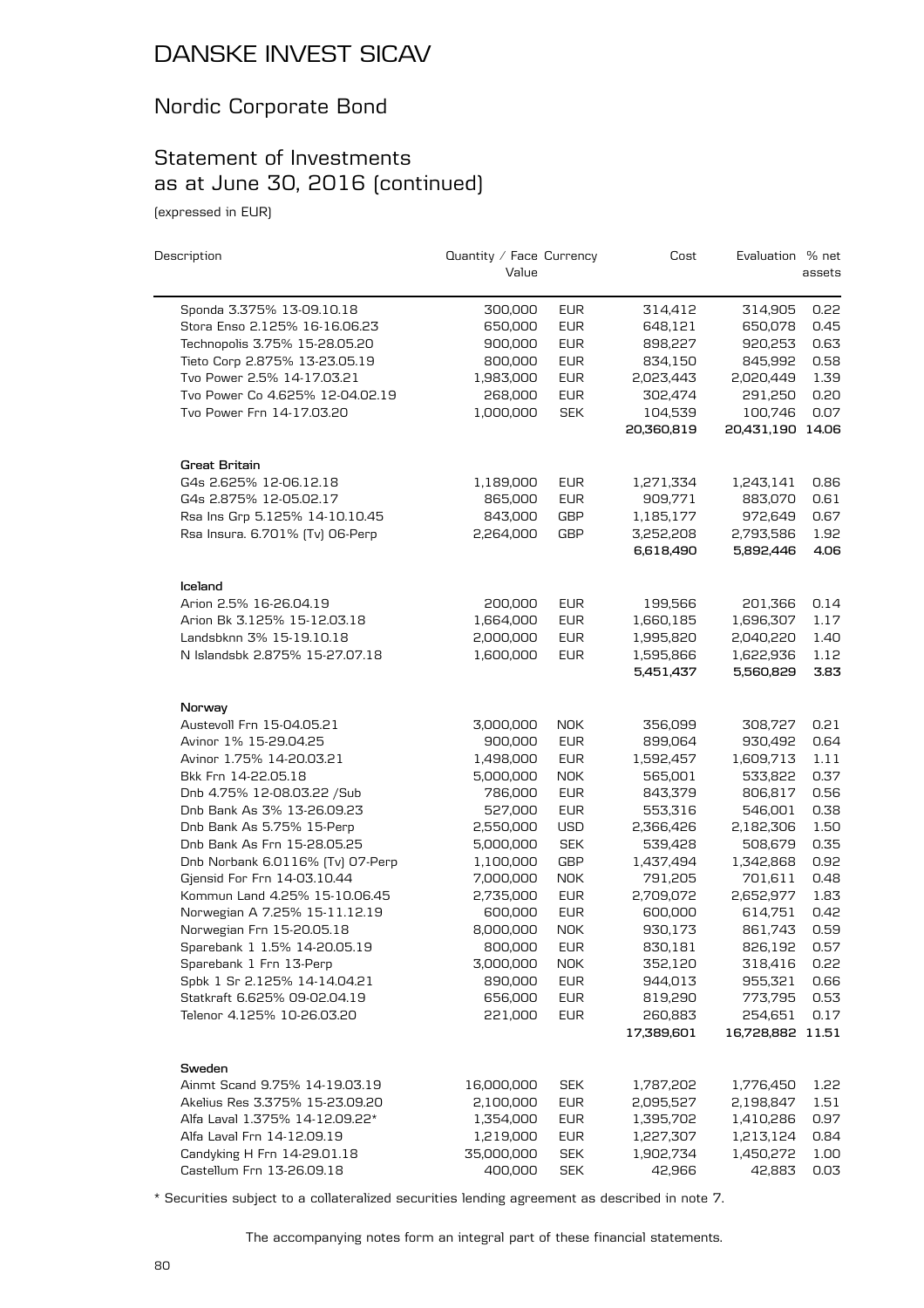### Nordic Corporate Bond

# Statement of Investments as at June 30, 2016 (continued)

(expressed in EUR)

| Description                      | Quantity / Face Currency |            | Cost       | Evaluation % net |        |
|----------------------------------|--------------------------|------------|------------|------------------|--------|
|                                  | Value                    |            |            |                  | assets |
| Castellum Frn 14-07.06.19        | 1,000,000                | <b>SEK</b> | 105,628    | 105,801          | 0.07   |
| Castellum Frn 15-13.03.20        | 3,000,000                | <b>SEK</b> | 326,445    | 312,636          | 0.22   |
| Consilium Frn 15-25.03.20        | 8,000,000                | <b>SEK</b> | 884,254    | 892,475          | 0.61   |
| Corral Pet 11.75% 15.05.21 / Pik | 400,000                  | <b>EUR</b> | 385,156    | 378,632          | 0.26   |
| Fabege Ab Frn 16-23.05.18        | 6,000,000                | <b>SEK</b> | 643,908    | 637,590          | 0.44   |
| Getinge 3.5% 13-21.05.18         | 1,000,000                | <b>SEK</b> | 107,999    | 110,672          | 0.08   |
| Hmso Fstght Frn 16-03.06.21      | 9,000,000                | <b>SEK</b> | 971,361    | 957,963          | 0.66   |
| Hoist Kred 3.125% 16-09.12.19    | 1,100,000                | <b>EUR</b> | 1,100,000  | 1,103,993        | 0.76   |
| Hufvudstad 2.1% 15-24.08.22      | 3,000,000                | <b>SEK</b> | 317,619    | 326,263          | 0.22   |
| Ica Gruppen Frn 14-17.06.19      | 1,400,000                | <b>SEK</b> | 148,417    | 151,000          | 0.10   |
| Investor 3.25% 10-17.09.18       | 1,600,000                | <b>EUR</b> | 1,749,115  | 1,717,336        | 1.18   |
| Investor 4.875% 09-18.11.21      | 1,300,000                | <b>EUR</b> | 1,643,466  | 1,612,722        | 1.11   |
| Molnlycke H 1.5% 14-28.02.22     | 3,079,000                | <b>EUR</b> | 3,167,329  | 3,212,521        | 2.21   |
| Nibe Indust Frn 15-28.05.20      | 7,000,000                | <b>SEK</b> | 752,514    | 739,341          | 0.51   |
| Nordea 1.125% 15-12.02.25        | 400,000                  | <b>EUR</b> | 399,588    | 416,166          | 0.29   |
| Nordea 4.625% [Frn] 12-15.02.22  | 472,000                  | <b>EUR</b> | 506,993    | 483,361          | 0.33   |
| Nordea 5.5% 14-Perp              | 1,682,000                | <b>USD</b> | 1,426,718  | 1,444,306        | 0.99   |
| Nordea Bank 1.875% 15-10.11.25   | 500,000                  | <b>EUR</b> | 497,170    | 504,748          | 0.35   |
| Nordea Bank 5.25% 15-Perp        | 900,000                  | <b>USD</b> | 744,403    | 756,573          | 0.52   |
| Ovako Group 6.5% 14-01.06.19*    | 970,000                  | <b>EUR</b> | 942,906    | 698,245          | 0.48   |
| Resurs Bank Frn 15-03.04.18      | 4,000,000                | <b>SEK</b> | 430,391    | 429,629          | 0.30   |
| Sca Ab 1.125% 15-05.03.25        | 1,350,000                | <b>EUR</b> | 1,346,828  | 1,373,382        | 0.95   |
| Sca An 2.5% 13-09.06.23          | 677,000                  | <b>EUR</b> | 760,155    | 762,972          | 0.53   |
| Seb 2.5% 14-28.05.26             | 709,000                  | <b>EUR</b> | 731,759    | 725,860          | 0.50   |
| Seb 4% 12-12.09.22               | 766,000                  | <b>EUR</b> | 823,069    | 795,472          | 0.55   |
| Seb 5.75% 14-Perp                | 3,400,000                | <b>USD</b> | 3,052,235  | 2,916,385        | 2.01   |
| Seb 7.0922% [Frn] 07-Perp        | 635,000                  | <b>EUR</b> | 688,023    | 684,825          | 0.47   |
| Securitas 1.25% 16-15.03.22      | 290,000                  | <b>EUR</b> | 289,565    | 295,616          | 0.20   |
| Securitas 2.25% 14.03.18 Emtn    | 691,000                  | <b>EUR</b> | 725,683    | 716,114          | 0.49   |
| Securitas 2.625% 13-22.02.21     | 1,148,000                | <b>EUR</b> | 1,244,264  | 1,253,254        | 0.86   |
| Shb 2.25% 13-27.08.20 Regs       | 659,000                  | <b>EUR</b> | 716,696    | 716,537          | 0.49   |
| Shb 2.656% 14-15.01.24           | 2,102,000                | <b>EUR</b> | 2,203,701  | 2,178,965        | 1.50   |
| Shb 5.25% 15-Perp*               | 1,850,000                | <b>USD</b> | 1,655,237  | 1,584,408        | 1.09   |
| Skf 2.375% 13-29.10.20           | 840,000                  | <b>EUR</b> | 911,148    | 905,453          | 0.62   |
| Sod Sko Eko Frn 16-07.06.21      | 5,000,000                | <b>SEK</b> | 538,838    | 531,235          | 0.37   |
| Swedbank 1% 15-01.06.22          | 700,000                  | <b>EUR</b> | 695,870    | 727,906          | 0.50   |
| Swedbank 2.375% 14-26.02.24*     | 1,264,000                | <b>EUR</b> | 1,308,576  | 1,299,373        | 0.89   |
| Swedbank 3% [Frn] 05.12.22 Emtn  | 743,000                  | <b>EUR</b> | 783,753    | 766,185          | 0.53   |
| Tele2 Ab Frn 16-11.05.21         | 7,000,000                | <b>SEK</b> | 762,678    | 747,563          | 0.52   |
| Vattenfall 3% 15-19.03.77        | 1,900,000                | <b>EUR</b> | 1,879,750  | 1,560,936        | 1.07   |
| Volvo Tsy 2.375% 26.11.19 Emtn   | 500,000                  | <b>EUR</b> | 538,000    | 535,875          | 0.37   |
| Volvo Tsy 5% 07-31.05.17         | 413,000                  | <b>EUR</b> | 455,393    | 431,951          | 0.30   |
|                                  |                          |            | 47,814,039 | 46,594,102 32.07 |        |
| The Netherlands                  |                          |            |            |                  |        |
| Citycon Tr 2.375% 15-16.09.22    | 800,000                  | <b>EUR</b> | 798,624    | 865,296          | 0.59   |

\* Securities subject to a collateralized securities lending agreement as described in note 7.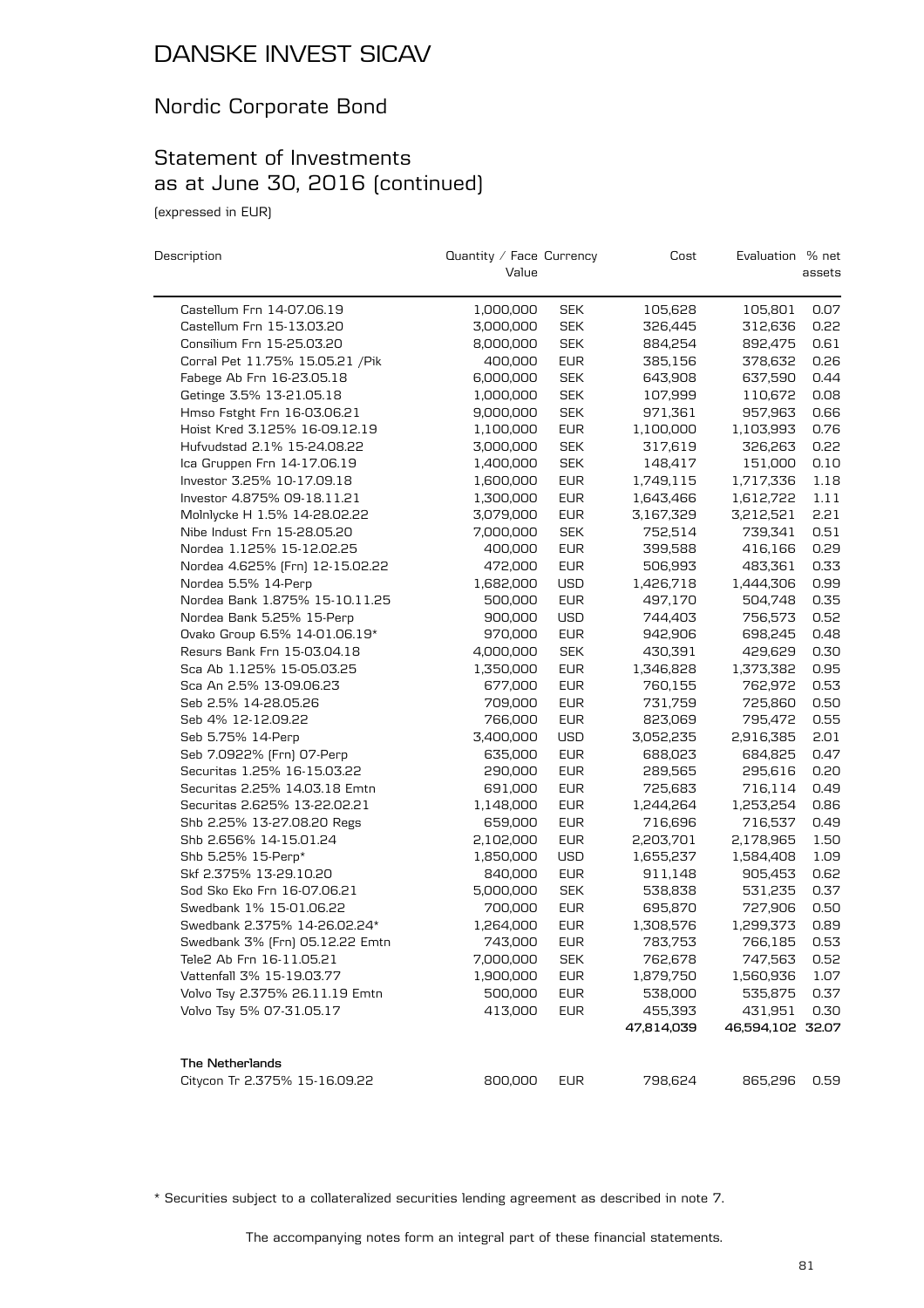### Nordic Corporate Bond

# Statement of Investments as at June 30, 2016 (continued)

(expressed in EUR)

| Description                                                                       | Quantity / Face Currency<br>Value |            | Cost        | Evaluation % net  | assets |
|-----------------------------------------------------------------------------------|-----------------------------------|------------|-------------|-------------------|--------|
| Citycon Tr 2.5% 14-01.10.24                                                       | 950,000                           | <b>EUR</b> | 1,003,770   | 1,027,605         | 0.71   |
|                                                                                   |                                   |            | 1,802,394   | 1,892,901         | 1.30   |
| Total - Bonds                                                                     |                                   |            | 126,943,669 | 123,010,072 84.67 |        |
| Total - Transferable securities admitted to an official stock exchange<br>listing |                                   |            | 126,943,669 | 123,010,072 84.67 |        |
|                                                                                   |                                   |            |             |                   |        |
| Transferable securities dealt in on another regulated market                      |                                   |            |             |                   |        |
| <b>Bonds</b>                                                                      |                                   |            |             |                   |        |
| Denmark                                                                           |                                   |            |             |                   |        |
| Ambu A/S 3.375% 13-15.03.18                                                       | 12,000,000                        | <b>DKK</b> | 1,695,619   | 1,667,130         | 1.15   |
| Ax Iv Eg HI Frn 13-02.12.20                                                       | 4,500,000                         | <b>DKK</b> | 584,751     | 626,184           | 0.43   |
| Haldor Topsoe 3.625% 13-17.04.20                                                  | 10,000,000                        | <b>DKK</b> | 1,465,390   | 1,436,506         | 0.99   |
| Tdcdc 4.375% 11-23.02.18                                                          | 484,000                           | <b>EUR</b> | 538,105     | 517,667           | 0.35   |
|                                                                                   |                                   |            | 4,283,865   | 4,247,487         | 2.92   |
| Finland                                                                           |                                   |            |             |                   |        |
| Huhtamaki Oy 3.375% 13-14.05.20                                                   | 398,000                           | <b>EUR</b> | 424,883     | 429,733           | 0.30   |
|                                                                                   |                                   |            | 424,883     | 429,733           | 0.30   |
| Norway                                                                            |                                   |            |             |                   |        |
| Dno Intl 8.75% 15-18.06.20                                                        | 800,000                           | <b>USD</b> | 619,853     | 572,741           | 0.40   |
| Infratek As Frn 14-20.05.19                                                       | 1,000,000                         | <b>NOK</b> | 105,389     | 107,198           | 0.07   |
| Storebrand Frn 15-Perp                                                            | 6,000,000                         | <b>NOK</b> | 697,187     | 630,035           | 0.43   |
| W Holding Frn 14-10.07.19                                                         | 7,500,000                         | <b>NOK</b> | 834,469     | 757,205           | 0.52   |
|                                                                                   |                                   |            | 2,256,898   | 2,067,179         | 1.42   |
| Sweden                                                                            |                                   |            |             |                   |        |
| Be Bio Ener Frn 14-10.06.19                                                       | 10,000,000                        | <b>SEK</b> | 994,969     | 871,226           | 0.60   |
| Norcell Swe 3.625% 16-23.06.21                                                    | 5,000,000                         | <b>SEK</b> | 540,863     | 531,527           | 0.37   |
| Norcell Swe 5.25% 14-04.11.19                                                     | 11,000,000                        | <b>SEK</b> | 1,199,369   | 1,211,930         | 0.83   |
| Polygon Ab Frn 14-16.04.19                                                        | 800,000                           | <b>EUR</b> | 759,517     | 796,000           | 0.55   |
|                                                                                   |                                   |            | 3,494,718   | 3,410,683         | 2.35   |
| <b>The Netherlands</b>                                                            |                                   |            |             |                   |        |
| Stena Intl 5.75% 14-01.03.24                                                      | 680,000                           | <b>USD</b> | 550,675     | 506,973           | 0.35   |
|                                                                                   |                                   |            | 550,675     | 506,973           | 0.35   |
| Total - Bonds                                                                     |                                   |            | 11,011,039  | 10,662,055        | 7.34   |
| Total - Transferable securities dealt in on another regulated market              |                                   |            | 11,011,039  | 10,662,055        | 7.34   |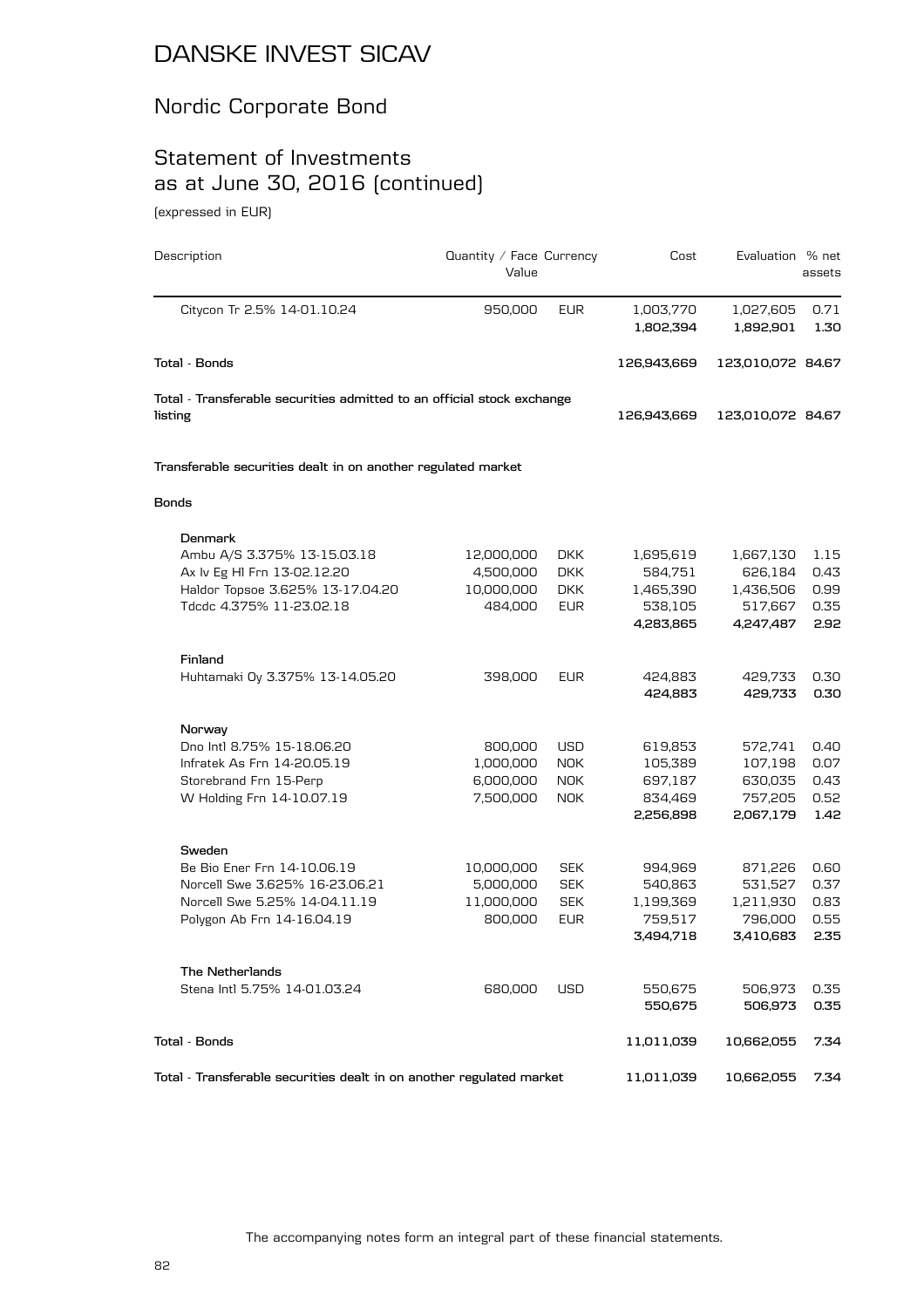### Nordic Corporate Bond

### Statement of Investments as at June 30, 2016 (continued) (expressed in EUR)

| Quantity / Face Currency<br>Description<br>Value |           |            | Cost        | Evaluation % net  | assets |
|--------------------------------------------------|-----------|------------|-------------|-------------------|--------|
| Other Transferable securities                    |           |            |             |                   |        |
| <b>Bonds</b>                                     |           |            |             |                   |        |
| Finland                                          |           |            |             |                   |        |
| Dna 2.875% 14-12.03.21                           | 420,000   | <b>EUR</b> | 433,290     | 444,383           | 0.31   |
| Localtap 3.625% 14-26.11.24                      | 200,000   | <b>EUR</b> | 198,880     | 200,044           | 0.14   |
|                                                  |           |            | 632,170     | 644,427           | 0.45   |
| Norway                                           |           |            |             |                   |        |
| B2 Holding Frn 15-08.12.20                       | 600,000   | <b>EUR</b> | 600,000     | 612,000           | 0.42   |
| Pioneer Pub Frn 16-28.05.21                      | 3,500,000 | <b>NOK</b> | 378,863     | 376,131           | 0.26   |
| Protector F Frn 16-19.04.46                      | 3,000,000 | <b>NOK</b> | 317,753     | 321,604           | 0.22   |
|                                                  |           |            | 1,296,616   | 1,309,735         | 0.90   |
| Sweden                                           |           |            |             |                   |        |
| D Carnegie Frn 16-20.04.19                       | 8,000,000 | <b>SEK</b> | 870,564     | 856,096           | 0.59   |
| Husqvarna Frn 16-03.05.21                        | 5,000,000 | <b>SEK</b> | 545,239     | 536,598           | 0.37   |
| Lansbk Frn 16-26.04.26                           | 2,000,000 | <b>SEK</b> | 217,966     | 213,013           | 0.15   |
| Moberg Phar Frn 16-29.01.21                      | 3,000,000 | <b>SEK</b> | 323,646     | 321,928           | 0.22   |
| Nordax Bank Frn 16-16.03.19                      | 4,000,000 | <b>SEK</b> | 429,777     | 423,926           | 0.29   |
| Stromma Frn 16-27.05.21                          | 3,000,000 | <b>SEK</b> | 320,733     | 322,725           | 0.22   |
| Vict Park Frn 16-17.06.20                        | 4,000,000 | <b>SEK</b> | 432,691     | 425,961           | 0.29   |
| Wallenstam Frn 16-30.05.18                       | 3,000,000 | <b>SEK</b> | 320,733     | 318,757           | 0.22   |
|                                                  |           |            | 3,461,349   | 3,419,004         | 2.35   |
| <b>Total - Bonds</b>                             |           |            | 5,390,135   | 5,373,166         | 3.70   |
| Total - Other Transferable securities            |           |            | 5,390,135   | 5,373,166         | 3.70   |
| TOTAL INVESTMENT PORTFOLIO                       |           |            | 143,344,843 | 139,045,293 95.71 |        |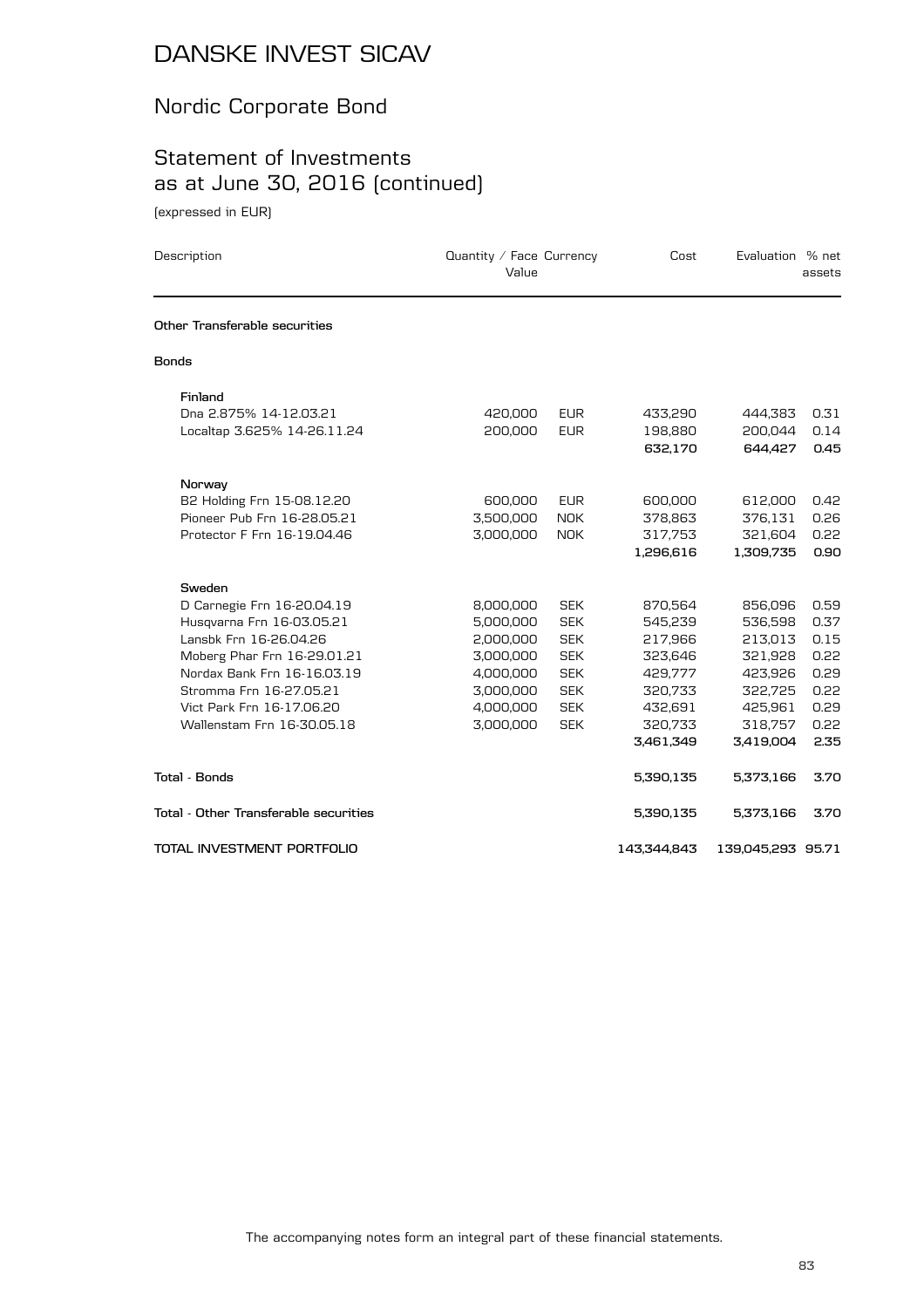### Nordic Corporate Bond

### Geographical and Economic Portfolio Breakdowns as at June 30, 2016

(expressed as a percentage of net assets)

| Geographical breakdown | %     |
|------------------------|-------|
| Sweden                 | 36.77 |
| Denmark                | 20.00 |
| Finland                | 14.81 |
| Norway                 | 13.83 |
| Great Britain          | 4.06  |
| Iceland                | 3.83  |
| The Netherlands        | 1.65  |
| Bermuda Islands        | 0.76  |
|                        | 95.71 |

| Economic breakdown                          | ℅     |
|---------------------------------------------|-------|
| Banks and Financial Institutions            | 25.62 |
| Real Estate Companies                       | 6.77  |
| Holding and Finance Companies               | 6.35  |
| Petrol                                      | 5.82  |
| Other Services                              | 5.59  |
| <b>Public Services</b>                      | 5.57  |
| Insurance                                   | 5.21  |
| News Transmission                           | 5.19  |
| Mechanics, Machinery                        | 4.55  |
| Transportation                              | 4.03  |
| <b>Pharmaceuticals and Cosmetics</b>        | 3.66  |
| Mortgage and Funding Institutions           | 2.91  |
| Miscellaneous                               | 2.83  |
| Forest Products and Paper Industry          | 1.93  |
| <b>States, Provinces and Municipalities</b> | 1.83  |
| Non-Ferrous Metals                          | 1.33  |
| Retail                                      | 1.19  |
| <b>Food and Distilleries</b>                | 1.10  |
| Aerospace Technology                        | 1.01  |
| Chemicals                                   | 0.68  |
| Internet Software                           | 0.58  |
| Electronics and Electrical Equipment        | 0.53  |
| Mines, Heavy Industries                     | 0.48  |
| Consumer Goods                              | 0.37  |
| Investment Funds                            | 0.37  |
| Agriculture and Fishing                     | 0.21  |
|                                             | 95.71 |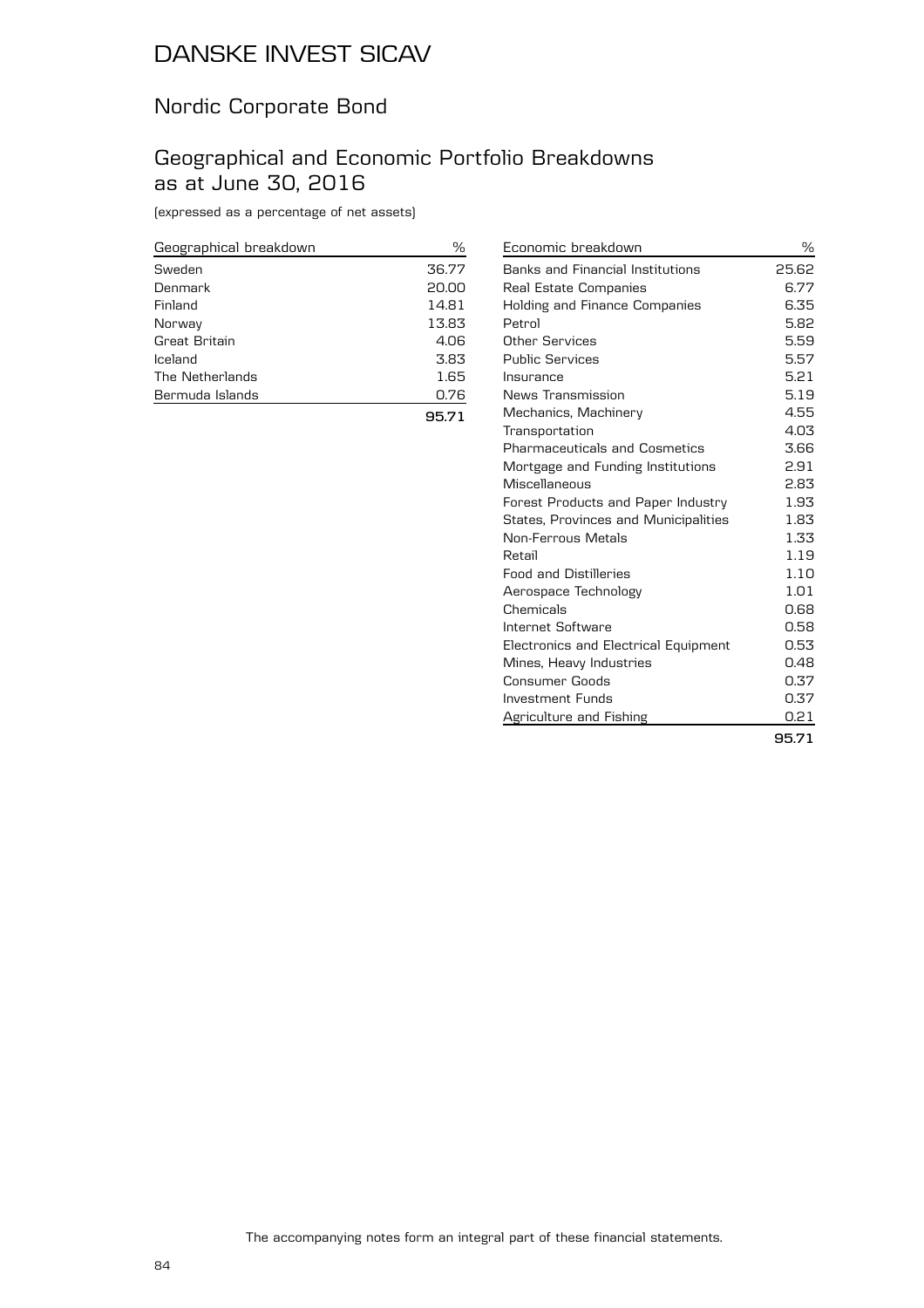# US High Yield Bond

### Statement of Investments as at June 30, 2016

(expressed in USD)

| Description | Quantity / Face Currency<br>Value | Cost | Evaluation % net<br>assets |
|-------------|-----------------------------------|------|----------------------------|
|             |                                   |      |                            |

**Transferable securities admitted to an official stock exchange listing**

#### **Bonds**

| listing                                                                                 |           |            | 17,566,063 | 17,638,749 33.00 |      |
|-----------------------------------------------------------------------------------------|-----------|------------|------------|------------------|------|
| Tota1 - Bonds<br>Total - Transferable securities admitted to an official stock exchange |           |            | 17,566,063 | 17,638,749 33.00 |      |
|                                                                                         |           |            | 17,566,063 | 17,638,749 33.00 |      |
| Zayo 6.375% 15-15.05.25                                                                 | 1,450,000 | <b>USD</b> | 1,404,663  | 1,489,426        | 2.79 |
| Tesoro Corp 6.375% 16-01.05.24                                                          | 90,000    | USD        | 90,000     | 93,375           | 0.17 |
| Sprint nex. 8.375% 09-15.08.17                                                          | 1,210,000 | <b>USD</b> | 1,187,937  | 1,241,980        | 2.32 |
| Sabine Pass 5.625% 14-01.02.21                                                          | 468,000   | <b>USD</b> | 455,715    | 469,226          | 0.88 |
| Rsp Permian 6.625% 15-01.10.22                                                          | 190,000   | <b>USD</b> | 185,488    | 196,650          | 0.37 |
| Real Alloy 10% 15.01.19 144A                                                            | 428,000   | <b>USD</b> | 412,485    | 426,395          | 0.80 |
| Rackspace 6.5% 15-15.01.24 144A                                                         | 1,260,000 | <b>USD</b> | 1,248,525  | 1,244,250        | 2.33 |
| Plantronics 0% - 31.05.23                                                               | 380,000   | <b>USD</b> | 380,000    | 375,250          | 0.70 |
| Performance 5.5% 16-01.06.24                                                            | 130,000   | <b>USD</b> | 130,000    | 130,975          | 0.24 |
| Nuance Com 6% 16-01.07.24                                                               | 460,000   | <b>USD</b> | 460,200    | 457,700          | 0.86 |
| Nuance Com 5.375% 12-15.08.20                                                           | 1,235,000 | <b>USD</b> | 1,242,719  | 1,254,612        | 2.35 |
| Multi Color 6.125 14-01.12.22                                                           | 411,000   | <b>USD</b> | 412,798    | 419,220          | 0.78 |
| Mercer Intl 7.75% 14-01.12.22                                                           | 95,000    | <b>USD</b> | 97,019     | 95,000           | 0.18 |
| Mercer Intl 7% 14-01.12.19                                                              | 110,000   | <b>USD</b> | 112,269    | 111,100          | 0.21 |
| Lvlt 5.75% 14-01.12.22                                                                  | 190,000   | <b>USD</b> | 191,363    | 191,501          | 0.36 |
| Lifepoint 5.875% 15-01.12.23                                                            | 230,000   | <b>USD</b> | 230,000    | 239,891          | 0.45 |
| Hrg Group 7.75% 14-15.01.22                                                             | 2,315,000 | <b>USD</b> | 2,342,037  | 2,302,129        | 4.31 |
| Gulfport En 6.625% 15-01.05.23                                                          | 220,000   | <b>USD</b> | 208,000    | 216,260          | 0.40 |
| Goodyear Ti 5% 16-31.05.26                                                              | 140,000   | <b>USD</b> | 140,000    | 142,864          | 0.27 |
| First Quality 4.625% 13-15.05.21                                                        | 533,000   | <b>USD</b> | 492,359    | 499,688          | 0.93 |
| First Cash 6.75% 14-01.04.21                                                            | 1,007,000 | <b>USD</b> | 1,047,280  | 1,017,070        | 1.90 |
| Envision 5.125% 14-01.07.22                                                             | 160,000   | <b>USD</b> | 155,775    | 160,800          | 0.30 |
| Enpro Indus 5.875% 15-15.09.22                                                          | 324,000   | <b>USD</b> | 321,325    | 325,620          | 0.61 |
| Cyrus 6.375% 13-15.11.22                                                                | 860,000   | <b>USD</b> | 881,266    | 896,928          | 1.68 |
| Cont Res 5.0% 12-15.09.22                                                               | 30,000    | <b>USD</b> | 21,525     | 28,999           | 0.05 |
| Cont Res 4.5% 13-15.04.23                                                               | 370,000   | <b>USD</b> | 288,975    | 344,627          | 0.64 |
| Concho Res In 7% 10-15.01.21                                                            | 70,000    | <b>USD</b> | 69,098     | 72,812           | 0.14 |
| Cent Alu Cy 7.5% 13-01.06.21                                                            | 1,150,000 | <b>USD</b> | 1,188,812  | 1,035,000        | 1.94 |
| Beacon Roof 6.375% 16-01.10.23                                                          | 230,000   | <b>USD</b> | 230,000    | 240,925          | 0.45 |
| Ashtead Cap 6.5% 12-15.07.22                                                            | 250,000   | <b>USD</b> | 254,375    | 261,185          | 0.49 |
| Ashtead Cap 5.625% 14-01.10.24                                                          | 340,000   | <b>USD</b> | 331,550    | 341,700          | 0.64 |
| Amsurg Corp 5.625% 13-30.11.20                                                          | 564,000   | <b>USD</b> | 578,100    | 583,035          | 1.09 |
| Am Tire Dis 10.25% 15-01.03.22                                                          | 380,000   | <b>USD</b> | 380,000    | 334,400          | 0.63 |
| Acadia Hith 5.125% 14-01.07.22                                                          | 404,000   | <b>USD</b> | 394,405    | 398,156          | 0.74 |
| United States of America                                                                |           |            |            |                  |      |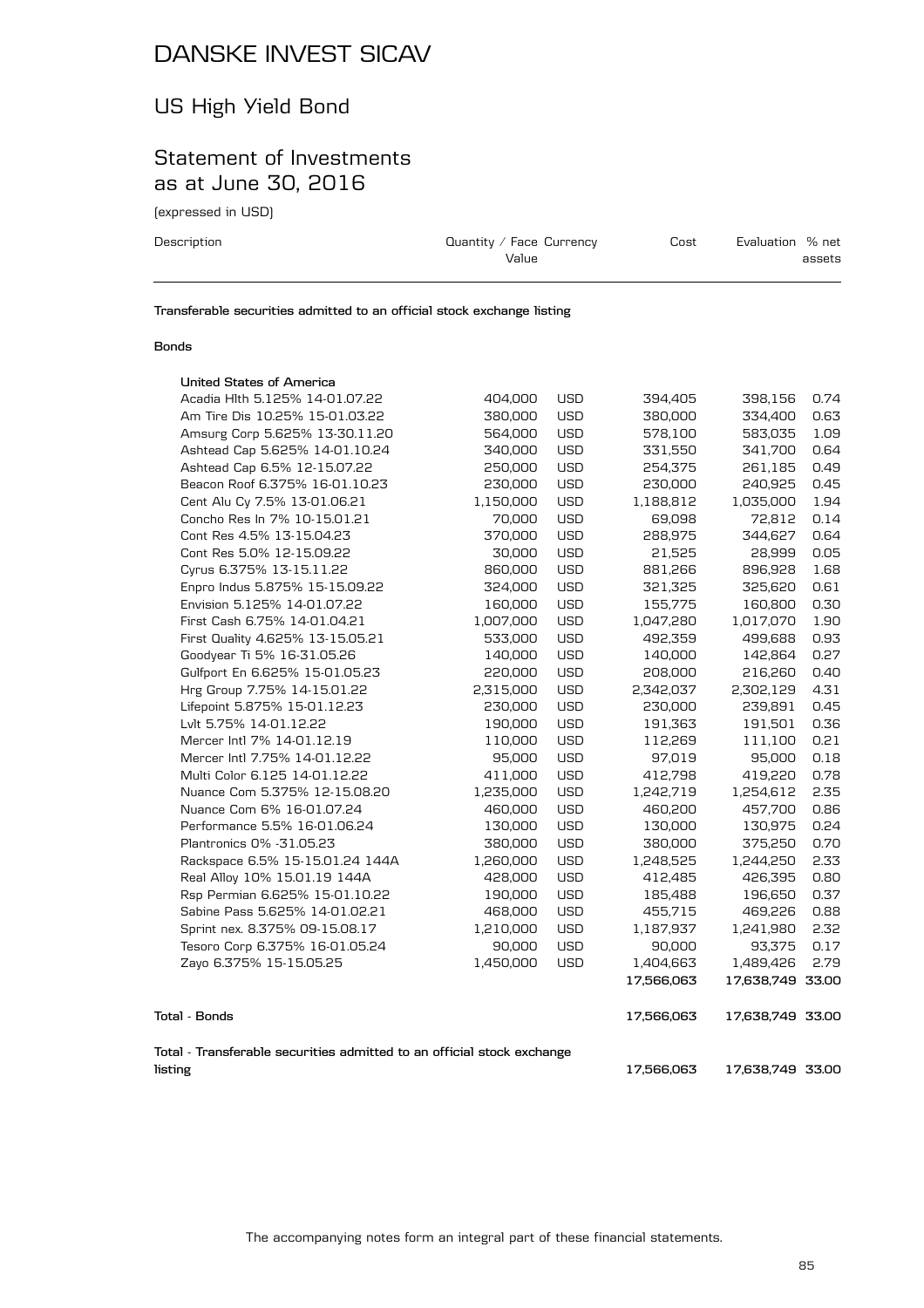# US High Yield Bond

# Statement of Investments as at June 30, 2016 (continued)

(expressed in USD)

| Description                                                  | Quantity / Face Currency<br>Value |            | Cost      | Evaluation % net | assets |
|--------------------------------------------------------------|-----------------------------------|------------|-----------|------------------|--------|
| Transferable securities dealt in on another regulated market |                                   |            |           |                  |        |
| Bonds                                                        |                                   |            |           |                  |        |
| Canada                                                       |                                   |            |           |                  |        |
| Ats Auto 6.5% 15-15.06.23                                    | 260,000                           | USD        | 260,000   | 264,550          | 0.49   |
| Gibson Engy 6.75% 15.07.21 144A                              | 874,000                           | <b>USD</b> | 872,908   | 869,630          | 1.63   |
| Mdc Partner 6.5% 16-01.05.24                                 | 280,000                           | USD        | 281,806   | 275.800          | 0.52   |
| Norbord 6.25% 15-15.04.23                                    | 560,000                           | USD        | 560,000   | 572,600          | 1.07   |
| Teine Energ 6.875% 14-30.09.22                               | 230,000                           | <b>USD</b> | 195,800   | 224,250          | 0.42   |
|                                                              |                                   |            | 2,170,514 | 2,206,830        | 4.13   |
| <b>Great Britain</b>                                         |                                   |            |           |                  |        |
| Signet Uk 4.7% 14-15.06.24                                   | 610,000                           | USD        | 601,642   | 596,245          | 1.12   |
| Snst Tchfin 6.25% 15-15.02.26                                | 370,000                           | USD        | 370,000   | 381,100          | 0.71   |
|                                                              |                                   |            | 971,642   | 977,345          | 1.83   |
| Ireland                                                      |                                   |            |           |                  |        |
| James Hardi 5.875% 15-15.02.23                               | 840,000                           | <b>USD</b> | 847,123   | 858,900          | 1.61   |
|                                                              |                                   |            | 847,123   | 858,900          | 1.61   |
| Luxembourg                                                   |                                   |            |           |                  |        |
| Convatec H 10.5%-15.12.18 144A                               | 430,000                           | <b>USD</b> | 439,675   | 440,926          | 0.82   |
|                                                              |                                   |            | 439,675   | 440,926          | 0.82   |
| United States of America                                     |                                   |            |           |                  |        |
| Aleris Int 7.875% 12-01.11.20                                | 242,000                           | <b>USD</b> | 237,916   | 212,887          | 0.40   |
| Amer Bld 5.75% 15-15.12.23                                   | 160,000                           | USD        | 160,000   | 165,200          | 0.31   |
| Amsurg Corp 5.625% 15-15.07.22                               | 300,000                           | <b>USD</b> | 294,750   | 307,589          | 0.58   |
| Cable One 5.75% 15-15.06.22                                  | 410,000                           | USD        | 410,000   | 420,250          | 0.79   |
| Cco Hldgs 5.75% 15-15.02.26                                  | 160,000                           | USD        | 156,763   | 164,000          | 0.31   |
| Cco Hldgs 5.875% 16-01.04.24                                 | 220,000                           | USD        | 220,000   | 229,647          | 0.43   |
| Cheniere Co 7% 16-30.06.24                                   | 230,000                           | <b>USD</b> | 230,000   | 235,507          | 0.44   |
| Clear Ch Wld 6.5% 13-15.11.22                                | 1,091,000                         | <b>USD</b> | 1,117,593 | 1,050,087        | 1.96   |
| Clear Ch Wld 6.5% 15.11.22 -B-                               | 520,000                           | <b>USD</b> | 537,225   | 520,926          | 0.97   |
| Com Metals 4.875% 13-15.05.23                                | 70,000                            | <b>USD</b> | 66,325    | 66,150           | 0.12   |
| Diebold Inc 8.5% 16-15.04.24                                 | 690,000                           | USD        | 700,487   | 684,825          | 1.28   |
| Dmn1 7.125% 16-15.06.24                                      | 320,000                           | USD        | 323,750   | 332,773          | 0.62   |
| Emi Msc 7.625% 16-15.06.24                                   | 70,000                            | USD        | 70,563    | 71,925           | 0.13   |
| Equinix Inc 5.375% 01.04.23                                  | 561,000                           | USD        | 573,622   | 574,753          | 1.08   |
| Equinix Inc 5.375% 14-01.01.22                               | 255,000                           | <b>USD</b> | 261,216   | 263,507          | 0.49   |
| Equinix Inc 5.875% 15-15.01.26                               | 100,000                           | USD        | 100,000   | 103,948          | 0.19   |
| Foresight En 7.875% 15.08.21 144A                            | 2,391,000                         | USD        | 2,349,157 | 1,649,790        | 3.09   |
| Forum Ener 6.25% 14-01.10.21                                 | 812,000                           | <b>USD</b> | 766,240   | 751,100          | 1.41   |
| H&E Equip 7% 13-01.09.22                                     | 960,000                           | USD        | 963,200   | 994,411          | 1.86   |
| Hca 5.25% 16-15.06.26                                        | 430,000                           | USD        | 430,000   | 446,882          | 0.84   |
| Jt Ry 11% 16-15.05.22                                        | 420,000                           | <b>USD</b> | 420,000   | 434,700          | 0.81   |
| Klx Inc 5.875% 14-01.12.22                                   | 584,000                           | USD        | 583,317   | 567,940          | 1.06   |
| Level 3 Fin 5.125% 15-01.05.23                               | 900,000                           | USD        | 897,000   | 892,084          | 1.67   |
| Live Nation 7% 12-01.09.20 144A                              | 589,000                           | USD        | 612,136   | 615,166          | 1.15   |
| Lkq Corp 4.75% 14-15.05.23                                   | 564,000                           | <b>USD</b> | 537,615   | 551,310          | 1.03   |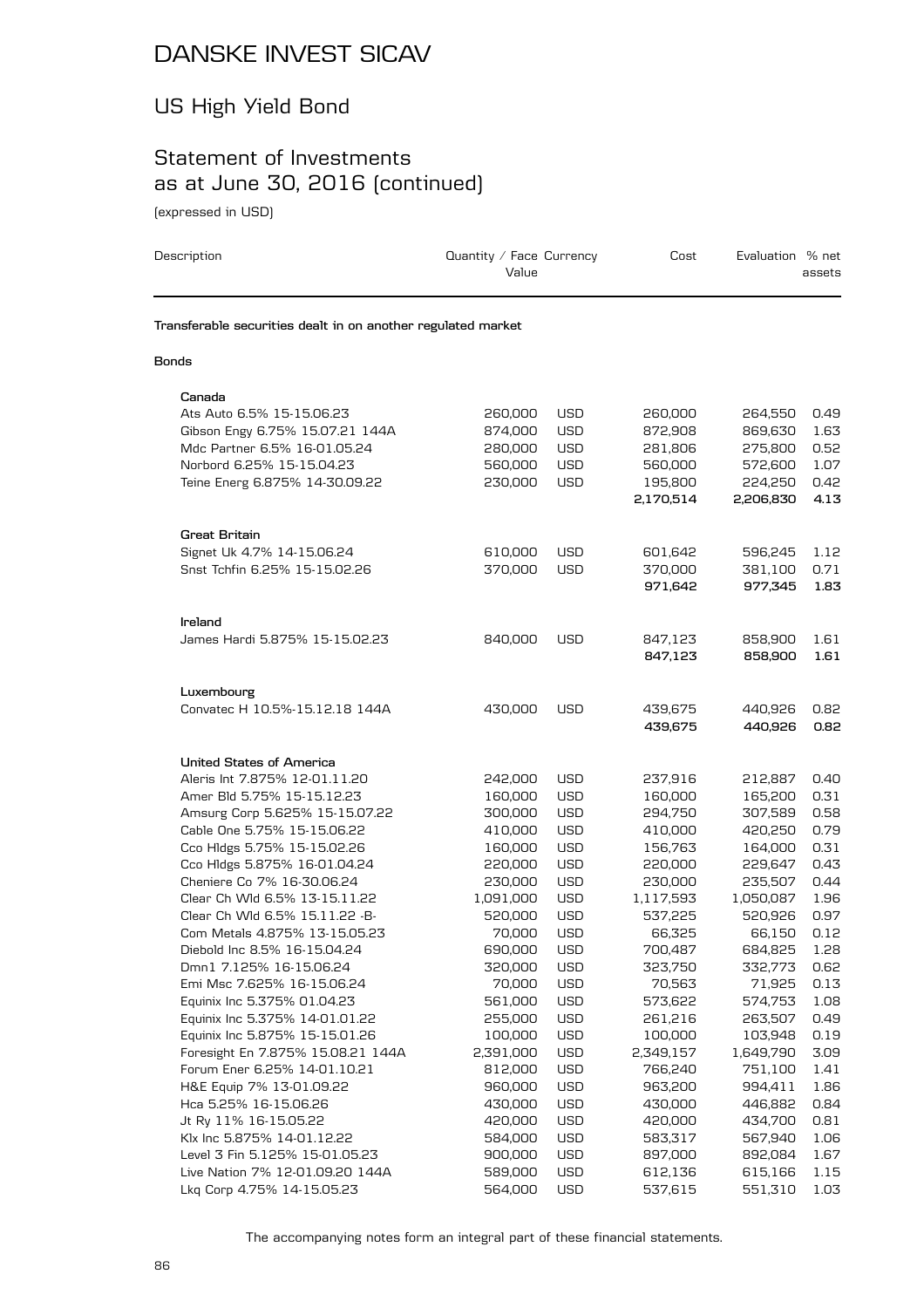# US High Yield Bond

## Statement of Investments as at June 30, 2016 (continued)

(expressed in USD)

| Description                                                          | Quantity / Face Currency |            | Cost       | Evaluation % net |        |
|----------------------------------------------------------------------|--------------------------|------------|------------|------------------|--------|
|                                                                      | Value                    |            |            |                  | assets |
| Mednax Inc 5.25% 15-01.12.23                                         | 300,000                  | <b>USD</b> | 300,000    | 303,000          | 0.57   |
| Midcontinen 6.875% 15-15.08.23                                       | 540,000                  | <b>USD</b> | 540,000    | 553,500          | 1.04   |
| Mobile Mini 5.875% 16-01.07.24                                       | 160,000                  | <b>USD</b> | 160,000    | 164,499          | 0.31   |
| Mph Merger 7.125% 16-01.06.24                                        | 150,000                  | USD        | 151,738    | 157,500          | 0.29   |
| Ncr Corp 5.875% 14-15.12.21                                          | 160,000                  | <b>USD</b> | 158,800    | 164,182          | 0.31   |
| Ncr Corp 6.375% 14-15.12.23                                          | 210,000                  | <b>USD</b> | 214,350    | 212,936          | 0.40   |
| Opal Acquis 8.875% 13-15.12.21                                       | 500,000                  | <b>USD</b> | 425,825    | 380,000          | 0.71   |
| Pinnacle Fo 5.875% 16-15.01.24                                       | 170,000                  | <b>USD</b> | 170,000    | 177,650          | 0.33   |
| Pnk Entet 5.625% 16-01.05.24                                         | 200,000                  | <b>USD</b> | 199,750    | 197,168          | 0.37   |
| Pq Corp 6.75% 16-15.11.22                                            | 70,000                   | USD        | 70,000     | 72,275           | 0.14   |
| Realogy Gr 5.25% 14-01.12.21                                         | 350,000                  | <b>USD</b> | 350,875    | 358,750          | 0.67   |
| Regional 8.25% 16-01.05.23                                           | 770,000                  | USD        | 791,500    | 787,325          | 1.47   |
| Rev Con Pro 5.75% 13-15.02.21                                        | 979,000                  | USD        | 978,321    | 952,768          | 1.78   |
| Rice Energy 6.25% 14-01.05.22                                        | 300,000                  | <b>USD</b> | 225,900    | 297,768          | 0.56   |
| Rice Energy 7.25% 15-01.05.23                                        | 180,000                  | USD        | 166,950    | 183,455          | 0.34   |
| Sabine Pass 5.625% 15-01.03.25                                       | 370,000                  | USD        | 349,650    | 365,020          | 0.68   |
| Sabine Pass 5.75% 14-15.05.24                                        | 370,000                  | <b>USD</b> | 362,500    | 366,737          | 0.69   |
| Sabine Pass 5.875% 16-30.06.26                                       | 200,000                  | USD        | 200,000    | 199,559          | 0.37   |
| Serta Smm 8.125% 01.10.20 144A                                       | 1,000,000                | <b>USD</b> | 1,041,425  | 1,032,415        | 1.93   |
| Sesi Llc 6.375% 11-01.05.19                                          | 290,000                  | <b>USD</b> | 269,700    | 280,576          | 0.53   |
| Sesi Llc 7.125% 12-15.12.21                                          | 40,000                   | USD        | 37,763     | 38,502           | 0.07   |
| Sirius Xm 5.375% 16-15.07.26                                         | 200,000                  | USD        | 200,000    | 197,500          | 0.37   |
| Sprint Corp 7.875% 13-15.09.23                                       | 130,000                  | <b>USD</b> | 129,324    | 107,150          | 0.20   |
| Steel Dyn 6.375% 13-15.08.22                                         | 95,000                   | <b>USD</b> | 101,650    | 99,833           | 0.19   |
| Summit Mid 5.5% 14-15.08.22                                          | 204,000                  | USD        | 195,840    | 174,420          | 0.33   |
| Summit Mid 7.5% 14-01.07.21                                          | 917,000                  | <b>USD</b> | 958,265    | 871,150          | 1.63   |
| Surgery 8.875% 16-15.04.21                                           | 350,000                  | USD        | 350,000    | 359,625          | 0.67   |
| Surgical Care 6% 15-01.04.23                                         | 170,000                  | USD        | 165,750    | 173,400          | 0.32   |
| Svu 6.75% 13-01.06.21                                                | 220,000                  | <b>USD</b> | 225,174    | 186,934          | 0.35   |
| Svu 7.75% 14-15.11.22                                                | 310,000                  | USD        | 330,002    | 261,274          | 0.49   |
| Team Health 7.25% 15-15.12.23                                        | 880,000                  | USD        | 892,400    | 935,000          | 1.75   |
| Tempur Seal 5.5% 16-15.06.26                                         | 320,000                  | <b>USD</b> | 320,000    | 313,600          | 0.59   |
| Tesoro 6.125% 13-15.10.21                                            | 40,000                   | USD        | 40,100     | 41,595           | 0.08   |
| Transdigm 6.375% 16-15.06.26                                         | 480,000                  | USD        | 480,000    | 470,400          | 0.88   |
| US Foods 5.875% 16-15.06.24                                          | 540,000                  | <b>USD</b> | 540,000    | 549,102          | 1.03   |
| Vista Out 5.875% 15-01.10.23                                         | 340,000                  | <b>USD</b> | 340,000    | 354,450          | 0.66   |
| Vizient Inc 10.375% 01.03.24                                         | 540,000                  | <b>USD</b> | 561,100    | 579,150          | 1.08   |
| Wesco Dis 5.375% 14-15.12.21                                         | 620,000                  | <b>USD</b> | 606,050    | 624,163          | 1.17   |
| Wmg Acq 6.75% 14-15.04.22                                            | 1,036,000                | USD        | 937,580    | 1,044,806        | 1.96   |
| Wolver Wrld 6.125% 13-15.10.20                                       | 556,000                  | USD        | 585,190    | 579,380          | 1.08   |
| Wpx Energy 5.25% 11-15.01.17                                         | 590,000                  | <b>USD</b> | 554,500    | 596,997          | 1.12   |
| Xpo 6.5% 15-15.06.22                                                 | 670,000                  | <b>USD</b> | 657,136    | 639,381          | 1.20   |
|                                                                      |                          |            | 29,353,983 | 28,712,252 53.73 |        |
| Total - Bonds                                                        |                          |            | 33,782,937 | 33,196,253 62.12 |        |
| Total - Transferable securities dealt in on another regulated market |                          |            | 33,782,937 | 33,196,253 62.12 |        |
| TOTAL INVESTMENT PORTFOLIO                                           |                          |            | 51,349,000 | 50,835,002 95.12 |        |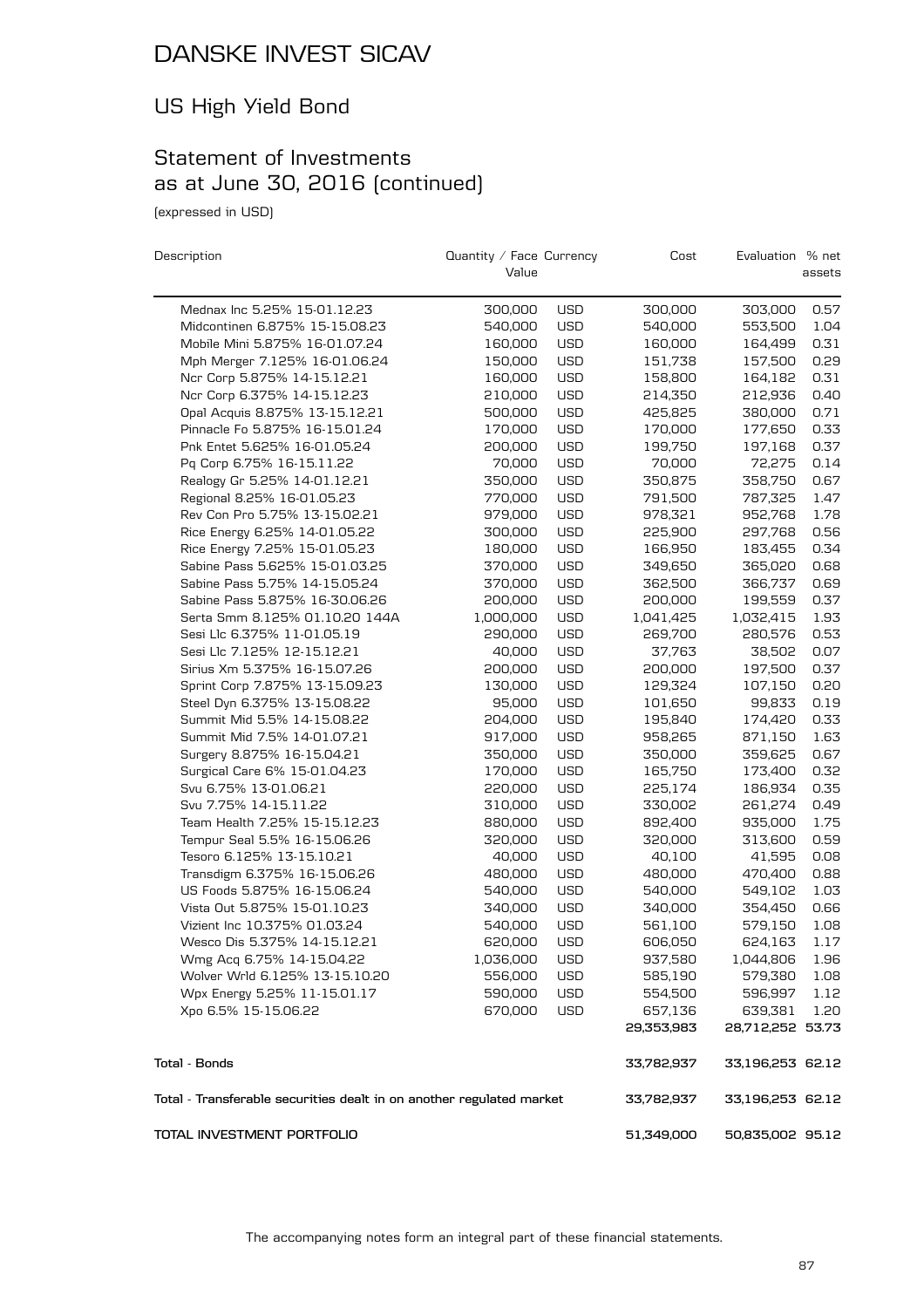## US High Yield Bond

### Geographical and Economic Portfolio Breakdowns as at June 30, 2016

(expressed as a percentage of net assets)

| Geographical breakdown   |       |
|--------------------------|-------|
| United States of America | 86.73 |
| Canada                   | 4.13  |
| Great Britain            | 1.83  |
| Ireland                  | 1.61  |
| Luxembourg               | 0.82  |
|                          | 95.12 |

| Economic breakdown                     | %     |
|----------------------------------------|-------|
| Holding and Finance Companies          | 11.17 |
| Healthcare Education & Social Services | 9.44  |
| News Transmission                      | 8.41  |
| Miscellaneous                          | 8.10  |
| Petrol                                 | 6.44  |
| Internet Software                      | 5.73  |
| Consumer Goods                         | 4.99  |
| Agriculture and Fishing                | 4.31  |
| Electronics and Electrical Equipment   | 3.79  |
| Mines, Heavy Industries                | 3.28  |
| Non-Ferrous Metals                     | 3.15  |
| Retail                                 | 2.77  |
| Construction, Building Material        | 2.74  |
| Mechanics, Machinery                   | 2.68  |
| Graphic Art, Publishing                | 2.09  |
| Aerospace Technology                   | 1.94  |
| Banks and Financial Institutions       | 1.90  |
| Real Estate Companies                  | 1.57  |
| Forest Products and Paper Industry     | 1.46  |
| <b>Public Services</b>                 | 1.41  |
| Electronic Semiconductor               | 1.28  |
| Transportation                         | 1.20  |
| Leisure                                | 1.15  |
| Textile                                | 1.08  |
| Automobile Industry                    | 1.03  |
| <b>Food and Distilleries</b>           | 1.03  |
| Office Equipment, Computers            | 0.71  |
| Tyres & Rubber                         | 0.27  |
|                                        | 95.12 |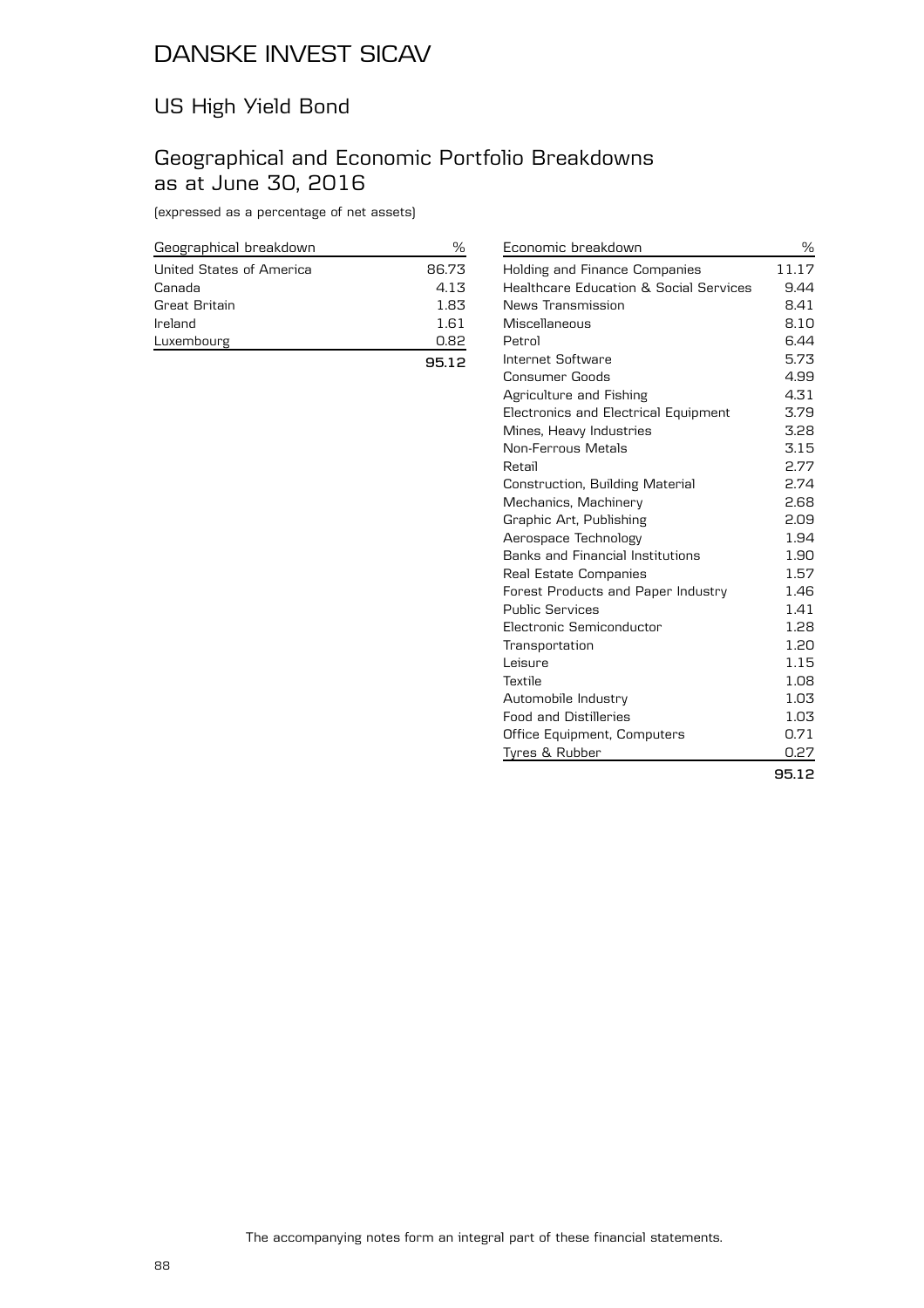### Notes to the unaudited Financial Statements as at June 30, 2016

#### **NOTE 1 – GENERAL**

Danske Invest SICAV is an investment company incorporated under the laws of the Grand Duchy of Luxembourg as a Société d'Investissement à Capital Variable (the "Fund") subject to Part I of the amended Law of December 17, 2010 relating to the undertakings for collective investment (the "2010 Law"). The Fund's purpose is to invest in all kinds of transferable securities, units or shares of other open-ended UCI or UCIs, as well as derivatives on transferable securities and other financial instruments authorised by the 2010 Law.

The Fund was incorporated on June 30, 2011 for an unlimited period of time and is governed by the law of August 10, 1915 on commercial companies, as amended, and by the 2010 Law.

The Fund's Articles were published on July 8, 2011 in the Luxembourg Official Gazette, the *Mémorial C, Recueil des Sociétés et Associations* (the *"Mémorial"*) and registered with the Luxembourg Registre de Commerce et des Sociétés, where they may be consulted and where copies may be obtained upon payment of the applicable charges. Copies are available on request at the registered office of the Fund.

The registered office of the Fund is established at 13, rue Edward Steichen, L-2540 Luxembourg. The Fund is recorded at the Luxembourg "Registre de Commerce et des Sociétés" under the number B 161867.

The Board of Directors of the Fund has appointed Danske Invest Management Company as the Management Company of the Fund, and to serve as its designated management company under chapter 15 of the 2010 Law and pursuant to the Management Company Agreement dated December 9, 2014 entered into between the Fund and the Management Company. Danske Invest Management Company has also been appointed to act as Management Company for the following investment funds: Danske Invest, Danske Fund of Funds and Danske Invest Allocation.

The Fund is an umbrella Fund and as such provides investors with the choice of investment in a range of several separate Sub-Funds each of which relates to a separate portfolio of liquid assets and other securities and assets permitted by the 2010 Law with specific investment objectives, as described in the relevant Appendix to the Prospectus. Each Appendix forms an integral part of the Prospectus.

On June 30, 2016, fifteen Sub-Funds are operational:

- Danske Invest SICAV Eastern Europe
- Danske Invest SICAV Emerging and Frontier Markets
- Danske Invest SICAV Emerging Markets Debt Hard Currency
- Danske Invest SICAV Euro High Yield Bond
- Danske Invest SICAV Europe
- Danske Invest SICAV Europe Absolute
- Danske Invest SICAV Europe Long-Short Dynamic
- Danske Invest SICAV Europe Long-Short Dynamic Plus
- Danske Invest SICAV European Corporate Sustainable Bond (launched on June 15, 2016)
- Danske Invest SICAV Germany
- Danske Invest SICAV Global Emerging Markets Leaders (launched on January 7, 2016 and liquidated on May 26, 2016)
- Danske Invest SICAV Global High Dividend
- Danske Invest SICAV Global Inflation Linked Bond
- Danske Invest SICAV Global Inflation Linked Bond Short Duration
- Danske Invest SICAV Nordic Corporate Bond
- Danske Invest SICAV US High Yield Bond

#### **NOTE 2 – INVESTMENT OBJECTIVES**

The investment objectives of the Fund and each Sub-Fund are to achieve a high total return as compatible with a sound diversification of risks.

The investment objective of the Sub-Fund Danske Invest SICAV - Eastern Europe is to obtain an overperformance to the relevant market. This Sub-Fund will invest in transferable securities, mainly equities and equity-related securities admitted or dealt in on a Regulated Market and issued by companies domiciled in, or with main activity, in Eastern Europe or in Turkey. A small part may be invested in equities and equityrelated securities issued by companies domiciled in countries bordering to Eastern Europe.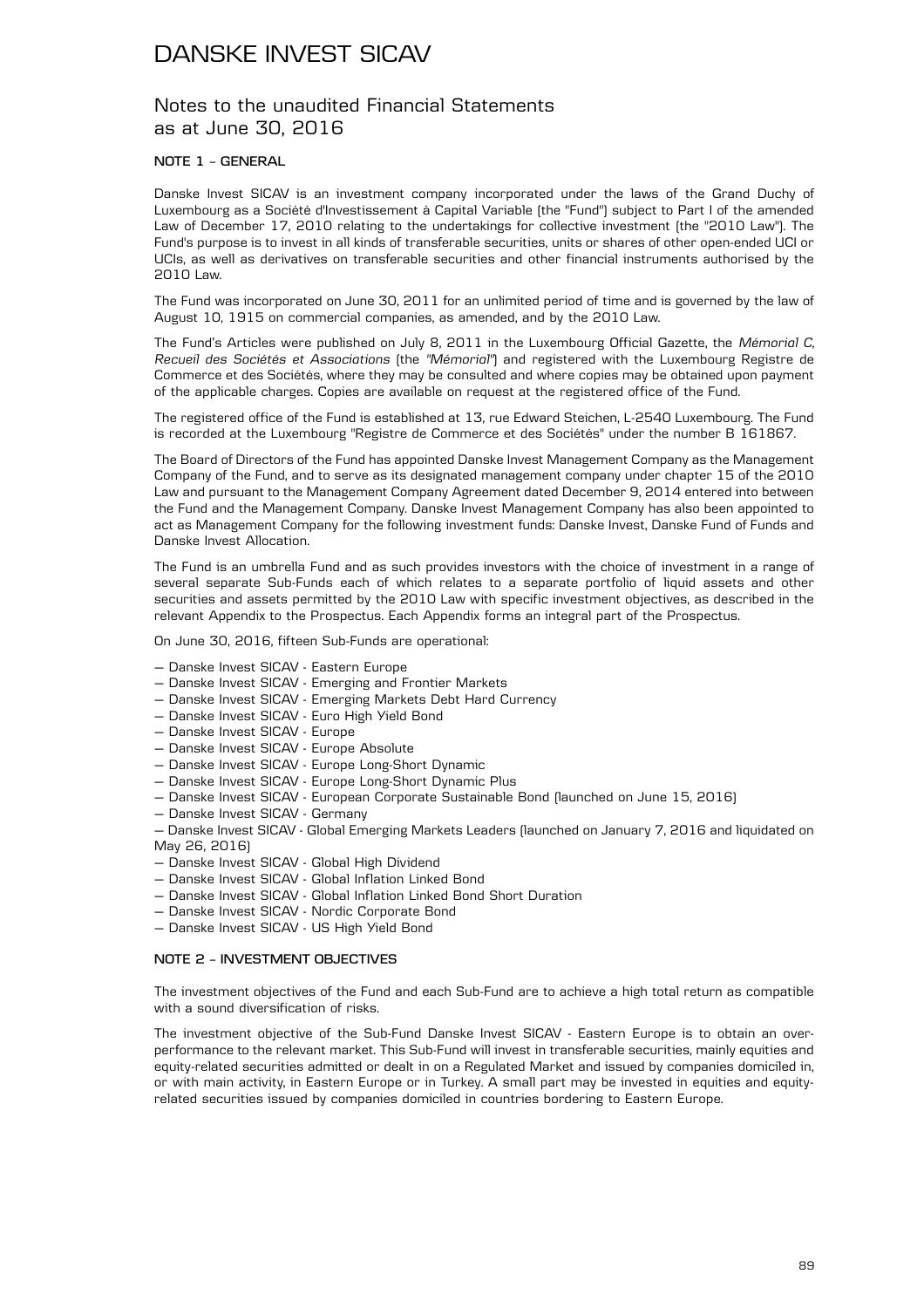### Notes to the unaudited Financial Statements as at June 30, 2016 (continued)

#### **NOTE 2 – INVESTMENT OBJECTIVES (continued)**

The Investment objective of the Sub-Fund Danske Invest SICAV - Emerging and Frontier Markets is to obtain an over-performance to the relevant market, this Sun-Funds will invest in transferable securities admitted to or dealt on a Regulated Market, mainly equities but also equity-related instruments like warrants and P-notes and financial derivatives instruments.

The Investment objective of the Sub-Fund Danske Invest SICAV - Emerging Markets Debt Hard Currency is to obtain an over-performance to the relevant market. This Sub-Fund will invest in transferable securities, in foreign bonds issued or guaranteed by governments or by companies in Emerging Market countries, admitted to or dealt in on a Regulated Market. The Sub-Fund may invest in bonds denominated in USD, EUR, GBP, CAD, CHF, JPY or in local currencies of the countries that are constituents of the Sub-Fund's benchmark, JP Morgan's EMBI Global Diversified Composite index.

The investment objective of the Sub-Fund Danske Invest SICAV - Euro High Yield Bond is to obtain an overperformance to the relevant market. This Sub-Fund will invest in transferable securities, mainly bonds, contingency bonds, convertible bonds and other debt instruments which are admitted to or dealt in on a Regulated Market and issued by companies located in any member state of the European Union or the OECD, or any other country of Western or Eastern Europe, Asia, Oceania, the American continents or Africa.

The investment objective of the Sub-Fund Danske Invest SICAV - Europe is to obtain an over-performance to the relevant market. This Sub-Fund will invest in transferable securities, mainly equities and equity-related securities admitted to or dealt in on a Regulated Market in Europe or in companies domiciled in, or with main activity in Europe but admitted to or dealt in on a Regulated Market outside Europe. A small part may be invested in securities, mainly equities and equity related securities, issued by companies domiciled in or traded on market places in countries in Eastern Europe or bordering to Eastern Europe (Azerbaijan, Georgia, Kazakhstan and Turkey).

The investment objective of the Sub-Fund Danske Invest SICAV - Europe Absolute is to generate absolute returns, investing in long and short positions in transferable securities, mainly equities and equity-related securities admitted to or dealt in on a Regulated Market and issued by companies domiciled in, or with main activity, in all countries of Europe. The investments will be made according to expected performance; sectors, countries and currencies may be overweighted or underweighted accordingly. The short positions will only be taken via financial derivative instruments. The investments in this Sub-Fund will be made using focused investment style.

The investment objective of the Sub-Fund Danske Invest SICAV - Europe Long-Short Dynamic is to generate absolute returns, investing in long and short positions in transferable securities, mainly equities and equityrelated securities admitted to or dealt in on a Regulated Market in Europe or in companies domiciled in, or with main activity in Europe but admitted to or dealt in on a Regulated Market outside Europe. A small part may be invested in transferable securities, mainly equities and equity related securities, issued by companies domiciled in or traded on Regulated Markets in countries outside Europe. In this context Europe shall be defined as countries represented in the MSCI Europe index.

The investment objective of the Sub-Fund Danske Invest SICAV - Europe Long-Short Dynamic Plus is to generate absolute returns, investing in long and short positions in transferable securities, mainly equities and equity-related securities admitted to or dealt in on a Regulated Market in Europe or in companies domiciled in, or with main activity in Europe but admitted to or dealt in on a Regulated Market outside Europe. A small part may be invested in transferable securities, mainly equities and equity related securities, issued by companies domiciled in or traded on Regulated Markets in countries outside Europe. In this context Europe shall be defined as countries represented in the MSCI Europe index.

The investment objective of the Sub-Fund Danske Invest SICAV - European Corporate Sustainable Bond (launched on June 15, 2016) is to obtain an over-performance to the relevant market. This Sub-Fund is to invest in transferable securities, mainly corporate bonds and in a lesser portion other debt instruments, which are admitted to or dealt on a Regulated Market and issued by companies located in any Member State of the OECD, but mainly in Europe.

The investment objective of the Sub-Fund Danske Invest SICAV - Germany is to obtain an over-performance to the relevant market. This Sub-Fund will invest in transferable securities (mainly equities and equity-related securities) of companies domiciled in, or with their main activity in Germany and admitted to or dealt in on a Regulated Market.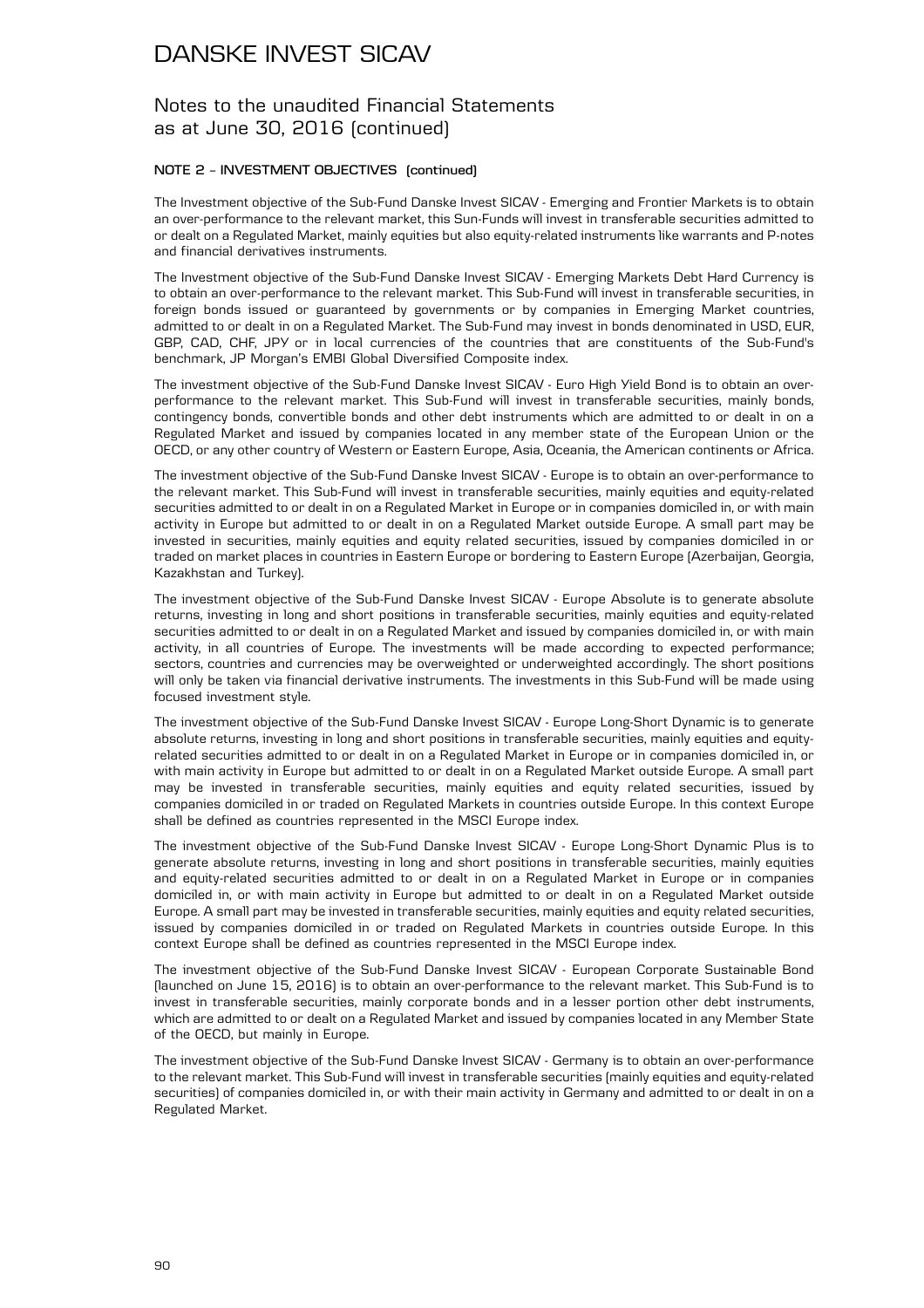### Notes to the unaudited Financial Statements as at June 30, 2016 (continued)

#### **NOTE 2 – INVESTMENT OBJECTIVES (continued)**

The investment objective of the Sub-Fund Danske Invest SICAV - Global Emerging Markets Leaders (launched on January 7, 2016 and liquidated on May 26, 2016) is to obtain over-performance to the relevant market. This Sub-Fund will invest in transferable securities, mainly equities and equity-related securities like P-notes trading on the exchanges within, or companies domiciled in, or with main activity in Emerging Markets and admitted to or dealt in on a Regulated Market. Furthermore the Sub-Fund may invest in equities or equity-related securities defined as Emerging Markets by the index provider and with a focus on high quality companies that are leaders in their countries, industry or globally in terms of products, services and execution.

The Investment objective of the Sub-Fund Danske Invest SICAV - Global High Dividend is to obtain an overperformance to the relevant market. This Sub-Fund will invest in transferable securities, mainly equities and equity-related securities admitted to or dealt in on a Regulated Market globally. The investments will be made in companies, which are expected to generate high levels of direct dividends. The companies chosen in this Sub-Fund will typically have been existing for a number of years and furthermore have a well established position in the relevant market for their product and/or services.

The investment objective of the Sub-Fund Danske Invest SICAV - Global Inflation Linked Bond is to obtain an over-performance to the relevant market. This Sub-Fund will invest in transferable securities, mainly in bonds and other debt instruments admitted to or dealt in on a Regulated Market and issued by an OECD country or guaranteed by an OECD country (Agencies) or OECD countries jointly (supranational) where the return is linked to inflation indices within the OECD. The Sub-Fund will invest in "investment grade" bonds, i.e. bonds with a rating of Baa3/BBB- or higher. Bonds, which the Sub-Fund has invested in and subsequently is downgraded to a rating category lower than Baa3/BBB- will be sold within 3 months after the downgrade date. Occasionally the Sub-Fund may also invest in money market instruments.

The investment objective of the Sub-Fund Danske Invest SICAV - Global Inflation Linked Bond Short Duration is to obtain an over-performance to the relevant market. This Sub-Fund will invest in transferable securities, mainly in bonds and other debt instruments admitted to or dealt in on a Regulated Market and issued by an OECD country or guaranteed by an OECD country or OECD countries jointly (supranational) where the return is linked to inflation indices within the OECD. The Sub-Fund will invest in "investment grade" bonds, i.e. bonds with a rating of Baa3/BBB- or higher. Occasionally the Sub-Fund may also invest in money market instruments.

The investment objective of the Sub-Fund Danske Invest SICAV - Nordic Corporate Bond is to obtain an overperformance to the relevant market. This Sub-Fund will invest in transferable securities, mainly bonds, Convertible Bonds, Contingent Convertible Bonds and other debt instruments which are admitted to or dealt in on a Regulated Market and issued by companies located, or with its main business activity, in any Nordic country. On an ancillary basis, the Sub-Fund may invest in money market instruments. The Sub-Fund Invests mainly in corporate bonds, however may invest up to 25% of its assets in Covered Bonds issued by Nordic credit institutions. At least 75% of assets should be invested in bonds denominated in EUR , NOK, SEK or DKK. Investments in Convertible Bonds and Contingent Convertible Bonds should not exceed 20% of net asset value at any time. If converted to equities, these shall be sold within 3 months from the conversion date.

The Investment objective of the Sub-Fund Danske Invest SICAV - US High Yield Bond is to obtain an overperformance to the relevant market, this Sub-Fund will invest in transferable securities, mainly in government bonds issued by countries and corporate bonds issued by companies, all having credit rating below BBB - (Standard & Poor's and Fitch) or Baa3 (Moody's), admitted to or dealt in on a Regulated Market. The bonds shall be denominated in USD, however the Sub-Fund may invest 25% of its assets in bonds denominated in CAD, EUR (including the national Euroland currencies), GBP, CHF, SEK or NOK.

#### **NOTE 3 – SIGNIFICANT ACCOUNTING POLICIES**

The financial statements have been prepared in accordance with generally accepted accounting principles and laws and regulations in force in the Grand Duchy of Luxembourg applicable to UCITS.

#### **a) Valuation of investments in portfolio**

(i) The value of any cash on hand or on deposit, bills and demand notes and accounts receivable, prepaid expenses, cash dividends and interest declared or accrued as aforesaid and not yet received is deemed to be the full amount thereof, unless in any case the same is unlikely to be paid or received in full, in which case the value thereof is arrived at after making such discount as may be considered appropriate in such case to reflect the true value thereof.

(ii) The value of assets which are listed or dealt in on any stock exchange is based on the last available price on the stock exchange which is normally the principal market for such assets.

(iii) The value of assets dealt in on any other Regulated Market is based on the last available price.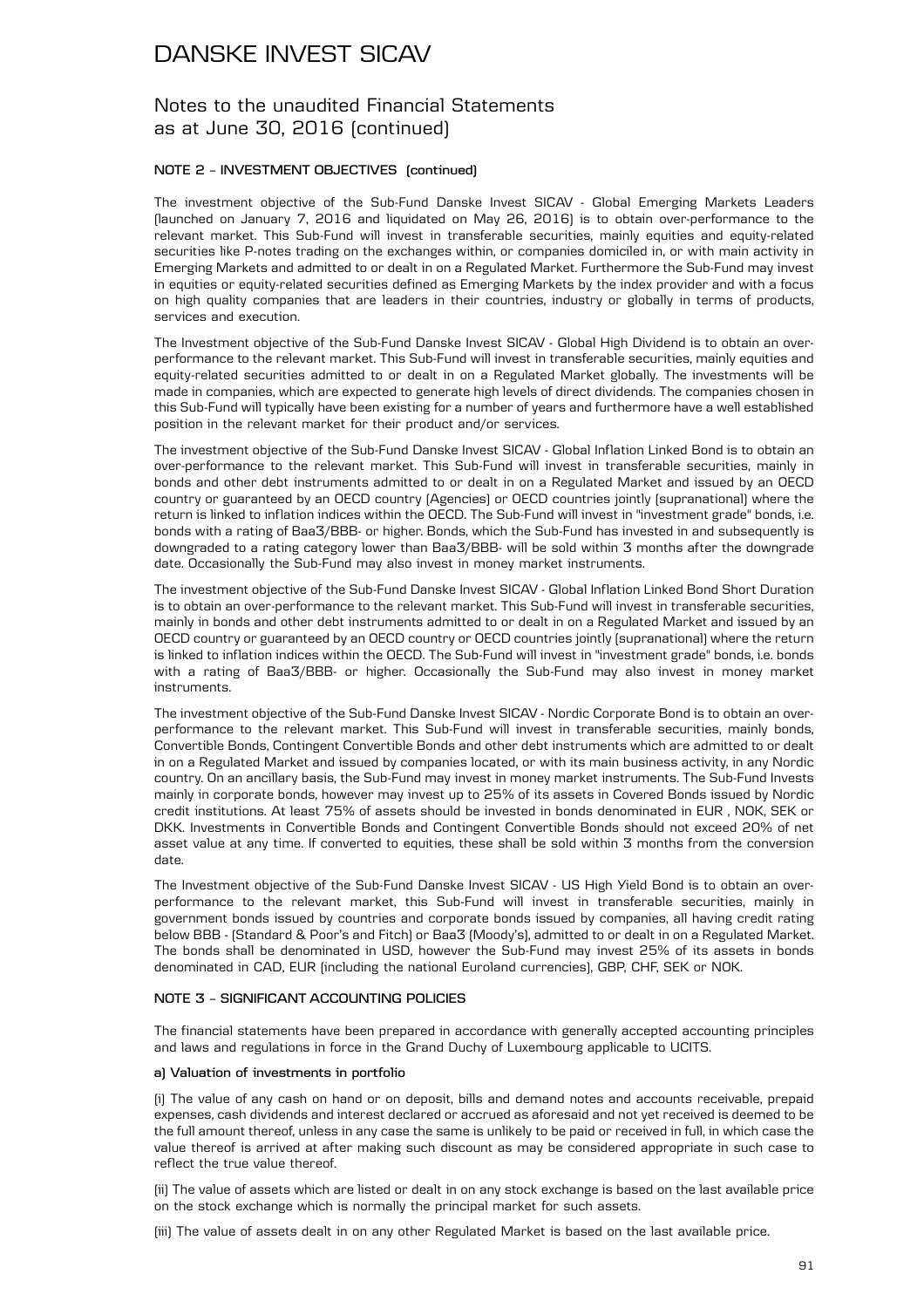### Notes to the unaudited Financial Statements as at June 30, 2016 (continued)

#### **NOTE 3 – SIGNIFICANT ACCOUNTING POLICIES (continued)**

(iv) In the event that any assets are not listed or dealt in on any stock exchange or on any other Regulated Market, or if, with respect to assets listed or dealt in on any stock exchange, or other Regulated Market as aforesaid, the price as determined pursuant to sub-paragraph (ii) or (iii) is not representative of the fair market value of the relevant assets, the value of such assets will be based on the reasonably foreseeable sales price determined prudently and in good faith by the Board of Directors of the Fund.

(v) The liquidating value of option contracts not traded on exchanges or on other Regulated Markets shall mean their net liquidating value determined, pursuant to the policies established by the Board of Directors of the Fund, on a basis consistently applied for each different variety of contracts. The liquidating value of futures, forward or options contracts traded on exchanges or on other Regulated Markets shall be based upon the last available settlement prices of these contracts on exchanges and Regulated Markets on which the particular futures, forward or option contracts are traded by the Fund; provided that if a futures, forward or options contract could not be liquidated on the day with respect to which net assets are being determined, the basis for determining the liquidating value of such contract shall be such value as the Board of Directors of the Fund may deem fair and reasonable. Swaps will be valued at their market value established by reference to the applicable interest rates' curve.

(vi) Units or shares of open-ended UCIs will be valued at their last determined and available net asset value or, if such price is not representative of the fair market value of such assets, then the price shall be determined by the Board of Directors of the Fund on a fair and equitable basis.

(vii) The credit default swap positions and the contracts for differences are valued in accordance with valuation principles decided by the Board of Directors of the Fund on the basis of their Marked to Market price by using standard market practices.

(viii) All other securities and other assets will be valued at fair market value as determined in good faith pursuant to the procedures established by the Board of Directors of the Fund.

(ix) The Board of Directors of the Fund valued the following security GOWEX at zero based on the recommendation of the Investment Manager and in view of the fact that the company had gone into voluntary insolvency on July 6, 2014. The security is held in the Danske Invest SICAV - Europe Absolute Sub-Fund.

#### **b) Realised profit / (loss) on sale of securities**

Profit and loss on investment securities sold are computed on the basis of average cost.

#### **c) Foreign exchange conversion**

The net asset value of the Sub-Funds are expressed as follows:

| Danske Invest SICAV - Eastern Europe in EUR                              |
|--------------------------------------------------------------------------|
| Danske Invest SICAV - Emerging and Frontier Markets in EUR               |
| Danske Invest SICAV - Emerging Markets Debt Hard Currency in USD         |
| Danske Invest SICAV - Euro High Yield Bond in EUR                        |
| Danske Invest SICAV - Europe in EUR                                      |
| Danske Invest SICAV - Europe Absolute in EUR                             |
| Danske Invest SICAV - Europe Long-Short Dynamic in EUR                   |
| Danske Invest SICAV - Europe Long-Short Dynamic Plus in EUR              |
| Danske Invest SICAV - European Corporate Sustainable Bond* in EUR        |
| Danske Invest SICAV - Germany in EUR                                     |
| Danske Invest SICAV - Global Emerging Markets Leaders* in USD            |
| Danske Invest SICAV - Global High Dividend in EUR                        |
| Danske Invest SICAV - Global Inflation Linked Bond in EUR                |
| Danske Invest SICAV - Global Inflation Linked Bond Short Duration in EUR |
| Danske Invest SICAV - Nordic Corporate Bond in EUR                       |
| Danske Invest SICAV - US High Yield Bond in USD                          |

All assets valued in a currency other than the base currency of the Sub-Fund are converted to the base currency at the exchange rates prevailing at June 30, 2016.

\* See Note 1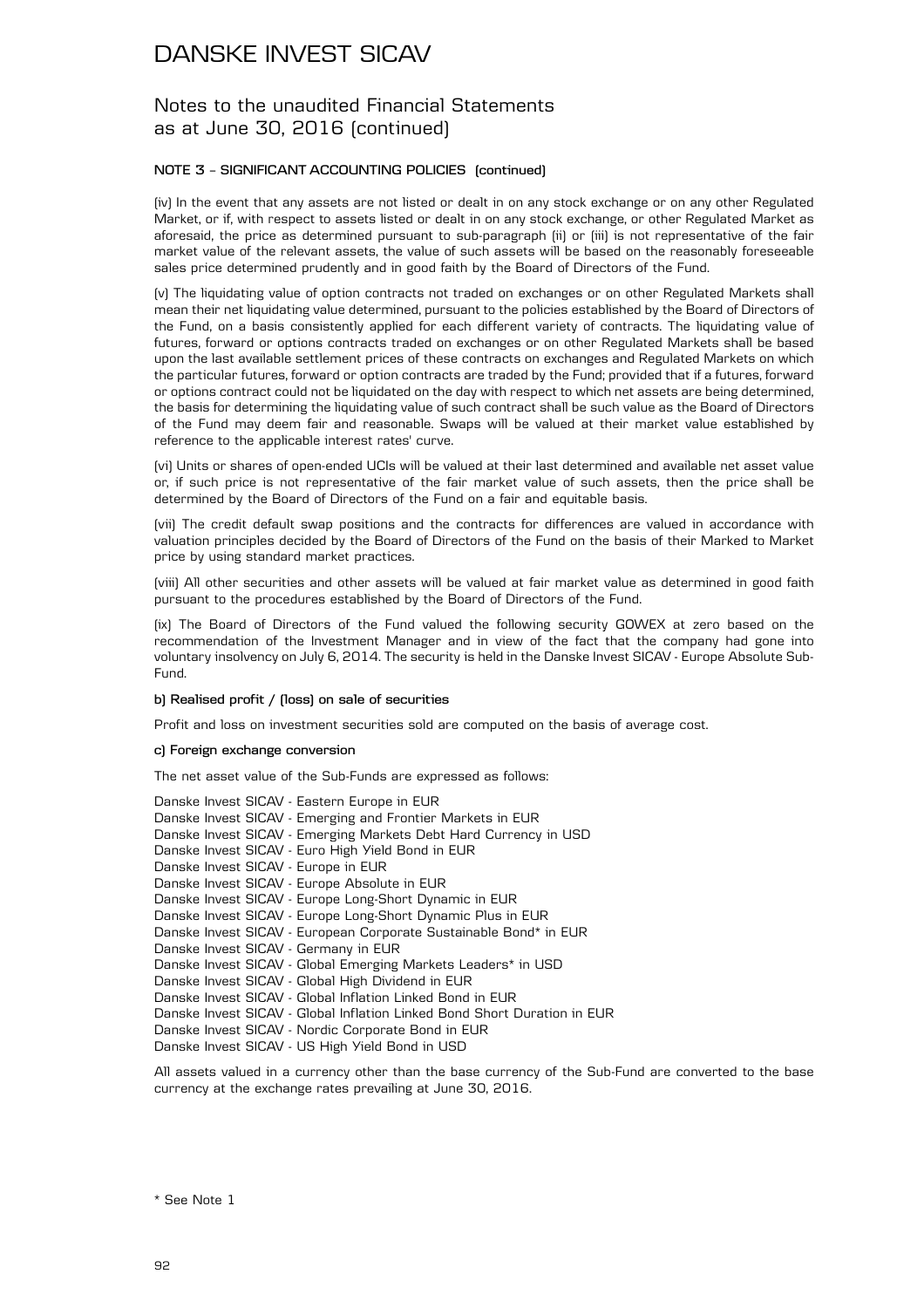### Notes to the unaudited Financial Statements as at June 30, 2016 (continued)

#### **NOTE 3 – SIGNIFICANT ACCOUNTING POLICIES (continued)**

The exchange rates used as at June 30, 2016 for the Sub-Funds Danske Invest SICAV - Eastern Europe, Danske Invest SICAV - Emerging Markets Debt Hard Currency, Danske Invest SICAV - Euro High Yield Bond, Danske Invest SICAV - Europe, Danske Invest SICAV - Europe Absolute, Danske Invest SICAV - Europe Long-Short Dynamic, Danske Invest SICAV - Europe Long-Short Dynamic Plus, Danske Invest SICAV - Germany, Danske Invest SICAV - Global High Dividend, Danske Invest SICAV - Emerging and Frontier Markets, Danske Invest SICAV - Nordic Corporate Bond and Danske Invest SICAV - US High Yield Bond are as follows:

| 1              | <b>AED</b> | =   | 0.244807 | EUR        |
|----------------|------------|-----|----------|------------|
| 1              | <b>AUD</b> | $=$ | 0.668690 | <b>EUR</b> |
| 1              | <b>BRL</b> | =   | 0.280190 | EUR        |
| $\overline{1}$ | <b>BWP</b> | $=$ | 0.082770 | <b>EUR</b> |
| 1              | CAD        | $=$ | 0.692358 | <b>EUR</b> |
| 1              | <b>CHF</b> | Ξ   | 0.922682 | EUR        |
| $\overline{1}$ | <b>CLP</b> | $=$ | 0.001358 | EUR        |
| $\overline{1}$ | <b>CZK</b> | $=$ | 0.036891 | EUR        |
| $\overline{1}$ | <b>DKK</b> | $=$ | 0.134400 | <b>EUR</b> |
| $\overline{1}$ | <b>GBP</b> | Ξ   | 1.207985 | <b>EUR</b> |
| 1              | EGP        | $=$ | 0.101291 | EUR        |
| $\overline{1}$ | <b>HKD</b> | $=$ | 0.115893 | EUR        |
| $\overline{1}$ | <b>HUF</b> | Ξ   | 0.003157 | <b>EUR</b> |
| 1              | IDR        | $=$ | 0.000068 | <b>EUR</b> |
| $\overline{1}$ | <b>INR</b> | $=$ | 0.013312 | <b>EUR</b> |
| 1              | <b>KES</b> | $=$ | 0.008894 | EUR        |
| 1              | MAD        | $=$ | 0.091993 | EUR        |
| $\overline{1}$ | <b>MUR</b> | =   | 0.025322 | EUR        |
| $\overline{1}$ | MXN        | $=$ | 0.048526 | EUR        |
| 1              | <b>NGN</b> | $=$ | 0.003180 | EUR        |
| $\overline{1}$ | <b>NOK</b> | $=$ | 0.107359 | <b>EUR</b> |
| 1              | <b>PHP</b> | $=$ | 0.019096 | EUR        |
| 1              | <b>PKR</b> | $=$ | 0.008585 | EUR        |
| $\overline{1}$ | <b>PLN</b> | $=$ | 0.226353 | EUR        |
| $\overline{1}$ | <b>RON</b> | $=$ | 0.221217 | <b>EUR</b> |
| 1              | <b>RSD</b> | $=$ | 0.008104 | <b>EUR</b> |
| $\overline{1}$ | <b>SEK</b> | Ξ   | 0.106001 | EUR        |
| 1              | SGD        | =   | 0.667136 | EUR        |
| 1              | <b>THB</b> | $=$ | 0.025593 | EUR        |
| $\overline{1}$ | <b>TRY</b> | $=$ | 0.311811 | EUR        |
| $\overline{1}$ | <b>TWD</b> | $=$ | 0.027933 | <b>EUR</b> |
| 1              | USD        | $=$ | 0.899200 | EUR        |
| $\overline{1}$ | <b>VND</b> | $=$ | 0.000040 | EUR        |
| $\overline{1}$ | ZAR        | $=$ | 0.061087 | EUR        |

The exchange rates used as at June 30, 2016 for the Sub-Fund Danske Invest SICAV - European Corporate Sustainable Bond\*, Danske Invest SICAV - Global Inflation Linked Bond and Danske Invest SICAV - Global Inflation Linked Bond Short Duration are as follows:

| 1 | AUD        | $=$ | 0.668690 | EUR             |
|---|------------|-----|----------|-----------------|
| 1 | CAD        | =   | 0.692358 | <b>EUR</b>      |
| 1 | DKK        | $=$ | 0.134400 | EUR             |
| 1 | <b>GBP</b> | =   | 1.207985 | <b>EUR</b>      |
| 1 | .JPY       | $=$ | 0.008748 | EUR             |
| 1 | NZD        | $=$ | 0.638972 | <b>EUR</b>      |
| 1 | <b>SEK</b> | $=$ | 0.106001 | <b>EUR</b>      |
|   | l ISD      | =   | 0.899200 | FUR <sup></sup> |
|   |            |     |          |                 |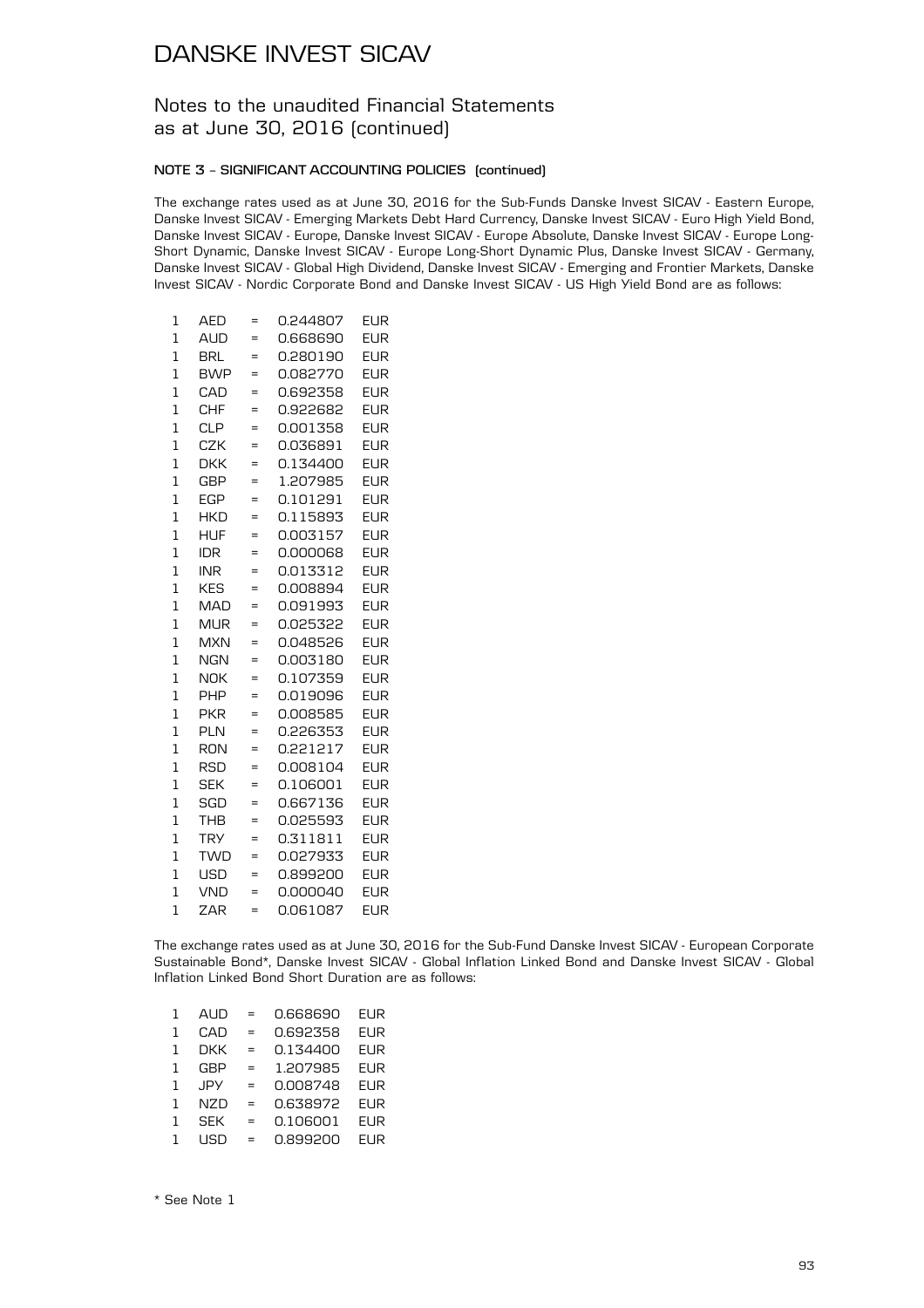### Notes to the unaudited Financial Statements as at June 30, 2016 (continued)

#### **NOTE 3 – SIGNIFICANT ACCOUNTING POLICIES (continued)**

Income and expenses expressed in a currency other than the base currency of the Sub-Fund are converted at the applicable exchange rate prevailing at the transaction date.

#### **d) Cost of investment securities**

The acquisition cost of investment securities in each Sub-Fund expressed in currencies other than the currency of denomination is converted to the base currency at the exchange rates prevailing at the purchase date.

#### **e) Income/charges from investments**

Dividends are recognized as income on the date the securities are first quoted ex-dividend, to the extent information thereon is reasonably available to the Fund. Bank interest, interest on fixed income securities and interest on Contracts for difference are accrued for each net asset valuation.

#### **f) Forward foreign exchange contracts**

Profit and loss arising from un-matured forward foreign exchange contracts are determined on the basis of the applicable forward exchange rates at the valuation date, and are recorded in the combined statement of net assets. Realised profit or loss on forward foreign exchange contracts are recorded in the statement of operations and changes in net assets.

#### **g) Formation expenses**

The costs and expenses incurred in connection with the formation of the Fund and the initial issue of Shares by the Fund, all legal and printing costs, certain launch expenses (including advertising costs) and preliminary expenses are amortized over a five year period.

#### **h) Swing Pricing**

The investment manager needs to undertake transactions in order to maintain the desired asset allocation as a result of subscriptions or redemptions, which may generate additional costs for the fund and its shareholders. As a consequence, in order to protect the existing investors' interest, from these capital movements, when net capital movements exceed a threshold pre-defined by the Board of Directors of the SICAV, the valuation of the underlying securities is adjusted on a line by line basis to reflect these costs. This adjustment reflects the estimated tax and dealing costs that may be incurred by the fund as a result of these transactions, and the estimated bid-offer spread of the assets in which the fund invests. A periodical review is undertaken in order to verify the appropriateness of the swing factor being applied.

As at period end, swing pricing was applied on the Sub-Fund Danske Invest SICAV - Global High Dividend.

#### **i) Realised loss on Contract For Difference ("CFD")**

Realised profit/loss on CFDs are computed on the basis of average cost, and recorded in the statement of operations and changes in net assets.

#### **j) Combined financial statements of the Fund**

The combined financial statements of the Fund are expressed in EUR. The combined statement of net assets equals the sum of the corresponding items in the financial statements of each Sub-Fund converted to EUR at the exchange rates prevailing at the closing date.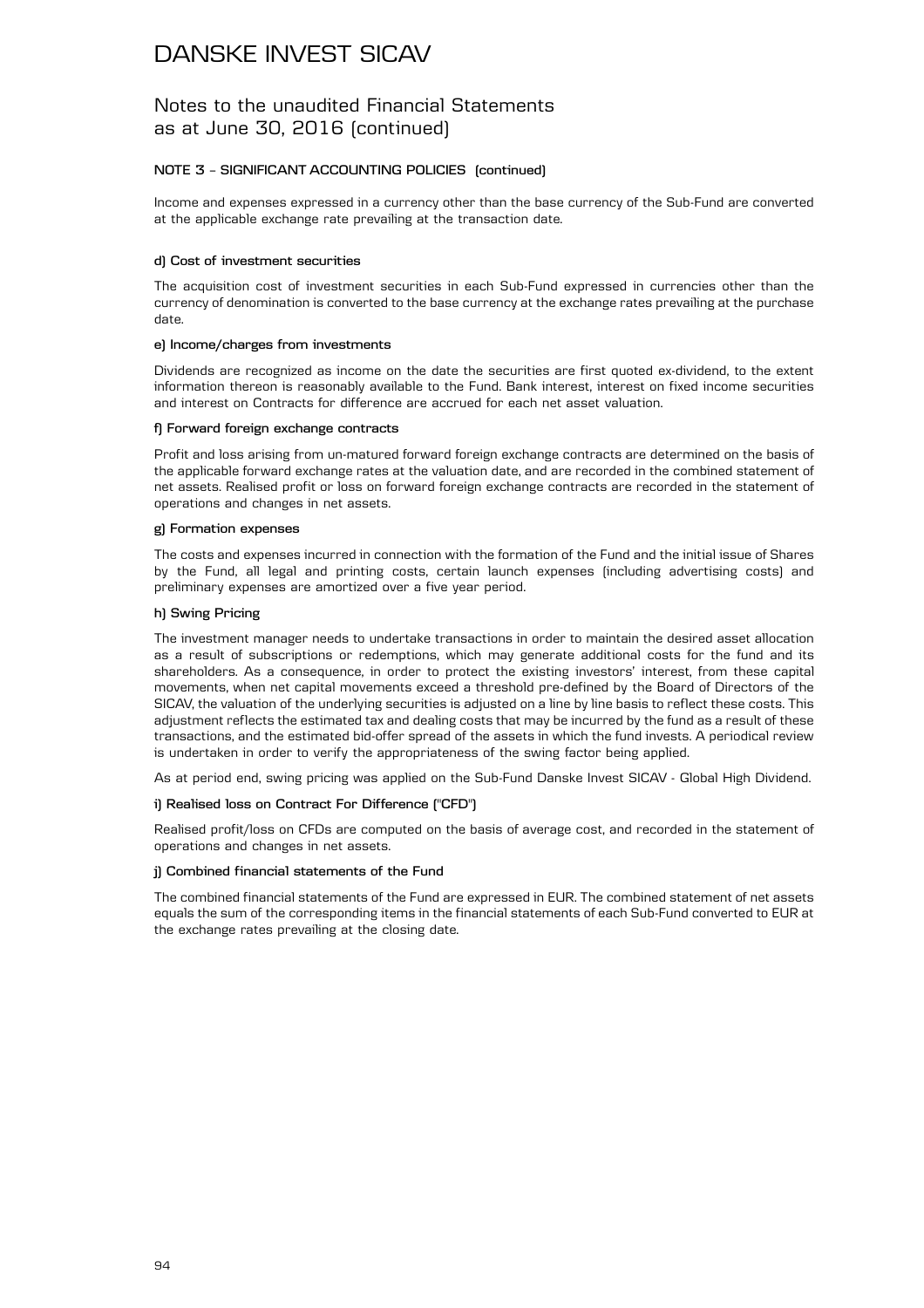### Notes to the unaudited Financial Statements as at June 30, 2016 (continued)

#### **NOTE 4 – MANAGEMENT FEES, MARKETING FEE AND PERFORMANCE FEE**

#### Management fees

The Management Company receives the management fee from the net assets of each class, payable quartely in arrears.

#### Marketing fees

In addition the Fund pays the Management Company a marketing fee (the "Marketing Fee") amounting to a percentage of maximum 0.10% p.a. of the Net Asset Value determined in respect of each Sub-Fund and/or class in the relevant Sub-Fund's appendix of the Prospectus.

No marketing fees are applicable on Class I.

#### Performance fees

The Investment Manager is also entitled to receive a performance fee from the Sub-Funds Danske Invest SICAV - Europe Absolute, Danske Invest SICAV - Europe Long-Short Dynamic and Danske Invest SICAV - Europe Long-Short Dynamic Plus calculated, accrued and locked on each Valuation Day and paid annually in arrears on or after the last Valuation Day in each financial year. If a performance fee is payable in relation to a relevant Class, the performance fee shall be an amount equal to 20% of the Outperformance.

Between two successive calculation dates the Outperformance will be calculated for each relevant Class as the Net Asset Value per Share before additional performance fee accruals minus the higher of:

- The Net Asset Value per Share at the end of the immediately preceding Valuation Day, accrued with the Hurdle Rate (as defined below) and
- The High Water Mark Net Asset Value (as defined below) accrued with the Hurdle Rate (as defined below).
- The Hurdle Rate is the Risk-free Rate on a pro rate temporis basis up to the relevant calculation date. Risk-free Rate EUR: Defined as the European Central Bank's lending rate (the repo rate); Risk-free Rate NOK: Defined as Norges Bank's sight deposit rate (the repo rate); Risk-free Rate SEK: Defined as Sveriges Riksbank's lending rate (the repo rate);

The High Water Mark Net Asset Value per Share is defined as the greater of:

- The Net Asset Value per Share of the relevant Class being the Subscription Price at which Shares of the Class was issued on the launch of the Sub Class; and
- The Net Asset Value per Share of the relevant Class at the end of the immediately preceding Valuation Day, on which a performance fee was charged.

Each time the Sub-Fund outperforms, the outperformance is locked in favour of the Investment Manager. Whenever a positive outperformance level, previously reached, is not achieved thereafter, a High Water Mark Net Asset Value per Share is memorised for the purpose of the performance fee calculation.

In case a performance fee has not been paid for a 3 year period, a reset will be done at the year end of the third year, in order to define the High Water Mark as the Net Asset Value per Share of the relevant Class at the end of the year.

Since the performance fees are calculated, accrued and locked on each valuation day and paid annually it is possible that the value of the Shares of Shareholders may reflect performance fees accrued during a part of a year even though they may incur overall losses during such year as a result of the time at which they subscribe or redeem Shares.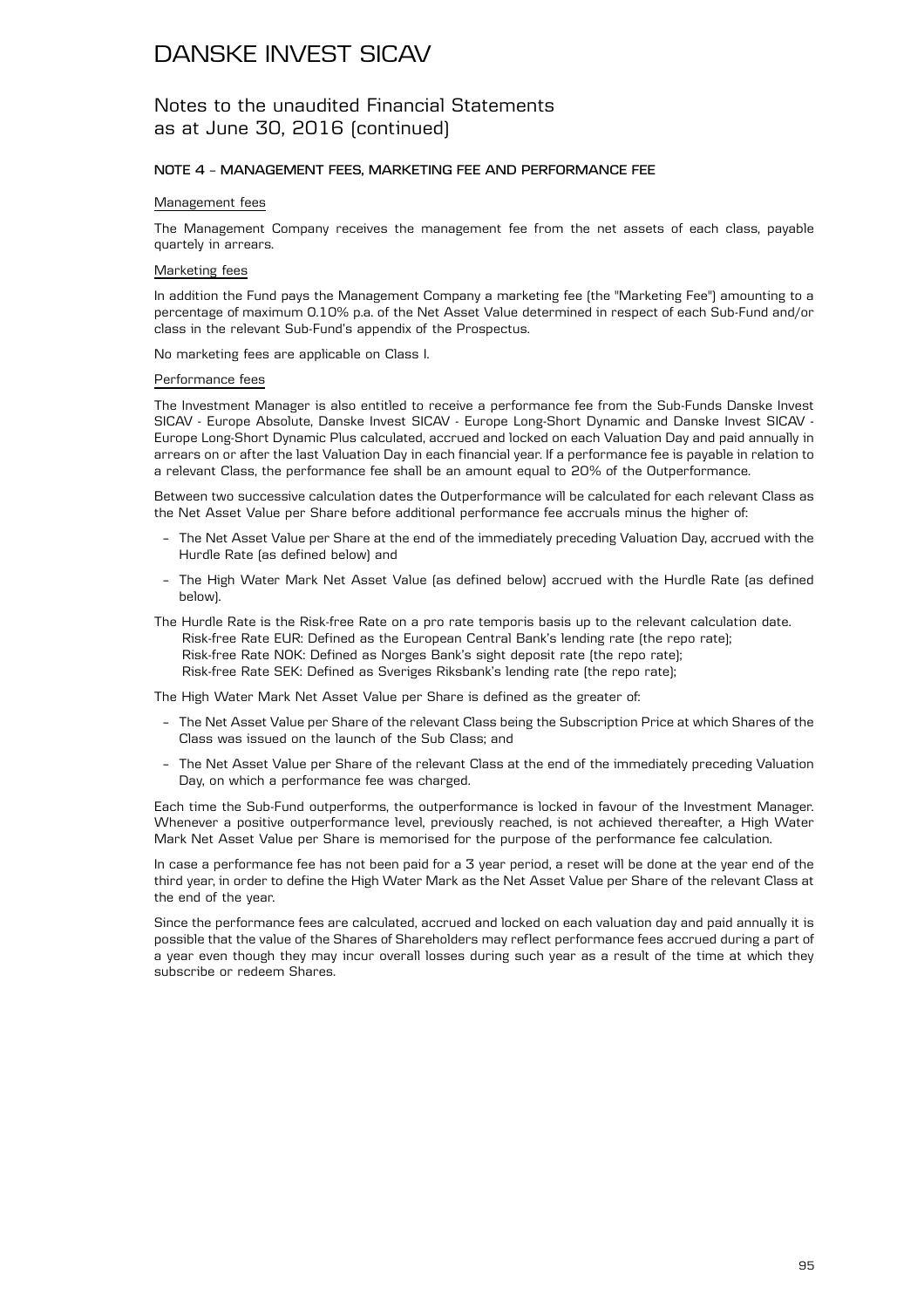### Notes to the unaudited Financial Statements as at June 30, 2016 (continued)

#### **NOTE 4 – MANAGEMENT FEES, MARKETING FEE AND PERFORMANCE FEE (continued)**

| Sub Funds                                            | Management Fee<br>in per cent per<br>annum | <b>Marketing Fee</b><br>in per cent per<br>annum | Performance Fee<br>in per cent per<br>annum |
|------------------------------------------------------|--------------------------------------------|--------------------------------------------------|---------------------------------------------|
| Eastern Europe - Class A                             | 1.70%                                      | 0.10%                                            | N/A                                         |
| Eastern Europe - Class I                             | 0.90%                                      | 0.00%                                            | N/A                                         |
| Emerging and Frontier Markets - Class A              | 1.80%                                      | 0.10%                                            | N/A                                         |
| Emerging and Frontier Markets - Class A-dkk          | 1.80%                                      | 0.10%                                            | N/A                                         |
| Emerging and Frontier Markets - Class A-nok          | 1.80%                                      | 0.10%                                            | N/A                                         |
| Emerging and Frontier Markets - Class A-sek          | 1.80%                                      | 0.10%                                            | N/A                                         |
| Emerging and Frontier Markets - Class I              | 1.50%                                      | 0.00%                                            | N/A                                         |
| Emerging Markets Debt Hard Currency - Class A        | 1.20%                                      | 0.10%                                            | N/A                                         |
| Emerging Markets Debt Hard Currency - Class I        | 0.60%                                      | 0.00%                                            | N/A                                         |
| Euro High Yield Bond - Class A                       | 1.00%                                      | 0.10%                                            | N/A                                         |
| Euro High Yield Bond - Class A d                     | 1.00%                                      | 0.10%                                            | N/A                                         |
| Euro High Yield Bond - Class A-sek h                 | 1.00%                                      | 0.10%                                            | N/A                                         |
| Euro High Yield Bond - Class I                       | 0.45%                                      | $0.00\%$                                         | N/A                                         |
| Euro High Yield Bond - Class Y                       | 1.00%                                      | 0.10%                                            | N/A                                         |
| Europe Absolute - Class A p                          | 1.40%                                      | 0.10%                                            | 20% of the                                  |
| Europe Absolute - Class A-sek hp                     | 1.40%                                      | 0.10%                                            | Outperformance as                           |
| Europe Absolute - Class I p                          | 0.90%                                      | 0.00%                                            | described in the<br>Prospectus              |
| Europe - Class A                                     | 1.50%                                      | 0.10%                                            | N/A                                         |
| Europe - Class I                                     | 0.90%                                      | 0.00%                                            | N/A                                         |
| Europe Long-Short Dynamic - Class A dp               | 1.40%                                      | 0.10%                                            |                                             |
| Europe Long-Short Dynamic - Class A p                | 1.40%                                      | 0.10%                                            | 20% of the                                  |
| Europe Long-Short Dynamic - Class A-nok hp           | 1.40%                                      | 0.10%                                            | Outperformance as<br>described in the       |
| Europe Long-Short Dynamic - Class A-sek hp           | 1.40%                                      | 0.10%                                            | Prospectus                                  |
| Europe Long-Short Dynamic - Class I p                | 0.90%                                      | 0.00%                                            |                                             |
| Europe Long-Short Dynamic Plus - Class A p           | 1.55%                                      | 0.10%                                            | 20% of the                                  |
| Europe Long-Short Dynamic Plus - Class A-sek hp      | 1.55%                                      | 0.10%                                            | Outperformance as<br>described in the       |
| Europe Long-Short Dynamic Plus - Class I p           | 0.99%                                      | 0.00%                                            | Prospectus                                  |
| European Corporate Sustainable Bond* - Class A-sek h | 0.80%                                      | 0.10%                                            | N/A                                         |
| European Corporate Sustainable Bond* - Class I       | 0.40%                                      | $0.00\%$                                         | N/A                                         |
| European Corporate Sustanable Bond* - Class A        | 0.80%                                      | 0.10%                                            | N/A                                         |
| European Corporate Sustanable Bond* - Class A d      | 0.80%                                      | 0.10%                                            | N/A                                         |
| Germany - Class A                                    | 1.40%                                      | 0.10%                                            | N/A                                         |
| Germany - Class A-nok                                | 1.40%                                      | 0.10%                                            | N/A                                         |
| Germany - Class A-sek                                | 1.40%                                      | 0.10%                                            | N/A                                         |
| Germany - Class I                                    | 0.90%                                      | 0.00%                                            | N/A                                         |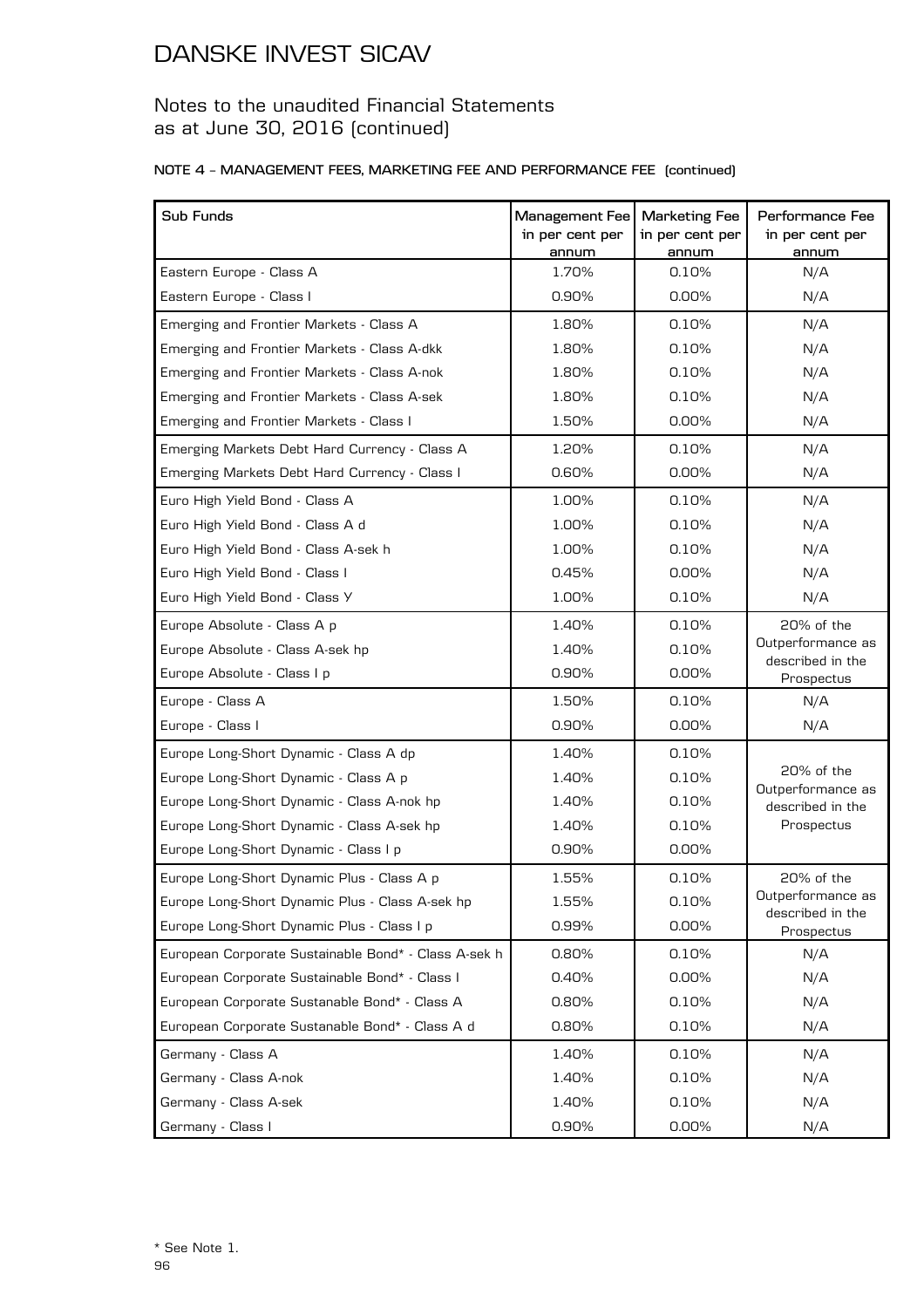### Notes to the unaudited Financial Statements as at June 30, 2016 (continued)

|  | NOTE 4 - MANAGEMENT FEES, MARKETING FEE AND PERFORMANCE FEE (continued) |  |  |
|--|-------------------------------------------------------------------------|--|--|
|  |                                                                         |  |  |

| Sub Funds                                               | Management Fee<br>in per cent per<br>annum | <b>Marketing Fee</b><br>in per cent per<br>annum | Performance Fee<br>in per cent per<br>annum |
|---------------------------------------------------------|--------------------------------------------|--------------------------------------------------|---------------------------------------------|
| Global Emerging Markets Leaders* - Class A              | 1.70%                                      | 0.10%                                            | N/A                                         |
| Global Emerging Markets Leaders* - Class I              | 0.90%                                      | $0.00\%$                                         | N/A                                         |
| Global High Dividend - Class A                          | 1.60%                                      | 0.10%                                            | N/A                                         |
| Global High Dividend - Class A-nok                      | 1.60%                                      | 0.10%                                            | N/A                                         |
| Global High Dividend - Class A-nok d                    | 1.60%                                      | 0.10%                                            | N/A                                         |
| Global High Dividend - Class A-sek                      | 1.60%                                      | 0.10%                                            | N/A                                         |
| Global High Dividend - Class A-sek d                    | 1.60%                                      | 0.10%                                            | N/A                                         |
| Global High Dividend - Class I                          | 0.90%                                      | $0.00\%$                                         | N/A                                         |
| Global Inflation Linked Bond - Class A                  | 0.80%                                      | 0.10%                                            | N/A                                         |
| Global Inflation Linked Bond - Class A d                | 0.80%                                      | 0.10%                                            | N/A                                         |
| Global Inflation Linked Bond - Class A-sek h            | 0.80%                                      | 0.10%                                            | N/A                                         |
| Global Inflation Linked Bond - Class I                  | 0.50%                                      | $0.00\%$                                         | N/A                                         |
| Global Inflation Linked Bond - Class Y                  | 0.80%                                      | 0.10%                                            | N/A                                         |
| Global Inflation Linked Bond Short Duration - Class A   | $0.80\%$                                   | 0.10%                                            | N/A                                         |
| Global Inflation Linked Bond Short Duration - Class A d | 0.80%                                      | 0.10%                                            | N/A                                         |
| Global Inflation Linked Bond Short Duration - Class I   | 0.50%                                      | $0.00\%$                                         | N/A                                         |
| Nordic Corporate Bond - Class A                         | 0.80%                                      | 0.10%                                            | N/A                                         |
| Nordic Corporate Bond - Class A d                       | 0.80%                                      | 0.10%                                            | N/A                                         |
| Nordic Corporate Bond - Class A-sek dh                  | 0.80%                                      | 0.10%                                            | N/A                                         |
| Nordic Corporate Bond - Class A-sek h                   | 0.80%                                      | 0.10%                                            | N/A                                         |
| Nordic Corporate Bond - Class I                         | 0.40%                                      | 0.00%                                            | N/A                                         |
| US High Yield Bond - Class A-eur h                      | 1.30%                                      | 0.10%                                            | N/A                                         |
| US High Yield Bond - Class I                            | 0.60%                                      | $0.00\%$                                         | N/A                                         |

\* See Note 1.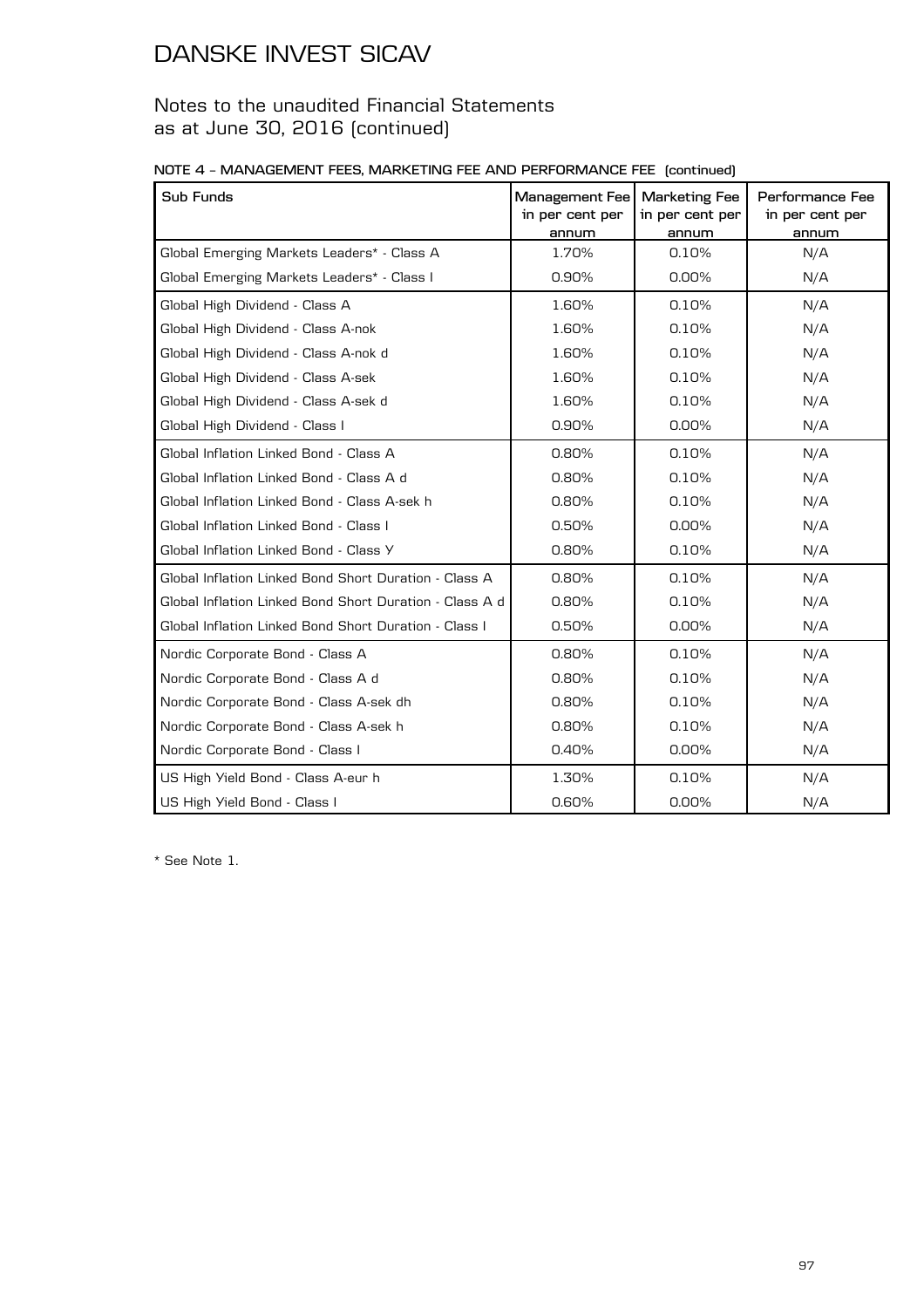### Notes to the unaudited Financial Statements as at June 30, 2016 (continued)

#### **NOTE 5 – CUSTODIAN FEES, CENTRAL ADMINISTRATION FEES, TRANSFER AGENT FEES AND OPERATING AND ADMINISTRATIVE EXPENSES**

The Fund pays the Management Company operating and administrative expenses (the "Operating and Administrative Expenses") amounting to a percentage of maximum 0.40% p.a. of the Net Asset Value as determined in respect of each Sub-Fund and/or Class. The Operating and Administrative Expenses are fixed, and the actual annual rates applied on June 30, 2016 are as follows:

#### **Sub Funds Operating and**

|                                                      | Administrative |
|------------------------------------------------------|----------------|
|                                                      | Expenses       |
| Eastern Europe - Class A                             | 0.30%          |
| Eastern Europe - Class I                             | 0.30%          |
| Emerging and Frontier Markets - Class A              | 0.35%          |
| Emerging and Frontier Markets - Class A-dkk          | 0.35%          |
| Emerging and Frontier Markets - Class A-nok          | 0.35%          |
| Emerging and Frontier Markets - Class A-sek          | 0.35%          |
| Emerging and Frontier Markets - Class I              | 0.35%          |
| Emerging Markets Debt Hard Currency - Class A        | 0.15%          |
| Emerging Markets Debt Hard Currency - Class I        | 0.15%          |
| Euro High Yield Bond - Class A                       | 0.12%          |
| Euro High Yield Bond - Class A d                     | 0.12%          |
| Euro High Yield Bond - Class A-sek h                 | 0.12%          |
| Euro High Yield Bond - Class I                       | 0.12%          |
| Euro High Yield Bond - Class Y                       | 0.12%          |
| Europe Absolute - Class A p                          | 0.25%          |
| Europe Absolute - Class A-sek hp                     | 0.25%          |
| Europe Absolute - Class I p                          | 0.25%          |
| Europe - Class A                                     | 0.12%          |
| Europe - Class I                                     | 0.12%          |
| Europe Long-Short Dynamic - Class A dp               | 0.25%          |
| Europe Long-Short Dynamic - Class A p                | 0.25%          |
| Europe Long-Short Dynamic - Class A-nok hp           | 0.25%          |
| Europe Long-Short Dynamic - Class A-sek hp           | 0.25%          |
| Europe Long-Short Dynamic - Class I p                | 0.25%          |
| Europe Long-Short Dynamic Plus - Class A p           | 0.30%          |
| Europe Long-Short Dynamic Plus - Class A-sek hp      | 0.30%          |
| Europe Long-Short Dynamic Plus - Class I p           | 0.30%          |
| European Corporate Sustainable Bond* - Class A-sek h | 0.15%          |
| European Corporate Sustainable Bond* - Class I       | 0.15%          |
| European Corporate Sustanable Bond* - Class A        | 0.15%          |
| European Corporate Sustanable Bond* - Class A d      | 0.15%          |
| Germany - Class A                                    | 0.15%          |
| Germany - Class A-nok                                | 0.15%          |
| Germany - Class A-sek                                | 0.15%          |
| Germany - Class I                                    | 0.15%          |
|                                                      | 0.25%          |
| Global Emerging Markets Leaders* - Class A           | 0.25%          |
| Global Emerging Markets Leaders* - Class I           |                |
| Global High Dividend - Class A                       | 0.12%          |
| Global High Dividend - Class A-nok                   | 0.12%          |
| Global High Dividend - Class A-nok d                 | 0.12%          |
| Global High Dividend - Class A-sek                   | 0.12%          |
| Global High Dividend - Class A-sek d                 | 0.12%          |
| Global High Dividend - Class I                       | 0.12%          |
| Global Inflation Linked Bond - Class A               | 0.12%          |
| Global Inflation Linked Bond - Class A d             | 0.12%          |
| Global Inflation Linked Bond - Class A-sek h         | 0.12%          |
| Global Inflation Linked Bond - Class I               | 0.12%          |
| Global Inflation Linked Bond - Class Y               | 0.12%          |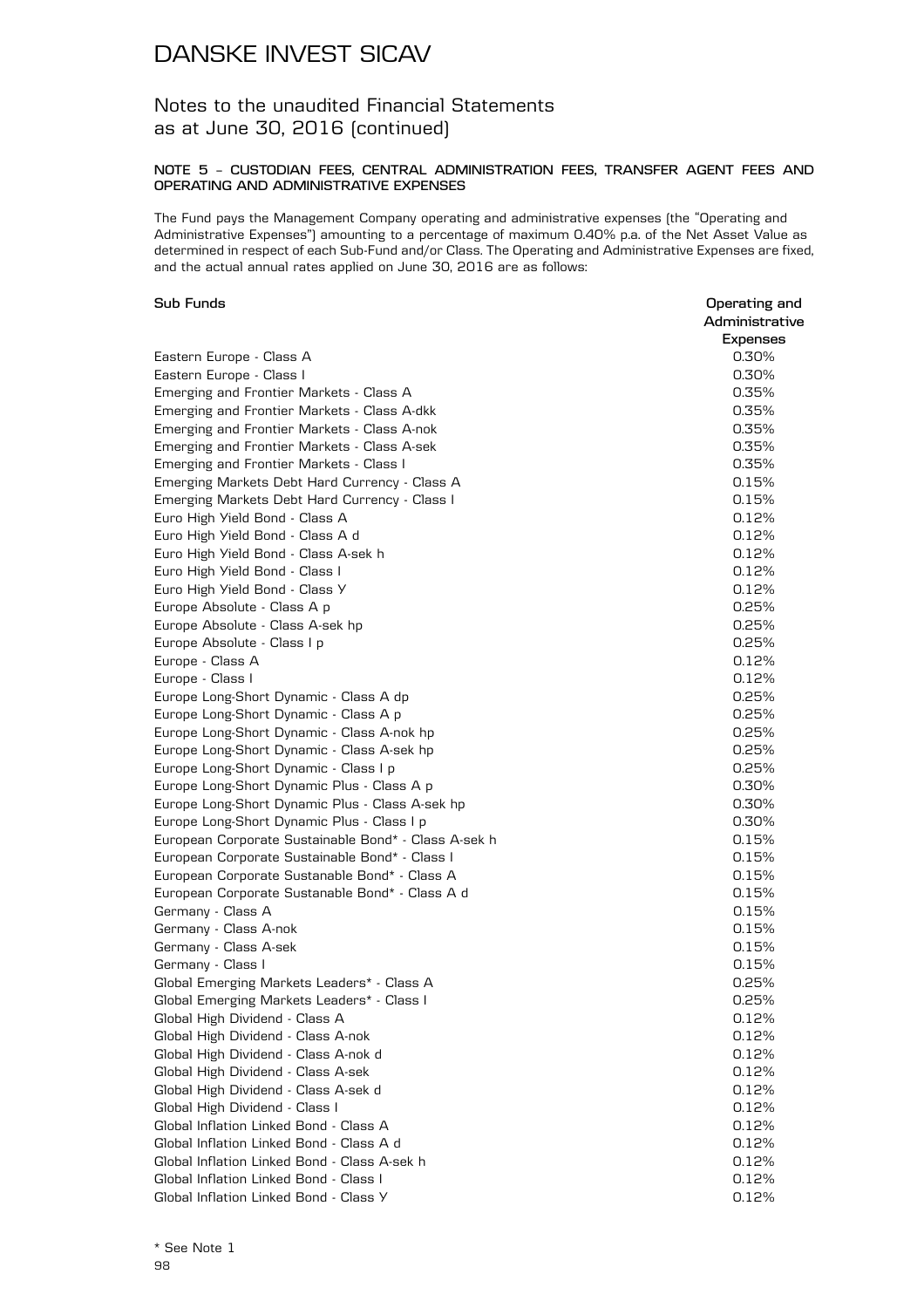### Notes to the unaudited Financial Statements as at June 30, 2016 (continued)

#### **NOTE 5 – CUSTODIAN FEES, CENTRAL ADMINISTRATION FEES, TRANSFER AGENT FEES AND OPERATING AND ADMINISTRATIVE EXPENSES (continued)**

| Sub Funds                                               | Operating and<br>Administrative |
|---------------------------------------------------------|---------------------------------|
|                                                         | <b>Expenses</b>                 |
| Global Inflation Linked Bond Short Duration - Class A   | 0.12%                           |
| Global Inflation Linked Bond Short Duration - Class A d | 0.12%                           |
| Global Inflation Linked Bond Short Duration - Class I   | 0.12%                           |
| Nordic Corporate Bond - Class A                         | 0.15%                           |
| Nordic Corporate Bond - Class A d                       | 0.15%                           |
| Nordic Corporate Bond - Class A-sek dh                  | 0.15%                           |
| Nordic Corporate Bond - Class A-sek h                   | 0.15%                           |
| Nordic Corporate Bond - Class I                         | 0.15%                           |
| US High Yield Bond - Class A-eur h                      | 0.15%                           |
| US High Yield Bond - Class I                            | 0.15%                           |

This means that the Management Company shall bear the excess in actual expenses to any Operating and Administrative Expenses charged to the Sub-Fund and/or Class. On the other hand the Management Company is entitled to retain any amount of the Operating and Administrative Expenses charged to the Sub-Fund and/or Class, which exceeds the actual related expenses incurred by the respective Sub-Fund and/or Class.

The Operating and Administrative Expenses covers the administration and safe-keeping of assets and in addition other ongoing operating and administrative expenses as follows:

- Remuneration of the Custodian and its transaction charges and such part of any fees or charges of a local correspondent as may exceed the Custodian's remuneration; remuneration of the Central Administration; remuneration of the Registrar Agent; remuneration of the Principal Paying Agent and of any paying agent. The fees and reasonable out-of-pocket expenses incurred by the Board of Directors of the Fund (no fees are paid to the Directors who are also employed by the directors or employees of the Danske Bank group) as well as auditors' fees and expenses;
- A fund servicing fee, remaining part of the Operating and Administrative Expenses after deduction of the expenses detailed under the section above, paid to the Management Company for administrative and related services including but limited to:
	- . the cost of ordinary legal advice received by the Management Company, the Custodian, the Central Administration Agent or the Registrar Agent when acting in the interest of the Shareholders;
	- . the costs of printing, preparing, translating and distributing financial reports, KIIDs, and Prospectus;
	- . any fees of registration of the Sub-Funds in different jurisdictions including fees due to the supervisory authorities in such countries;
	- . the cost of publishing the Offer Price and Redemption Price and any notices to Shareholders;
	- . other customary administration and publication expenses arising from the Fund's operations;
	- . risk and compliance monitoring support;
	- . operational support relating to securities lending;
	- . the costs and expenses incurred in connection with the formation of the Fund and the initial issue of Shares by the Fund.

In case a portion of the above mentioned fees of the Service Providers is paid directly from the assets of the Sub-Fund and/or Class, the Operating and Administrative Expenses due to the Management Company is reduced accordingly. The Operating and Administrative Expenses do not include the following fees and expenses, which are payable by the Fund:

- 1) brokerage fees and commissions
- 2) interest and bank charges or other transaction related expenses such as taxes payable in relation to the transaction
- 3) extraordinary expenses such as litigation expenses and any tax, levy duty or similar charge and any unforeseen charges imposed on the Sub-Fund or its assets that would not be considered as ordinary expenses
- 4) the payment of the Luxembourg subscription tax ("taxe d'abonnement") as described in note 6 to the Financial Statements.

The above mentioned fees are calculated on each Valuation Day on the net assets of the relevant Sub-Fund and/or class and are paid quarterly in arrears.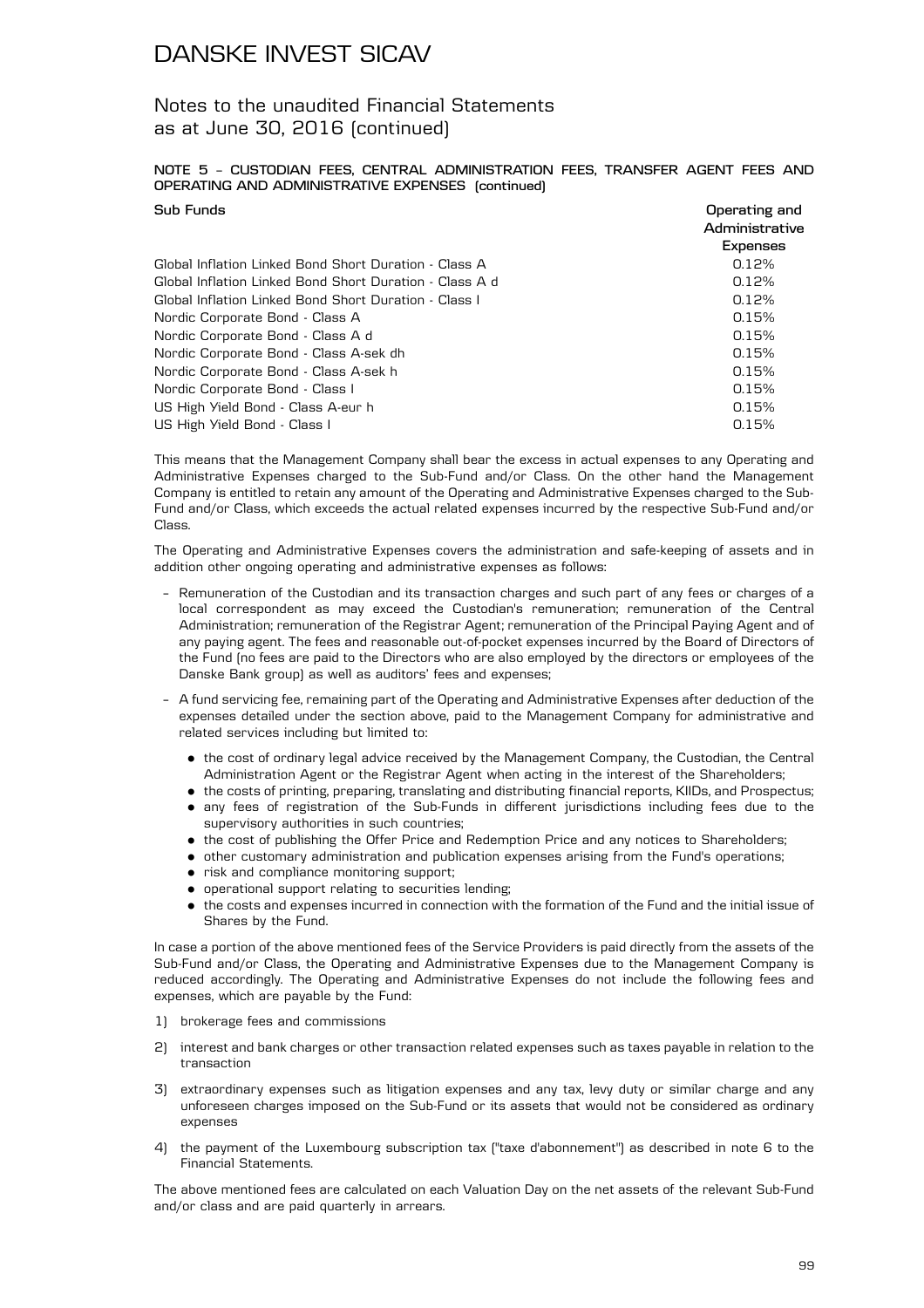### Notes to the unaudited Financial Statements as at June 30, 2016 (continued)

#### **NOTE 6 – SUBSCRIPTION TAX**

Under current law and practice, the Fund is liable, to an annual subscription tax of 0.05% (except those Sub-Funds or Share Classes, which may benefit from the lower rate of 0.01% as more fully described in article 174 of the 2010 Laws. No such tax is due on the portion of assets of the Fund invested in other Luxembourg UCITS or UCIs (if any) provided that such assets have already been subject to the subscription tax. This tax is payable quarterly and calculated on the basis of the Fund's net assets at the end of the relevant quarter.

#### **NOTE 7 – COLLATERIZED SECURITIES**

The Fund had entered into fully collateralized securities lending agreements through a high quality financial institution as described in the Prospectus.

On June 30, 2016, the overall value of the collaterized securities amounted by the Sub-Funds to:

| Danske Invest SICAV - Emerging and Frontier Markets       | 444,873 EUR    |  |
|-----------------------------------------------------------|----------------|--|
| Danske Invest SICAV - Emerging Markets Debt Hard Currency | 194,181 USD    |  |
| Danske Invest SICAV - Euro High Yield Bond                | 19,238,739 EUR |  |
| Danske Invest SICAV - Europe                              | 2,595,685 EUR  |  |
| Danske Invest SICAV - Europe Absolute                     | 55,730,708 EUR |  |
| Danske Invest SICAV - Europe Long-Short Dynamic           | 40,189,724 EUR |  |
| Danske Invest SICAV - Europe Long-Short Dynamic Plus      | 1,020,329 EUR  |  |
| Danske Invest SICAV - Germany                             | 2,089,709 EUR  |  |
| Danske Invest SICAV - Global High Dividend                | 237,310 EUR    |  |
| Danske Invest SICAV - Global Inflation Linked Bond        | 118,399 EUR    |  |
| Danske Invest SICAV - Nordic Corporate Bond               | 4,619,835 EUR  |  |

The transaction revenue amounts are included under the heading Income on Securities Lending in the Statement of Operations and Changes in Net Assets.

#### **NOTE 8 – FORWARD FOREIGN EXCHANGE CONTRACTS**

As at June 30, 2016, the following forward foreign exchange contracts were outstanding:

#### **Danske Invest SICAV - Emerging Markets Debt Hard Currency**

|            |           |            |           |            |     | Unrealised<br>gain/(loss) |
|------------|-----------|------------|-----------|------------|-----|---------------------------|
|            | Purchase  |            | Sale      | Maturity   |     | (USD)                     |
| <b>EUR</b> | 46.000    | JSD.       | 52,293    | 08/07/2016 | USD | (1,201)                   |
| USD        | 1,334,069 | <b>EUR</b> | 1,175,000 | 08/07/2016 | USD | 29,008                    |
|            |           |            |           |            |     | 27.807                    |

#### **Danske Invest SICAV - Euro High Yield Bond**

|            | Purchase   |            | Sale       | Maturity   |            | Unrealised<br>gain/(loss)<br>(EUR) |
|------------|------------|------------|------------|------------|------------|------------------------------------|
| <b>EUR</b> | 1,326,723  | <b>SEK</b> | 12,289,000 | 08/07/2016 | EUR        | 21,018                             |
| <b>EUR</b> | 10,337,096 | <b>USD</b> | 11,727,000 | 08/07/2016 | <b>EUR</b> | [221,300]                          |
| <b>EUR</b> | 3,210,446  | <b>GBP</b> | 2,500,000  | 08/07/2016 | <b>EUR</b> | 189,218                            |
| <b>GBP</b> | 1,397,000  | <b>EUR</b> | 1,810,342  | 08/07/2016 | <b>EUR</b> | (122,060)                          |
| <b>SEK</b> | 977,378    | EUR.       | 104,706    | 08/07/2016 | <b>EUR</b> | (860)                              |
| <b>USD</b> | 1.949.000  | <b>EUR</b> | 1,730,990  | 08/07/2016 | <b>EUR</b> | 23,783                             |
|            |            |            |            |            |            | 110,201                            |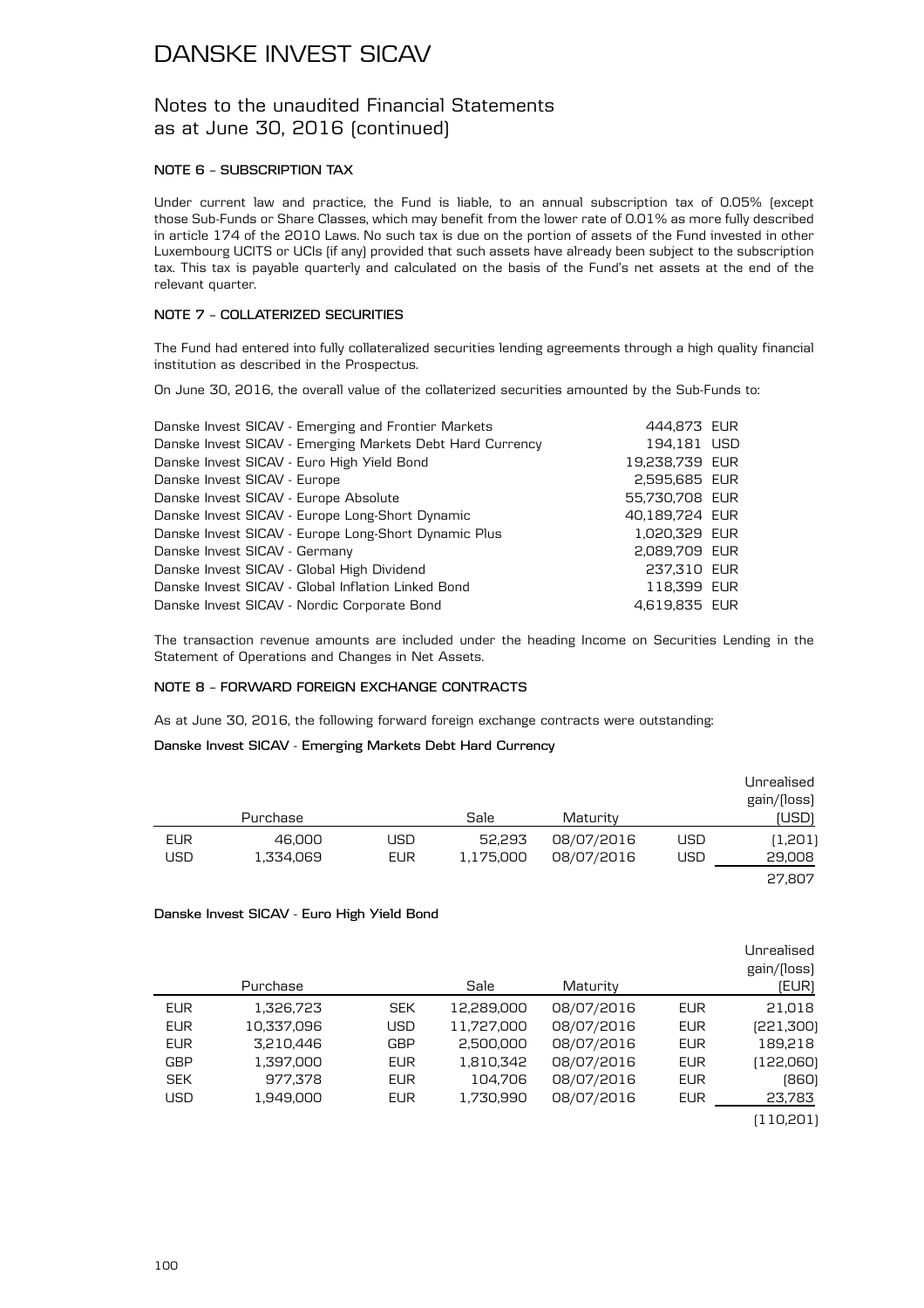### Notes to the unaudited Financial Statements as at June 30, 2016 (continued)

#### **NOTE 8 – FORWARD FOREIGN EXCHANGE CONTRACTS (continued)**

#### **Danske Invest SICAV - Europe Absolute**

|            |             |            |            |            |     | Unrealised<br>gain/(loss) |
|------------|-------------|------------|------------|------------|-----|---------------------------|
|            | Purchase    |            | Sale       | Maturity   |     | [EUR]                     |
| <b>EUR</b> | 3,606,122   | <b>SEK</b> | 33,595,938 | 08/07/2016 | EUR | 36.556                    |
| <b>SEK</b> | 262,033,927 | <b>EUR</b> | 28.284.944 | 08/07/2016 | EUR | (443,864)                 |
|            |             |            |            |            |     | [407,308]                 |

#### **Danske Invest SICAV - Europe Long-Short Dynamic**

| Unrealised  |            | Maturity   | Sale        |            | Purchase      |            |
|-------------|------------|------------|-------------|------------|---------------|------------|
|             | <b>EUR</b> | 01/07/2016 | 1,955,154   | <b>SEK</b> | 207,505       | <b>EUR</b> |
|             | <b>EUR</b> | 01/07/2016 | 167,096     | <b>EUR</b> | 1,574,411     | <b>SEK</b> |
|             | <b>EUR</b> | 08/07/2016 | 59,469,000  | <b>DKK</b> | 7.997.040     | <b>EUR</b> |
|             | <b>EUR</b> | 08/07/2016 | 45,128,000  | <b>CHF</b> | 41.447.441    | <b>EUR</b> |
| 2,880,627   | <b>EUR</b> | 08/07/2016 | 81,328,000  | <b>GBP</b> | 101,165,435   | <b>EUR</b> |
|             | <b>EUR</b> | 08/07/2016 | 67.074.000  | <b>NOK</b> | 7.118.391     | <b>EUR</b> |
|             | <b>EUR</b> | 08/07/2016 | 627,367,577 | <b>SEK</b> | 67.749.704    | <b>EUR</b> |
|             | <b>EUR</b> | 08/07/2016 | 14,068,941  | <b>EUR</b> | 11,109,000    | <b>GBP</b> |
|             | <b>EUR</b> | 08/07/2016 | 371,334     | <b>EUR</b> | 3,452,000     | <b>NOK</b> |
| (1,934,778) | <b>EUR</b> | 08/07/2016 | 126,388,818 | <b>EUR</b> | 1.171.333.178 | <b>SEK</b> |
|             |            |            |             |            |               |            |

**Danske Invest SICAV - Europe Long-Short Dynamic Plus**

|            | Purchase   |            | Sale       | Maturity   |            | Unrealised<br>gain/(loss)<br>(EUR) |
|------------|------------|------------|------------|------------|------------|------------------------------------|
| <b>CHF</b> | 2,932,505  | <b>EUR</b> | 2,703,824  | 08/07/2016 | <b>EUR</b> | (11,598)                           |
| <b>EUR</b> | 516,190    | <b>NOK</b> | 4,880,000  | 08/07/2016 | <b>EUR</b> | (6,780)                            |
| <b>EUR</b> | 4.674.353  | <b>CHF</b> | 5,089,000  | 08/07/2016 | <b>EUR</b> | 2.326                              |
| <b>EUR</b> | 5,595,895  | <b>SEK</b> | 51,745,000 | 08/07/2016 | <b>EUR</b> | 97,992                             |
| <b>EUR</b> | 11,424,969 | <b>GBP</b> | 9,148,000  | 08/07/2016 | <b>EUR</b> | 369,629                            |
| <b>GBP</b> | 1,975,000  | <b>EUR</b> | 2,498,535  | 08/07/2016 | <b>EUR</b> | (111,738)                          |
| <b>NOK</b> | 2,327,000  | EUR        | 249.436    | 08/07/2016 | <b>EUR</b> | (62)                               |
| <b>SEK</b> | 4,098,000  | <b>EUR</b> | 434,994    | 08/07/2016 | <b>EUR</b> | 419                                |
|            |            |            |            |            |            | 340.188                            |

**Danske Invest SICAV – European Corporate Sustainable Bond\***

|            | Purchase    |            | Sale       | Maturity   |            | Unrealised<br>gain/(loss)<br>(EUR) |
|------------|-------------|------------|------------|------------|------------|------------------------------------|
| <b>EUR</b> | 1,433,223   | USD        | 1,599,000  | 08/07/2016 | <b>EUR</b> | (4,292)                            |
| <b>EUR</b> | 835,727     | <b>NOK</b> | 7,892,000  | 08/07/2016 | <b>EUR</b> | (11,317)                           |
| <b>EUR</b> | 5,882,285   | <b>SEK</b> | 55,151,000 | 08/07/2016 | <b>EUR</b> | 35,805                             |
| <b>NOK</b> | 240,000     | <b>EUR</b> | 25,569     | 08/07/2016 | <b>EUR</b> | 190                                |
| <b>SEK</b> | 433,971,000 | <b>EUR</b> | 46,390,350 | 08/07/2016 | <b>EUR</b> | (385,716)                          |
| <b>USD</b> | 51.000      | <b>EUR</b> | 46.422     | 08/07/2016 | <b>EUR</b> | (572)                              |
|            |             |            |            |            |            | (365,902)                          |

\* See Note 1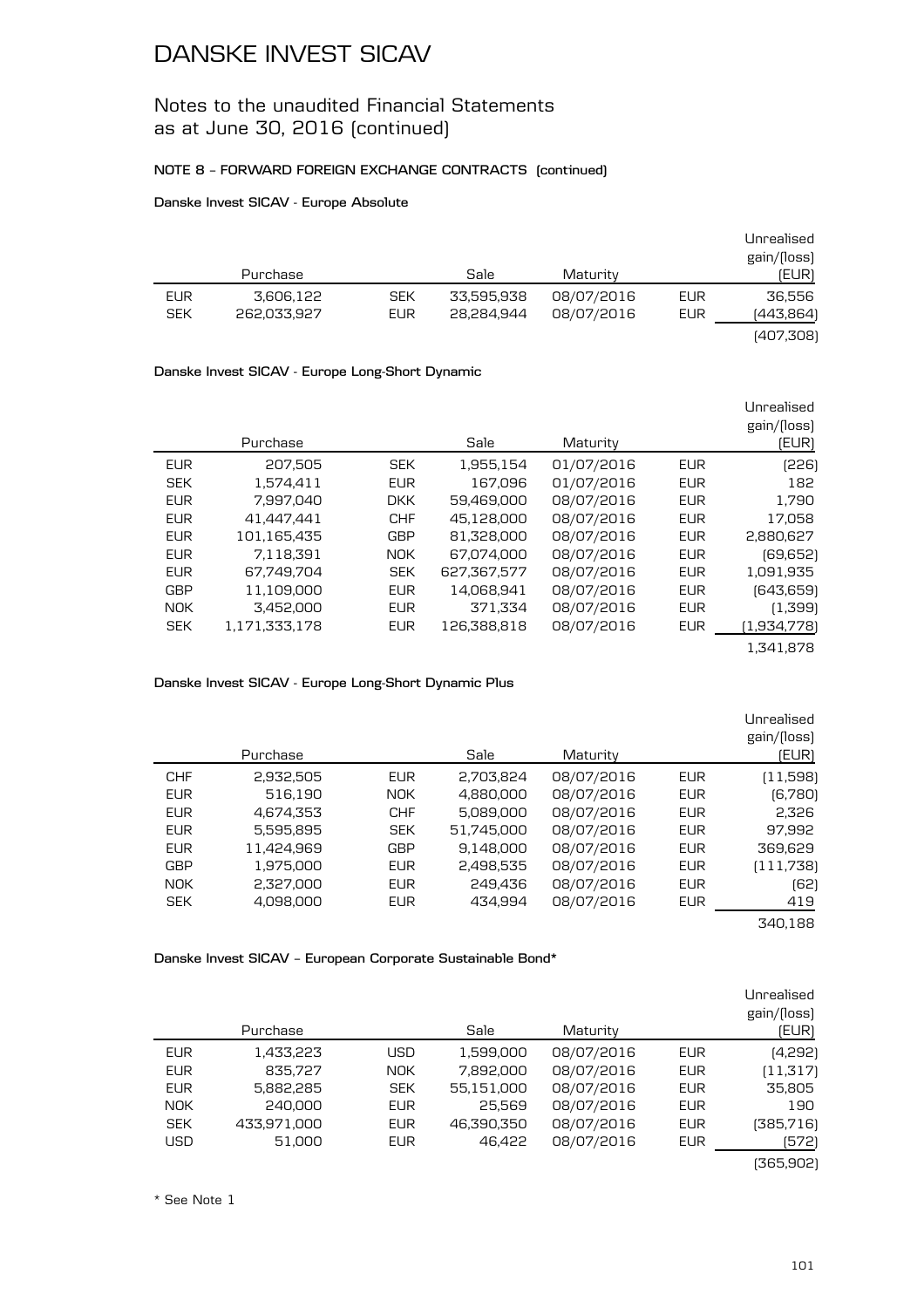### Notes to the unaudited Financial Statements as at June 30, 2016 (continued)

#### **NOTE 8 – FORWARD FOREIGN EXCHANGE CONTRACTS (continued)**

#### **Danske Invest SICAV - Global Inflation Linked Bond**

|            |           |            |            |            |            | Unrealised     |
|------------|-----------|------------|------------|------------|------------|----------------|
|            |           |            |            |            |            | gain/(loss)    |
|            | Purchase  |            | Sale       | Maturity   |            | [EUR]          |
| CAD        | 68,000    | <b>EUR</b> | 47,180     | 04/07/2016 | <b>EUR</b> | (104)          |
| <b>EUR</b> | 1.346     | <b>AUD</b> | 2,000      | 08/07/2016 | <b>EUR</b> | 10             |
| <b>EUR</b> | 2,568     | <b>NZD</b> | 4,000      | 08/07/2016 | <b>EUR</b> | 14             |
| <b>EUR</b> | 2,961     | <b>JPY</b> | 330,000    | 08/07/2016 | <b>EUR</b> | 74             |
| <b>EUR</b> | 9,753     | CAD        | 14,000     | 08/07/2016 | <b>EUR</b> | 62             |
| <b>EUR</b> | 195,504   | <b>USD</b> | 221,000    | 08/07/2016 | <b>EUR</b> | (3, 177)       |
| <b>EUR</b> | 381,310   | <b>GBP</b> | 314,000    | 08/07/2016 | <b>EUR</b> | 2,082          |
| <b>JPY</b> | 395,000   | <b>EUR</b> | 3,449      | 08/07/2016 | <b>EUR</b> | 6              |
| <b>USD</b> | 10,000    | <b>EUR</b> | 8,967      | 08/07/2016 | <b>EUR</b> | 23             |
| <b>USD</b> | 26.901    | <b>GBP</b> | 20,000     | 08/07/2016 | <b>EUR</b> | 29             |
| <b>AUD</b> | 1,000     | <b>EUR</b> | 663        | 27/07/2016 | <b>EUR</b> | $\overline{4}$ |
| CAD        | 36.000    | <b>EUR</b> | 24.863     | 27/07/2016 | <b>EUR</b> | 42             |
| <b>DKK</b> | 847,551   | <b>EUR</b> | 114,000    | 27/07/2016 | <b>EUR</b> | (102)          |
| <b>EUR</b> | 141,018   | <b>NZD</b> | 226,000    | 27/07/2016 | <b>EUR</b> | (3,071)        |
| <b>EUR</b> | 243,827   | <b>JPY</b> | 29,088,000 | 27/07/2016 | <b>EUR</b> | (10, 627)      |
| <b>EUR</b> | 324,565   | <b>DKK</b> | 2,413,000  | 27/07/2016 | <b>EUR</b> | 295            |
| <b>EUR</b> | 340,113   | CAD        | 491,000    | 27/07/2016 | <b>EUR</b> | 429            |
| <b>EUR</b> | 4,789,145 | <b>USD</b> | 5,385,000  | 27/07/2016 | <b>EUR</b> | (49,092)       |
| <b>EUR</b> | 65,681    | <b>AUD</b> | 100,000    | 27/07/2016 | <b>EUR</b> | (1,065)        |
| <b>EUR</b> | 3,143,035 | <b>GBP</b> | 2,487,000  | 27/07/2016 | <b>EUR</b> | 141,206        |
| <b>GBP</b> | 48,000    | <b>EUR</b> | 62,373     | 27/07/2016 | <b>EUR</b> | (4,435)        |
| <b>GBP</b> | 66,395    | <b>USD</b> | 98,000     | 27/07/2016 | <b>EUR</b> | [7, 913]       |
| NZD        | 3,000     | <b>EUR</b> | 1,898      | 27/07/2016 | <b>EUR</b> | 14             |
| <b>SEK</b> | 104,000   | <b>EUR</b> | 11,147     | 27/07/2016 | <b>EUR</b> | (121)          |
| <b>USD</b> | 30,444    | <b>EUR</b> | 27,000     | 27/07/2016 | <b>EUR</b> | 354            |
|            |           |            |            |            |            | 64,937         |

#### **Danske Invest SICAV - Global Inflation Linked Bond Short Duration**

|            | Purchase   |            | Sale        | Maturity   |            | Unrealised<br>gain/(loss)<br>(EUR) |
|------------|------------|------------|-------------|------------|------------|------------------------------------|
| AUD        | 7,000      | <b>EUR</b> | 4,641       | 27/07/2016 | <b>EUR</b> | 31                                 |
| CAD        | 18,000     | <b>EUR</b> | 12,479      | 27/07/2016 | <b>EUR</b> | [26]                               |
| <b>DKK</b> | 8,565,088  | <b>EUR</b> | 1,151,584   | 27/07/2016 | <b>EUR</b> | (570)                              |
| <b>EUR</b> | 1,323,617  | <b>JPY</b> | 157,904,000 | 27/07/2016 | <b>EUR</b> | (57,686)                           |
| <b>EUR</b> | 1,339,674  | <b>DKK</b> | 9,960,000   | 27/07/2016 | <b>EUR</b> | 1,206                              |
| <b>EUR</b> | 25,395,611 | <b>USD</b> | 28,540,000  | 27/07/2016 | <b>EUR</b> | [246,585]                          |
| <b>EUR</b> | 439,537    | NZD        | 704,000     | 27/07/2016 | <b>EUR</b> | (9,304)                            |
| <b>EUR</b> | 5,333,253  | GBP        | 4,222,000   | 27/07/2016 | <b>EUR</b> | 237,263                            |
| <b>EUR</b> | 577,457    | <b>AUD</b> | 879,000     | 27/07/2016 | <b>EUR</b> | (9,243)                            |
| <b>EUR</b> | 865,214    | CAD        | 1,249,000   | 27/07/2016 | <b>EUR</b> | 1,130                              |
| <b>GBP</b> | 1,515,386  | <b>EUR</b> | 1,928,974   | 27/07/2016 | <b>EUR</b> | (99,824)                           |
| JPY        | 1,754,000  | <b>EUR</b> | 15,319      | 27/07/2016 | <b>EUR</b> | 24                                 |
| <b>NZD</b> | 12,000     | <b>EUR</b> | 7,594       | 27/07/2016 | EUR.       | 57                                 |
| <b>USD</b> | 1,418,000  | <b>EUR</b> | 1,253,011   | 27/07/2016 | <b>EUR</b> | 21,001                             |
|            |            |            |             |            |            | (162,526)                          |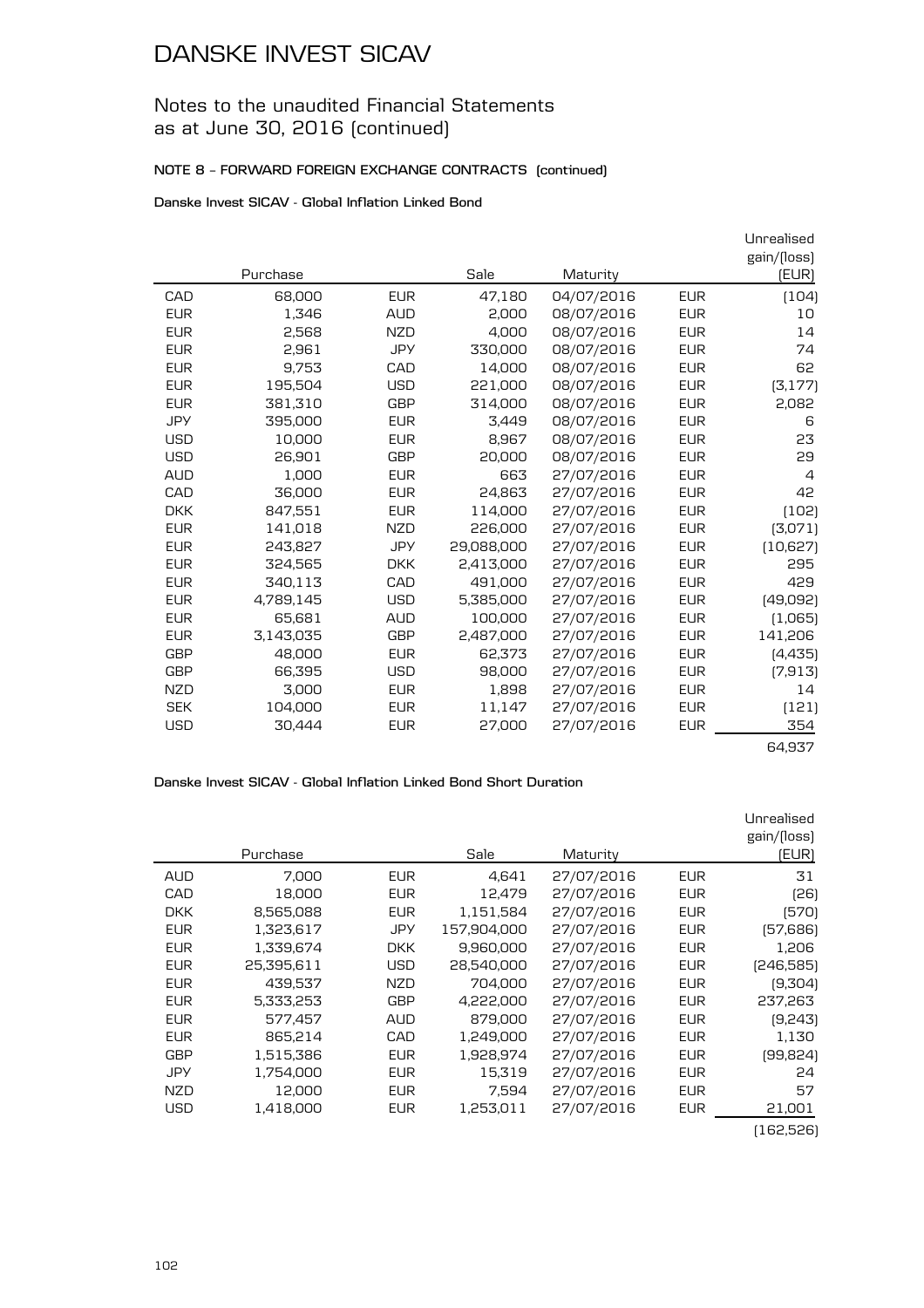### Notes to the unaudited Financial Statements as at June 30, 2016 (continued)

#### **NOTE 8 – FORWARD FOREIGN EXCHANGE CONTRACTS (continued)**

#### **Danske Invest SICAV - Nordic Corporate Bond**

|            | Purchase    |            | Sale        | Maturity   |            | Unrealised<br>gain/(loss)<br>(EUR) |
|------------|-------------|------------|-------------|------------|------------|------------------------------------|
| <b>DKK</b> | 603,000     | <b>EUR</b> | 81,055      | 08/07/2016 | <b>EUR</b> | 15                                 |
| <b>EUR</b> | 11,524,696  | <b>USD</b> | 13,111,000  | 08/07/2016 | <b>EUR</b> | [279,790]                          |
| <b>EUR</b> | 5,706,689   | <b>GBP</b> | 4,599,000   | 08/07/2016 | <b>EUR</b> | 148,799                            |
| <b>EUR</b> | 5.613.374   | <b>NOK</b> | 53,236,000  | 08/07/2016 | <b>EUR</b> | (91,718)                           |
| <b>EUR</b> | 17,700,890  | <b>SEK</b> | 163,900,000 | 08/07/2016 | <b>EUR</b> | 286,524                            |
| <b>EUR</b> | 6,950,409   | <b>DKK</b> | 51,715,288  | 08/07/2016 | <b>EUR</b> | (2,402)                            |
| <b>GBP</b> | 139,000     | <b>EUR</b> | 175.697     | 08/07/2016 | <b>EUR</b> | (7,715)                            |
| <b>SEK</b> | 165,655,225 | <b>EUR</b> | 17,883,611  | 08/07/2016 | <b>EUR</b> | (282,759)                          |
| <b>USD</b> | 273,000     | <b>EUR</b> | 245.763     | 08/07/2016 | <b>EUR</b> | 31                                 |
| <b>EUR</b> | 388.170     | <b>SEK</b> | 3.643.000   | 27/07/2016 | <b>EUR</b> | 1,036                              |
|            |             |            |             |            |            | (227,979)                          |

#### **Danske Invest SICAV - US High Yield Bond**

| Unrealised  |            |            |           |            |           |            |
|-------------|------------|------------|-----------|------------|-----------|------------|
| gain/(loss) |            |            |           |            |           |            |
| (USD)       |            | Maturity   | Sale      |            | Purchase  |            |
| (108,126)   | USD        | 08/07/2016 | 4,581,880 | <b>USD</b> | 4,027,924 | <b>EUR</b> |
| [8]         | <b>USD</b> | 08/07/2016 | 1,000     | CAD        | 763       | <b>USD</b> |
| 4,666       | <b>USD</b> | 08/07/2016 | 274.892   | <b>EUR</b> | 309.985   | <b>USD</b> |
| (103,468)   |            |            |           |            |           |            |

#### **NOTE 9 – CONTRACTS FOR DIFFERENCE (CFD)**

As at June 30, 2016 the Sub-Funds Danske Invest SICAV - Europe Absolute, Danske Invest SICAV - Europe Long-Short Dynamic and Danske Invest SICAV -Europe Long-Short Dynamic Plus had the following outstanding CFD:

| Description                          | <b>Quantity Currency</b> |            |        |            | Strike Market Value Commitment Net unrealised Commitment |               |               |
|--------------------------------------|--------------------------|------------|--------|------------|----------------------------------------------------------|---------------|---------------|
|                                      |                          |            |        | of the     | in CFD                                                   | gain / (loss) | in EUR        |
|                                      |                          |            |        | Underlying | currency                                                 | <b>EUR</b>    |               |
| Danske Invest SICAV - Europe Abolute |                          |            |        |            |                                                          |               |               |
| ALFA LAVAL AB                        | (86,000)                 | <b>SEK</b> | 147.63 | 129.30     | (11, 119, 800)                                           | 167,455       | (1, 178, 710) |
| ALFA LAVAL AB                        | [12, 413]                | <b>SEK</b> | 159.55 | 129.30     | (1,605,001)                                              | 39,895        | [170, 132]    |
| ALFA LAVAL AB                        | [31, 497]                | <b>SEK</b> | 148.01 | 129.30     | [4,072,562]                                              | 62,603        | [431,696]     |
| ALFA LAVAL AB                        | (3,514)                  | <b>SEK</b> | 158.22 | 129.30     | [454, 360]                                               | 10,797        | [48, 163]     |
| ALFA LAVAL AB                        | (17, 368)                | <b>SEK</b> | 151.92 | 129.30     | [2,245,682]                                              | 41.736        | [238,045]     |
| ALFA LAVAL AB                        | [19,208]                 | <b>SEK</b> | 134.97 | 129.30     | [2,483,594]                                              | 11,564        | [263, 263]    |
| ALFA LAVAL AB                        | [35, 196]                | <b>SEK</b> | 131.16 | 129.30     | [4,550,843]                                              | 6,937         | [482, 394]    |
| ALFA LAVAL AB                        | [79, 804]                | <b>SEK</b> | 139.83 | 129.30     | (10,318,657)                                             | 89,250        | [1,093,788]   |
| ALFA LAVAL AB                        | [40,000]                 | <b>SEK</b> | 153.33 | 129.30     | [5,172,000]                                              | 102,130       | [548, 237]    |
| ALFA LAVAL AB                        | [53, 301]                | <b>SEK</b> | 139.92 | 129.30     | [6,891,819]                                              | 60,142        | [730,540]     |
| ALFA LAVAL AB                        | [48,699]                 | <b>SEK</b> | 125.46 | 129.30     | [6,296,781]                                              | (19, 872)     | [667, 465]    |
| ATLAS COPCO AB                       | [279, 393]               | <b>SEK</b> | 192.50 | 213.10     | [59,538,648]                                             | [611,504]     | [6,311,156]   |
| ATLAS COPCO AB                       | [22, 143]                | <b>SEK</b> | 178.46 | 213.10     | [4,718,673]                                              | [81,495]      | [500, 184]    |
| <b>BANK OF</b>                       |                          |            |        |            |                                                          |               |               |
| QUEENSLAND LTD                       | [205,000]                | <b>AUD</b> | 13.09  | 10.59      | [2,170,950]                                              | 342,877       | (1,451,693)   |
| <b>BANK OF</b>                       |                          |            |        |            |                                                          |               |               |
| QUEENSLAND LTD                       | (150,000)                | <b>AUD</b> | 13.53  | 10.59      | (1,588,500)                                              | 294,275       | (1,062,214)   |
| <b>BANK OF</b>                       |                          |            |        |            |                                                          |               |               |
| <b>QUEENSLAND LTD</b>                | (145,000)                | <b>AUD</b> | 13.36  | 10.59      | (1,535,550)                                              | 268,615       | [1,026,807]   |
| <b>BANK OF</b>                       |                          |            |        |            |                                                          |               |               |
| QUEENSLAND LTD                       | [90,000]                 | <b>AUD</b> | 10.86  | 10.59      | [953, 100]                                               | 16,112        | [637,328]     |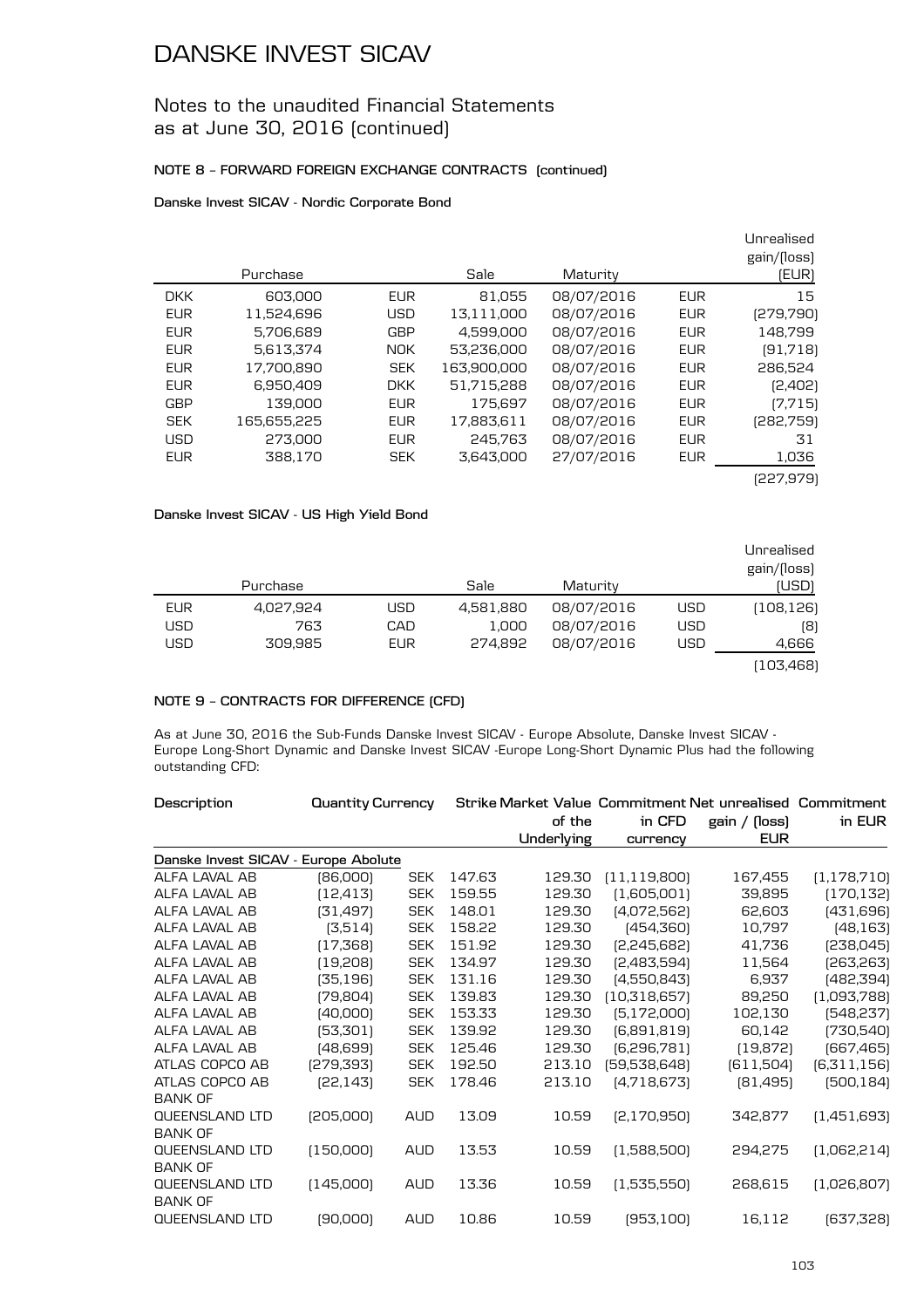### Notes to the unaudited Financial Statements as at June 30, 2016 (continued)

| Description                    | <b>Quantity Currency</b> |            |              |            |                | Strike Market Value Commitment Net unrealised Commitment |                |
|--------------------------------|--------------------------|------------|--------------|------------|----------------|----------------------------------------------------------|----------------|
|                                |                          |            |              | of the     | in CFD         | gain / (loss)                                            | in EUR         |
|                                |                          |            |              | Underlying | currency       | <b>EUR</b>                                               |                |
| <b>BANK OF</b>                 |                          |            |              |            |                |                                                          |                |
| QUEENSLAND LTD                 | [140,000]                | <b>AUD</b> | 10.57        | 10.59      | [1,482,600]    | (1,905)                                                  | [991,400]      |
| CARREFOUR S.A.                 | (15, 646)                | <b>EUR</b> | 25.37        | 21.64      | [338,501]      | 58,511                                                   | [338,501]      |
| CARREFOUR S.A.                 | (13, 385)                | <b>EUR</b> | 31.42        | 21.64      | [289,584]      | 131,029                                                  | [289,584]      |
| CARREFOUR S.A.                 | [8,254]                  | <b>EUR</b> | 30.30        | 21.64      | (178, 575)     | 71,500                                                   | (178, 575)     |
| CARREFOUR S.A.                 | [6,731]                  | <b>EUR</b> | 28.25        | 21.64      | (145, 625)     | 44,501                                                   | (145, 625)     |
| CARREFOUR S.A.                 | [34,000]                 | <b>EUR</b> | 26.65        | 21.64      | [735,590]      | 170,588                                                  | [735,590]      |
| CARREFOUR S.A.                 | [30,000]                 | <b>EUR</b> | 27.56        | 21.64      | [649,050]      | 177,770                                                  | [649,050]      |
| CARREFOUR S.A.                 | [16, 652]                | <b>EUR</b> | 26.09        | 21.64      | [360, 266]     | 74,255                                                   | [360, 266]     |
| CARREFOUR S.A.                 | [13, 723]                | <b>EUR</b> | 25.92        | 21.64      | [296, 897]     | 58,860                                                   | [296, 897]     |
| CARREFOUR S.A.                 | [41,609]                 | <b>EUR</b> | 22.41        | 21.64      | [900, 211]     | 32,268                                                   | [900, 211]     |
| CARREFOUR S.A.                 | [40,000]                 | <b>EUR</b> | 23.27        | 21.64      | [865,400]      | 65,272                                                   | [865,400]      |
| CARREFOUR S.A.                 | [22,000]                 | <b>EUR</b> | 24.36        | 21.64      | (475, 970)     | 60,039                                                   | [475, 970]     |
| CARREFOUR S.A.                 | (7,040)                  | <b>EUR</b> | 0.00         | 21.64      | (152, 310)     | (152, 310)                                               | (152, 310)     |
| DOW JONES EURO                 |                          |            |              |            |                |                                                          |                |
| STOXX 50/PR.IND                | [3,846]                  |            | EUR 3,076.89 | 2,809.53   | [10,805,452]   | 1,028,261                                                | (10,805,452)   |
| DOW JONES EURO                 |                          |            |              |            |                |                                                          |                |
| STOXX 50/PR.IND                | [39]                     |            | EUR 2,981.94 | 2,809.53   | (109, 572)     | 6,724                                                    | [109, 572]     |
| DOW JONES EURO                 |                          |            |              |            |                |                                                          |                |
| STOXX 50/PR.IND                | [3,618]                  |            | EUR 2,776.94 | 2,809.53   | [10, 164, 880] | [117,902]                                                | (10, 164, 880) |
| DOW JONES EURO                 |                          |            |              |            |                |                                                          |                |
| STOXX 50/PR.IND                | [2,592]                  |            | EUR 2,791.95 | 2,809.53   | [7,282,302]    | (45, 556)                                                | [7,282,302]    |
| DOW JONES EURO                 |                          |            |              |            |                |                                                          |                |
| STOXX 50/PR.IND                | [3,399]                  |            | EUR 2,679.46 | 2,809.53   | [9,549,592]    | [442, 119]                                               | [9,549,592]    |
| DOW JONES EURO                 |                          |            |              |            |                |                                                          |                |
| STOXX 50/PR.IND                | [3,772]                  |            | EUR 2,678.66 | 2,809.53   | (10,597,547)   | [493, 627]                                               | [10,597,547]   |
| <b>ENEL</b>                    | [634, 182]               | <b>EUR</b> | 4.26         | 3.86       | [2,446,674]    | 255,060                                                  | [2,446,674]    |
| FLSMIDTH & CO. A/              |                          |            |              |            |                |                                                          |                |
| <b>SB</b>                      | [86, 128]                | <b>DKK</b> | 246.00       | 237.20     | [20,429,562]   | 101,900                                                  | [2,745,733]    |
| FLSMIDTH & CO. A/              |                          |            |              |            |                |                                                          |                |
| <b>SB</b>                      | [26, 878]                | <b>DKK</b> | 223.93       | 237.20     | [6,375,462]    | [47,956]                                                 | [856, 862]     |
| FLSMIDTH & CO. A/              |                          |            |              |            |                |                                                          |                |
| <b>SB</b>                      | (16,000)                 | <b>DKK</b> | 249.55       | 237.20     | [3,795,200]    | 26,575                                                   | [510,075]      |
| FLSMIDTH & CO. A/              |                          |            |              |            |                |                                                          |                |
| <b>SB</b>                      | [25,000]                 | <b>DKK</b> | 240.85       | 237.20     | [5,930,000]    | 12,281                                                   | [796, 992]     |
| FLSMIDTH & CO. A/              |                          |            |              |            |                |                                                          |                |
| <b>SB</b><br>FLSMIDTH & CO. A/ | [34,308]                 |            | DKK 224.94   | 237.20     | [8, 137, 858]  | [56, 532]                                                | [1,093,728]    |
| SВ                             | [8,691]                  |            | DKK 215.12   | 237.20     | [2,061,505]    | [25, 795]                                                | [277,066]      |
| HANG SENG BANK                 |                          |            |              |            |                |                                                          |                |
| LT D                           | (155,000)                | <b>HKD</b> | 128.70       | 131.60     | [20,398,000]   | [52, 248]                                                | [2,363,985]    |
| HSBC HOLDINGS PLC (1,038,203)  |                          | <b>GBP</b> | 4.20         | 4.51       | [4,684,372]    | [389, 653]                                               | [5,658,651]    |
| HSBC HOLDINGS PLC              | (7,840)                  | <b>GBP</b> | 4.20         | 4.51       | [35, 374]      | [2,942]                                                  | [42,731]       |
| HSBC HOLDINGS PLC              | [219, 957]               | <b>GBP</b> | 4.28         | 4.51       | [992, 446]     | [62, 274]                                                | (1, 198, 860)  |
| HSBC HOLDINGS PLC              | [16, 404]                | <b>GBP</b> | 0.00         | 4.51       | [74, 015]      | [89, 465]                                                | [89,409]       |
| HSBC HOLDINGS PLC              | (123)                    | <b>GBP</b> | 0.00         | 4.51       | (555)          | (671)                                                    | [670]          |
| J.M.AB                         | [39, 837]                | <b>SEK</b> | 222.73       | 207.20     | [8,254,226]    | 65,716                                                   | [874, 956]     |
| J.M.AB                         | [42, 432]                | <b>SEK</b> | 236.51       | 207.20     | [8,791,910]    | 132,129                                                  | [931, 951]     |
| J.M.AB                         | (6,294)                  | <b>SEK</b> | 226.91       | 207.20     | (1,304,117)    | 13,182                                                   | (138, 238)     |
| J.M.AB                         | [8, 215]                 | <b>SEK</b> | 230.14       | 207.20     | (1,702,148)    | 20,024                                                   | [180, 429]     |
| J.M.AB                         | [18, 859]                | <b>SEK</b> | 227.78       | 207.20     | [3,907,585]    | 41,239                                                   | [414, 208]     |
| J.M.AB                         | [38, 363]                | <b>SEK</b> | 221.84       | 207.20     | [7,948,814]    | 59,674                                                   | [842,582]      |
| J.M.AB                         | [21,000]                 | <b>SEK</b> | 255.89       | 207.20     | (4,351,200)    | 108,626                                                  | [461,232]      |
| J.M.AB                         | [19, 204]                | <b>SEK</b> | 242.28       | 207.20     | [3,979,069]    | 71,570                                                   | [421,785]      |
| J.M.AB                         | [33,796]                 | <b>SEK</b> | 187.90       | 207.20     | [7,002,531]    | [69, 317]                                                | [742, 275]     |
| J.M.AB                         | [23,066]                 | <b>SEK</b> | 198.57       | 207.20     | [4,779,275]    | [21, 143]                                                | [506, 608]     |
| KOMAX HOLDING AG               | (1,255)                  | <b>CHF</b> | 217.80       | 200.50     | [251, 628]     | 19,924                                                   | [232, 172]     |
| KOMAX HOLDING AG               | [2,857]                  | <b>CHF</b> | 217.73       | 200.50     | [572, 829]     | 45,172                                                   | [528, 539]     |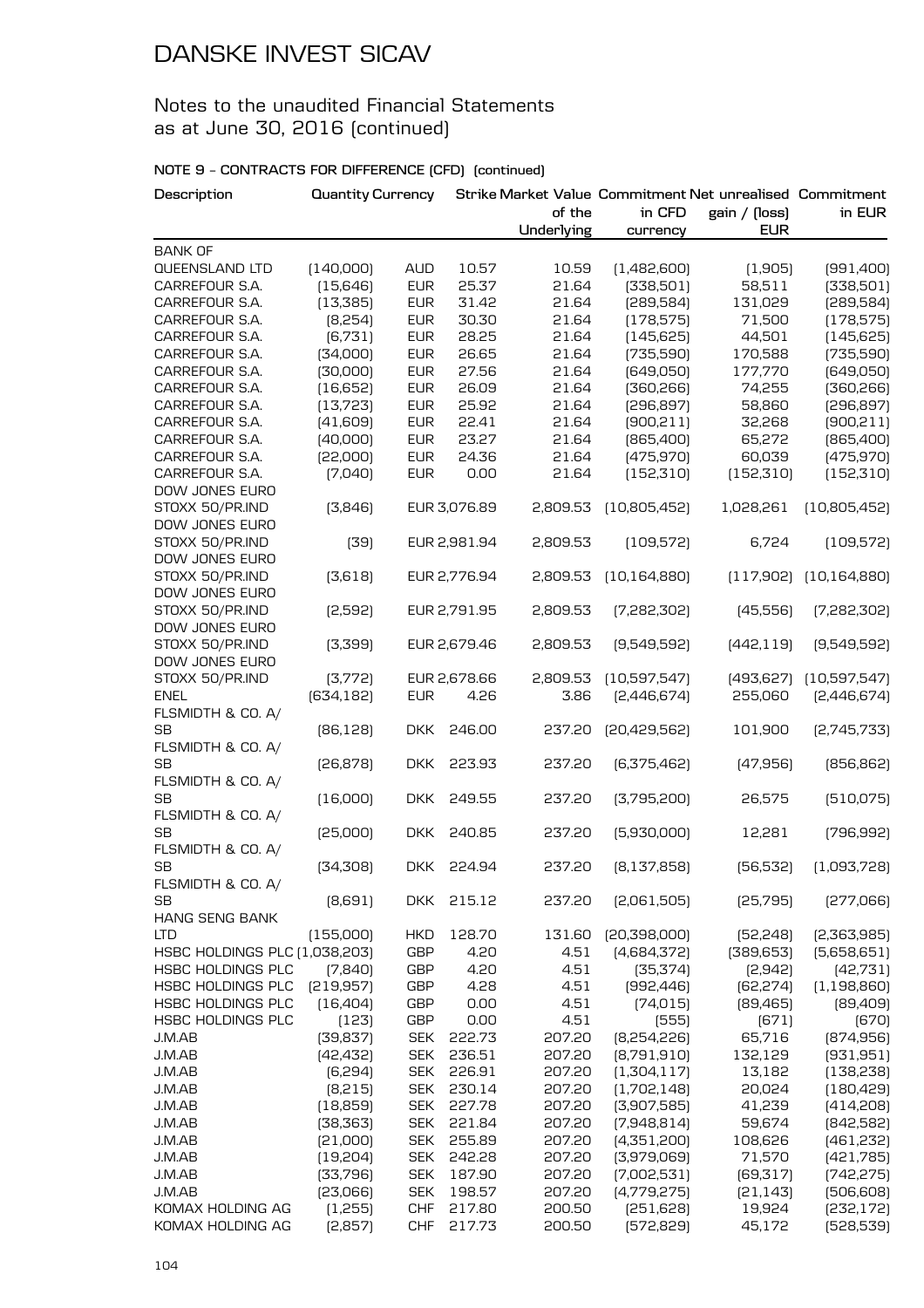### Notes to the unaudited Financial Statements as at June 30, 2016 (continued)

| Description                         | <b>Quantity Currency</b> |            |        |            |             | Strike Market Value Commitment Net unrealised Commitment |             |
|-------------------------------------|--------------------------|------------|--------|------------|-------------|----------------------------------------------------------|-------------|
|                                     |                          |            |        | of the     | in CFD      | gain / (loss)                                            | in EUR      |
|                                     |                          |            |        | Underlying | currency    | <b>EUR</b>                                               |             |
| KOMAX HOLDING AG                    | [373]                    | <b>CHF</b> | 217.38 | 200.50     | [74, 787]   | 5,778                                                    | [69,004]    |
| KOMAX HOLDING AG                    | [2,352]                  | <b>CHF</b> | 218.41 | 200.50     | [471, 576]  | 38,666                                                   | (435, 115)  |
| KOMAX HOLDING AG                    | [698]                    | <b>CHF</b> | 217.89 | 200.50     | [139, 949]  | 11,142                                                   | [129, 128]  |
| KOMAX HOLDING AG                    | [835]                    | <b>CHF</b> | 214.90 | 200.50     | (167, 418)  | 11,037                                                   | [154, 473]  |
| KOMAX HOLDING AG                    | (1,030)                  | <b>CHF</b> | 224.30 | 200.50     | [206, 515]  | 22,497                                                   | [190, 548]  |
| KOMAX HOLDING AG                    | (1,829)                  | <b>CHF</b> | 221.92 | 200.50     | [366, 715]  | 35,963                                                   | [338, 361]  |
| KOMAX HOLDING AG                    | (621)                    | <b>CHF</b> | 221.97 | 200.50     | (124, 511)  | 12,236                                                   | (114,884)   |
| KOMAX HOLDING AG                    | [2,400]                  | <b>CHF</b> | 210.83 | 200.50     | [481, 200]  | 22,750                                                   | [443, 995]  |
| KONE OYJ -B-                        | (9,471)                  | <b>EUR</b> | 32.10  | 40.27      | [381, 397]  | [77, 339]                                                | [381, 397]  |
| KONE OYJ -B-                        | (14,801)                 | <b>EUR</b> | 30.01  | 40.27      | [596, 036]  | (151, 877)                                               | [596, 036]  |
| KONE OYJ -B-                        | (5,814)                  | <b>EUR</b> | 32.83  | 40.27      | [234, 130]  | [43,251]                                                 | [234, 130]  |
| KONE OYJ -B-                        | (4, 123)                 | <b>EUR</b> | 0.00   | 40.27      | [166, 033]  | [166, 033]                                               | [166, 033]  |
| KONE OYJ -B-                        | (1,671)                  | <b>EUR</b> | 0.00   | 40.27      | [67, 291]   | [67, 291]                                                | (67, 291)   |
| KONE OYJ -B-                        | (11,770)                 | <b>EUR</b> | 30.98  | 40.27      | [473, 978]  | [109, 360]                                               | [473,978]   |
| KONE OYJ -B-                        | [12,000]                 | <b>EUR</b> | 31.08  | 40.27      | [483, 240]  | (110, 246)                                               | [483, 240]  |
| KONE OYJ -B-                        | (11, 476)                | <b>EUR</b> | 37.45  | 40.27      | [462, 139]  | [32, 314]                                                | [462, 139]  |
| KONE OYJ -B-                        | [5,449]                  | <b>EUR</b> | 34.82  | 40.27      | [219, 431]  | [29,708]                                                 | [219, 431]  |
| KONE OYJ -B-                        | [8,044]                  | <b>EUR</b> | 36.43  | 40.27      | [323, 932]  | [30,896]                                                 | [323, 932]  |
| KONE OYJ -B-                        | [10, 126]                | <b>EUR</b> | 34.50  | 40.27      | [407,774]   | [58, 475]                                                | [407,774]   |
| KONE OYJ -B-                        | [31,255]                 | <b>EUR</b> | 34.80  | 40.27      | [1,258,639] | (171,082)                                                | (1,258,639) |
| KONE OYJ - B-                       | (17,000)                 | <b>EUR</b> | 38.86  | 40.27      | (684,590)   | [24,032]                                                 | [684, 590]  |
| KONE OYJ -B-                        | (16, 716)                | <b>EUR</b> | 35.72  | 40.27      | [673, 153]  | [76, 015]                                                | [673, 153]  |
| <b>KRONES AG</b>                    | [631]                    | <b>EUR</b> | 112.99 | 93.92      | [59, 264]   | 12,036                                                   | [59, 264]   |
| <b>KRONES AG</b>                    | (4, 126)                 | <b>EUR</b> | 111.46 | 93.92      | [387,514]   | 72,382                                                   | [387, 514]  |
| <b>KRONES AG</b>                    | (11,083)                 | <b>EUR</b> | 110.54 | 93.92      | (1,040,915) | 184,150                                                  | (1,040,915) |
| <b>KRONES AG</b>                    | (7,791)                  | <b>EUR</b> | 106.86 | 93.92      | [731, 731]  | 100,784                                                  | [731, 731]  |
| <b>KRONES AG</b>                    | [2,448]                  | <b>EUR</b> | 106.12 | 93.92      | [229,916]   | 29,859                                                   | [229, 916]  |
| <b>KRONES AG</b>                    | (5,019)                  | <b>EUR</b> | 103.36 | 93.92      | [471, 384]  | 47,364                                                   | [471, 384]  |
| <b>KRONES AG</b>                    | [7,402]                  | <b>EUR</b> | 99.60  | 93.92      | [695, 196]  | 42,042                                                   | [695, 196]  |
| LVMH MOET                           |                          |            |        |            |             |                                                          |             |
| HENNESSYEUR 0.3<br>LVMH MOET        | [19, 227]                | <b>EUR</b> | 147.55 | 134.30     | [2,582,186] | 254,758                                                  | [2,582,186] |
| HENNESSYEUR 0.3                     | [6,473]                  | <b>EUR</b> | 151.42 | 134.30     | [869, 324]  | 110,819                                                  | [869,324]   |
| LVMH MOET                           |                          |            |        |            |             |                                                          |             |
| HENNESSYEUR 0.3                     | (4,300)                  | <b>EUR</b> | 151.49 | 134.30     | [577,490]   | 73,907                                                   | [577,490]   |
| LVMH MOET                           |                          |            |        |            |             |                                                          |             |
| HENNESSYEUR 0.3                     | (5,000)                  | <b>EUR</b> | 154.77 | 134.30     | [671,500]   | 102,361                                                  | [671,500]   |
| LVMH MOET                           |                          |            |        |            |             |                                                          |             |
| HENNESSYEUR 0.3<br><b>MARKS AND</b> | (4,651)                  | <b>EUR</b> | 142.42 | 134.30     | [624, 629]  | 37,745                                                   | [624, 629]  |
| <b>SPENCER /NEW</b>                 | [133, 458]               | <b>GBP</b> | 4.06   | 3.09       | (412,519)   | 155,509                                                  | [498, 316]  |
| <b>MARKS AND</b>                    |                          |            |        |            |             |                                                          |             |
| SPENCER / NEW                       | [42, 462]                | <b>GBP</b> | 5.49   | 3.09       | (131, 250)  | 122,885                                                  | (158, 548)  |
| <b>MARKS AND</b>                    |                          |            |        |            |             |                                                          |             |
| SPENCER / NEW                       | [60,080]                 | <b>GBP</b> | 5.07   | 3.09       | (185, 707)  | 143,596                                                  | [224, 332]  |
| <b>MARKS AND</b>                    |                          |            |        |            |             |                                                          |             |
| <b>SPENCER /NEW</b>                 | [66, 702]                | <b>GBP</b> | 5.08   | 3.09       | [206, 176]  | 160,320                                                  | [249,057]   |
| <b>MARKS AND</b>                    |                          |            |        |            |             |                                                          |             |
| SPENCER /NEW                        | [213, 137]               | <b>GBP</b> | 5.09   | 3.09       | [658, 806]  | 515,154                                                  | [795, 828]  |
| <b>MARKS AND</b>                    |                          |            |        |            |             |                                                          |             |
| SPENCER / NEW                       | (121, 161)               | <b>GBP</b> | 4.98   | 3.09       | [374,509]   | 277,042                                                  | (452, 401)  |
| <b>MARKS AND</b>                    |                          |            |        |            |             |                                                          |             |
| SPENCER / NEW                       | [163, 130]               | <b>GBP</b> | 4.39   | 3.09       | [504, 235]  | 255,709                                                  | [609, 108]  |
| <b>MARKS AND</b>                    |                          |            |        |            |             |                                                          |             |
| SPENCER / NEW                       | [52, 256]                | <b>GBP</b> | 4.34   | 3.09       | (161, 523)  | 78,610                                                   | (195, 118)  |
| <b>MARKS AND</b>                    |                          |            |        |            |             |                                                          |             |
| SPENCER / NEW                       | (127, 614)               | <b>GBP</b> | 4.14   | 3.09       | [394, 455]  | 162,116                                                  | (476, 496)  |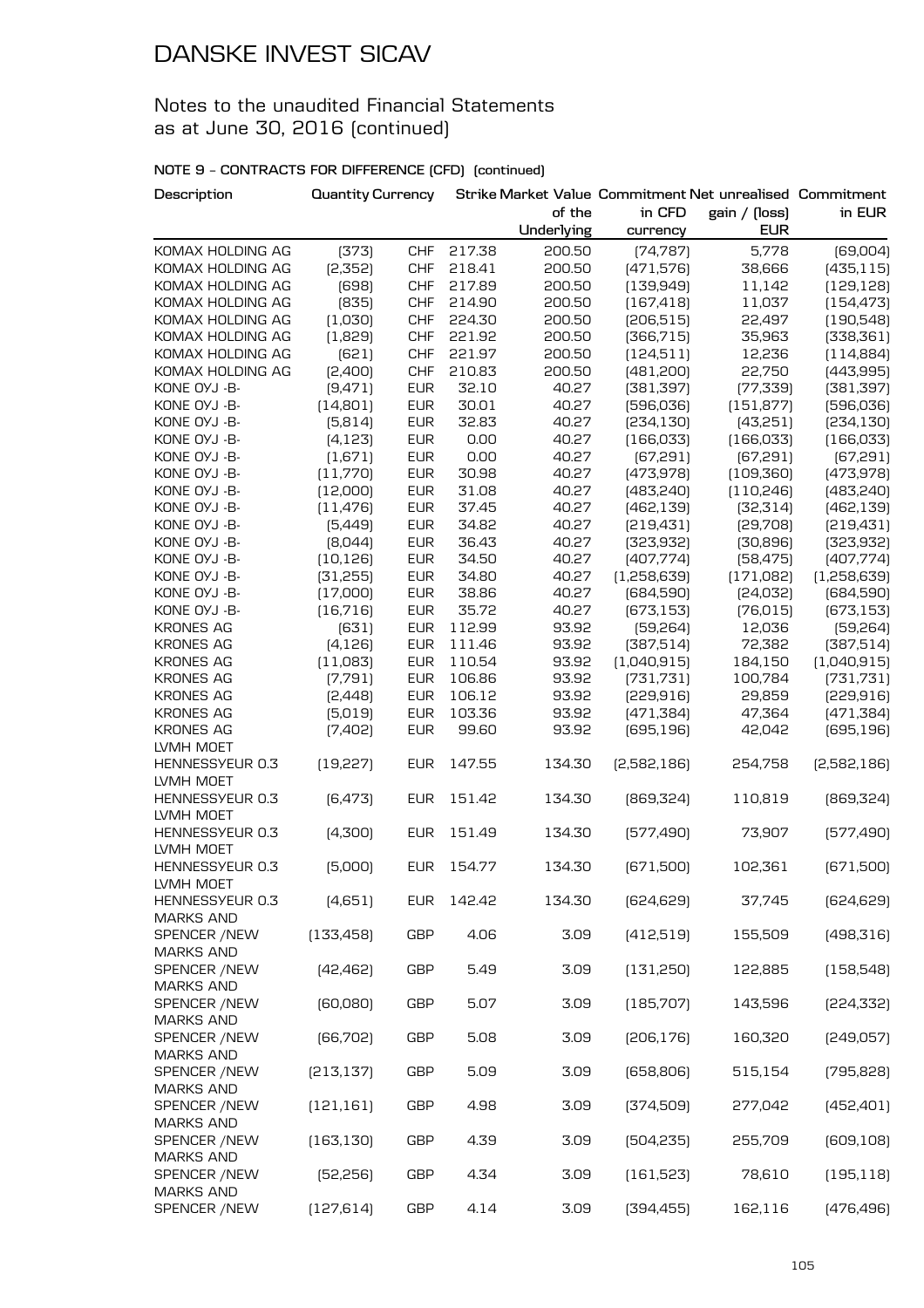### Notes to the unaudited Financial Statements as at June 30, 2016 (continued)

| Description          | <b>Quantity Currency</b> |            |        | of the     | in CFD        | Strike Market Value Commitment Net unrealised Commitment<br>gain / (loss) | in EUR      |
|----------------------|--------------------------|------------|--------|------------|---------------|---------------------------------------------------------------------------|-------------|
|                      |                          |            |        | Underlying | currency      | <b>EUR</b>                                                                |             |
| <b>MARKS AND</b>     |                          |            |        |            |               |                                                                           |             |
| SPENCER /NEW         | [266, 457]               | <b>GBP</b> | 4.01   | 3.09       | [823, 619]    | 296,870                                                                   | [994, 919]  |
| <b>MARKS AND</b>     |                          |            |        |            |               |                                                                           |             |
| SPENCER /NEW         | [234,543]                | GBP        | 2.78   | 3.09       | [724, 972]    | [88, 862]                                                                 | [875, 756]  |
| <b>NEXT PLC</b>      | [83,095]                 | <b>GBP</b> | 48.37  | 48.23      | [4,007,672]   | 13,570                                                                    | [4,841,207] |
| NORMA GROUP          | [10,000]                 | <b>EUR</b> | 43.87  | 42.81      | [428, 100]    | 10,612                                                                    | [428, 100]  |
| NORMA GROUP          | [21, 177]                | <b>EUR</b> | 43.32  | 42.81      | [906, 587]    | 10,824                                                                    | [906, 587]  |
| NORMA GROUP          | (3,348)                  | <b>EUR</b> | 44.09  | 42.81      | [143, 328]    | 4,297                                                                     | [143, 328]  |
| NORMA GROUP          | (13, 875)                | <b>EUR</b> | 43.34  | 42.81      | [593, 989]    | 7,329                                                                     | [593, 989]  |
| NORMA GROUP          | (4,100)                  | <b>EUR</b> | 41.74  | 42.81      | (175, 521)    | (4,386)                                                                   | (175, 521)  |
| <b>SANDVIK AB</b>    | [697, 507]               | <b>SEK</b> | 64.55  | 82.10      | [57,265,325]  | (1,300,596)                                                               | [6,070,182] |
| SANDVIK AB           | [57, 701]                | <b>SEK</b> | 82.03  | 82.10      | [4,737,252]   | [433]                                                                     | [502, 153]  |
| SCHAEFFLER AG        |                          |            |        |            |               |                                                                           |             |
| /PFD                 | (7,059)                  | <b>EUR</b> | 14.32  | 11.89      | [83,896]      | 17,156                                                                    | [83,896]    |
| <b>SCHAEFFLER AG</b> |                          |            |        |            |               |                                                                           |             |
| /PFD                 |                          | <b>EUR</b> | 13.90  | 11.89      | [728,907]     | 123,754                                                                   | [728, 907]  |
| <b>SCHAEFFLER AG</b> | [61, 330]                |            |        |            |               |                                                                           |             |
|                      |                          |            |        |            |               |                                                                           |             |
| /PFD                 | (11,611)                 | <b>EUR</b> | 13.95  | 11.89      | [137,997]     | 23,967                                                                    | [137,997]   |
| <b>SCHAEFFLER AG</b> |                          |            |        |            |               |                                                                           |             |
| /PFD                 | [25,794]                 | <b>EUR</b> | 14.08  | 11.89      | [306, 562]    | 56,635                                                                    | [306, 562]  |
| <b>SCHAEFFLER AG</b> |                          |            |        |            |               |                                                                           |             |
| /PFD                 | [84,206]                 | <b>EUR</b> | 13.52  | 11.89      | (1,000,788)   | 138,004                                                                   | [1,000,788] |
| SIEMENS AG /NAM.     | [9,499]                  | <b>EUR</b> | 80.35  | 90.42      | [858,900]     | [95,687]                                                                  | [858,900]   |
| SIEMENS AG /NAM.     | (1,488)                  | <b>EUR</b> | 83.52  | 90.42      | [134, 545]    | [10,262]                                                                  | [134, 545]  |
| SIEMENS AG /NAM.     | [4,706]                  | <b>EUR</b> | 83.84  | 90.42      | [425,517]     | [30, 960]                                                                 | [425,517]   |
| SIEMENS AG /NAM.     | [6,488]                  | <b>EUR</b> | 91.68  | 90.42      | [586, 645]    | 8,149                                                                     | [586, 645]  |
| SIEMENS AG /NAM.     | (1,554)                  | <b>EUR</b> | 87.42  | 90.42      | (140, 513)    | [4,663]                                                                   | [140, 513]  |
| SIEMENS AG /NAM.     | [6, 710]                 | <b>EUR</b> | 86.00  | 90.42      | [606, 718]    | [29,689]                                                                  | [606, 718]  |
| SIEMENS AG /NAM.     | [22,518]                 | <b>EUR</b> | 83.24  | 90.42      | [2,036,078]   | (161, 587)                                                                | [2,036,078] |
| SIEMENS AG /NAM.     | [4, 418]                 | <b>EUR</b> | 90.81  | 90.42      | [399, 476]    | 1,716                                                                     | [399, 476]  |
| <b>SKF ABB</b>       | [86,761]                 | <b>SEK</b> | 125.90 | 132.90     | (11,530,537)  | [64, 565]                                                                 | [1,222,248] |
| SKF ABB              | [333,773]                | <b>SEK</b> | 127.90 | 132.90     | [44,358,432]  | (177, 312)                                                                | [4,702,038] |
| <b>SKF ABB</b>       | [49, 880]                | <b>SEK</b> | 137.44 | 132.90     | [6,629,052]   | 24,034                                                                    | [702,686]   |
| STANDARD             |                          |            |        |            |               |                                                                           |             |
| CHARTERED PLC        | [703,090]                | <b>GBP</b> | 3.87   | 5.48       | [3,855,042]   | [1,373,792]                                                               | (4,656,833) |
| <b>STANDARD</b>      |                          |            |        |            |               |                                                                           |             |
| <b>CHARTERED PLC</b> | [286,910]                | GBP        | 5.12   | 5.48       | [1,573,128]   | [126,994]                                                                 | (1,900,314) |
| STATOIL ASA          | [20, 925]                | NOK        | 122.35 | 143.30     | [2,998,553]   | (46,995)                                                                  | [321, 922]  |
| STATOIL ASA          | [69, 725]                | <b>NOK</b> | 103.70 | 143.30     | [9,991,593]   | [295, 997]                                                                | [1,072,687] |
| STATOIL ASA          | [184,909]                | <b>NOK</b> | 121.68 | 143.30     | [26,497,460]  | (428, 505)                                                                | [2,844,741] |
| STATOIL ASA          | [89,441]                 | <b>NOK</b> | 119.12 | 143.30     | [12,816,895]  | [231,825]                                                                 | (1,376,009) |
| STATOIL ASA          | [90,000]                 | <b>NOK</b> | 119.09 | 143.30     | [12,897,000]  | [233,589]                                                                 | [1,384,609] |
| <b>STATOIL ASA</b>   | [6,305]                  | <b>NOK</b> | 0.00   | 143.30     | [903, 507]    | [96, 854]                                                                 | (97,000)    |
| THE SWATCH GROUP     |                          |            |        |            |               |                                                                           |             |
| AG                   | (7,914)                  | <b>CHF</b> | 370.40 | 277.30     | [2, 194, 552] | 676,291                                                                   | [2,024,874] |
| THE SWATCH GROUP     |                          |            |        |            |               |                                                                           |             |
| AG                   | (1,225)                  | <b>CHF</b> | 371.46 | 277.30     | [339, 693]    | 105,870                                                                   | [313, 428]  |
| THE SWATCH GROUP     |                          |            |        |            |               |                                                                           |             |
| AG                   | (1,764)                  | <b>CHF</b> | 354.62 | 277.30     | [489, 157]    | 125,200                                                                   | [451, 337]  |
| THE SWATCH GROUP     |                          |            |        |            |               |                                                                           |             |
|                      |                          |            |        |            |               |                                                                           |             |
| AG                   | [3,700]                  | <b>CHF</b> | 364.76 | 277.30     | (1,026,010)   | 297,021                                                                   | [946,681]   |
| THE SWATCH GROUP     |                          |            |        |            |               |                                                                           |             |
| AG                   | (1,397)                  | <b>CHF</b> | 355.33 | 277.30     | [387,388]     | 100,050                                                                   | [357, 436]  |
| THE SWATCH GROUP     |                          |            |        |            |               |                                                                           |             |
| AG                   | [2,907]                  | <b>CHF</b> | 327.33 | 277.30     | [806, 111]    | 133,499                                                                   | [743, 784]  |
| THE SWATCH GROUP     |                          |            |        |            |               |                                                                           |             |
| AG                   | (856)                    | <b>CHF</b> | 337.66 | 277.30     | [237, 369]    | 47,422                                                                    | [219,017]   |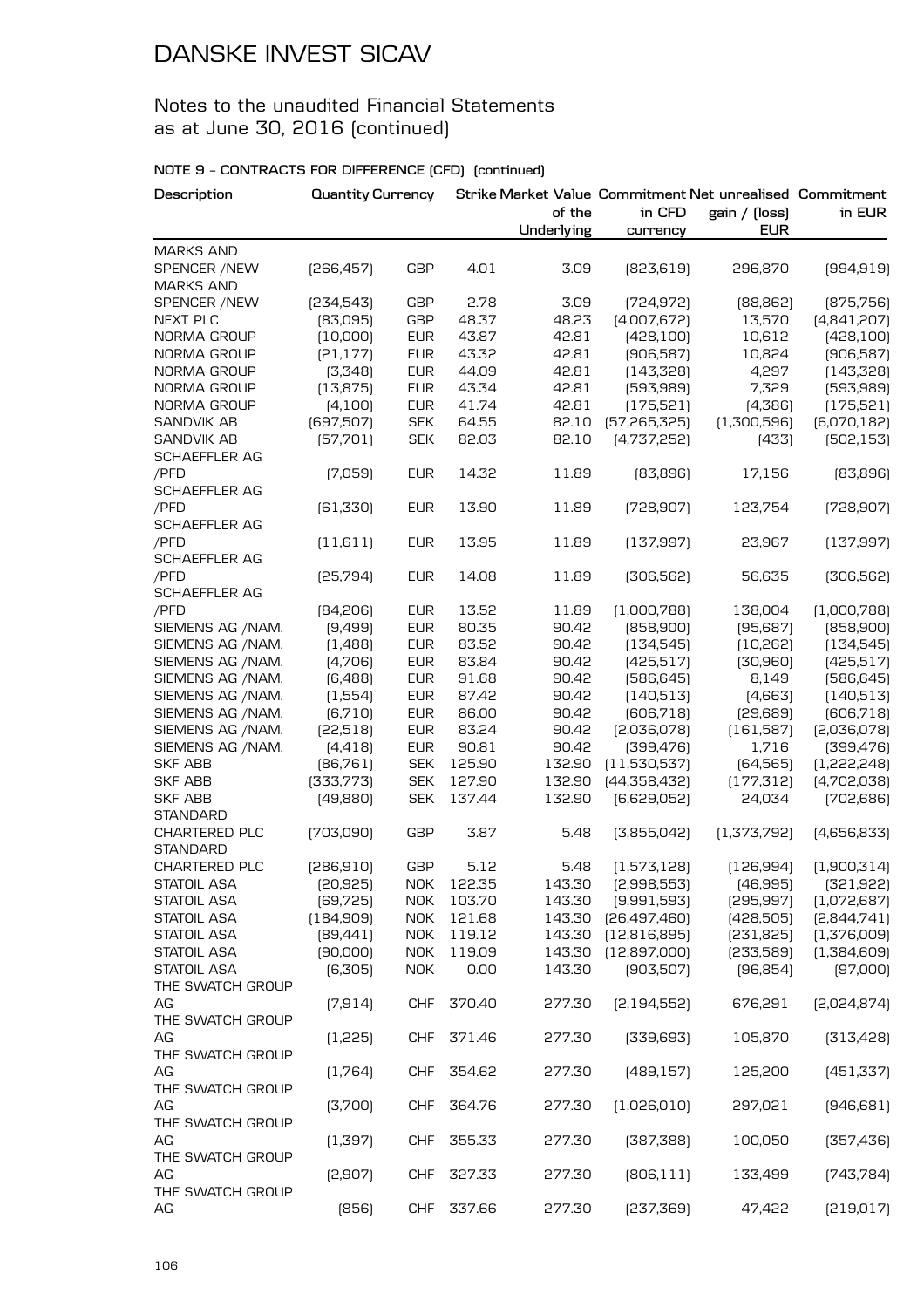### Notes to the unaudited Financial Statements as at June 30, 2016 (continued)

### **NOTE 9 – CONTRACTS FOR DIFFERENCE (CFD) (continued)**

| Description                                | Quantity Currency |            |            | Strike Market Value Commitment Net unrealised Commitment<br>of the<br>Underlying | in CFD<br>currency | (loss)<br>gain /<br><b>EUR</b> | in EUR                               |
|--------------------------------------------|-------------------|------------|------------|----------------------------------------------------------------------------------|--------------------|--------------------------------|--------------------------------------|
| THE SWATCH GROUP<br>AG<br>THE SWATCH GROUP | (1, 184)          | <b>CHF</b> | 288.03     | 277.30                                                                           | (328.323)          | 11.665                         | (302,938)                            |
| AG<br>Total                                | [2,053]           |            | CHF 291.84 | 277.30                                                                           | [569, 297]         | 27.402                         | (525,280)<br>1,091,834 (166,138,620) |

As at June 30, 2016, the net unrealised gain on CFD was EUR 1,091,834.

| Description                                     |             |            |                   |            |                | Quantity Currency Strike Market Value Commitment Net unrealised Commitment |               |
|-------------------------------------------------|-------------|------------|-------------------|------------|----------------|----------------------------------------------------------------------------|---------------|
|                                                 |             |            |                   | of the     | in CFD         | gain / (loss)                                                              | in EUR        |
|                                                 |             |            |                   | Underlying | currency       | <b>EUR</b>                                                                 |               |
| Danske Invest SICAV - Europe Long-Short Dynamic |             |            |                   |            |                |                                                                            |               |
| ABB LTD ZUERICH                                 |             |            |                   |            |                |                                                                            |               |
| /NAMEN.                                         | (156, 041)  |            | CHF 20.29         | 18.93      | [2,953,856]    | 195,334                                                                    | [2,725,470]   |
| ALFA LAVAL AB                                   | [286,599]   |            | SEK 137.21        | 129.30     | [37,057,251]   | 240,922                                                                    | [3,928,106]   |
| ALFA LAVAL AB                                   | [84, 453]   |            | SEK 135.44        | 129.30     | (10, 919, 773) | 55,087                                                                     | (1, 157, 507) |
| ALFA LAVAL AB                                   | [200,000]   |            | SEK 134.31        | 129.30     | [25,860,000]   | 106,417                                                                    | [2,741,186]   |
| ALFA LAVAL AB                                   | [377, 229]  |            | SEK 133.80        | 129.30     | [48, 775, 710] | 180,358                                                                    | [5, 170, 274] |
| ALFA LAVAL AB                                   | [50,000]    |            | SEK 135.08        | 129.30     | [6,465,000]    | 30,701                                                                     | [685, 296]    |
| ALFA LAVAL AB                                   | [28,948]    |            | SEK 132.51        | 129.30     | [3,742,976]    | 9,871                                                                      | [396, 759]    |
| ALFA LAVAL AB                                   | [100,000]   |            | SEK 133.00        | 129.30     | [12,930,000]   | 39,307                                                                     | (1,370,593)   |
| ALFA LAVAL AB                                   | [213,998]   |            | SEK 126.41        | 129.30     | [27,669,941]   | [65, 648]                                                                  | [2,933,041]   |
| ALFA LAVAL AB                                   | (173,002)   |            | SEK 125.31        | 129.30     | [22,369,159]   | [73, 361]                                                                  | [2,371,153]   |
| ALFA LAVAL AB                                   | [40,000]    |            | SEK 137.37        | 129.30     | [5, 172, 000]  | 34,293                                                                     | [548, 237]    |
| ALFA LAVAL AB                                   | (100,000)   |            | SEK 126.44        | 129.30     | [12,930,000]   | [30, 416]                                                                  | (1,370,593)   |
| ALFA LAVAL AB                                   | [279,094]   |            | <b>SEK 125.98</b> | 129.30     | [36,086,854]   | [98, 502]                                                                  | [3,825,243]   |
| ALFA LAVAL AB                                   | [270,000]   |            | SEK 124.72        | 129.30     | [34,911,000]   | (131, 316)                                                                 | [3,700,601]   |
| ATLAS COPCO AB                                  | [350,000]   |            | SEK 204.30        | 213.10     | [74,585,000]   | [327, 241]                                                                 | [7,906,085]   |
| ATLAS COPCO AB                                  | [339,328]   |            | SEK 204.30        | 213.10     | [72,310,797]   | [317, 263]                                                                 | [7,665,017]   |
| ATLAS COPCO AB                                  | (150,000)   |            | SEK 202.89        | 213.10     | [31,965,000]   | [162,754]                                                                  | [3,388,322]   |
| AXFOOD AB                                       | [73, 613]   |            | SEK 131.70        | 159.50     | (11,741,274)   | [217, 428]                                                                 | (1,244,587)   |
| AXFOOD AB                                       | [129,000]   |            | SEK 146.60        | 159.50     | [20,575,500]   | [176, 784]                                                                 | [2,181,024]   |
| BANKIA S.A.                                     | [3,805,132] | <b>EUR</b> | 0.77              | 0.63       | [2,393,428]    | 537,075                                                                    | [2,393,428]   |
| <b>BANKIA S.A.</b>                              | [894, 868]  | <b>EUR</b> | 0.76              | 0.63       | [562, 872]     | 120,788                                                                    | [562, 872]    |
| <b>BANKINTER SA</b>                             | [648, 612]  | <b>EUR</b> | 5.98              | 5.72       | [3,710,709]    | 166,374                                                                    | [3,710,709]   |
| <b>BANKINTER SA</b>                             | [21, 388]   | <b>EUR</b> | 6.01              | 5.72       | [122, 361]     | 6,138                                                                      | (122, 361)    |
| <b>BANKINTER SA</b>                             | [239,449]   | <b>EUR</b> | 6.31              | 5.72       | (1,369,888)    | 140,078                                                                    | (1,369,888)   |
| <b>BANKINTER SA</b>                             | [335,551]   | <b>EUR</b> | 6.28              | 5.72       | (1,919,687)    | 187,405                                                                    | (1,919,687)   |
| BCO BILBAO VIZ.                                 |             |            |                   |            |                |                                                                            |               |
| ARGENTARIA/NAM.                                 | [641,000]   | <b>EUR</b> | 5.66              | 4.96       | [3,178,719]    | 446,604                                                                    | [3, 178, 719] |
| <b>CAIXABANK</b>                                | (1,600,000) | <b>EUR</b> | 2.27              | 1.95       | [3,123,200]    | 511,870                                                                    | [3, 123, 200] |
| DEUTSCHE ANN                                    |             |            |                   |            |                |                                                                            |               |
| /NAMEN                                          | [50,000]    | EUR        | 29.11             | 32.71      | (1,635,500)    | [180,080]                                                                  | [1,635,500]   |
| DEUTSCHE ANN                                    |             |            |                   |            |                |                                                                            |               |
| /NAMEN                                          | [20,000]    |            | EUR 29.41         | 32.71      | [654, 200]     | [66,084]                                                                   | [654, 200]    |
| DEUTSCHE ANN                                    |             |            |                   |            |                |                                                                            |               |
| /NAMEN                                          | [60,000]    |            | EUR 27.84         | 32.71      | (1,962,600)    | [292,023]                                                                  | [1,962,600]   |
| <b>DEUTSCHE ANN</b>                             |             |            |                   |            |                |                                                                            |               |
| /NAMEN                                          | [7,700]     |            | EUR 28.63         | 32.71      | [251,867]      | [31,444]                                                                   | [251,867]     |
| DEUTSCHE ANN                                    |             |            |                   |            |                |                                                                            |               |
| /NAMEN                                          | (100,000)   |            | EUR 30.66         | 32.71      | [3,271,000]    | [205, 495]                                                                 | [3,271,000]   |
| DEUTSCHE ANN                                    |             |            |                   |            |                |                                                                            |               |
| /NAMEN                                          | [50,000]    |            | EUR 30.88         | 32.71      | (1,635,500)    | [91, 335]                                                                  | [1,635,500]   |
| DEUTSCHE WOHNEN                                 |             |            |                   |            |                |                                                                            |               |
| AG                                              | [140,000]   |            | EUR 26.83         | 30.60      | [4,283,300]    | [527, 429]                                                                 | [4,283,300]   |
| DJ EURO STOXX/                                  |             |            |                   |            |                |                                                                            |               |
| <b>BANKS/PRICE IND</b>                          | [34,000]    |            | EUR 107.55        | 81.20      | [2,760,800]    | 895,867                                                                    | [2,760,800]   |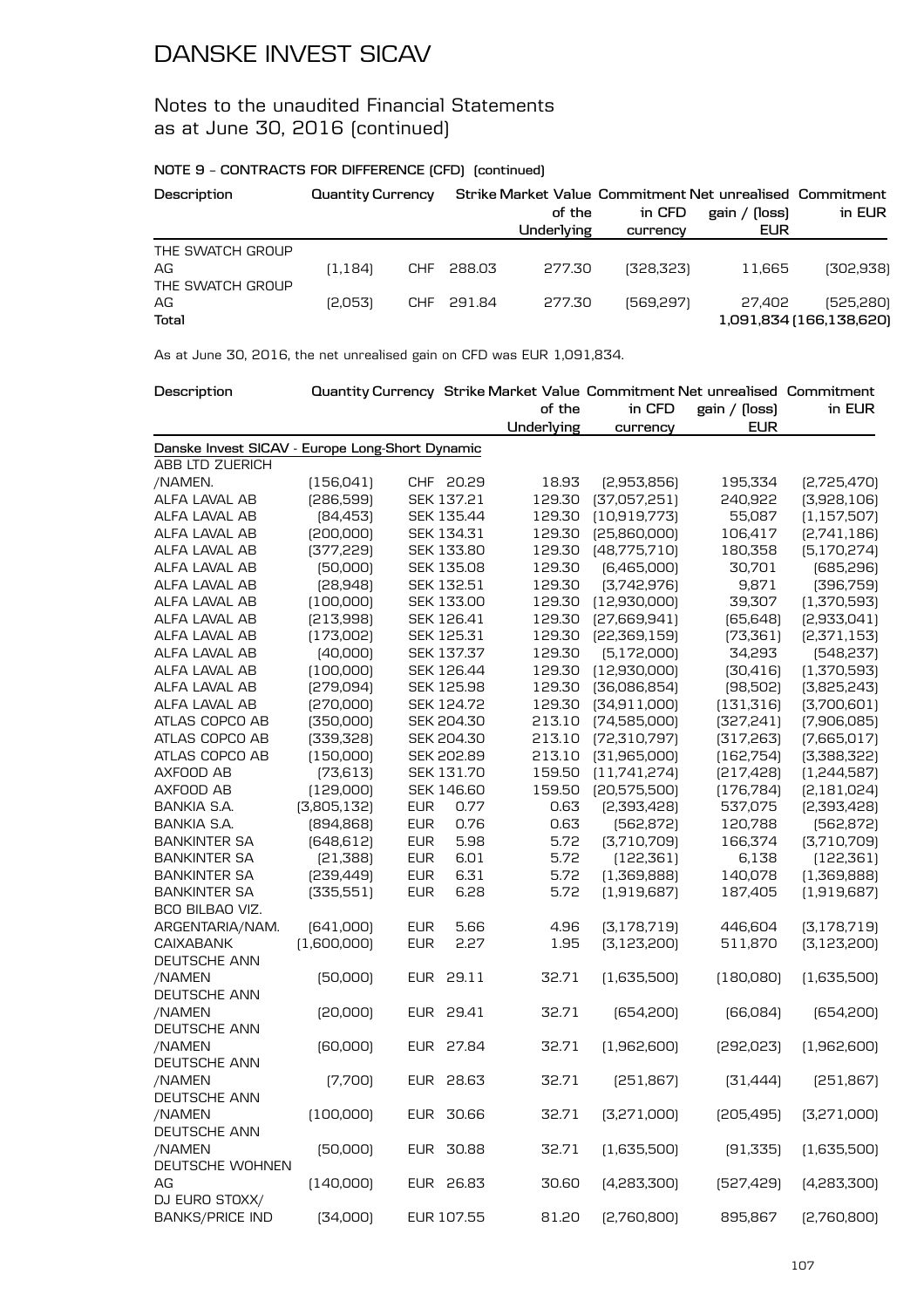### Notes to the unaudited Financial Statements as at June 30, 2016 (continued)

| Description                       |           |            | of the<br>Underlying | in CFD<br>currency | Quantity Currency Strike Market Value Commitment Net unrealised Commitment<br>gain / (loss)<br><b>EUR</b> | in EUR                 |
|-----------------------------------|-----------|------------|----------------------|--------------------|-----------------------------------------------------------------------------------------------------------|------------------------|
| DJ EURO STOXX/                    |           |            |                      |                    |                                                                                                           |                        |
| <b>BANKS/PRICE IND</b>            | (45,000)  | EUR 101.34 | 81.20                | [3,654,000]        | 906,103                                                                                                   | [3,654,000]            |
| DJ EUROPE STOXX                   |           |            |                      |                    |                                                                                                           |                        |
| 600 INDUST G&S                    | (15,000)  | EUR 386.37 | 401.98               | [6,029,700]        | [234, 165]                                                                                                | [6,029,700]            |
| DJ EUROPE STOXX<br>600 INDUST G&S | [30,000]  | EUR 417.70 | 401.98               | (12,059,400)       | 471,657                                                                                                   | [12,059,400]           |
| DJ EUROPE STOXX                   |           |            |                      |                    |                                                                                                           |                        |
| 600 INDUST G&S                    | [25,000]  | EUR 416.76 | 401.98               | (10,049,500)       | 369,597                                                                                                   | (10,049,500)           |
| DJ EUROPE STOXX                   |           |            |                      |                    |                                                                                                           |                        |
| 600 INDUST G&S                    | [20,000]  | EUR 417.70 | 401.98               | [8,039,600]        | 314,438                                                                                                   | [8,039,600]            |
| DJ EUROPE STOXX                   |           |            |                      |                    |                                                                                                           |                        |
| 600 INDUST G&S                    | (11,000)  | EUR 435.40 | 401.98               | [4,421,780]        | 367,608                                                                                                   | [4,421,780]            |
| DJ EUROPE STOXX                   |           |            |                      |                    |                                                                                                           |                        |
| 600 INDUST G&S<br>DJ EUROPE STOXX | (10,000)  | EUR 435.80 | 401.98               | [4,019,800]        | 338,206                                                                                                   | (4,019,800)            |
| 600 INDUST G&S                    | [24,000]  | EUR 403.19 | 401.98               | [9,647,520]        | 28,995                                                                                                    | [9,647,520]            |
| DJ EUROPE STOXX                   |           |            |                      |                    |                                                                                                           |                        |
| 600 INDUST G&S                    | [35,000]  | EUR 408.35 | 401.98               | [14,069,300]       | 223,043                                                                                                   | [14,069,300]           |
| DJ EUROPE STOXX                   |           |            |                      |                    |                                                                                                           |                        |
| 600 INDUST G&S                    | [6,000]   | EUR 400.21 | 401.98               | [2,411,880]        | (10,614)                                                                                                  | [2,411,880]            |
| DJ EUROPE STOXX                   |           |            |                      |                    |                                                                                                           |                        |
| 600 INDUST G&S                    | [23, 870] | EUR 385.42 | 401.98               | [9,595,263]        | [395, 239]                                                                                                | (9,595,263)            |
| DJ EUROPE STOXX                   |           |            |                      |                    |                                                                                                           |                        |
| 600 INDUST G&S<br>DJ EUROPE STOXX | [21, 130] | EUR 392.57 | 401.98               | [8,493,837]        | [198,799]                                                                                                 | [8,493,837]            |
| 600 INSUR.IND                     | [61, 231] | EUR 224.54 | 218.39               | [13, 372, 238]     | 376,571                                                                                                   | [13,372,238]           |
| DJ EUROPE STOXX                   |           |            |                      |                    |                                                                                                           |                        |
| 600 INSUR.IND                     | [50,000]  | EUR 233.67 | 218.39               | (10,919,500)       | 763,910                                                                                                   | (10,919,500)           |
| DJ EUROPE STOXX                   |           |            |                      |                    |                                                                                                           |                        |
| 600 INSUR.IND                     | [20,000]  | EUR 222.84 | 218.39               | [4,367,800]        | 88,952                                                                                                    | [4,367,800]            |
| DJ EUROPE STOXX                   |           |            |                      |                    |                                                                                                           |                        |
| 600 INSUR.IND                     | (15,400)  | EUR 235.52 | 218.39               | [3,363,206]        | 263,780                                                                                                   | [3,363,206]            |
| DJ EUROPE STOXX<br>600 INSUR.IND  | [40,000]  | EUR 243.30 |                      | [8,735,600]        |                                                                                                           |                        |
| DJ STOXX 600                      |           |            | 218.39               |                    | 996,225                                                                                                   | [8,735,600]            |
| <b>HEALTH CARE</b>                | [8,489]   | EUR 661.25 | 738.85               | [6,272,098]        | [658, 746]                                                                                                | [6,272,098]            |
| DJ STOXX 600 RETAIL               | [61,800]  | EUR 299.74 | 286.94               | (17,732,892)       | 791,040                                                                                                   | (17, 732, 892)         |
| DJ STOXX 600 TLCM                 | (7,000)   | EUR 376.76 | 298.22               | [2,087,540]        | 549,788                                                                                                   | [2,087,540]            |
| DJ STOXX 600 TLCM                 | [2,350]   | EUR 351.17 | 298.22               | [700, 817]         | 124,429                                                                                                   | [700, 817]             |
| DONG ENERGY A/S                   | [210,000] | DKK 256.81 | 241.00               | [50,610,000]       | 446,494                                                                                                   | (6,801,984)            |
| DONG ENERGY A/S                   | (135,000) | DKK 257.00 | 241.00               | [32,535,000]       | 290,326                                                                                                   | [4,372,704]            |
| DONG ENERGY A/S                   | [300,000] | DKK 239.82 | 241.00               | [72,300,000]       | [47, 635]                                                                                                 | [9,717,120]            |
| DOW JONES 600-                    |           |            |                      |                    |                                                                                                           |                        |
| CONS.& MAT.                       | [35,097]  | EUR 333.59 | 360.76               | [12,661,594]       |                                                                                                           | [953,585] [12,661,594] |
| DOW JONES 600-<br>CONS.& MAT.     | [4,434]   | EUR 378.11 | 360.76               | (1,599,610)        | 76,913                                                                                                    | (1,599,610)            |
| DOW JONES 600-                    |           |            |                      |                    |                                                                                                           |                        |
| CONS.& MAT.                       | (1,887)   | EUR 386.16 | 360.76               | [680,754]          | 47,925                                                                                                    | [680, 754]             |
| DOW JONES 600-                    |           |            |                      |                    |                                                                                                           |                        |
| CONS.& MAT.                       | (5,000)   | EUR 393.71 | 360.76               | [1,803,800]        | 164,725                                                                                                   | (1,803,800)            |
| DOW JONES 600-                    |           |            |                      |                    |                                                                                                           |                        |
| CONS.& MAT.                       | (5,000)   | EUR 393.92 | 360.76               | [1,803,800]        | 165,778                                                                                                   | [1,803,800]            |
| DOW JONES 600-                    |           |            |                      |                    |                                                                                                           |                        |
| CONS.& MAT.<br>DOW JONES EURO     | [20,000]  | EUR 365.82 | 360.76               | [7,215,200]        | 101,112                                                                                                   | (7,215,200)            |
| STOXX UTILITY                     | (10, 100) | EUR 287.22 | 249.04               | [2,515,304]        | 385,618                                                                                                   | [2,515,304]            |
| DOW JONES EURO                    |           |            |                      |                    |                                                                                                           |                        |
| STOXX UTILITY                     | [2,300]   | EUR 282.02 | 249.04               | [572, 792]         | 75,851                                                                                                    | [572, 792]             |
|                                   |           |            |                      |                    |                                                                                                           |                        |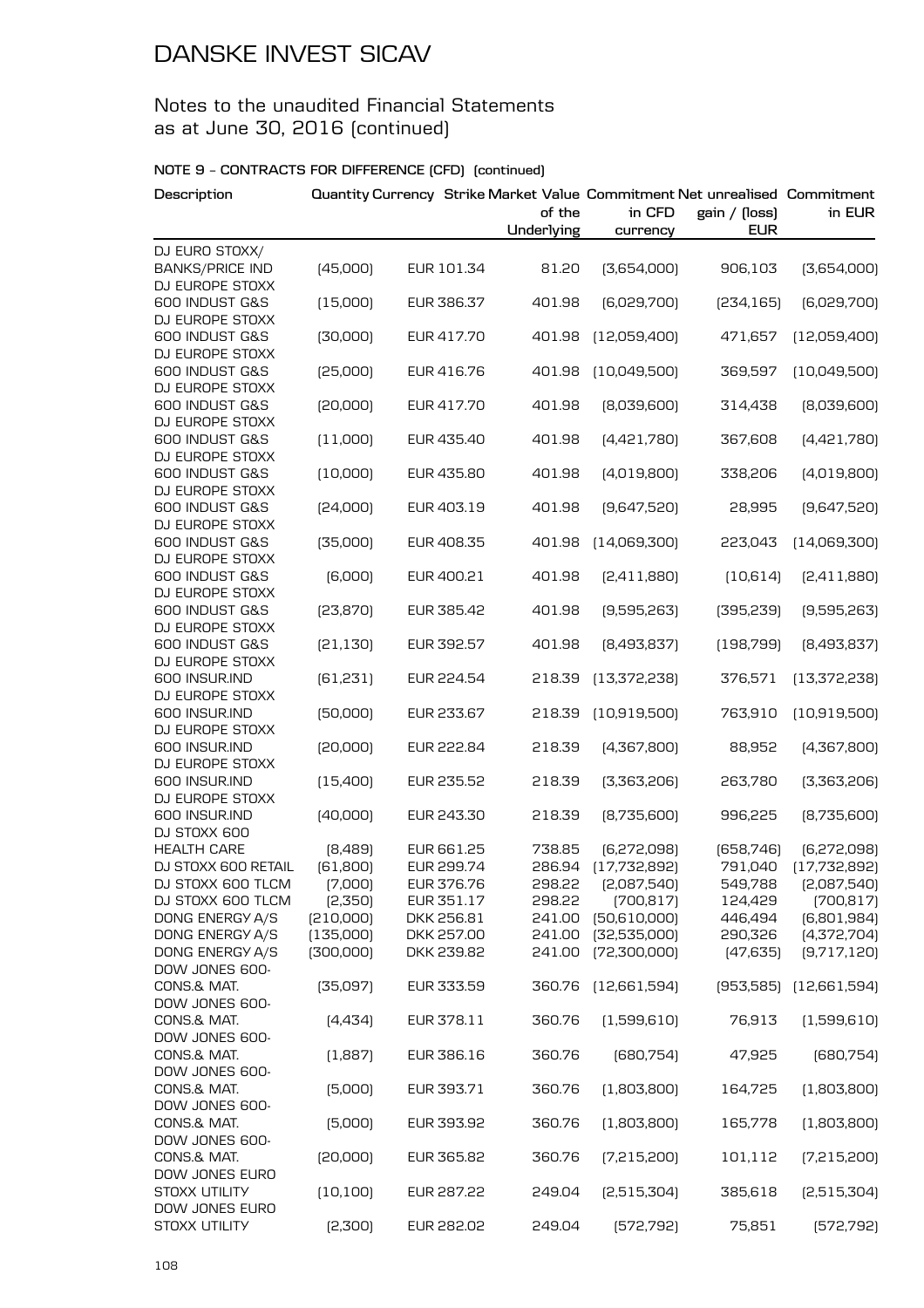### Notes to the unaudited Financial Statements as at June 30, 2016 (continued)

| Description                                          |           |                     | Quantity Currency Strike Market Value Commitment Net unrealised Commitment<br>of the | in CFD        | gain / (loss) | in EUR        |
|------------------------------------------------------|-----------|---------------------|--------------------------------------------------------------------------------------|---------------|---------------|---------------|
|                                                      |           |                     | Underlying                                                                           | currency      | <b>EUR</b>    |               |
| DOW JONES STOXX<br>600 AUTO P.PR.<br>DOW JONES STOXX | [79,500]  | EUR 429.08          | 419.71                                                                               | [33,366,945]  | 744,915       | [33,366,945]  |
| 600 AUTO P.PR.                                       | [14,000]  | EUR 436.22          | 419.71                                                                               | [5,875,940]   | 231,170       | [5,875,940]   |
| DOW JONES STOXX<br>600 AUTO P.PR.                    | (10,000)  | EUR 431.76          | 419.71                                                                               | [4, 197, 100] | 120,500       | [4, 197, 100] |
| DOW JONES STOXX<br>600 AUTO P.PR.                    | [21, 122] | EUR 446.22          | 419.71                                                                               | [8,865,115]   | 559,848       | [8,865,115]   |
| DOW JONES STOXX<br>600 PRICE IX                      | (7,607)   | EUR 346.78          | 323.79                                                                               | [2,463,071]   | 174,877       | [2,463,071]   |
| DOW JONES STOXX<br>600 PRICE IX                      | [10,000]  | EUR 331.86          | 323.79                                                                               | [3,237,900]   | 80,708        | [3,237,900]   |
| DOW JONES STOXX<br>600 PRICE IX                      | [40,000]  | EUR 332.39          | 323.79                                                                               | [12,951,600]  | 344,027       | (12,951,600)  |
| DOW JONES STOXX<br>600 PRICE IX                      | [8,000]   | EUR 336.85          | 323.79                                                                               | [2,590,320]   | 104,505       | [2,590,320]   |
| DOW JONES STOXX<br>600 PRICE IX<br>DOW JONES STOXX   | [10,000]  | EUR 336.85          | 323.79                                                                               | [3,237,900]   | 130,631       | [3,237,900]   |
| 600 PRICE IX<br>DOW JONES STOXX                      | 28,000    | EUR 341.95          | 323.79                                                                               | 9,066,120     | [508, 562]    | 9,066,120     |
| 600 PRICE IX                                         | (15,000)  | EUR 317.78          | 323.79                                                                               | [4,856,850]   | [90, 185]     | (4,856,850)   |
| ETAB COLRUYT                                         | [40,000]  | EUR 41.93           | 49.27                                                                                | (1,970,800)   | [293,606]     | [1,970,800]   |
| ETAB COLRUYT                                         | [40,000]  | EUR<br>41.93        | 49.27                                                                                | (1,970,800)   | [293, 637]    | [1,970,800]   |
| ETAB COLRUYT                                         | [30,000]  | EUR 44.11           | 49.27                                                                                | [1,478,100]   | [154, 830]    | [1,478,100]   |
| ETAB COLRUYT                                         | [30,000]  | EUR 44.96           | 49.27                                                                                | [1,478,100]   | [129, 224]    | [1,478,100]   |
| ETAB COLRUYT                                         | [66,000]  | <b>EUR</b><br>47.95 | 49.27                                                                                | [3,251,820]   | [87,254]      | [3,251,820]   |
| FE NEW N.V.                                          | [20,000]  | <b>EUR</b><br>0.00  | 35.80                                                                                | [716,000]     | [716,000]     | [716,000]     |
| FE NEW N.V.                                          | 14,000    | <b>EUR</b><br>36.59 | 35.80                                                                                | 501,200       | (11,034)      | 501,200       |
| <b>GROUPE</b>                                        |           |                     |                                                                                      |               |               |               |
| <b>EUROTUNNEL</b>                                    |           |                     |                                                                                      |               |               |               |
| REGROUPEMT<br><b>GROUPE</b>                          | [100,000] | EUR 13.77           | 9.39                                                                                 | [939,000]     | 437,500       | [939,000]     |
| <b>EUROTUNNEL</b>                                    |           |                     |                                                                                      |               |               |               |
| REGROUPEMT<br><b>GROUPE</b>                          | [30,000]  | EUR 13.77           | 9.39                                                                                 | [281,700]     | 131,250       | [281,700]     |
| <b>EUROTUNNEL</b>                                    |           |                     |                                                                                      |               |               |               |
| REGROUPEMT<br><b>GROUPE</b>                          | (5,400)   | EUR 13.44           | 9.39                                                                                 | [50,706]      | 21,857        | [50,706]      |
| <b>EUROTUNNEL</b>                                    |           |                     |                                                                                      |               |               |               |
| <b>REGROUPEMT</b>                                    | [61, 200] | EUR 11.66           | 9.39                                                                                 | [574, 668]    | 139,053       | [574, 668]    |
| <b>HERMES</b>                                        |           |                     |                                                                                      |               |               |               |
| <b>INTERNATIONAL</b><br><b>HERMES</b>                | (11,500)  | EUR 338.01          | 335.70                                                                               | [3,860,550]   | 26,536        | [3,860,550]   |
| <b>INTERNATIONAL</b><br><b>HERMES</b>                | (5,000)   | EUR 332.75          | 335.70                                                                               | (1,678,500)   | [14,753]      | (1,678,500)   |
| <b>INTERNATIONAL</b>                                 | (9,900)   | EUR 303.83          | 335.70                                                                               | [3,323,430]   | [315,560]     | [3,323,430]   |
| <b>INDITEX</b>                                       | [45,000]  | EUR 29.25           | 29.56                                                                                | (1,329,975)   | (13,739)      | [1,329,975]   |
| <b>INDITEX</b>                                       | [13,000]  | EUR 31.15           | 29.56                                                                                | [384, 215]    | 20,696        | [384, 215]    |
| <b>INDITEX</b>                                       | [24,000]  | EUR 33.28           | 29.56                                                                                | [709,320]     | 89,403        | [709,320]     |
| <b>INDITEX</b><br>INGENICO.IND.FIN.                  | [28,000]  | EUR 29.23           | 29.56                                                                                | [827,540]     | (9, 168)      | [827,540]     |
| ING.<br>INGENICO.IND.FIN.                            | [2,324]   | EUR 111.27          | 105.35                                                                               | [244, 833]    | 13,752        | [244, 833]    |
| ING.<br>INGENICO.IND.FIN.                            | [20,000]  | EUR 97.02           | 105.35                                                                               | [2,107,000]   | [166, 618]    | [2,107,000]   |
| ING.                                                 | [25,000]  | EUR 95.01           | 105.35                                                                               | [2,633,750]   | [258, 432]    | [2,633,750]   |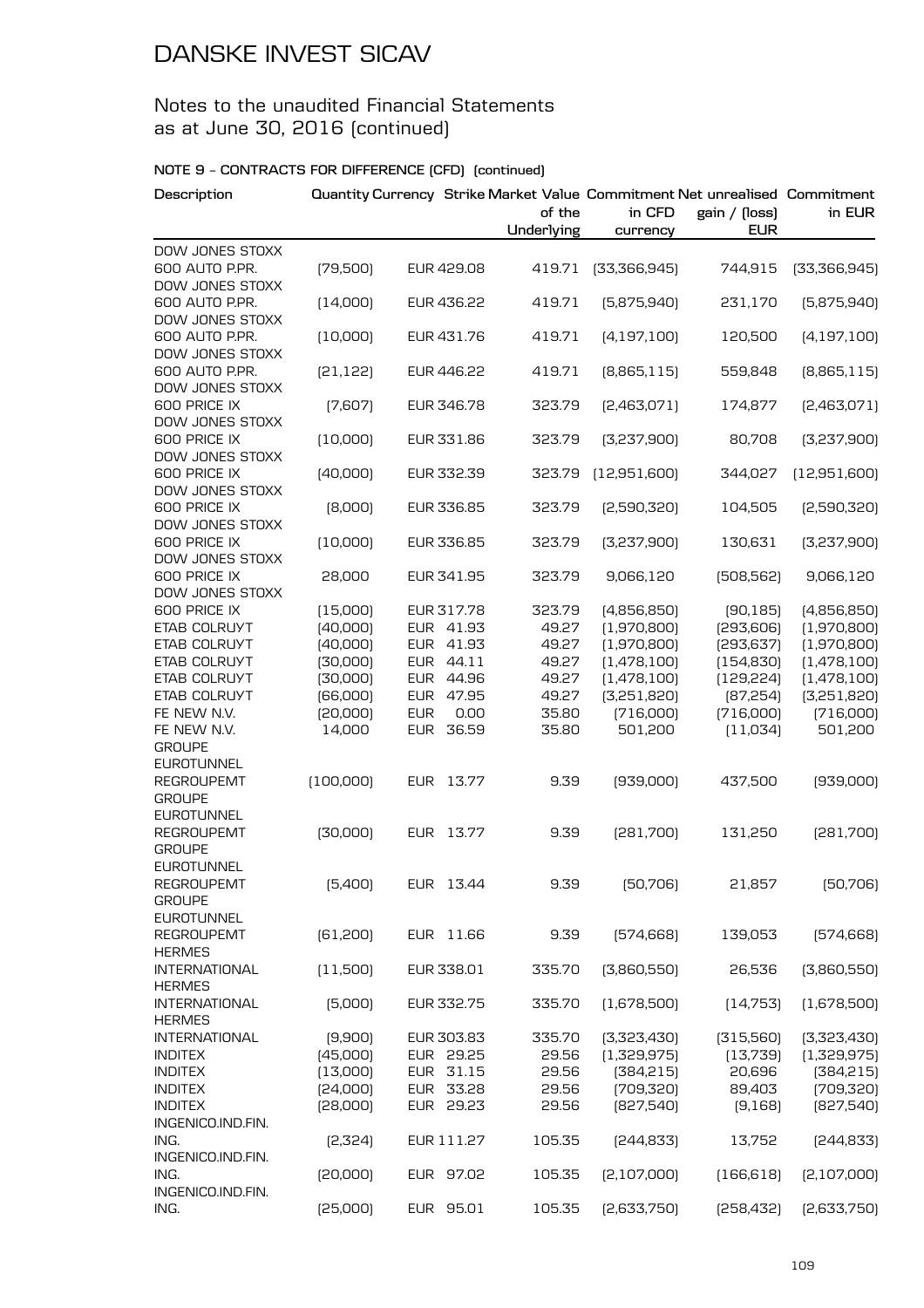### Notes to the unaudited Financial Statements as at June 30, 2016 (continued)

| Description                               |            |            |            | of the<br>Underlying | Quantity Currency Strike Market Value Commitment Net unrealised Commitment<br>in CFD<br>currency | gain / [loss]<br><b>EUR</b> | in EUR      |
|-------------------------------------------|------------|------------|------------|----------------------|--------------------------------------------------------------------------------------------------|-----------------------------|-------------|
| INGENICO.IND.FIN.                         |            |            |            |                      |                                                                                                  |                             |             |
| ING.                                      | [30,000]   |            | EUR 103.36 | 105.35               | [3,160,500]                                                                                      | [59, 584]                   | [3,160,500] |
| INGENICO.IND.FIN.                         |            |            |            |                      |                                                                                                  |                             |             |
| ING.                                      | (367)      | <b>EUR</b> | 0.00       | 105.35               | [38,663]                                                                                         | [38,663]                    | [38,663]    |
| INGENICO.IND.FIN.<br>ING.                 | [440]      | <b>EUR</b> | 0.00       | 105.35               | [46,354]                                                                                         | [46, 354]                   | [46,354]    |
| INGENICO.IND.FIN.                         |            |            |            |                      |                                                                                                  |                             |             |
| ING.<br>INGENICO.IND.FIN.                 | [293]      | <b>EUR</b> | 0.00       | 105.35               | [30, 868]                                                                                        | [30, 867]                   | [30, 868]   |
| ING.                                      | [34]       | <b>EUR</b> | 0.00       | 105.35               | (3,582)                                                                                          | (3,582)                     | [3,582]     |
| INGENICO.IND.FIN.<br>ING.                 | [70,000]   | EUR        | 96.46      | 105.35               | [7,374,500]                                                                                      | [622, 239]                  | [7,374,500] |
| <b>JERONIMO MARTINS</b>                   |            |            |            |                      |                                                                                                  |                             |             |
| <b>SGPS SA</b>                            | [38, 853]  | <b>EUR</b> | 12.98      | 13.85                | [538, 114]                                                                                       | [33,783]                    | [538, 114]  |
| <b>JERONIMO MARTINS</b>                   |            |            |            |                      |                                                                                                  |                             |             |
| <b>SGPS SA</b>                            | (150,000)  | <b>EUR</b> | 13.03      | 13.85                | [2,077,500]                                                                                      | [122, 717]                  | [2,077,500] |
| <b>JERONIMO MARTINS</b>                   |            |            |            |                      |                                                                                                  |                             |             |
| <b>SGPS SA</b>                            | [20,755]   | <b>EUR</b> | 13.04      | 13.85                | [287, 457]                                                                                       | (16,710)                    | [287, 457]  |
| <b>JERONIMO MARTINS</b>                   |            |            |            |                      |                                                                                                  |                             |             |
| <b>SGPS SA</b><br><b>JERONIMO MARTINS</b> | [38, 462]  | EUR        | 13.63      | 13.85                | [532,699]                                                                                        | [8,288]                     | [532,699]   |
| <b>SGPS SA</b>                            | (122, 599) | <b>EUR</b> | 13.64      | 13.85                | (1,697,996)                                                                                      | [25,623]                    | [1,697,996] |
| <b>JERONIMO MARTINS</b>                   |            |            |            |                      |                                                                                                  |                             |             |
| <b>SGPS SA</b>                            | [38, 939]  | EUR        | 13.67      | 13.85                | [539, 305]                                                                                       | (6,990)                     | [539,305]   |
| KONE OYJ -B-                              | [57,506]   | EUR        | 40.33      | 40.27                | [2,315,767]                                                                                      | 3,302                       | [2,315,767] |
| KUEHNE +NAGEL                             |            |            |            |                      |                                                                                                  |                             |             |
| <b>INTERNATIONAL</b>                      | [10,000]   |            | CHF 141.44 | 134.30               | [1,343,000]                                                                                      | 65,572                      | (1,239,162) |
| KUEHNE +NAGEL                             |            |            |            |                      |                                                                                                  |                             |             |
| <b>INTERNATIONAL</b>                      | (45,000)   |            | CHF 133.00 | 134.30               | [6,043,500]                                                                                      | [53,696]                    | [5,576,229] |
| KUEHNE +NAGEL                             |            |            |            |                      |                                                                                                  |                             |             |
| <b>INTERNATIONAL</b>                      | [14,000]   |            | CHF 131.56 | 134.30               | [1,880,200]                                                                                      | [35, 213]                   | (1,734,827) |
| KUEHNE +NAGEL<br><b>INTERNATIONAL</b>     |            |            |            | 134.30               |                                                                                                  |                             |             |
| KUEHNE +NAGEL                             | (5,100)    |            | CHF 131.05 |                      | [684, 930]                                                                                       | (15,211)                    | [631, 973]  |
| <b>INTERNATIONAL</b>                      | (6,822)    |            | CHF 125.95 | 134.30               | [916, 195]                                                                                       | [52, 255]                   | [845,356]   |
| KUEHNE +NAGEL                             |            |            |            |                      |                                                                                                  |                             |             |
| <b>INTERNATIONAL</b>                      | (4,900)    |            | CHF 137.56 | 134.30               | [658,070]                                                                                        | 14,668                      | [607, 189]  |
| KUEHNE +NAGEL                             |            |            |            |                      |                                                                                                  |                             |             |
| <b>INTERNATIONAL</b><br>KUEHNE +NAGEL     | [39, 855]  |            | CHF 135.11 | 134.30               | [5,352,527]                                                                                      | 29,606                      | (4,938,680) |
| <b>INTERNATIONAL</b>                      | [10, 145]  |            | CHF 135.25 | 134.30               | [1,362,474]                                                                                      | 8,804                       | (1,257,130) |
| KUEHNE +NAGEL                             |            |            |            |                      |                                                                                                  |                             |             |
| <b>INTERNATIONAL</b>                      | [28,000]   |            | CHF 135.70 | 134.30               | [3,760,400]                                                                                      | 35,860                      | [3,469,653] |
| KUEHNE +NAGEL                             |            |            |            |                      |                                                                                                  |                             |             |
| <b>INTERNATIONAL</b>                      | [20,000]   |            | CHF 135.11 | 134.30               | [2,686,000]                                                                                      | 14,958                      | [2,478,324] |
| KUEHNE +NAGEL                             |            |            |            |                      |                                                                                                  |                             |             |
| <b>INTERNATIONAL</b>                      | [3,516]    |            | CHF 137.62 | 134.30               | [472, 199]                                                                                       | 10,706                      | [435,689]   |
| KUEHNE +NAGEL                             |            |            |            |                      |                                                                                                  |                             |             |
| <b>INTERNATIONAL</b>                      | [26, 484]  |            | CHF 137.44 | 134.30               | [3,556,801]                                                                                      | 76,336                      | [3,281,796] |
| KUEHNE +NAGEL<br><b>INTERNATIONAL</b>     |            |            |            |                      |                                                                                                  |                             |             |
| KUEHNE +NAGEL                             | (15,000)   |            | CHF 140.40 | 134.30               | [2,014,500]                                                                                      | 83,938                      | (1,858,743) |
| <b>INTERNATIONAL</b>                      | [20,000]   |            | CHF 137.66 | 134.30               | [2,686,000]                                                                                      | 61,724                      | [2,478,324] |
| KUEHNE +NAGEL                             |            |            |            |                      |                                                                                                  |                             |             |
| <b>INTERNATIONAL</b>                      | (15,000)   |            | CHF 138.32 | 134.30               | [2,014,500]                                                                                      | 55,307                      | (1,858,743) |
| KUEHNE +NAGEL                             |            |            |            |                      |                                                                                                  |                             |             |
| <b>INTERNATIONAL</b>                      | [5,666]    |            | CHF 139.00 | 134.30               | [760, 944]                                                                                       | 24,441                      | [702, 109]  |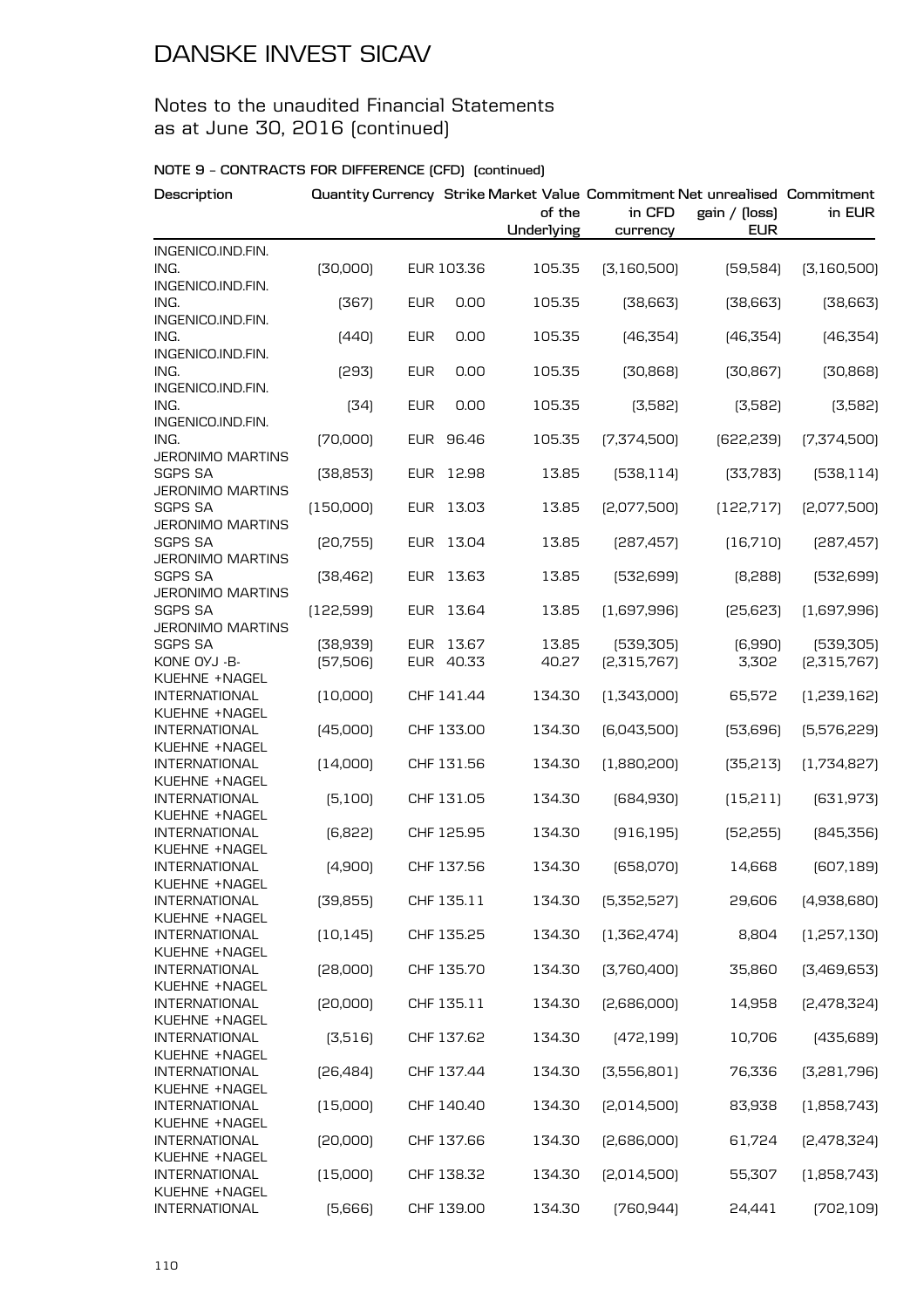## Notes to the unaudited Financial Statements as at June 30, 2016 (continued)

| Description                                    |             |            |            | of the<br>Underlying | Quantity Currency Strike Market Value Commitment Net unrealised Commitment<br>in CFD<br>currency | gain / (loss)<br><b>EUR</b> | in EUR        |
|------------------------------------------------|-------------|------------|------------|----------------------|--------------------------------------------------------------------------------------------------|-----------------------------|---------------|
| KUEHNE +NAGEL                                  |             |            |            |                      |                                                                                                  |                             |               |
| <b>INTERNATIONAL</b><br>KUEHNE +NAGEL          | [19, 334]   |            | CHF 139.49 | 134.30               | [2,596,556]                                                                                      | 92,169                      | [2,395,796]   |
| <b>INTERNATIONAL</b><br><b>LEGRAND HOLDING</b> | [80,000]    |            | CHF 132.13 | 134.30               | [10,744,000]                                                                                     | (159, 109)                  | [9,913,295]   |
| ACT.PROV.OPO<br><b>LEGRAND HOLDING</b>         | [25,000]    | EUR        | 50.35      | 45.22                | (1, 130, 500)                                                                                    | 128,293                     | [1, 130, 500] |
| ACT.PROV.OPO<br><b>LEGRAND HOLDING</b>         | [25,000]    |            | EUR 49.91  | 45.22                | (1, 130, 500)                                                                                    | 117,263                     | (1, 130, 500) |
| ACT.PROV.OPO<br><b>LEGRAND HOLDING</b>         | [3,660]     | EUR        | 54.03      | 45.22                | (165, 505)                                                                                       | 32,250                      | (165, 505)    |
| ACT.PROV.OPO<br><b>LLOYDS BANKING</b>          | [83,300]    |            | EUR 49.77  | 45.22                | [3,766,826]                                                                                      | 379,015                     | [3,766,826]   |
| <b>GROUP PLC</b><br>LVMH MOET                  | [8,000,000] | <b>GBP</b> | 0.64       | 0.54                 | [4,353,600]                                                                                      | 936,409                     | [5,259,083]   |
| HENNESSYEUR 0.3<br>LVMH MOET                   | (3,800)     |            | EUR 168.69 | 134.30               | [510, 340]                                                                                       | 130,671                     | [510, 340]    |
| HENNESSYEUR 0.3<br>LVMH MOET                   | (5,700)     |            | EUR 152.38 | 134.30               | [765, 510]                                                                                       | 103,057                     | [765, 510]    |
| HENNESSYEUR 0.3<br>LVMH MOET                   | [2,500]     |            | EUR 158.31 | 134.30               | [335,750]                                                                                        | 60,030                      | [335,750]     |
| HENNESSYEUR 0.3<br>LVMH MOET                   | [5,400]     |            | EUR 151.53 | 134.30               | [725, 220]                                                                                       | 93,041                      | [725, 220]    |
| HENNESSYEUR 0.3                                | (4,200)     |            | EUR 144.00 | 134.30               | [564,060]                                                                                        | 40,744                      | [564,060]     |
| <b>METRO AG</b>                                | [35,000]    |            | EUR 28.50  | 26.95                | [943,250]                                                                                        | 54,250                      | [943,250]     |
| METRO AG                                       | [35,000]    |            | EUR 29.03  | 26.95                | [943,250]                                                                                        | 72,870                      | [943, 250]    |
| <b>METRO AG</b>                                | [80,000]    | <b>EUR</b> | 29.14      | 26.95                | [2,156,000]                                                                                      | 174,805                     | [2,156,000]   |
| <b>METRO AG</b>                                | [55,000]    | <b>EUR</b> | 25.97      | 26.95                | (1,482,250)                                                                                      | [53, 642]                   | [1,482,250]   |
| METRO AG                                       | (172,500)   |            | EUR 25.83  | 26.95                | [4,648,875]                                                                                      | [192, 665]                  | [4,648,875]   |
| <b>METRO AG</b>                                | [87,400]    | <b>EUR</b> | 23.08      | 26.95                | [2,355,430]                                                                                      | [338,451]                   | [2,355,430]   |
| NORDEA BANK AB                                 | [300,000]   | <b>SEK</b> | 74.38      | 70.35                | [21, 105, 000]                                                                                   | 128,545                     | [2,237,151]   |
| NORDEA BANK AB<br><b>NORDEX SE</b>             | [657,000]   |            | SEK 69.91  | 70.35                | (46, 219, 950)                                                                                   | [30,623]                    | [4,899,361]   |
| ROSTOCK/KONV<br><b>NORDEX SE</b>               | [144, 253]  | EUR        | 24.06      | 25.45                | [3,671,239]                                                                                      | [200, 056]                  | [3,671,239]   |
| ROSTOCK/KONV                                   | (145, 747)  |            | EUR 24.60  | 25.45                | [3,709,261]                                                                                      | [123, 250]                  | [3,709,261]   |
| ORKLA ASA<br>ROYAL BANK OF                     | [380, 446]  |            | NOK 62.70  | 73.60                | [28,000,826]                                                                                     | [444, 535]                  | [3,006,141]   |
| <b>SCOTLAND GROUP</b><br>ROYAL BANK OF         | [1,283,537] | <b>GBP</b> | 2.48       | 1.72                 | [2,210,251]                                                                                      | 1,173,685                   | [2,669,950]   |
| SCOTLAND GROUP<br>ROYAL BANK OF                | [716, 463]  | <b>GBP</b> | 2.49       | 1.72                 | [1,233,749]                                                                                      | 661,726                     | (1,490,351)   |
| <b>SCOTLAND GROUP</b>                          | [1,200,000] | GBP        | 2.14       | 1.72                 | [2,066,400]                                                                                      | 611,776                     | [2,496,180]   |
| <b>SAMPO PLCA</b>                              | [425,000]   | EUR        | 39.88      | 35.86                | [15,240,500]                                                                                     | 1,706,862                   | (15,240,500)  |
| <b>SAMPO PLCA</b>                              | (175, 598)  | EUR        | 40.28      | 35.86                | [6, 296, 944]                                                                                    | 775,662                     | [6, 296, 944] |
| <b>SAMPO PLCA</b>                              | [513, 870]  |            | EUR 35.30  | 35.86                | [18,427,378]                                                                                     | [287, 153]                  | [18,427,378]  |
| SKANDINAV.ENSK.                                |             |            |            |                      |                                                                                                  |                             |               |
| <b>BANKENA</b><br>SKANDINAV.ENSK.              | [437,000]   |            | SEK 82.81  | 72.35                | [31,616,950]                                                                                     | 485,766                     | [3,351,428]   |
| <b>BANKENA</b><br>SKANDINAV.ENSK.              | [602, 107]  |            | SEK 76.20  | 72.35                | [43,562,441]                                                                                     | 246,204                     | [4,617,662]   |
| BANKENA<br>SKANDINAV.ENSK.                     | [77, 893]   |            | SEK 76.16  | 72.35                | [5,635,559]                                                                                      | 31,539                      | [597, 375]    |
| BANKENA                                        | [300,000]   |            | SEK 73.05  | 72.35                | [21,705,000]                                                                                     | 22,319                      | [2,300,752]   |
| SKANSKAB                                       | (115,000)   |            | SEK 168.60 | 172.00               | [19,780,000]                                                                                     | [41,543]                    | [2,096,700]   |
| <b>SKANSKAB</b>                                | [50,000]    |            | SEK 181.83 | 172.00               | [8,600,000]                                                                                      | 52,204                      | [911, 609]    |
| SPIRAX-SARCO<br><b>ENGINEERING PLC</b>         | [10,601]    |            | GBP 32.94  | 36.79                | [390, 011]                                                                                       | (49,395)                    | [471, 127]    |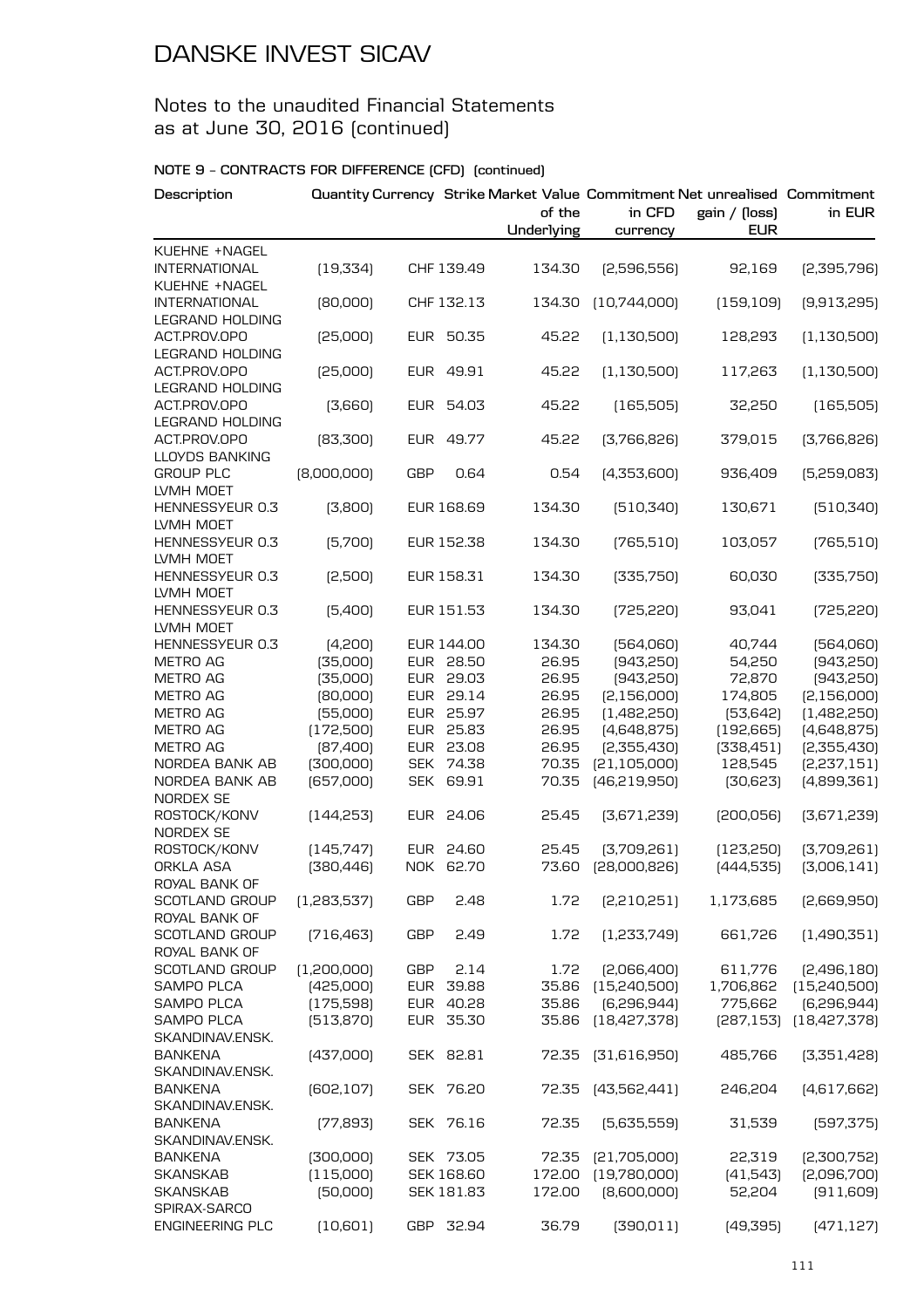### Notes to the unaudited Financial Statements as at June 30, 2016 (continued)

#### **NOTE 9 – CONTRACTS FOR DIFFERENCE (CFD) (continued)**

| Description                                                  |                     |            |                   | of the<br>Underlying | in CFD                  | Quantity Currency Strike Market Value Commitment Net unrealised Commitment<br>gain / (loss)<br><b>EUR</b> | in EUR                                  |
|--------------------------------------------------------------|---------------------|------------|-------------------|----------------------|-------------------------|-----------------------------------------------------------------------------------------------------------|-----------------------------------------|
| SPIRAX-SARCO                                                 |                     |            |                   |                      | currency                |                                                                                                           |                                         |
| <b>ENGINEERING PLC</b><br>SPIRAX-SARCO                       | [22,483]            | GBP        | 27.70             | 36.79                | [827, 150]              | [247, 107]                                                                                                | [999, 184]                              |
| <b>ENGINEERING PLC</b>                                       | [57,517]            |            | GBP 26.92         | 36.79                | [2,116,050]             | [686, 355]                                                                                                | [2,556,157]                             |
| <b>STATOIL ASA</b>                                           | [308, 243]          |            | NOK 129.28        | 143.30               | [44, 171, 222]          | [463,356]                                                                                                 | [4,742,178]                             |
| <b>STATOIL ASA</b>                                           | [58,044]            |            | NOK 129.21        | 143.30               | [8,317,705]             | [87,696]                                                                                                  | [892, 981]                              |
| <b>STATOIL ASA</b><br><b>SVENSKA</b><br><b>HANDELSBANKEN</b> | [5,076]             | NOK        | 0.00              | 143.30               | [727, 391]              | [77, 975]                                                                                                 | [78,092]                                |
| ΑВ<br><b>SVENSKA</b>                                         | [528,000]           |            | SEK 96.90         | 99.65                | [52,615,200]            | (154, 271)                                                                                                | [5,577,264]                             |
| <b>HANDELSBANKEN</b>                                         |                     |            |                   |                      |                         |                                                                                                           |                                         |
| ΑВ<br><b>SVENSKA</b>                                         | [552,700]           |            | SEK 96.90         | 99.65                | [55,076,555]            | [161, 488]                                                                                                | [5,838,170]                             |
| <b>HANDELSBANKEN</b>                                         |                     |            |                   |                      |                         |                                                                                                           |                                         |
| AB<br><b>SVENSKA</b><br><b>HANDELSBANKEN</b>                 | [232,000]           |            | SEK 103.89        | 99.65                | [23, 118, 800]          | 104,560                                                                                                   | [2,450,616]                             |
| AВ                                                           | [240,000]           |            | <b>SEK 101.18</b> | 99.65                | [23,916,000]            | 38,906                                                                                                    | [2,535,120]                             |
| <b>SVENSKA</b><br><b>HANDELSBANKEN</b>                       |                     |            |                   |                      |                         |                                                                                                           |                                         |
| AВ<br><b>SVENSKA</b>                                         | [329,000]           |            | SEK 109.32        | 99.65                | [32,784,850]            | 337,895                                                                                                   | [3,475,226]                             |
| <b>HANDELSBANKEN</b>                                         |                     |            |                   |                      |                         |                                                                                                           |                                         |
| ΑВ<br><b>SVENSKA</b><br><b>HANDELSBANKEN</b>                 | [350,000]           |            | SEK 105.01        | 99.65                | [34,877,500]            | 199,443                                                                                                   | [3,697,050]                             |
| AB<br><b>SVENSKA</b><br>HANDELSBANKEN                        | [250,000]           |            | SEK 101.53        | 99.65                | [24,912,500]            | 49,949                                                                                                    | [2,640,750]                             |
| AВ                                                           | [250,000]           |            | SEK 101.53        | 99.65                | [24,912,500]            | 49,949                                                                                                    | [2,640,750]                             |
| <b>TESCO PLC</b>                                             | (1,700,000)         | GBP        | 1.82              | 1.69                 | [2,870,450]             | 278,563                                                                                                   | [3,467,460]                             |
| <b>TESCO PLC</b>                                             | [500,000]           | <b>GBP</b> | 1.90              | 1.69                 | [844,250]               | 130,577                                                                                                   | (1,019,840)                             |
| UBS GROUP AG                                                 | [203,562]           | <b>CHF</b> | 14.91             | 12.47                | [2,538,418]             | 455,303                                                                                                   | [2,342,152]                             |
| <b>UBS GROUP AG</b>                                          | [2,938]             | CHF        | 14.99             | 12.47                | [36, 637]               | 6,785                                                                                                     | [33,804]                                |
| <b>VALEO SA</b>                                              | [369,780]           | <b>EUR</b> | 44.62             | 40.09                | [14,822,631]            | 1,675,720                                                                                                 | [14,822,631]                            |
| <b>WORLDLINE SA</b>                                          | [34, 475]           |            | EUR 18.94         | 25.12                | [866, 012]              | [213, 185]                                                                                                | [866, 012]                              |
| WORLDLINE SA                                                 | [39,718]            |            | EUR 19.39         | 25.12                | (997, 716)              | [227,714]                                                                                                 | [997,716]                               |
| <b>WORLDLINE SA</b>                                          | [25, 160]           |            | EUR 19.08         | 25.12                | [632, 019]              | [152,003]                                                                                                 | [632, 019]                              |
| WORLDLINE SA<br><b>WORLDLINE SA</b>                          | [2, 201]<br>(4,566) | EUR<br>EUR | 19.05<br>19.01    | 25.12<br>25.12       | [55, 289]<br>(114, 698) | [13, 369]<br>[27, 895]                                                                                    | [55, 289]<br>[114, 698]                 |
| <b>WORLDPAY GROUP</b><br><b>PLC</b><br>WORLDPAY GROUP        | [1,960,000]         | <b>GBP</b> | 2.66              | 2.65                 | [5, 194, 000]           | 25,080                                                                                                    | [6,274,274]                             |
| <b>PLC</b><br><b>WORLDPAY GROUP</b>                          | [840,000]           | <b>GBP</b> | 2.67              | 2.65                 | [2,226,000]             | 23,134                                                                                                    | [2,688,975]                             |
| <b>PLC</b><br>WORLDPAY GROUP                                 | [785,000]           | <b>GBP</b> | 2.70              | 2.65                 | [2,080,250]             | 45,906                                                                                                    | [2,512,911]                             |
| PLC<br><b>Total</b>                                          | [582, 227]          | <b>GBP</b> | 2.59              | 2.65                 | [1,542,902]             | (43, 455)                                                                                                 | [1,863,802]<br>14,018,894 (645,353,788) |

As at June 30, 2016, the net unrealised gain on CFD was EUR 14,018,894.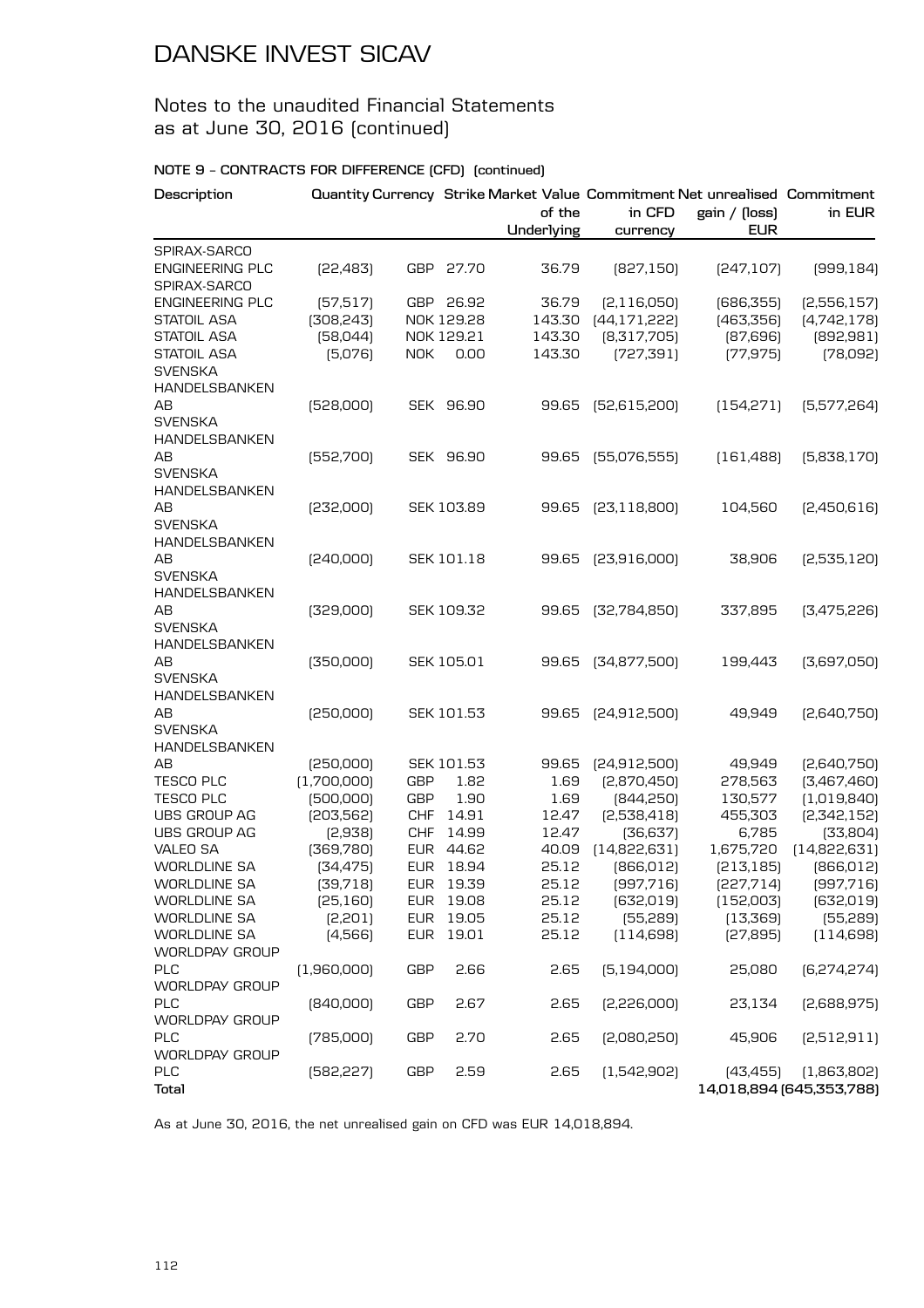### Notes to the unaudited Financial Statements as at June 30, 2016 (continued)

| Description                                                            | Quantity Currency |            |              |            |                | Strike Market Value Commitment Net unrealised Commitment |             |
|------------------------------------------------------------------------|-------------------|------------|--------------|------------|----------------|----------------------------------------------------------|-------------|
|                                                                        |                   |            |              | of the     | in CFD         | gain / (loss)                                            | in EUR      |
|                                                                        |                   |            |              | Underlying | currency       | <b>EUR</b>                                               |             |
| Danske Invest SICAV - Europe Long-Short Dynamic Plus<br>A.P. MOELLER - |                   |            |              |            |                |                                                          |             |
| MAERSK A/SB                                                            | 245               |            | DKK 8,803.07 | 8,555.00   | 2,095,975      | [8, 171]                                                 | 281,699     |
| A.P. MOELLER -                                                         |                   |            |              |            |                |                                                          |             |
| <b>MAERSK A/SB</b>                                                     | 227               |            | DKK 8,978.02 | 8,555.00   | 1,941,985      | [12,910]                                                 | 261,003     |
| A.P. MOELLER -                                                         |                   |            |              |            |                |                                                          |             |
| MAERSK A/SB                                                            | 600               |            | DKK 8,917.18 | 8,555.00   | 5,133,000      | [29, 216]                                                | 689,875     |
| ABB LTD ZUERICH                                                        |                   |            |              |            |                |                                                          |             |
| /NAMEN.                                                                | [29, 657]         | <b>CHF</b> | 20.29        | 18.93      | [561, 407]     | 37,125                                                   | [518,000]   |
| ALFA LAVAL AB                                                          | [24, 281]         | <b>SEK</b> | 135.44       | 129.30     | [3, 139, 533]  | 15,838                                                   | [332,794]   |
| ALFA LAVAL AB                                                          | [93, 844]         | <b>SEK</b> | 133.80       | 129.30     | [12, 134, 029] | 44,868                                                   | (1,286,219) |
| ALFA LAVAL AB                                                          | [8,322]           | <b>SEK</b> | 132.51       | 129.30     | (1,076,035)    | 2,838                                                    | (114,061)   |
| ALFA LAVAL AB                                                          | [25,000]          | <b>SEK</b> | 135.08       | 129.30     | [3,232,500]    | 15,350                                                   | [342, 648]  |
| ALFA LAVAL AB                                                          | (47,002)          | <b>SEK</b> | 126.41       | 129.30     | [6,077,359]    | [14, 419]                                                | [644, 206]  |
| ALFA LAVAL AB                                                          | [37,998]          | <b>SEK</b> | 125.31       | 129.30     | [4,913,141]    | (16, 113)                                                | [520, 798]  |
| ALFA LAVAL AB                                                          | (15,000)          | <b>SEK</b> | 126.44       | 129.30     | (1,939,500)    | (4,562)                                                  | [205,589]   |
| ALFA LAVAL AB                                                          | (15,000)          | <b>SEK</b> | 125.98       | 129.30     | (1,939,500)    | [5,294]                                                  | [205,589]   |
| ALFA LAVAL AB<br>ALLIANZ SE/NAM.                                       | (45,000)          | <b>SEK</b> | 124.16       | 129.30     | [5,818,500]    | [24,568]                                                 | [616, 767]  |
| <b>VINKULIERT</b>                                                      | 80                | <b>EUR</b> | 140.30       | 125.95     | 10,076         | (1, 148)                                                 | 10,076      |
| ALLIANZ SE/NAM.                                                        |                   |            |              |            |                |                                                          |             |
| <b>VINKULIERT</b>                                                      | 307               | <b>EUR</b> | 145.57       | 125.95     | 38,667         | [6,022]                                                  | 38,667      |
| ALLIANZ SE/NAM.                                                        |                   |            |              |            |                |                                                          |             |
| <b>VINKULIERT</b>                                                      | 600               | <b>EUR</b> | 138.18       | 125.95     | 75,570         | [7,338]                                                  | 75,570      |
| ALLIANZ SE/NAM.                                                        |                   |            |              |            |                |                                                          |             |
| <b>VINKULIERT</b>                                                      | 550               | <b>EUR</b> | 158.35       | 125.95     | 69,273         | (17, 820)                                                | 69,273      |
| ALLIANZ SE/NAM.                                                        |                   |            |              |            |                |                                                          |             |
| <b>VINKULIERT</b>                                                      | 9,500             | <b>EUR</b> | 148.01       | 125.95     | 1,196,525      | [209,560]                                                | 1,196,525   |
| ALLIANZ SE/NAM.<br><b>VINKULIERT</b>                                   |                   | <b>EUR</b> |              |            |                |                                                          |             |
| ALLIANZ SE/NAM.                                                        | 1,450             |            | 142.88       | 125.95     | 182,628        | [24,543]                                                 | 182,628     |
| <b>VINKULIERT</b>                                                      | 1,450             | <b>EUR</b> | 138.08       | 125.95     | 182,628        | (17,590)                                                 | 182,628     |
| ATLAS COPCO AB                                                         | (75,000)          | <b>SEK</b> | 204.30       | 213.10     | (15,982,500)   | [70, 123]                                                | (1,694,161) |
| ATLAS COPCO AB                                                         | [62,000]          | <b>SEK</b> | 204.30       | 213.10     | (13,212,200)   | [57,968]                                                 | (1,400,506) |
| ATLAS COPCO AB                                                         | (17,200)          | <b>SEK</b> | 199.95       | 213.10     | [3,665,320]    | [24,022]                                                 | [388, 528]  |
| ATLAS COPCO AB                                                         | [20,000]          | <b>SEK</b> | 221.81       | 213.10     | (4,262,000)    | 18,498                                                   | (451, 776)  |
| ATLAS COPCO AB                                                         | (13,000)          | <b>SEK</b> | 210.14       | 213.10     | [2,770,300]    | [4,093]                                                  | [293, 655]  |
| <b>AXA</b>                                                             | 45,000            | <b>EUR</b> | 20.65        | 17.63      | 793,125        | (136, 165)                                               | 793,125     |
| AXFOOD AB                                                              | (9,604)           | <b>SEK</b> | 139.40       | 159.50     | (1,531,838)    | [20,510]                                                 | [162, 376]  |
| AXFOOD AB                                                              | [29,000]          | <b>SEK</b> | 146.60       | 159.50     | [4,625,500]    | [39, 742]                                                | [490, 308]  |
| BANKIA S.A.                                                            | [734, 257]        | <b>EUR</b> | 0.77         | 0.63       | [461,848]      | 103,637                                                  | (461, 848)  |
| BANKIA S.A.                                                            | [255, 571]        | <b>EUR</b> | 0.79         | 0.63       | [160, 754]     | 41,202                                                   | (160, 754)  |
| BANKIA S.A.                                                            | (170, 172)        | <b>EUR</b> | 0.76         | 0.63       | (107, 038)     | 22,905                                                   | (107,038)   |
| <b>BANKINTER SA</b>                                                    | [98, 765]         | <b>EUR</b> | 5.98         | 5.72       | [565, 035]     | 25,334                                                   | [565,035]   |
| <b>BANKINTER SA</b>                                                    | [5, 235]          | <b>EUR</b> | 6.01         | 5.72       | [29,949]       | 1,502                                                    | [29,949]    |
| <b>BANKINTER SA</b>                                                    | [61, 858]         | <b>EUR</b> | 6.28         | 5.72       | [353,890]      | 34,548                                                   | [353,890]   |
| <b>BANKINTER SA</b>                                                    | [44, 142]         | <b>EUR</b> | 6.31         | 5.72       | [252, 536]     | 25,823                                                   | [252, 536]  |
| BCO BILBAO VIZ.                                                        |                   |            |              |            |                |                                                          |             |
| ARGENTARIA/NAM.                                                        | (119,000)         | <b>EUR</b> | 5.66         | 4.96       | [590, 121]     | 82,911                                                   | [590, 121]  |
| BCO POP ESP ISS.13                                                     | 328,065           | <b>EUR</b> | 1.60         | 1.17       | 382,524        | [143,956]                                                | 382,524     |
| BCO POP ESP ISS.13                                                     | 234,435           | <b>EUR</b> | 1.68         | 1.17       | 273,351        | [120, 410]                                               | 273,351     |
| BCO POP ESP ISS.13                                                     | 364,759           | <b>EUR</b> | 1.46         | 1.17       | 425,309        | (105, 780)                                               | 425,309     |
| BCO POP ESP ISS.13                                                     | 42,741            | <b>EUR</b> | 1.45         | 1.17       | 49,836         | (11,985)                                                 | 49,836      |
| <b>CAIXABANK</b>                                                       | [297,000]         | <b>EUR</b> | 2.27         | 1.95       | [579, 744]     | 95,016                                                   | [579, 744]  |
| <b>CONTINENTAL AG</b>                                                  | 4,359             | <b>EUR</b> | 194.25       | 167.40     | 729,697        | (117,039)                                                | 729,697     |
| DANSKE BANK AS                                                         | 6,453             | <b>DKK</b> | 213.81       | 173.90     | 1,122,177      | [34,625]                                                 | 150,821     |
| DANSKE BANK AS                                                         | 1,350             | <b>DKK</b> | 203.30       | 173.90     | 234,765        | (5,337)                                                  | 31,552      |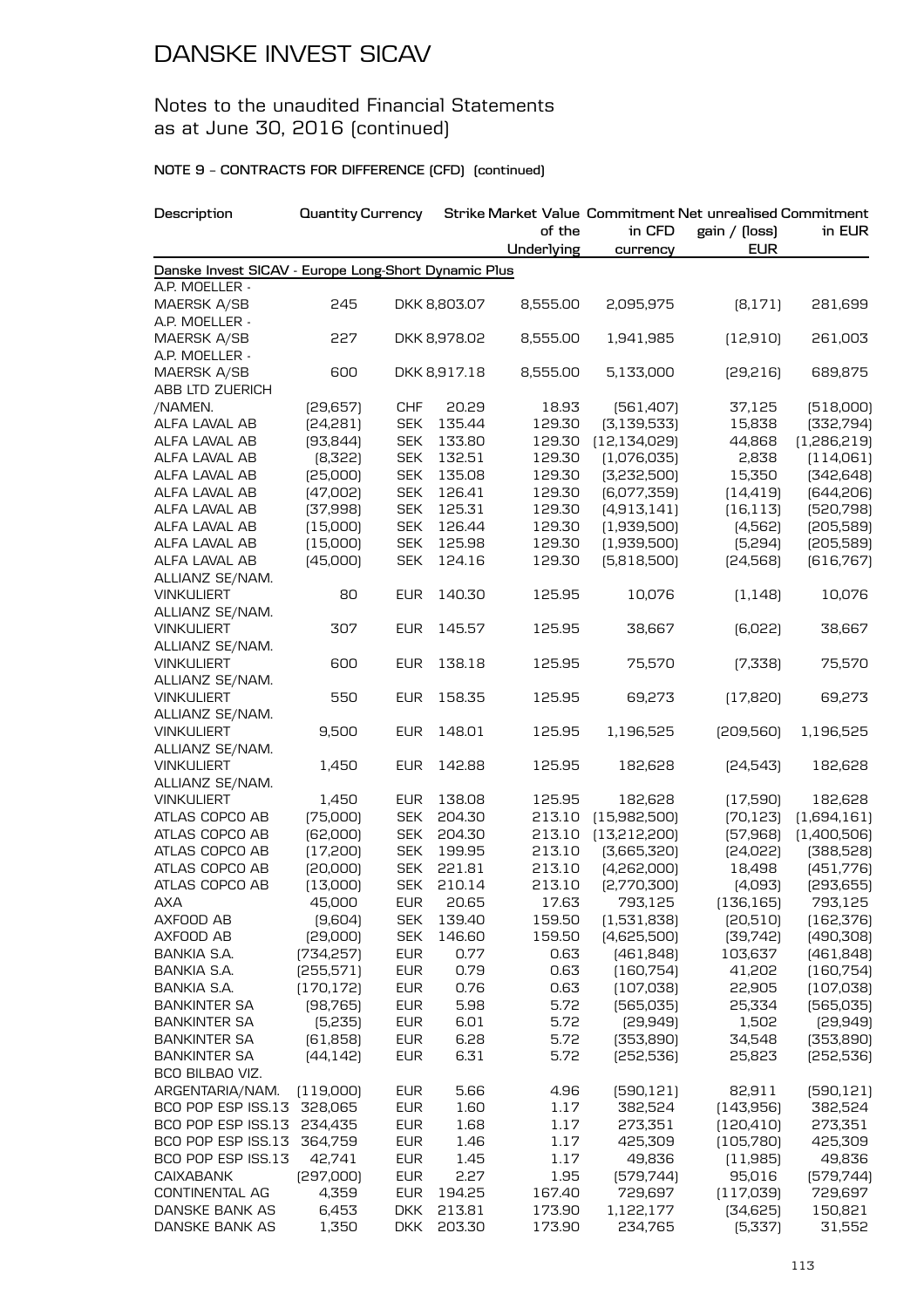### Notes to the unaudited Financial Statements as at June 30, 2016 (continued)

| Description                      | <b>Quantity Currency</b> |            |            |            |               | Strike Market Value Commitment Net unrealised Commitment |                     |
|----------------------------------|--------------------------|------------|------------|------------|---------------|----------------------------------------------------------|---------------------|
|                                  |                          |            |            | of the     | in CFD        | gain / (loss)                                            | in EUR              |
|                                  |                          |            |            | Underlying | currency      | <b>EUR</b>                                               |                     |
| DANSKE BANK AS                   | 2,950                    | <b>DKK</b> | 203.56     | 173.90     | 513,005       | (11,764)                                                 | 68,948              |
| DANSKE BANK AS                   | 2,500                    | <b>DKK</b> | 199.48     | 173.90     | 434,750       | [8,599]                                                  | 58,430              |
| DANSKE BANK AS                   | 3,524                    | <b>DKK</b> | 182.51     | 173.90     | 612,824       | (4,081)                                                  | 82,363              |
| DANSKE BANK AS                   | 2,750                    | <b>DKK</b> | 184.98     | 173.90     | 478,225       | [4,096]                                                  | 64,273              |
| DANSKE BANK AS                   | 1,900                    | <b>DKK</b> | 185.95     | 173.90     | 330,410       | [3,077]                                                  | 44,407              |
| DANSKE BANK AS                   | 55,000                   | <b>DKK</b> | 183.13     | 173.90     | 9,564,500     | [68, 282]                                                | 1,285,469           |
| DANSKE BANK AS                   | 2,350                    | <b>DKK</b> | 180.12     | 173.90     | 408,665       | (1,967)                                                  | 54,925              |
| DANSKE BANK AS                   | 2,225                    | <b>DKK</b> | 190.47     | 173.90     | 386,928       | (4,957)                                                  | 52,003              |
| DELHAIZE GROUP                   | 558                      | <b>EUR</b> | 71.80      | 92.45      | 51,587        | 11,523                                                   | 51,587              |
| DELHAIZE GROUP                   | 3,908                    | <b>EUR</b> | 80.00      | 92.45      | 361,295       | 48,648                                                   | 361,295             |
| <b>DELHAIZE GROUP</b>            | 2,000                    | <b>EUR</b> | 80.87      | 92.45      | 184,900       | 23,155                                                   | 184,900             |
| DELHAIZE GROUP                   | 733                      | <b>EUR</b> | 92.30      | 92.45      | 67,766        | 111                                                      | 67,766              |
| DELHAIZE GROUP                   | 650                      | <b>EUR</b> | 88.03      | 92.45      | 60,093        | 2,876                                                    | 60,093              |
| <b>DELHAIZE GROUP</b>            | 11,000                   | <b>EUR</b> | 91.90      | 92.45      | 1,016,950     | 6,040                                                    | 1,016,950           |
| DELHAIZE GROUP                   | 4,125                    | <b>EUR</b> | 91.75      | 92.45      | 381,356       | 2,899                                                    | 381,356             |
| DEUTSCHE ANN                     |                          |            |            |            |               |                                                          |                     |
| /NAMEN<br>DEUTSCHE ANN           | [23, 200]                | <b>EUR</b> | 27.23      | 32.71      | (758, 872)    | [127, 156]                                               | (758, 872)          |
|                                  |                          |            |            |            |               |                                                          |                     |
| /NAMEN                           | [35,000]                 | <b>EUR</b> | 30.66      | 32.71      | (1, 144, 850) | [71, 923]                                                | (1, 144, 850)       |
| DEUTSCHE POST AG.<br><b>BONN</b> |                          |            |            |            |               |                                                          |                     |
|                                  | 25,000                   | <b>EUR</b> | 22.51      | 24.78      | 619,375       | 56,535                                                   | 619,375             |
| DEUTSCHE WOHNEN<br>AG            |                          | <b>EUR</b> | 26.83      | 30.60      | [1,070,825]   | (131, 857)                                               | (1,070,825)         |
| DFDS A/S                         | [35,000]<br>2,600        | <b>DKK</b> | 230.20     | 288.50     | 750,100       | 20,379                                                   | 100,813             |
| DJ EURO STOXX/                   |                          |            |            |            |               |                                                          |                     |
| <b>BANKS/PRICE IND</b>           | (4,556)                  | <b>EUR</b> | 106.56     | 81.20      | [369, 947]    | 115,550                                                  | [369, 947]          |
| DJ EURO STOXX/                   |                          |            |            |            |               |                                                          |                     |
| <b>BANKS/PRICE IND</b>           | (3,900)                  | <b>EUR</b> | 103.02     | 81.20      | [316,680]     | 85,114                                                   | [316,680]           |
| DJ EUROPE STOXX                  |                          |            |            |            |               |                                                          |                     |
| 600 INDUST G&S                   | (800)                    | <b>EUR</b> | 423.71     | 401.98     | [321,584]     | 17,384                                                   | [321,584]           |
| DJ EUROPE STOXX                  |                          |            |            |            |               |                                                          |                     |
| 600 INDUST G&S                   | (1,500)                  | <b>EUR</b> | 426.50     | 401.98     | [602, 970]    | 36,785                                                   | [602, 970]          |
| DJ EUROPE STOXX                  |                          |            |            |            |               |                                                          |                     |
| 600 INDUST G&S                   | (5,000)                  | <b>EUR</b> | 395.22     | 401.98     | [2,009,900]   | [33,804]                                                 | [2,009,900]         |
| DJ EUROPE STOXX                  |                          |            |            |            |               |                                                          |                     |
| 600 INDUST G&S                   | (7,500)                  | <b>EUR</b> | 417.84     | 401.98     | [3,014,850]   | 118,986                                                  | [3,014,850]         |
| DJ EUROPE STOXX                  |                          |            |            |            |               |                                                          |                     |
| 600 INDUST G&S                   | (9,200)                  |            | EUR 435.94 | 401.98     | [3,698,216]   |                                                          | 312,418 (3,698,216) |
| DJ EUROPE STOXX                  |                          |            |            |            |               |                                                          |                     |
| 600 INDUST G&S                   | (4,500)                  | <b>EUR</b> | 404.27     | 401.98     | (1,808,910)   | 10,299                                                   | (1,808,910)         |
| DJ EUROPE STOXX                  |                          |            |            |            |               |                                                          |                     |
| 600 INDUST G&S                   | (6,000)                  | EUR        | 408.28     | 401.98     | [2,411,880]   | 37,826                                                   | [2,411,880]         |
| DJ EUROPE STOXX                  |                          |            |            |            |               |                                                          |                     |
| 600 INDUST G&S                   | [2,082]                  | EUR        | 425.32     | 401.98     | [836, 922]    | 48,590                                                   | [836, 922]          |
| DJ EUROPE STOXX                  |                          |            |            |            |               |                                                          |                     |
| 600 INSUR.IND                    | (16, 860)                | <b>EUR</b> | 218.94     | 218.39     | [3,682,055]   | 9,273                                                    | [3,682,055]         |
| DJ EUROPE STOXX                  |                          |            |            |            |               |                                                          |                     |
| 600 INSUR.IND                    | (7,400)                  | <b>EUR</b> | 237.03     | 218.39     | (1,616,086)   | 137,957                                                  | (1,616,086)         |
| DJ STOXX 600                     |                          |            |            |            |               |                                                          |                     |
| <b>HEALTH CARE</b>               | (1,700)                  | <b>EUR</b> | 749.47     | 738.85     | (1,256,045)   | 18,046                                                   | (1,256,045)         |
| DJ STOXX 600                     |                          |            |            |            |               |                                                          |                     |
| <b>HEALTH CARE</b>               | [2,300]                  | <b>EUR</b> | 714.42     | 738.85     | (1,699,355)   | [56, 188]                                                | (1,699,355)         |
| DJ STOXX 600 TLCM                | (1,000)                  | <b>EUR</b> | 375.27     | 298.22     | [298, 220]    | 77,050                                                   | [298, 220]          |
| DJ STOXX 600 TLCM                | (1,650)                  | <b>EUR</b> | 327.97     | 298.22     | [492,063]     | 49,089                                                   | [492,063]           |
| DONG ENERGY A/S                  | [38,000]                 | <b>DKK</b> | 256.81     | 241.00     | (9, 158, 000) | 80,794                                                   | (1,230,835)         |
| DONG ENERGY A/S                  | [25,000]                 | <b>DKK</b> | 257.00     | 241.00     | [6,025,000]   | 53,764                                                   | [809, 760]          |
| DONG ENERGY A/S                  | (55,000)                 | <b>DKK</b> | 239.82     | 241.00     | [13,255,000]  | [8,733]                                                  | (1,781,472)         |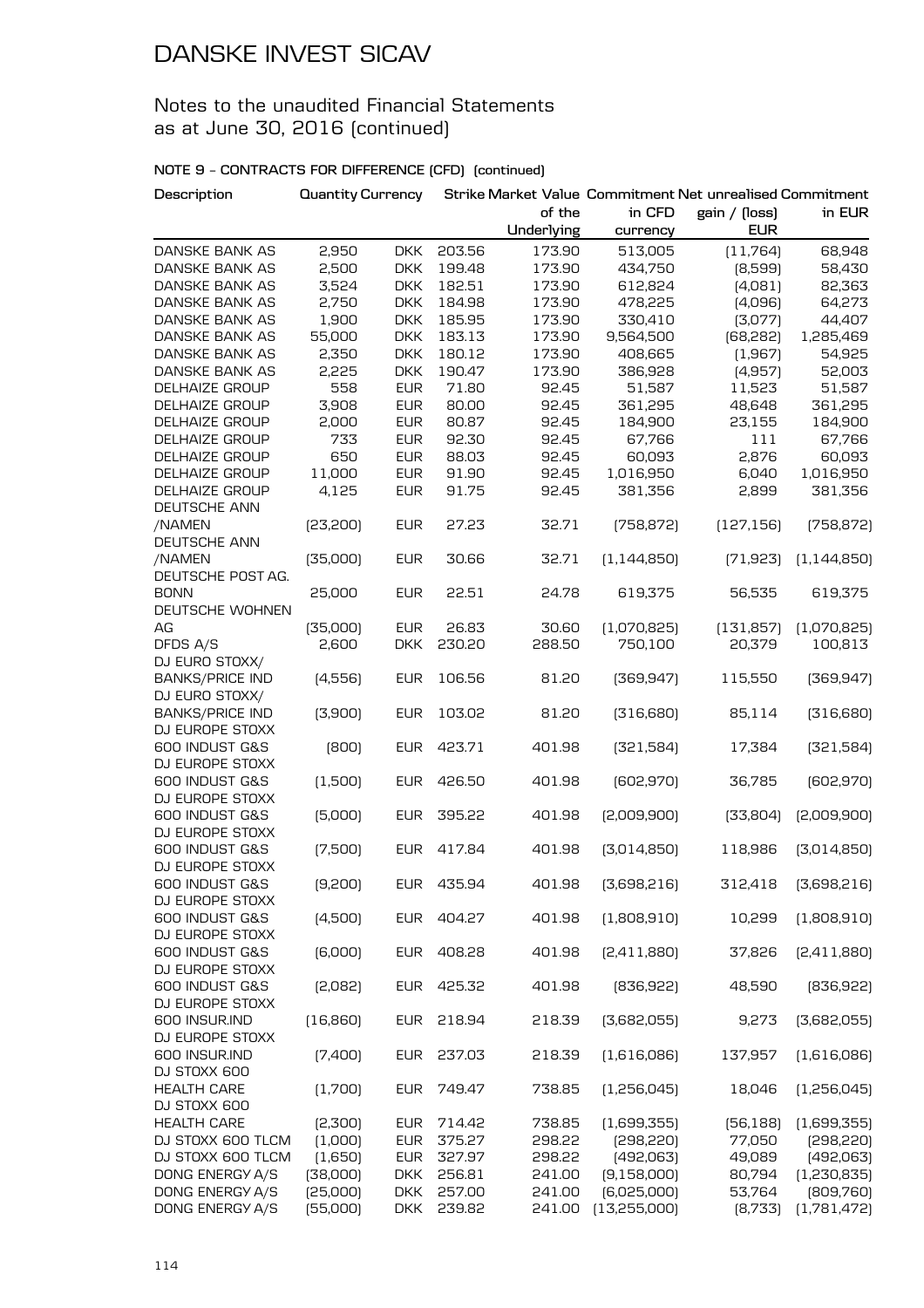### Notes to the unaudited Financial Statements as at June 30, 2016 (continued)

| Description                                              | <b>Quantity Currency</b> |            |        | of the<br>Underlying | in CFD<br>currency | Strike Market Value Commitment Net unrealised Commitment<br>gain / (loss)<br><b>EUR</b> | in EUR      |
|----------------------------------------------------------|--------------------------|------------|--------|----------------------|--------------------|-----------------------------------------------------------------------------------------|-------------|
| DOW JONES 600-                                           |                          |            |        |                      |                    |                                                                                         |             |
| CONS.& MAT.<br>DOW JONES 600-                            | (1,500)                  | <b>EUR</b> | 348.78 | 360.76               | [541, 140]         | (17,970)                                                                                | [541, 140]  |
| CONS.& MAT.                                              | (1,800)                  | EUR        | 368.44 | 360.76               | [649,368]          | 13,830                                                                                  | [649,368]   |
| DOW JONES 600-<br>CONS.& MAT.                            | (3,850)                  | <b>EUR</b> | 366.31 | 360.76               | (1,388,926)        | 21,354                                                                                  | (1,388,926) |
| DOW JONES 600-<br>CONS.& MAT.                            | (4,000)                  | <b>EUR</b> | 389.20 | 360.76               | [1,443,040]        | 113,760                                                                                 | [1,443,040] |
| DOW JONES 600-<br>CONS.& MAT.                            | (3,000)                  | <b>EUR</b> | 385.18 | 360.76               | (1,082,280)        | 73,270                                                                                  | (1,082,280) |
| DOW JONES EURO<br>STOXX UTILITY                          | [2, 277]                 | <b>EUR</b> | 276.55 | 249.04               | [567,064]          | 62,631                                                                                  | [567,064]   |
| DOW JONES EURO<br>STOXX UTILITY                          | (123)                    | <b>EUR</b> | 283.69 | 249.04               | [30,632]           | 4,262                                                                                   | [30,632]    |
| DOW JONES EURO<br>STOXX UTILITY<br><b>DOW JONES EURO</b> | (400)                    | EUR        | 286.52 | 249.04               | [99,616]           | 14,993                                                                                  | [99, 616]   |
| STOXX UTILITY<br>DOW JONES STOXX                         | [2,300]                  | EUR        | 254.88 | 249.04               | [572, 792]         | 13,427                                                                                  | [572, 792]  |
| 600 AUTO P.PR.                                           | [6,008]                  | EUR        | 479.36 | 419.71               | [2,521,618]        | 358,355                                                                                 | [2,521,618] |
| DOW JONES STOXX<br>600 AUTO P.PR.<br>DOW JONES STOXX     | (1,700)                  | EUR        | 449.19 | 419.71               | [713,507]          | 50,122                                                                                  | [713,507]   |
| 600 AUTO P.PR.<br>DOW JONES STOXX                        | [3,600]                  | EUR        | 427.67 | 419.71               | (1,510,956)        | 28,640                                                                                  | (1,510,956) |
| 600 AUTO P.PR.<br>DOW JONES STOXX                        | (900)                    | EUR        | 425.18 | 419.71               | [377,739]          | 4,923                                                                                   | [377,739]   |
| 600 PRICE IX<br>DOW JONES STOXX                          | (7,989)                  | EUR        | 332.87 | 323.79               | [2,586,758]        | 72,539                                                                                  | [2,586,758] |
| 600 PRICE IX<br>DOW JONES STOXX                          | (4,000)                  | <b>EUR</b> | 332.87 | 323.79               | (1,295,160)        | 36,319                                                                                  | (1,295,160) |
| 600 PRICE IX<br>DOW JONES STOXX                          | 2,500                    | <b>EUR</b> | 341.94 | 323.79               | 809,475            | (45, 373)                                                                               | 809,475     |
| 600 PRICE IX                                             | (1,900)                  | <b>EUR</b> | 323.24 | 323.79               | [615,201]          | (1,048)                                                                                 | [615, 201]  |
| <b>DSV</b>                                               | 6,784                    | <b>DKK</b> | 221.29 | 274.80               | 1,864,243          | 48,807                                                                                  | 250,554     |
| <b>DSV</b>                                               | 625                      | DKK.       | 220.06 | 274.80               | 171,750            | 4,600                                                                                   | 23,083      |
| <b>DSV</b>                                               | 625                      | DKK.       | 217.93 | 274.80               | 171,750            | 4,779                                                                                   | 23,083      |
| <b>DSV</b>                                               | 5,000                    | DKK.       | 272.25 | 274.80               | 1,374,000          | 1,715                                                                                   | 184,666     |
| <b>DSV</b>                                               | 7,000                    | DKK.       | 272.69 | 274.80               | 1,923,600          | 1,986                                                                                   | 258,532     |
| <b>DSV</b>                                               | 15,000                   | <b>DKK</b> | 276.60 | 274.80               | 4,122,000          | [3,631]                                                                                 | 553,997     |
| ETAB COLRUYT                                             | (5,000)                  | <b>EUR</b> | 41.95  | 49.27                | [246, 350]         | [36,596]                                                                                | [246,350]   |
| ETAB COLRUYT                                             | [14,000]                 | <b>EUR</b> | 44.98  | 49.27                | [689, 780]         | [60,066]                                                                                | [689, 780]  |
| ETAB COLRUYT                                             | (3,900)                  | <b>EUR</b> | 45.43  | 49.27                | [192, 153]         | (14,995)                                                                                | [192, 153]  |
| ETAB COLRUYT                                             | [32,515]                 | <b>EUR</b> | 46.39  | 49.27                | (1,602,014)        | [93,702]                                                                                | (1,602,014) |
| ETAB COLRUYT                                             | (485)                    | <b>EUR</b> | 46.39  | 49.27                | [23,896]           | (1,396)                                                                                 | [23,896]    |
| <b>GJENSIDIGE</b>                                        |                          |            |        |                      |                    |                                                                                         |             |
| <b>FORSIKRING</b><br><b>GJENSIDIGE</b>                   | 30,150                   | <b>NOK</b> | 138.92 | 137.60               | 4,148,640          | (4,269)                                                                                 | 445,394     |
| <b>FORSIKRING</b><br><b>GN GREAT NORDIC</b>              | 5,717                    | <b>NOK</b> | 143.28 | 137.60               | 786,659            | (3,481)                                                                                 | 84,455      |
| <b>LTD</b><br><b>GRAND CITY</b>                          | 50,000                   | <b>DKK</b> | 135.77 | 119.50               | 5,975,000          | [109, 344]                                                                              | 803,040     |
| <b>PROPERTIES</b>                                        | 18,073                   | <b>EUR</b> | 15.02  | 18.26                | 330,013            | 58,512                                                                                  | 330,013     |
| <b>GRAND CITY</b><br><b>PROPERTIES</b>                   | 1,637                    | <b>EUR</b> | 15.73  | 18.26                | 29,892             | 4,147                                                                                   | 29,892      |
| <b>GRAND CITY</b><br><b>PROPERTIES</b>                   | 5,500                    | <b>EUR</b> | 15.67  | 18.26                | 100,430            | 14,261                                                                                  | 100,430     |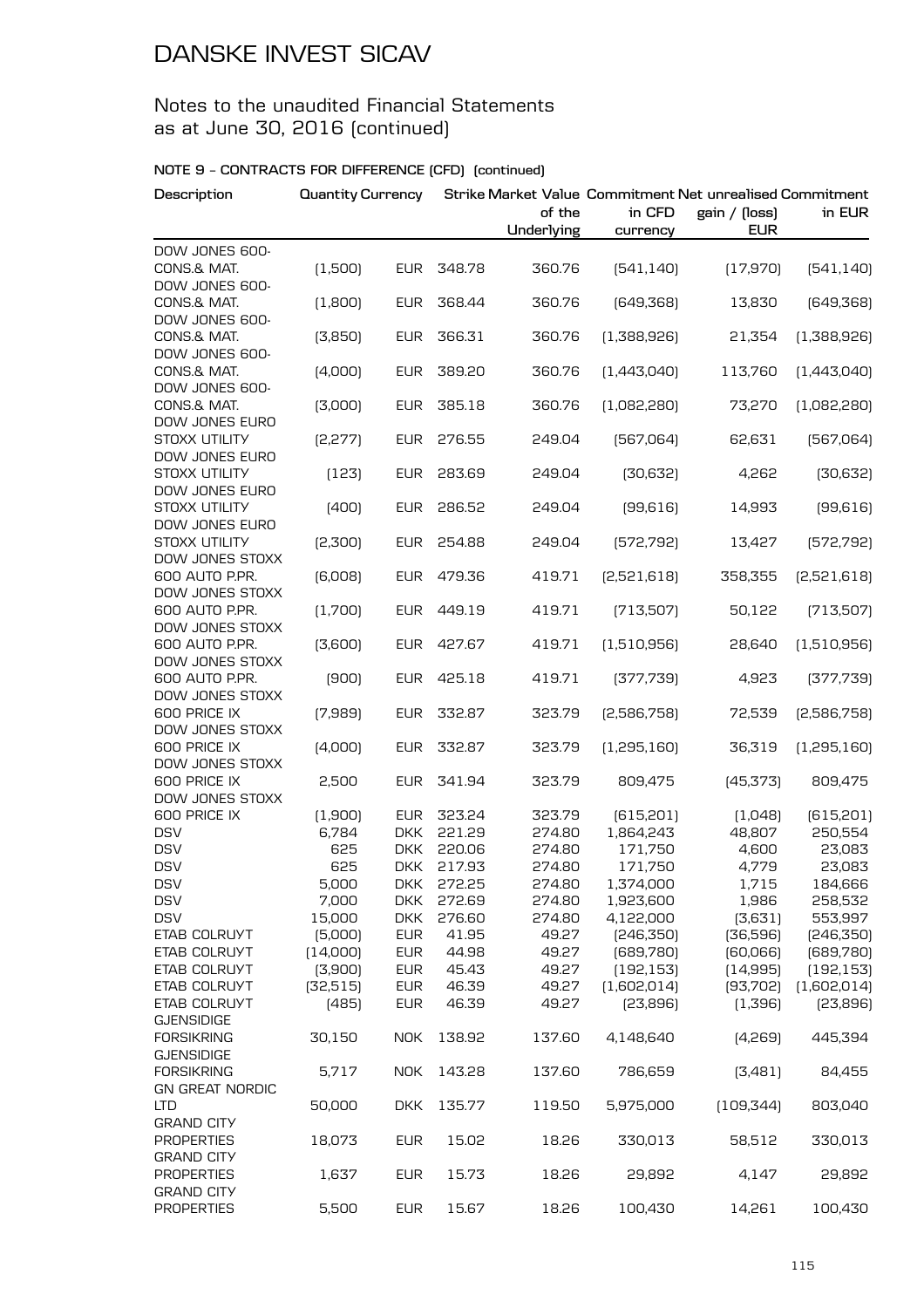### Notes to the unaudited Financial Statements as at June 30, 2016 (continued)

| Description                           | <b>Quantity Currency</b> |            |        | of the<br>Underlying | in CFD<br>currency | Strike Market Value Commitment Net unrealised Commitment<br>gain / (loss)<br><b>EUR</b> | in EUR     |
|---------------------------------------|--------------------------|------------|--------|----------------------|--------------------|-----------------------------------------------------------------------------------------|------------|
| <b>GRAND CITY</b>                     |                          |            |        |                      |                    |                                                                                         |            |
| <b>PROPERTIES</b>                     | 5,500                    | <b>EUR</b> | 15.57  | 18.26                | 100,430            | 14,805                                                                                  | 100,430    |
| <b>GRAND CITY</b>                     |                          |            |        |                      |                    |                                                                                         |            |
| <b>PROPERTIES</b>                     | 5,425                    | <b>EUR</b> | 17.02  | 18.26                | 99,061             | 6,708                                                                                   | 99,061     |
| <b>GRAND CITY</b>                     |                          |            |        |                      |                    |                                                                                         |            |
| <b>PROPERTIES</b>                     | 14,427                   | <b>EUR</b> | 18.10  | 18.26                | 263,437            | 2,332                                                                                   | 263,437    |
| <b>GRAND CITY</b>                     |                          |            |        |                      |                    |                                                                                         |            |
| <b>PROPERTIES</b>                     | 12,500                   | <b>EUR</b> | 18.11  | 18.26                | 228,250            | 1,911                                                                                   | 228,250    |
| <b>GRAND CITY</b>                     |                          |            |        |                      |                    |                                                                                         |            |
| <b>PROPERTIES</b>                     | 12,000                   | <b>EUR</b> | 18.40  | 18.26                | 219,120            | [1,643]                                                                                 | 219,120    |
| <b>GRAND CITY</b>                     |                          |            |        |                      |                    |                                                                                         |            |
| <b>PROPERTIES</b>                     | 9,073                    | <b>EUR</b> | 18.52  | 18.26                | 165,673            | [2,332]                                                                                 | 165,673    |
| <b>GRAND CITY</b>                     |                          |            |        |                      |                    |                                                                                         |            |
| <b>PROPERTIES</b>                     | 10,000                   | <b>EUR</b> | 19.02  | 18.26                | 182,600            | (7,581)                                                                                 | 182,600    |
| <b>GRAND CITY</b>                     |                          |            |        |                      |                    |                                                                                         |            |
| <b>PROPERTIES</b>                     | 25,000                   | <b>EUR</b> | 19.05  | 18.26                | 456,500            | (19,755)                                                                                | 456,500    |
| <b>GROUPE</b>                         |                          |            |        |                      |                    |                                                                                         |            |
| <b>EUROTUNNEL</b>                     |                          |            |        |                      |                    |                                                                                         |            |
| <b>REGROUPEMT</b>                     | [14, 193]                | <b>EUR</b> | 13.06  | 9.39                 | [133, 272]         | 52,031                                                                                  | (133, 272) |
| <b>GROUPE</b>                         |                          |            |        |                      |                    |                                                                                         |            |
| <b>EUROTUNNEL</b>                     |                          |            |        |                      |                    |                                                                                         |            |
| <b>REGROUPEMT</b>                     | [3,405]                  | <b>EUR</b> | 13.44  | 9.39                 | [31, 973]          | 13,782                                                                                  | [31, 973]  |
| <b>HAPAG-LLOYD AG</b>                 | (511)                    | <b>EUR</b> | 19.79  | 18.40                | [9,403]            | 712                                                                                     | [9,403]    |
| HAPAG-LLOYD AG                        | [13, 477]                | <b>EUR</b> | 19.73  | 18.40                | [247,990]          | 17,886                                                                                  | [247,990]  |
| HAPAG-LLOYD AG                        | [261]                    | <b>EUR</b> | 19.62  | 18.40                | (4,803)            | 317                                                                                     | (4,803)    |
| HAPAG-LLOYD AG                        | [2,743]                  | <b>EUR</b> | 19.73  | 18.40                | [50, 474]          | 3,634                                                                                   | [50, 474]  |
| HAPAG-LLOYD AG                        | (15,751)                 | <b>EUR</b> | 19.43  | 18.40                | [289, 834]         | 16,142                                                                                  | [289, 834] |
| <b>HAPAG-LLOYD AG</b>                 | [2,257]                  | <b>EUR</b> | 19.78  | 18.40                | [41,531]           | 3,111                                                                                   | [41,531]   |
| <b>HAPAG-LLOYD AG</b>                 | (9,389)                  | <b>EUR</b> | 18.49  | 18.40                | (172, 767)         | 826                                                                                     | [172, 767] |
| <b>HAPAG-LLOYD AG</b>                 | (1,863)                  | <b>EUR</b> | 17.50  | 18.40                | [34,281]           | (1,683)                                                                                 | [34,281]   |
| <b>HAPAG-LLOYD AG</b>                 | [3, 130]                 | <b>EUR</b> | 17.48  | 18.40                | [57, 595]          | [2,876]                                                                                 | [57, 595]  |
| <b>HAPAG-LLOYD AG</b>                 | [8,778]                  | <b>EUR</b> | 17.08  | 18.40                | (161, 524)         | (11,610)                                                                                | (161, 524) |
| <b>HAPAG-LLOYD AG</b>                 | (1,840)                  | <b>EUR</b> | 17.25  | 18.40                | [33,858]           | [2, 124]                                                                                | [33,858]   |
| HAPAG-LLOYD AG<br><b>HERMES</b>       | [10,000]                 | <b>EUR</b> | 17.12  | 18.40                | [184, 010]         | [12,772]                                                                                | [184, 010] |
| <b>INTERNATIONAL</b><br><b>HERMES</b> | [506]                    | <b>EUR</b> | 317.93 | 335.70               | [169, 864]         | [8,993]                                                                                 | [169, 864] |
| <b>INTERNATIONAL</b><br><b>HERMES</b> | [844]                    | EUR        | 317.93 | 335.70               | [283, 331]         | (15,000)                                                                                | [283, 331] |
| <b>INTERNATIONAL</b>                  | [2,500]                  | <b>EUR</b> | 304.93 | 335.70               | [839, 250]         | [76, 934]                                                                               | [839, 250] |
| HUHTAMAKI OY                          | 8,000                    | <b>EUR</b> | 31.00  | 36.78                | 294,240            | 46,251                                                                                  | 294,240    |
| <b>HUHTAMAKI OY</b>                   | 2,586                    | <b>EUR</b> | 31.17  | 36.78                | 95,113             | 14,510                                                                                  | 95,113     |
| <b>HUHTAMAKI OY</b>                   | 6,251                    | <b>EUR</b> | 30.83  | 36.78                | 229,912            | 37,173                                                                                  | 229,912    |
| HUHTAMAKI OY                          | 5,663                    | <b>EUR</b> | 31.20  | 36.78                | 208,285            | 31,611                                                                                  | 208,285    |
| <b>INDITEX</b>                        | [2,800]                  | <b>EUR</b> | 29.69  | 29.56                | [82,754]           | 383                                                                                     | [82,754]   |
| <b>INDITEX</b>                        | [2,800]                  | <b>EUR</b> | 29.31  | 29.56                | [82,754]           | [693]                                                                                   | [82,754]   |
| <b>INDITEX</b>                        | (13,000)                 | <b>EUR</b> | 29.39  | 29.56                | [384, 215]         | [2, 130]                                                                                | [384, 215] |
| INGENICO.IND.FIN.                     |                          |            |        |                      |                    |                                                                                         |            |
| ING.<br>INGENICO.IND.FIN.             | [804]                    | <b>EUR</b> | 107.47 | 105.35               | [84,701]           | 1,706                                                                                   | [84,701]   |
| ING.                                  | [3,000]                  | <b>EUR</b> | 97.02  | 105.35               | [316,050]          | [24,993]                                                                                | [316,050]  |
| INGENICO.IND.FIN.                     |                          |            |        |                      |                    |                                                                                         |            |
| ING.                                  | [6,000]                  | <b>EUR</b> | 103.36 | 105.35               | [632, 100]         | (11, 917)                                                                               | [632, 100] |
| INGENICO.IND.FIN.                     |                          |            |        |                      |                    |                                                                                         |            |
| ING.                                  | (100)                    | <b>EUR</b> | 0.00   | 105.35               | [10,535]           | (10, 535)                                                                               | (10, 535)  |
| INGENICO.IND.FIN.                     |                          |            |        |                      |                    |                                                                                         |            |
| ING.                                  | [44]                     | <b>EUR</b> | 0.00   | 105.35               | (4,635)            | (4,635)                                                                                 | (4,635)    |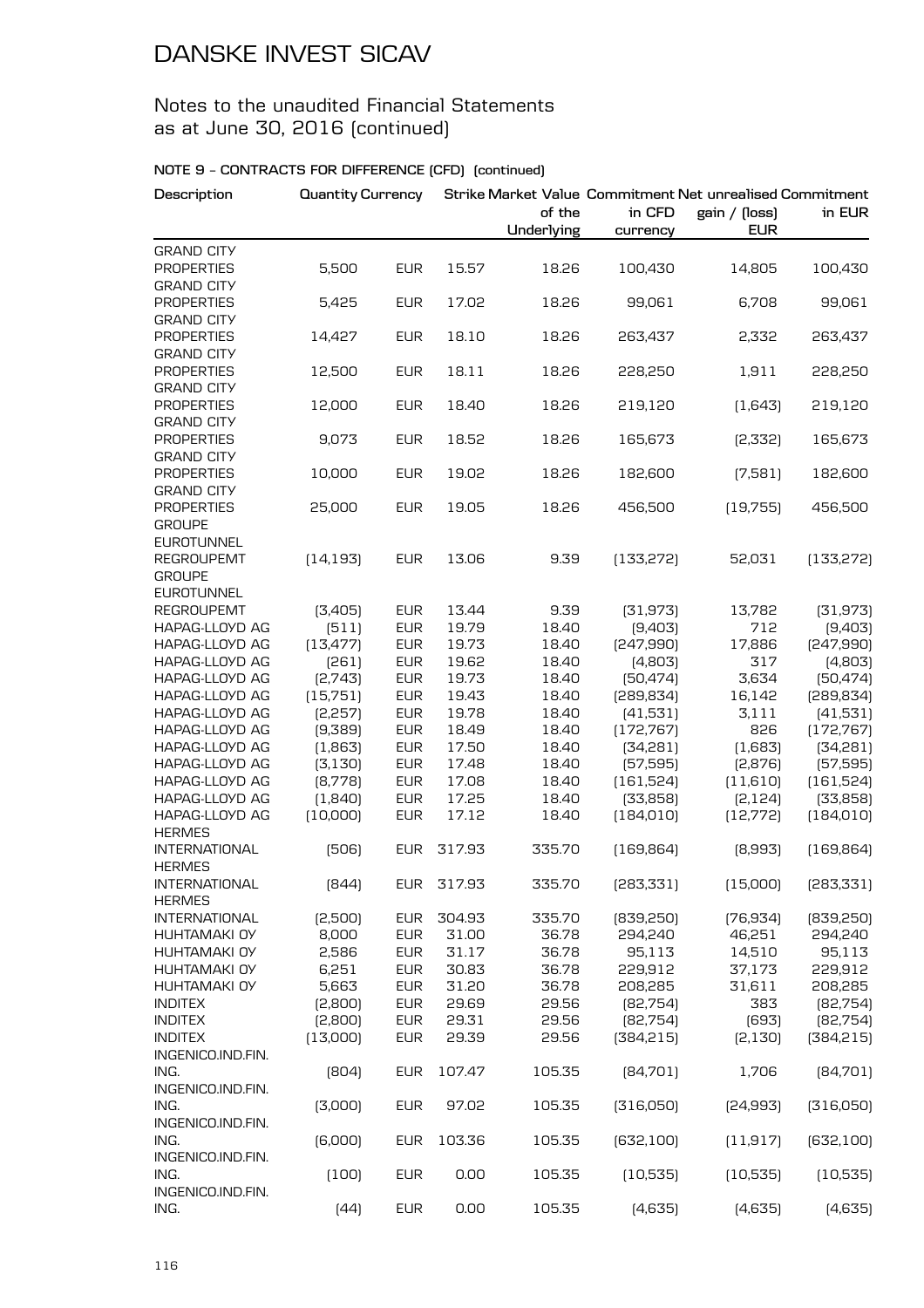## Notes to the unaudited Financial Statements as at June 30, 2016 (continued)

| Description                               | <b>Quantity Currency</b> |            |        |            |             | Strike Market Value Commitment Net unrealised Commitment |             |
|-------------------------------------------|--------------------------|------------|--------|------------|-------------|----------------------------------------------------------|-------------|
|                                           |                          |            |        | of the     | in CFD      | gain / [loss]                                            | in EUR      |
|                                           |                          |            |        | Underlying | currency    | <b>EUR</b>                                               |             |
| INGENICO.IND.FIN.                         |                          |            |        |            |             |                                                          |             |
| ING.                                      | [88]                     | <b>EUR</b> | 0.00   | 105.35     | (9,271)     | (9,271)                                                  | (9,271)     |
| INGENICO.IND.FIN.                         |                          |            |        |            |             |                                                          |             |
| ING.                                      | [10, 300]                | <b>EUR</b> | 96.49  | 105.35     | (1,085,105) | [91, 234]                                                | (1,085,105) |
| ISS A/S                                   | 5,242                    | <b>DKK</b> | 236.84 | 249.20     | 1,306,306   | 8,710                                                    | 175,568     |
| <b>J.SAINSBURY PLC</b>                    | 280,000                  | <b>GBP</b> | 2.59   | 2.26       | 632,240     | (111, 121)                                               | 763,736     |
| <b>J.SAINSBURY PLC</b>                    | 64,043                   | <b>GBP</b> | 2.80   | 2.26       | 144,609     | [41,969]                                                 | 174,686     |
| <b>J.SAINSBURY PLC</b>                    | 36,760                   | <b>GBP</b> | 2.79   | 2.26       | 83,004      | [23,602]                                                 | 100,268     |
| <b>J.SAINSBURY PLC</b>                    | 124,197                  | <b>GBP</b> | 2.80   | 2.26       | 280,437     | [81,233]                                                 | 338,763     |
| <b>JERONIMO MARTINS</b>                   |                          |            |        |            |             |                                                          |             |
| <b>SGPS SA</b>                            | [13, 106]                | <b>EUR</b> | 12.64  | 13.85      | [181,518]   | (15,852)                                                 | (181, 518)  |
| <b>JERONIMO MARTINS</b>                   |                          |            |        |            |             |                                                          |             |
| <b>SGPS SA</b>                            | (15,500)                 | <b>EUR</b> | 11.60  | 13.85      | [214, 675]  | [34, 925]                                                | [214, 675]  |
| <b>JERONIMO MARTINS</b><br><b>SGPS SA</b> |                          |            |        |            |             |                                                          |             |
| <b>JERONIMO MARTINS</b>                   | [63,000]                 | <b>EUR</b> | 11.42  | 13.85      | [872,550]   | [153, 106]                                               | [872,550]   |
| <b>SGPS SA</b>                            |                          | <b>EUR</b> | 12.10  | 13.85      |             |                                                          |             |
| <b>JERONIMO MARTINS</b>                   | [30,500]                 |            |        |            | [422, 425]  | [53,463]                                                 | [422, 425]  |
| <b>SGPS SA</b>                            |                          |            |        | 13.85      |             |                                                          |             |
| <b>JERONIMO MARTINS</b>                   | (11,538)                 | <b>EUR</b> | 13.63  |            | (159, 801)  | [2,486]                                                  | (159, 801)  |
| <b>SGPS SA</b>                            |                          | <b>EUR</b> | 13.67  | 13.85      |             |                                                          |             |
| <b>JERONIMO MARTINS</b>                   | (11,682)                 |            |        |            | [161,796]   | [2,097]                                                  | (161,796)   |
| <b>SGPS SA</b>                            | [36,780]                 | <b>EUR</b> | 13.64  | 13.85      | [509,403]   | (7,687)                                                  | [509,403]   |
| KION GROUP                                | 9,808                    | <b>EUR</b> | 44.12  | 43.51      | 426,746     | (6,025)                                                  | 426,746     |
| KION GROUP                                | 15,092                   | <b>EUR</b> | 44.36  | 43.51      | 656,653     | [12, 865]                                                | 656,653     |
| KION GROUP                                | 3,000                    | <b>EUR</b> | 47.98  | 43.51      | 130,530     | [13, 416]                                                | 130,530     |
| KONE OYJ -B-                              | (11,020)                 | <b>EUR</b> | 40.33  | 40.27      | [443,775]   | 633                                                      | [443, 775]  |
| KONINKLIJKE AHOLD                         |                          |            |        |            |             |                                                          |             |
| <b>NV</b>                                 | 8,000                    | <b>EUR</b> | 16.34  | 19.63      | 157,000     | 26,320                                                   | 157,000     |
| KONINKLIJKE AHOLD                         |                          |            |        |            |             |                                                          |             |
| <b>NV</b>                                 | 21,250                   | <b>EUR</b> | 17.79  | 19.63      | 417,031     | 39,100                                                   | 417,031     |
| KONINKLIJKE AHOLD                         |                          |            |        |            |             |                                                          |             |
| <b>NV</b>                                 | 3,476                    | <b>EUR</b> | 20.22  | 19.63      | 68,217      | [2,052]                                                  | 68,217      |
| KONINKLIJKE AHOLD                         |                          |            |        |            |             |                                                          |             |
| <b>NV</b>                                 | 3,300                    | <b>EUR</b> | 19.09  | 19.63      | 64,763      | 1,763                                                    | 64,763      |
| KONINKLIJKE AHOLD                         |                          |            |        |            |             |                                                          |             |
| <b>NV</b>                                 | 52,000                   | <b>EUR</b> | 19.88  | 19.63      | 1,020,500   | (13, 304)                                                | 1,020,500   |
| KONINKLIJKE AHOLD                         |                          |            |        |            |             |                                                          |             |
| <b>NV</b>                                 | 17,650                   | <b>EUR</b> | 19.88  | 19.63      | 346,381     | [4,449]                                                  | 346,381     |
| KONINKLIJKE BAM                           |                          |            |        |            |             |                                                          |             |
| <b>GROEP NV</b>                           | 37,957                   | <b>EUR</b> | 4.45   | 3.22       | 122,222     | (46, 560)                                                | 122,222     |
| KONINKLIJKE BAM                           |                          |            |        |            |             |                                                          |             |
| <b>GROEP NV</b>                           | 19,000                   | <b>EUR</b> | 4.46   | 3.22       | 61,180      | [23, 645]                                                | 61,180      |
| KONINKLIJKE BAM                           |                          |            |        |            |             |                                                          |             |
| <b>GROEP NV</b>                           | 6,043                    | <b>EUR</b> | 4.44   | 3.22       | 19,458      | (7,375)                                                  | 19,458      |
| KONINKLIJKE BAM                           |                          |            |        |            |             |                                                          |             |
| <b>GROEP NV</b>                           | 20,000                   | <b>EUR</b> | 4.72   | 3.22       | 64,400      | [29,991]                                                 | 64,400      |
| KONINKLIJKE BAM                           |                          |            |        |            |             |                                                          |             |
| <b>GROEP NV</b>                           | 12,000                   | <b>EUR</b> | 4.48   | 3.22       | 38,640      | (15, 140)                                                | 38,640      |
| KONINKLIJKE BAM                           |                          |            |        |            |             |                                                          |             |
| <b>GROEP NV</b>                           | 45,000                   | <b>EUR</b> | 4.60   | 3.22       | 144,900     | [62,092]                                                 | 144,900     |
| KONINKLIJKE BAM                           |                          |            |        |            |             |                                                          |             |
| <b>GROEP NV</b>                           | 17,000                   | <b>EUR</b> | 4.54   | 3.22       | 54,740      | [22,403]                                                 | 54,740      |
| KONINKLIJKE BAM                           |                          |            |        |            |             |                                                          |             |
| <b>GROEP NV</b>                           | 13,000                   | <b>EUR</b> | 4.56   | 3.22       | 41,860      | (17, 480)                                                | 41,860      |
| KONINKLIJKE BAM                           |                          |            |        |            |             |                                                          |             |
| <b>GROEP NV</b>                           | 11,000                   | <b>EUR</b> | 4.94   | 3.22       | 35,420      | [18, 883]                                                | 35,420      |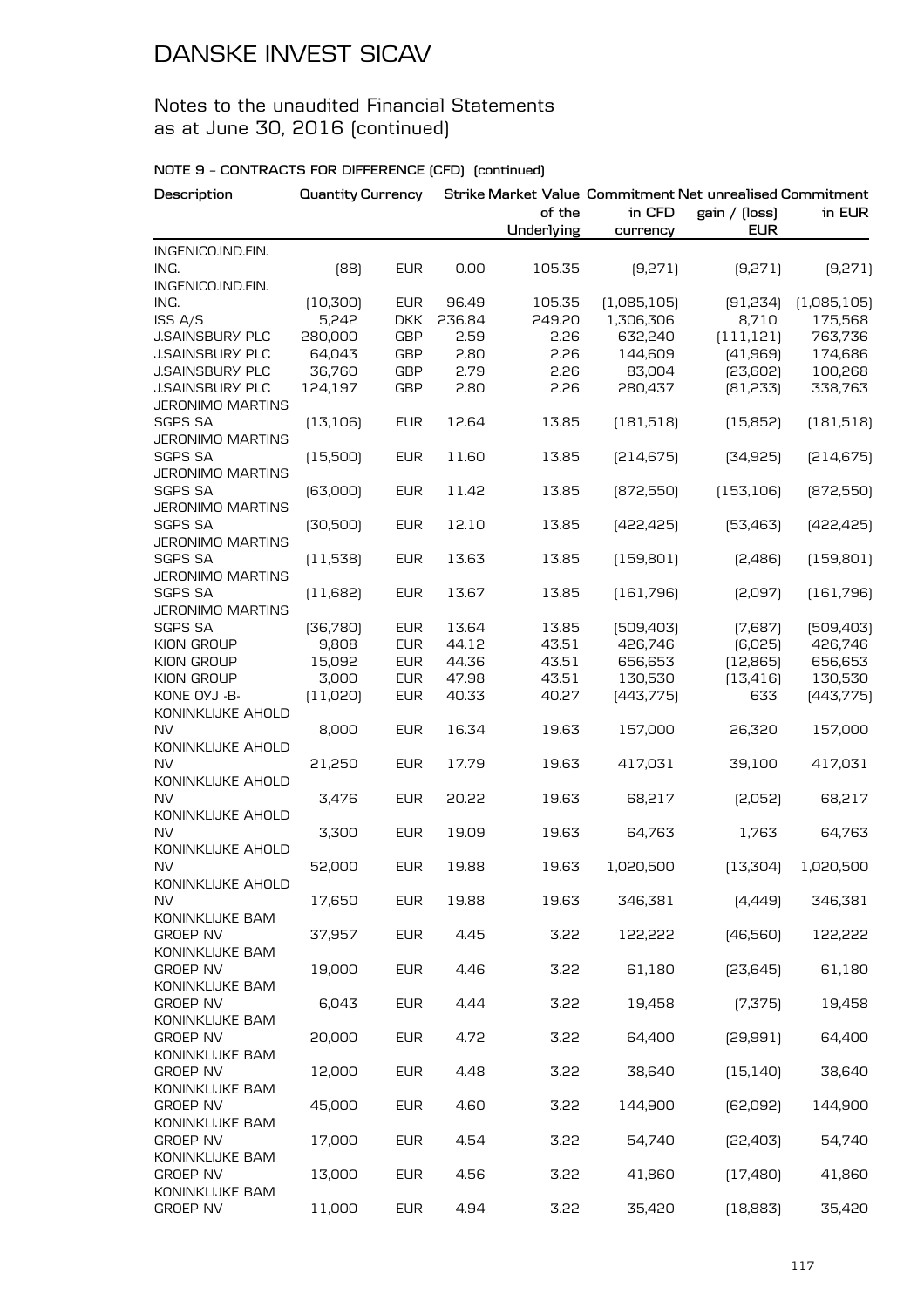### Notes to the unaudited Financial Statements as at June 30, 2016 (continued)

| Description                           | <b>Quantity Currency</b> |                          |                |                      | Strike Market Value Commitment Net unrealised Commitment |                             |                          |
|---------------------------------------|--------------------------|--------------------------|----------------|----------------------|----------------------------------------------------------|-----------------------------|--------------------------|
|                                       |                          |                          |                | of the<br>Underlying | in CFD<br>currency                                       | gain / (loss)<br><b>EUR</b> | in EUR                   |
| KONINKLIJKE BAM                       |                          |                          |                |                      |                                                          |                             |                          |
| <b>GROEP NV</b>                       | 13,500                   | <b>EUR</b>               | 4.66           | 3.22                 | 43,470                                                   | [19, 470]                   | 43,470                   |
| KONINKLIJKE BAM                       |                          |                          |                |                      |                                                          |                             |                          |
| <b>GROEP NV</b>                       | 20,099                   | <b>EUR</b>               | 4.86           | 3.22                 | 64,719                                                   | [33,042]                    | 64,719                   |
| KONINKLIJKE BAM                       |                          |                          |                |                      |                                                          |                             |                          |
| <b>GROEP NV</b><br>KONINKLIJKE BAM    | 15,000                   | <b>EUR</b>               | 4.69           | 3.22                 | 48,300                                                   | [21,985]                    | 48,300                   |
| <b>GROEP NV</b>                       | 104,230                  | <b>EUR</b>               | 4.88           | 3.22                 | 335,621                                                  | (173, 166)                  | 335,621                  |
| KONINKLIJKE BAM                       |                          |                          |                |                      |                                                          |                             |                          |
| <b>GROEP NV</b>                       | 300,214                  | <b>EUR</b>               | 4.91           | 3.22                 | 966,689                                                  | [506, 684]                  | 966,689                  |
| KONINKLIJKE BAM                       |                          |                          |                |                      |                                                          |                             |                          |
| <b>GROEP NV</b>                       | 27,066                   | <b>EUR</b>               | 4.93           | 3.22                 | 87,153                                                   | [46,268]                    | 87,153                   |
| KONINKLIJKE BAM                       |                          |                          |                |                      |                                                          |                             |                          |
| <b>GROEP NV</b>                       | 67,747                   | <b>EUR</b>               | 4.92           | 3.22                 | 218,145                                                  | (115, 384)                  | 218,145                  |
| KONINKLIJKE BAM                       |                          |                          |                |                      |                                                          |                             |                          |
| <b>GROEP NV</b><br>KONINKLIJKE BAM    | 27,305                   | <b>EUR</b>               | 5.01           | 3.22                 | 87,922                                                   | [48, 763]                   | 87,922                   |
| <b>GROEP NV</b>                       | 15,239                   | <b>EUR</b>               | 4.95           | 3.22                 | 49,070                                                   | [26, 393]                   | 49,070                   |
| KONINKLIJKE BAM                       |                          |                          |                |                      |                                                          |                             |                          |
| <b>GROEP NV</b>                       | 56,000                   | <b>EUR</b>               | 4.64           | 3.22                 | 180,320                                                  | (79, 298)                   | 180,320                  |
| KONINKLIJKE BAM                       |                          |                          |                |                      |                                                          |                             |                          |
| <b>GROEP NV</b>                       | 50,000                   | <b>EUR</b>               | 4.06           | 3.22                 | 161,000                                                  | (41,805)                    | 161,000                  |
| KONINKLIJKE BAM                       |                          |                          |                |                      |                                                          |                             |                          |
| <b>GROEP NV</b>                       | 90,000                   | <b>EUR</b>               | 4.11           | 3.22                 | 289,800                                                  | [80,469]                    | 289,800                  |
| KONINKLIJKE BAM                       |                          |                          |                |                      |                                                          |                             |                          |
| <b>GROEP NV</b><br>KONINKLIJKE BAM    | 14,238                   | <b>EUR</b>               | 4.07           | 3.22                 | 45,846                                                   | [12,034]                    | 45,846                   |
| <b>GROEP NV</b>                       | 35,762                   | <b>EUR</b>               | 4.06           | 3.22                 | 115,154                                                  | [29,951]                    | 115,154                  |
| KONINKLIJKE BAM                       |                          |                          |                |                      |                                                          |                             |                          |
| <b>GROEP NV</b>                       | 80,000                   | <b>EUR</b>               | 3.98           | 3.22                 | 257,600                                                  | [61,094]                    | 257,600                  |
| KUEHNE +NAGEL                         |                          |                          |                |                      |                                                          |                             |                          |
| <b>INTERNATIONAL</b>                  | [7, 747]                 | <b>CHF</b>               | 135.46         | 134.30               | [1,040,422]                                              | 8,256                       | [959, 979]               |
| KUEHNE +NAGEL                         |                          |                          |                |                      |                                                          |                             |                          |
| <b>INTERNATIONAL</b>                  | (15, 145)                | <b>CHF</b>               | 135.11         | 134.30               | [2,033,974]                                              | 11,250                      | (1,876,711)              |
| KUEHNE +NAGEL<br><b>INTERNATIONAL</b> |                          |                          | 135.25         |                      |                                                          |                             |                          |
| KUEHNE +NAGEL                         | (3,855)                  | <b>CHF</b>               |                | 134.30               | [517, 727]                                               | 3,346                       | [477,697]                |
| <b>INTERNATIONAL</b>                  | (5,000)                  | <b>CHF</b>               | 135.70         | 134.30               | [671,500]                                                | 6,404                       | (619, 581)               |
| KUEHNE +NAGEL                         |                          |                          |                |                      |                                                          |                             |                          |
| <b>INTERNATIONAL</b>                  | [2,000]                  | <b>CHF</b>               | 137.66         | 134.30               | [268, 600]                                               | 6,172                       | [247, 832]               |
| LEGRAND HOLDING                       |                          |                          |                |                      |                                                          |                             |                          |
| ACT.PROV.OPO                          | (15, 796)                | <b>EUR</b>               | 49.46          | 45.22                | [714, 295]                                               | 66,947                      | [714, 295]               |
| <b>LLOYDS BANKING</b>                 |                          |                          |                |                      |                                                          |                             |                          |
| <b>GROUP PLC</b>                      | (114,000)                | <b>GBP</b>               | 0.64           | 0.54                 | [62,039]                                                 | 13,179                      | [74, 942]                |
| LVMH MOET<br>HENNESSYEUR 0.3          | (577)                    | <b>EUR</b>               | 158.41         | 134.30               | [77, 491]                                                | 13,911                      | [77, 491]                |
| LVMH MOET                             |                          |                          |                |                      |                                                          |                             |                          |
| HENNESSYEUR 0.3                       | [200]                    | <b>EUR</b>               | 165.01         | 134.30               | [26, 860]                                                | 6,143                       | [26, 860]                |
| LVMH MOET                             |                          |                          |                |                      |                                                          |                             |                          |
| HENNESSYEUR 0.3                       | [200]                    | <b>EUR</b>               | 159.30         | 134.30               | [26, 860]                                                | 5,000                       | [26, 860]                |
| LVMH MOET                             |                          |                          |                |                      |                                                          |                             |                          |
| HENNESSYEUR 0.3                       | (4,000)                  | <b>EUR</b>               | 156.23         | 134.30               | [537, 200]                                               | 87,710                      | [537, 200]               |
| METRO AG                              | (4,855)                  | <b>EUR</b>               | 28.50          | 26.95                | [130, 842]                                               | 7,525                       | [130, 842]               |
| <b>METRO AG</b>                       | (4,900)                  | <b>EUR</b>               | 29.74          | 26.95                | (132,055)                                                | 13,673                      | [132,055]                |
| METRO AG                              | [8,000]                  | <b>EUR</b>               | 29.14          | 26.95                | [215,600]                                                | 17,480                      | [215,600]                |
| METRO AG<br>METRO AG                  | [48,000]<br>[35,000]     | <b>EUR</b><br><b>EUR</b> | 26.30<br>25.93 | 26.95<br>26.95       | (1,293,600)<br>[943,250]                                 | [31,201]<br>[35,807]        | (1,293,600)<br>[943,250] |
| METRO AG                              | [20,000]                 | <b>EUR</b>               | 23.08          | 26.95                | [539,000]                                                | [77, 449]                   | [539,000]                |
|                                       |                          |                          |                |                      |                                                          |                             |                          |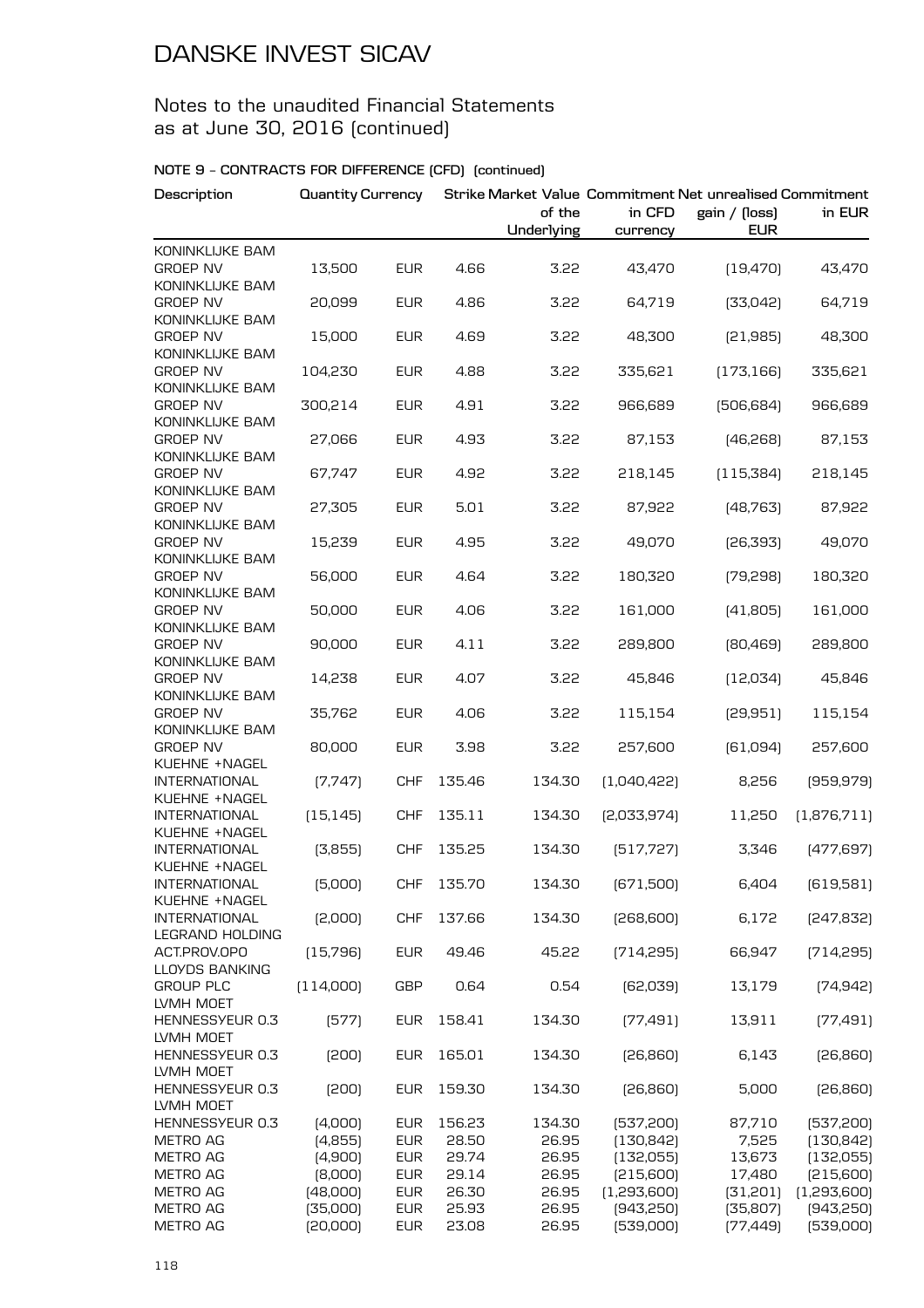### Notes to the unaudited Financial Statements as at June 30, 2016 (continued)

| Description                                         | <b>Quantity Currency</b> |                          |                 |                      | Strike Market Value Commitment Net unrealised Commitment |                             |                       |  |
|-----------------------------------------------------|--------------------------|--------------------------|-----------------|----------------------|----------------------------------------------------------|-----------------------------|-----------------------|--|
|                                                     |                          |                          |                 | of the<br>Underlying | in CFD<br>currency                                       | gain / (loss)<br><b>EUR</b> | in EUR                |  |
| NKT HOLDING                                         |                          |                          |                 |                      |                                                          |                             |                       |  |
| (DKK20)<br><b>NKT HOLDING</b>                       | 6,500                    | DKK.                     | 383.92          | 326.80               | 2,124,200                                                | (49, 916)                   | 285,492               |  |
| (DKK20)<br><b>NKT HOLDING</b>                       | 1,700                    | <b>DKK</b>               | 393.83          | 326.80               | 555,560                                                  | (15, 321)                   | 74,667                |  |
| (DKK20)                                             | 3,000                    | <b>DKK</b>               | 370.86          | 326.80               | 980,400                                                  | [17, 772]                   | 131,766               |  |
| <b>NKT HOLDING</b><br>(DKK20)                       | 1,614                    | <b>DKK</b>               | 344.11          | 326.80               | 527,455                                                  | [3,757]                     | 70,890                |  |
| NKT HOLDING<br>(DKK20)                              | 2,500                    | <b>DKK</b>               | 326.50          | 326.80               | 817,000                                                  | 101                         | 109,805               |  |
| <b>NKT HOLDING</b><br>(DKK20)                       | 12,864                   | <b>DKK</b>               | 375.03          | 326.80               | 4,203,955                                                | [83, 416]                   | 565,012               |  |
| <b>NKT HOLDING</b><br>(DKK20)                       | 176                      | DKK.                     | 373.22          | 326.80               | 57,517                                                   | (1,098)                     | 7,730                 |  |
| NKT HOLDING<br>(DKK20)                              | 760                      | DKK.                     | 377.18          | 326.80               | 248,368                                                  | [5, 148]                    | 33,381                |  |
| NKT HOLDING<br>(DKK20)                              | 5,283                    | <b>DKK</b>               | 361.26          | 326.80               | 1,726,484                                                | [24, 475]                   | 232,040               |  |
| <b>NKT HOLDING</b>                                  |                          |                          |                 |                      |                                                          |                             |                       |  |
| (DKK20)<br>NORDEA BANK AB                           | 4,717<br>[55,000]        | <b>DKK</b><br><b>SEK</b> | 358.42<br>73.81 | 326.80<br>70.35      | 1,541,516<br>[3,869,250]                                 | [20,054]<br>20,242          | 207,180<br>[410, 144] |  |
| NORDEA BANK AB<br>/FINN.DEP.REC                     | 46,000                   | <b>EUR</b>               | 9.17            | 7.47                 | 343,620                                                  | [78, 290]                   | 343,620               |  |
| NORDEA BANK AB<br>/FINN.DEP.REC<br><b>NORDEX SE</b> | 32,054                   | <b>EUR</b>               | 8.85            | 7.47                 | 239,443                                                  | [44, 142]                   | 239,443               |  |
| ROSTOCK/KONV<br>NORDEX SE                           | [26,524]                 | <b>EUR</b>               | 23.96           | 25.45                | [675,036]                                                | [39, 430]                   | [675,036]             |  |
| ROSTOCK/KONV<br>NOVO NORDISK A/S                    | (13,976)                 | <b>EUR</b>               | 24.26           | 25.45                | [355,689]                                                | (16,589)                    | [355,689]             |  |
| $/-B-$<br>OPTIMAL PAYMENTS                          | 30,132                   | <b>DKK</b>               | 351.07          | 354.20               | 10,672,754                                               | 12,663                      | 1,434,418             |  |
| <b>PLC</b><br>OPTIMAL PAYMENTS                      | 362,117                  | <b>GBP</b>               | 4.13            | 3.85                 | 1,395,068                                                | (119, 888)                  | 1,685,222             |  |
| PLC<br>OPTIMAL PAYMENTS                             | 18,047                   | <b>GBP</b>               | 4.06            | 3.85                 | 69,527                                                   | [4,440]                     | 83,987                |  |
| PLC                                                 | 31,953                   | <b>GBP</b>               | 4.05            | 3.85                 | 123,100                                                  | [7,479]                     | 148,703               |  |
| OPTIMAL PAYMENTS<br><b>PLC</b><br>OPTIMAL PAYMENTS  | 150,000                  | <b>GBP</b>               | 3.51            | 3.85                 | 577,880                                                  | 62,851                      | 698,071               |  |
| <b>PLC</b><br>OPTIMAL PAYMENTS                      | 12,834                   | GBP                      | 4.01            | 3.85                 | 49,443                                                   | [2,404]                     | 59,727                |  |
| <b>PLC</b><br>OPTIMAL PAYMENTS                      | 72,000                   | <b>GBP</b>               | 4.01            | 3.85                 | 277,383                                                  | (13, 564)                   | 335,074               |  |
| PLC<br>OPTIMAL PAYMENTS                             | 50,000                   | <b>GBP</b>               | 3.72            | 3.85                 | 192,627                                                  | 7,896                       | 232,690               |  |
| PLC                                                 | 91,000                   | GBP                      | 3.76            | 3.85                 | 350,581                                                  | 9,710                       | 423,496               |  |
| OPTIMAL PAYMENTS<br><b>PLC</b>                      | 148,967                  | <b>GBP</b>               | 3.79            | 3.85                 | 573,901                                                  | 12,007                      | 693,263               |  |
| ORKLA ASA                                           | [50,072]                 | <b>NOK</b>               | 62.85           | 73.60                | [3,685,299]                                              | [57,702]                    | [395, 650]            |  |
| PANDORA A/S                                         | 5,569                    | <b>DKK</b>               | 885.04          | 904.50               | 5,037,161                                                | 14,573                      | 676,994               |  |
| PANDORA A/S                                         | 7,431                    | <b>DKK</b>               | 886.53          | 904.50               | 6,721,340                                                | 17,952                      | 903,348               |  |
| PANDORA A/S<br>PARTNERS GROUP                       | 3,000                    | <b>DKK</b>               | 826.28          | 904.50               | 2,713,500                                                | 31,550                      | 364,694               |  |
| <b>HOLDING</b><br>PARTNERS GROUP                    | 400                      | <b>CHF</b>               | 349.36          | 412.75               | 165,100                                                  | 23,272                      | 152,335               |  |
| <b>HOLDING</b>                                      | 146                      | <b>CHF</b>               | 351.00          | 412.75               | 60,262                                                   | 8,275                       | 55,602                |  |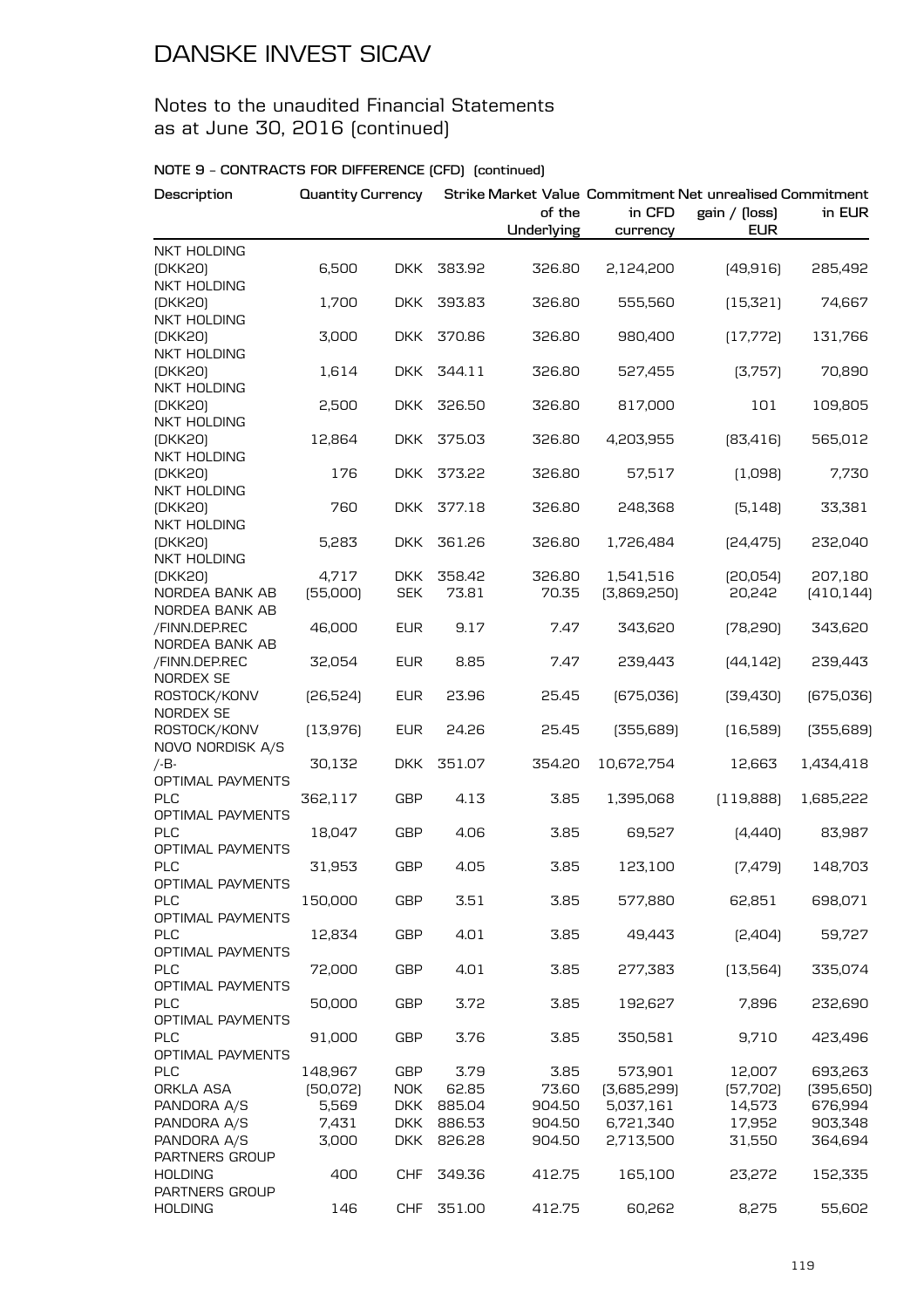### Notes to the unaudited Financial Statements as at June 30, 2016 (continued)

| Description        | Quantity Currency |            |        |            |               | Strike Market Value Commitment Net unrealised Commitment |             |
|--------------------|-------------------|------------|--------|------------|---------------|----------------------------------------------------------|-------------|
|                    |                   |            |        | of the     | in CFD        | gain / (loss)                                            | in EUR      |
|                    |                   |            |        | Underlying | currency      | <b>EUR</b>                                               |             |
| PARTNERS GROUP     |                   |            |        |            |               |                                                          |             |
| <b>HOLDING</b>     | 4,350             | <b>CHF</b> | 358.96 | 412.75     | 1,795,463     | 214,763                                                  | 1,656,641   |
| PER AARSLEFF A/S   | 15,280            | <b>DKK</b> | 250.10 | 141.50     | 2,162,120     | [223, 101]                                               | 290,589     |
| PER AARSLEFF A/S   | 4,000             | <b>DKK</b> | 213.32 | 141.50     | 566,000       | [38,623]                                                 | 76,070      |
| PER AARSLEFF A/S   | 2,100             | <b>DKK</b> | 188.31 | 141.50     | 297,150       | (13,215)                                                 | 39,937      |
| PER AARSLEFF A/S   | 2,900             | <b>DKK</b> | 190.53 | 141.50     | 410,350       | (19, 117)                                                | 55,151      |
| PER AARSLEFF A/S   | 2,960             | <b>DKK</b> | 201.50 | 141.50     | 418,840       | [23, 879]                                                | 56,292      |
| PER AARSLEFF A/S   | 4,580             | <b>DKK</b> | 202.02 | 141.50     | 648,070       | [37, 267]                                                | 87,101      |
| PER AARSLEFF A/S   | 1,420             | <b>DKK</b> | 205.75 | 141.50     | 200,930       | [12, 267]                                                | 27,005      |
| PER AARSLEFF A/S   | 2,810             | <b>DKK</b> | 202.72 | 141.50     | 397,615       | [23, 130]                                                | 53,439      |
| PER AARSLEFF A/S   | 10,000            | <b>DKK</b> | 212.77 | 141.50     | 1,415,000     | (95, 815)                                                | 190,176     |
| PER AARSLEFF A/S   | 4,230             | <b>DKK</b> | 201.80 | 141.50     | 598,545       | [34,294]                                                 | 80,444      |
| PEUGEOT SA         | 4,250             | <b>EUR</b> | 14.99  | 10.96      | 46,580        | (17, 134)                                                | 46,580      |
| PEUGEOT SA         | 4,750             | <b>EUR</b> | 15.10  | 10.96      | 52,060        | [19,674]                                                 | 52,060      |
| PEUGEOT SA         | 9,000             | <b>EUR</b> | 16.09  | 10.96      | 98,640        | [46, 167]                                                | 98,640      |
| PEUGEOT SA         | 7,000             | <b>EUR</b> | 15.63  | 10.96      | 76,720        | [32,690]                                                 | 76,720      |
| PEUGEOT SA         | 9,000             | <b>EUR</b> | 14.96  | 10.96      | 98,640        | [36,030]                                                 | 98,640      |
| PEUGEOT SA         | 140,000           | <b>EUR</b> | 13.84  | 10.96      | 1,534,400     | [403,701]                                                | 1,534,400   |
| PEUGEOT SA         | 76,000            | <b>EUR</b> | 13.59  | 10.96      | 832,960       | [199, 848]                                               | 832,960     |
| <b>RENAULT SA</b>  | 13,876            | <b>EUR</b> | 78.89  | 67.35      | 934,549       | [160, 184]                                               | 934,549     |
| <b>RENAULT SA</b>  | 3,500             | <b>EUR</b> | 72.97  | 67.35      | 235,725       | (19, 671)                                                | 235,725     |
| <b>RENAULT SA</b>  | 2,250             | <b>EUR</b> | 79.06  | 67.35      | 151,538       | [26, 348]                                                | 151,538     |
| RENAULT SA         | 10,200            | <b>EUR</b> | 67.88  | 67.35      | 686,970       | [5,433]                                                  | 686,970     |
| ROYAL BANK OF      |                   |            |        |            |               |                                                          |             |
| SCOTLAND GROUP     | [256,708]         | <b>GBP</b> | 2.48   | 1.72       | [442,051]     | 234,738                                                  | [533,991]   |
| ROYAL BANK OF      |                   |            |        |            |               |                                                          |             |
| SCOTLAND GROUP     | [143, 292]        | <b>GBP</b> | 2.49   | 1.72       | [246,749]     | 132,345                                                  | [298,069]   |
| ROYAL BANK OF      |                   |            |        |            |               |                                                          |             |
| SCOTLAND GROUP     | [208,000]         | <b>GBP</b> | 2.13   | 1.72       | [358, 176]    | 101,639                                                  | [432,671]   |
| ROYAL UNIBREW A/S  | 12,243            | <b>DKK</b> | 232.27 | 292.20     | 3,577,405     | 98,651                                                   | 480,803     |
| ROYAL UNIBREW A/S  | 2,500             | <b>DKK</b> | 222.51 | 292.20     | 730,500       | 23,423                                                   | 98,179      |
| ROYAL UNIBREW A/S  | 3,000             | <b>DKK</b> | 218.63 | 292.20     | 876,600       | 29,675                                                   | 117,815     |
| ROYAL UNIBREW A/S  | 250               | <b>DKK</b> | 217.13 | 292.20     | 73,050        | 2,523                                                    | 9,818       |
| ROYAL UNIBREW A/S  | 13,500            | <b>DKK</b> | 276.31 | 292.20     | 3,944,700     | 28,838                                                   | 530,168     |
| ROYAL UNIBREW A/S  | 9,000             | <b>DKK</b> | 277.28 | 292.20     | 2,629,800     | 18,051                                                   | 353,445     |
| ROYAL UNIBREW A/S  | 4,844             | <b>DKK</b> | 299.02 | 292.20     | 1,415,417     | [4,445]                                                  | 190,232     |
| SAMPO PLCA         | [81,600]          | <b>EUR</b> | 40.04  | 35.86      | [2,926,176]   | 341,315                                                  | [2,926,176] |
| SAMPO PLCA         | [27,788]          | <b>EUR</b> | 40.31  | 35.86      | [996, 478]    | 123,632                                                  | [996, 478]  |
| <b>SCHNEIDER</b>   |                   |            |        |            |               |                                                          |             |
| <b>ELECTRIC SA</b> | 8,000             | <b>EUR</b> | 52.71  | 51.03      | 408,240       | (13, 456)                                                | 408,240     |
| <b>SCHNEIDER</b>   |                   |            |        |            |               |                                                          |             |
| ELECTRIC SA        | 14,215            | <b>EUR</b> | 57.04  | 51.03      | 725,391       | [85,381]                                                 | 725,391     |
| <b>SCHNEIDER</b>   |                   |            |        |            |               |                                                          |             |
| <b>ELECTRIC SA</b> | 7,932             | <b>EUR</b> | 57.28  | 51.03      | 404,770       | [49,584]                                                 | 404,770     |
| SENVION S.A.       | 27,500            | <b>EUR</b> | 15.75  | 11.99      | 329,725       | (103, 400)                                               | 329,725     |
| SIEMENS AG /NAM.   | 4,750             | <b>EUR</b> | 89.02  | 90.42      | 429,495       | 6.647                                                    | 429,495     |
| SKANDINAV.ENSK.    |                   |            |        |            |               |                                                          |             |
| <b>BANKENA</b>     | 149,550           | <b>SEK</b> | 80.10  | 72.35      | 10,819,943    | (123, 211)                                               | 1,146,925   |
| SKANDINAV.ENSK.    |                   |            |        |            |               |                                                          |             |
| <b>BANKENA</b>     | 3,500             | <b>SEK</b> | 79.30  | 72.35      | 253,225       | [2,584]                                                  | 26,842      |
| SKANDINAV.ENSK.    |                   |            |        |            |               |                                                          |             |
| <b>BANKENA</b>     | [72,030]          | <b>SEK</b> | 82.81  | 72.35      | [5, 211, 371] | 80,068                                                   | [552, 410]  |
| SKANDINAV.ENSK.    |                   |            |        |            |               |                                                          |             |
| <b>BANKENA</b>     | [55,000]          | <b>SEK</b> | 72.66  | 72.35      | [3,979,250]   | 1,790                                                    | [421,804]   |
| <b>SKANSKAB</b>    | (17, 455)         | <b>SEK</b> | 168.40 | 172.00     | [3,002,260]   | [6,672]                                                  | [318, 243]  |
| <b>SKANSKAB</b>    | (3,500)           | <b>SEK</b> | 156.64 | 172.00     | [602,000]     | [5,714]                                                  | [63, 813]   |
| <b>SKANSKAB</b>    | [30,000]          | <b>SEK</b> | 181.78 | 172.00     | [5,160,000]   | 31,177                                                   | [546, 965]  |
| <b>SKF ABB</b>     | 56,850            | <b>SEK</b> | 139.20 | 132.90     | 7,555,365     | [38,053]                                                 | 800,876     |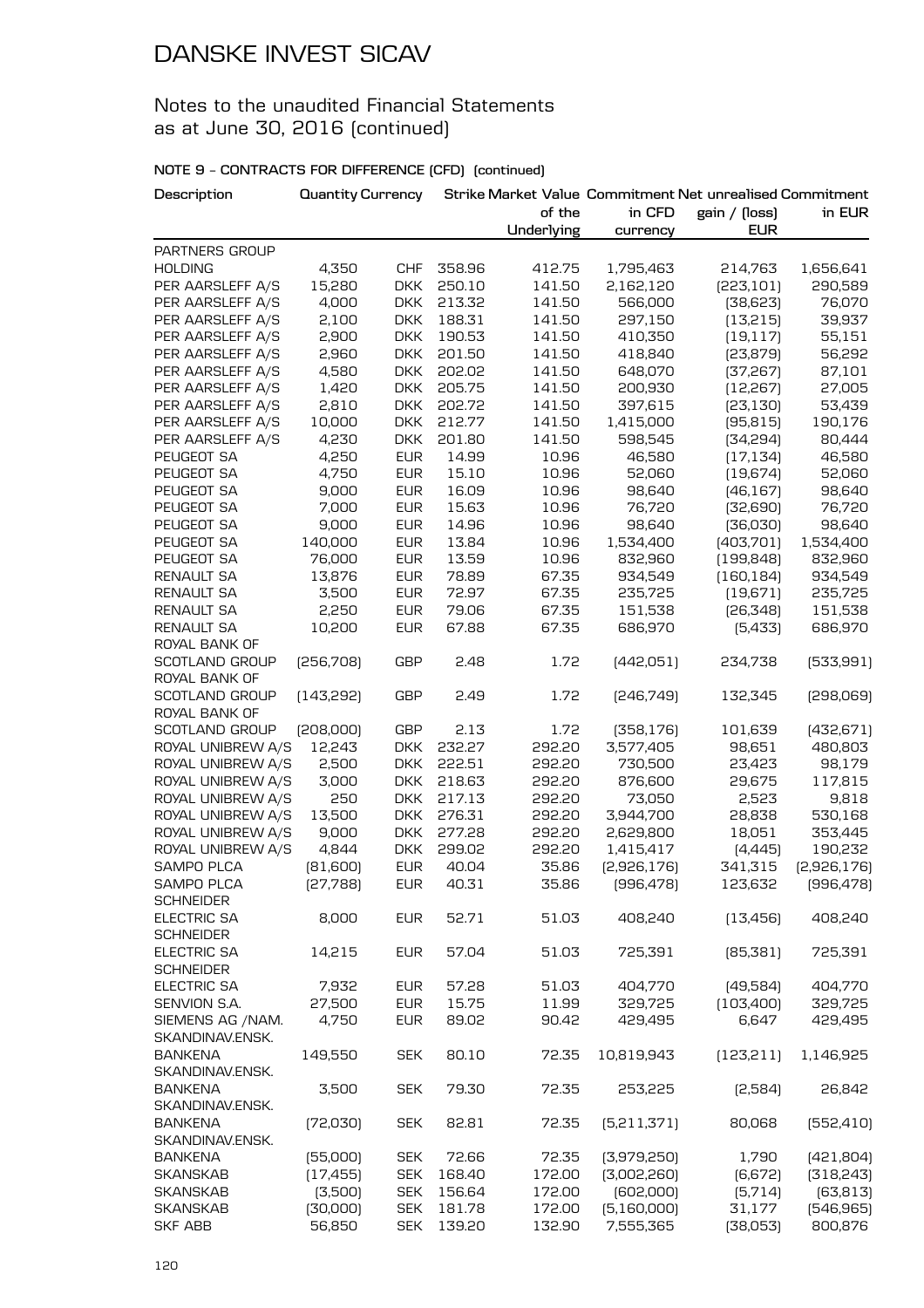### Notes to the unaudited Financial Statements as at June 30, 2016 (continued)

| Description                            | Quantity Currency |            |        |            |               | Strike Market Value Commitment Net unrealised Commitment |               |
|----------------------------------------|-------------------|------------|--------|------------|---------------|----------------------------------------------------------|---------------|
|                                        |                   |            |        | of the     | in CFD        | gain / (loss)                                            | in EUR        |
|                                        |                   |            |        | Underlying | currency      | <b>EUR</b>                                               |               |
| <b>SKF ABB</b><br>SPIRAX-SARCO         | 67,100            | <b>SEK</b> | 139.20 | 132.90     | 8,917,590     | [44, 914]                                                | 945,273       |
| <b>ENGINEERING PLC</b>                 | [20, 800]         | <b>GBP</b> | 29.75  | 36.79      | [765, 232]    | (177, 117)                                               | [924,389]     |
| <b>STATOIL ASA</b>                     | (1, 183)          | <b>NOK</b> | 118.84 | 143.30     | (169, 524)    | (3, 101)                                                 | [18, 200]     |
| <b>STATOIL ASA</b>                     | [64, 408]         | <b>NOK</b> | 129.28 | 143.30     | [9,229,666]   | [96, 819]                                                | [990, 888]    |
| STATOIL ASA                            | [10,592]          | <b>NOK</b> | 129.21 | 143.30     | (1,517,834)   | (16,003)                                                 | (162, 953)    |
| STATOIL ASA                            | (12, 552)         | <b>NOK</b> | 119.63 | 143.30     | (1,798,702)   | [31,844]                                                 | (193, 107)    |
| STATOIL ASA                            | (16)              | <b>NOK</b> | 0.00   | 143.30     | [2,293]       | [246]                                                    | [246]         |
| STATOIL ASA                            | (173)             | <b>NOK</b> | 0.00   | 143.30     | [24,791]      | [2,658]                                                  | [2,662]       |
| STATOIL ASA                            | [892]             | <b>NOK</b> | 0.00   | 143.30     | (127, 824)    | [13,702]                                                 | [13, 723]     |
| <b>STATOIL ASA</b>                     | (146)             | <b>NOK</b> | 0.00   | 143.30     | [20, 922]     | [2,243]                                                  | [2,246]       |
| <b>SVENSKA</b><br><b>HANDELSBANKEN</b> |                   |            |        |            |               |                                                          |               |
| AB                                     | (4,613)           | <b>SEK</b> | 127.50 | 99.65      | (459, 685)    | 13,651                                                   | [48, 727]     |
| <b>SVENSKA</b>                         |                   |            |        |            |               |                                                          |               |
| <b>HANDELSBANKEN</b>                   |                   |            |        |            |               |                                                          |               |
| AB                                     | [16, 800]         | <b>SEK</b> | 111.70 | 99.65      | [1,674,120]   | 21,509                                                   | (177, 458)    |
| <b>SVENSKA</b>                         |                   |            |        |            |               |                                                          |               |
| <b>HANDELSBANKEN</b>                   |                   |            |        |            |               |                                                          |               |
| AВ                                     | [3,677]           | <b>SEK</b> | 111.70 | 99.65      | [366, 413]    | 4,708                                                    | [38, 840]     |
| <b>SVENSKA</b>                         |                   |            |        |            |               |                                                          |               |
| HANDELSBANKEN                          |                   |            |        |            |               |                                                          |               |
| AB                                     | [21,400]          | <b>SEK</b> | 110.73 | 99.65      | [2, 132, 510] | 25,183                                                   | [226,048]     |
| <b>SVENSKA</b>                         |                   |            |        |            |               |                                                          |               |
| HANDELSBANKEN                          |                   |            |        |            |               |                                                          |               |
| AB                                     | (11,200)          | <b>SEK</b> | 106.74 | 99.65      | (1, 116, 080) | 8,434                                                    | (118,306)     |
| <b>SVENSKA</b>                         |                   |            |        |            |               |                                                          |               |
| HANDELSBANKEN                          |                   |            |        |            |               |                                                          |               |
| AB                                     | [62,000]          | <b>SEK</b> | 101.42 | 99.65      | [6, 178, 300] | 11,673                                                   | [654, 906]    |
| <b>SVENSKA</b>                         |                   |            |        |            |               |                                                          |               |
| HANDELSBANKEN                          |                   |            |        |            |               |                                                          |               |
| AB                                     | [92,000]          | <b>SEK</b> | 101.42 | 99.65      | [9,167,800]   | 17,266                                                   | [971, 796]    |
| <b>SVENSKA</b>                         |                   |            |        |            |               |                                                          |               |
| <b>HANDELSBANKEN</b>                   |                   |            |        |            |               |                                                          |               |
| AB                                     | (19,600)          | <b>SEK</b> | 102.63 | 99.65      | [1,953,140]   | 6,208                                                    | [207,035]     |
| <b>SVENSKA</b>                         |                   |            |        |            |               |                                                          |               |
| HANDELSBANKEN                          |                   |            |        |            |               |                                                          |               |
| AB                                     | [57,000]          | <b>SEK</b> | 109.32 | 99.65      | [5,680,050]   | 58,541                                                   | [602,091]     |
| <b>SVENSKA</b>                         |                   |            |        |            |               |                                                          |               |
| <b>HANDELSBANKEN</b>                   |                   |            |        |            |               |                                                          |               |
| ΑВ                                     | [61,000]          | <b>SEK</b> | 112.02 | 99.65      | [6,078,650]   | 80,192                                                   | [644, 343]    |
| SWEDBANK AB -A-                        | 25,100            | <b>SEK</b> | 164.52 | 175.30     | 4,400,030     | 28,738                                                   | 466,408       |
| SWEDBANK AB -A-                        | 50,000            | <b>SEK</b> | 169.43 | 175.30     | 8,765,000     | 31,182                                                   | 929,099       |
| <b>TESCO PLC</b>                       | [396,000]         | GBP        | 1.82   | 1.69       | [668, 646]    | 61,743                                                   | [807,714]     |
| TOPDANMARK A/S                         | 19,250            | <b>DKK</b> | 170.68 | 155.70     | 2,997,225     | [38, 780]                                                | 402,827       |
| TOPDANMARK A/S                         | 3,164             | <b>DKK</b> | 184.11 | 155.70     | 492,635       | [12,087]                                                 | 66,210        |
| TRYG A/S                               | 14,667            | <b>DKK</b> | 129.94 | 117.90     | 1,729,239     | [23,739]                                                 | 232,410       |
| TRYG A/S                               | 10,833            | <b>DKK</b> | 130.08 | 117.90     | 1,277,211     | [17, 742]                                                | 171,657       |
| TRYG A/S                               | 5,829             | <b>DKK</b> | 131.17 | 117.90     |               |                                                          | 92,365        |
|                                        |                   |            |        |            | 687,239       | [10,402]                                                 |               |
| UBS GROUP AG                           | [38, 389]         | <b>CHF</b> | 14.91  | 12.47      | [478, 711]    | 85,864                                                   | [441,698]     |
| UBS GROUP AG                           | (611)             | <b>CHF</b> | 14.99  | 12.47      | (7,619)       | 1,411                                                    | (7,030)       |
| <b>VALEO SA</b>                        | [78, 219]         | <b>EUR</b> | 44.62  | 40.09      | [3, 135, 409] | 354,462                                                  | [3, 135, 409] |
| <b>VESTAS WIND</b>                     |                   |            |        |            |               |                                                          |               |
| SYSTEMS AS / REG                       | 558               | <b>DKK</b> | 319.54 | 445.70     | 248,701       | 9,465                                                    | 33,425        |
| <b>VESTAS WIND</b>                     |                   |            |        |            |               |                                                          |               |
| SYSTEMS AS / REG                       | 2,000             | <b>DKK</b> | 330.99 | 445.70     | 891,400       | 30,845                                                   | 119,804       |
| <b>VESTAS WIND</b>                     |                   |            |        |            |               |                                                          |               |
| SYSTEMS AS / REG                       | 500               | <b>DKK</b> | 348.00 | 445.70     | 222,850       | 6,567                                                    | 29,951        |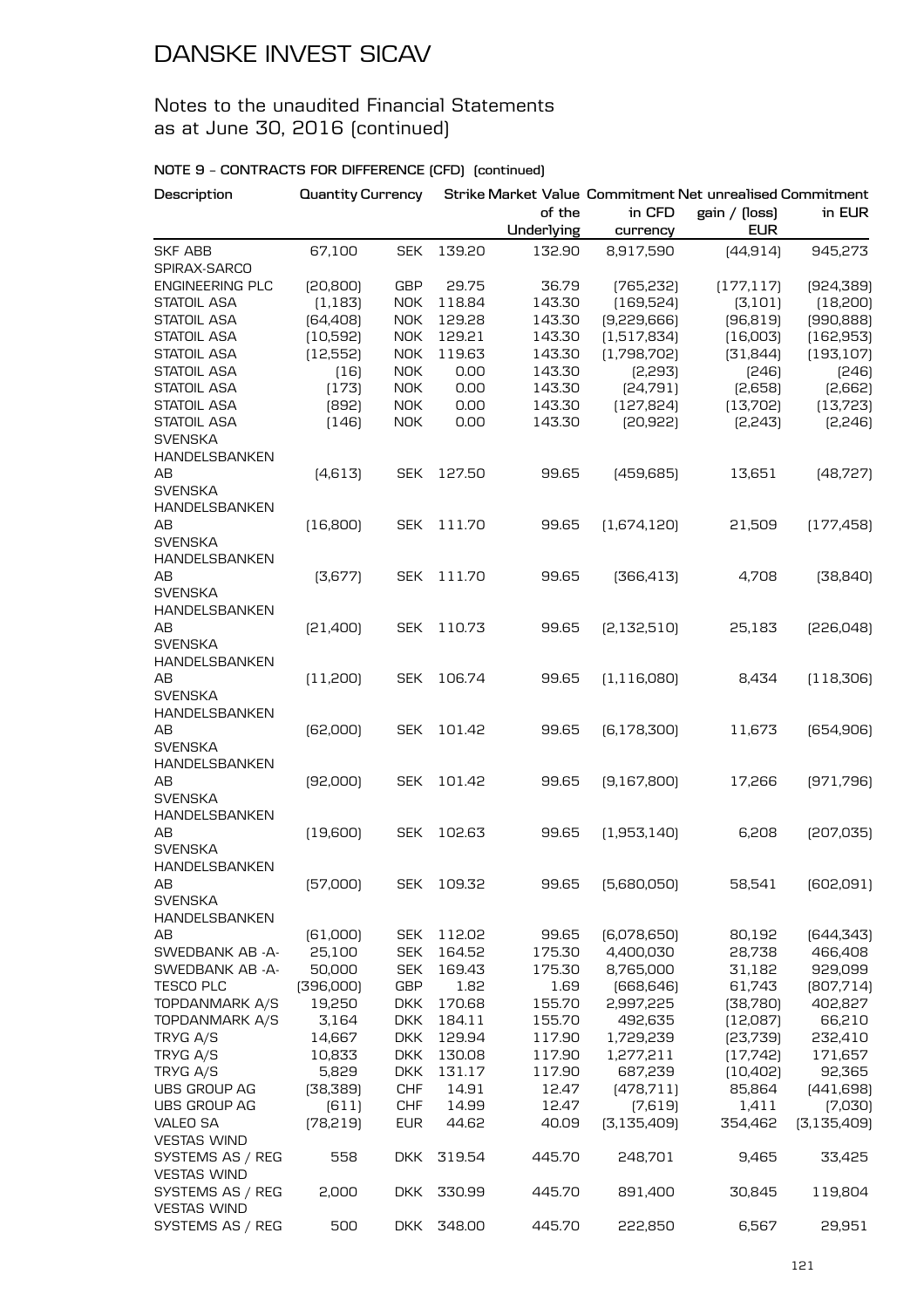### Notes to the unaudited Financial Statements as at June 30, 2016 (continued)

#### **NOTE 9 – CONTRACTS FOR DIFFERENCE (CFD) (continued)**

| Description                                 |            | <b>Quantity Currency</b> |        | Strike Market Value Commitment Net unrealised Commitment |              |               |                         |  |
|---------------------------------------------|------------|--------------------------|--------|----------------------------------------------------------|--------------|---------------|-------------------------|--|
|                                             |            |                          |        | of the                                                   | in CFD       | gain / (loss) | in EUR                  |  |
|                                             |            |                          |        | Underlying                                               | currency     | <b>EUR</b>    |                         |  |
| <b>VESTAS WIND</b>                          |            |                          |        |                                                          |              |               |                         |  |
| SYSTEMS AS / REG                            | 1,300      | <b>DKK</b>               | 349.08 | 445.70                                                   | 579,410      | 16,886        | 77,873                  |  |
| <b>VESTAS WIND</b>                          |            |                          |        |                                                          |              |               |                         |  |
| SYSTEMS AS / REG                            | 2,250      | <b>DKK</b>               | 332.62 | 445.70                                                   | 1,002,825    | 34,208        | 134,780                 |  |
| <b>VESTAS WIND</b>                          |            |                          |        |                                                          |              |               |                         |  |
| SYSTEMS AS / REG                            | 2,150      | <b>DKK</b>               | 478.35 | 445.70                                                   | 958,255      | [9,437]       | 128,789                 |  |
| <b>VESTAS WIND</b>                          |            |                          |        |                                                          |              |               |                         |  |
| SYSTEMS AS / REG                            | 900        | <b>DKK</b>               | 424.52 | 445.70                                                   | 401,130      | 2,563         | 53,912                  |  |
| <b>VESTAS WIND</b>                          |            |                          |        |                                                          |              |               |                         |  |
| SYSTEMS AS / REG                            | 18,000     | <b>DKK</b>               | 432.25 | 445.70                                                   | 8,022,600    | 32,555        | 1,078,237               |  |
| <b>VESTAS WIND</b>                          |            |                          |        |                                                          |              |               |                         |  |
| SYSTEMS AS / REG                            | 6,250      | <b>DKK</b>               | 443.57 | 445.70                                                   | 2,785,625    | 1,791         | 374,388                 |  |
| <b>VESTAS WIND</b>                          |            |                          |        |                                                          |              |               |                         |  |
| SYSTEMS AS / REG                            | 2,250      | <b>DKK</b>               | 412.17 | 445.70                                                   | 1,002,825    | 10,144        | 134,780                 |  |
| <b>VESTAS WIND</b>                          |            |                          |        |                                                          |              |               |                         |  |
| SYSTEMS AS / REG                            | 25,989     | <b>DKK</b>               | 464.50 | 445.70                                                   | 11,583,297   | (65,701)      | 1,556,795               |  |
| <b>VESTAS WIND</b>                          |            |                          |        |                                                          |              |               |                         |  |
| SYSTEMS AS / REG                            | 8,413      | <b>DKK</b>               | 477.65 | 445.70                                                   | 3,749,674    | [36, 135]     | 503,956                 |  |
| <b>WARTSILA</b>                             |            |                          |        |                                                          |              |               |                         |  |
| CORPORATION -B-                             | 15,300     | <b>EUR</b>               | 35.66  | 35.97                                                    | 550,341      | 4,677         | 550,341                 |  |
| <b>WILLIAM DEMANT</b><br><b>HOLDING A/S</b> | (100,000)  |                          |        |                                                          | [13,060,000] |               | (1,755,264)             |  |
| <b>WILLIAM DEMANT</b>                       |            | <b>DKK</b>               | 137.96 | 130.60                                                   |              | 99,006        |                         |  |
| <b>HOLDING A/S</b>                          | [50,000]   | <b>DKK</b>               | 136.38 | 130.60                                                   | [6,530,000]  | 38,868        | [877, 632]              |  |
| <b>WORLDLINE SA</b>                         | (4,509)    | <b>EUR</b>               | 18.94  | 25.12                                                    | (113, 266)   | [27, 883]     | (113,266)               |  |
| <b>WORLDLINE SA</b>                         | [7,282]    | <b>EUR</b>               | 19.39  | 25.12                                                    | (182, 924)   | [41,750]      | [182, 924]              |  |
| <b>WORLDLINE SA</b>                         | (4,613)    | <b>EUR</b>               | 19.08  | 25.12                                                    | (115, 879)   | [27,869]      | (115, 879)              |  |
| <b>WORLDLINE SA</b>                         | [837]      | <b>EUR</b>               | 19.01  | 25.12                                                    | [21,025]     | (5, 114)      | [21,025]                |  |
| <b>WORLDLINE SA</b>                         | (403)      | <b>EUR</b>               | 19.05  | 25.12                                                    | [10, 123]    | [2,448]       | [10, 123]               |  |
| <b>WORLDPAY GROUP</b>                       |            |                          |        |                                                          |              |               |                         |  |
| <b>PLC</b>                                  | [466, 227] | <b>GBP</b>               | 2.66   | 2.65                                                     | [1,235,502]  | 5,966         | [1,492,467]             |  |
| <b>WORLDPAY GROUP</b>                       |            |                          |        |                                                          |              |               |                         |  |
| <b>PLC</b>                                  | (116,000)  | <b>GBP</b>               | 2.70   | 2.65                                                     | [307,400]    | 7,624         | [371, 335]              |  |
| Total                                       |            |                          |        |                                                          |              |               | (1,666,921)(47,366,576) |  |

As at June 30, 2016, the net unrealised loss on CFD was EUR (1,666,921).

#### **NOTE 10 – FINANCIAL FUTURES CONTRACTS**

As at June 30, 2016, the following financial futures contracts were outstanding:

#### **Danske Invest Sicav - Nordic Corporate Bond**

|      | Contracts | Number of<br>contracts | Commitment<br>(EUR) | Maturity<br>date        | Currency   | Unrealised<br>Nossì<br>(EUR) |
|------|-----------|------------------------|---------------------|-------------------------|------------|------------------------------|
| SALE | EURO BOBL | (370)                  |                     | (49,409,800) 08/09/2016 | <b>EUR</b> | (488,400)                    |
|      |           |                        |                     |                         |            | [488, 400]                   |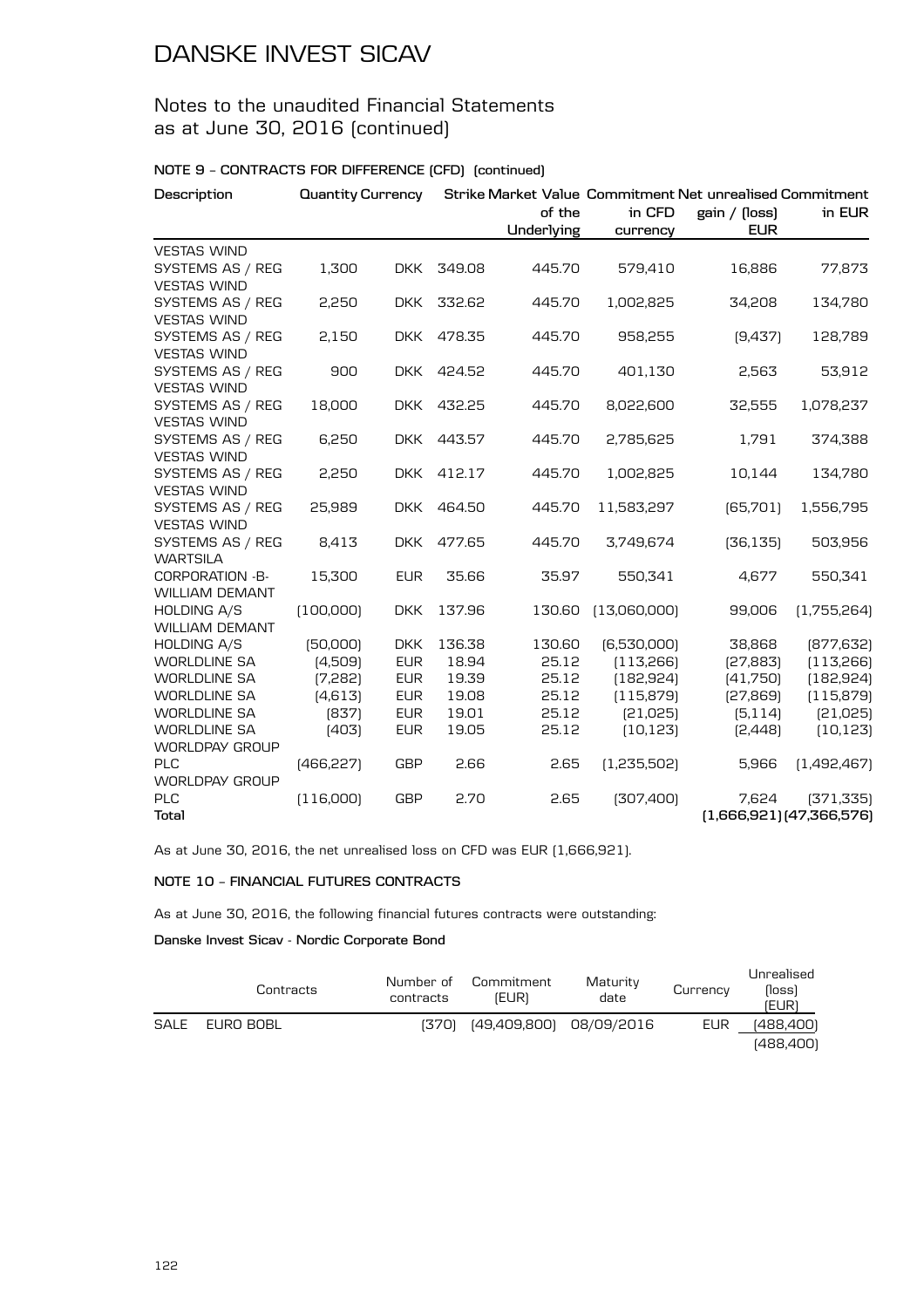## INFORMATION FOR INVESTORS IN SWITZERLAND (non audited) as at June 30, 2016

1) Danske Invest SICAV - Total Expense Ratio (TER) as per June 30, 2016

|                                                      |            |              | TER ratio<br>excluding<br>Perfor-<br>mance | TER ratio<br>including<br>Perfor-<br>mance |
|------------------------------------------------------|------------|--------------|--------------------------------------------|--------------------------------------------|
| Sub-Fund Name                                        | Currency   | Isin Code    | fee                                        | fee                                        |
| Eastern Europe                                       | <b>EUR</b> |              |                                            |                                            |
| Eastern Europe Class I                               |            | LU0727216912 | 1.21%                                      | 1.21%                                      |
| Eastern Europe Class A                               |            | LU0727216755 | 2.15%                                      | 2.15%                                      |
| Europe                                               | <b>EUR</b> |              |                                            |                                            |
| Europe Class I                                       |            | LU0727217134 | 1.03%                                      | 1.03%                                      |
| Europe Class A                                       |            | LU0727217050 | 1.77%                                      | 1.77%                                      |
| Europe Absolute                                      | <b>EUR</b> |              |                                            |                                            |
| Europe Absolute Class A p                            |            | LU0644011495 | 1.80%                                      | 3.09%                                      |
| Europe Absolute Class I p                            |            | LU0644011735 | 1.16%                                      | 1.83%                                      |
| Europe Absolute Class A-sek hp                       |            | LU0644011651 | 1.80%                                      | 2.92%                                      |
| Global Inflation Linked Bond                         | <b>EUR</b> |              |                                            |                                            |
| Global Inflation Linked Bond Class A                 |            | LU0727217308 | 1.07%                                      | 1.07%                                      |
| Global Inflation Linked Bond Class I                 |            | LU0727217480 | 0.63%                                      | 0.63%                                      |
| Global Inflation Linked Bond Class Y                 |            | LU0790898422 | 1.07%                                      | 1.07%                                      |
| Global Inflation Linked Bond Class A d               |            | LU0727217647 | 1.07%                                      | 1.07%                                      |
| Global Inflation Linked Bond Class A-sek h           |            | LU1204914821 | 1.07%                                      | 1.07%                                      |
| Euro High Yield Bond                                 | <b>EUR</b> |              |                                            |                                            |
| Euro High Yield Bond Class A                         |            | LU0923469943 | 1.27%                                      | 1.27%                                      |
| Euro High Yield Bond Class A-sek h                   |            | LU1204911645 | 1.27%                                      | 1.27%                                      |
| Euro High Yield Bond Class A d                       |            | LU1204911728 | 1.27%                                      | 1.27%                                      |
| Euro High Yield Bond Class I <sup>1</sup>            |            | LU0923470016 | 0.58%                                      | 0.58%                                      |
| Europe Long-Short Dynamic                            | <b>EUR</b> |              |                                            |                                            |
| Europe Long-Short Dynamic A p                        |            | LU0861185303 | 1.80%                                      | 2.96%                                      |
| Europe Long-Short Dynamic I p                        |            | LU0861186293 | 1.16%                                      | 2.45%                                      |
| Europe Long-Short Dynamic A-sek hp                   |            | LU0861185998 | 1.80%                                      | 2.70%                                      |
| Europe Long-Short Dynamic A-nok hp                   |            | LU0861185642 | 1.80%                                      | 3.08%                                      |
| Europe Long-Short Dynamic A dp <sup>2</sup>          |            | LU1399304010 | 1.80%                                      | 1.80%                                      |
| Europe Long-Short Dynamic Plus                       | <b>EUR</b> |              |                                            |                                            |
| Europe Long-Short Dynamic Plus A p                   |            | LU1204911991 | 2.00%                                      | 3.92%                                      |
| Europe Long-Short Dynamic Plus I p                   |            | LU1204912452 | 1.30%                                      | 2.95%                                      |
| Europe Long-Short Dynamic Plus A-sek hp <sup>3</sup> |            | LU1204912296 | 2.00%                                      | 2.00%                                      |
| Germany                                              | <b>EUR</b> |              |                                            |                                            |
| Germany Class A                                      |            | LU1116403517 | 1.70%                                      | 1.70%                                      |
| Germany Class I                                      |            | LU1116403780 | 1.06%                                      | 1.06%                                      |
| Germany Class A-sek                                  |            | LU1204912536 | 1.70%                                      | 1.70%                                      |
| Germany Class A-nok                                  |            | LU1204912619 | 1.70%                                      | 1.70%                                      |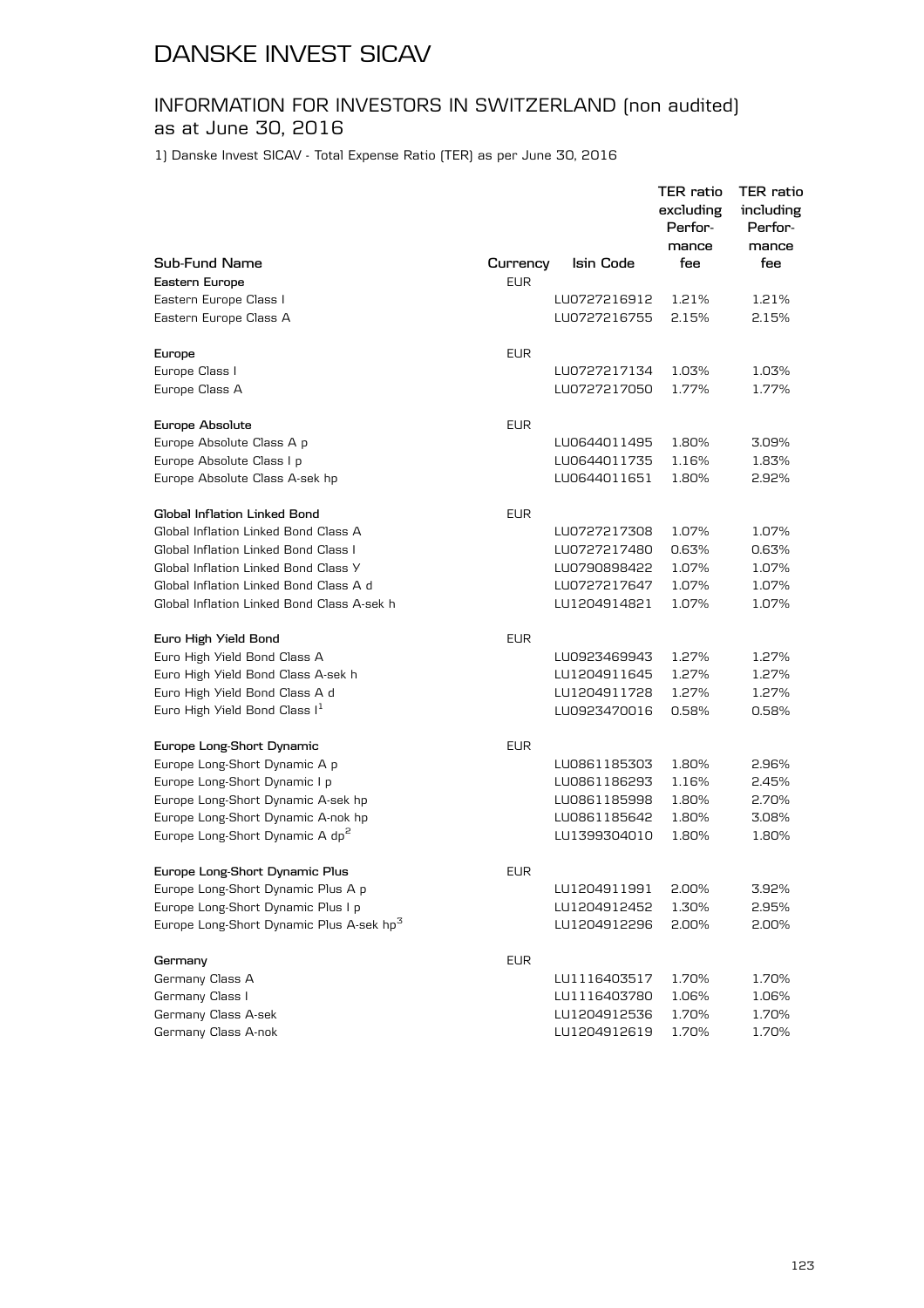## INFORMATION FOR INVESTORS IN SWITZERLAND (non audited) as at June 30, 2016 (continued)

| Sub-Fund Name                                                 | Currency   | Isin Code    | TER ratio<br>excluding<br>Perfor-<br>mance<br>fee | TER ratio<br>including<br>Perfor-<br>mance<br>fee |
|---------------------------------------------------------------|------------|--------------|---------------------------------------------------|---------------------------------------------------|
| Global High Dividend                                          | <b>EUR</b> |              |                                                   |                                                   |
| Global High Dividend Class A                                  |            | LU1204913773 | 1.87%                                             | 1.87%                                             |
| Global High Dividend Class A-sek                              |            | LU1204914078 | 1.87%                                             | 1.87%                                             |
| Global High Dividend Class A-nok                              |            | LU1204914151 | 1.87%                                             | 1.87%                                             |
| Global High Dividend Class A-sek d                            |            | LU1204914318 | 1.87%                                             | 1.87%                                             |
| Global High Dividend Class A-nok d                            |            | LU1204914409 | 1.87%                                             | 1.87%                                             |
| Global High Dividend Class I                                  |            | LU1204914581 | 1.03%                                             | 1.03%                                             |
| Global Inflation Linked Bond Short Duration                   | <b>EUR</b> |              |                                                   |                                                   |
| Global Inflation Linked Bond Short Duration Class A           |            | LU1116403947 | 1.07%                                             | 1.07%                                             |
| Global Inflation Linked Bond Short Duration Class I           |            | LU1116404168 | 0.63%                                             | 0.63%                                             |
| Global Inflation Linked Bond Short Duration Class A d         |            | LU1204915042 | 1.07%                                             | 1.07%                                             |
| Nordic Corporate Bond                                         | <b>EUR</b> |              |                                                   |                                                   |
| Nordic Corporate Bond Class A                                 |            | LU1116404325 | 1.10%                                             | 1.10%                                             |
| Nordic Corporate Bond Class I                                 |            | LU1116404671 | 0.56%                                             | 0.56%                                             |
| Nordic Corporate Bond Class A-sek d h                         |            | LU1116404838 | 1.10%                                             | 1.10%                                             |
| Nordic Corporate Bond Class A d                               |            | LU1204915398 | 1.10%                                             | 1.10%                                             |
| <b>US High Yield Bond</b>                                     | <b>USD</b> |              |                                                   |                                                   |
| US High Yield Bond Class I                                    |            | LU1116405215 | 0.76%                                             | 0.76%                                             |
| US High Yield Bond Class A-eur h                              |            | LU1116406023 | 1.60%                                             | 1.60%                                             |
| <b>Emerging and Frontier Markets</b>                          | <b>EUR</b> |              |                                                   |                                                   |
| Emerging and Frontier Markets Class A                         |            | LU1116403194 | 2.30%                                             | 2.30%                                             |
| Emerging and Frontier Markets Class A-dkk                     |            | LU1204910597 | 2.30%                                             | 2.30%                                             |
| Emerging and Frontier Markets Class A-sek                     |            | LU1204910670 | 2.30%                                             | 2.30%                                             |
| Emerging and Frontier Markets Class A-nok                     |            | LU1204910753 | 2.30%                                             | 2.30%                                             |
| Emerging and Frontier Markets Class I                         |            | LU1116403350 | 1.86%                                             | 1.86%                                             |
| Emerging Markets Debt Hard Currency                           | USD        |              |                                                   |                                                   |
| Emerging Markets Debt Hard Currency Class A                   |            | LU1204910837 | 1.50%                                             | 1.50%                                             |
| Emerging Markets Debt Hard Currency Class I                   |            | LU1204911488 | 0.76%                                             | 0.76%                                             |
| Global Emerging Markets Leaders $^{\rm 4}$                    | <b>USD</b> |              |                                                   |                                                   |
| Global Emerging Markets Leaders Class A                       |            | LU1204912700 | 2.10%                                             | 2.10%                                             |
| Global Emerging Markets Leaders Class I                       |            | LU1204912965 | 1.16%                                             | 1.16%                                             |
| European Corporate Sustainable Bond <sup>5</sup>              | <b>EUR</b> |              |                                                   |                                                   |
| European Corporate Sustainable Bond Class A                   |            | LU1399304283 | 1.10%                                             | 1.10%                                             |
| European Corporate Sustainable Bond Class A d                 |            | LU1399304366 | 1.10%                                             | 1.10%                                             |
| European Corporate Sustainable Bond Class I                   |            | LU1399305330 | 0.56%                                             | 0.56%                                             |
| European Corporate Sustainable Bond Class A-sek h             |            | LU1399304879 | 1.10%                                             | 1.10%                                             |
| $\frac{1}{2}$ This share along use loupehed an April 17, 2016 |            |              |                                                   |                                                   |

<sup>1</sup> This share class was launched on April 13, 2016.<br>
<sup>2</sup> This share class was launched on June 21, 2016.<br>
<sup>3</sup> This share class was launched on February 26, 2016.<br>
<sup>4</sup> This Sub-Fund was launched on January 7, 2016 and clo

**The figures above are not audited.**